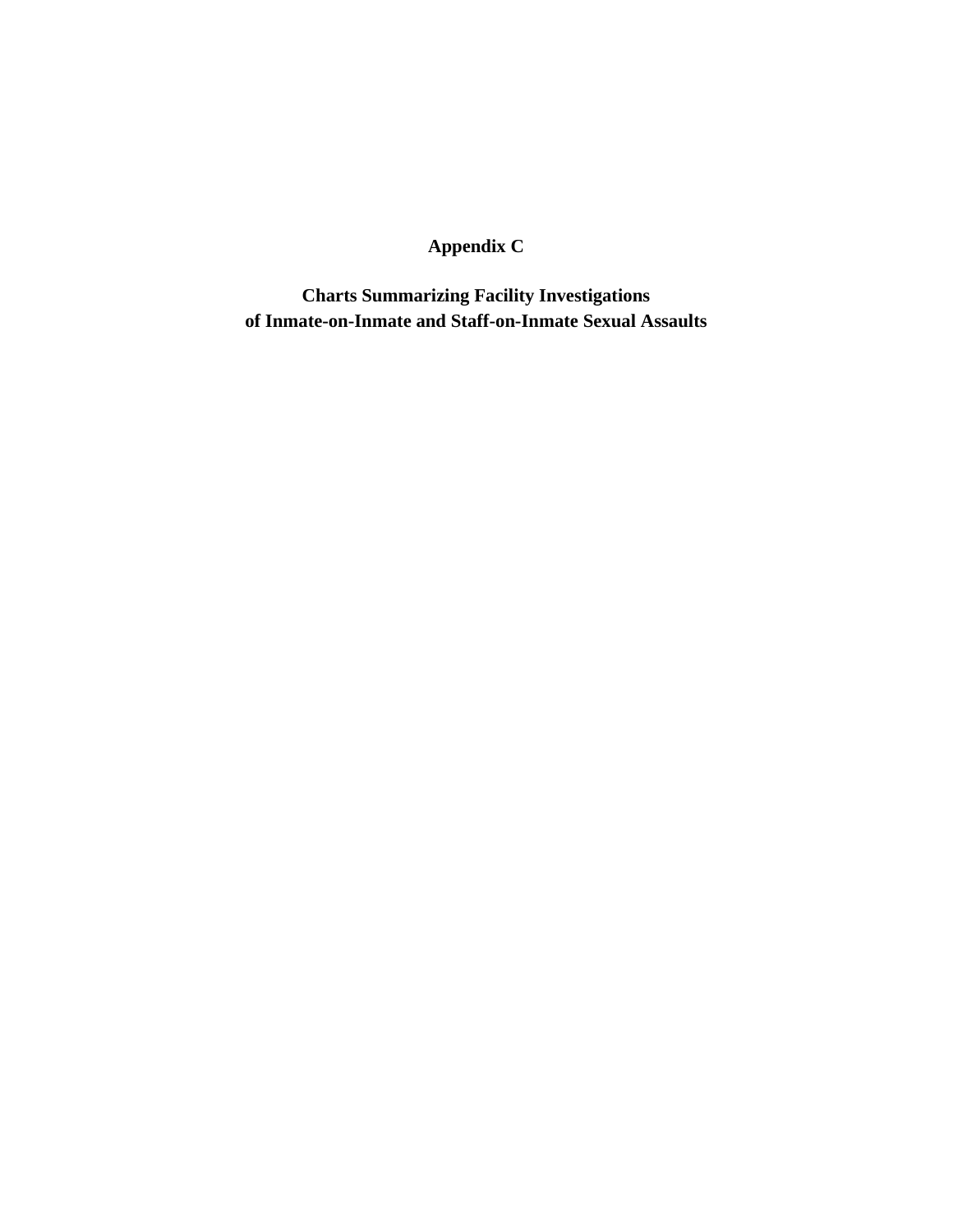#### **Table of Contents for Appendix C**

| <b>Prisons</b>                                            |     |
|-----------------------------------------------------------|-----|
| <b>Prisons with Low Incidence of Sexual Victimization</b> |     |
| <b>Federal Correctional Institution Elkton</b>            |     |
| <b>Inmate-on-Inmate Sexual Assaults</b>                   | 1   |
| <b>Staff-on-Inmate Sexual Assaults</b>                    | 5   |
| <b>Bridgeport Pre-Parole Transfer Facility</b>            |     |
| <b>Prisons with High Incidence of Sexual Assault</b>      |     |
| <b>Fluvanna Correctional Center for Women</b>             |     |
| <b>Inmate-on-Inmate Assaults</b>                          | 11  |
| <b>Staff-on-Inmate Assaults</b>                           | 19  |
| <b>James V. Allred Unit</b>                               |     |
| <b>Inmate-on-Inmate Assaults</b>                          | 25  |
| <b>Staff-on-Inmate Assaults</b>                           | 94  |
| <b>Elmira Correctional Facility</b>                       |     |
| <b>Inmate-on-Inmate Assaults</b>                          | 131 |
| <b>Staff-on-Inmate Assaults</b>                           | 135 |
| <b>Jails</b>                                              |     |
| <b>Jails with Low Incidence of Sexual Victimization</b>   |     |
| <b>Hinds County Work Center<sup>2</sup></b>               |     |
| <b>David L. Moss Criminal Justice Center</b>              |     |
| <b>Inmate-on-Inmate Sexual Assaults</b>                   | 163 |
| <b>Staff-on-Inmate Sexual Assaults</b>                    | 176 |
| Jails with High Incidence of Sexual Victimization         |     |
| <b>Clallam County Corrections Facility<sup>3</sup></b>    |     |
| <b>Miami-Dade Pre-Trial Detention Center</b>              |     |
| <b>Inmate-on-Inmate Sexual Assaults</b>                   | 184 |
| <b>Staff-on-Inmate Sexual Assaults</b>                    | 195 |
|                                                           |     |

**Orleans Parish Prison<sup>4</sup>** 

<span id="page-1-3"></span><span id="page-1-2"></span><span id="page-1-1"></span><span id="page-1-0"></span>

<sup>&</sup>lt;sup>1</sup> The Bridgeport Pre-Parole Transfer Center had no reported incidents of sexual assaults in 2008 and 2009.<br><sup>2</sup> The Hinds County Work Center had no reported incidents of sexual assaults in 2008 and 2009.<br><sup>3</sup> The Clallam Street Jail. The OPP did provide information on investigations of sexual assault for the prison as a whole. This information appears in the Report. *See supra* pp. 70-71.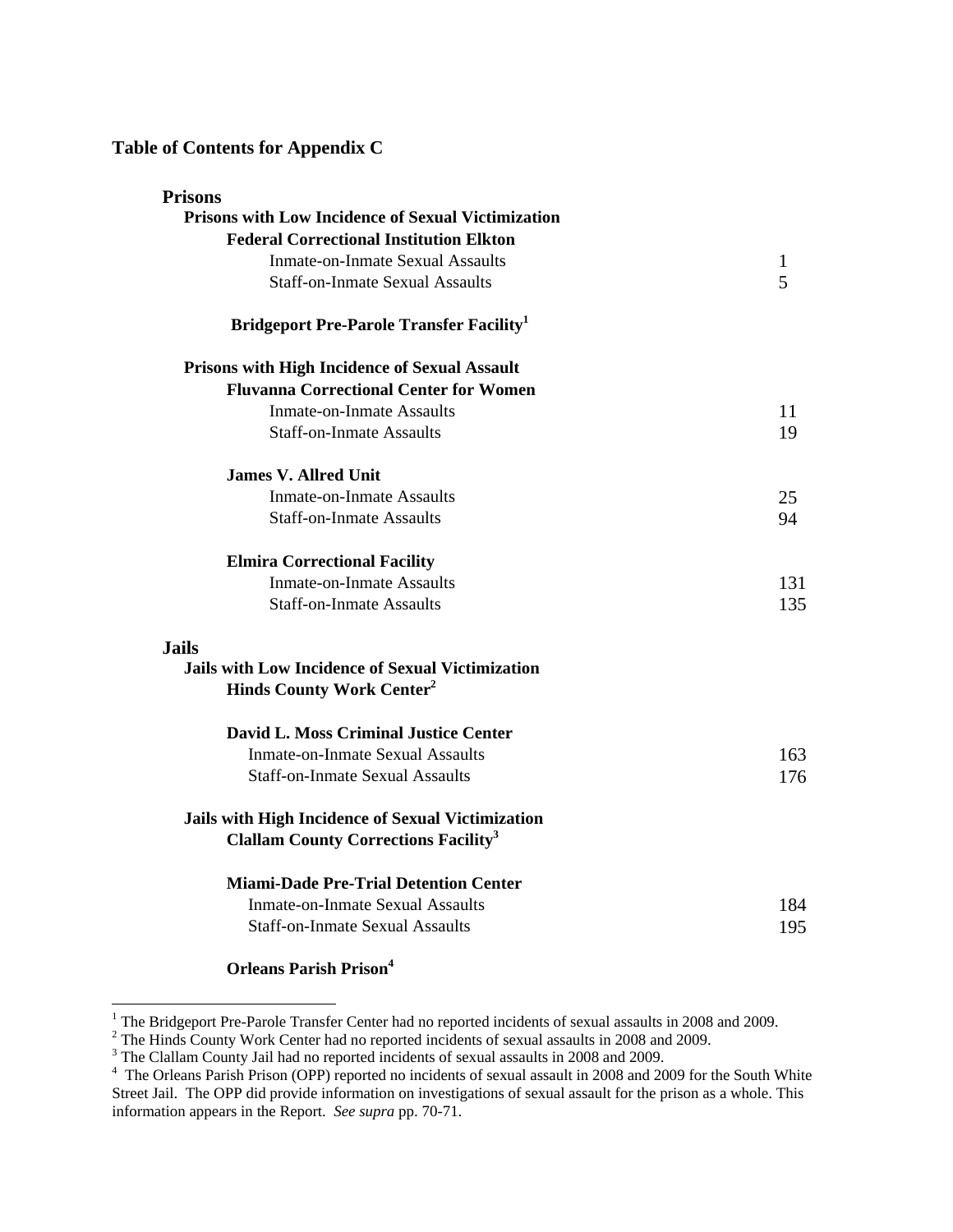# **Elkton, OH**

|                    |                                                                | Incident #1                                                                 | Incident #2                                                                 | Incident #3                                                                 | Incident #4 | Incident #5 |
|--------------------|----------------------------------------------------------------|-----------------------------------------------------------------------------|-----------------------------------------------------------------------------|-----------------------------------------------------------------------------|-------------|-------------|
| 1.                 | Date of incident                                               | 03/01/2008                                                                  | 08/24/2009                                                                  | 03/04/2009                                                                  |             |             |
|                    |                                                                | 05/16/2008,                                                                 | 08/24/2009,                                                                 | 03/04/2009,                                                                 |             |             |
| 2.                 | Date of complaint<br>and complaint<br>number                   | Complaint numbers<br>are not assigned if<br>the charge is not<br>sustained. | Complaint numbers<br>are not assigned if<br>the charge is not<br>sustained. | Complaint numbers<br>are not assigned if<br>the charge is not<br>sustained. |             |             |
| 3.                 | To whom<br>complaint was<br>made (Internal<br>and/or External) | Internal                                                                    | Internal                                                                    | Internal                                                                    |             |             |
| $\boldsymbol{4}$ . | Date of<br>investigation                                       | 05/16 to 06/12/2008                                                         | 08/24 to 09/14/2009                                                         | 03/09 to 04/07/2009                                                         |             |             |
| 5.                 | <b>Nature of offense</b>                                       | Rape                                                                        | Unwanted touching                                                           | Unwanted sexual<br>advances                                                 |             |             |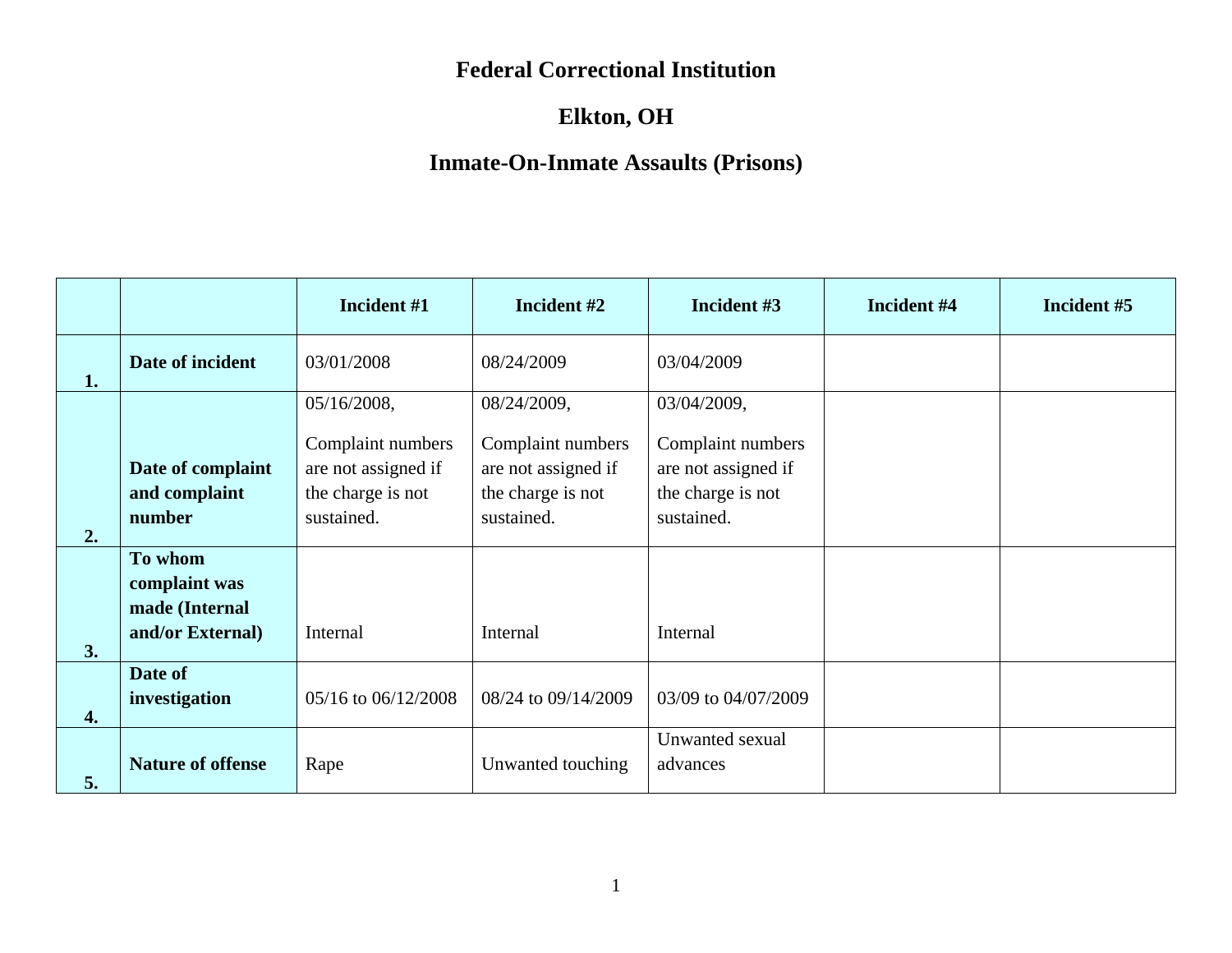# **Elkton, OH**

|     |                                                                             | Incident #1                                                 | Incident #2                                                 | Incident #3                            | Incident #4 | Incident #5 |
|-----|-----------------------------------------------------------------------------|-------------------------------------------------------------|-------------------------------------------------------------|----------------------------------------|-------------|-------------|
| 6.  | <b>Substance of</b><br>allegations                                          | Sexual assault                                              | Sexual assault                                              | Sexual assault                         |             |             |
| 7.  | Inmate no. and<br>gender of<br>complainant                                  | [Redacted] – Male                                           | [Redacted] – Male                                           | [Redacted] – Male                      |             |             |
| 8.  | Inmate no. and<br>gender of<br>perpetrator                                  | [Redacted] – Male<br>[Redacted] – Male<br>[Redacted] – Male | [Redacted] – Male<br>[Redacted] – Male<br>[Redacted] – Male | [Redacted] – Male<br>[Redacted] – Male |             |             |
| 9.  | Was there an<br>investigatory policy<br>in place?                           | Yes                                                         | Yes                                                         | Yes                                    |             |             |
| 10. | Name and job title<br>of investigator                                       | [Redacted]                                                  | [Redacted]                                                  | [Redacted]                             |             |             |
| 11. | Did the facility<br>follow its own<br>policy? If not,<br>categorize how so? | Yes                                                         | Yes                                                         | Yes                                    |             |             |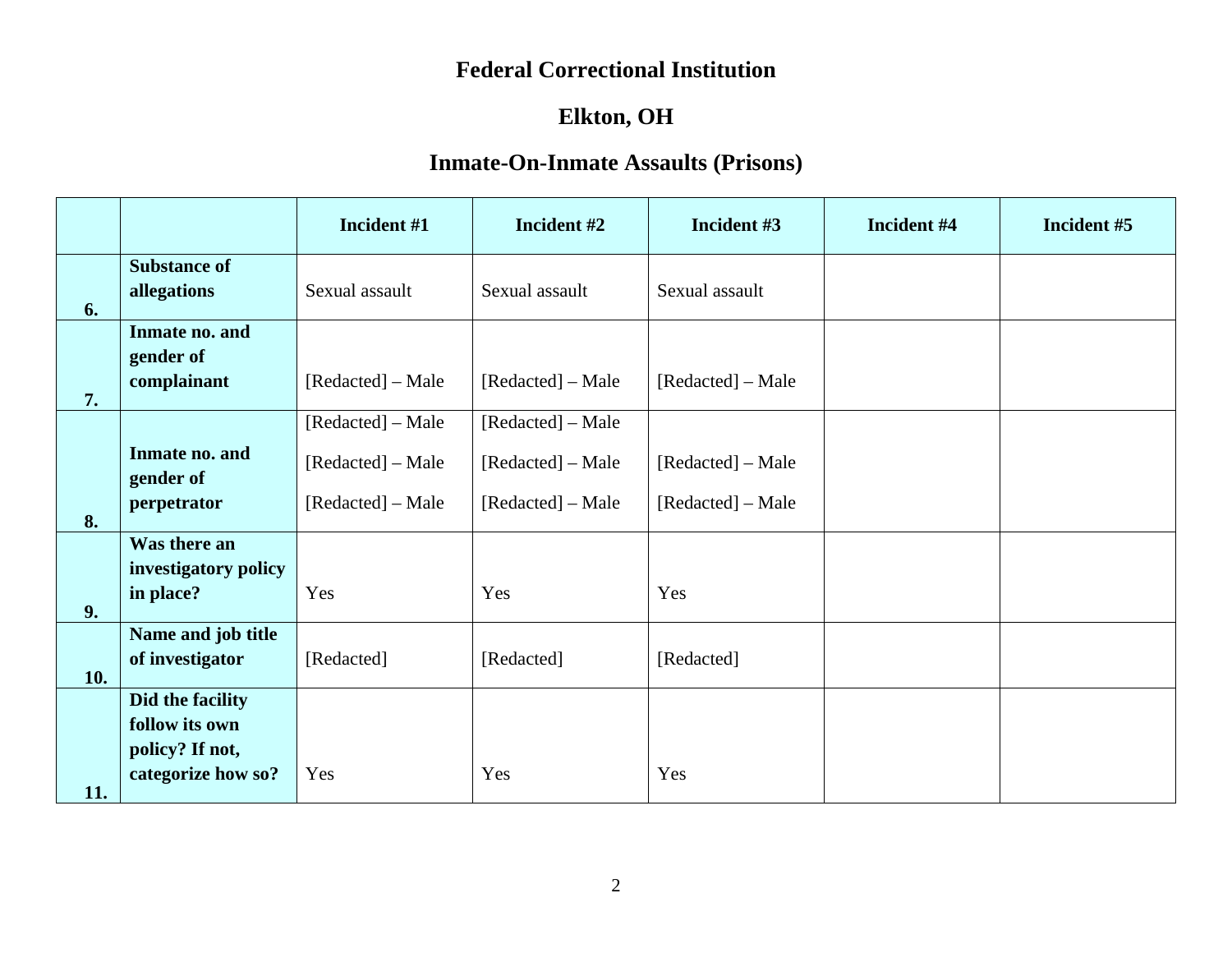# **Elkton, OH**

|     |                     | Incident #1           | Incident #2          | Incident #3          | Incident #4 | Incident #5 |
|-----|---------------------|-----------------------|----------------------|----------------------|-------------|-------------|
|     | <b>Results of</b>   | Charges were not      | Charges were not     | Charges were not     |             |             |
| 12. | investigation       | sustained.            | sustained.           | sustained            |             |             |
|     | Name and job title  |                       |                      |                      |             |             |
|     | of person who       |                       |                      |                      |             |             |
|     | approved closure of |                       |                      |                      |             |             |
|     | investigation       | [Redacted]            | [Redacted]           | [Redacted]           |             |             |
| 13. |                     |                       |                      |                      |             |             |
|     |                     | Complainant was       |                      |                      |             |             |
|     |                     | transferred to        |                      |                      |             |             |
|     |                     | another facility due  |                      |                      |             |             |
|     |                     | to the seriousness of |                      | Complainant was      |             |             |
|     |                     | the allegations       | Complainant was      | reassigned to        |             |             |
|     | What happened to    | which were            | released to the      | another housing      |             |             |
| 14. | complainant?        | unfounded.            | general population.  | unit.                |             |             |
|     |                     |                       | Perpetrator was      | Perpetrator was      |             |             |
|     |                     | Perpetrators were     | found not guilty and | found not guilty and |             |             |
|     | What happened to    | released to the       | was released to the  | was released to the  |             |             |
|     | perpetrator?        | general population.   | general population.  | general population.  |             |             |
| 15. |                     |                       |                      |                      |             |             |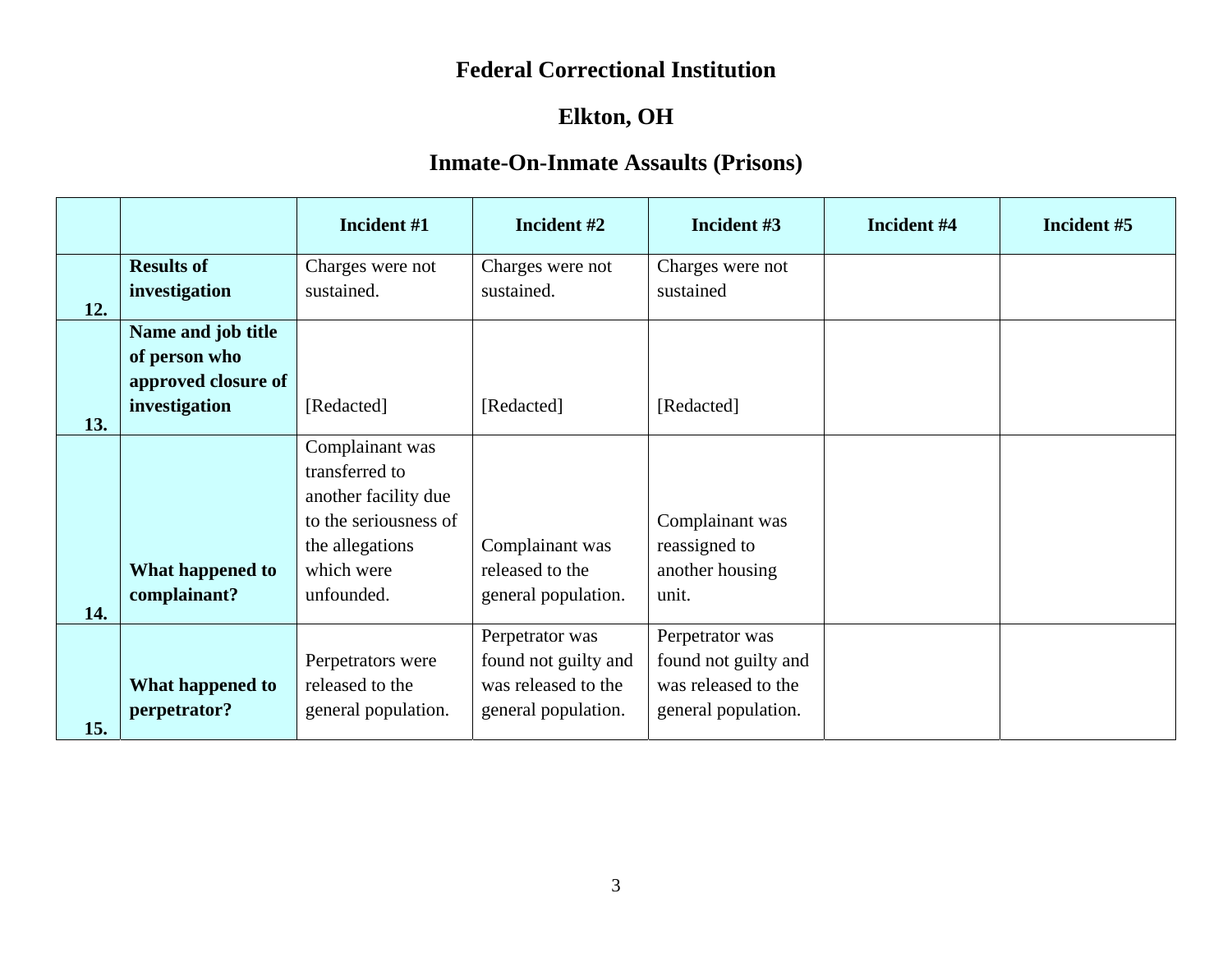# **Elkton, OH**

|     |                                | Incident #1         | Incident #2         | Incident #3         | Incident #4 | Incident #5 |
|-----|--------------------------------|---------------------|---------------------|---------------------|-------------|-------------|
|     | Was perpetrator                |                     |                     |                     |             |             |
|     | referred to<br>authorities for |                     |                     |                     |             |             |
|     | potential                      |                     |                     |                     |             |             |
| 16. | prosecution?                   | N <sub>o</sub>      | N <sub>o</sub>      | N <sub>o</sub>      |             |             |
|     | If yes, to whom and            |                     |                     |                     |             |             |
|     | what was the                   |                     |                     |                     |             |             |
| 17. | outcome?                       | N/A                 | N/A                 | N/A                 |             |             |
|     | Was complainant                |                     |                     |                     |             |             |
|     | provided victim                |                     |                     |                     |             |             |
| 18. | services?                      | Yes                 | Yes                 | Yes                 |             |             |
|     |                                | Complainant         | Complainant         | Complainant         |             |             |
|     |                                | received counseling | received counseling | received counseling |             |             |
|     |                                | services from       | services from       | services from       |             |             |
|     | If yes, state services         | institution staff   | institution staff   | institution staff   |             |             |
| 19. | that were provided.            | psychologist.       | psychologist.       | psychologist.       |             |             |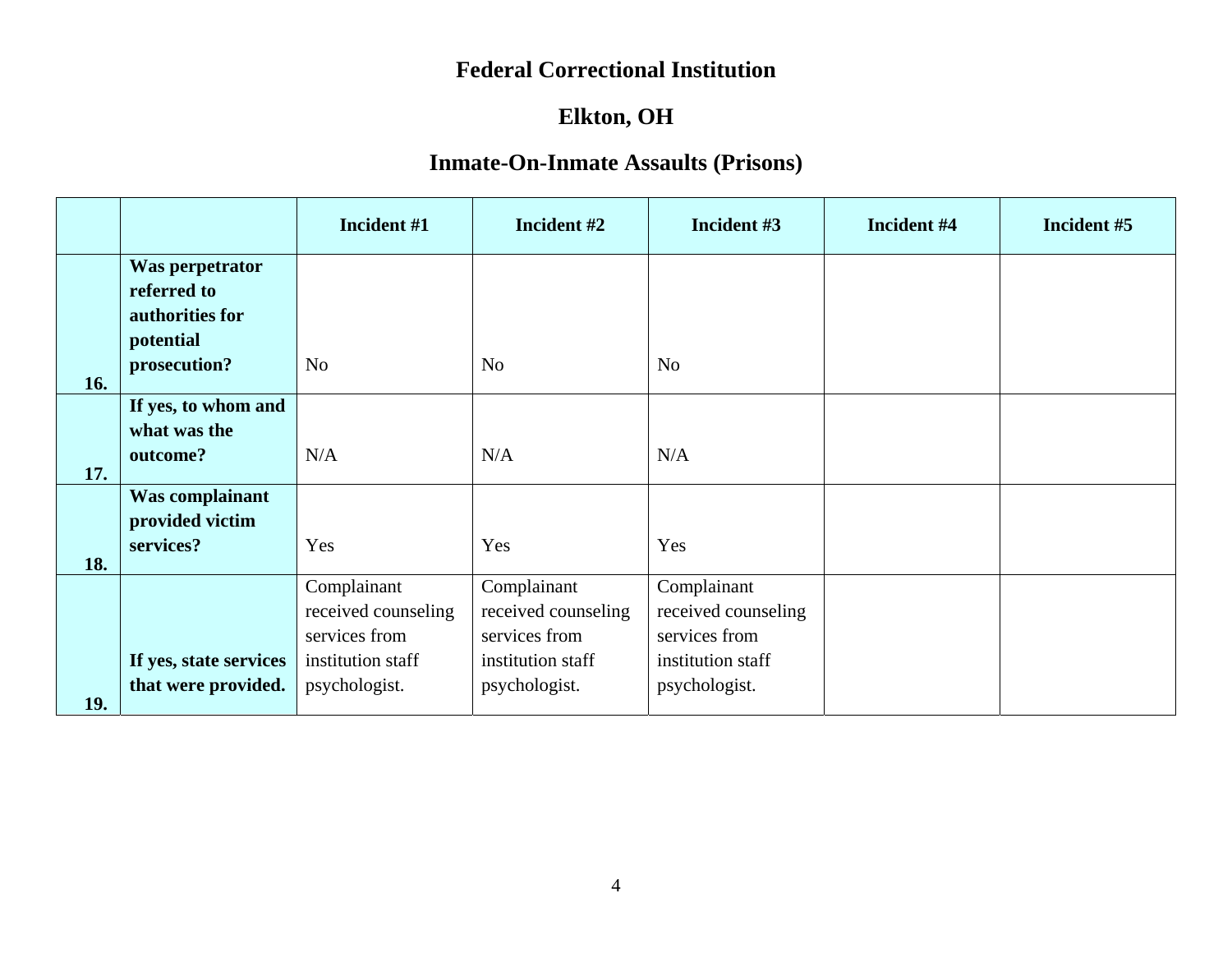|                        |                                                                | Incident #1         | Incident #2                                     | Incident #3 | Incident #4 | Incident #5 |
|------------------------|----------------------------------------------------------------|---------------------|-------------------------------------------------|-------------|-------------|-------------|
| 1.                     | Date of incident                                               | 12/01/2008          | 12/01/2008                                      |             |             |             |
|                        | Date of complaint<br>and complaint                             | 02/12/2009,         | 12/29/2008,                                     |             |             |             |
| 2.                     | number                                                         | OIA-2009-01373      | OIA-2009-01997                                  |             |             |             |
|                        | To whom<br>complaint was<br>made (Internal<br>and/or External) | Internal            | Internal                                        |             |             |             |
| 3.<br>$\overline{4}$ . | Date of<br>investigation                                       | 03/12 to 04/16/2009 | 01/26 to 02/19/2009                             |             |             |             |
| 5.                     | <b>Nature of offense</b>                                       | Unwanted touching   | Unprofessional<br>conduct of a sexual<br>nature |             |             |             |
| 6.                     | <b>Substance of</b><br>allegations                             | Sexual assault      | Sexual assault                                  |             |             |             |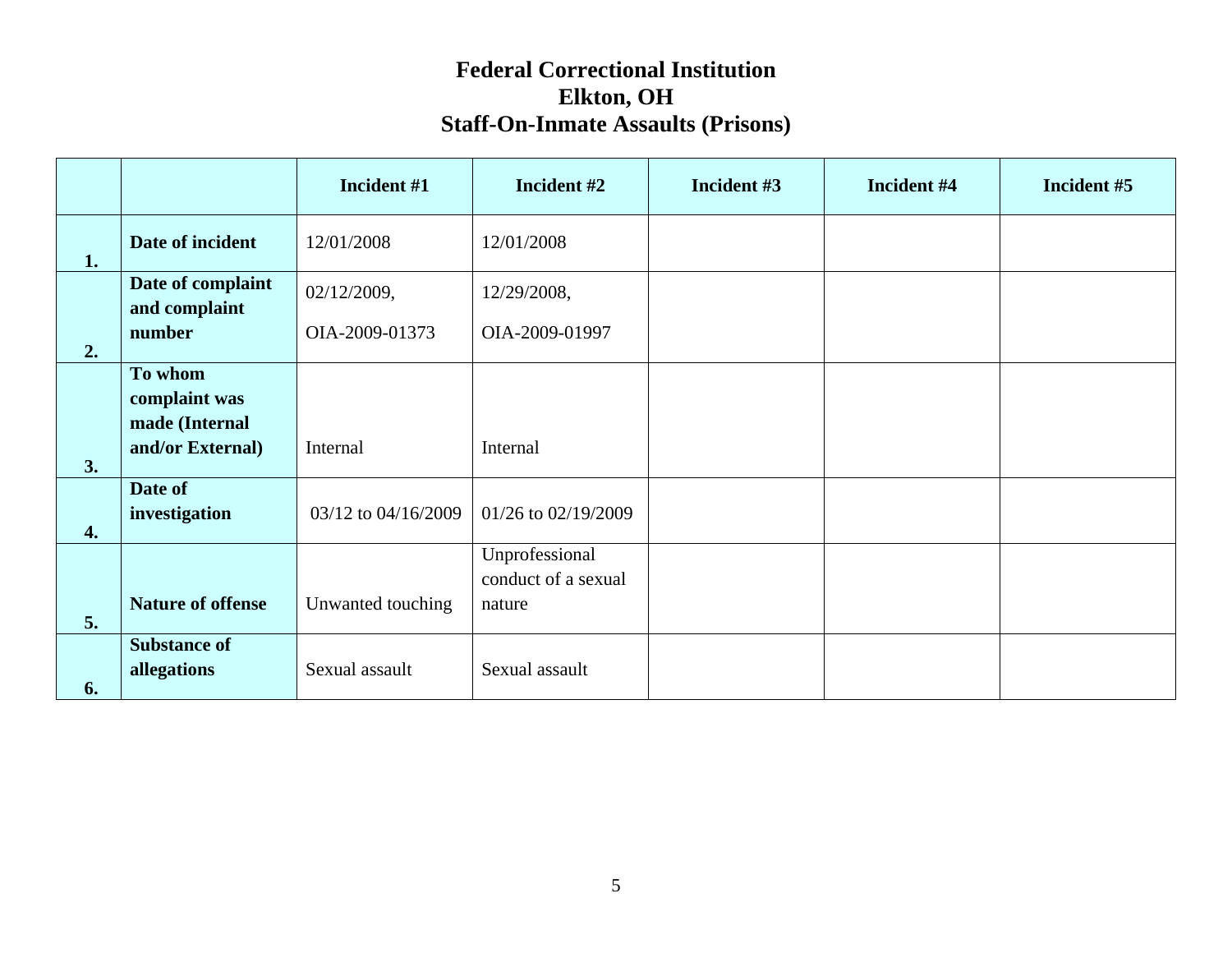|     |                                                                             | Incident #1         | Incident #2                                                 | Incident #3 | Incident #4 | Incident #5 |
|-----|-----------------------------------------------------------------------------|---------------------|-------------------------------------------------------------|-------------|-------------|-------------|
| 7.  | Inmate no. and<br>gender of<br>complainant                                  | [Redacted] – Male   | [Redacted] – Male<br>[Redacted] – Male<br>[Redacted] – Male |             |             |             |
| 8.  | Was there an<br>investigatory policy<br>in place?                           | Yes                 | Yes                                                         |             |             |             |
| 9.  | <b>Staff name and</b><br>gender of<br>perpetrator                           | [Redacted] – Female | [Redacted] – Female                                         |             |             |             |
| 10. | Name and job title<br>of investigator                                       | [Redacted]          | [Redacted]                                                  |             |             |             |
| 11. | Did the facility<br>follow its own<br>policy? If not,<br>categorize how so? | Yes                 | Yes                                                         |             |             |             |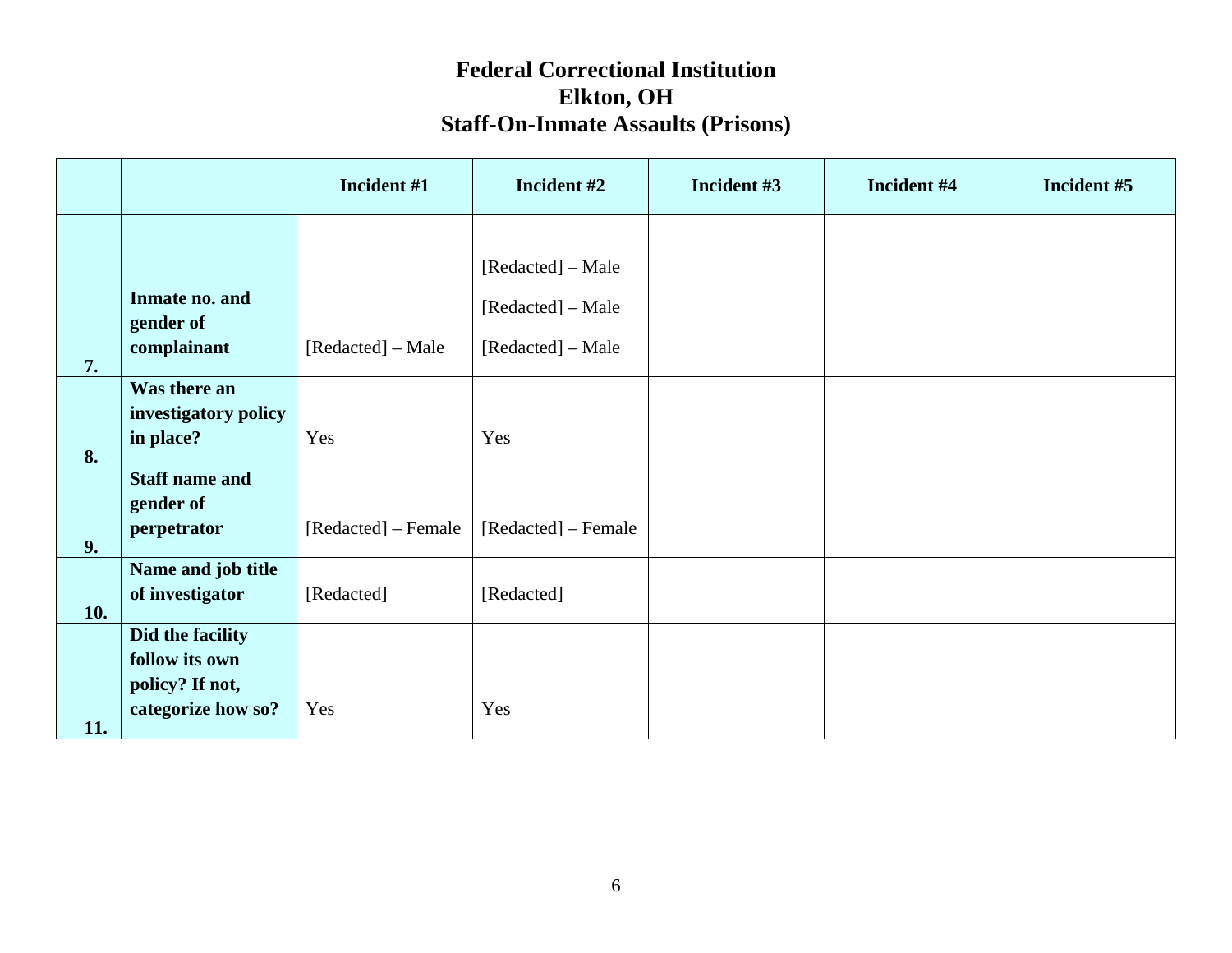|     |                     | Incident #1         | Incident #2               | Incident #3 | Incident #4 | Incident #5 |
|-----|---------------------|---------------------|---------------------------|-------------|-------------|-------------|
|     |                     |                     | The local                 |             |             |             |
|     |                     |                     | investigation             |             |             |             |
|     |                     |                     | revealed sufficient       |             |             |             |
|     |                     |                     | evidence to support       |             |             |             |
|     |                     |                     | the allegations of        |             |             |             |
|     |                     |                     | Unprofessional            |             |             |             |
|     |                     |                     | Conduct of a Sexual       |             |             |             |
|     |                     |                     | Nature, Preferential      |             |             |             |
|     |                     |                     | Treatment of              |             |             |             |
|     |                     |                     | Inmates, Breach of        |             |             |             |
|     |                     |                     | Security,                 |             |             |             |
|     |                     |                     | Introduction of           |             |             |             |
|     |                     |                     | Contraband, and           |             |             |             |
|     |                     |                     | Soliciting or             |             |             |             |
|     | <b>Results of</b>   | Charges were not    | <b>Accepting Anything</b> |             |             |             |
| 12. | investigation       | sustained.          | of Value.                 |             |             |             |
|     | Name and job title  |                     |                           |             |             |             |
|     | of person who       |                     |                           |             |             |             |
|     | approved closure of |                     |                           |             |             |             |
| 13. | investigation       | [Redacted]          | [Redacted]                |             |             |             |
|     |                     | Complainant was     | Complainant was           |             |             |             |
|     | What happened to    | released to general | released to general       |             |             |             |
|     | complainant?        | population.         | population.               |             |             |             |
| 14. |                     |                     |                           |             |             |             |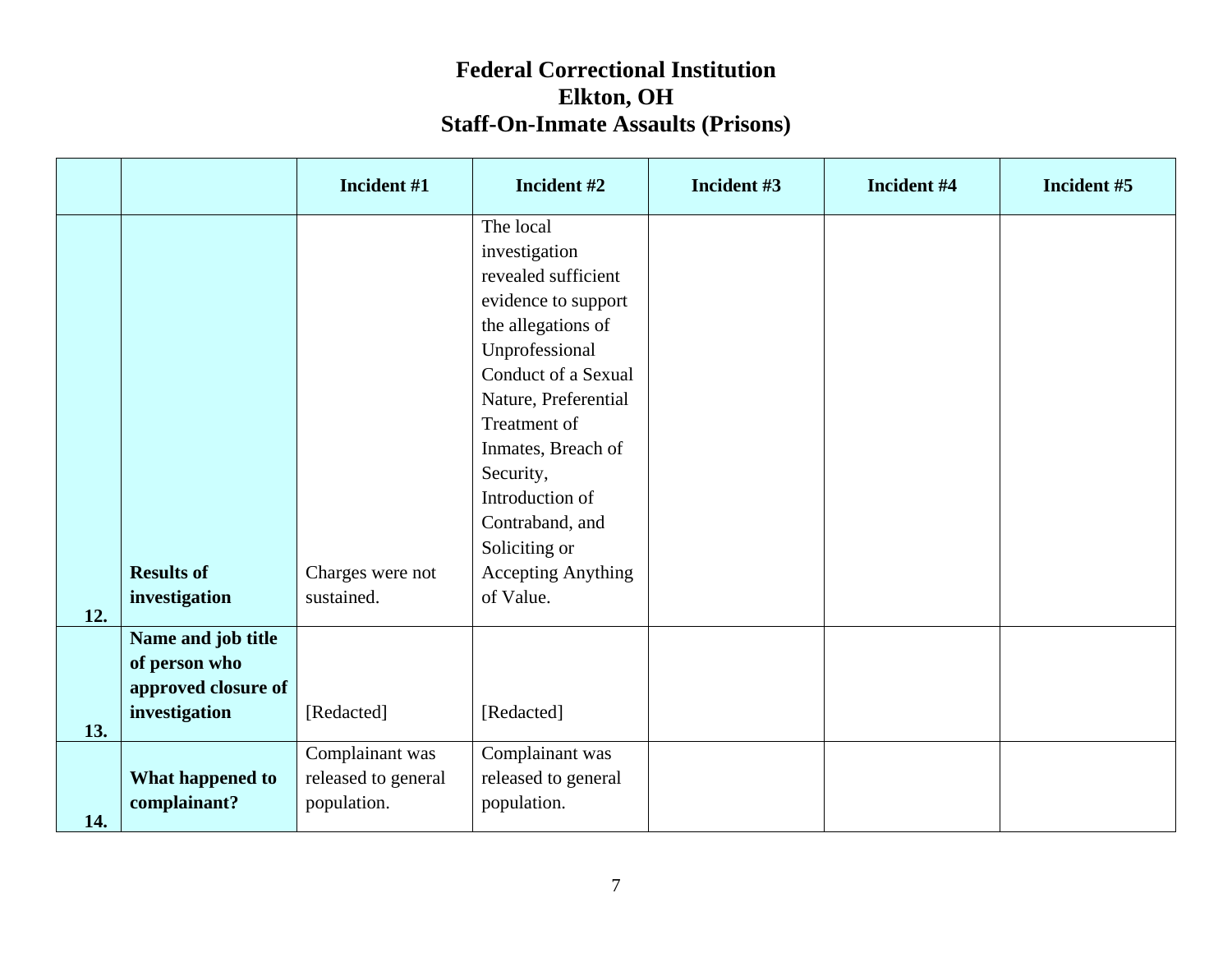|            |                                                                                | Incident #1                                                 | Incident #2                                                                | Incident #3 | Incident #4 | Incident #5 |
|------------|--------------------------------------------------------------------------------|-------------------------------------------------------------|----------------------------------------------------------------------------|-------------|-------------|-------------|
| 15.        | What happened to<br>perpetrator?                                               | No action was taken<br>since charges were<br>not sustained. | Perpetrator resigned<br>on [Redacted].                                     |             |             |             |
| 16.        | Was perpetrator<br>referred to<br>authorities for<br>potential<br>prosecution? | N <sub>o</sub>                                              | N <sub>o</sub>                                                             |             |             |             |
| 17.        | If yes, to whom and<br>what was the<br>outcome?                                | N/A                                                         | N/A                                                                        |             |             |             |
| 18.        | Was complainant<br>provided victim<br>services?                                | N <sub>o</sub>                                              | Yes                                                                        |             |             |             |
| <b>19.</b> | If yes, state services<br>that were provided.                                  | N/A                                                         | Complainant<br>received services<br>from psychology<br>staff at FCI Elkton |             |             |             |
| 20.        | Did perpetrator<br>resign or was<br>he/she terminated?                         | N <sub>o</sub>                                              | Perpetrator resigned<br>on [Redacted]                                      |             |             |             |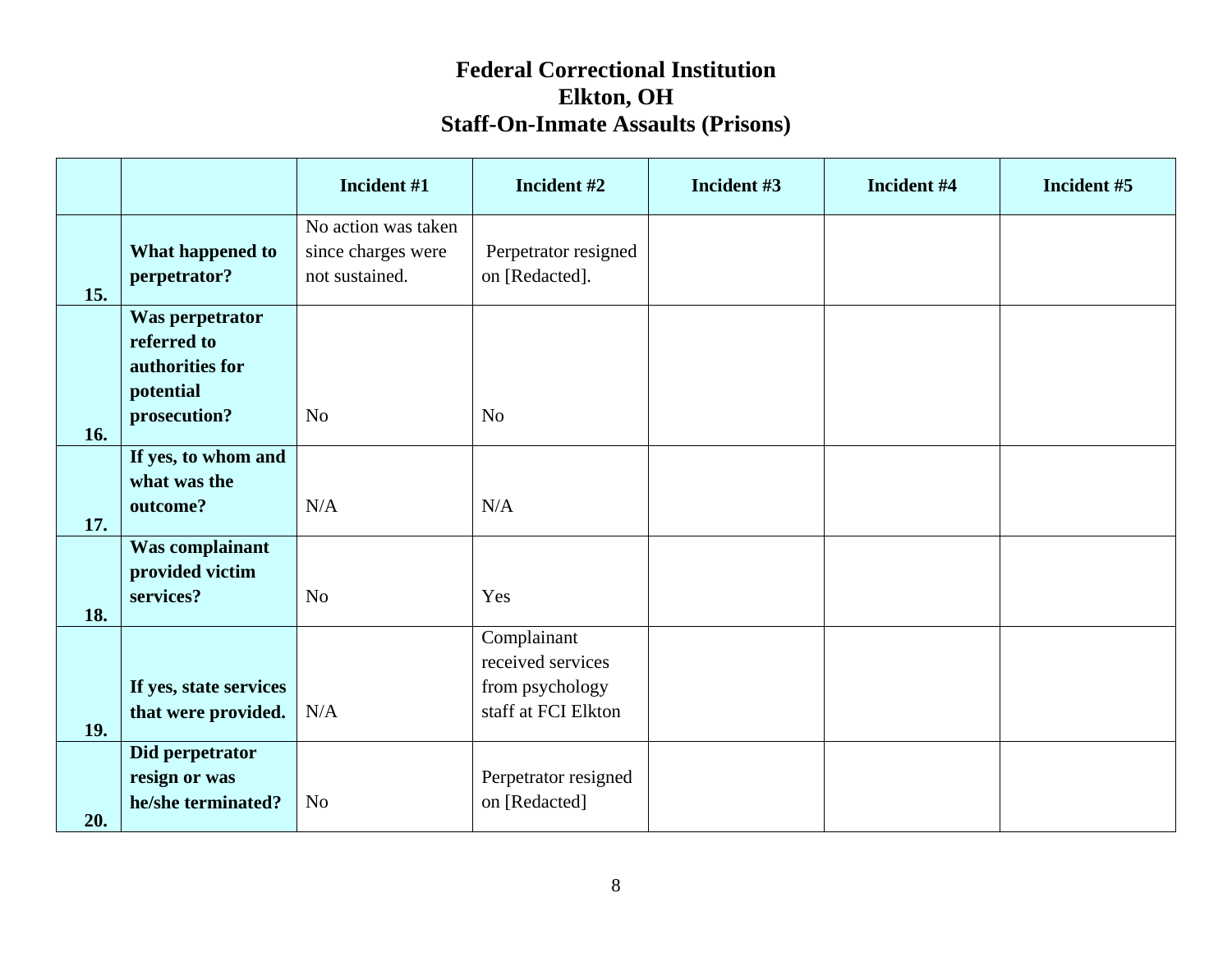|     |                                    | Incident #1    | Incident #2 | Incident #3 | Incident #4 | Incident #5 |
|-----|------------------------------------|----------------|-------------|-------------|-------------|-------------|
|     | Were there other                   |                |             |             |             |             |
|     | sexual abuse<br>complaints against |                |             |             |             |             |
|     | perpetrator in                     |                |             |             |             |             |
| 21. | 2008-2009?                         | No             | No          |             |             |             |
|     | If yes, provide                    |                |             |             |             |             |
|     | cross-references to                |                |             |             |             |             |
|     | relevant complaint,                |                |             |             |             |             |
|     | investigatory, and<br>disciplinary |                |             |             |             |             |
|     | documents.                         | $\rm N/A$      | N/A         |             |             |             |
| 22. |                                    |                |             |             |             |             |
|     | Are there related<br>disciplinary  |                |             |             |             |             |
|     | records concerning                 |                |             |             |             |             |
|     | the perpetrator?                   | N <sub>o</sub> | No          |             |             |             |
| 23. | If yes, provide                    |                |             |             |             |             |
|     | cross-references to                |                |             |             |             |             |
|     | relevant                           |                |             |             |             |             |
| 24. | documents.                         | N/A            | N/A         |             |             |             |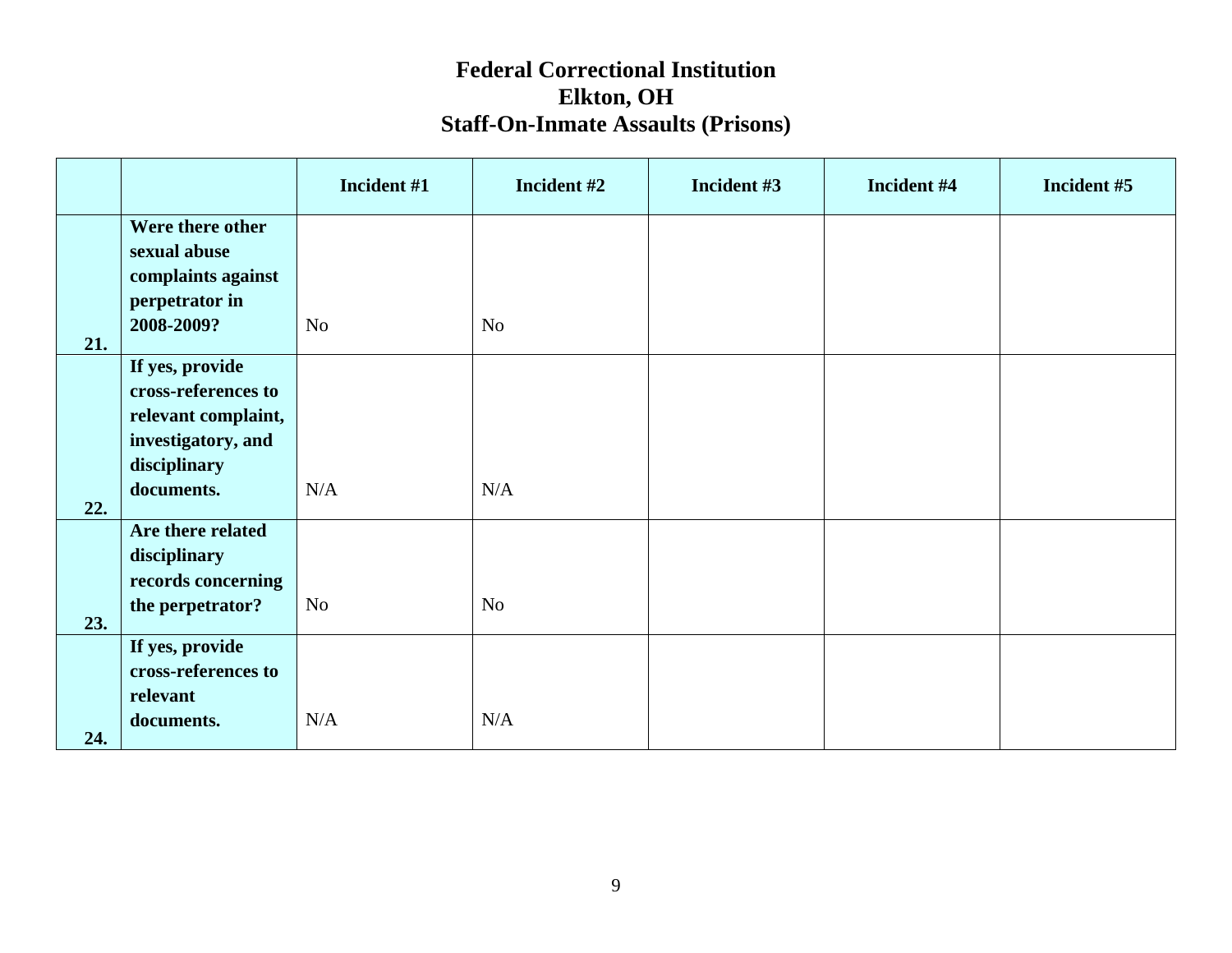|     |                                                                                                      | Incident #1                                                                                                                                                                                                                                                                                                                                                                                                              | Incident #2    | Incident #3 | Incident #4 | Incident #5 |
|-----|------------------------------------------------------------------------------------------------------|--------------------------------------------------------------------------------------------------------------------------------------------------------------------------------------------------------------------------------------------------------------------------------------------------------------------------------------------------------------------------------------------------------------------------|----------------|-------------|-------------|-------------|
|     | Were there any<br>changes in policies,<br>protocols, or<br>staffing as a result<br>of the complaint/ | No. All BOP and<br>local institution<br>policies are<br>reviewed on an<br>annual basis.<br>However, should a<br>PREA incident<br>dictate a change in<br>policy or protocols,<br>the Director at the<br>national level and<br>the warden at the<br>local level would<br>make the necessary<br>changes as they<br>deem appropriate.<br>The Director would<br>make the final<br>decision if a change<br>was implemented for |                |             |             |             |
| 25. | investigation?                                                                                       | all BOP facilities.                                                                                                                                                                                                                                                                                                                                                                                                      | N <sub>o</sub> |             |             |             |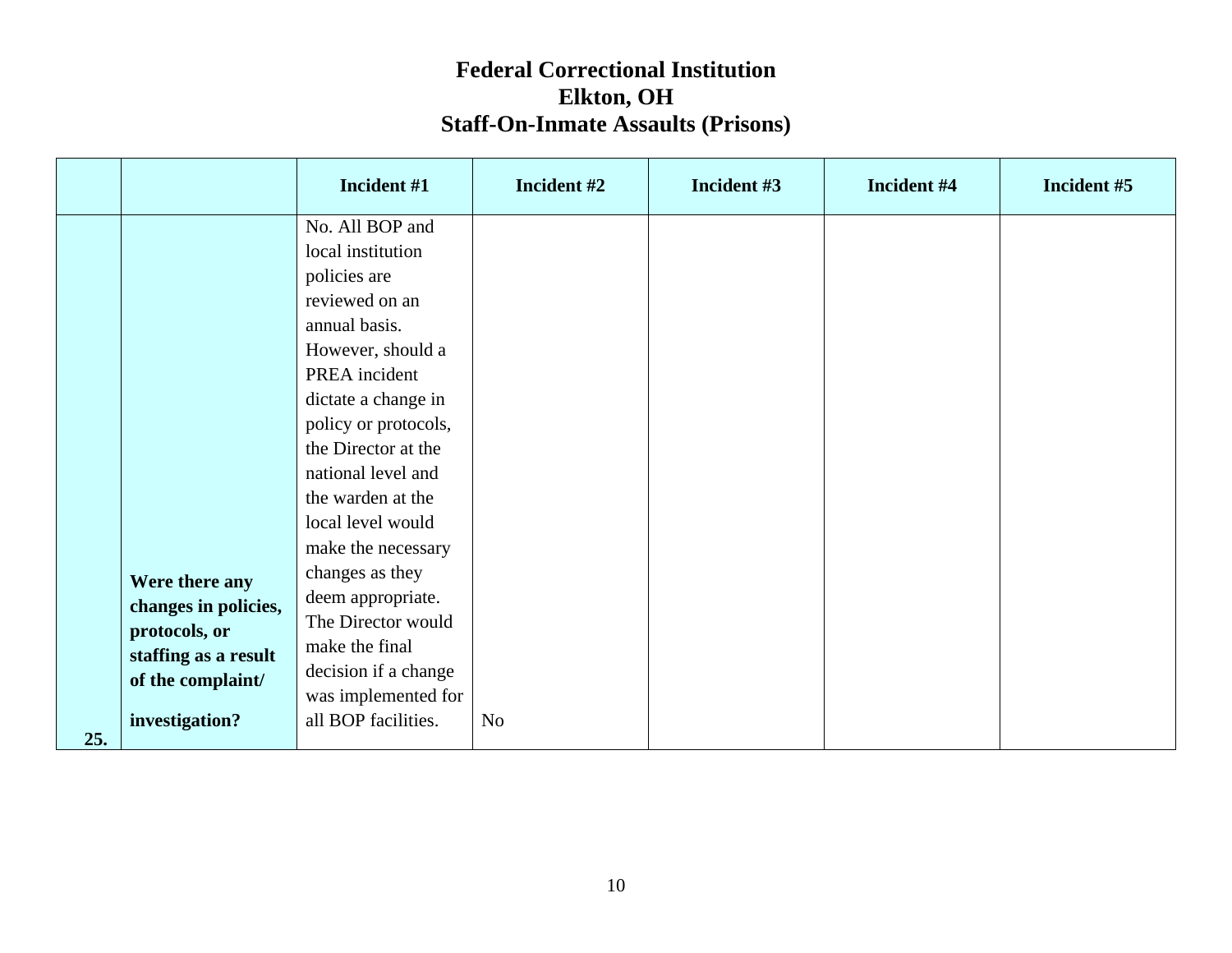|    |                                                                | Incident #1                 | Incident #2                         | Incident #3                 | Incident #4         | Incident #5         |
|----|----------------------------------------------------------------|-----------------------------|-------------------------------------|-----------------------------|---------------------|---------------------|
| 1. | Date of incident                                               | 03/25/2008                  | Complainant did not<br>give a date. | 11/16/2008                  | 11/14/2008          | 09/09/2008          |
| 2. | Date of complaint                                              | 03/29/2008                  | 10/07/2008                          | 11/16/2008                  | 11/16/2008          | 09/09/2008          |
| 3. | To whom<br>complaint was<br>made (Internal<br>and/or External) | External                    | Internal                            | Internal                    | Internal            | External            |
| 4. | Date of<br>investigation                                       | 03/31/2008                  | 10/07 to 10/14/2008                 | 11/18/2008 to<br>01/20/2009 | 11/17/2008          | 09/11 to 09/22/2008 |
| 5. | <b>Nature of offense</b>                                       | Unwanted sexual<br>gestures | Unwanted touching                   | <b>Assault and battery</b>  | Assault and battery | Unwanted touching   |
| 6. | <b>Substance of</b><br>allegations                             | Sexual assault              | Sexual assault                      | Rape                        | Rape                | Sexual assault      |
| 7. | Inmate no. and<br>gender of<br>complainant                     | [Redacted] – Female         | [Redacted] – Female                 | [Redacted] – Female         | [Redacted] – Female | [Redacted] – Female |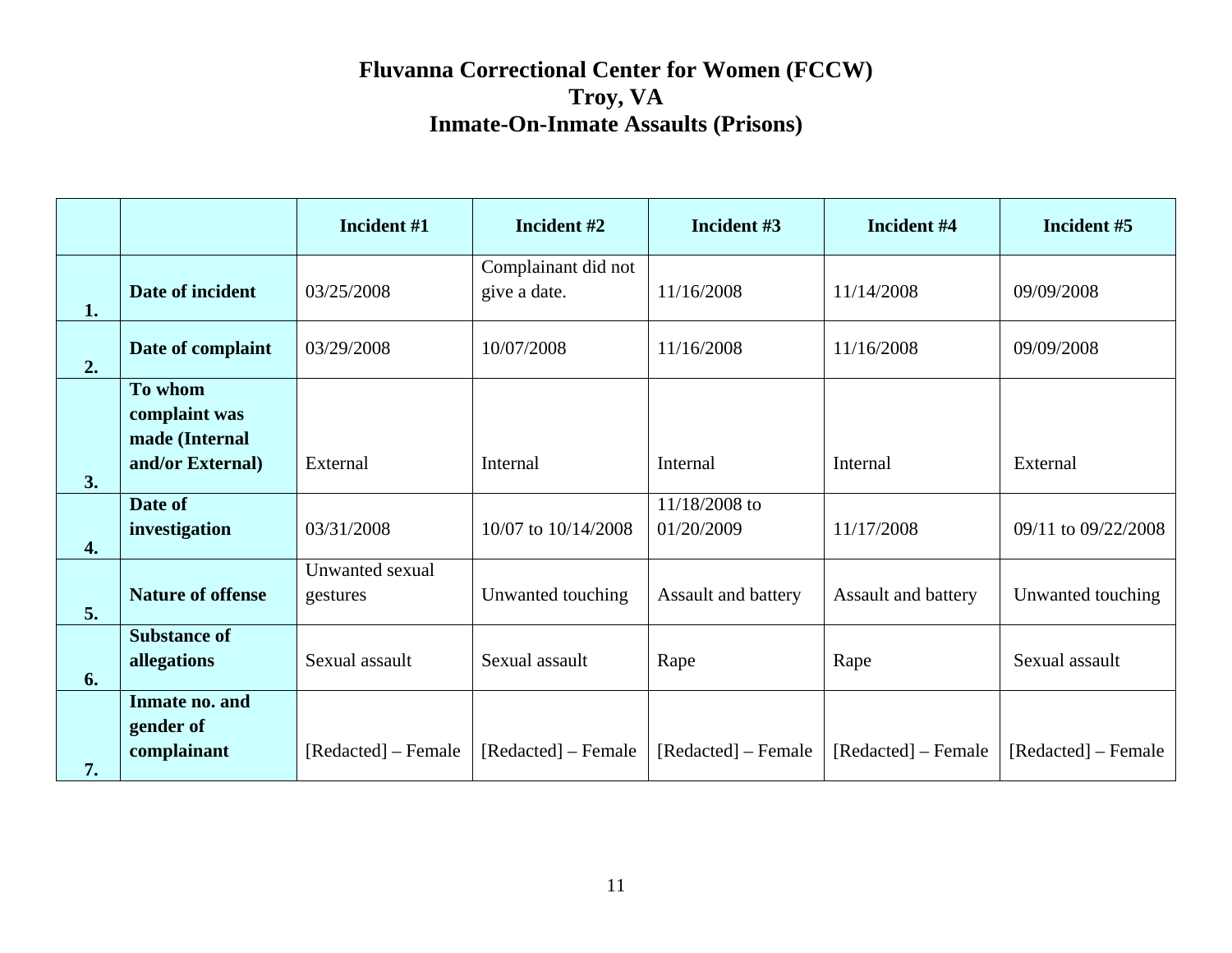|     |                                                                             | Incident #1         | Incident #2         | Incident #3         | Incident #4         | Incident #5         |
|-----|-----------------------------------------------------------------------------|---------------------|---------------------|---------------------|---------------------|---------------------|
| 8.  | Inmate no. and<br>gender of<br>perpetrator                                  | [Redacted] – Female | [Redacted] – Female | [Redacted] – Female | [Redacted] – Female | [Redacted] – Female |
| 9.  | Was there an<br>investigatory policy<br>in place?                           | Yes                 | Yes                 | Yes                 | Yes                 | Yes                 |
| 10. | Name and job title<br>of investigator                                       | [Redacted]          | [Redacted]          | [Redacted]          | [Redacted]          | [Redacted]          |
| 11. | Did the facility<br>follow its own<br>policy? If not,<br>categorize how so? | Yes                 | Yes                 | Yes                 | Yes                 | Yes                 |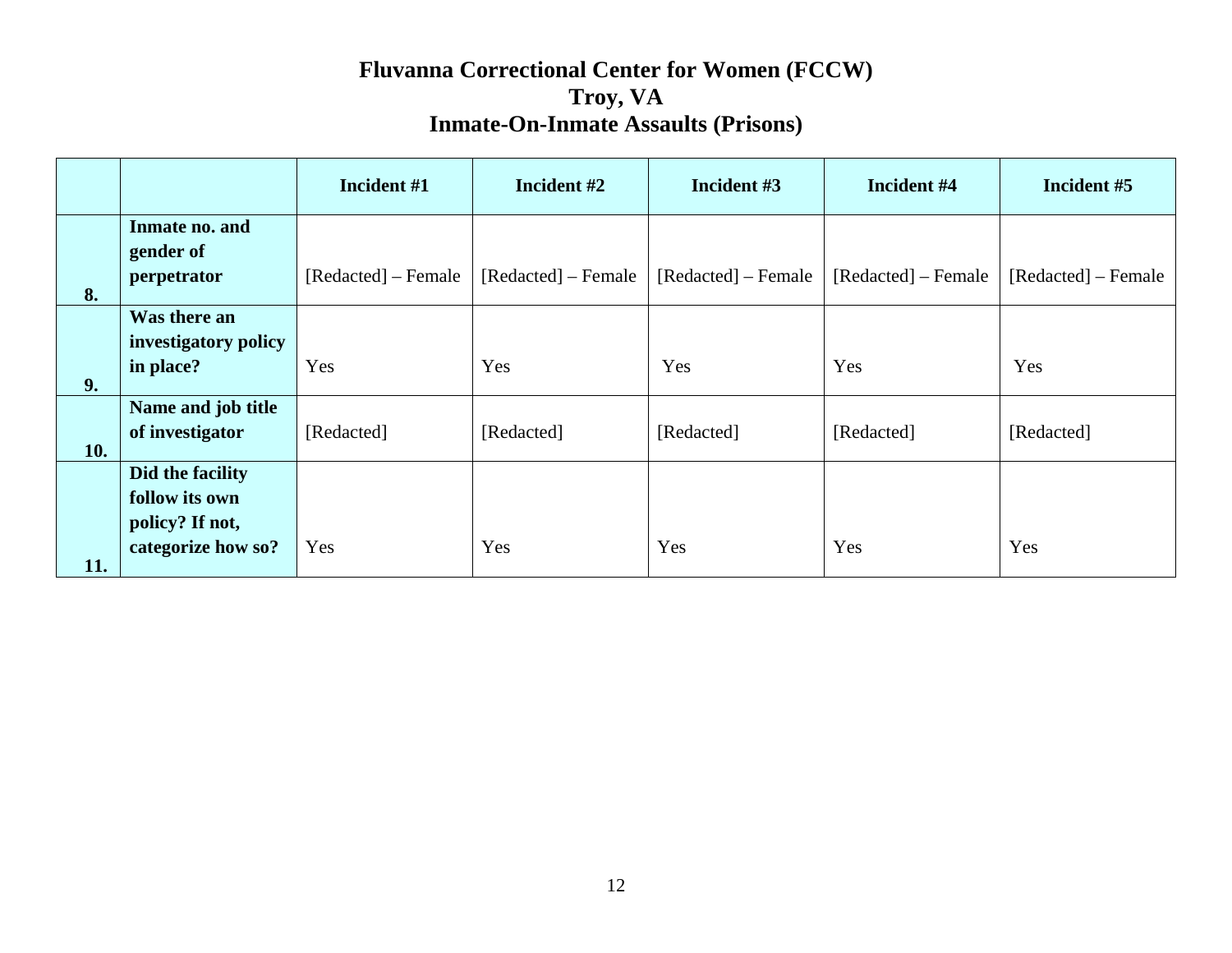|     |                     | Incident #1                              | Incident #2           | Incident #3          | Incident #4            | Incident #5      |
|-----|---------------------|------------------------------------------|-----------------------|----------------------|------------------------|------------------|
|     |                     | The results of the<br>investigation were |                       |                      |                        |                  |
|     |                     | inconclusive.                            |                       |                      |                        |                  |
|     |                     | Complainant signed                       |                       |                      |                        |                  |
|     |                     | sworn statement that<br>she did not feel |                       |                      |                        |                  |
|     |                     | threatened by                            |                       |                      |                        |                  |
|     |                     | perpetrator.                             |                       |                      |                        |                  |
|     |                     | Complainant was                          |                       |                      |                        |                  |
|     | <b>Results of</b>   | assigned to another                      | Charges were not      | Charges were         | Charges were not       | Charges were not |
| 12. | investigation       | cell/room.                               | sustained.            | sustained.           | sustained.             | sustained.       |
|     | Name and job title  |                                          |                       |                      |                        |                  |
|     | of person who       |                                          | Keith Dent,           | Keith Dent,          |                        | Keith Dent,      |
|     | approved closure of | Warden Barbara                           | Assistant Chief,      | Assistant Chief,     |                        | Assistant Chief, |
| 13. | investigation       | Wheeler                                  | <b>OIG</b>            | <b>OIG</b>           | Sgt. Horn, FCCW        | <b>OIG</b>       |
|     |                     |                                          |                       | Complainant was      |                        |                  |
|     |                     | Complainant was                          |                       | released to North    |                        | Complainant      |
|     | What happened to    | moved to another                         | No actions were       | Carolina authorities | No action taken $-$    | remained in      |
| 14. | complainant?        | cell/room.                               | taken on allegations. | on [Redacted].       | third party allegation | cell/room.       |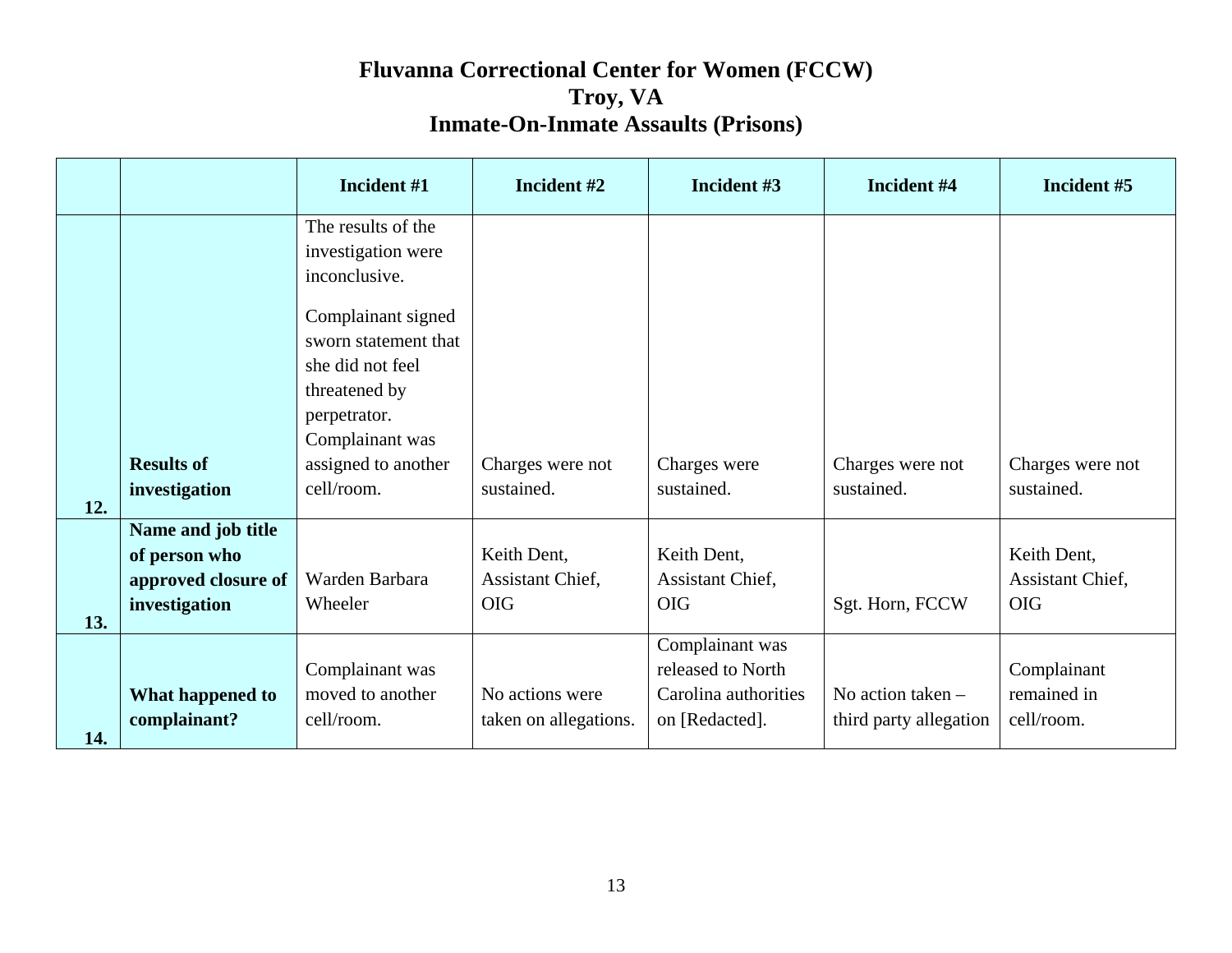|            |                                                                                | Incident #1                               | Incident #2                                           | Incident #3                                                                                                     | Incident #4                                 | Incident #5                                                                                    |
|------------|--------------------------------------------------------------------------------|-------------------------------------------|-------------------------------------------------------|-----------------------------------------------------------------------------------------------------------------|---------------------------------------------|------------------------------------------------------------------------------------------------|
|            | What happened to<br>perpetrator?                                               | Perpetrator remained<br>in her cell/room. | No actions were<br>taken on unfounded<br>allegations. | There was a<br>disciplinary report<br>$filed - perpetrator$<br>received 10 days in<br>isolation<br>confinement. | No action taken -<br>third party allegation | Perpetrator was<br>placed in isolation<br>confinement until<br>investigation was<br>completed. |
| 15.<br>16. | Was perpetrator<br>referred to<br>authorities for<br>potential<br>prosecution? | N <sub>0</sub>                            | N <sub>0</sub>                                        | Yes                                                                                                             | N <sub>o</sub>                              | N <sub>o</sub>                                                                                 |
| 17.        | If yes, to whom and<br>what was the<br>outcome?                                | N/A                                       | N/A                                                   | Fluvanna<br>Commonwealth<br>attorney declined to<br>prosecute charges.                                          | N/A                                         | N/A                                                                                            |
| 18.        | Was complainant<br>provided victim<br>services?                                | No, based on her<br>sworn statement.      | N/A                                                   | Yes                                                                                                             | N/A                                         | N/A                                                                                            |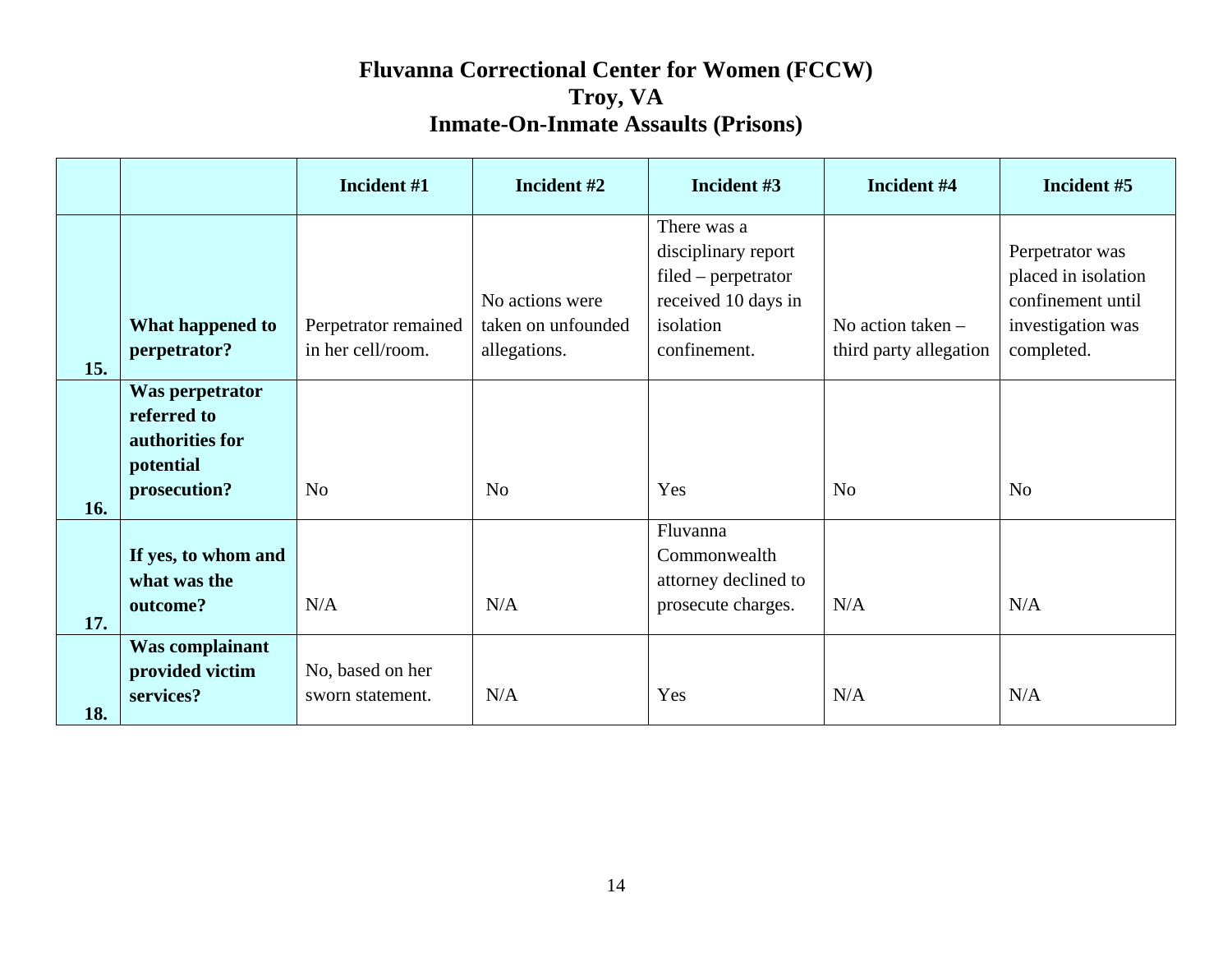|            |                           | Incident #1 | Incident #2 | Incident #3        | Incident #4 | Incident #5 |
|------------|---------------------------|-------------|-------------|--------------------|-------------|-------------|
|            |                           |             |             | FCCW counseling    |             |             |
|            |                           |             |             | staff provided     |             |             |
|            | If yes, state services    |             |             | counseling support |             |             |
|            | that were provided. $N/A$ |             | N/A         | services.          | N/A         | N/A         |
| <b>19.</b> |                           |             |             |                    |             |             |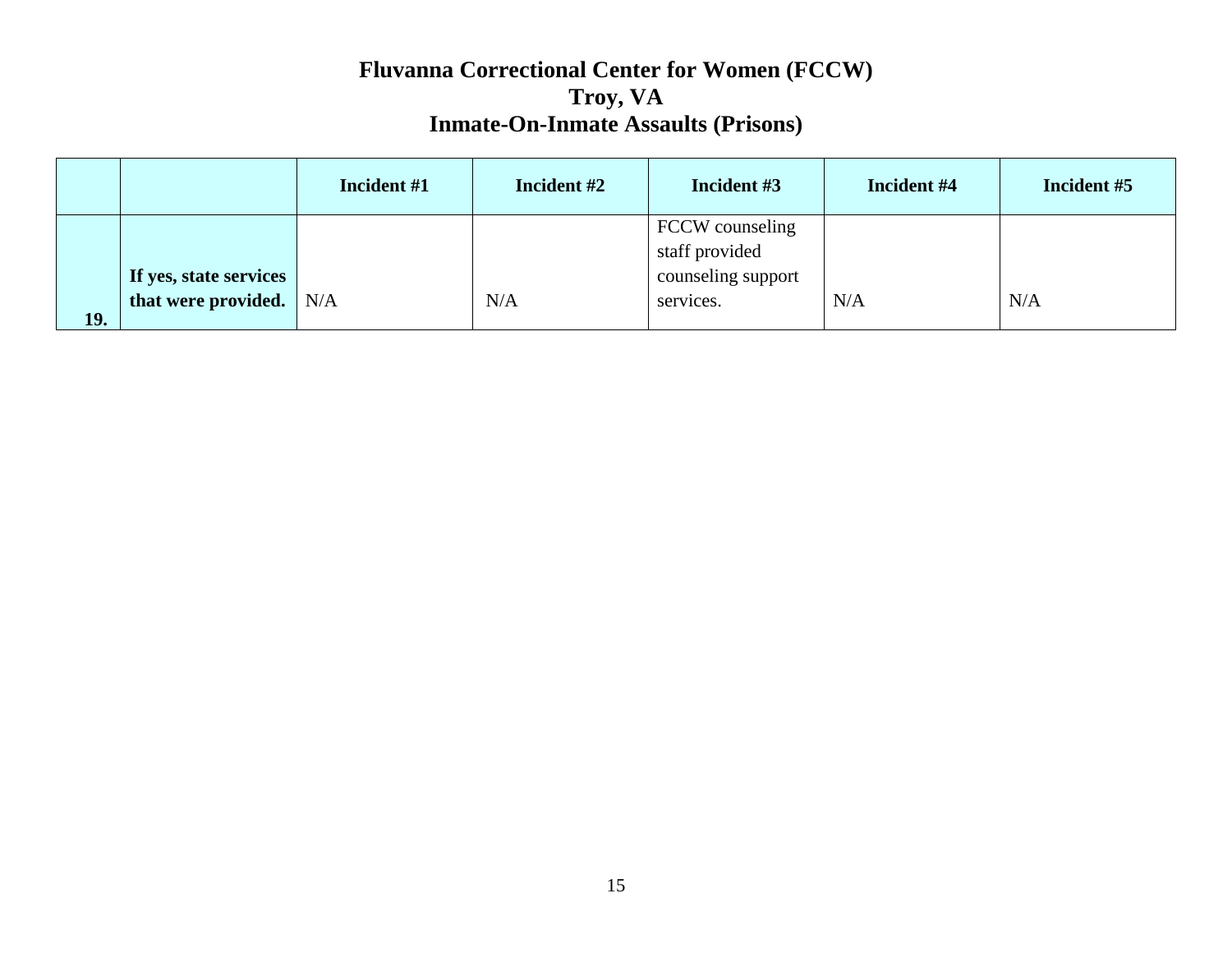|    |                                 | Incident #6         | Incident #7         | Incident #8         | Incident #9         |  |
|----|---------------------------------|---------------------|---------------------|---------------------|---------------------|--|
|    |                                 |                     |                     |                     |                     |  |
| 1. | Date of incident                | 10/08/2009          | 05/28/2009          | 06/11/2009          | 07/25/2009          |  |
|    |                                 |                     |                     |                     |                     |  |
| 2. | Date of complaint               | 10/08/2009          | 05/28/2009          | 06/11/2009          | 07/30/2009          |  |
|    | To whom                         |                     |                     |                     |                     |  |
|    | complaint was<br>made (Internal |                     |                     |                     |                     |  |
| 3. | and/or External)                | Internal            | Internal            | Internal            | Internal            |  |
|    |                                 |                     |                     |                     |                     |  |
| 4. | Date of<br>investigation        | 10/13 to 10/23/2009 | 05/28 to 06/01/2009 | 06/11 to 06/18/2009 | 07/25 to 07/30/2009 |  |
|    |                                 |                     |                     |                     | Sexual advances     |  |
|    |                                 |                     |                     | Sexual gestures and | toward another      |  |
| 5. | <b>Nature of offense</b>        | Unwanted touching   | Unwanted touching   | masturbating        | inmate              |  |
|    | <b>Substance of</b>             |                     |                     |                     |                     |  |
| 6. | allegations                     | Sexual assault      | Sexual assault      | Sexual assault      | Sexual assault      |  |
|    | Inmate no. and                  |                     |                     |                     |                     |  |
|    | gender of                       |                     |                     |                     |                     |  |
| 7. | complainant                     | [Redacted] – Female | [Redacted] – Female | [Redacted] – Female | [Redacted] – Female |  |
|    | Inmate no. and<br>gender of     |                     |                     |                     |                     |  |
| 8. | perpetrator                     | [Redacted] – Female | [Redacted] – Female | [Redacted] – Female | [Redacted] – Female |  |
|    | Was there an                    |                     |                     |                     |                     |  |
|    | investigatory policy            |                     |                     |                     |                     |  |
| 9. | in place?                       | Yes                 | Yes                 | Yes                 | Yes                 |  |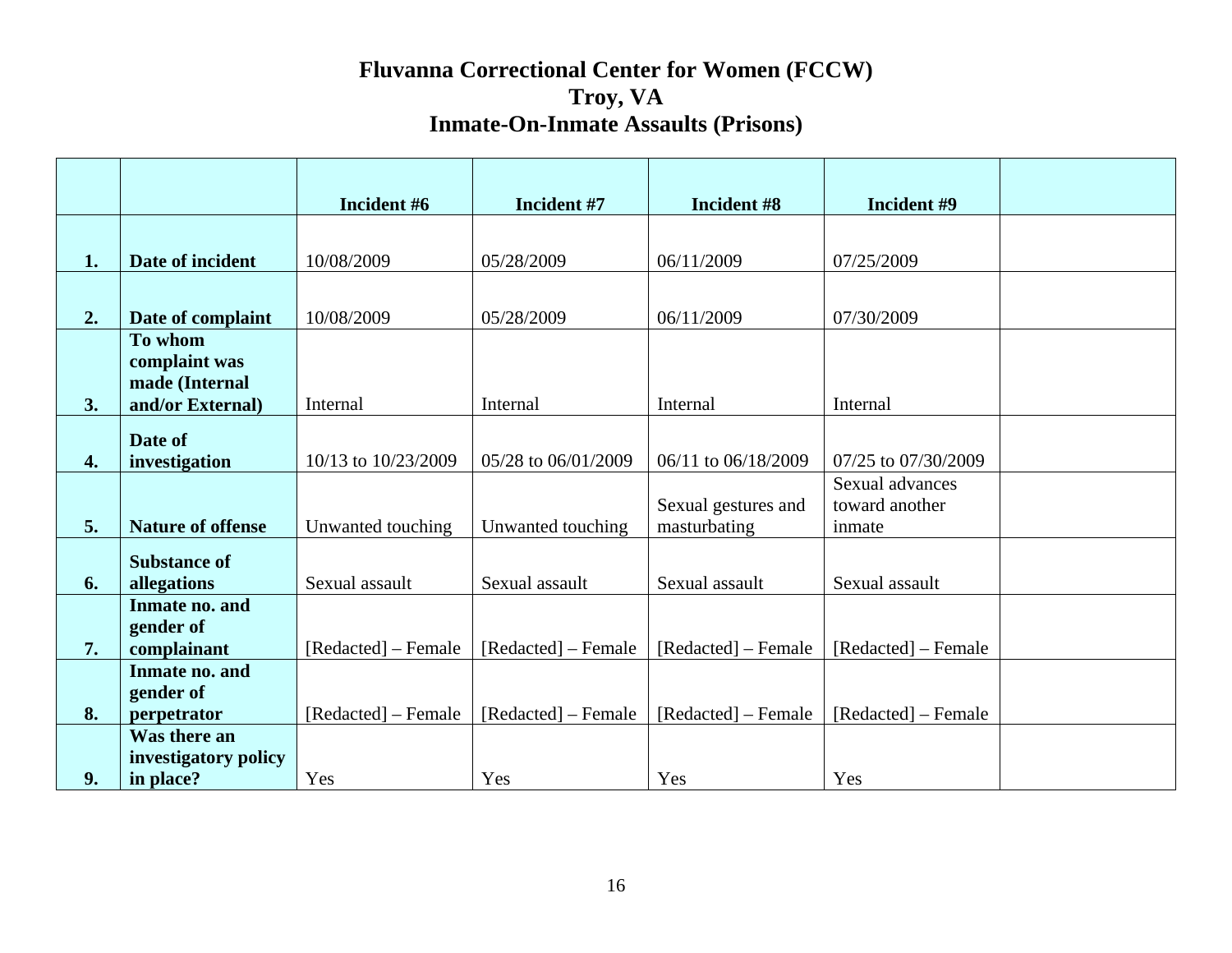|     |                     | Incident #6         | Incident #7           | Incident #8      | Incident #9          |  |
|-----|---------------------|---------------------|-----------------------|------------------|----------------------|--|
|     | Name and job title  |                     |                       |                  |                      |  |
| 10. | of investigator     | [Redacted]          | [Redacted]            | [Redacted]       | [Redacted]           |  |
|     | Did the facility    |                     |                       |                  |                      |  |
|     | follow its own      |                     |                       |                  |                      |  |
|     | policy? If not,     |                     |                       |                  |                      |  |
| 11. | categorize how so?  | Yes                 | Yes                   | Yes              | Yes                  |  |
|     |                     |                     | <b>Both inmates</b>   |                  |                      |  |
|     |                     |                     | received disciplinary |                  |                      |  |
|     |                     |                     | reports and were      |                  | Charges were         |  |
|     |                     |                     | given 10 days each    |                  | sustained of making  |  |
|     | <b>Results of</b>   | Charge was not      | in isolation          | Charges were not | sexual advances to   |  |
| 12. | investigation       | sustained.          | confinement.          | sustained.       | another inmate.      |  |
|     | Name and job title  |                     |                       |                  |                      |  |
|     | of person who       |                     |                       |                  |                      |  |
|     | approved closure of |                     |                       |                  |                      |  |
| 13. | investigation       | [Redacted]          | [Redacted]            | [Redacted]       | [Redacted]           |  |
|     |                     |                     | Complainant           |                  |                      |  |
|     |                     | Complainant was     | received disciplinary | Complainant was  | Complainant          |  |
|     | What happened to    | moved to a separate | report for aiding and | moved to another | remained in general  |  |
| 14. | complainant?        | housing unit.       | abetting.             | cell/room.       | housing unit.        |  |
|     |                     |                     |                       |                  | Perpetrator received |  |
|     |                     |                     |                       |                  | 15 days in           |  |
|     |                     |                     |                       |                  | disciplinary         |  |
|     |                     | Perpetrator was     |                       | Perpetrator was  | segregation and was  |  |
|     | What happened to    | moved to a separate | Perpetrator received  | moved to another | moved to another     |  |
| 15. | perpetrator?        | housing unit.       | disciplinary report.  | cell/room.       | cell/room.           |  |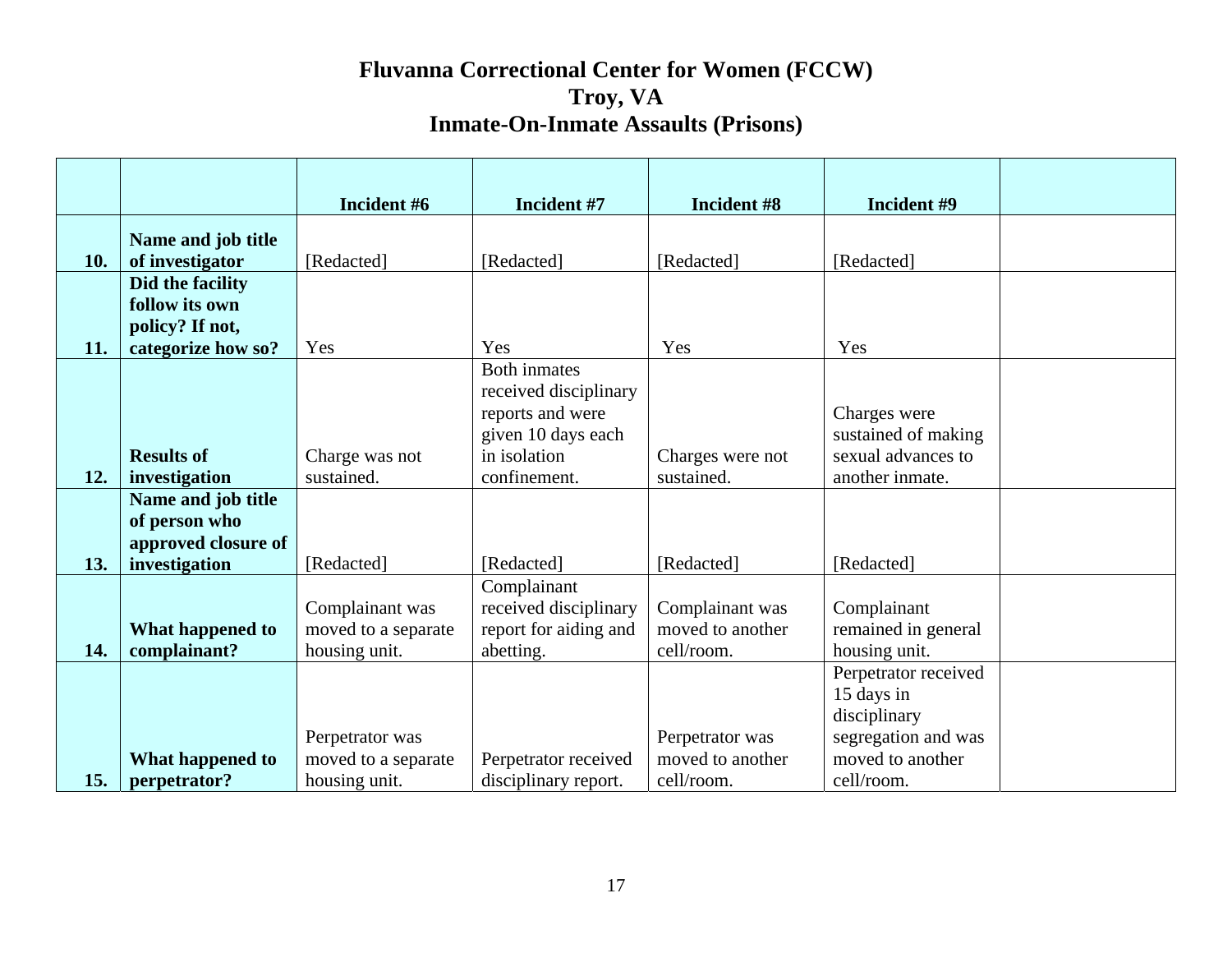|            |                        | Incident #6    | Incident #7    | Incident #8    | Incident #9        |
|------------|------------------------|----------------|----------------|----------------|--------------------|
|            | Was perpetrator        |                |                |                |                    |
|            | referred to            |                |                |                |                    |
|            | authorities for        |                |                |                |                    |
|            | potential              |                |                |                |                    |
| 16.        | prosecution?           | N <sub>0</sub> | N <sub>o</sub> | N <sub>o</sub> | N <sub>o</sub>     |
|            | If yes, to whom and    |                |                |                |                    |
|            | what was the           |                |                |                |                    |
| 17.        | outcome?               | N/A            | N/A            | N/A            | N/A                |
|            | Was complainant        |                |                |                |                    |
|            | provided victim        |                |                |                |                    |
| 18.        | services?              | N/A            | N/A            | N/A            | Yes                |
|            |                        |                |                |                | FCCW counseling    |
|            |                        |                |                |                | staff provided     |
|            | If yes, state services |                |                |                | counseling support |
| <b>19.</b> | that were provided.    | N/A            | N/A            | N/A            | services.          |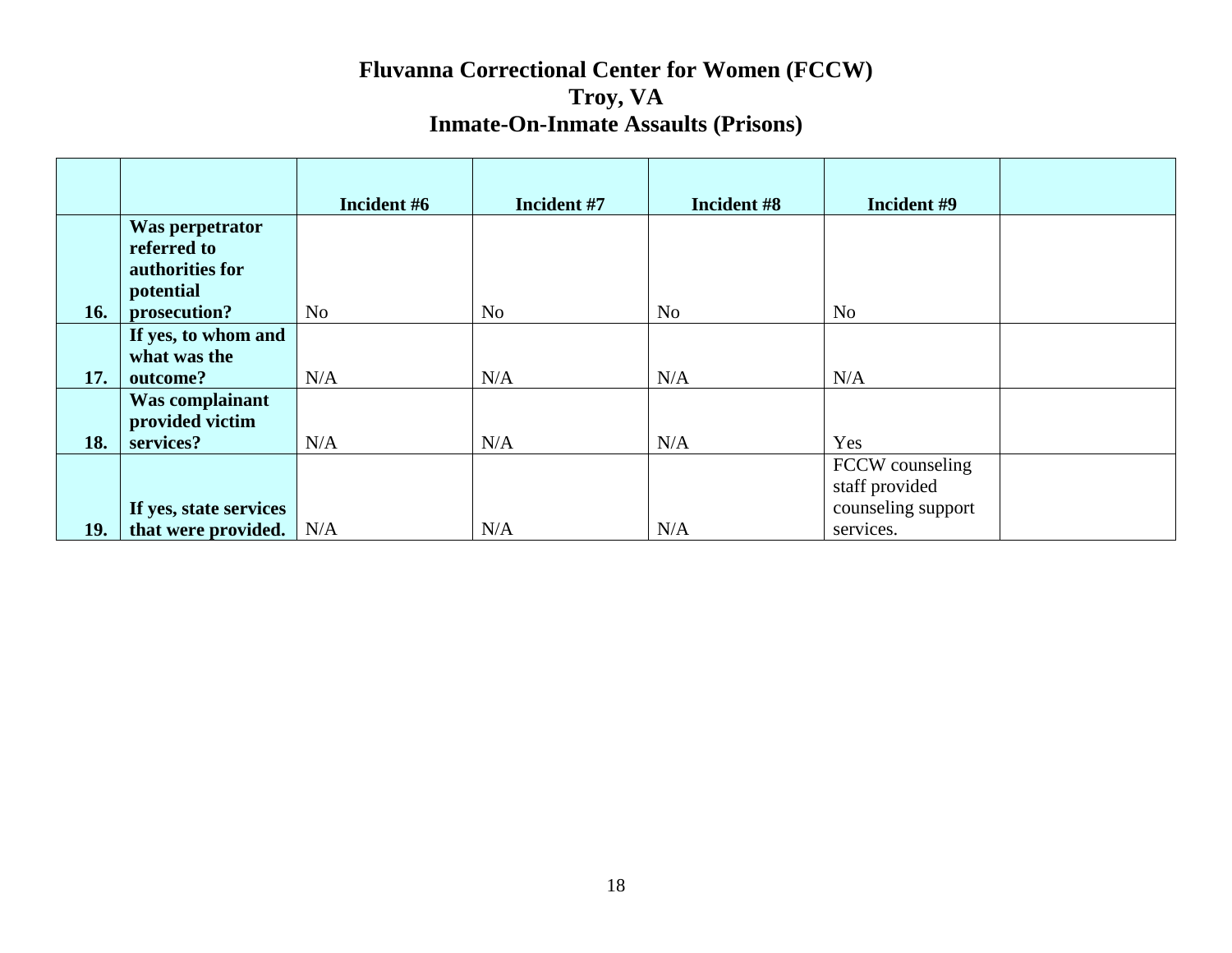|    |                                                                | Incident #1                          | Incident #2         | Incident #3         | Incident #4                 | Incident #5         |
|----|----------------------------------------------------------------|--------------------------------------|---------------------|---------------------|-----------------------------|---------------------|
| 1. | Date of incident                                               | 01/06/2008                           | Summer 2008         | 11/06/2007          | 02/19/2009                  | 05/11/2009          |
| 2. | Date of complaint                                              | 01/06/2008                           | 01/02/2009          | 01/25/2008          | 07/01/2009                  | 05/11/2009          |
| 3. | To whom<br>complaint was<br>made (Internal<br>and/or External) | Internal                             | Internal            | External            | Internal                    | External            |
| 4. | Date of<br>investigation                                       | 04/09 to 07/08/2008                  | 01/02 to 01/09/2009 | 02/12 to 04/16/2008 | 07/01 to 10/29/2009         | 05/11 to 05/19/2009 |
| 5. | <b>Nature of offense</b>                                       | Sexual battery,<br>sexual misconduct | Sexual misconduct   | Carnal knowledge    | Unwanted sexual<br>advances | Rape                |
| 6. | <b>Substance of</b><br>allegations                             | Sexual assault                       | Sexual assault      | Sexual assault      | Sexual assault              | Sexual assault      |
| 7. | Inmate no. and<br>gender of<br>complainant                     | [Redacted] – Female                  | [Redacted] – Female | [Redacted] – Female | [Redacted] – Female         | [Redacted] – Female |
| 8. | Was there an<br>investigatory policy<br>in place?              | Yes                                  | Yes                 | Yes                 | Yes                         | Yes                 |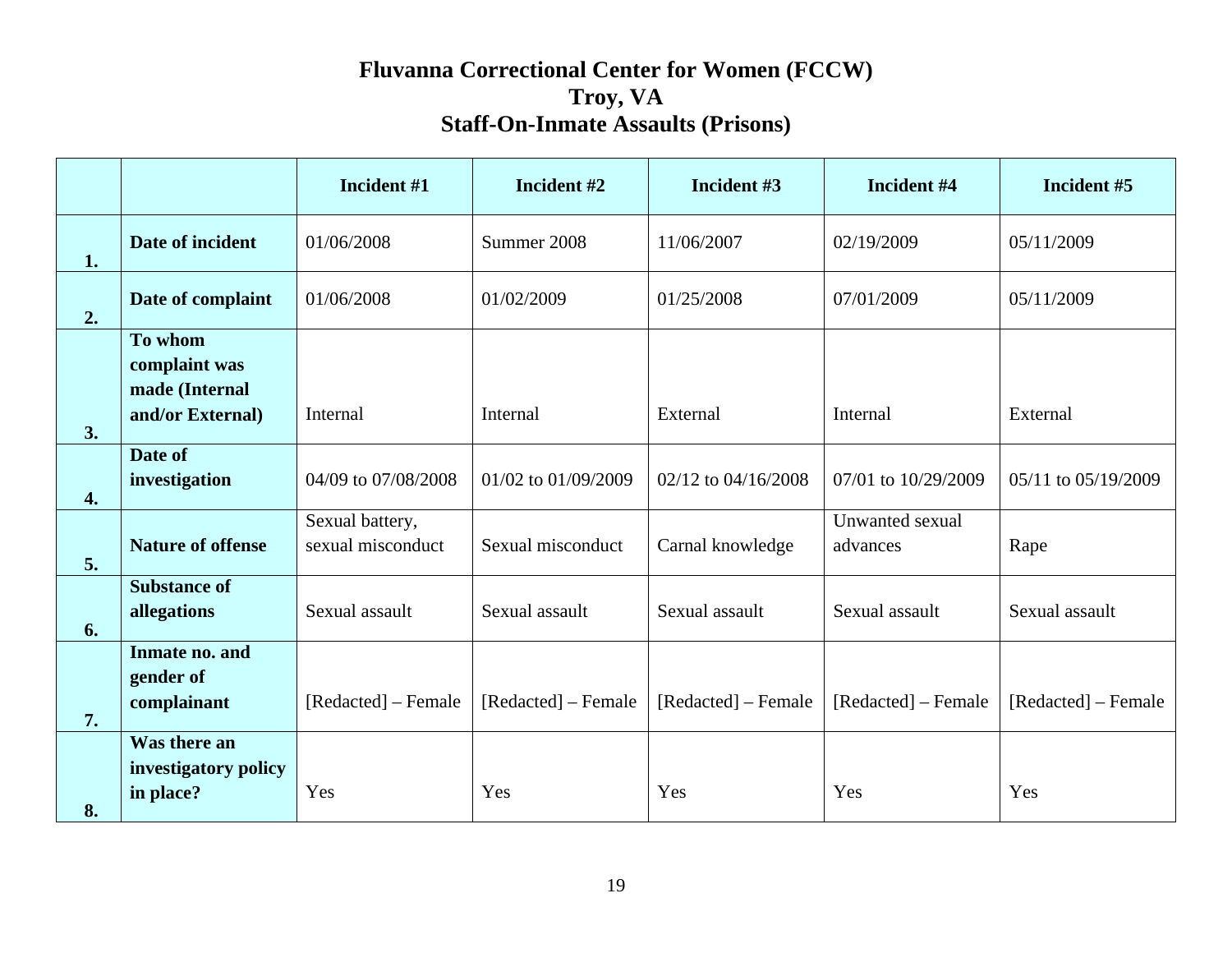|     |                                                                             | Incident #1       | Incident #2                                                           | Incident #3                                                                          | Incident #4       | Incident #5                                                                                                                                                                                      |
|-----|-----------------------------------------------------------------------------|-------------------|-----------------------------------------------------------------------|--------------------------------------------------------------------------------------|-------------------|--------------------------------------------------------------------------------------------------------------------------------------------------------------------------------------------------|
| 9.  | <b>Staff name and</b><br>gender of<br>perpetrator                           | [Redacted] – Male | [Redacted] -Male                                                      | [Redacted] – Male                                                                    | [Redacted] – Male | [Redacted] - Male                                                                                                                                                                                |
| 10. | Name and job title<br>of investigator                                       | [Redacted]        | [Redacted]                                                            | [Redacted]                                                                           | [Redacted]        | [Redacted]                                                                                                                                                                                       |
| 11. | Did the facility<br>follow its own<br>policy? If not,<br>categorize how so? | Yes               | Yes                                                                   | Yes                                                                                  | Yes               | Yes                                                                                                                                                                                              |
|     | <b>Results of</b>                                                           | Charges were not  | Charges were<br>unfounded and<br>complainant<br>received disciplinary | Carnal knowledge<br>charge was<br>inconclusive;<br>fraternization with<br>inmate was |                   | Unfounded.<br>[Redacted] did not<br>make the PREA<br>telephone call.<br>Another inmate<br>made the call and<br>received a<br>disciplinary report<br>for lying to staff as<br>the offense did not |
| 12. | investigation                                                               | sustained.        | report.                                                               | sustained.                                                                           | Inconclusive      | happen.                                                                                                                                                                                          |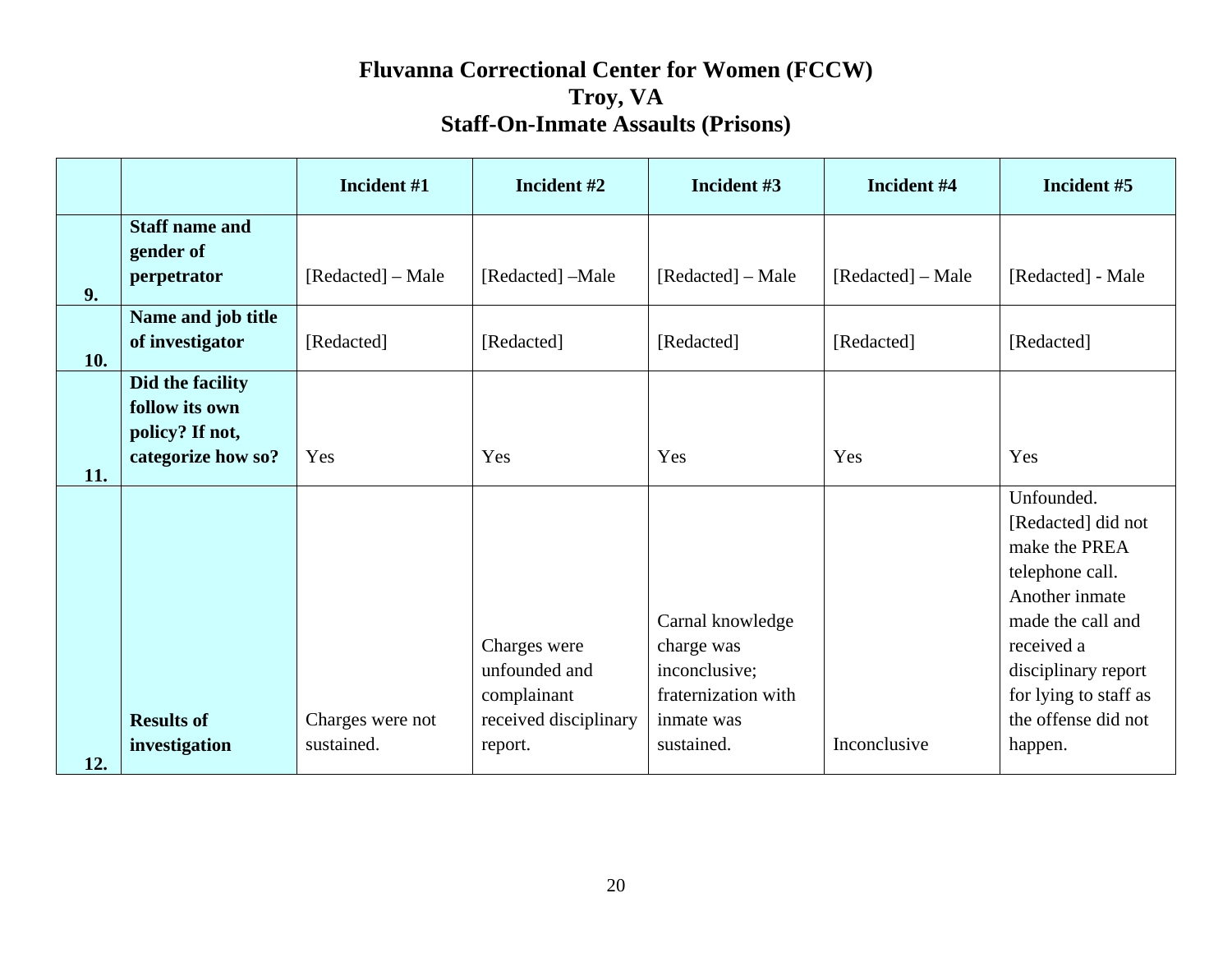|     |                                                                                | Incident #1                                                                                       | Incident #2                                                             | Incident #3                                                                    | Incident #4                                            | Incident #5                                           |
|-----|--------------------------------------------------------------------------------|---------------------------------------------------------------------------------------------------|-------------------------------------------------------------------------|--------------------------------------------------------------------------------|--------------------------------------------------------|-------------------------------------------------------|
| 13. | Name and job title<br>of person who<br>approved closure of<br>investigation    | [Redacted]                                                                                        | [Redacted]                                                              | [Redacted]                                                                     | [Redacted]                                             | [Redacted]                                            |
| 14. | What happened to<br>complainant?                                               | Complainant was<br>placed in protective<br>custody.                                               | Complainant<br>received a<br>disciplinary report<br>for lying to staff. | Complainant was<br>released from<br>FCCW on<br>12/12/2007.                     | Complainant was<br>transferred to<br>another facility. | Complainant was<br>not involved in this<br>incident.  |
| 15. | What happened to<br>perpetrator?                                               | Perpetrator was<br>referred to Fluvanna<br>County<br>Commonwealth<br>Attorney for<br>prosecution. | No action was taken<br>since the charges<br>were unfounded.             | Perpetrator resigned<br>from FCCW on<br>[Redacted]                             | Perpetrator remained<br>an employee at<br>FCCW.        | Charges were not<br>sustained against<br>perpetrator. |
| 16. | Was perpetrator<br>referred to<br>authorities for<br>potential<br>prosecution? | Yes                                                                                               | N <sub>o</sub>                                                          | No. Complainant<br>refused to cooperate<br>in investigation and<br>prosecution | N <sub>o</sub>                                         | N <sub>o</sub>                                        |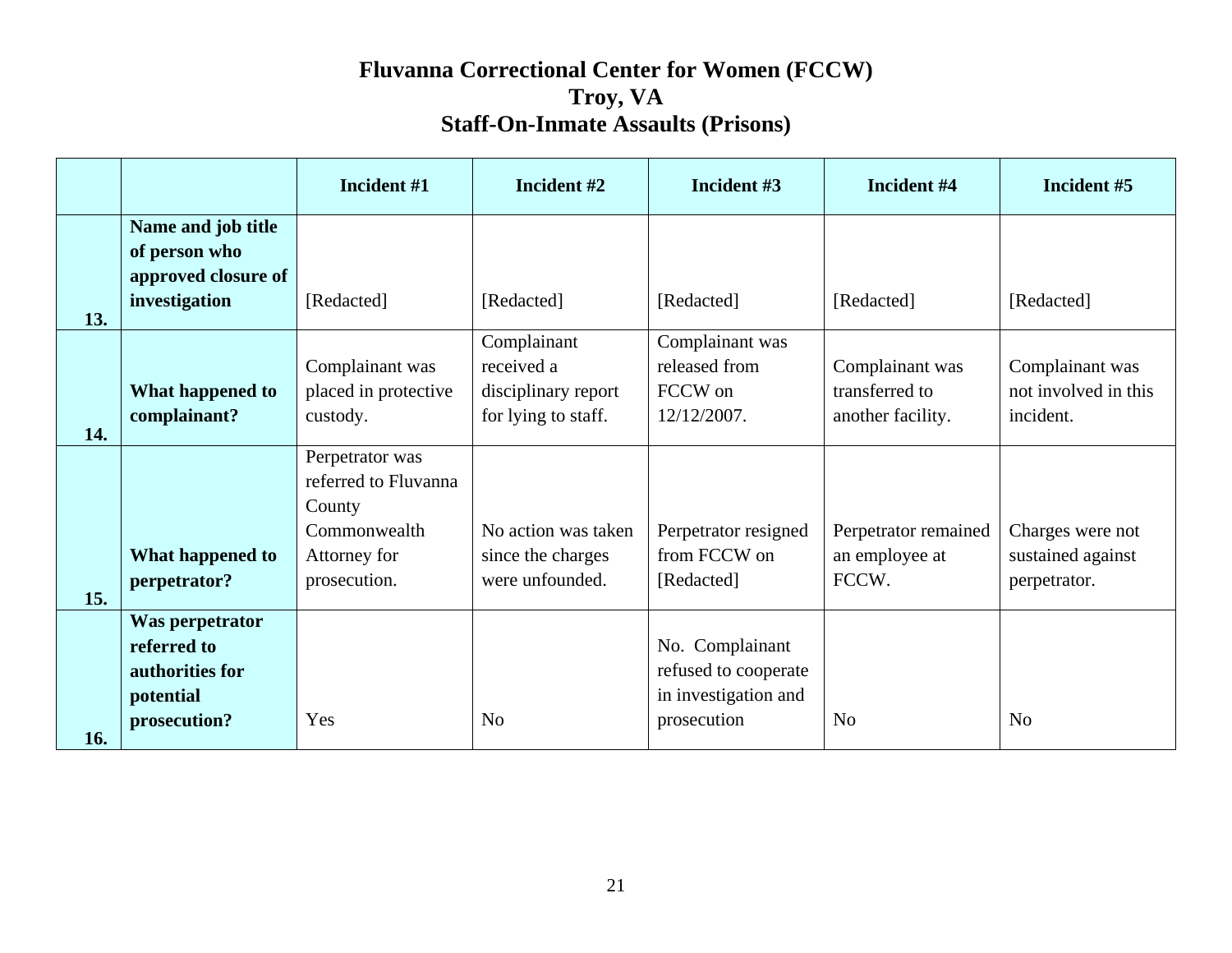|     |                                                                                        | Incident #1                                                                                             | Incident #2    | Incident #3                                                                  | Incident #4    | Incident #5    |
|-----|----------------------------------------------------------------------------------------|---------------------------------------------------------------------------------------------------------|----------------|------------------------------------------------------------------------------|----------------|----------------|
| 17. | If yes, to whom and<br>what was the<br>outcome?                                        | Fluvanna County<br>Commonwealth<br>Attorney declined<br>prosecution.                                    | N/A            | N/A                                                                          | N/A            | N/A            |
| 18. | Was complainant<br>provided victim<br>services?                                        | Complainant was<br>returned to the<br>mental health unit<br>where she continued<br>to receive services. | N/A            | Yes                                                                          | N <sub>o</sub> | N/A            |
| 19. | If yes, state services<br>that were provided.                                          | N/A                                                                                                     | N/A            | Victim services for<br>complainant were<br>provided by<br>probation officer. | N/A            | N/A            |
| 20. | Did perpetrator<br>resign or was<br>he/she terminated?                                 | Perpetrator was<br>reprimanded by<br>warden.                                                            | N <sub>o</sub> | Perpetrator resigned<br>from FCCW on<br>[Redacted].                          | N <sub>o</sub> | N <sub>o</sub> |
| 21. | Were there other<br>sexual abuse<br>complaints against<br>perpetrator in<br>2008-2009? | N <sub>o</sub>                                                                                          | N <sub>o</sub> | N <sub>o</sub>                                                               | N <sub>o</sub> | N/A            |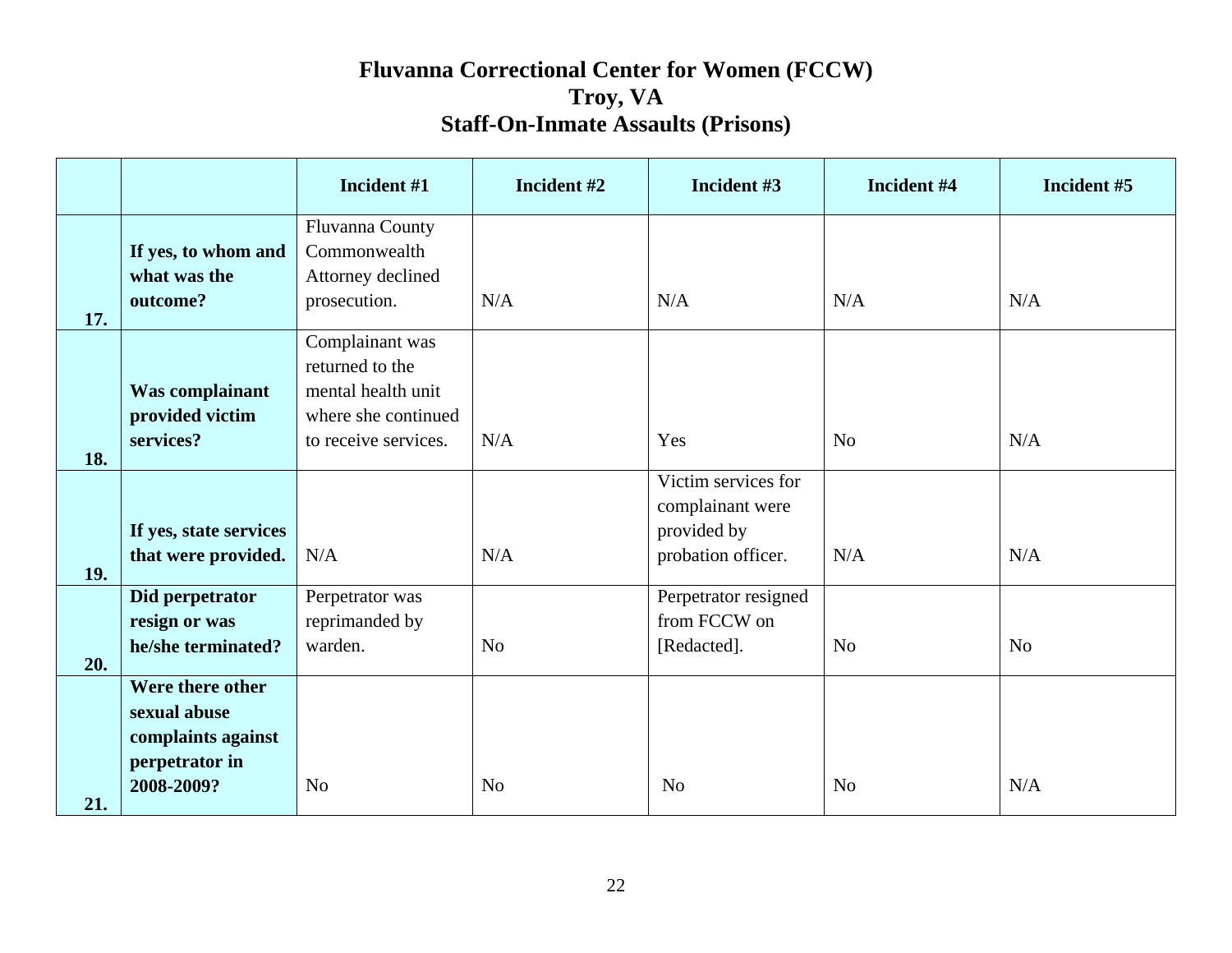|     |                                                                                                     | Incident #1 | Incident #2    | Incident #3    | Incident #4    | Incident #5    |
|-----|-----------------------------------------------------------------------------------------------------|-------------|----------------|----------------|----------------|----------------|
|     | If yes, provide<br>cross-references to<br>relevant complaint,<br>investigatory, and<br>disciplinary |             |                |                |                |                |
| 22. | documents.                                                                                          | N/A         | N/A            | N/A            | N/A            | N/A            |
|     | Are there related<br>disciplinary<br>records concerning                                             |             |                |                |                |                |
| 23. | the perpetrator?                                                                                    | Yes         | N <sub>o</sub> | N <sub>o</sub> | N <sub>o</sub> | N <sub>o</sub> |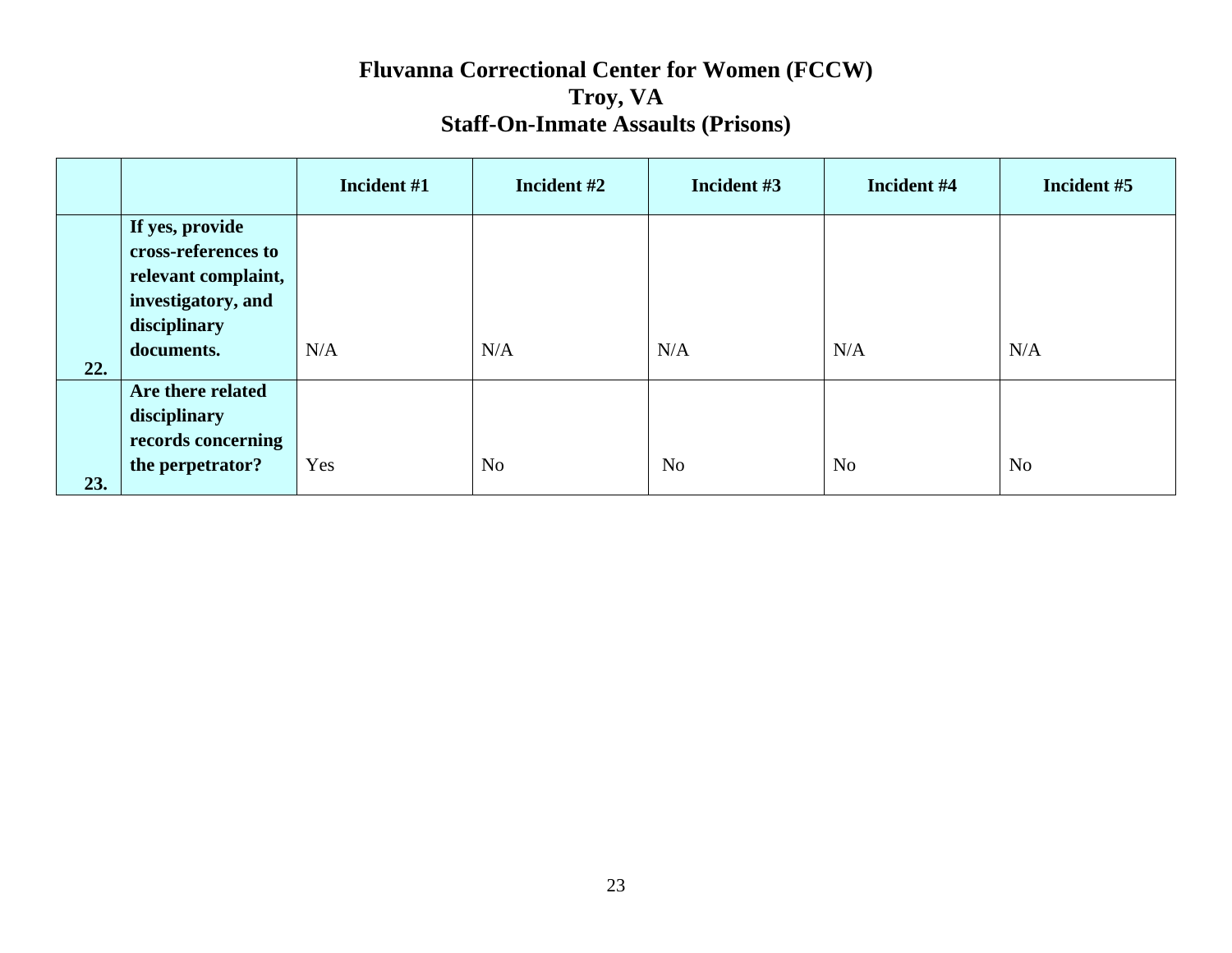|     |                      | Incident #1            | Incident #2    | Incident #3    | Incident #4    | Incident #5    |
|-----|----------------------|------------------------|----------------|----------------|----------------|----------------|
|     |                      | <b>FCCW</b>            |                |                |                |                |
|     |                      | documentation          |                |                |                |                |
|     |                      | indicates that         |                |                |                |                |
|     |                      | [Redacted] was         |                |                |                |                |
|     |                      | investigated for       |                |                |                |                |
|     |                      | similar allegations in |                |                |                |                |
|     |                      | 1999. The case         |                |                |                |                |
|     |                      | number was             |                |                |                |                |
|     |                      | [Redacted] and the     |                |                |                |                |
|     |                      | allegations in that    |                |                |                |                |
|     |                      | investigation were     |                |                |                |                |
|     |                      | not sustained. Even    |                |                |                |                |
|     |                      | though this did not    |                |                |                |                |
|     | If yes, provide      | take place during      |                |                |                |                |
|     | cross-references to  | 2008 or 2009, this     |                |                |                |                |
|     | relevant             | incident was worth     |                |                |                |                |
| 24. | documents.           | noting.                | N/A            | N/A            | N/A            | N/A            |
|     | Were there any       |                        |                |                |                |                |
|     | changes in policies, |                        |                |                |                |                |
|     | protocols, or        |                        |                |                |                |                |
|     | staffing as a result |                        |                |                |                |                |
|     | of the complaint/    |                        |                |                |                |                |
| 25. | investigation?       | N <sub>o</sub>         | N <sub>o</sub> | N <sub>o</sub> | N <sub>o</sub> | N <sub>o</sub> |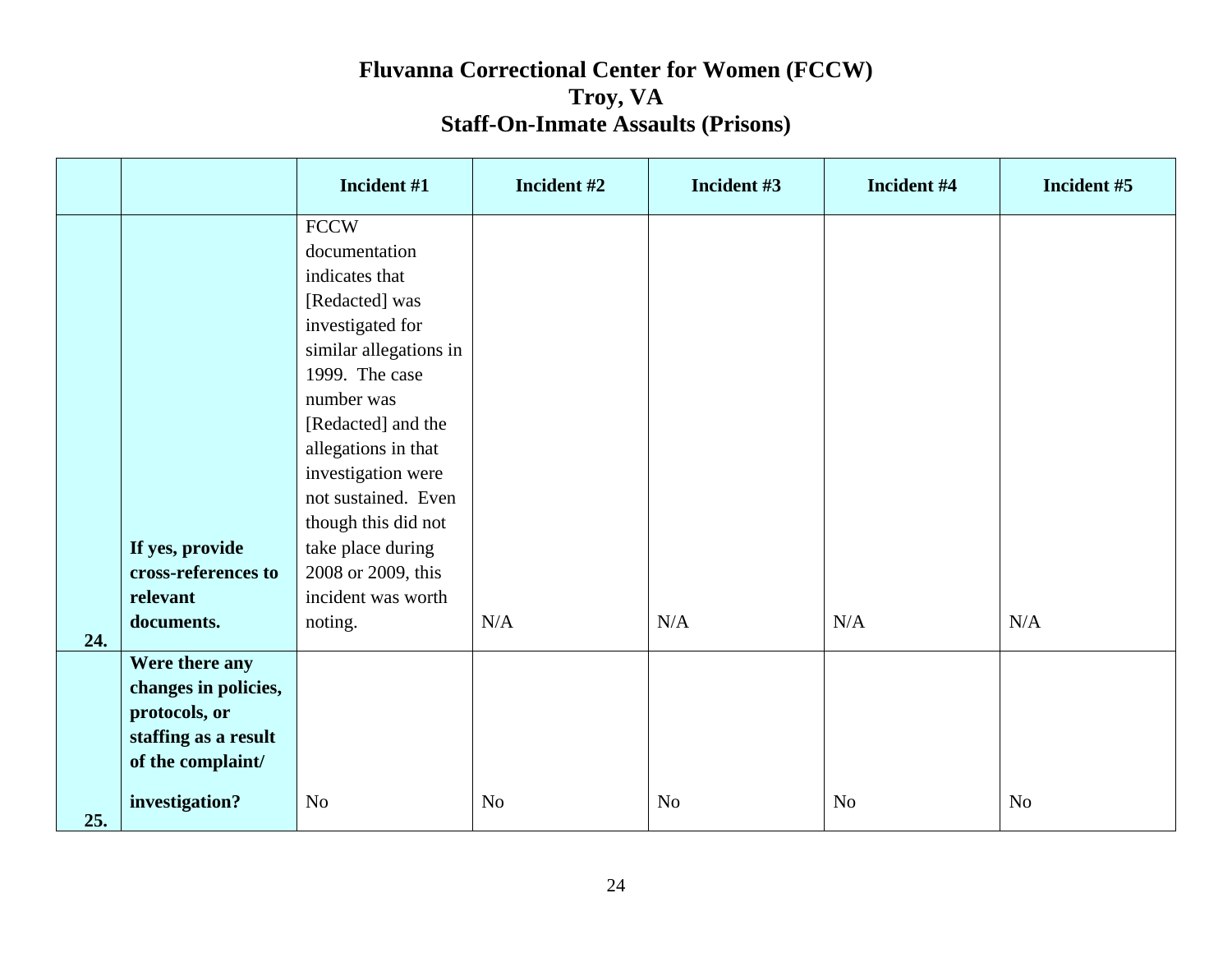|    |                                    | Incident #1          | Incident #2                 | Incident #3         | Incident #4      | Incident #5        |
|----|------------------------------------|----------------------|-----------------------------|---------------------|------------------|--------------------|
| 1. | Date of incident                   | 11/2007 to 01/2008   | 04/24/2008                  | 12/28/2008          | Sometime in 2006 | 11/2007            |
|    | Date of complaint<br>and complaint | 05/07/2008,          | 04/25/2008,                 | 01/06/2009,         | 06/18/2008,      | 11/04/2008,        |
| 2. | number                             | I-06756-05-08        | I-05190-04-08               | I-17374-12-08       | I-07879-06-08    | I-15390-11-08      |
|    | To whom<br>complaint was           |                      | Internal $-$<br>[Redacted], |                     |                  |                    |
|    | made (Internal                     | Internal $-$         |                             | Internal $-$        | Internal $-$     | Internal $-$       |
| 3. | and/or External)                   | [Redacted]           | [Redacted]                  | [Redacted]          | [Redacted]       | [Redacted]         |
|    | Date of<br>investigation           | 05/27/2008           | 04/25/2008                  | 01/06/2008          | 06/18/2008       | 11/04/2008         |
| 4. |                                    |                      |                             |                     |                  |                    |
|    |                                    | Anal and oral sex by | Anal sex by                 | Anal sexual assault | Anal rape by two | Anal rape on three |
| 5. | <b>Nature of offense</b>           | intimidation         | intimidation                | by force            | other offenders  | occasions          |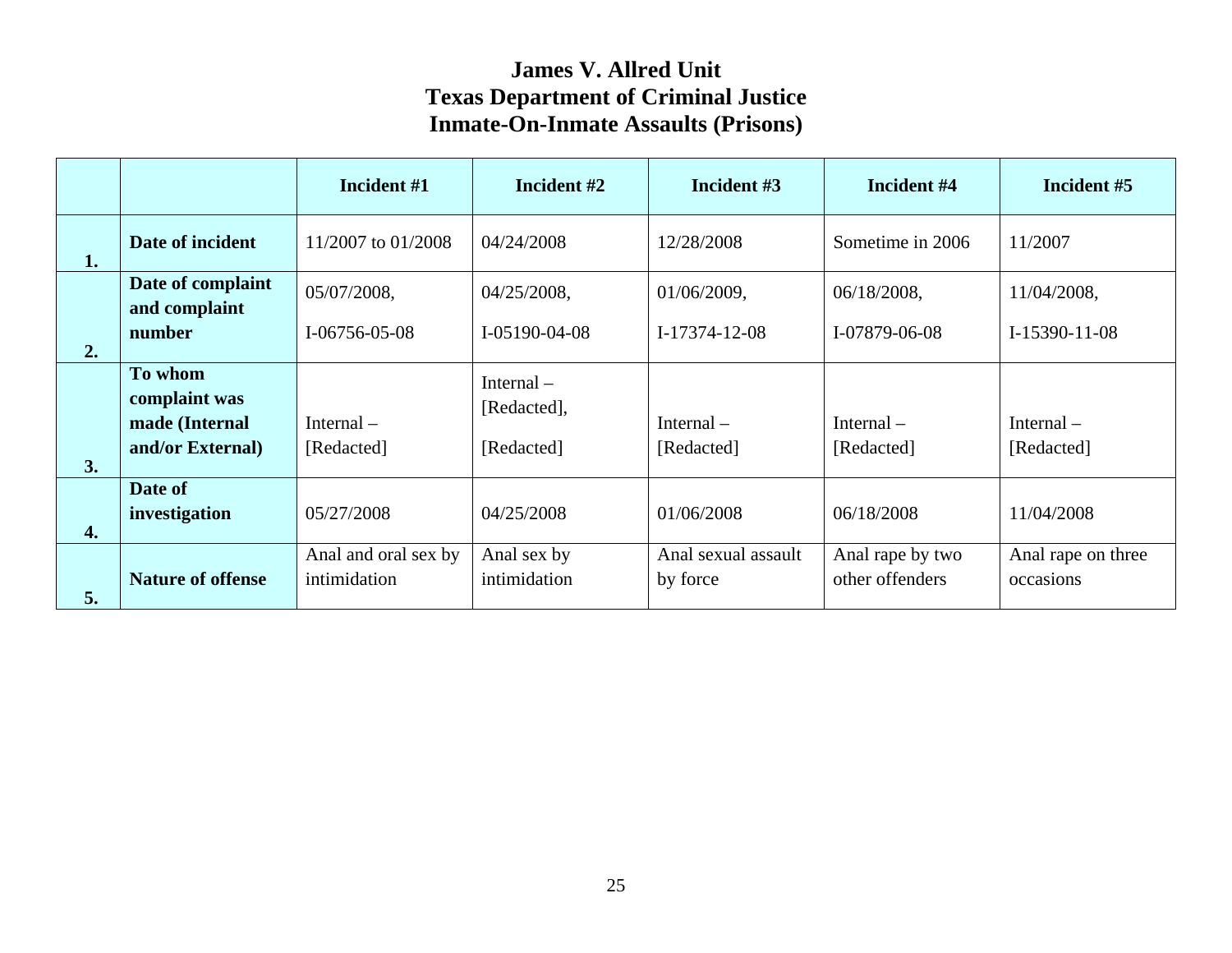|    |                                            | Incident #1                                                                                                                    | Incident #2                                                                                                                                                                                        | Incident #3                                                                                                                                                                  | Incident #4                                                                                      | Incident #5                                                                                                                                                                                                                                                                                                                                            |
|----|--------------------------------------------|--------------------------------------------------------------------------------------------------------------------------------|----------------------------------------------------------------------------------------------------------------------------------------------------------------------------------------------------|------------------------------------------------------------------------------------------------------------------------------------------------------------------------------|--------------------------------------------------------------------------------------------------|--------------------------------------------------------------------------------------------------------------------------------------------------------------------------------------------------------------------------------------------------------------------------------------------------------------------------------------------------------|
| 6. | <b>Substance of</b><br>allegations         | Complainant was<br>continually<br>threatened by<br>another inmate, and<br>intimidated into<br>having a sexual<br>relationship. | Complainant was<br>threatened with<br>violence to comply<br>with anal sex. Hair<br>gel was used as<br>lubricant.<br>Perpetrator removed<br>penis and<br>masturbated semen<br>into the cell toilet. | Perpetrator forced<br>complainant to the<br>floor in cell. He tied<br>his hands with what<br>complainant thought<br>was a shoestring and<br>proceeded to anally<br>rape him. | While in the shower,<br>two inmates began<br>hitting complainant<br>before raping him<br>anally. | Complainant was<br>threatened with<br>either paying \$100<br>or having sex with<br>perpetrator. The sex<br>took place on three<br>occasions and<br>caused anal<br>bleeding.<br>Complainant did not<br>report incidents out<br>of fear and shame.<br>Complainant was<br>also told that<br>perpetrator would<br>protect him from<br>other black inmates. |
| 7. | Inmate no. and<br>gender of<br>complainant | [Redacted] – Male                                                                                                              | [Redacted] – Male                                                                                                                                                                                  | [Redacted] – Male                                                                                                                                                            | [Redacted] – Male                                                                                | [Redacted] – Male                                                                                                                                                                                                                                                                                                                                      |
| 8. | Inmate no. and<br>gender of<br>perpetrator | [Redacted] - Male                                                                                                              | [Redacted] – Male                                                                                                                                                                                  | [Redacted] – Male                                                                                                                                                            | Two unknown<br>assailants were<br>male.                                                          | [Redacted] – Male                                                                                                                                                                                                                                                                                                                                      |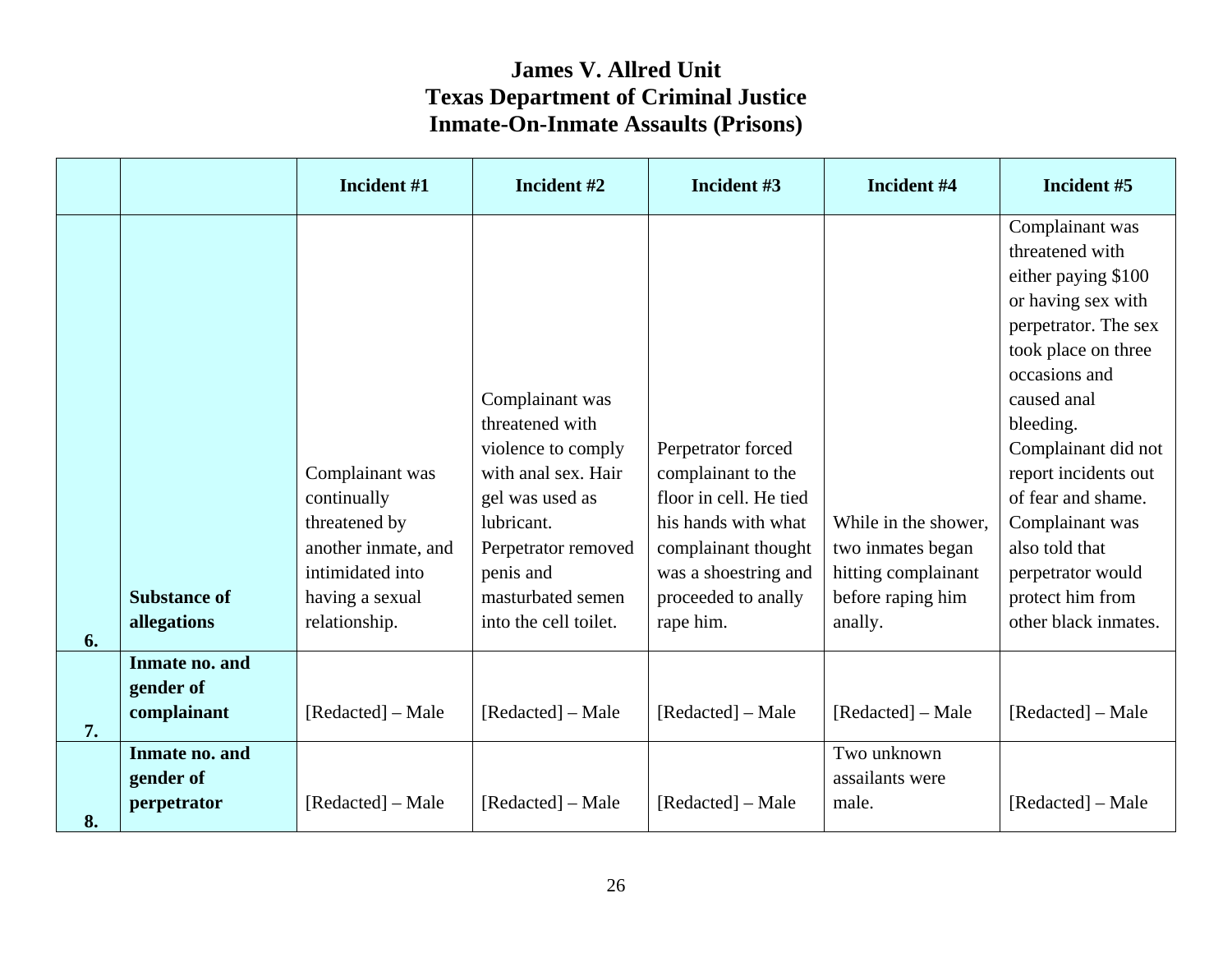|            |                                                                             | Incident #1 | Incident #2 | Incident #3 | Incident #4 | Incident #5 |
|------------|-----------------------------------------------------------------------------|-------------|-------------|-------------|-------------|-------------|
|            | Was there an<br>investigatory policy                                        |             |             |             |             |             |
| 9.         | in place?                                                                   | Yes         | Yes         | Yes         | Yes         | Yes         |
| <b>10.</b> | Name and job title<br>of investigator                                       | [Redacted]  | [Redacted]  | [Redacted]  | [Redacted]  | [Redacted]  |
|            | Did the facility<br>follow its own<br>policy? If not,<br>categorize how so? | Yes         | Yes         | Yes         | Yes         | Yes         |
| 11.        |                                                                             |             |             |             |             |             |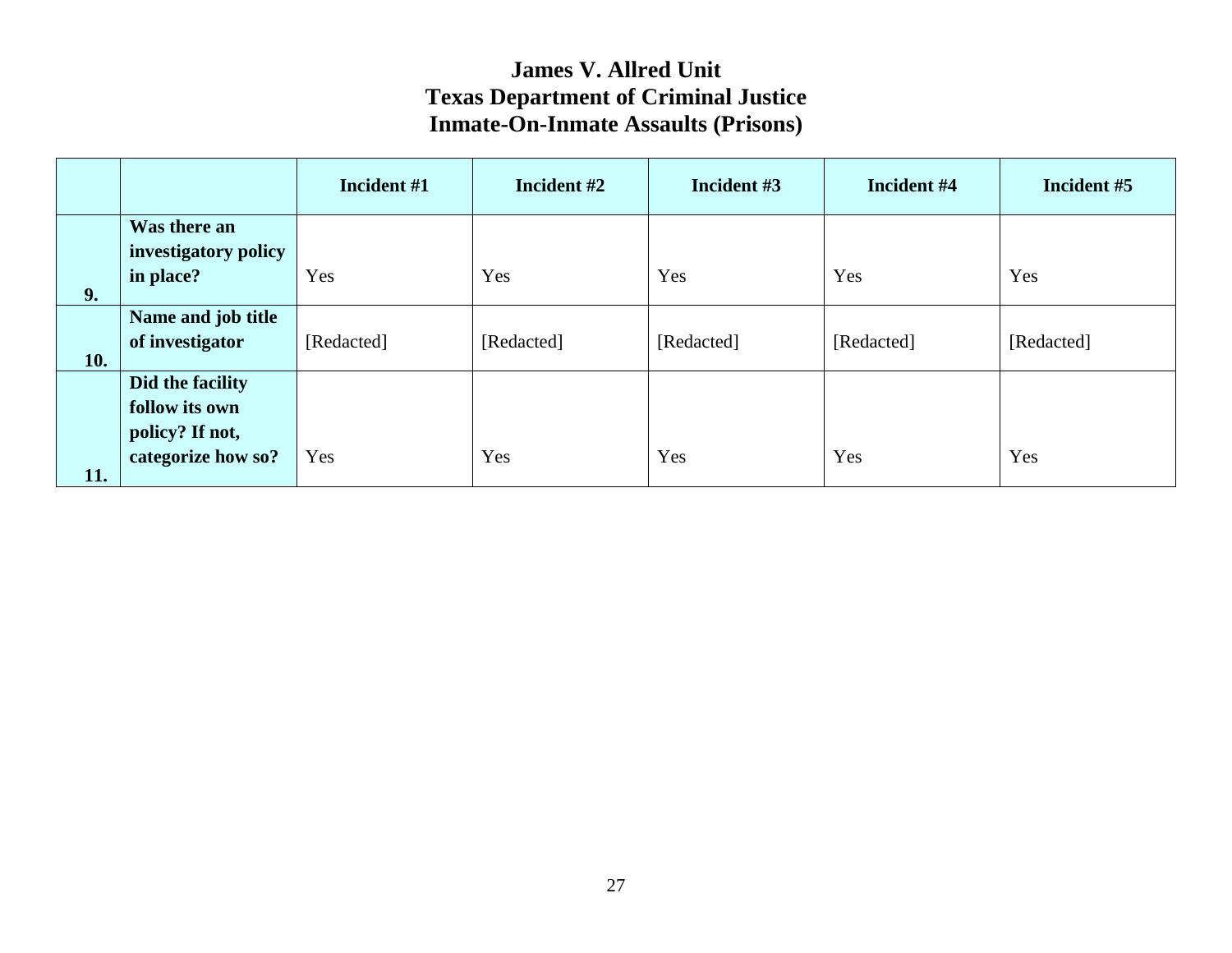|     |                                                                             | Incident #1                                                                                                                                                                | Incident #2                                                                                                                                                                                                            | Incident #3                                                                                                                                                                                                                                                                                                       | Incident #4                                                                                                                                                  | Incident #5                                                                                                                    |
|-----|-----------------------------------------------------------------------------|----------------------------------------------------------------------------------------------------------------------------------------------------------------------------|------------------------------------------------------------------------------------------------------------------------------------------------------------------------------------------------------------------------|-------------------------------------------------------------------------------------------------------------------------------------------------------------------------------------------------------------------------------------------------------------------------------------------------------------------|--------------------------------------------------------------------------------------------------------------------------------------------------------------|--------------------------------------------------------------------------------------------------------------------------------|
| 12. | <b>Results of</b><br>investigation                                          | Allegations by<br>complainant were<br>substantiated.<br>Complainant was<br>transferred to<br><b>Transient Housing</b><br>unit before receiving<br>unit transfer by<br>UCC. | Complainant was<br>given medical<br>evaluation and a<br>rape kit was used to<br>gather evidence.<br>Complainant was<br>placed in Transient<br>Housing. Redness<br>and possible tearing<br>of the anus were<br>present. | Medical<br>examination of<br>complainant<br>revealed redness on<br>wrist, upper arm,<br>and anus.<br>Disciplinary action<br>was taken with<br>perpetrator. Final<br>status of<br>complainant was<br>unclear, as Section<br>XIII of Offender<br>Protection<br>Investigations (OPI)<br>was not completed<br>by UCC. | There was no action<br>taken. The<br>investigator was<br>unable to<br>substantiate this<br>complaint. Current<br>status of<br>complainant was<br>maintained. | Complainant was<br>placed in Transient<br>Housing unit and<br>referred to medical<br>department staff for<br>further services. |
| 13. | Name and job title<br>of person who<br>approved closure of<br>investigation | [Redacted]                                                                                                                                                                 | [Redacted]                                                                                                                                                                                                             | [Redacted]                                                                                                                                                                                                                                                                                                        | [Redacted]                                                                                                                                                   | [Redacted]                                                                                                                     |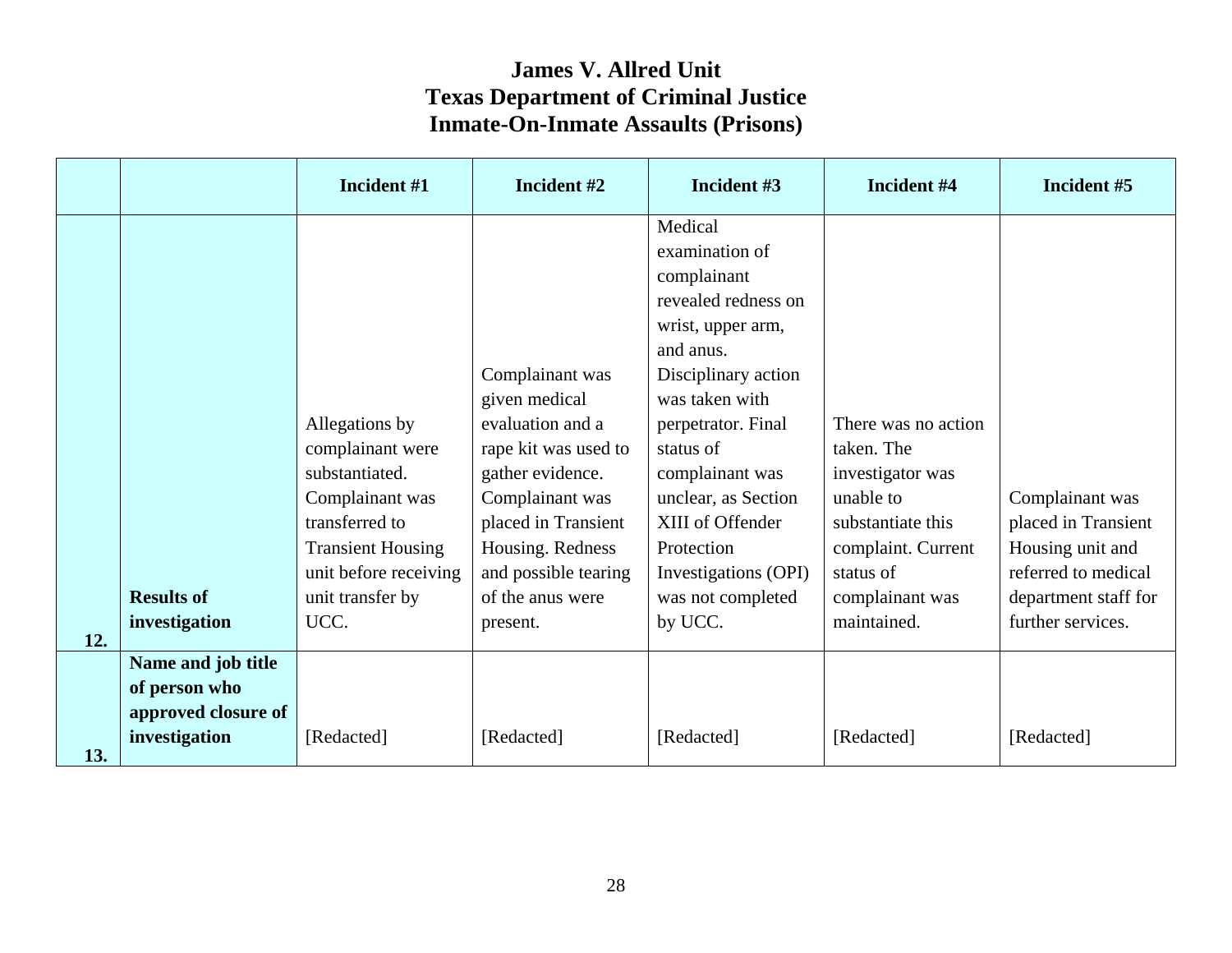|     |                  | Incident #1         | Incident #2         | Incident #3                          | Incident #4        | Incident #5                            |
|-----|------------------|---------------------|---------------------|--------------------------------------|--------------------|----------------------------------------|
|     |                  |                     |                     | Complainant was<br>placed in passive |                    | Complainant was<br>placed in Transient |
|     |                  |                     |                     | recreation yard as a                 |                    | Housing unit as                        |
|     |                  |                     | Complainant was     | short-term remedy.                   |                    | short-term remedy                      |
|     |                  | Complainant was     | placed in Transient | A long-term                          |                    | and referred to                        |
|     |                  | placed in Transient | Housing unit as a   | disposition is                       |                    | medical department                     |
|     |                  | Housing unit as a   | short-term remedy.  | unknown. OPI final                   | Complainant was    | staff for follow-up                    |
|     |                  | short-term remedy.  | As a long-term      | page was not                         | referred for a     | services.                              |
|     |                  | He was eventually   | solution, he was    | completed, as it                     | psychological      | Complainant was                        |
|     |                  | transferred to      | transferred to      | relates to UCC                       | evaluation. The    | ultimately placed in                   |
|     | What happened to | another more        | another housing     | review and                           | current status was | another housing unit                   |
| 14. | complainant?     | permanent unit.     | unit.               | recommendation.                      | maintained by UCC. | for safekeeping.                       |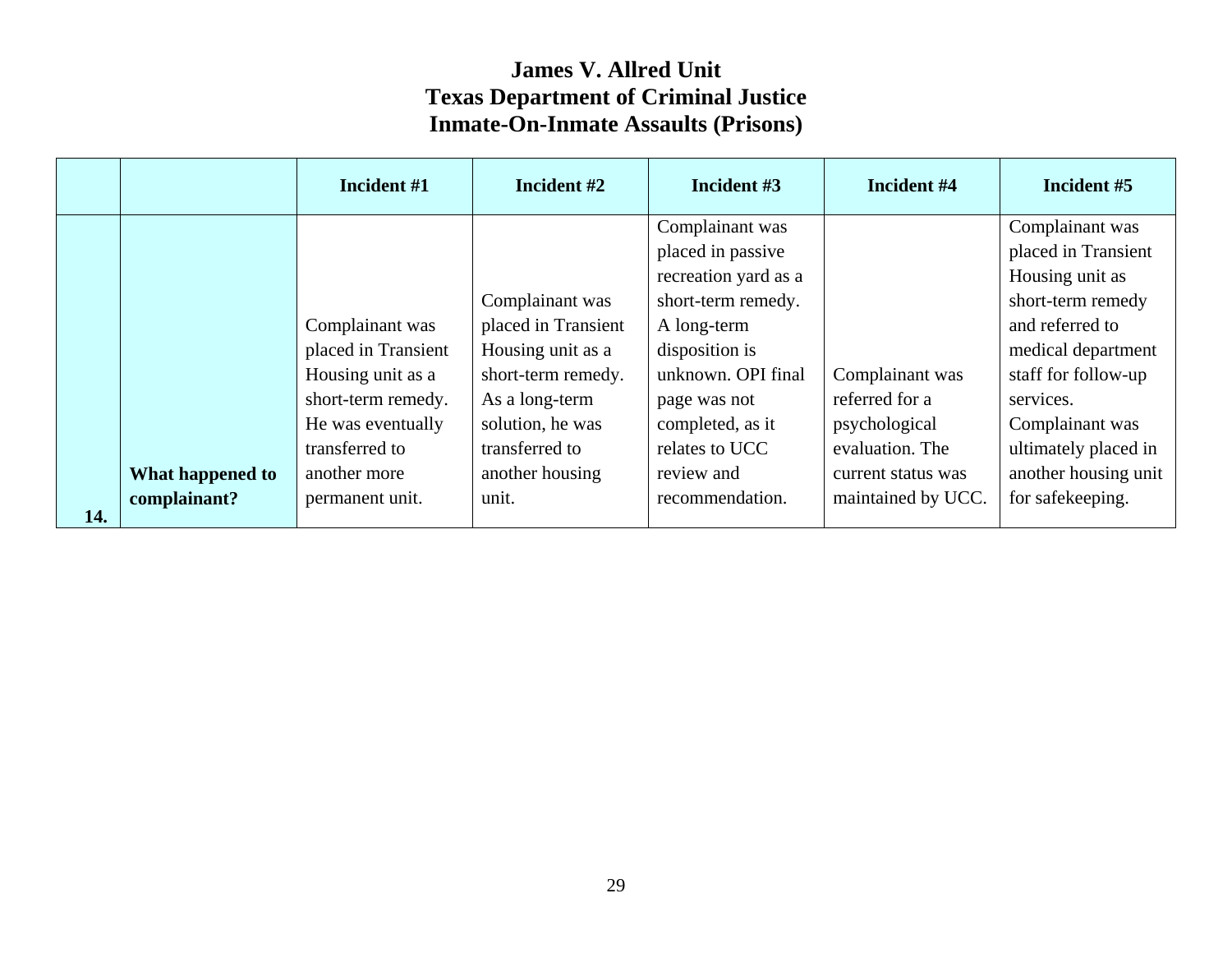|     |                                                                                | Incident #1                     | Incident #2                                                                                                                                                                                                                    | Incident #3                                                                                                                          | Incident #4                       | Incident #5                              |
|-----|--------------------------------------------------------------------------------|---------------------------------|--------------------------------------------------------------------------------------------------------------------------------------------------------------------------------------------------------------------------------|--------------------------------------------------------------------------------------------------------------------------------------|-----------------------------------|------------------------------------------|
|     |                                                                                |                                 | Perpetrator was<br>charged with 7.0 for<br>sexual abuse offense<br>and was coded as<br>sexual predator in<br>electronic records.<br>He received a loss of<br>privileges, reduction<br>in line class, and<br>loss of good time. | Perpetrator was<br>placed in<br>administrative<br>segregation as Level<br>3-A offender for<br>protection of other<br>inmates. He was |                                   | He was maintained                        |
|     | What happened to                                                               | Perpetrator was<br>charged with | Criminal charges<br>were "No Billed," or                                                                                                                                                                                       | charged with Level<br>1 code 7.0: Sexual                                                                                             | Information was not               | in current status due<br>to charge being |
| 15. | perpetrator?                                                                   | disciplinary code 20.           | not prosecuted.                                                                                                                                                                                                                | Abuse.                                                                                                                               | available.                        | unsubstantiated.                         |
| 16. | Was perpetrator<br>referred to<br>authorities for<br>potential<br>prosecution? | N <sub>o</sub>                  | N <sub>o</sub>                                                                                                                                                                                                                 | N <sub>o</sub>                                                                                                                       | Information was not<br>available. | Information was not<br>available.        |
| 17. | If yes, to whom and<br>what was the<br>outcome?                                | N/A                             | N/A                                                                                                                                                                                                                            | N/A                                                                                                                                  | N/A                               | N/A                                      |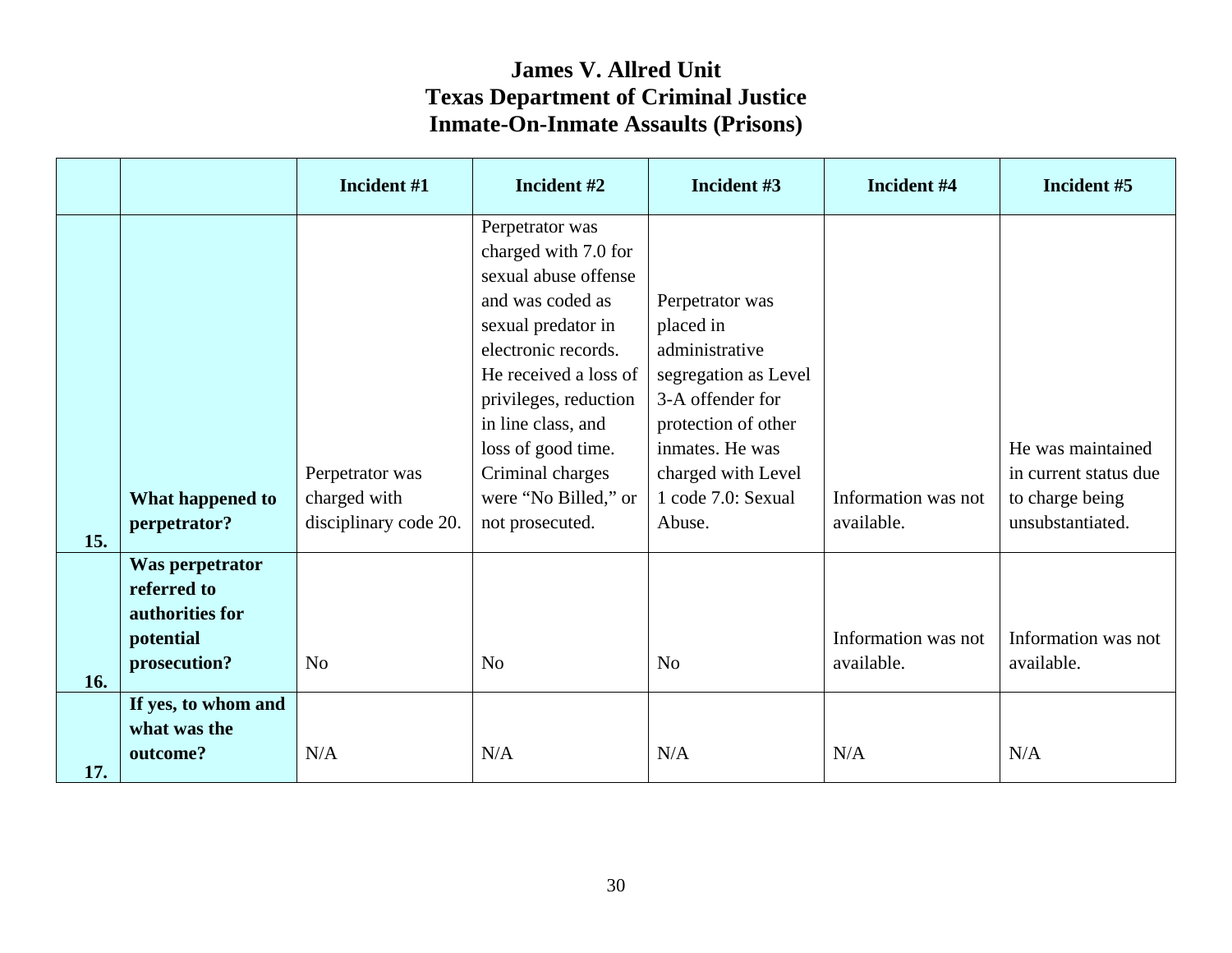|     |                                                 | Incident #1                                                                                                                                                               | Incident #2                                                                                                                    | Incident #3                                                                                              | Incident #4                                                                                                                                                                                                             | Incident #5                                                                            |
|-----|-------------------------------------------------|---------------------------------------------------------------------------------------------------------------------------------------------------------------------------|--------------------------------------------------------------------------------------------------------------------------------|----------------------------------------------------------------------------------------------------------|-------------------------------------------------------------------------------------------------------------------------------------------------------------------------------------------------------------------------|----------------------------------------------------------------------------------------|
| 18. | Was complainant<br>provided victim<br>services? | Yes                                                                                                                                                                       | Yes                                                                                                                            | Yes                                                                                                      | Yes                                                                                                                                                                                                                     | Yes                                                                                    |
|     | If yes, state services                          | Complainant<br>received a medical<br>examination and was<br>referred for a<br>psychological<br>evaluation. There<br>was no Sexual<br>Representative<br>service offered to | Complainant<br>received a rape<br>kit/medical<br>examination. A<br>Sexual<br>Representative was<br>assigned and<br>accepted by | Complainant<br>received a medical<br>examination. There<br>was no Sexual<br>Representative<br>offered to | A medical<br>examination was not<br>conducted. A Sexual<br>Representative was<br>not assigned.<br>Complainant was<br>referred for<br>psychological<br>services, but it is not<br>known if he took<br>advantage of these | Complainant<br>received a medical<br>referral only. No<br>Sexual<br>Representative was |
| 19. | that were provided.                             | complainant.                                                                                                                                                              | complainant.                                                                                                                   | complainant.                                                                                             | services.                                                                                                                                                                                                               | offered.                                                                               |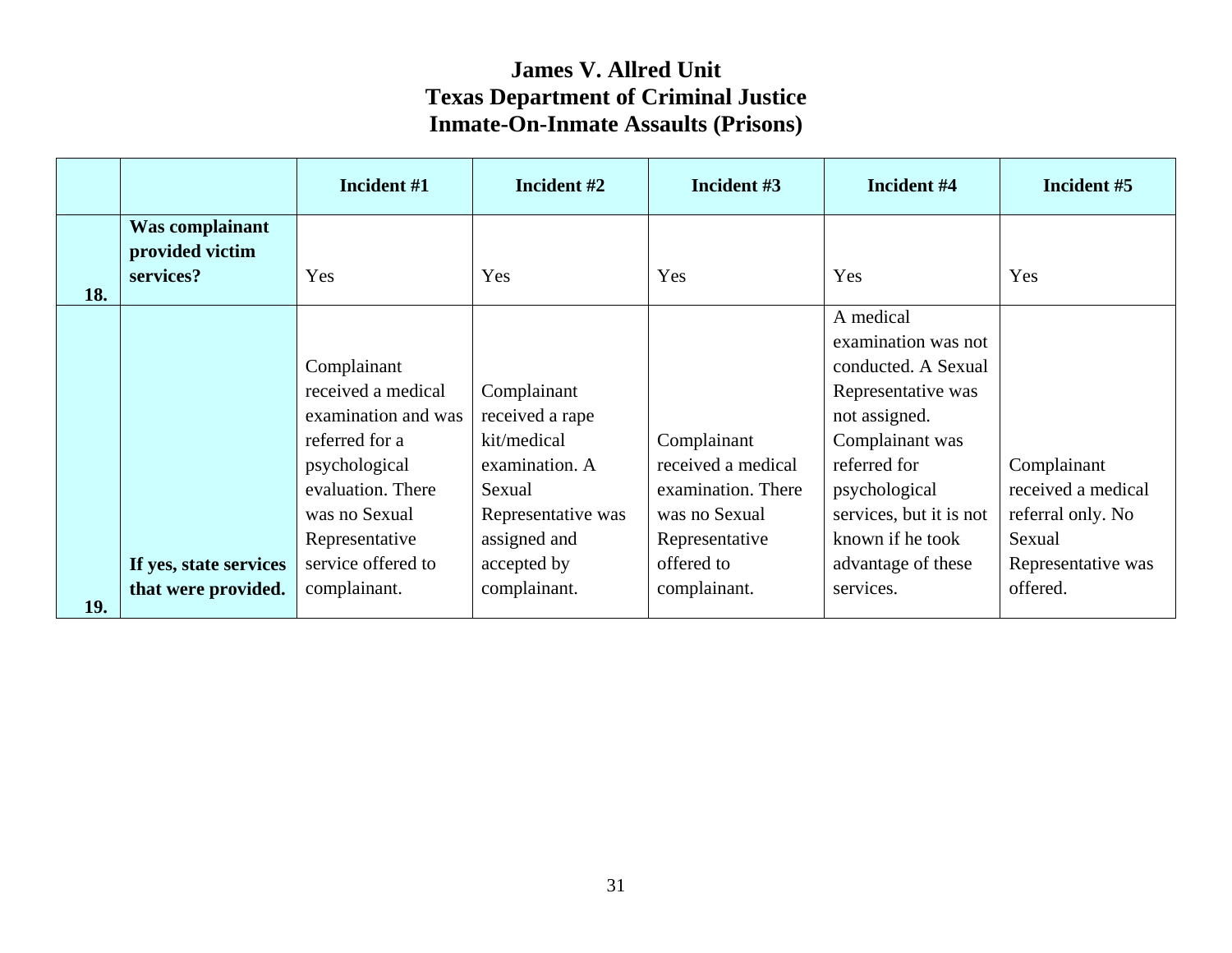|                  |                                    | Incident $# 6$                                                                                        | Incident #7             | Incident #8     | Incident #9                                                                                                                    | Incident #10                  |
|------------------|------------------------------------|-------------------------------------------------------------------------------------------------------|-------------------------|-----------------|--------------------------------------------------------------------------------------------------------------------------------|-------------------------------|
| 1.               | Date of incident                   | 08/20 to 08/21/2011                                                                                   | 09/04/2009              | 09/03/2009      | 06/09/2009                                                                                                                     | 10/30/2009                    |
|                  | Date of complaint<br>and complaint | 08/23/09,                                                                                             | 09/04/2009,             | 09/09/2009,     | 09/23/2009,                                                                                                                    | 11/03/2009,                   |
| 2.               | number                             | I-13582-08-09                                                                                         | I-14342-09-09           | I-14597-09-09   | I-15433-09-09                                                                                                                  | I-17610-11-09                 |
|                  | To whom<br>complaint was           |                                                                                                       |                         |                 |                                                                                                                                |                               |
|                  | made (Internal                     |                                                                                                       | Internal $-$            | Internal $-$    | [Redacted]                                                                                                                     | Internal $-$                  |
| 3.               | and/or External)                   | Internal – [Redacted]                                                                                 | [Redacted]              | [Redacted]      |                                                                                                                                | [Redacted]                    |
| $\overline{4}$ . | Date of<br>investigation           | 08/23/2009                                                                                            | 09/04/2009              | 09/09/2009      | 09/23/2009                                                                                                                     | 11/03/2009                    |
| 5.               | <b>Nature of offense</b>           | Sexual assault was<br>alleged after<br>complainant and<br>perpetrator engaged<br>in a physical fight. | Anal sex<br>penetration | Forced anal sex | Complainant stated<br>that perpetrator<br>rubbed penis against<br>complainant while<br>complainant was<br>attempting to sleep. | Unwanted fondling<br>of penis |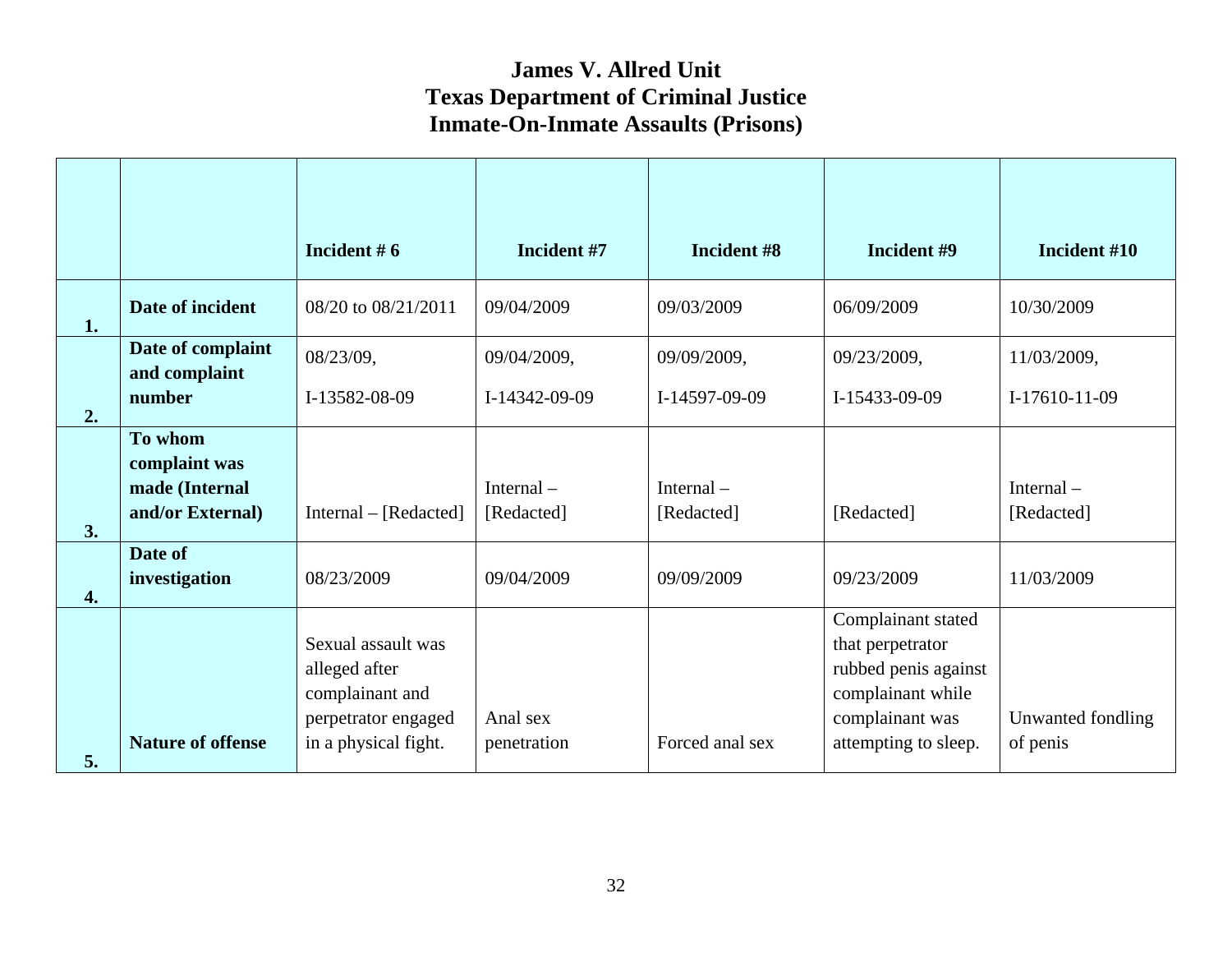|    |                                            | Incident $# 6$    | Incident #7                                                                                                                                                                                                                                                                                                                                   | Incident #8                                                                                                                    | Incident #9                                                                                                                                                                                                                                                                             | Incident #10                                                                                               |
|----|--------------------------------------------|-------------------|-----------------------------------------------------------------------------------------------------------------------------------------------------------------------------------------------------------------------------------------------------------------------------------------------------------------------------------------------|--------------------------------------------------------------------------------------------------------------------------------|-----------------------------------------------------------------------------------------------------------------------------------------------------------------------------------------------------------------------------------------------------------------------------------------|------------------------------------------------------------------------------------------------------------|
| 6. | <b>Substance of</b><br>allegations         | Sexual assault    | Complainant<br>physically assaulted<br>alleged perpetrator<br>resulting in<br>perpetrator<br>receiving 12<br>sutures.<br>Complainant stated<br>he was anally<br>penetrated while<br>sleeping. Alleged<br>perpetrator claimed<br>he was assaulted<br>due to being<br>wrongly accused of<br>taking a photograph<br>belonging to<br>complainant. | Complaint stated<br>that perpetrator<br>thought that<br>complainant was a<br>homosexual and<br>forced him to have<br>anal sex. | Complainant stated<br>that perpetrator<br>rubbed penis against<br>complainant while<br>complainant was<br>attempting to sleep.<br>Complainant waited<br>until UCC hearing to<br>report event because<br>he no longer wanted<br>to room with<br>perpetrator because<br>of this incident. | Complainant<br>claimed perpetrator<br>fondled<br>complainant's penis<br>while complainant<br>was sleeping. |
| 7. | Inmate no. and<br>gender of<br>complainant | [Redacted] - Male | [Redacted] – Male                                                                                                                                                                                                                                                                                                                             | [Redacted] – Male                                                                                                              | [Redacted] – Male                                                                                                                                                                                                                                                                       | [Redacted] – Male                                                                                          |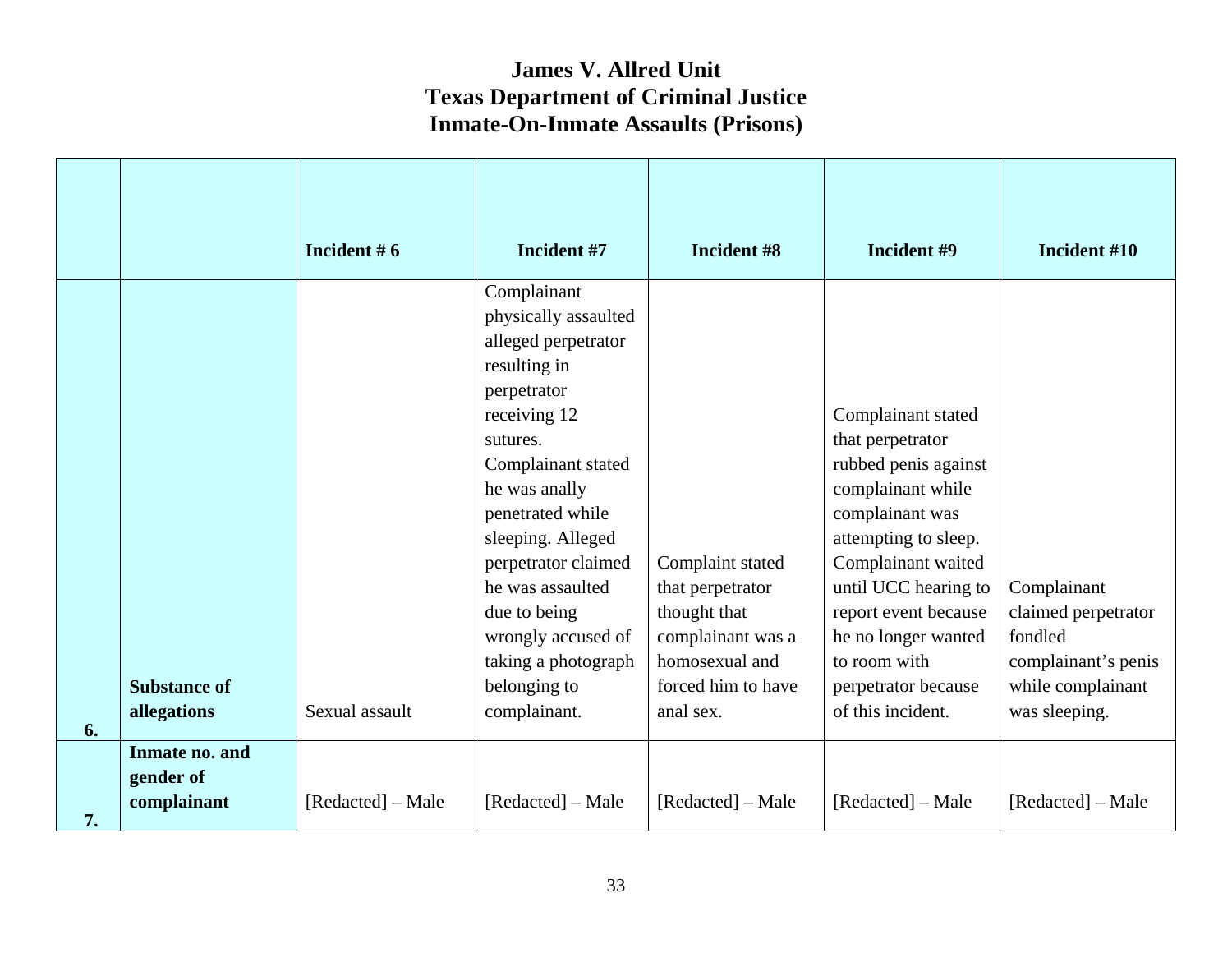|           |                                                                             | Incident $# 6$                                                                                                                                        | Incident #7                                                                              | Incident #8                                                                                                                                      | Incident #9                                                                      | Incident #10                                                                  |
|-----------|-----------------------------------------------------------------------------|-------------------------------------------------------------------------------------------------------------------------------------------------------|------------------------------------------------------------------------------------------|--------------------------------------------------------------------------------------------------------------------------------------------------|----------------------------------------------------------------------------------|-------------------------------------------------------------------------------|
|           | Inmate no. and<br>gender of<br>perpetrator                                  | [Redacted] – Male                                                                                                                                     | [Redacted] – Male                                                                        | [Redacted] – Male                                                                                                                                | [Redacted] – Male                                                                | [Redacted] – Male                                                             |
| 8.        | Was there an<br>investigatory policy<br>in place?                           | Yes                                                                                                                                                   | Yes                                                                                      | Yes                                                                                                                                              | Yes                                                                              | Yes                                                                           |
| 9.<br>10. | Name and job title<br>of investigator                                       | [Redacted]                                                                                                                                            | [Redacted]                                                                               | [Redacted]                                                                                                                                       | [Redacted]                                                                       | [Redacted]                                                                    |
| 11.       | Did the facility<br>follow its own<br>policy? If not,<br>categorize how so? | Yes                                                                                                                                                   | Yes                                                                                      | Yes                                                                                                                                              | Yes                                                                              | Yes                                                                           |
| 12.       | <b>Results of</b><br>investigation                                          | Complainant<br>admitted that the sex<br>acts were consensual.<br>The incident did not<br>meet the definition of<br>sexual assault under<br>Texas Law. | Both complainant<br>and perpetrator<br>were given<br>unspecified<br>disciplinary action. | There was no<br>finding of guilt due<br>to delay in reporting<br>assault, and there<br>was no forensic<br>evidence due to<br>delay in reporting. | Both complainant<br>and perpetrator were<br>placed in separate<br>housing units. | No determination<br>was made due to<br>lapse of time and<br>lack of evidence. |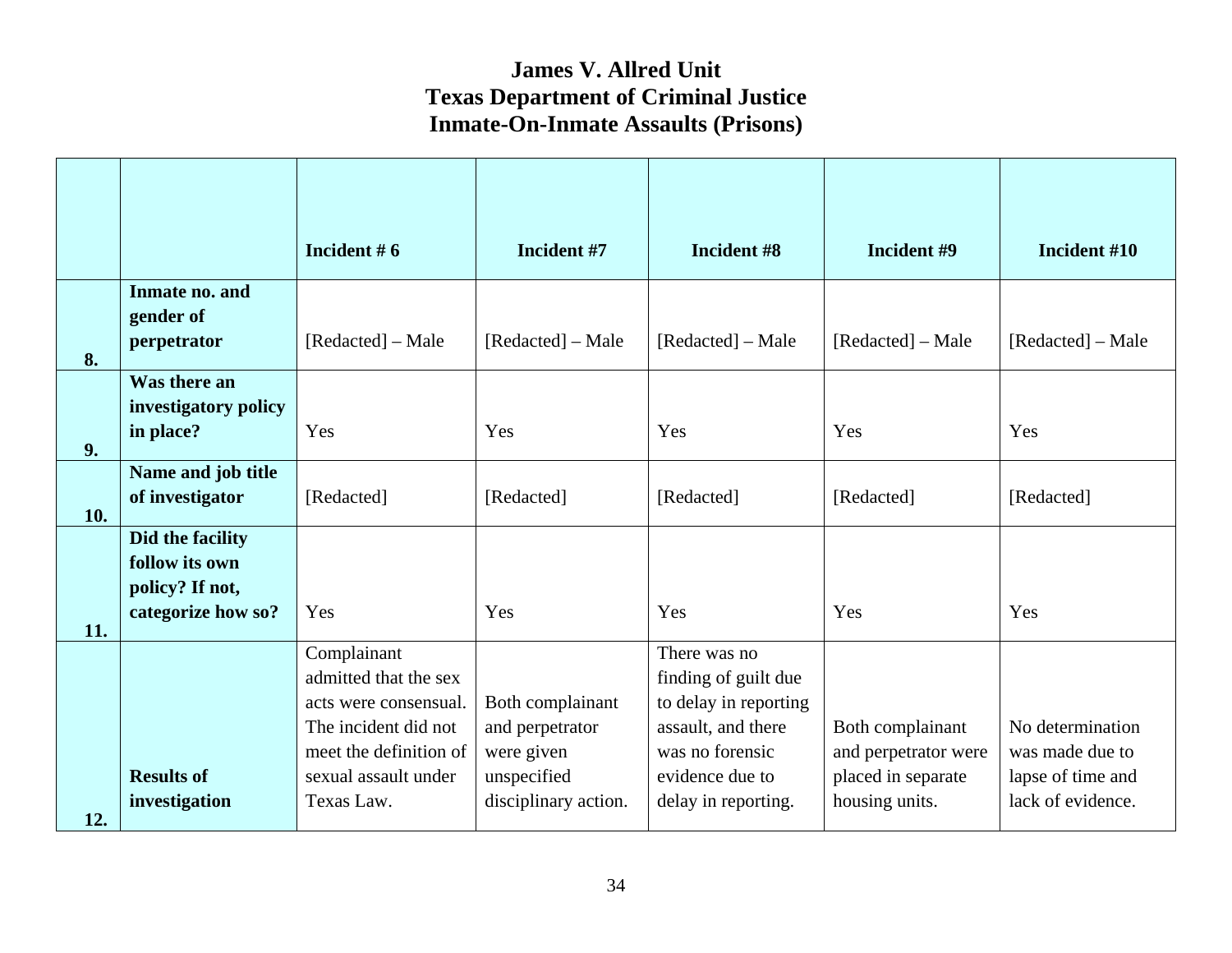|     |                                                            | Incident $# 6$                                                                                                                                                                                                                                                                                     | Incident #7                                                                     | Incident #8                                                                                                                                                                                                                                                        | Incident #9                           | Incident #10        |
|-----|------------------------------------------------------------|----------------------------------------------------------------------------------------------------------------------------------------------------------------------------------------------------------------------------------------------------------------------------------------------------|---------------------------------------------------------------------------------|--------------------------------------------------------------------------------------------------------------------------------------------------------------------------------------------------------------------------------------------------------------------|---------------------------------------|---------------------|
|     | Name and job title<br>of person who<br>approved closure of |                                                                                                                                                                                                                                                                                                    |                                                                                 |                                                                                                                                                                                                                                                                    |                                       |                     |
| 13. | investigation                                              | [Redacted]                                                                                                                                                                                                                                                                                         | [Redacted]                                                                      | [Redacted]                                                                                                                                                                                                                                                         | [Redacted]                            | [Redacted]          |
|     | What happened to                                           | Complainant was<br>transferred to the<br><b>Transient Housing</b><br>unit pending the<br><b>Offender Protection</b><br>Investigation (OPI).<br>Upon completion of<br>the investigation<br>there was no change<br>in living status.<br>Complainant was<br>charged with Level 2<br>Code 21.0 offense | Complainant was<br>moved to another<br>housing unit and<br>received unspecified | Complainant was<br>placed in pre-<br>detention housing<br>during investigation.<br>Final review and<br>recommendation<br>section of Offender<br>Protection<br>Investigation form<br>was not completed<br>or signed so final<br>disposition of<br>complaint was not | Complainant was<br>placed in separate | Information was not |
| 14. | complainant?                                               | for fighting.                                                                                                                                                                                                                                                                                      | disciplinary action.                                                            | determined.                                                                                                                                                                                                                                                        | housing unit.                         | available.          |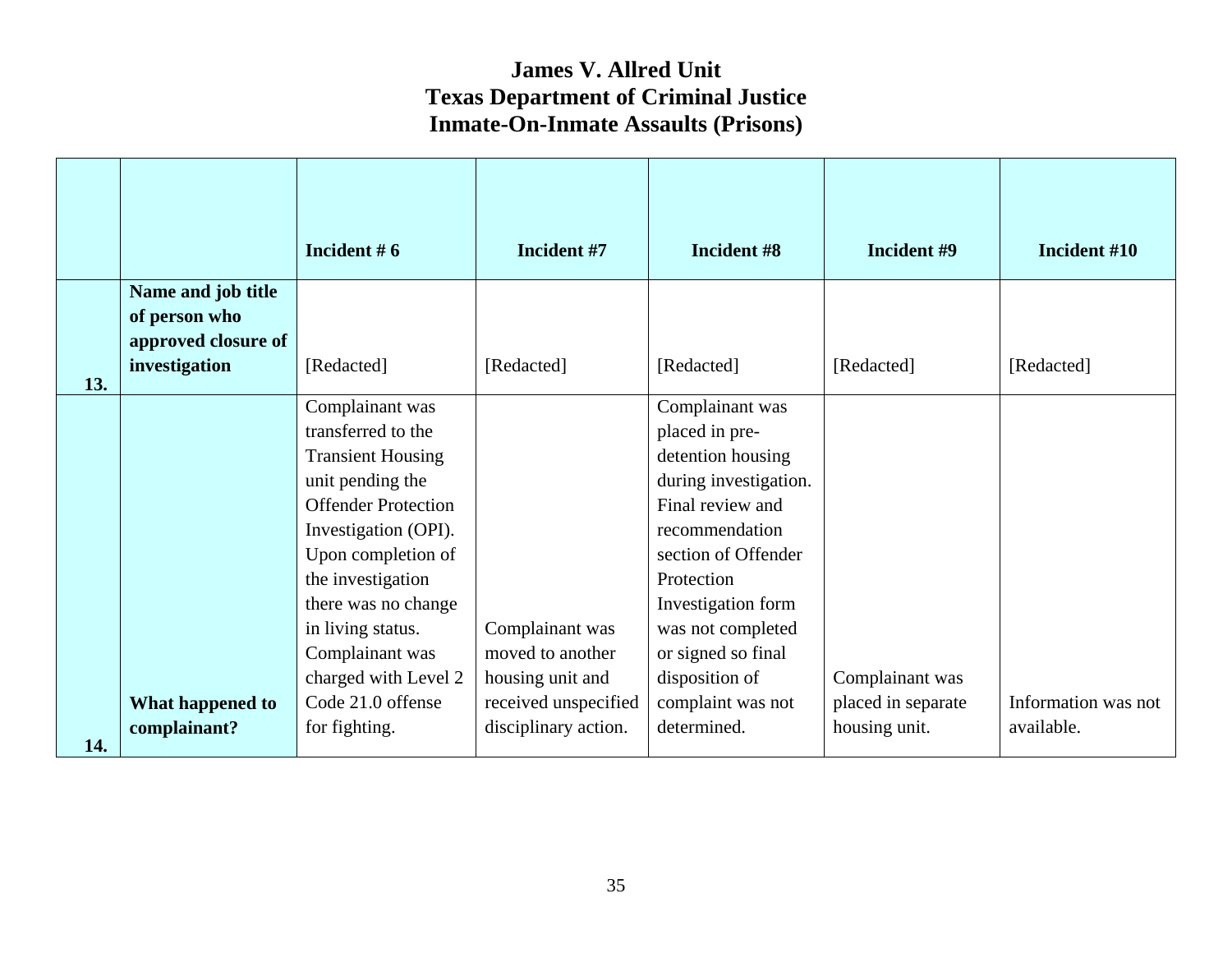|     |                                                                                | Incident $# 6$                                                                                                              | Incident #7                                                 | Incident #8                                                                     | Incident #9                                            | Incident #10                                                                                                        |
|-----|--------------------------------------------------------------------------------|-----------------------------------------------------------------------------------------------------------------------------|-------------------------------------------------------------|---------------------------------------------------------------------------------|--------------------------------------------------------|---------------------------------------------------------------------------------------------------------------------|
| 15. | What happened to<br>perpetrator?                                               | Perpetrator was<br>placed in pre-hearing<br>detention. He was<br>charged with Level 2<br>code 21.0 offense for<br>fighting. | Perpetrator received<br>unspecified<br>disciplinary action. | Perpetrator was<br>placed in pre-<br>detention housing<br>during investigation. | Perpetrator was<br>placed in separate<br>housing unit. | Perpetrator was<br>placed in pre-<br>hearing detention.<br>He was downgraded<br>to housing<br>assignment by<br>UCC. |
| 16. | Was perpetrator<br>referred to<br>authorities for<br>potential<br>prosecution? | N <sub>o</sub>                                                                                                              | N <sub>o</sub>                                              | N <sub>o</sub>                                                                  | N <sub>o</sub>                                         | N <sub>o</sub>                                                                                                      |
| 17. | If yes, to whom and<br>what was the<br>outcome?                                | N/A                                                                                                                         | N/A                                                         | N/A                                                                             | N/A                                                    | N/A                                                                                                                 |
| 18. | Was complainant<br>provided victim<br>services?                                | Yes                                                                                                                         | Yes                                                         | Yes                                                                             | Yes                                                    | Yes                                                                                                                 |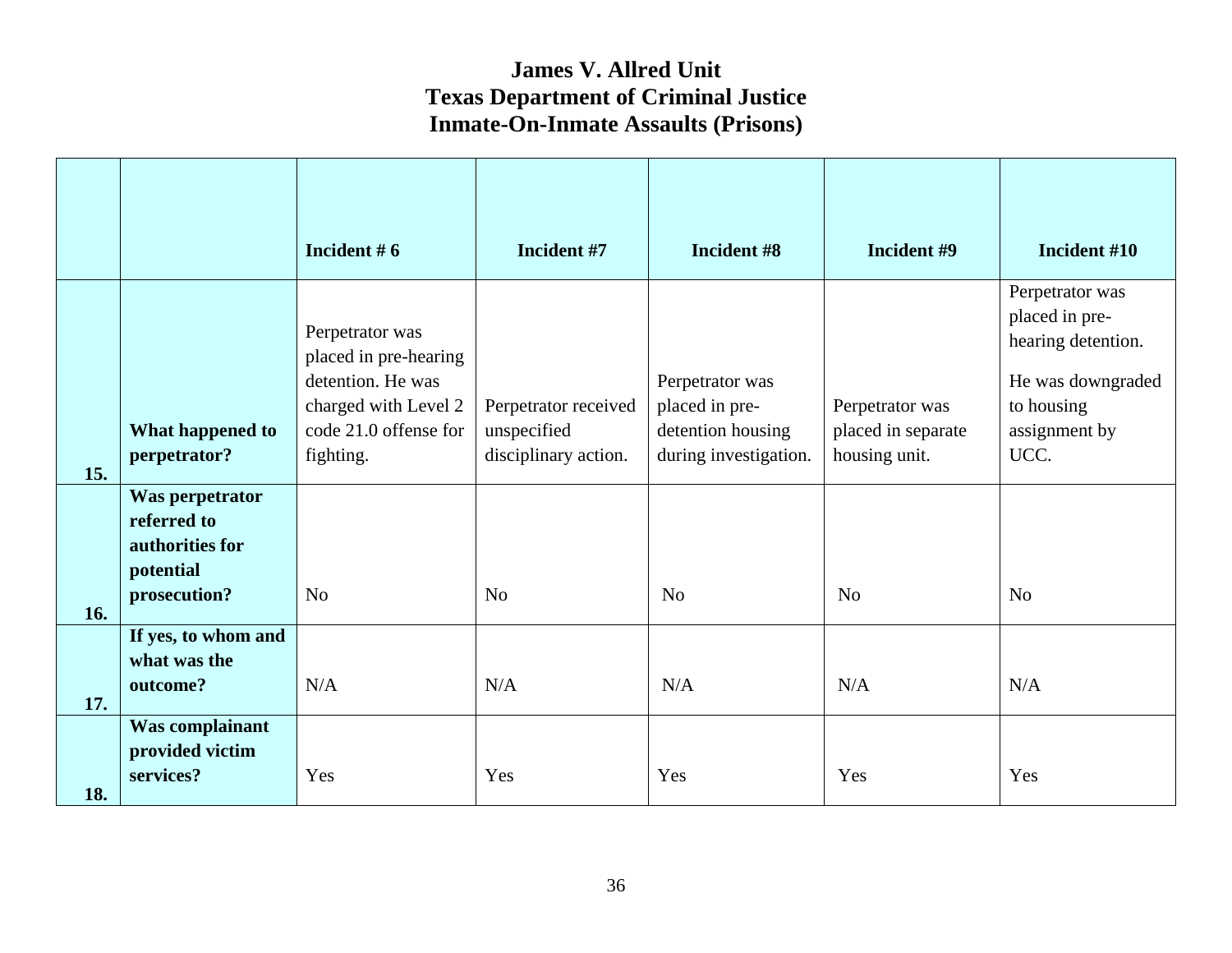|     |                        | Incident $# 6$             | Incident #7          | Incident #8                | Incident #9                | Incident #10               |
|-----|------------------------|----------------------------|----------------------|----------------------------|----------------------------|----------------------------|
|     |                        | Complainant                | Complainant was      | Complainant                | Complainant                | Complainant                |
|     |                        | received a medical         | placed in medical    | received a medical         | received a medical         | received a medical         |
|     |                        | examination and            | unit for observation | examination and            | examination and            | examination and            |
|     | If yes, state services | <b>Offender Protection</b> | due to suicidal      | <b>Offender Protection</b> | <b>Offender Protection</b> | <b>Offender Protection</b> |
| 19. | that were provided.    | Investigation.             | remarks.             | Investigation.             | Investigation.             | Investigation.             |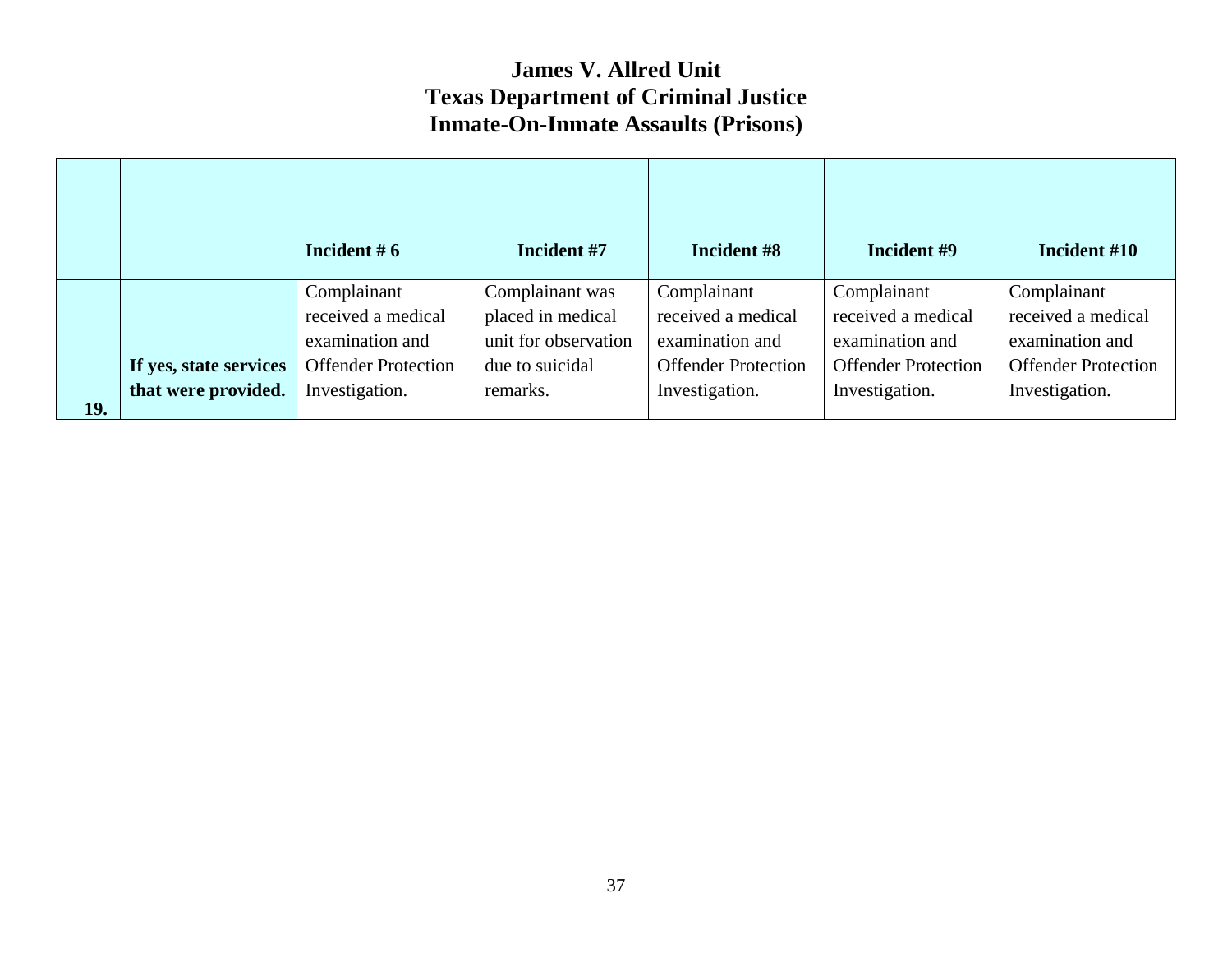|                  |                          | Incident #11       | Incident #12          | Incident #13          | Incident #14          | Incident #15          |
|------------------|--------------------------|--------------------|-----------------------|-----------------------|-----------------------|-----------------------|
|                  |                          |                    |                       | Ongoing, most         |                       |                       |
|                  |                          |                    |                       | recent events         |                       |                       |
|                  |                          |                    |                       | occurred three        |                       |                       |
|                  |                          |                    |                       | weeks prior to        |                       |                       |
| 1.               | Date of incident         | 11/03/2009         | Some time in 2008     | complaint date.       | 12/18/2009            | 07/07/2008            |
|                  | Date of complaint        | 11/03/2009,        | 11/05/2009,           | 12/15/2009,           | 12/21/2009,           | 05/01/2009,           |
|                  | and complaint            |                    |                       |                       |                       |                       |
| 2.               | number                   | $I-17616-11-09$    | $I-17745-11-09$       | I-19849-12-09         | I-20190-12-09         | I-06811-05-09         |
|                  | To whom                  |                    |                       |                       |                       |                       |
|                  | complaint was            |                    |                       |                       |                       |                       |
|                  | made (Internal           | Internal-          |                       |                       |                       |                       |
|                  | and/or External)         | [Redacted]         | Internal - [Redacted] | Internal - [Redacted] | Internal - [Redacted] | Internal - [Redacted] |
| 3.               |                          |                    |                       |                       |                       |                       |
|                  | Date of                  |                    |                       |                       |                       |                       |
| $\overline{4}$ . | investigation            | 11/03/2009         | 11/05/2009            | 12/15/2009            | 12/21/2009            | 07/14/2008            |
|                  |                          | Forced oral sex by |                       |                       |                       | Unwanted touching     |
|                  |                          | three unknown      |                       |                       |                       | of breast and         |
|                  | <b>Nature of offense</b> | perpetrators       | Forced anal sex       | Forced oral sex       | Forced oral sex       | buttocks              |
| 5.               |                          |                    |                       |                       |                       |                       |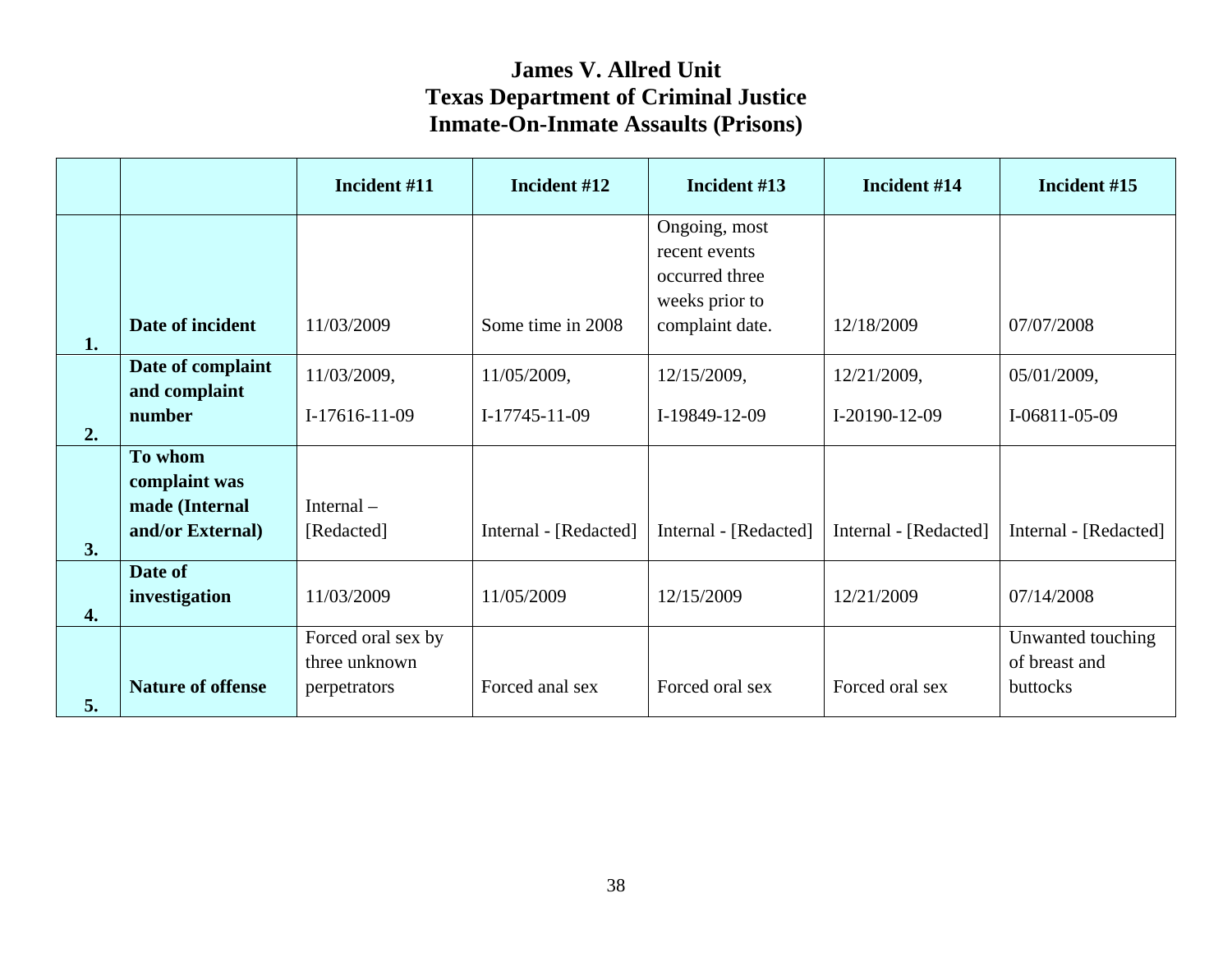|    |                      | Incident #11          | Incident #12          | Incident #13          | Incident #14          | Incident #15        |
|----|----------------------|-----------------------|-----------------------|-----------------------|-----------------------|---------------------|
|    |                      | Complainant alleged   |                       |                       | Complainant stated    |                     |
|    |                      | he was returning      |                       |                       | that an unknown       |                     |
|    |                      | from interview with   |                       |                       | assailant entered his |                     |
|    |                      | staff when accosted   |                       |                       | cell and forced him   |                     |
|    |                      | by three offenders.   |                       |                       | to perform oral sex.  |                     |
|    |                      | Internal count sheets |                       |                       | He alleged that       | Complainant alleged |
|    |                      | revealed              |                       | Complainant alleged   | evidence was on his   | he was sexually     |
|    |                      | complainant could     |                       | he would be "beat"    | blanket and on a      | assaulted but later |
|    |                      | not have been at      | Complainant could     | up" by cellmate if he | tissue he kept for    | changed his         |
|    | <b>Substance of</b>  | location at the time  | not recall details of | did not comply with   | DNA evidence in his   | allegation to       |
| 6. | allegations          | of the incident.      | alleged offense.      | sexual acts.          | cell.                 | unwanted touching.  |
|    | Inmate no. and       |                       |                       |                       |                       |                     |
|    | gender of            |                       |                       |                       |                       |                     |
|    | complainant          | [Redacted] – Male     | [Redacted] – Male     | [Redacted] – Male     | [Redacted] – Male     | [Redacted] – Male   |
| 7. |                      |                       |                       |                       |                       |                     |
|    |                      |                       |                       |                       |                       | [Redacted] – Male   |
|    | Inmate no. and       |                       |                       |                       |                       | [Redacted] – Male   |
|    | gender of            | Three unknown         |                       |                       |                       |                     |
|    | perpetrator          | males                 | [Redacted] – Male     | [Redacted] – Male     | N/A                   | [Redacted] – Male   |
| 8. |                      |                       |                       |                       |                       |                     |
|    | Was there an         |                       |                       |                       |                       |                     |
|    | investigatory policy |                       |                       |                       |                       |                     |
| 9. | in place?            | Yes                   | Yes                   | Yes                   | Yes                   | Yes                 |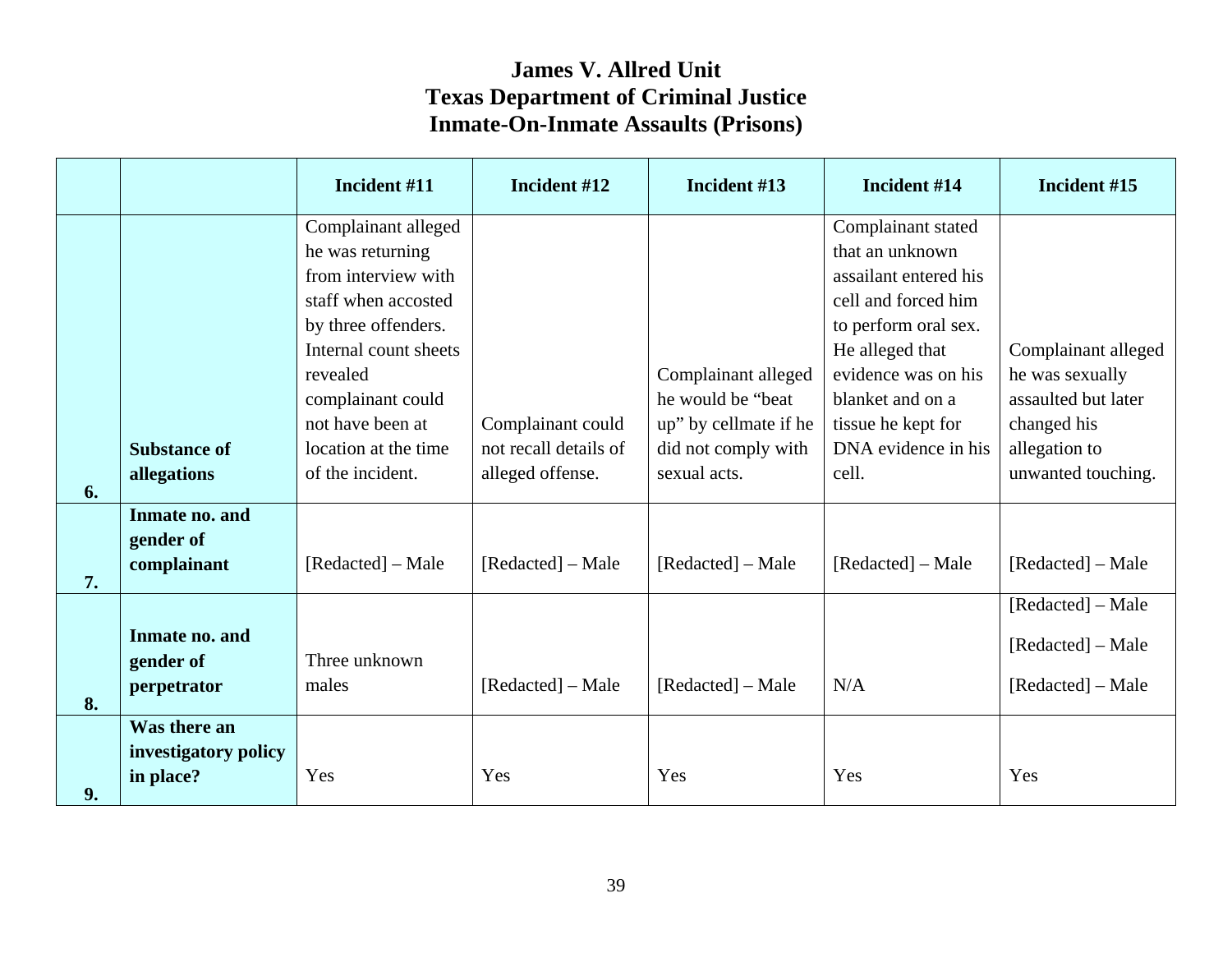|     |                                                                             | Incident #11                       | Incident #12                       | Incident #13                       | Incident #14                                                                    | Incident #15                                                                                                                                                                                                                                                                                           |
|-----|-----------------------------------------------------------------------------|------------------------------------|------------------------------------|------------------------------------|---------------------------------------------------------------------------------|--------------------------------------------------------------------------------------------------------------------------------------------------------------------------------------------------------------------------------------------------------------------------------------------------------|
| 10. | Name and job title<br>of investigator                                       | [Redacted]                         | [Redacted]                         | [Redacted]                         | [Redacted]                                                                      | [Redacted]                                                                                                                                                                                                                                                                                             |
| 11. | Did the facility<br>follow its own<br>policy? If not,<br>categorize how so? | Yes                                | Yes                                | Yes                                | Yes                                                                             | Yes                                                                                                                                                                                                                                                                                                    |
|     | <b>Results of</b>                                                           | Allegations by<br>complainant were | Allegations by<br>complainant were | Allegations by<br>complainant were | Allegations by<br>complainant were<br>not substantiated.<br>Perpetrator was not | Allegations by<br>complainant were<br>not substantiated.<br>Two of the offenders<br>could not have<br>committed offenses,<br>as they were<br>assigned to a<br>different housing<br>unit than<br>complainant.<br>Perpetrator actions<br>did not constitute a<br>sexual assault under<br>the Texas Penal |
| 12. | investigation                                                               | not substantiated.                 | not substantiated.                 | not substantiated.                 | identified.                                                                     | code.                                                                                                                                                                                                                                                                                                  |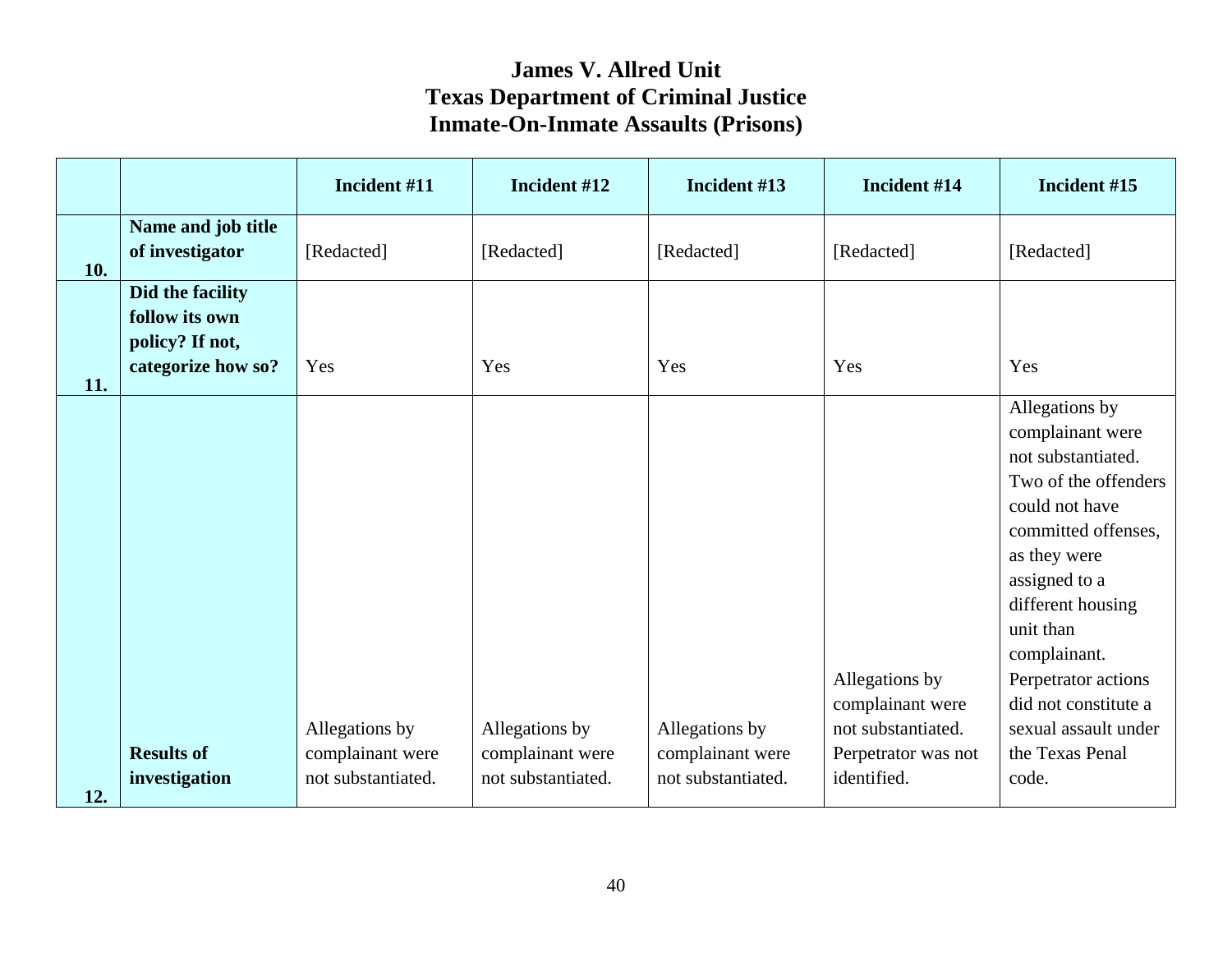|            |                                                                                | Incident #11   | Incident #12                                         | Incident #13                                            | Incident #14                                            | Incident #15                                    |
|------------|--------------------------------------------------------------------------------|----------------|------------------------------------------------------|---------------------------------------------------------|---------------------------------------------------------|-------------------------------------------------|
|            | Name and job title<br>of person who<br>approved closure of<br>investigation    | [Redacted]     | [Redacted]                                           | [Redacted]                                              | [Redacted]                                              | [Redacted]                                      |
| 13.<br>14. | What happened to<br>complainant?                                               | N/A            | N/A                                                  | Complainant was<br>moved to a separate<br>housing unit. | Complainant was<br>placed in Transient<br>Housing unit. | Complainant<br>received no change<br>in status. |
| 15.        | What happened to<br>perpetrator?                                               | N/A            | There was no<br>change in status for<br>perpetrator. | There was no<br>disciplinary action<br>taken.           | N/A                                                     | There was no<br>disciplinary action<br>taken.   |
| 16.        | Was perpetrator<br>referred to<br>authorities for<br>potential<br>prosecution? | N <sub>o</sub> | N <sub>o</sub>                                       | N <sub>o</sub>                                          | N <sub>0</sub>                                          | N <sub>o</sub>                                  |
| 17.        | If yes, to whom and<br>what was the<br>outcome?                                | N/A            | N/A                                                  | N/A                                                     | N/A                                                     | N/A                                             |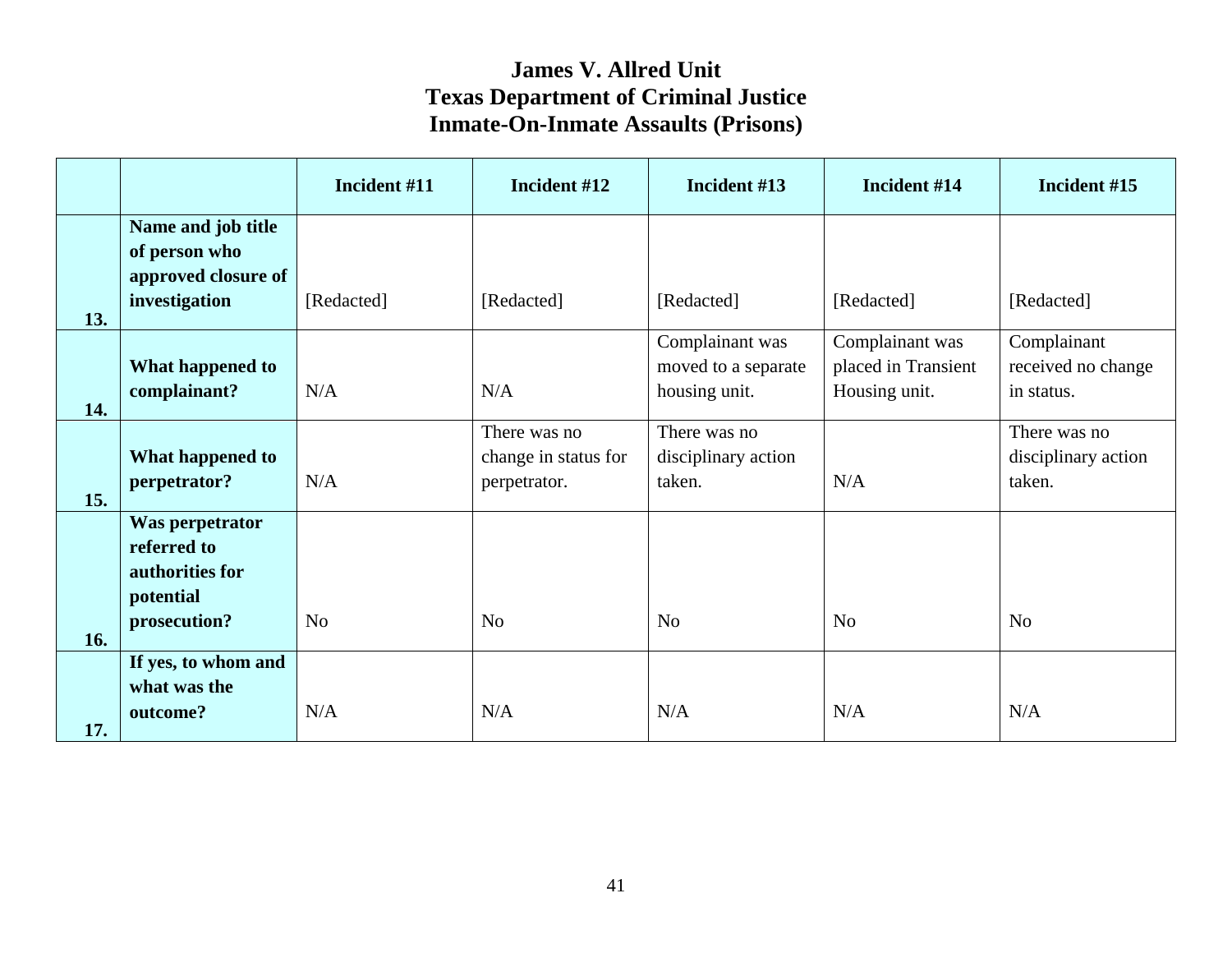|     |                                                 | Incident #11               | Incident #12               | Incident #13                                                        | Incident #14               | Incident #15                    |
|-----|-------------------------------------------------|----------------------------|----------------------------|---------------------------------------------------------------------|----------------------------|---------------------------------|
|     | Was complainant<br>provided victim<br>services? | Yes                        | Yes                        | Complainant was<br>offered medical<br>services but refused<br>them. | Yes                        | Yes                             |
| 18. |                                                 |                            |                            |                                                                     |                            |                                 |
|     |                                                 |                            |                            |                                                                     |                            | Complainant was<br>referred and |
|     |                                                 | Complainant                | Complainant                |                                                                     | Complainant                | evaluated by                    |
|     |                                                 | received medical           | received medical           |                                                                     | received medical           | <b>Psychiatric Services</b>     |
|     |                                                 | examination and            | examination and            |                                                                     | examination and            | on the date the                 |
|     | If yes, state services                          | <b>Offender Protection</b> | <b>Offender Protection</b> |                                                                     | <b>Offender Protection</b> | allegation was made,            |
| 19. | that were provided.                             | Investigation.             | Investigation.             | N/A                                                                 | Investigation.             | May 1, 2009.                    |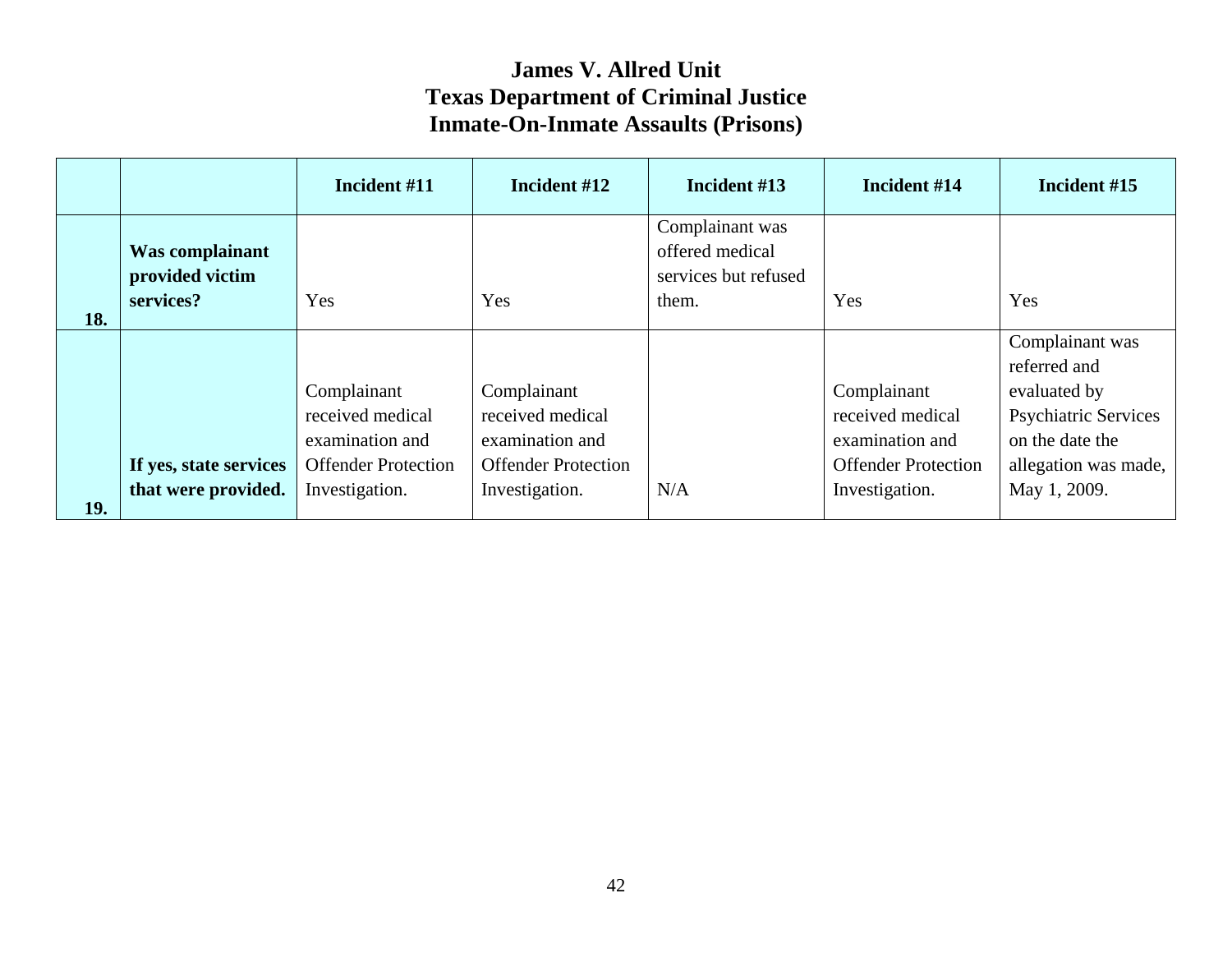|                  |                                    | Incident #16                | Incident #17                                                | Incident #18                                           | Incident #19               | Incident #20                           |
|------------------|------------------------------------|-----------------------------|-------------------------------------------------------------|--------------------------------------------------------|----------------------------|----------------------------------------|
| 1.               | Date of incident                   | 04/30/2009                  | 05/10/2009                                                  | 05/20/2009                                             | 06/10/2009                 | 06/09/2009                             |
|                  | Date of complaint<br>and complaint | 05/06/2009,                 | 05/11/2009,                                                 | 05/28/2009,                                            | 06/10/2009,                | 06/11/2009,                            |
| 2.               | number                             | $I - 07148 - 05 - 09$       | $I-07415-05-09$                                             | $I-08502-05-19$                                        | $I-09262-06-09$            | I-09308-06-09                          |
|                  | To whom<br>complaint was           |                             |                                                             |                                                        |                            |                                        |
| 3.               | made (Internal<br>and/or External) | Internal $-$<br>[Redacted]  | Internal $-$<br>[Redacted]                                  | Internal $-$<br>[Redacted]                             | Internal $-$<br>[Redacted] | Internal $-$<br>[Redacted]             |
| $\overline{4}$ . | Date of<br>investigation           | 05/06/2009                  | 05/11/2009                                                  | 05/28/2009                                             | 06/10/2009                 | 06/11/2009                             |
| 5.               | <b>Nature of offense</b>           | Asking for sexual<br>favors | Anal and oral sex<br>without weapon,<br>threat, or violence | Unwanted oral sex<br>by perpetrator by<br>intimidation | Anal rape                  | Forced oral sex<br>under verbal threat |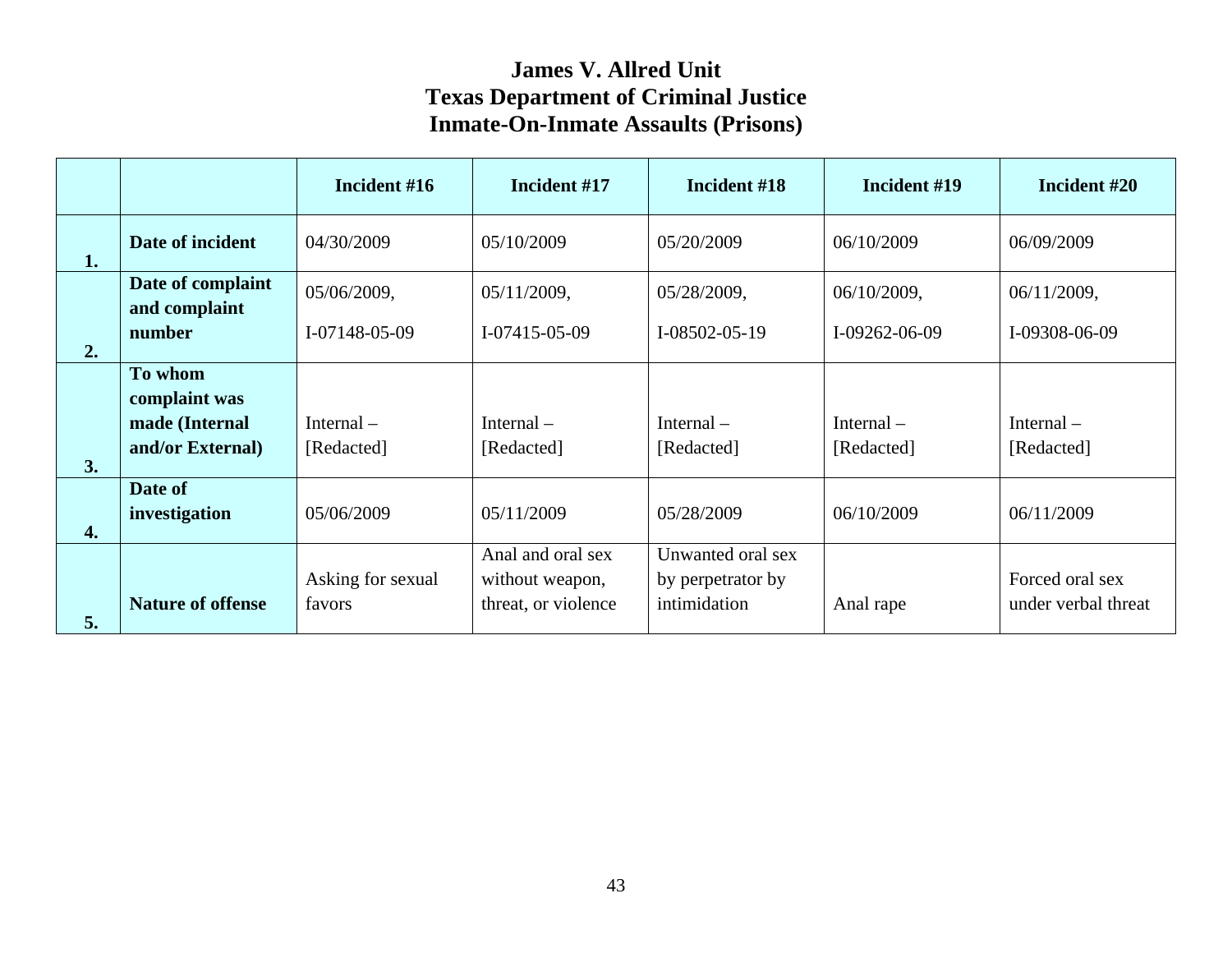|    |                                                   | Incident #16                                                                | Incident #17                                                                                                                                                                              | Incident #18                                                                                                                                                                                                                                                   | Incident #19                                                                                                                                                                                             | Incident #20                                          |
|----|---------------------------------------------------|-----------------------------------------------------------------------------|-------------------------------------------------------------------------------------------------------------------------------------------------------------------------------------------|----------------------------------------------------------------------------------------------------------------------------------------------------------------------------------------------------------------------------------------------------------------|----------------------------------------------------------------------------------------------------------------------------------------------------------------------------------------------------------|-------------------------------------------------------|
| 6. | <b>Substance of</b><br>allegations                | Masturbating in<br>front of complainant<br>and asking for<br>sexual favors. | Complainant alleged<br>that, on three or four<br>occasions,<br>perpetrator had anal<br>and oral sex with<br>him that was<br>unwanted but no<br>violence, weapons<br>or threats were used. | The complainant<br>alleges that there<br>was unwanted oral<br>sex by perpetrator<br>and coerced<br>masturbation by<br>intimidation by<br>perpetrator. This<br>incident was brought<br>to attention of staff<br>when complainant<br>broke perpetrator's<br>fan. | Complainant alleged<br>he was raped. He<br>said physical<br>evidence remained,<br>as perpetrator<br>ejaculated in<br>complainant's anal<br>cavity. Complainant<br>also alleged coerced<br>oral sex acts. | Forced to perform<br>oral sex under verbal<br>threat. |
| 7. | Inmate no. and<br>gender of<br>complainant        | [Redacted] – Male                                                           | [Redacted] – Male                                                                                                                                                                         | [Redacted] – Male                                                                                                                                                                                                                                              | [Redacted] – Male                                                                                                                                                                                        | [Redacted] – Male                                     |
| 8. | Inmate no. and<br>gender of<br>perpetrator        | [Redacted] – Male                                                           | [Redacted] – Male                                                                                                                                                                         | [Redacted] – Male                                                                                                                                                                                                                                              | [Redacted] – Male                                                                                                                                                                                        | [Redacted] – Male                                     |
| 9. | Was there an<br>investigatory policy<br>in place? | Yes                                                                         | Yes                                                                                                                                                                                       | Yes                                                                                                                                                                                                                                                            | Yes                                                                                                                                                                                                      | Yes                                                   |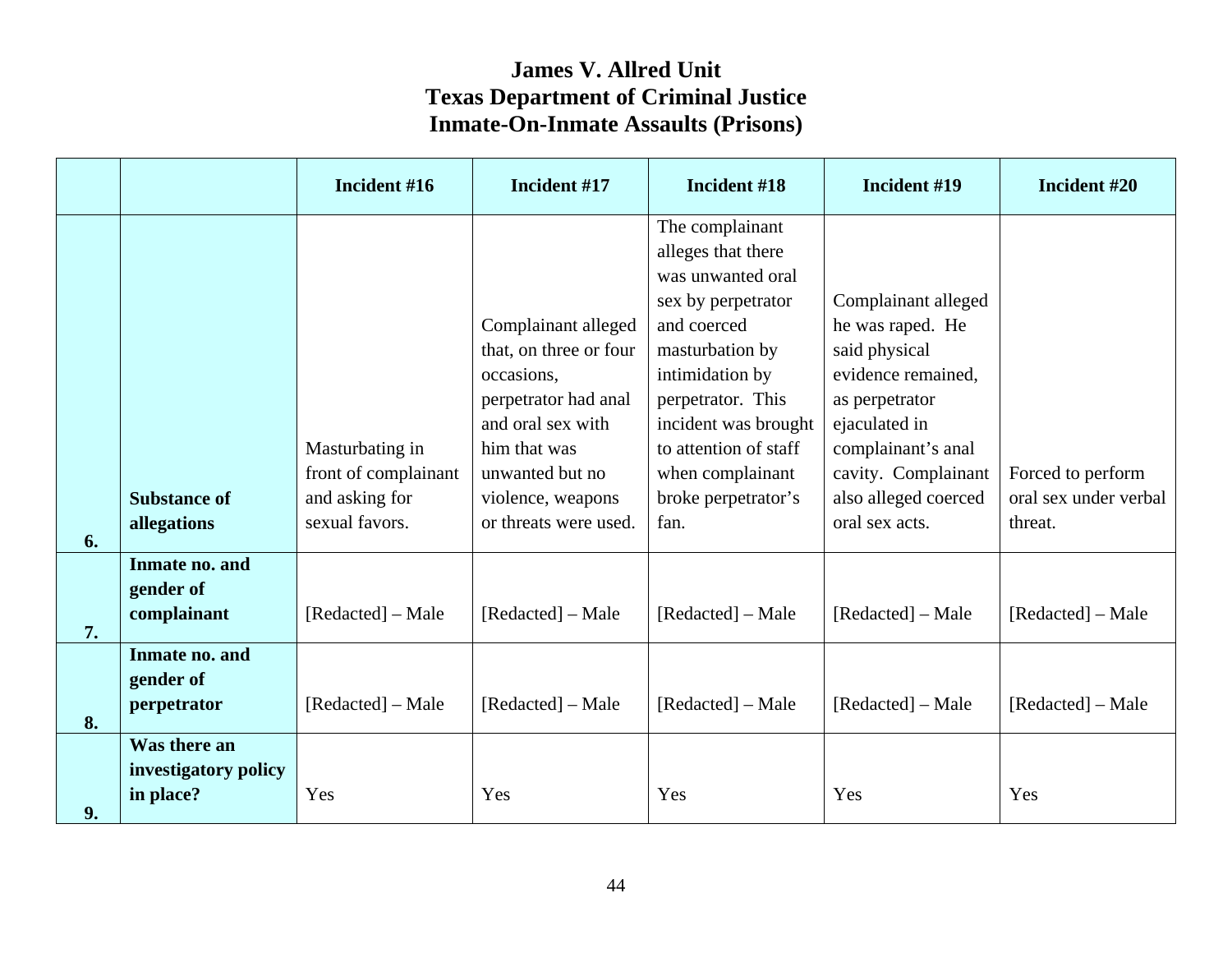|            |                                                                             | Incident #16 | Incident #17 | Incident #18 | Incident #19 | Incident #20 |
|------------|-----------------------------------------------------------------------------|--------------|--------------|--------------|--------------|--------------|
| <b>10.</b> | Name and job title<br>of investigator                                       | [Redacted]   | [Redacted]   | [Redacted]   | [Redacted]   | [Redacted]   |
| 11.        | Did the facility<br>follow its own<br>policy? If not,<br>categorize how so? | <b>Yes</b>   | Yes          | Yes          | Yes          | Yes          |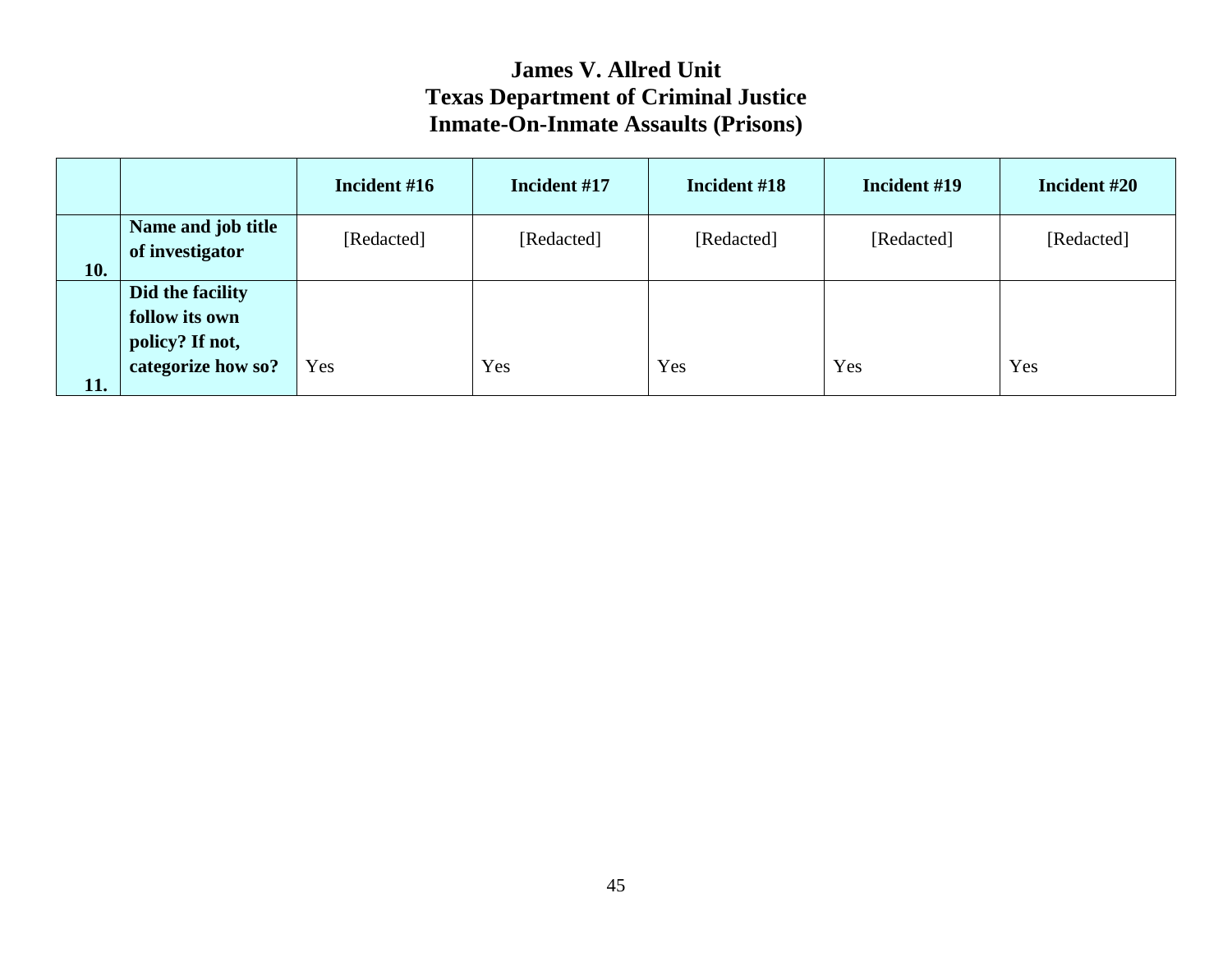|     |                   | Incident #16       | Incident #17       | Incident #18             | Incident #19                                 | Incident #20         |
|-----|-------------------|--------------------|--------------------|--------------------------|----------------------------------------------|----------------------|
|     |                   |                    |                    |                          | During the OPI, the<br>investigating officer |                      |
|     |                   |                    |                    |                          | was unable to                                |                      |
|     |                   |                    |                    |                          | substantiate                                 |                      |
|     |                   |                    |                    |                          | complainant's                                |                      |
|     |                   |                    |                    |                          | claims. However,                             |                      |
|     |                   |                    |                    | Investigation was        | the UCC                                      |                      |
|     |                   |                    |                    | concluded as             | recommended to the                           |                      |
|     |                   |                    |                    | "unable to"              | <b>State Classification</b>                  |                      |
|     |                   |                    |                    | substantiate             | Committee that both                          |                      |
|     |                   |                    |                    | subject's                | inmates be marked                            |                      |
|     |                   |                    |                    | allegations." The        | "Not For Same Unit                           |                      |
|     |                   |                    |                    | case was referred to     | As" (one another),                           |                      |
|     |                   |                    |                    | the Office of the        | and also                                     |                      |
|     |                   |                    |                    | <b>Inspector General</b> | recommended a unit                           |                      |
|     |                   |                    |                    | and concluded with       | transfer for                                 |                      |
|     |                   |                    |                    | "Inactivated: Not        | complainant.                                 | Complainant          |
|     |                   | Allegations by     | Allegations by     | presented for            | Complainant was                              | requested that these |
|     | <b>Results of</b> | complainant were   | complainant were   | prosecution" under       | transferred to                               | allegations not be   |
| 12. | investigation     | not substantiated. | not substantiated. | case #09-1686            | another facility.                            | pursued.             |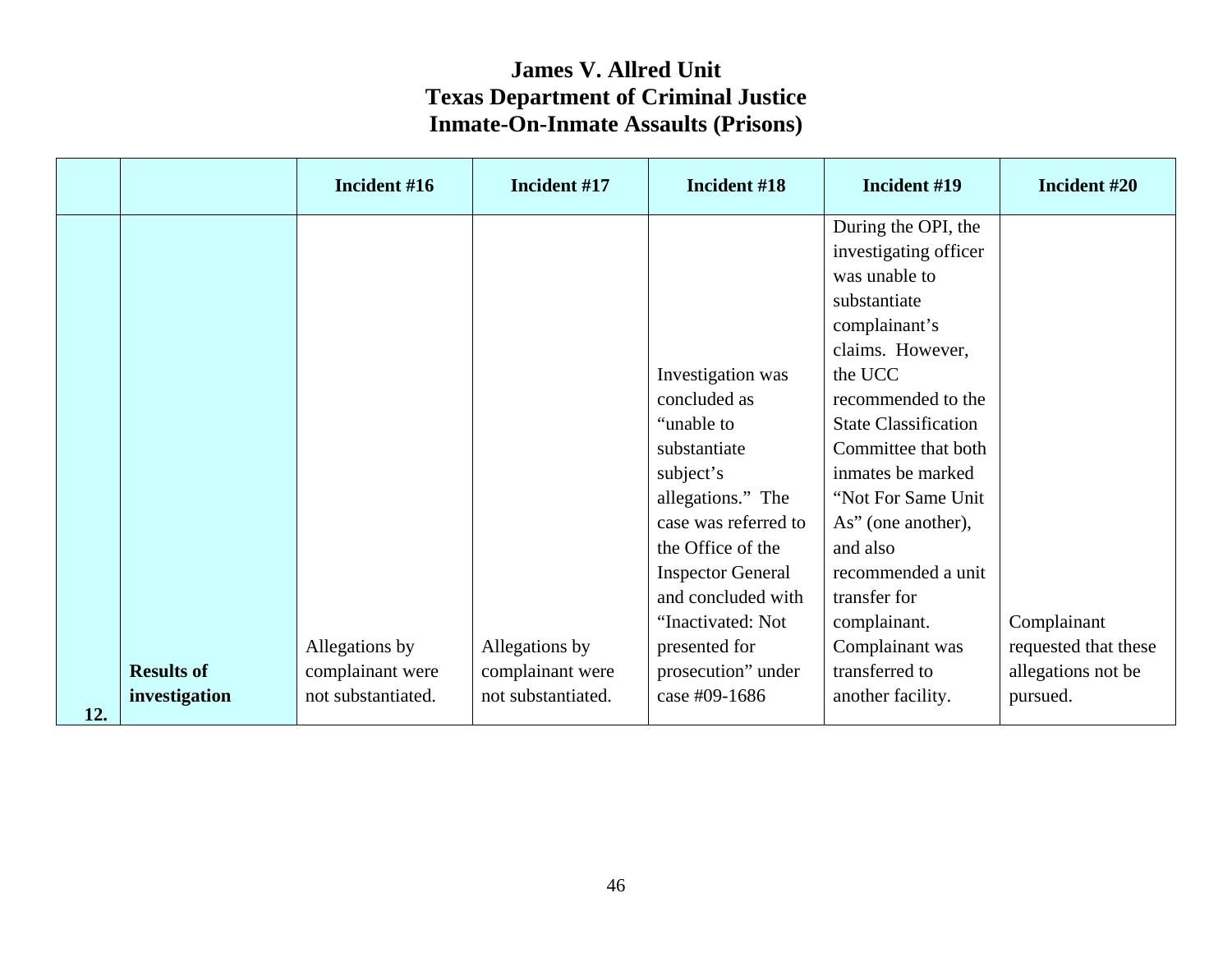|     |                                                                             | Incident #16                                         | Incident #17                                                    | Incident #18                                                                                                                                                                                                                | Incident #19                                           | Incident #20                                                  |
|-----|-----------------------------------------------------------------------------|------------------------------------------------------|-----------------------------------------------------------------|-----------------------------------------------------------------------------------------------------------------------------------------------------------------------------------------------------------------------------|--------------------------------------------------------|---------------------------------------------------------------|
| 13. | Name and job title<br>of person who<br>approved closure of<br>investigation | [Redacted]                                           | [Redacted]                                                      | [Redacted]                                                                                                                                                                                                                  | [Redacted]                                             | [Redacted]                                                    |
| 14. | What happened to<br>complainant?                                            | Complainant was<br>moved to another<br>housing unit. | Complainant was<br>referred for<br>psychological<br>evaluation. | Complainant was to<br>receive "appropriate<br>disciplinary" action<br>but there was no<br>documentation<br>provided. There was<br>no change in status<br>as a result of the<br><b>Offender Protection</b><br>Investigation. | Complainant was<br>transferred to<br>another facility. | Complainant was<br>transferred to<br>another housing<br>unit. |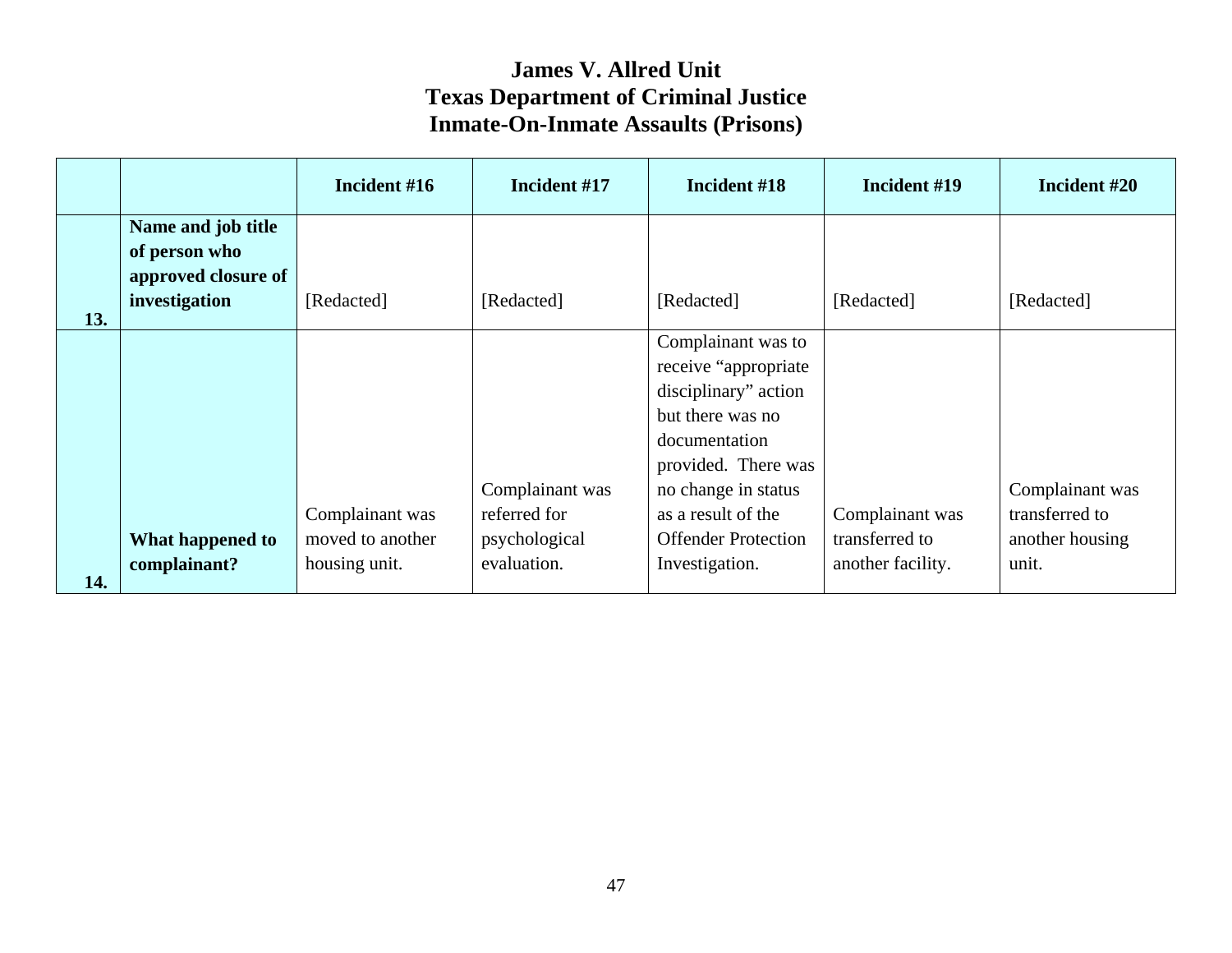|     |                                                                                | Incident #16                                        | Incident #17                                        | Incident #18                                                                                                                   | Incident #19                                                                                                                                                                                                                                                                                                                             | Incident #20                                                                                                                                                                                                                                                            |
|-----|--------------------------------------------------------------------------------|-----------------------------------------------------|-----------------------------------------------------|--------------------------------------------------------------------------------------------------------------------------------|------------------------------------------------------------------------------------------------------------------------------------------------------------------------------------------------------------------------------------------------------------------------------------------------------------------------------------------|-------------------------------------------------------------------------------------------------------------------------------------------------------------------------------------------------------------------------------------------------------------------------|
| 15. | What happened to<br>perpetrator?                                               | No action was taken<br>on unfounded<br>allegations. | No action was taken<br>on unfounded<br>allegations. | Alleged perpetrator<br>remained in his<br>current status. There<br>was no action taken.<br>He was paroled in<br>February 2010. | The Office of the<br>Inspector General,<br>case #09-1830,<br>presented evidence<br>for prosecution.<br>Records indicate the<br>case is awaiting trial.<br>On the unit level, the<br>alleged perpetrator<br>was found not guilty<br>of any changes.<br>Perpetrator has been<br>transferred to<br>another unit for<br>chronic health care. | Perpetrator remained<br>in his current status.<br>However, he was<br>transferred to<br>another facility in<br>September 2009.<br>Office of Inspector<br>General opened<br>criminal case #09-<br>1851. The criminal<br>case has since been<br>administratively<br>closed |
| 16. | Was perpetrator<br>referred to<br>authorities for<br>potential<br>prosecution? | N <sub>o</sub>                                      | N <sub>0</sub>                                      | N <sub>o</sub>                                                                                                                 | No                                                                                                                                                                                                                                                                                                                                       | N <sub>o</sub>                                                                                                                                                                                                                                                          |
| 17. | If yes, to whom and<br>what was the<br>outcome?                                | N/A                                                 | N/A                                                 | N/A                                                                                                                            | N/A                                                                                                                                                                                                                                                                                                                                      | N/A                                                                                                                                                                                                                                                                     |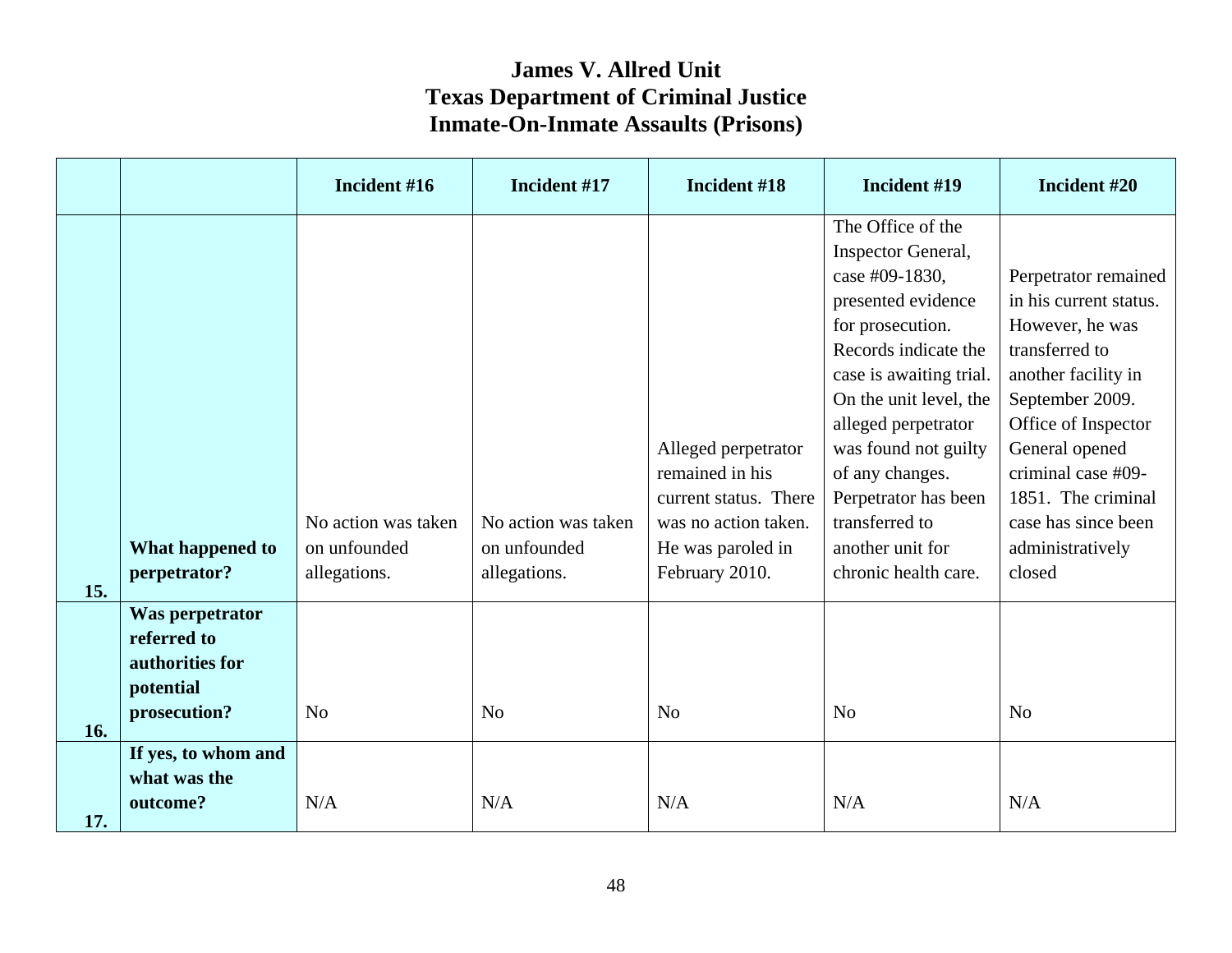|     |                                                 | Incident #16 | Incident #17                                              | Incident #18                                                                                                         | Incident #19                                                                                                      | Incident #20   |
|-----|-------------------------------------------------|--------------|-----------------------------------------------------------|----------------------------------------------------------------------------------------------------------------------|-------------------------------------------------------------------------------------------------------------------|----------------|
| 18. | Was complainant<br>provided victim<br>services? | No           | Yes                                                       | Yes                                                                                                                  | Yes                                                                                                               | N <sub>0</sub> |
| 19. | If yes, state services<br>that were provided.   | N/A          | Complainant<br>received a<br>psychological<br>evaluation. | Complainant was<br>placed in<br>psychological<br>observation cell due<br>to depression related<br>to sexual assault. | Complainant<br>received a forensic<br>examination. A<br>Sexual<br>Representative was<br>assigned and<br>accepted. | N/A            |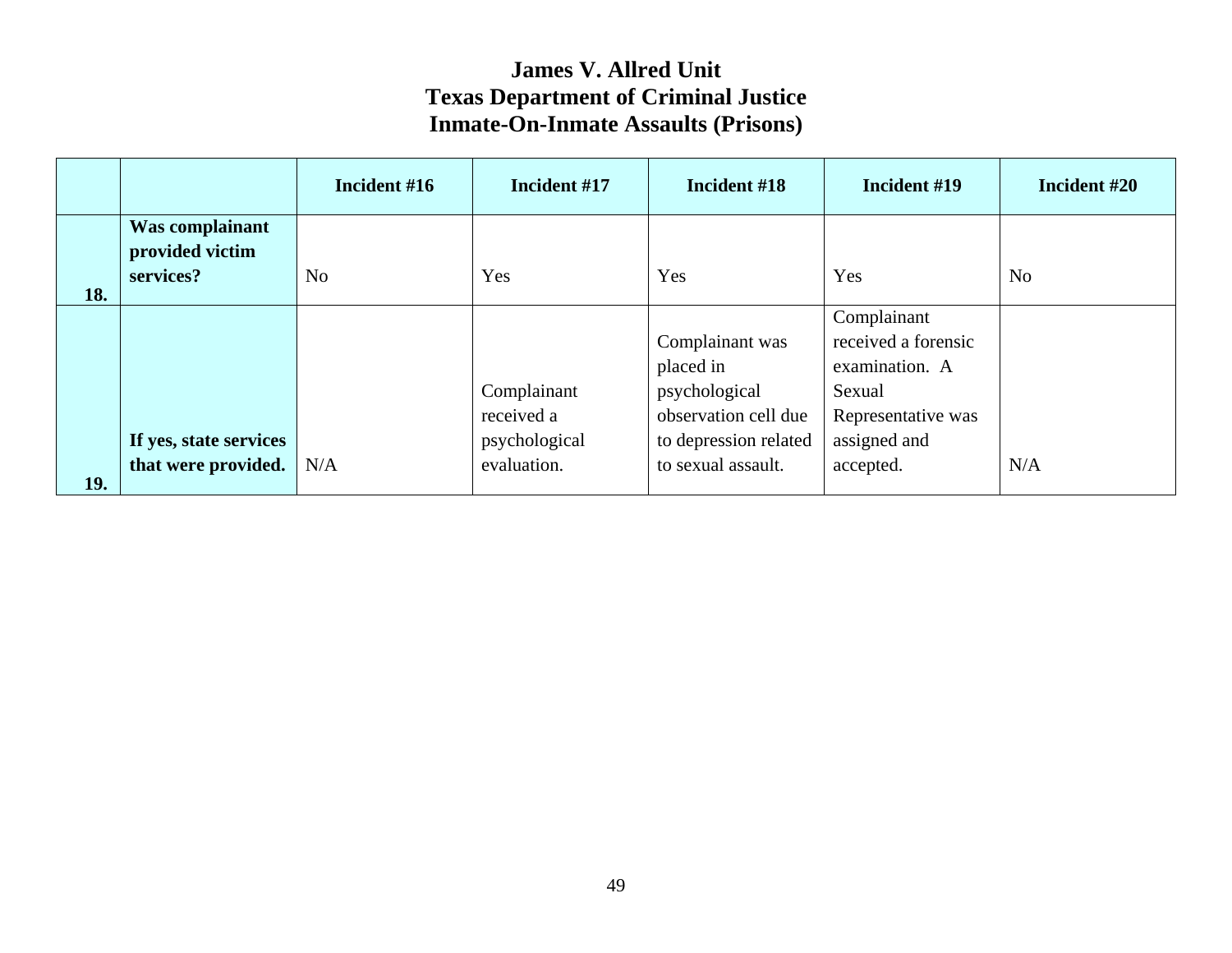|    |                                    | Incident #21                 | Incident #22      | Incident #23         | Incident #24                | Incident #25  |
|----|------------------------------------|------------------------------|-------------------|----------------------|-----------------------------|---------------|
| 1. | Date of incident                   | Some time in 2003<br>or 2004 | 07/08/2009        | 07/09/2009           | 07/01/2009                  | 07/01/2009    |
|    | Date of complaint<br>and complaint | 06/18/2009,                  | 07/09/2009,       | 07/13/2009,          | 07/09/2009,                 | 07/27/2009,   |
| 2. | number                             | I-09753-06-09                | I-11059-0709      | I-11276-07-09        | I-11386-07-09               | I-12087-07-09 |
|    | To whom                            | Internal – Complaint         |                   |                      |                             |               |
|    | complaint was                      | made to an                   |                   |                      |                             |               |
|    | made (Internal                     | undetermined staff           | Internal $-$      | Internal – Grievance | Internal $-$                | Internal $-$  |
| 3. | and/or External)                   | person                       | [Redacted]        | form                 | [Redacted]                  | [Redacted]    |
| 4. | Date of<br>investigation           | 06/18/2009                   | 07/09/2009        | 07/13/2009           | 07/09/2009                  | 07/27/2009    |
| 5. | <b>Nature of offense</b>           | Anal rape                    | Unwanted touching | Anal rape            | Oral sex by<br>intimidation | Anal Rape     |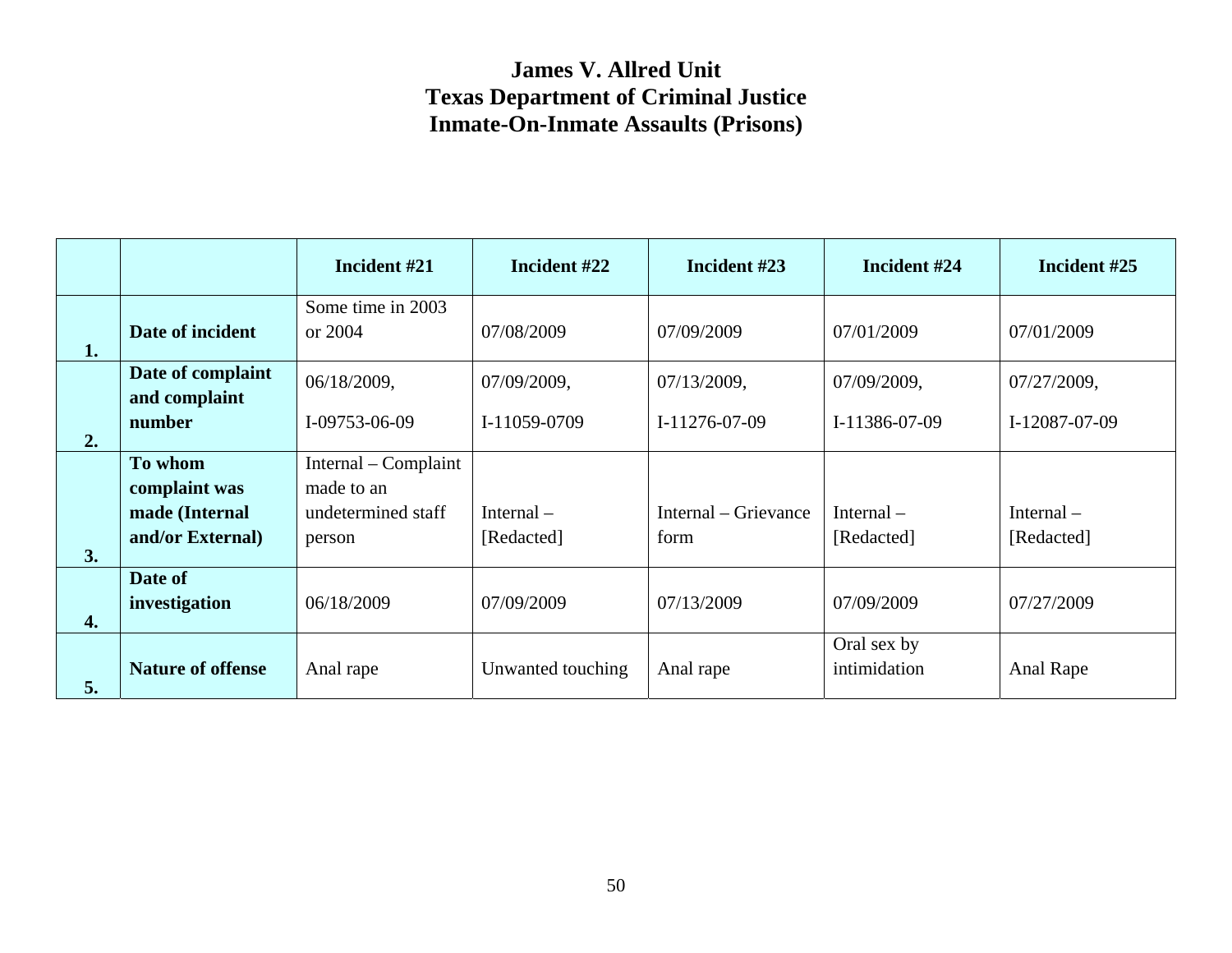|    |                                            | Incident #21                                                                                                                                                                                                                                                                                                                              | Incident #22                                                                              | Incident #23                                                                                                                                                       | Incident #24                                                                                                                                                                                                                                                                                                                                                                              | Incident #25                                                                                            |
|----|--------------------------------------------|-------------------------------------------------------------------------------------------------------------------------------------------------------------------------------------------------------------------------------------------------------------------------------------------------------------------------------------------|-------------------------------------------------------------------------------------------|--------------------------------------------------------------------------------------------------------------------------------------------------------------------|-------------------------------------------------------------------------------------------------------------------------------------------------------------------------------------------------------------------------------------------------------------------------------------------------------------------------------------------------------------------------------------------|---------------------------------------------------------------------------------------------------------|
| 6. | <b>Substance of</b><br>allegations         | Complainant alleged<br>that as a former gang<br>member he was<br>targeted and raped<br>on two occasions by<br>two separate<br>perpetrators. This<br>investigation began<br>as a result of staff<br>witnessing the<br>complainant<br>performing oral sex<br>on an inmate who<br>was identified by an<br>alias, but not<br>offender number. | Complainant alleged<br>that perpetrator<br>touched his penis<br>through his<br>underwear. | Complainant alleged<br>he was ordered to<br>disrobe in his cell, at<br>which time he was<br>anally penetrated by<br>his cellmate. No<br>ejaculation took<br>place. | Complainant was on<br>a bus being<br>transferred to<br>another unit and was<br>handcuffed to an<br>unknown inmate.<br>Complainant was<br>physically forced to<br>touch the<br>perpetrator's penis,<br>and was then<br>instructed to perform<br>oral sex upon<br>perpetrator if<br>complainant wanted<br>to avoid performing<br>oral sex on a number<br>of other passengers<br>on the bus. | Complainant alleged<br>that he was anally<br>raped by three<br>unknown offenders<br>in recreation yard. |
| 7. | Inmate no. and<br>gender of<br>complainant | [Redacted] – Male                                                                                                                                                                                                                                                                                                                         | [Redacted] – Male                                                                         | [Redacted] – Male                                                                                                                                                  | [Redacted] – Male                                                                                                                                                                                                                                                                                                                                                                         | [Redacted] – Male                                                                                       |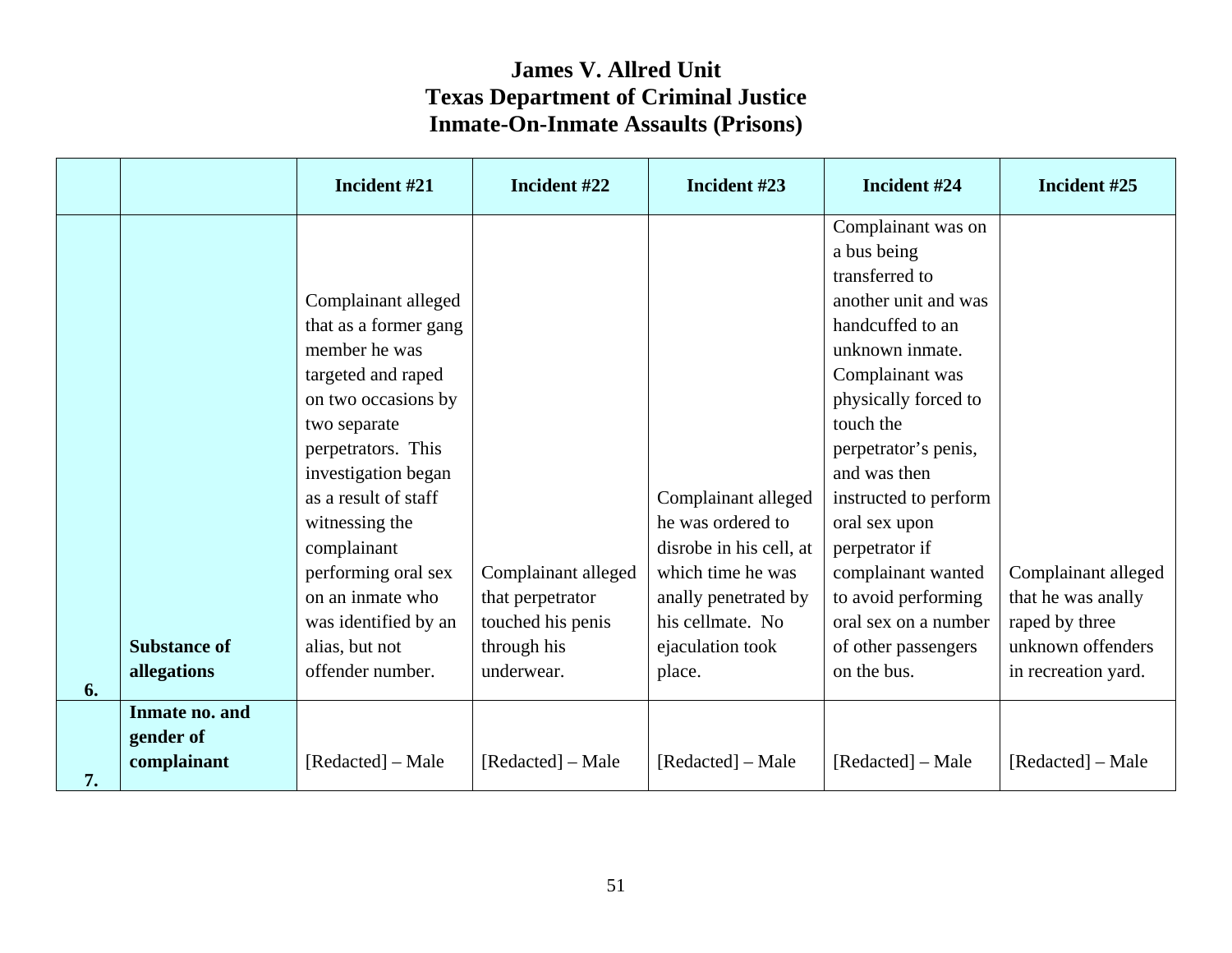|     |                                                                             | Incident #21                                                                                 | Incident #22      | Incident #23      | Incident #24                                                            | Incident #25                                                                                                                                                                                                                               |
|-----|-----------------------------------------------------------------------------|----------------------------------------------------------------------------------------------|-------------------|-------------------|-------------------------------------------------------------------------|--------------------------------------------------------------------------------------------------------------------------------------------------------------------------------------------------------------------------------------------|
| 8.  | Inmate no. and<br>gender of<br>perpetrator                                  | Information was not<br>available since<br>complainant was<br>unable to name<br>perpetrators. | [Redacted] – Male | [Redacted] – Male | The unidentified<br>perpetrator's number<br>could not be<br>determined. | According to the<br>investigation, the<br>perpetrators were<br>"several offenders,"<br>which the<br>complainant was<br>unable or unwilling<br>to identify.<br>Therefore, no TDCJ<br>numbers of alleged<br>perpetrators were<br>obtainable. |
| 9.  | Was there an<br>investigatory policy<br>in place?<br>Name and job title     | Yes                                                                                          | Yes               | Yes               | Yes                                                                     | Yes                                                                                                                                                                                                                                        |
| 10. | of investigator                                                             | [Redacted]                                                                                   | [Redacted]        | [Redacted]        | [Redacted]                                                              | [Redacted]                                                                                                                                                                                                                                 |
| 11. | Did the facility<br>follow its own<br>policy? If not,<br>categorize how so? | Yes                                                                                          | Yes               | Yes               | Yes                                                                     | Yes                                                                                                                                                                                                                                        |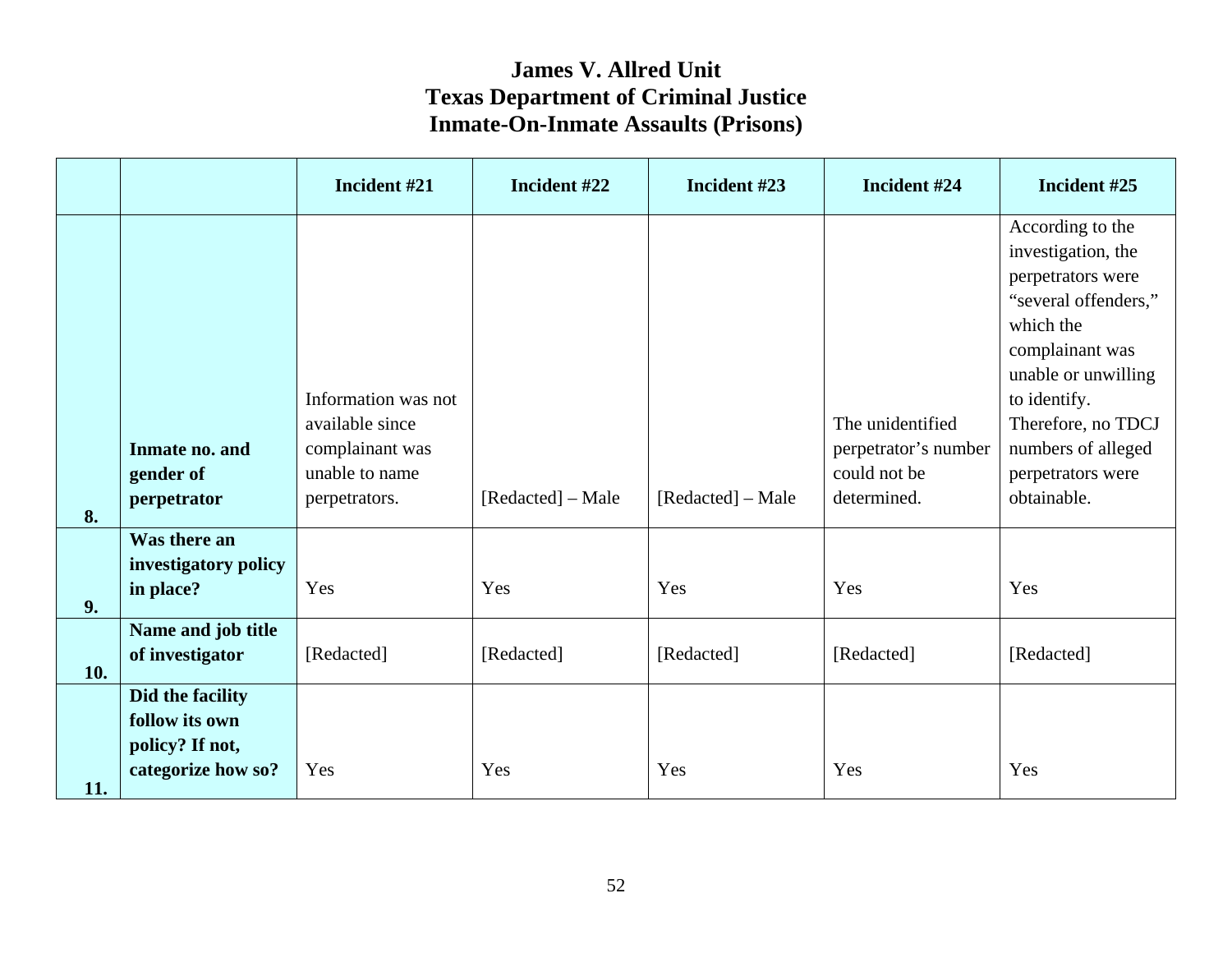|     |                   | Incident #21              | Incident #22        | Incident #23                       | Incident #24    | Incident #25         |
|-----|-------------------|---------------------------|---------------------|------------------------------------|-----------------|----------------------|
|     |                   | Allegations by            |                     | Allegations by<br>complainant were |                 |                      |
|     |                   | complainant were          |                     | inconclusive. There                |                 |                      |
|     |                   | not substantiated.        |                     | was no indication                  |                 |                      |
|     |                   | According to the          |                     | the perpetrator was                |                 |                      |
|     |                   | <b>Safe Prisons</b>       |                     | interviewed by                     |                 |                      |
|     |                   | Program                   |                     | administrative staff.              |                 |                      |
|     |                   | Coordinator at the        |                     | However, the Office                |                 |                      |
|     |                   | <b>Bill Clements Unit</b> |                     | of Inspector General               |                 |                      |
|     |                   | where the                 |                     | opened criminal case               |                 |                      |
|     |                   | allegations were          |                     | #09-2214 of the                    |                 |                      |
|     |                   | made, it was              |                     | incident. The                      |                 |                      |
|     |                   | reported to them by       |                     | administrative                     |                 |                      |
|     |                   | James Allred Unit         |                     | investigation                      |                 | Allegations were not |
|     |                   | investigators that        |                     | determined the                     |                 | sustained since      |
|     |                   | they were unable to       |                     | incident to be                     |                 | complainant only     |
|     |                   | identify the offender     |                     | "unsubstantiated"                  |                 | knew aliases of      |
|     |                   | named [Redacted],         | There was no record | due to lack of                     | Allegations by  | perpetrators and not |
|     | <b>Results of</b> | or anyone with the        | of interview with   | evidence to support                | complainant not | their names or where |
| 12. | investigation     | $a/k/a$ [Redacted]        | perpetrator.        | allegations.                       | substantiated.  | they were housed.    |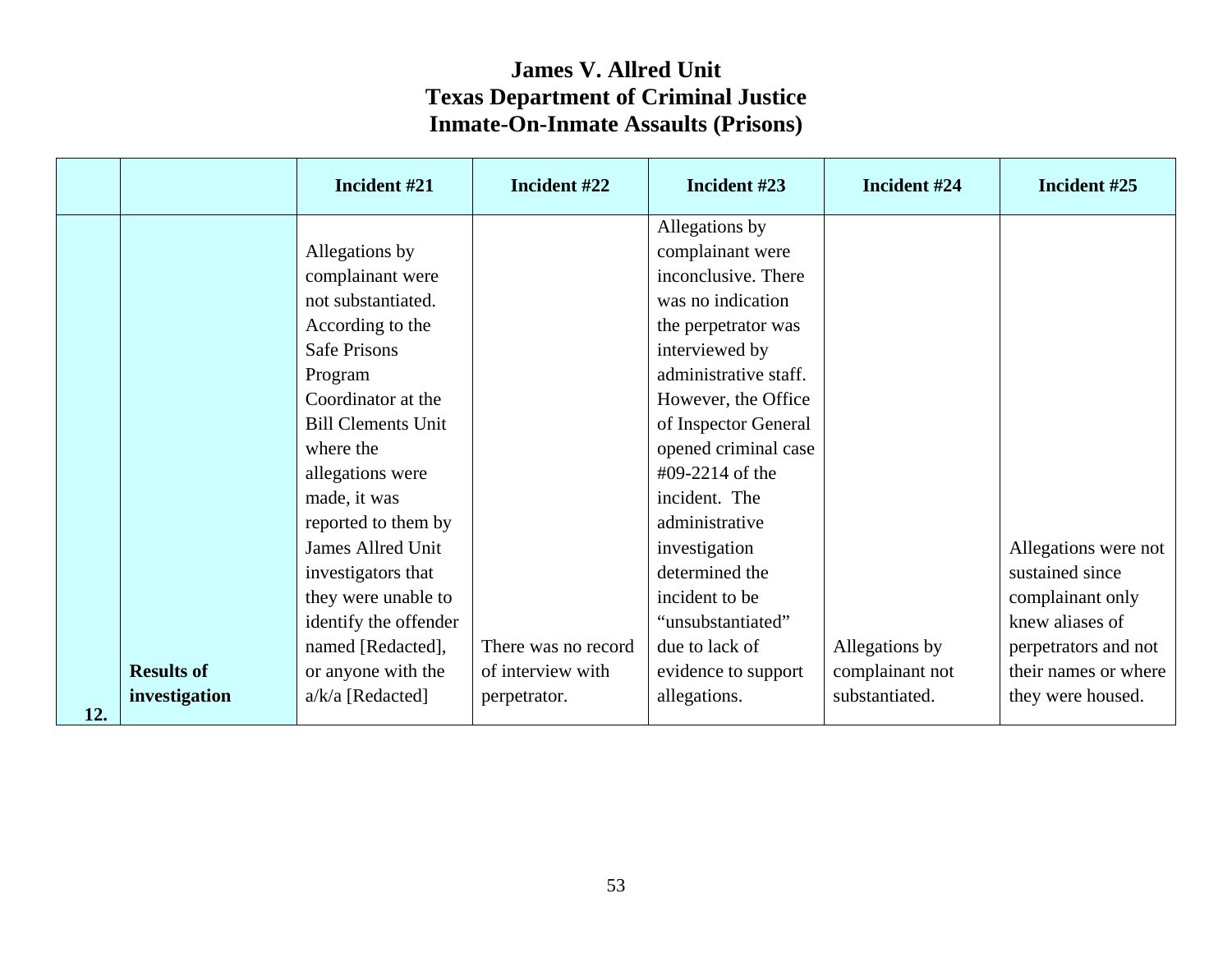|     |                                                                             | Incident #21                                                                                                       | Incident #22                  | Incident #23                                                                                                                                                                        | Incident #24                                         | Incident #25                                    |
|-----|-----------------------------------------------------------------------------|--------------------------------------------------------------------------------------------------------------------|-------------------------------|-------------------------------------------------------------------------------------------------------------------------------------------------------------------------------------|------------------------------------------------------|-------------------------------------------------|
| 13. | Name and job title<br>of person who<br>approved closure of<br>investigation | [Redacted]                                                                                                         | [Redacted]                    | [Redacted]                                                                                                                                                                          | [Redacted]                                           | [Redacted]                                      |
| 14. | What happened to<br>complainant?                                            | There was no<br>information<br>provided, as<br>documentation<br>revealed only that<br>investigation is<br>ongoing. | Information not<br>available. | Complainant was<br>already being moved<br>to a new housing<br>assignment due to<br>physical altercation<br>with perpetrator over<br>a mattress, when he<br>made the<br>allegations. | Complainant was<br>returned to his<br>assigned cell. | Complainant<br>remained in his<br>housing unit. |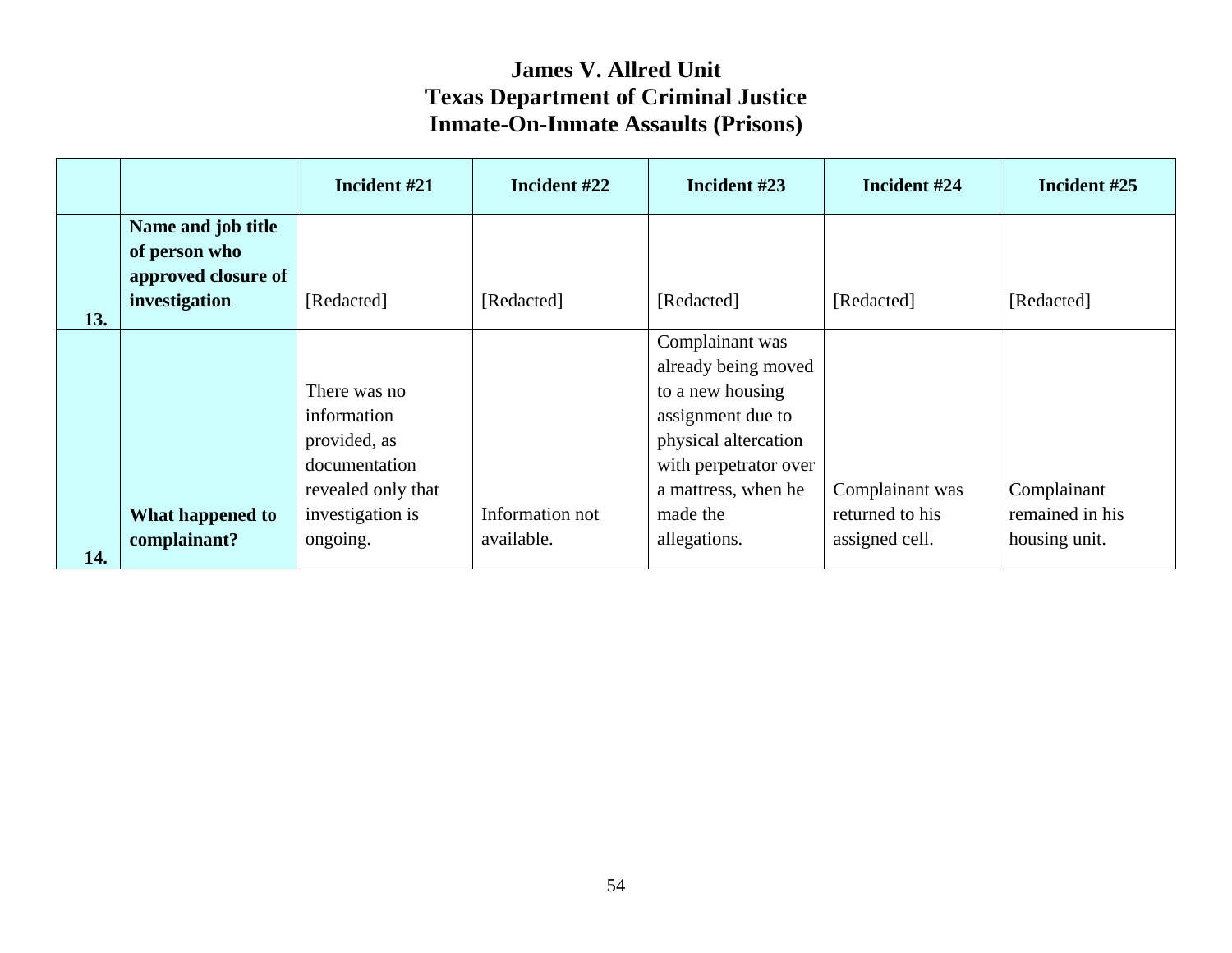|     |                                  | Incident #21                                        | Incident #22                      | Incident #23                                                                             | Incident #24                                                                                                                                                                                                   | Incident #25                                                                                                                                                                                                                                                                                                                                                                                                                          |
|-----|----------------------------------|-----------------------------------------------------|-----------------------------------|------------------------------------------------------------------------------------------|----------------------------------------------------------------------------------------------------------------------------------------------------------------------------------------------------------------|---------------------------------------------------------------------------------------------------------------------------------------------------------------------------------------------------------------------------------------------------------------------------------------------------------------------------------------------------------------------------------------------------------------------------------------|
|     |                                  | There was no<br>information provide,                |                                   | "NFSPA" (Not For<br>Same Pod As) was<br>recommended by the<br><b>Unit Classification</b> | The perpetrator was<br>unable to be<br>identified.<br>Therefore, no action<br>was taken against<br>perpetrator. The<br>Office of the<br><b>Inspector General</b><br>opened case #09-<br>2261 on this incident. | Perpetrators were<br>not able to be<br>identified so no<br>action was taken. In<br>an update to the<br>investigation it was<br>documented that the<br>complainant<br>reported he had not<br>been sexually<br>assaulted; that he<br>was threatened by<br>his ex-lover and told<br>to claim sexual<br>assault in order to be<br>transferred off the<br>unit. Office of<br><b>Inspector General</b><br>opened criminal case<br>#09-2349. |
|     |                                  | as documentation                                    |                                   | Committee for both                                                                       | The case has since                                                                                                                                                                                             | However, the case                                                                                                                                                                                                                                                                                                                                                                                                                     |
| 15. | What happened to<br>perpetrator? | revealed only that<br>investigation was<br>ongoing. | Information was not<br>available. | complainant and<br>perpetrator in this<br>incident.                                      | been<br>administratively<br>closed.                                                                                                                                                                            | has been<br>administratively<br>closed.                                                                                                                                                                                                                                                                                                                                                                                               |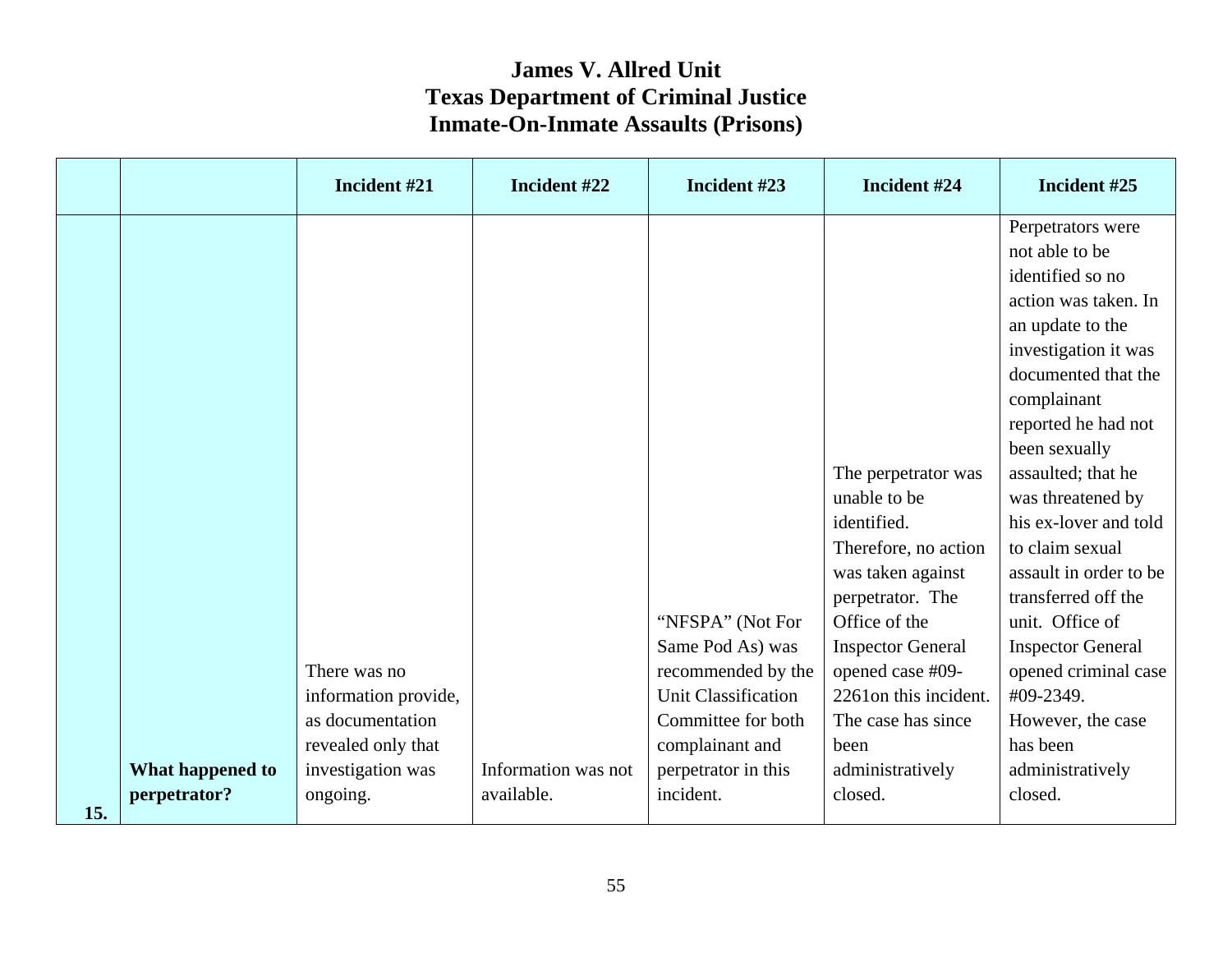|     |                        | Incident #21   | Incident #22       | Incident #23       | Incident #24       | Incident #25       |
|-----|------------------------|----------------|--------------------|--------------------|--------------------|--------------------|
|     | Was perpetrator        |                |                    |                    |                    |                    |
|     | referred to            |                |                    |                    |                    |                    |
|     | authorities for        |                |                    |                    |                    |                    |
|     | potential              |                |                    |                    |                    |                    |
|     | prosecution?           | N <sub>o</sub> | N <sub>o</sub>     | N <sub>o</sub>     | N <sub>o</sub>     | N <sub>o</sub>     |
| 16. |                        |                |                    |                    |                    |                    |
|     | If yes, to whom and    |                |                    |                    |                    |                    |
|     | what was the           |                |                    |                    |                    |                    |
|     | outcome?               | N/A            | N/A                | N/A                | N/A                | N/A                |
| 17. |                        |                |                    |                    |                    |                    |
|     | Was complainant        |                |                    |                    |                    |                    |
|     | provided victim        |                |                    |                    |                    |                    |
|     | services?              | N/A            | Yes                | Yes                | Yes                | Yes                |
| 18. |                        |                |                    |                    |                    |                    |
|     |                        |                | Complainant        | Complainant        | Complainant        | Complainant        |
|     | If yes, state services |                | received a medical | received a medical | received a medical | received a medical |
|     | that were provided.    | N/A            | examination.       | examination.       | examination.       | examination.       |
| 19. |                        |                |                    |                    |                    |                    |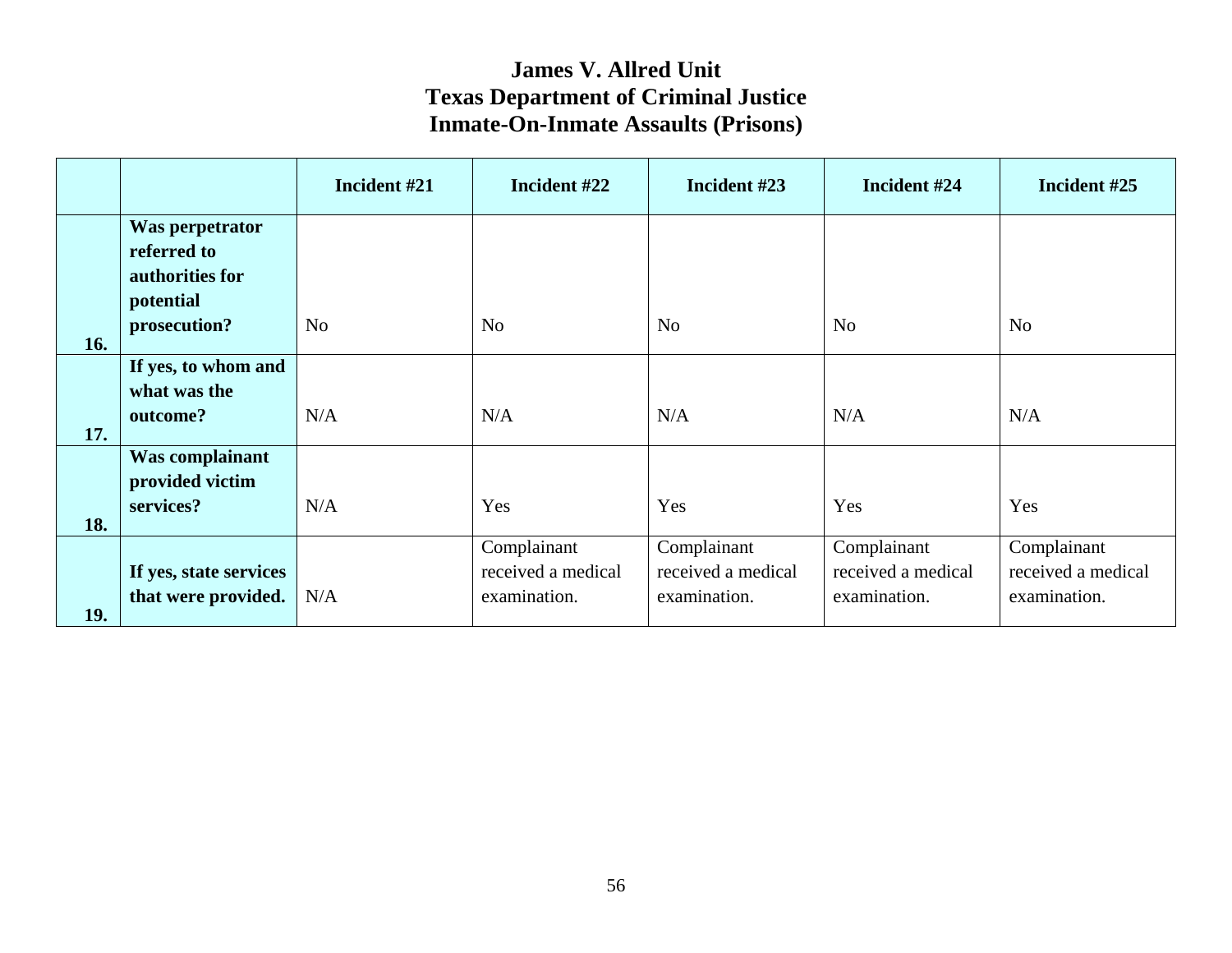|                    |                          | Incident #26        | Incident #27         | Incident #28         | Incident #29        | Incident #30         |
|--------------------|--------------------------|---------------------|----------------------|----------------------|---------------------|----------------------|
|                    |                          |                     |                      |                      |                     |                      |
| 1.                 | Date of incident         | 01/04/2008          | 10/2008 or 11/2008   | 07/09/2009           | 11/2007             | 02/01/2008           |
|                    | Date of complaint        |                     |                      |                      |                     |                      |
|                    | and complaint            | 01/04/2008,         | $01/15/2008$ ,       | 01/16/2008,          | 01/28/2008,         | 07/27/2009,          |
| 2.                 | number                   | I-00123-01-08       | I-50611-01-08        | $I-00635-01-08$      | I-01176-01-08       | $I-12087-07-091$     |
|                    | To whom                  |                     |                      |                      |                     | Internal – Complaint |
|                    | complaint was            |                     | Internal – Unit      | Internal – Through   |                     | made to an           |
|                    | made (Internal           | Internal $-$        | Classification       | the I-60 form to the | Internal $-$        | undetermined staff   |
| 3.                 | and/or External)         | [Redacted]          | Committee (UCC)      | medical unit staff   | [Redacted]          | person               |
|                    | Date of                  |                     |                      |                      |                     |                      |
| $\boldsymbol{4}$ . | investigation            | 01/04/2008          | 01/15/2009           | 01/16/2008           | 01/29/2008          | 02/207/2009          |
|                    |                          |                     |                      | Forced anal sex by   |                     |                      |
|                    |                          | Rape, forced anal   | Rape, forced anal    | three unnamed        | Oral sex by         | Unwanted touching    |
| 5.                 | <b>Nature of offense</b> | sex                 | sex                  | assailants           | intimidation        | of buttocks          |
|                    |                          |                     | Complainant alleged  |                      |                     |                      |
|                    |                          |                     | that on two          |                      |                     |                      |
|                    |                          |                     | occasions            |                      |                     |                      |
|                    |                          |                     | perpetrator          | Complainant alleged  |                     |                      |
|                    |                          | Complainant alleged | committed forced     | he was attacked by   | Complainant was     | Complainant alleged  |
|                    |                          | that his cellmate   | anal rape, and, on   | three "Mandingo"     | forced to have oral | that perpetrator     |
|                    | <b>Substance of</b>      | raped him against   | another occasion, by | Warriors" gang       | sex with unknown    | grabbed his buttocks |
| 6.                 | allegations              | his will.           | second perpetrator.  | members.             | "Crips" members.    | while in food line.  |
|                    | Inmate no. and           |                     |                      |                      |                     |                      |
|                    | gender of                |                     |                      |                      |                     |                      |
| 7.                 | complainant              | [Redacted] - Male   | [Redacted] – Male    | [Redacted] - Male    | [Redacted] – Male   | [Redacted] - Male    |
|                    | Inmate no. and           |                     |                      |                      |                     |                      |
|                    | gender of                |                     | [Redacted] – Male    |                      |                     |                      |
| 8.                 | perpetrator              | [Redacted] – Male   | [Redacted] – Male    | Unknown males        | Unknown males       | [Redacted] – Male    |

<span id="page-58-0"></span><sup>&</sup>lt;sup>1</sup> This complaint number matches Incident #25. The Panel does not have a case on file to match this description.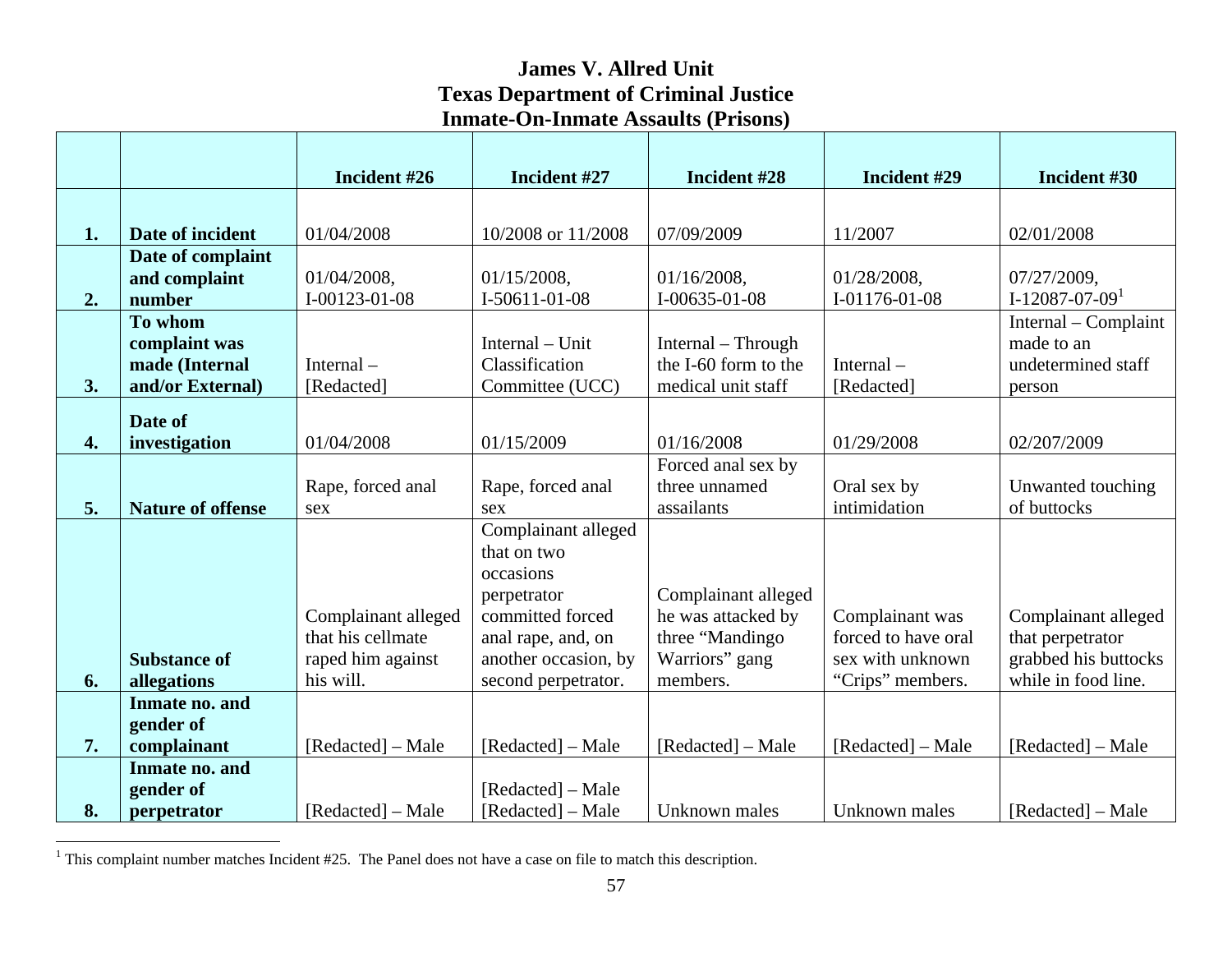|     |                                                   | Incident #26                                                  | Incident #27                                                                                                                     | Incident #28                                                                    | Incident #29                                               | Incident #30                                                    |
|-----|---------------------------------------------------|---------------------------------------------------------------|----------------------------------------------------------------------------------------------------------------------------------|---------------------------------------------------------------------------------|------------------------------------------------------------|-----------------------------------------------------------------|
|     | <b>Substance of</b>                               | Complainant alleged<br>that his cellmate<br>raped him against | Complainant alleged<br>that on two<br>occasions<br>perpetrator<br>committed forced<br>anal rape, and, on<br>another occasion, by | Complainant alleged<br>he was attacked by<br>three "Mandingo"<br>Warriors" gang | Complainant was<br>forced to have oral<br>sex with unknown | Complainant alleged<br>that perpetrator<br>grabbed his buttocks |
| 6.  | allegations                                       | his will.                                                     | second perpetrator.                                                                                                              | members.                                                                        | "Crips" members.                                           | while in food line.                                             |
| 7.  | Inmate no. and<br>gender of<br>complainant        | [Redacted] – Male                                             | [Redacted] – Male                                                                                                                | [Redacted] – Male                                                               | [Redacted] – Male                                          | [Redacted] – Male                                               |
| 8.  | Inmate no. and<br>gender of<br>perpetrator        | [Redacted] – Male                                             | [Redacted] – Male<br>[Redacted] – Male                                                                                           | Unknown males                                                                   | Unknown males                                              | [Redacted] – Male                                               |
| 9.  | Was there an<br>investigatory policy<br>in place? | Yes                                                           | Yes                                                                                                                              | Yes                                                                             | Yes                                                        | Yes                                                             |
| 10. | Name and job title<br>of investigator             | [Redacted]                                                    | [Redacted]                                                                                                                       | [Redacted]                                                                      | [Redacted]                                                 | [Redacted]                                                      |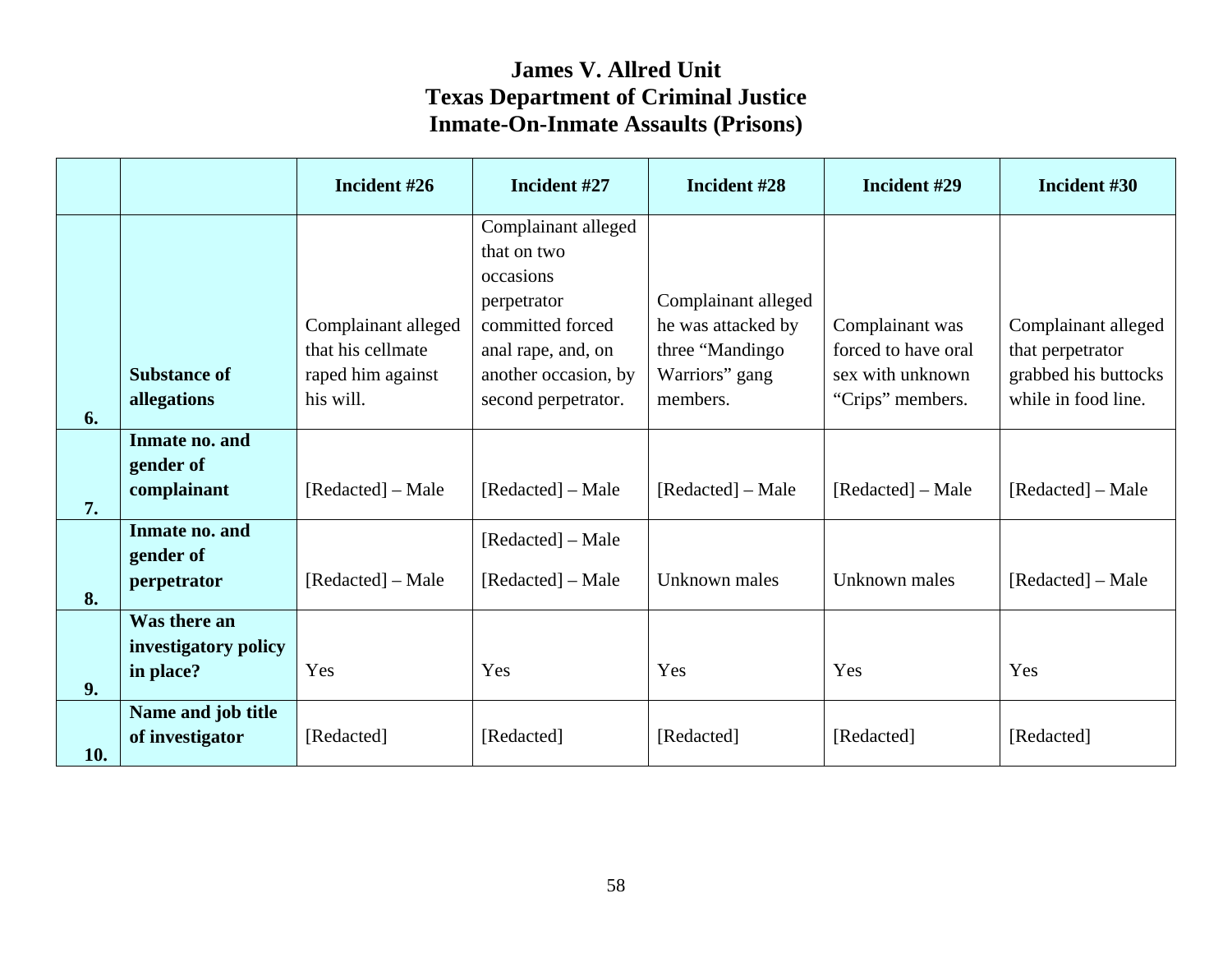|     |                                                                             | Incident #26                                      | Incident #27                                                                                                                                                                | Incident #28                                        | Incident #29                                             | Incident #30                                             |
|-----|-----------------------------------------------------------------------------|---------------------------------------------------|-----------------------------------------------------------------------------------------------------------------------------------------------------------------------------|-----------------------------------------------------|----------------------------------------------------------|----------------------------------------------------------|
| 11. | Did the facility<br>follow its own<br>policy? If not,<br>categorize how so? | Yes                                               | Yes                                                                                                                                                                         | Yes                                                 | Yes                                                      | Yes                                                      |
| 12. | <b>Results of</b><br>investigation                                          | Perpetrator claimed<br>the sex was<br>consensual. | There was no<br>forensics<br>examination due to<br>length of time<br>between alleged<br>incident and report.<br>Sgt. McGrath, Safe<br>Prisons Coordinator,<br>was notified. | Allegations by<br>complainant were<br>inconclusive. | Allegations by<br>complainant were<br>not substantiated. | Allegations by<br>complainant were<br>not substantiated. |
| 13. | Name and job title<br>of person who<br>approved closure of<br>investigation | [Redacted]                                        | [Redacted]                                                                                                                                                                  | [Redacted]                                          | [Redacted]                                               | [Redacted]                                               |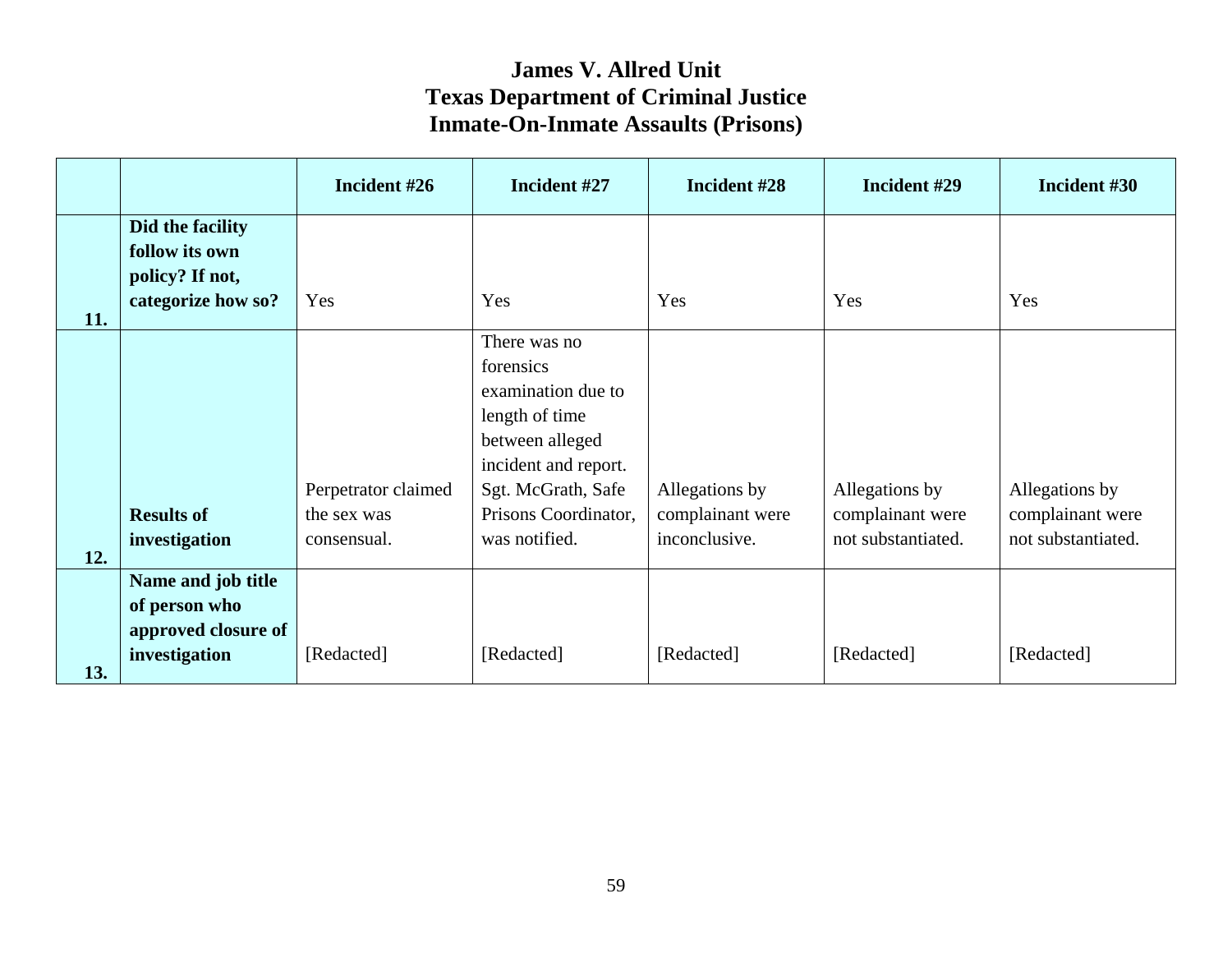|            |                                                                                | Incident #26                                                                                                                                                         | Incident #27                      | Incident #28                      | Incident #29                                                                                                   | Incident #30                              |
|------------|--------------------------------------------------------------------------------|----------------------------------------------------------------------------------------------------------------------------------------------------------------------|-----------------------------------|-----------------------------------|----------------------------------------------------------------------------------------------------------------|-------------------------------------------|
|            |                                                                                | Complainant was<br>taken to medical<br>department. He<br>refused a Sexual<br>Representative. He<br>was then taken to<br><b>United Regional</b><br>Health Care System |                                   | Complainant was                   | Complainant was at<br>a different facility<br>when he made this<br>allegation; so he was<br>not transferred to | Complainant was<br>charged internally     |
| 14.        | What happened to<br>complainant?                                               | Hospital for forensic<br>examination.                                                                                                                                | Information was not<br>available. | moved to another<br>housing unit. | another housing<br>unit.                                                                                       | with assault for<br>striking perpetrator. |
|            | What happened to<br>perpetrator?                                               | Perpetrator was<br>returned to his cell<br>and received<br>"appropriate"<br>disciplinary" action.                                                                    | No action was taken.              | Information was not<br>available. | No action was taken.                                                                                           | Information was not<br>available.         |
| 15.<br>16. | Was perpetrator<br>referred to<br>authorities for<br>potential<br>prosecution? | N <sub>o</sub>                                                                                                                                                       | N <sub>o</sub>                    | N <sub>o</sub>                    | N <sub>o</sub>                                                                                                 | N <sub>o</sub>                            |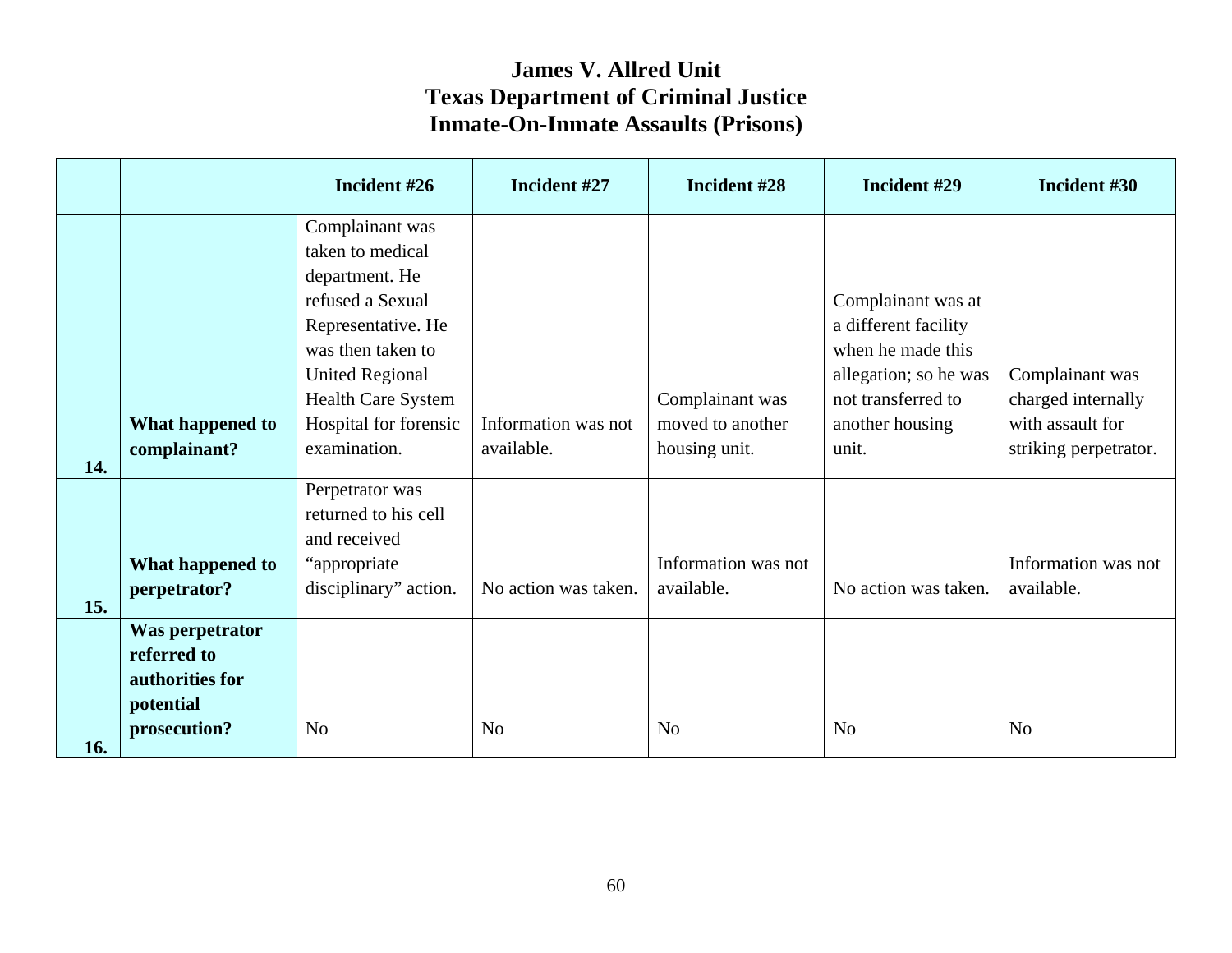|     |                                               | Incident #26                                             | Incident #27                       | Incident #28                       | Incident #29                       | Incident #30                       |
|-----|-----------------------------------------------|----------------------------------------------------------|------------------------------------|------------------------------------|------------------------------------|------------------------------------|
|     | If yes, to whom and<br>what was the           |                                                          |                                    |                                    |                                    |                                    |
| 17. | outcome?                                      | N/A                                                      | N/A                                | N/A                                | N/A                                | N/A                                |
|     | Was complainant<br>provided victim            |                                                          |                                    |                                    |                                    |                                    |
| 18. | services?                                     | Yes                                                      | Yes                                | Yes                                | Yes                                | Yes                                |
|     |                                               | Complainant<br>received a medical<br>examination, and he | Complainant                        | Complainant                        | Complainant                        | Complainant                        |
| 19. | If yes, state services<br>that were provided. | refused a Sexual<br>Representative.                      | received a medical<br>examination. | received a medical<br>examination. | received a medical<br>examination. | received a medical<br>examination. |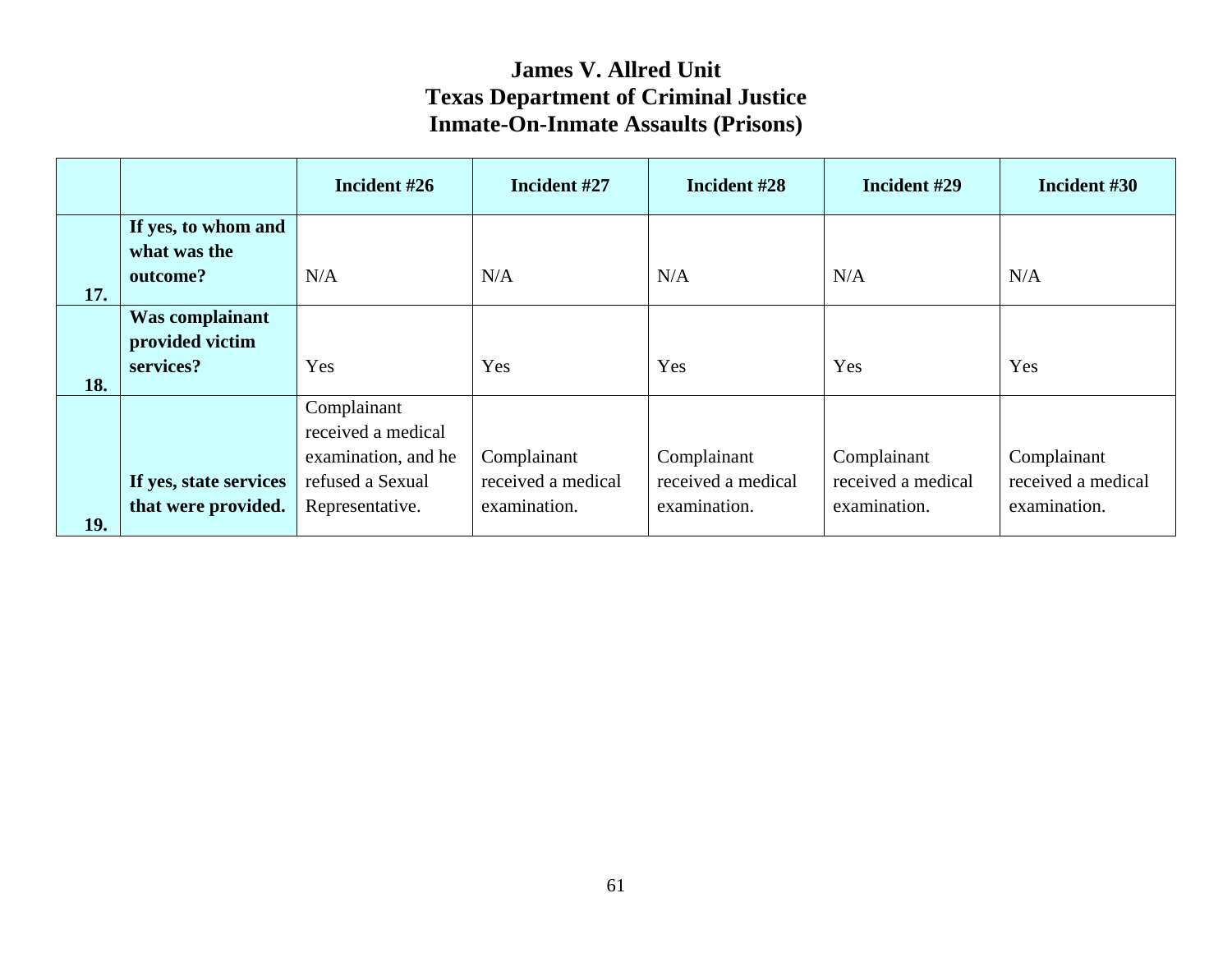|    |                          | Incident #31               | Incident #32         | Incident #33      | Incident #34        | Incident #35         |
|----|--------------------------|----------------------------|----------------------|-------------------|---------------------|----------------------|
|    |                          |                            |                      |                   |                     |                      |
| 1. | Date of incident         | Sometime in 2007           | 10/14/2008           | 12/2007           | 11/16/2008          | 11/22/2008           |
|    | Date of complaint        |                            |                      |                   |                     |                      |
|    | and complaint            | 10/10/2008,                | 10/27/2008,          | 11/10/2008,       | 11/19/2008,         | 11/26/2008,          |
| 2. | number                   | I-13573-10-08 <sup>2</sup> | $I-14507-10-08$      | I-15193-11-08     | $I-15627-11-08$     | I-15978-11-08        |
|    |                          |                            | Internal-            |                   |                     |                      |
|    |                          |                            | Complainant          |                   |                     |                      |
|    | To whom                  | Internal $-$               | announced to staff   |                   |                     |                      |
|    | complaint was            | Complainant wrote a        | he would not move    |                   |                     |                      |
|    | made (Internal           | letter to James V.         | until he talked with | Internal $-$      | Internal $-$        | Internal $-$         |
| 3. | and/or External)         | Allred staff.              | an investigator.     | [Redacted]        | [Redacted]          | [Redacted]           |
|    | Date of                  |                            |                      | $11/10$ to        |                     |                      |
| 4. | investigation            | 10/10/2008                 | 10/27 to 10/28/2008  | 11/12//2008       | 11/19 to 11/20/2008 | 11/26/2008           |
|    |                          | Alleged sexual             |                      | Anal sexual       |                     |                      |
| 5. | <b>Nature of offense</b> | assault                    | Oral sex acts        | penetration       | Touching buttocks   | Unwanted kissing     |
|    |                          | Complainant alleged        |                      |                   |                     |                      |
|    |                          | that another inmate        |                      |                   |                     |                      |
|    |                          | identified only as         |                      |                   |                     | Complainant alleged  |
|    |                          | [Redacted] had             |                      |                   |                     | that, while he was   |
|    | <b>Substance of</b>      | grabbed his                |                      |                   |                     | asleep, his cellmate |
| 6. | allegations              | buttocks.                  | Sexual assault       | Sexual assault    | Sexual assault      | tried to kiss him.   |
|    | Inmate no. and           |                            |                      |                   |                     |                      |
|    | gender of                |                            |                      |                   |                     |                      |
| 7. | complainant              | [Redacted] – Male          | [Redacted] – Male    | [Redacted] – Male | [Redacted] – Male   | [Redacted] – Male    |

<span id="page-63-0"></span><sup>2</sup> This complaint number refers to a Staff-On-Inmate Assault case.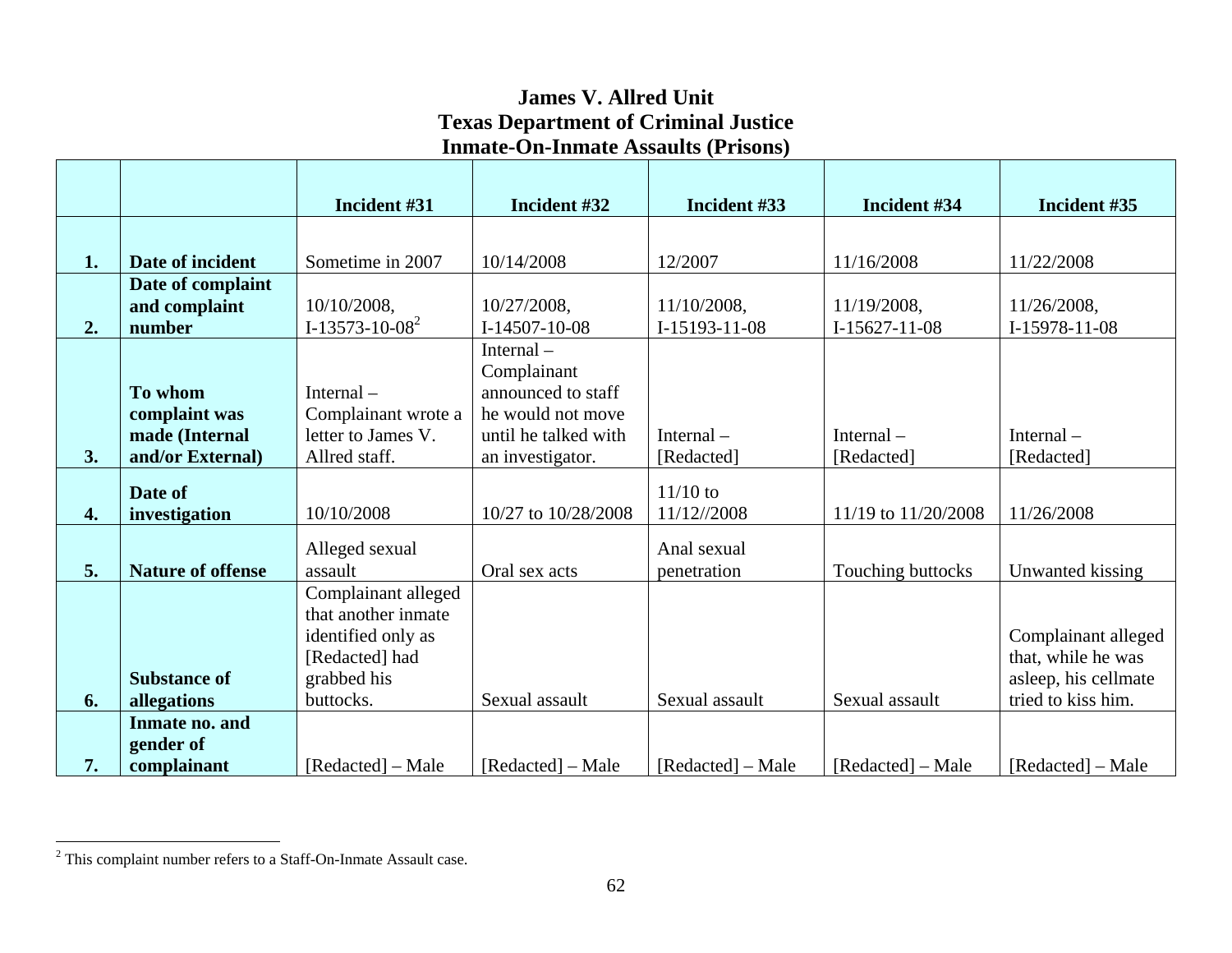| Complainant alleged                                              |                     |                       |                   |                                                                                         |
|------------------------------------------------------------------|---------------------|-----------------------|-------------------|-----------------------------------------------------------------------------------------|
| identified only as<br>[Redacted] had<br>grabbed his<br>buttocks. | Sexual assault      | Sexual assault        | Sexual assault    | Complainant alleged<br>that, while he was<br>asleep, his cellmate<br>tried to kiss him. |
| [Redacted] – Male                                                | [Redacted] – Male   | [Redacted] – Male     | [Redacted] – Male | [Redacted] – Male                                                                       |
| Unknown male                                                     | [Redacted] – Male   | Unknown black<br>male | [Redacted] – Male | [Redacted] – Male                                                                       |
| Yes                                                              | Yes                 | Yes                   | Yes               | Yes                                                                                     |
| [Redacted]                                                       | [Redacted]          | [Redacted]            | [Redacted]        | [Redacted]                                                                              |
| Yes                                                              | Yes                 | Yes                   | Yes               | Yes                                                                                     |
|                                                                  | that another inmate |                       |                   |                                                                                         |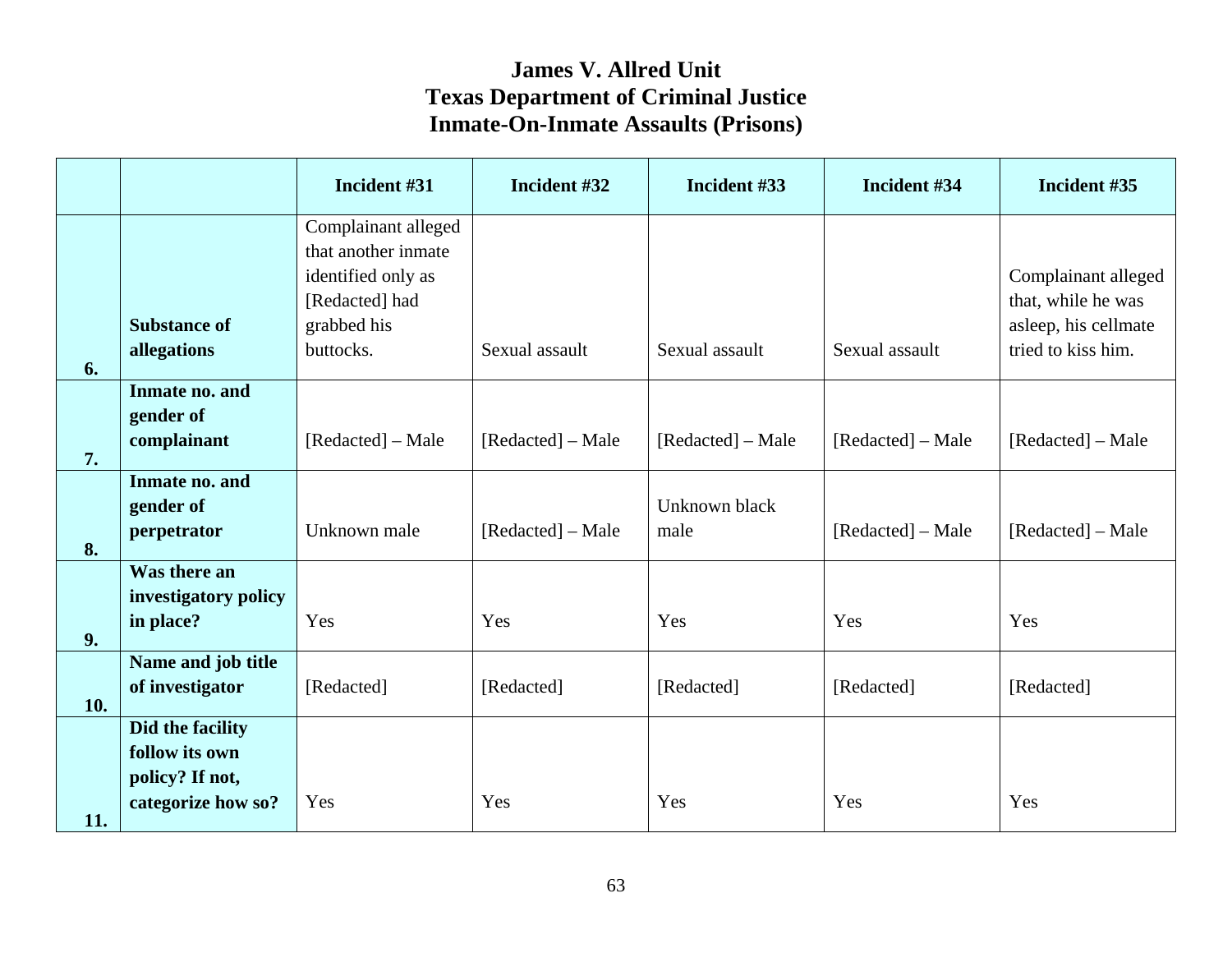|     |                     | Incident #31                      | Incident #32           | Incident #33                           | Incident #34                      | Incident #35                        |
|-----|---------------------|-----------------------------------|------------------------|----------------------------------------|-----------------------------------|-------------------------------------|
|     |                     |                                   | Allegations by         |                                        |                                   |                                     |
|     |                     |                                   | complainant were       |                                        |                                   |                                     |
|     |                     |                                   | not substantiated.     |                                        |                                   |                                     |
|     |                     |                                   | Complainant refused    |                                        |                                   |                                     |
|     |                     |                                   | to cooperate with the  |                                        |                                   |                                     |
|     |                     | Allegations by                    | investigation after he | Allegations by                         | Allegations by                    | Allegations by                      |
|     | <b>Results of</b>   | complainant were                  | reported allegation    | complainant were                       | complainant were                  | complainant were                    |
| 12. | investigation       | not substantiated.                | to authorities.        | not substantiated.                     | not substantiated.                | not substantiated.                  |
|     | Name and job title  |                                   |                        |                                        |                                   |                                     |
|     | of person who       |                                   |                        |                                        |                                   |                                     |
|     | approved closure of |                                   |                        |                                        |                                   |                                     |
|     | investigation       | [Redacted]                        | [Redacted]             | [Redacted]                             | [Redacted]                        | [Redacted]                          |
| 13. |                     |                                   |                        |                                        |                                   |                                     |
|     |                     | Complainant was                   |                        |                                        |                                   |                                     |
|     |                     | placed in Transient               |                        |                                        | No action was taken               |                                     |
|     |                     | Housing pending<br>outcome of the | No action was taken    | Complainant was<br>referred to medical | since complainant<br>recanted his | Complainant was<br>moved to another |
|     | What happened to    |                                   |                        | unit for evaluation.                   |                                   |                                     |
| 14. | complainant?        | investigation.                    | on allegation.         |                                        | allegation.                       | housing unit.                       |
|     |                     | No action was taken               |                        |                                        |                                   |                                     |
|     |                     | against perpetrator               | No action was taken    | No action was taken                    |                                   | No action was taken                 |
|     | What happened to    | since his identity                | on unfounded           | on unfounded                           |                                   | on unfounded                        |
|     | perpetrator?        | was never disclosed.              | allegations.           | allegations.                           | N/A                               | allegations.                        |
| 15. |                     |                                   |                        |                                        |                                   |                                     |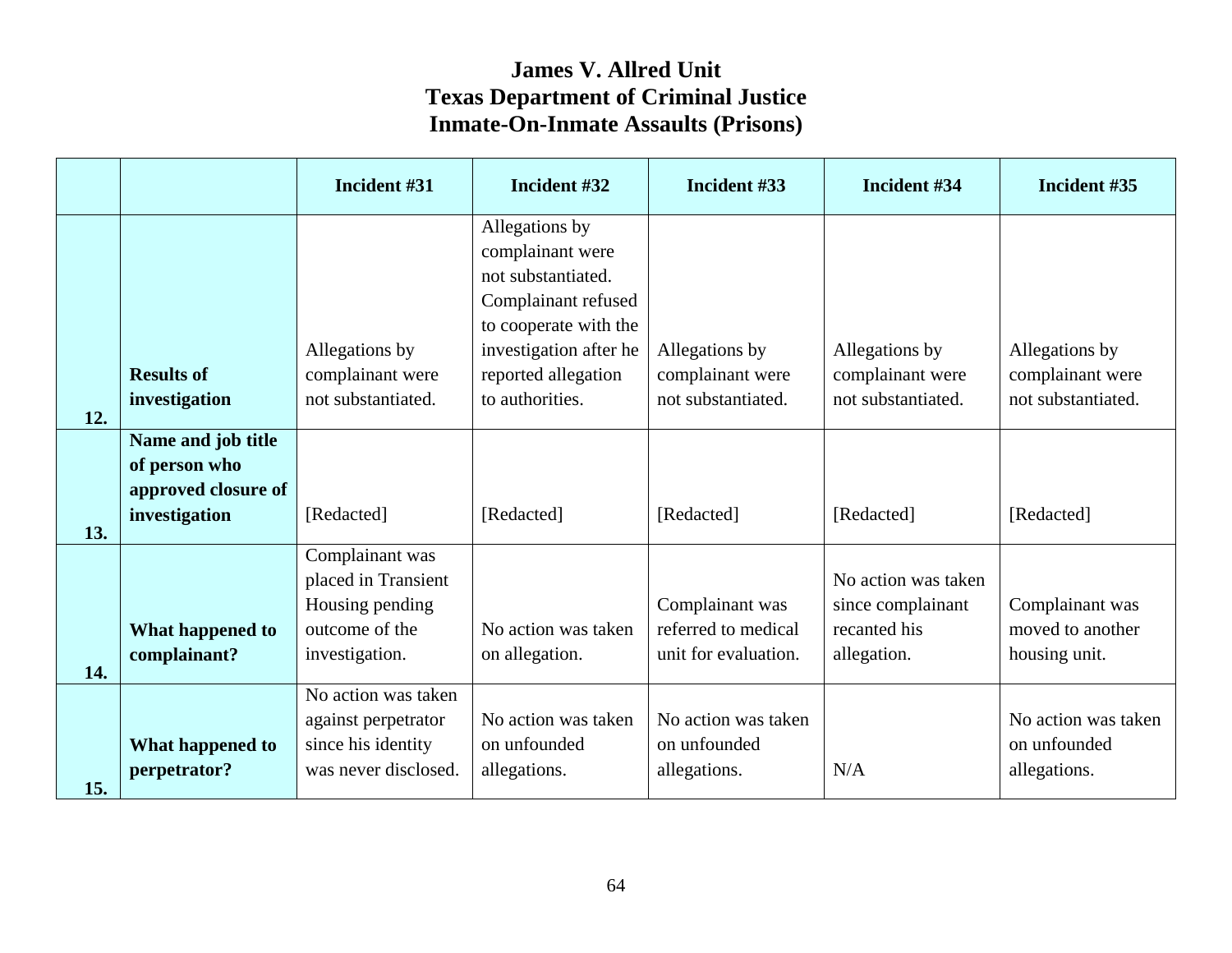|     |                                                   | Incident #31                       | Incident #32                                                                                                                      | Incident #33                       | Incident #34   | Incident #35                       |
|-----|---------------------------------------------------|------------------------------------|-----------------------------------------------------------------------------------------------------------------------------------|------------------------------------|----------------|------------------------------------|
|     | Was perpetrator<br>referred to<br>authorities for |                                    |                                                                                                                                   |                                    |                |                                    |
| 16. | potential<br>prosecution?                         | N <sub>o</sub>                     | N <sub>o</sub>                                                                                                                    | N <sub>o</sub>                     | N <sub>o</sub> | N <sub>o</sub>                     |
|     | If yes, to whom and<br>what was the<br>outcome?   | N/A                                | N/A                                                                                                                               | N/A                                | N/A            | N/A                                |
| 17. | Was complainant                                   |                                    |                                                                                                                                   |                                    |                |                                    |
| 18. | provided victim<br>services?                      | Yes                                | Yes                                                                                                                               | Yes                                | N <sub>o</sub> | Yes                                |
|     |                                                   | Complainant                        | Complainant refused<br>to leave his cell to<br>see medical staff.<br>Therefore, medical<br>staff went to<br>complainant's cell to | Complainant                        |                | Complainant                        |
| 19. | If yes, state services<br>that were provided.     | received a medical<br>examination. | perform a medical<br>examination.                                                                                                 | received a medical<br>examination. | N/A            | received a medical<br>examination. |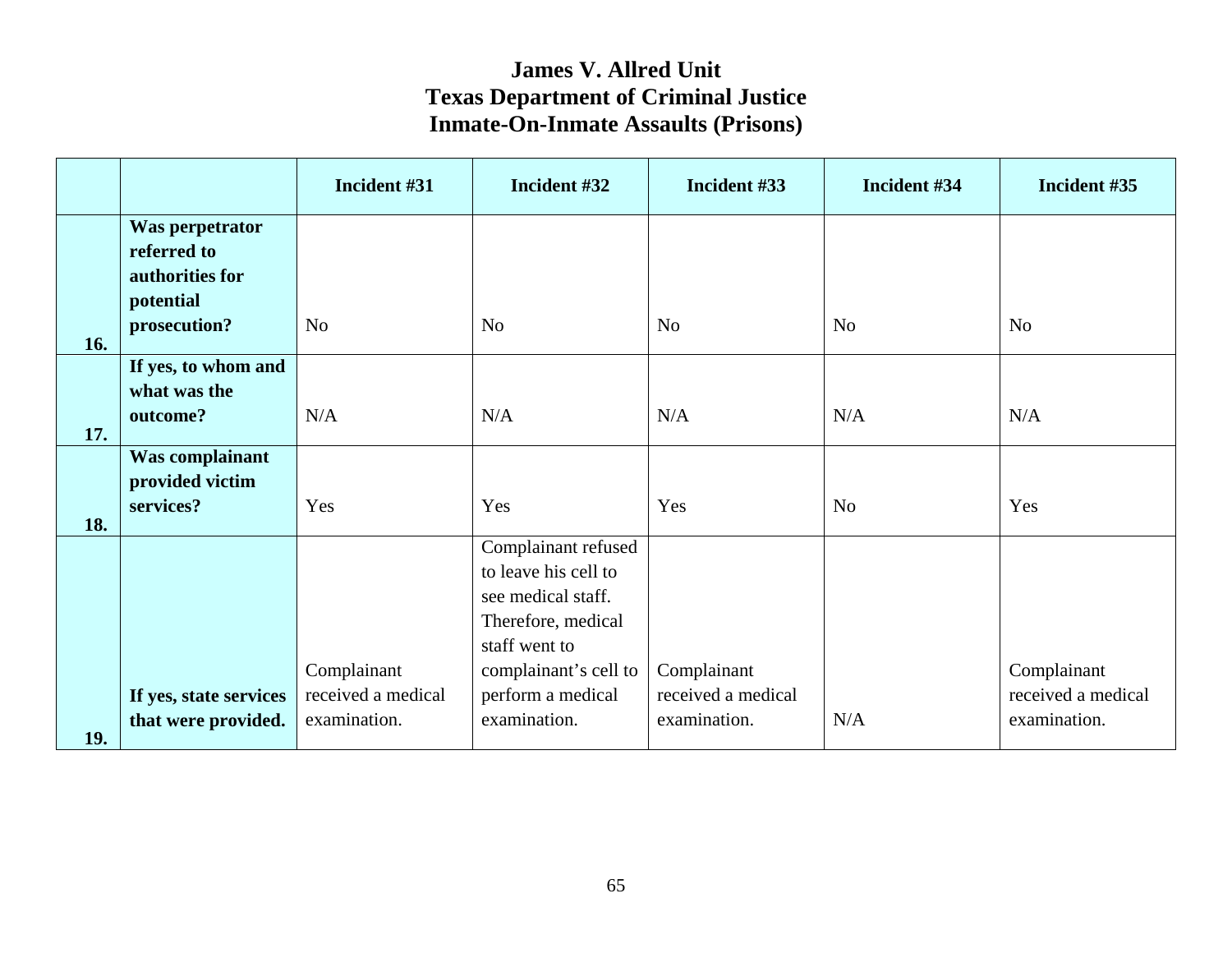|    |                                            | Incident #36                      | Incident #37               | Incident #38               | Incident #39               | Incident #40            |
|----|--------------------------------------------|-----------------------------------|----------------------------|----------------------------|----------------------------|-------------------------|
| 1. | Date of incident                           | 11/22/2008                        | 12/03/2008                 | 12/16/2008                 | 12/30/2008                 | 06/2008                 |
|    | Date of complaint<br>and complaint         | 11/24/2008,                       | 12/12/2008,                | 12/18/2008,                | 12/30/2008,                | 06/09/2008,             |
| 2. | number                                     | $I-16231-12-08$                   | $I-16624-10-08$            | I-17119-12-08              | $I-17500-12-08$            | I-07436-06-08           |
|    | To whom<br>complaint was                   |                                   |                            |                            |                            |                         |
|    | made (Internal<br>and/or External)         | Internal $-$<br>[Redacted]        | Internal $-$<br>[Redacted] | Internal $-$<br>[Redacted] | Internal $-$<br>[Redacted] | Internal-<br>[Redacted] |
| 3. | Date of                                    |                                   |                            |                            |                            |                         |
| 4. | investigation                              | 11/24 to 12/15/2008               | 12/12/2008                 | 12/18 to 12/22/2008        | 12/31/2008                 | 06/09/2008              |
| 5. | <b>Nature of offense</b>                   | Placing penis next to<br>buttocks | Anal sex penetration       | Sexual gestures            | Sexual touching            | Oral sex acts           |
| 6. | <b>Substance of</b><br>allegations         | Sexual assault                    | Sexual assault             | Sexual assault             | Sexual assault             | Sexual assault          |
| 7. | Inmate no. and<br>gender of<br>complainant | [Redacted] – Male                 | [Redacted] – Male          | [Redacted] – Male          | [Redacted] – Male          | [Redacted] – Male       |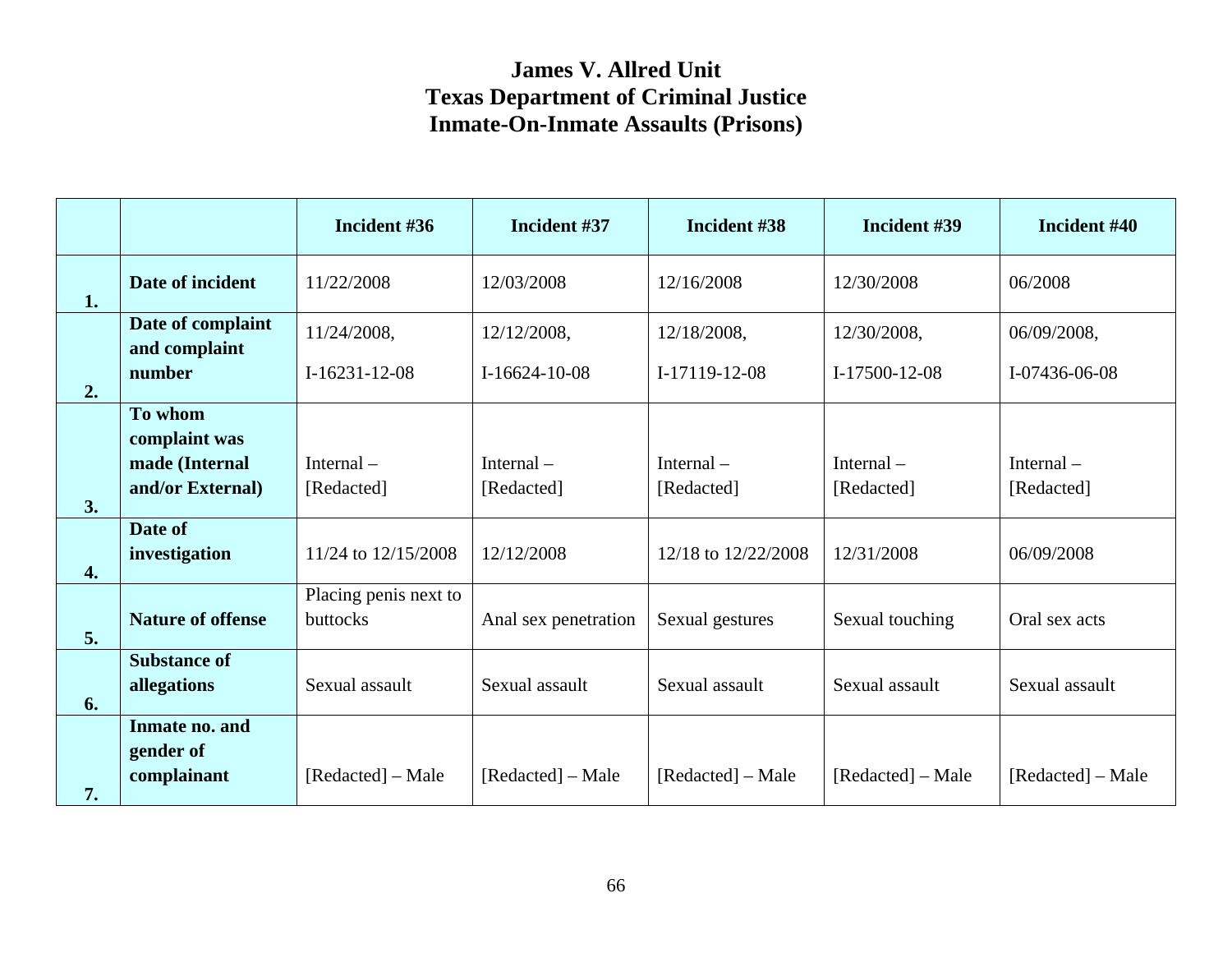|     |                                                                             | Incident #36                                             | Incident #37                                             | Incident #38                                                                                | Incident #39                                                                                                                                                            | Incident #40                                             |
|-----|-----------------------------------------------------------------------------|----------------------------------------------------------|----------------------------------------------------------|---------------------------------------------------------------------------------------------|-------------------------------------------------------------------------------------------------------------------------------------------------------------------------|----------------------------------------------------------|
| 8.  | Inmate no. and<br>gender of<br>perpetrator                                  | [Redacted] – Male                                        | [Redacted] – Male                                        | [Redacted] – Male                                                                           | Unknown males                                                                                                                                                           | [Redacted] – Male                                        |
| 9.  | Was there an<br>investigatory policy<br>in place?                           | Yes                                                      | Yes                                                      | Yes                                                                                         | Yes                                                                                                                                                                     | Yes                                                      |
| 10. | Name and job title<br>of investigator                                       | [Redacted]                                               | [Redacted]                                               | [Redacted]                                                                                  | [Redacted]                                                                                                                                                              | [Redacted]                                               |
|     | Did the facility<br>follow its own<br>policy? If not,<br>categorize how so? | Yes                                                      | Yes                                                      | Yes                                                                                         | Yes                                                                                                                                                                     | Yes                                                      |
| 11. | <b>Results of</b><br>investigation                                          | Allegations by<br>complainant were<br>not substantiated. | Allegations by<br>complainant were<br>not substantiated. | Allegations by<br>complainant were<br>not substantiated. He<br>recanted his<br>allegations. | Allegations by<br>complainant were<br>not substantiated.<br>Videotape viewed<br>during alleged time<br>of incident did not<br>indicate any<br>inappropriate<br>actions. | Allegations by<br>complainant were<br>not substantiated. |
| 12. |                                                                             |                                                          |                                                          |                                                                                             |                                                                                                                                                                         |                                                          |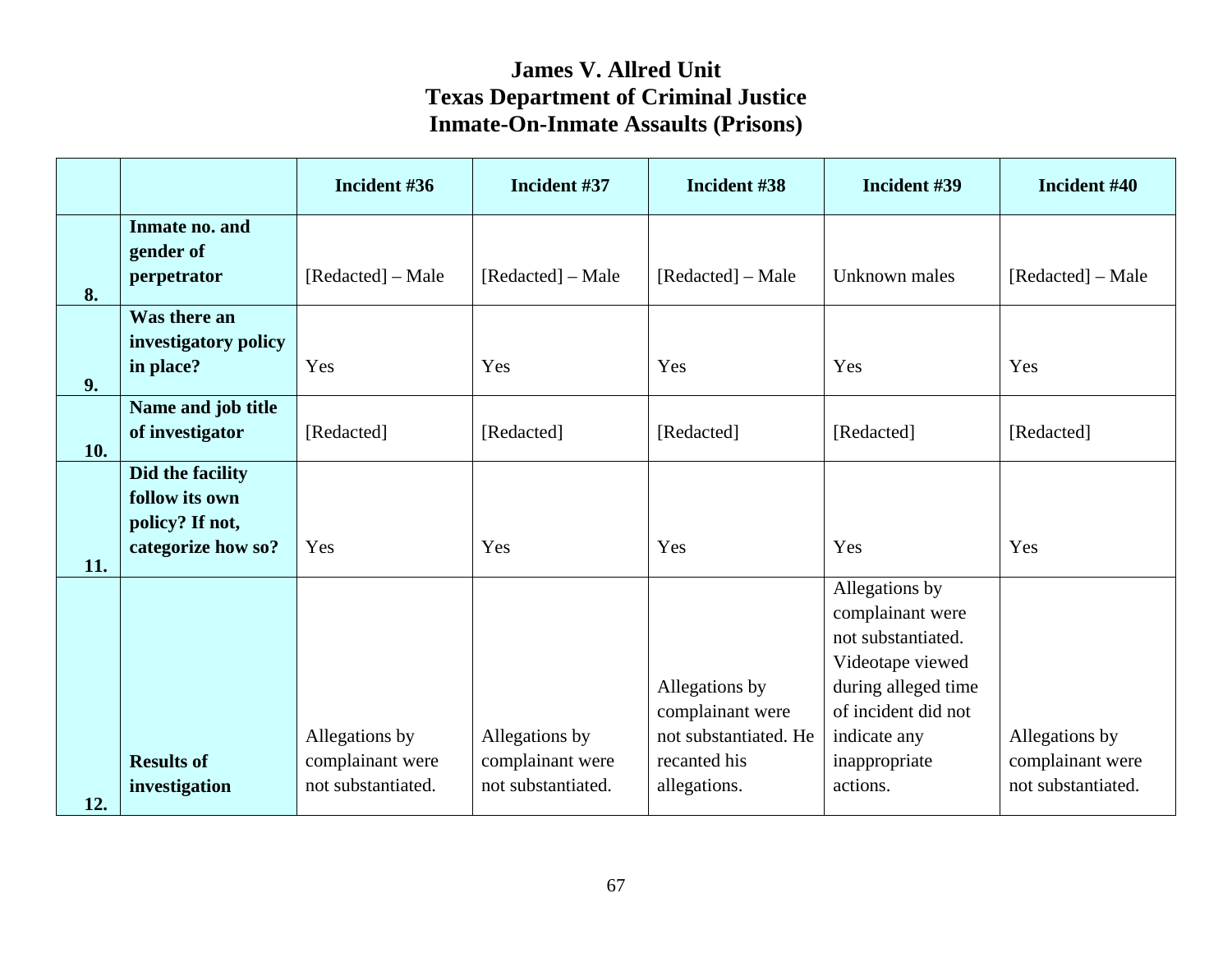|     |                                                                                | Incident #36                                         | Incident #37                                         | Incident #38                                         | Incident #39                                        | Incident #40                                         |
|-----|--------------------------------------------------------------------------------|------------------------------------------------------|------------------------------------------------------|------------------------------------------------------|-----------------------------------------------------|------------------------------------------------------|
| 13. | Name and job title<br>of person who<br>approved closure of<br>investigation    | [Redacted]                                           | [Redacted]                                           | [Redacted]                                           | [Redacted]                                          | [Redacted]                                           |
| 14. | What happened to<br>complainant?                                               | Complainant was<br>moved to another<br>housing unit. | Complainant was<br>moved to another<br>housing unit. | Complainant was<br>moved to another<br>housing unit. | Complainant<br>remained in general<br>housing unit. | Complainant was<br>moved to another<br>housing unit. |
| 15. | What happened to<br>perpetrator?                                               | Perpetrator was<br>moved to another<br>housing unit. | Perpetrator was<br>moved to another<br>housing unit. | Perpetrator was<br>moved to another<br>housing unit. | No perpetrator was<br>identified.                   | Perpetrator remained<br>in his cell.                 |
| 16. | Was perpetrator<br>referred to<br>authorities for<br>potential<br>prosecution? | N <sub>o</sub>                                       | N <sub>o</sub>                                       | N <sub>o</sub>                                       | N <sub>o</sub>                                      | N <sub>o</sub>                                       |
| 17. | If yes, to whom and<br>what was the<br>outcome?                                | N/A                                                  | N/A                                                  | N/A                                                  | N/A                                                 | N/A                                                  |
| 18. | <b>Was complainant</b><br>provided victim<br>services?                         | N <sub>o</sub>                                       | N <sub>o</sub>                                       | N <sub>o</sub>                                       | N <sub>o</sub>                                      | Yes                                                  |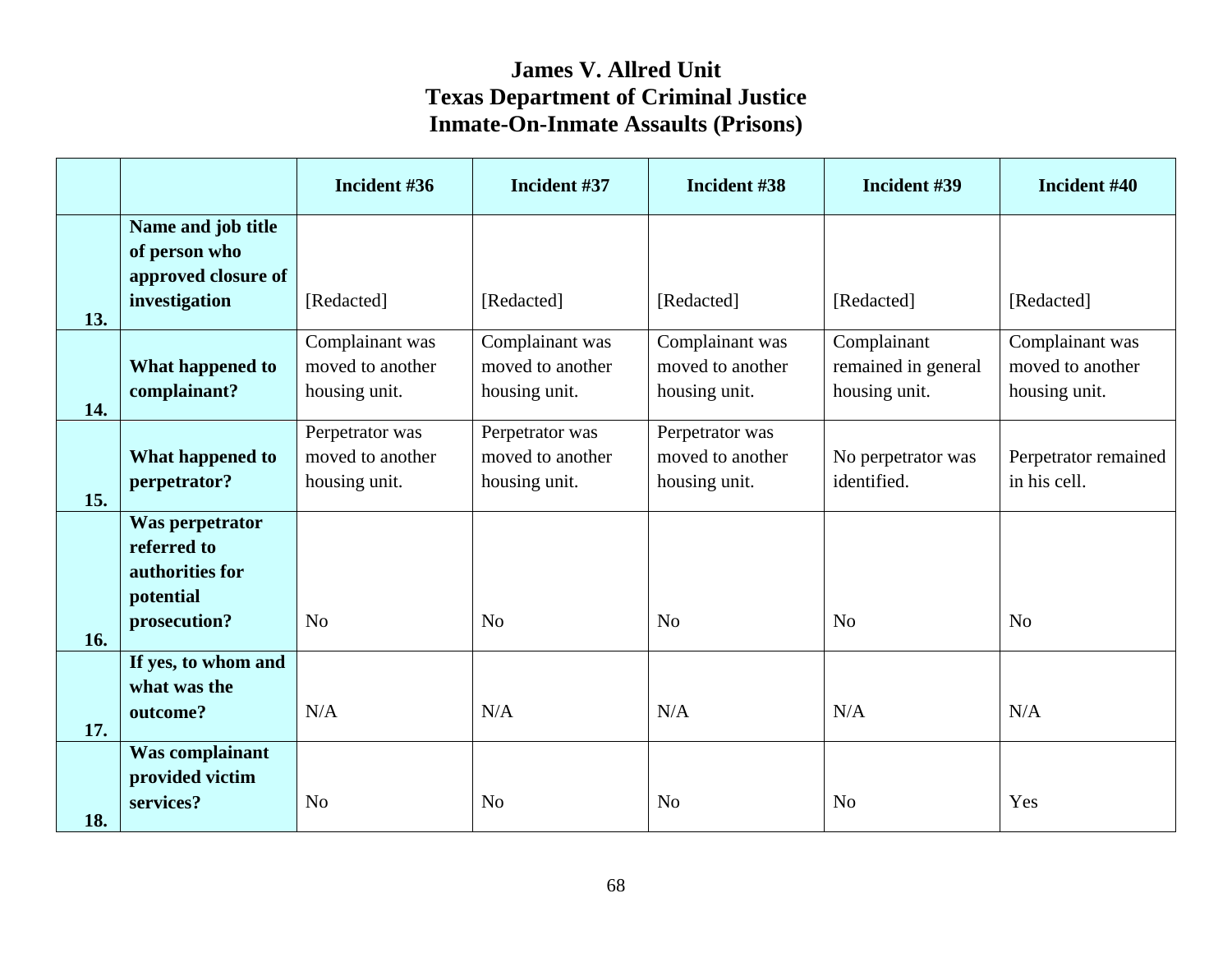|     |                                               | Incident #36 | Incident #37 | Incident #38 | Incident #39 | Incident #40                                      |
|-----|-----------------------------------------------|--------------|--------------|--------------|--------------|---------------------------------------------------|
| 19. | If yes, state services<br>that were provided. | N/A          | N/A          | N/A          | N/A          | Complainant<br>received a medical<br>examination. |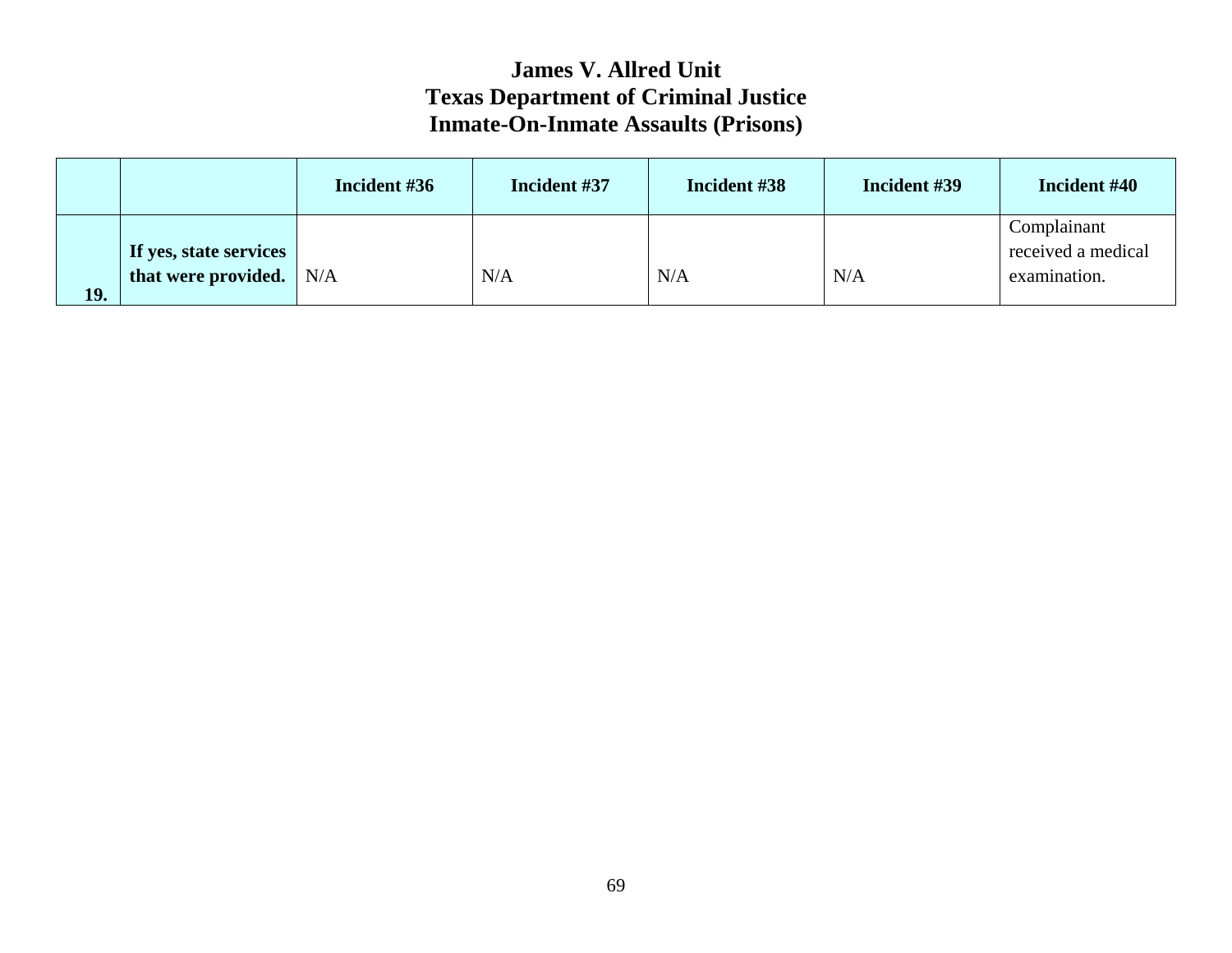|                    |                                                                | Incident #41                 | Incident #42                 | Incident #43                            | Incident #44                 | Incident #45                 |
|--------------------|----------------------------------------------------------------|------------------------------|------------------------------|-----------------------------------------|------------------------------|------------------------------|
| 1.                 | Date of incident                                               | 06/2008                      | 07/05/2008                   | Eight years prior -<br>sometime in 2000 | 12/30/2008                   | 06/2008                      |
| 2.                 | Date of complaint<br>and complaint<br>number                   | 07/01/2008,<br>I-08572-07-08 | 07/05/2008,<br>I-08867-07-08 | 07/15/2008,<br>I-09314-12-08            | 12/30/2008,<br>I-11178-08-08 | 08/28/2008,<br>I-11458-08-08 |
| 3.                 | To whom<br>complaint was<br>made (Internal<br>and/or External) | Internal $-$<br>[Redacted]   | Internal $-$<br>[Redacted]   | Internal $-$<br>[Redacted]              | Internal $-$<br>[Redacted]   | Internal $-$<br>[Redacted]   |
| $\boldsymbol{4}$ . | Date of<br>investigation                                       | 07/01/2008                   | 07/05/2008                   | 07/15/2008                              | 08/20/2008                   | 08/28/2008                   |
| 5.                 | <b>Nature of offense</b>                                       | Anal sex                     | Forced anal sex              | <b>Sexual Assult</b>                    | Forced oral sex              | Anal penetration             |
| 6.                 | <b>Substance of</b><br>allegations                             | Sexual assault               | Sexual assault               | Sexual assault                          | Sexual assault               | Sexual assault               |
| 7.                 | Inmate no. and<br>gender of<br>complainant                     | [Redacted] – Male            | [Redacted] – Male            | [Redacted] – Male                       | [Redacted] – Male            | [Redacted] – Male            |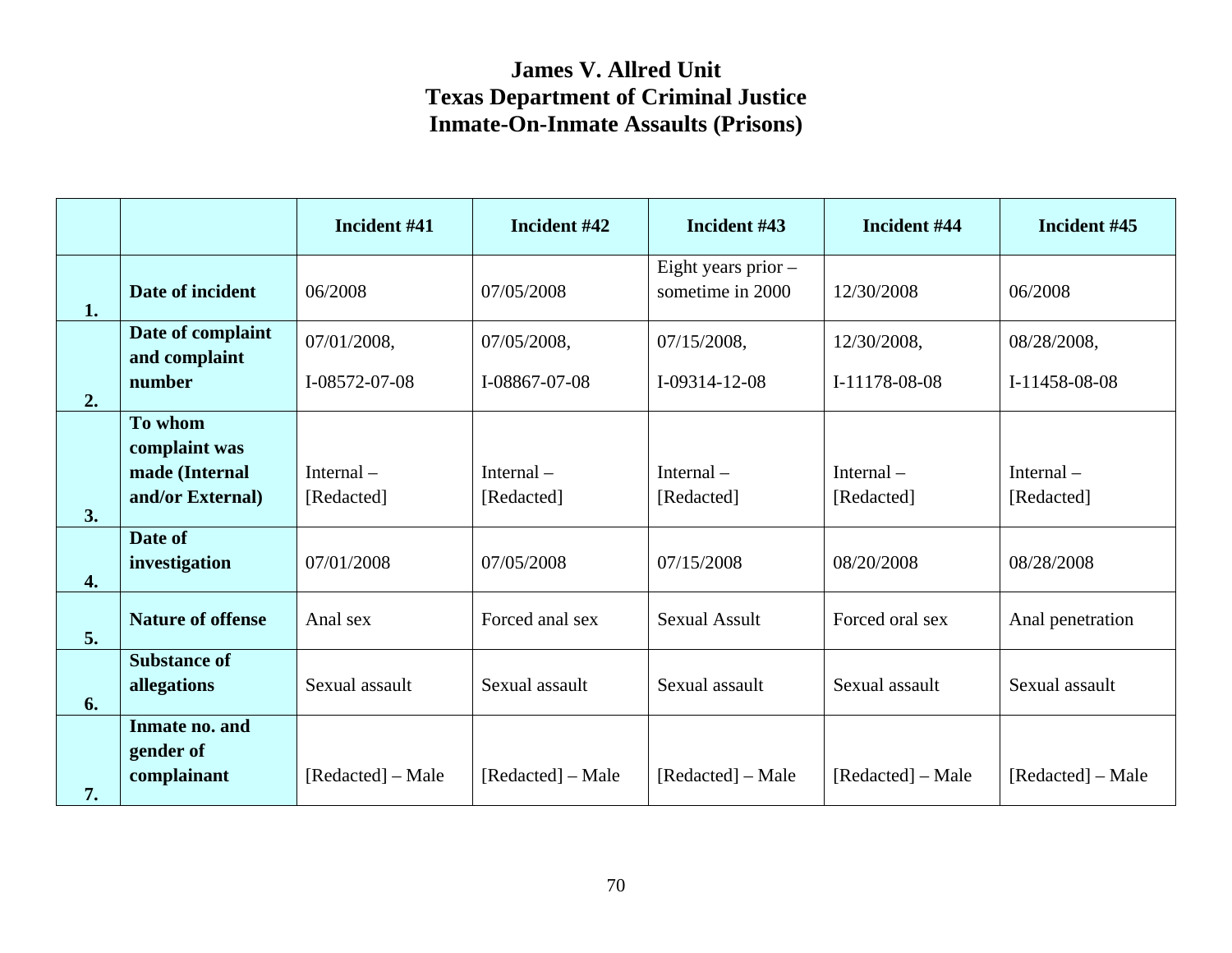|     |                                                                             | Incident #41      | Incident #42      | Incident #43  | Incident #44               | Incident #45      |
|-----|-----------------------------------------------------------------------------|-------------------|-------------------|---------------|----------------------------|-------------------|
| 8.  | Inmate no. and<br>gender of<br>perpetrator                                  | [Redacted] – Male | [Redacted] – Male | Unknown males | Two unknown black<br>males | [Redacted] – Male |
| 9.  | Was there an<br>investigatory policy<br>in place?                           | Yes               | Yes               | Yes           | Yes                        | Yes               |
| 10. | Name and job title<br>of investigator                                       | [Redacted]        | [Redacted]        | [Redacted]    | [Redacted]                 | [Redacted]        |
| 11. | Did the facility<br>follow its own<br>policy? If not,<br>categorize how so? | Yes               | Yes               | Yes           | Yes                        | Yes               |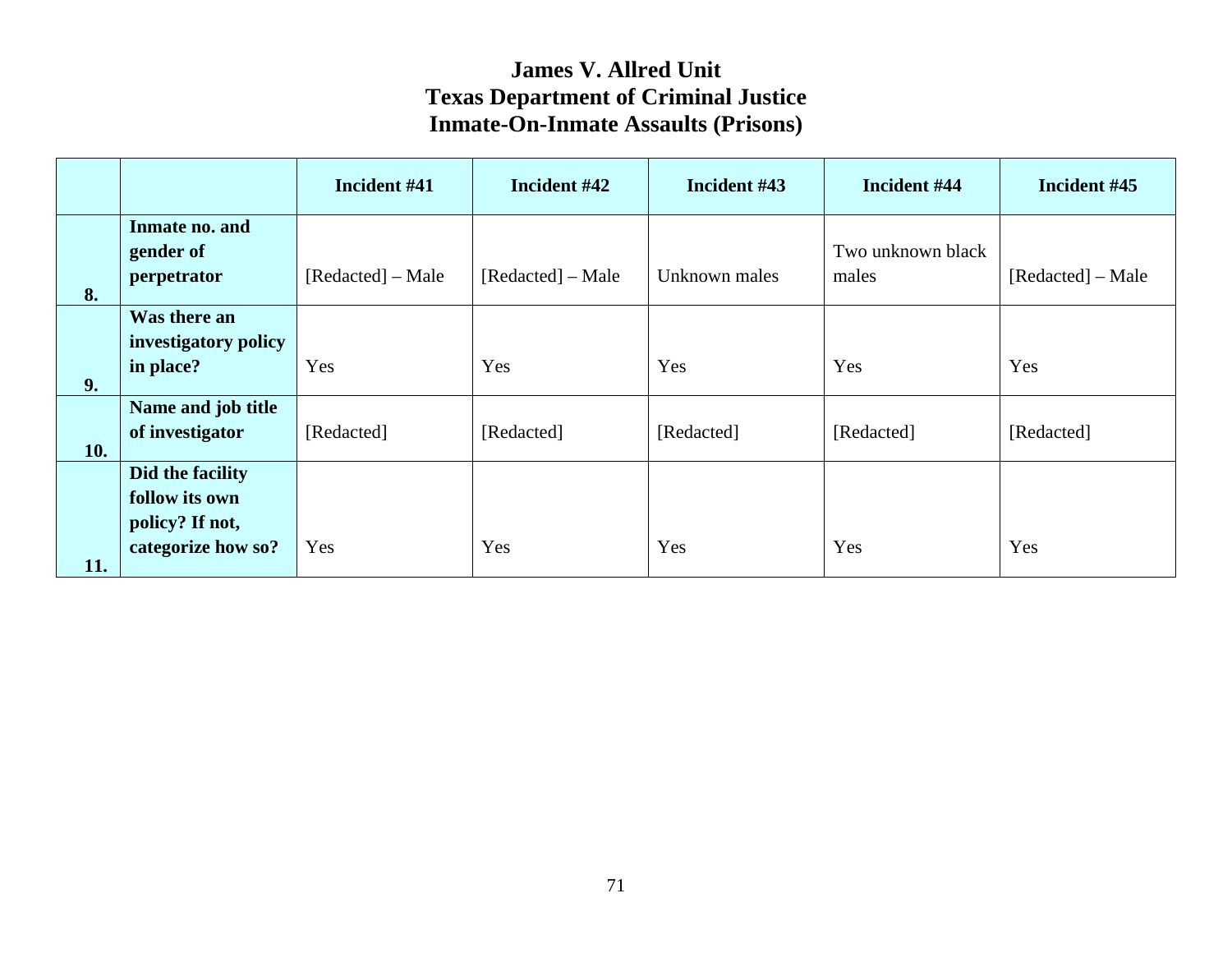|     |                                                                             | Incident #41                                             | Incident #42                                             | Incident #43                                                                                                                                                                                    | Incident #44                                                                                                              | Incident #45                                                                                                               |
|-----|-----------------------------------------------------------------------------|----------------------------------------------------------|----------------------------------------------------------|-------------------------------------------------------------------------------------------------------------------------------------------------------------------------------------------------|---------------------------------------------------------------------------------------------------------------------------|----------------------------------------------------------------------------------------------------------------------------|
| 12. | <b>Results of</b><br>investigation                                          | Allegations by<br>complainant were<br>not substantiated. | Allegations by<br>complainant were<br>not substantiated. | Allegations by<br>complainant were<br>not substantiated<br>since the<br>complainant was<br>vague about the<br>details from<br>approximately eight<br>years before<br>reporting the<br>incident. | Allegations by<br>complainant not<br>substantiated. Upon<br>investigation,<br>complainant<br>recanted his<br>allegations. | Allegations by<br>complainant were<br>not substantiated.<br>Complainant refused<br>to cooperate with the<br>investigation. |
| 13. | Name and job title<br>of person who<br>approved closure of<br>investigation | [Redacted]                                               | [Redacted]                                               | [Redacted]                                                                                                                                                                                      | [Redacted]                                                                                                                | [Redacted]                                                                                                                 |
| 14. | What happened to<br>complainant?                                            | Complainant was<br>moved to psychiatric<br>unit.         | Complainant<br>remained in his<br>housing unit.          | No action was taken.                                                                                                                                                                            | Complainant<br>remained in general<br>housing unit.                                                                       | Complainant<br>remained in his cell.                                                                                       |
| 15. | What happened to<br>perpetrator?                                            | Perpetrator remained<br>in his cell.                     | No perpetrator was<br>identified.                        | No perpetrator was<br>identified.                                                                                                                                                               | No perpetrator was<br>identified.                                                                                         | No perpetrator was<br>identified.                                                                                          |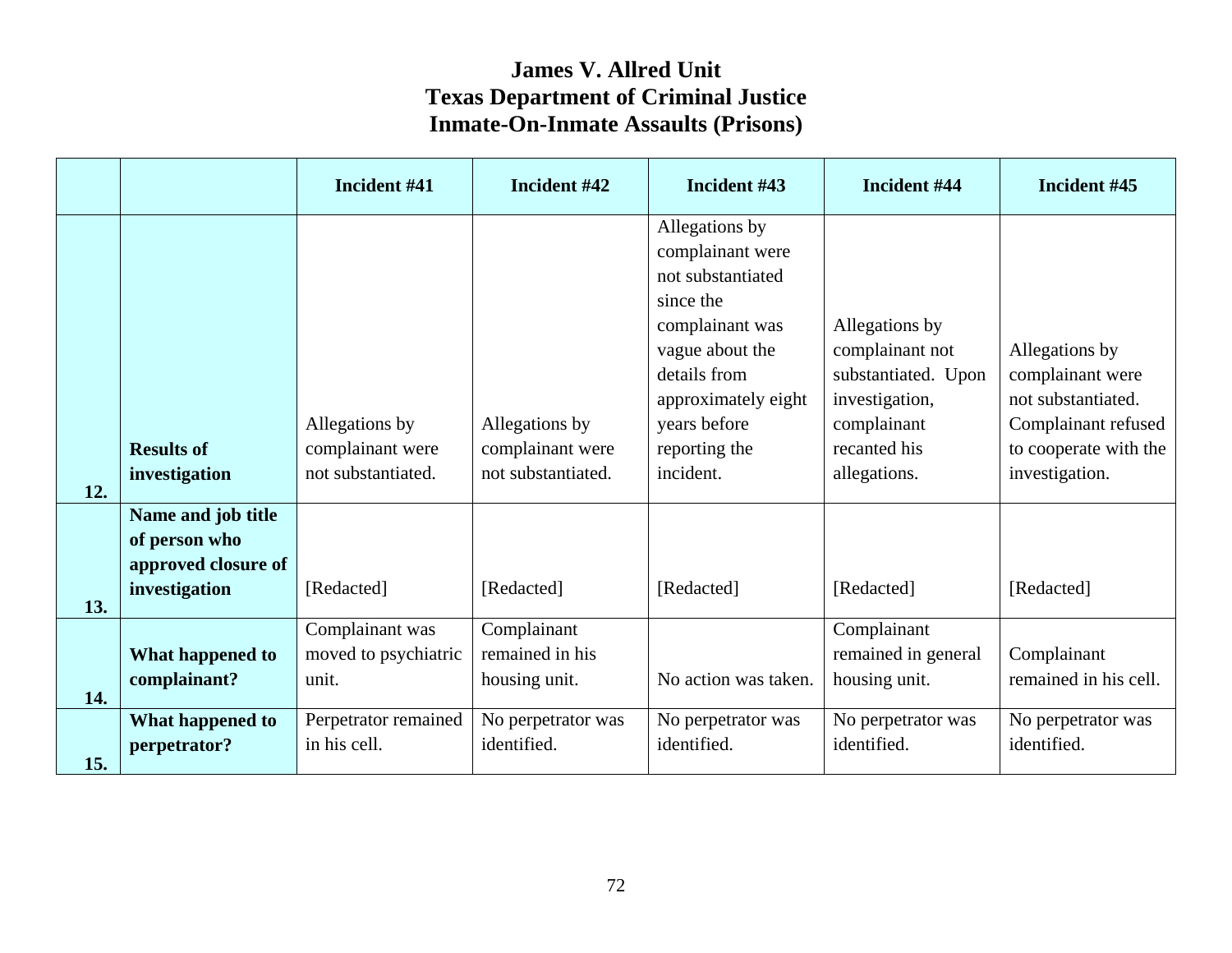|     |                        | Incident #41   | Incident #42   | Incident #43   | Incident #44   | Incident #45   |
|-----|------------------------|----------------|----------------|----------------|----------------|----------------|
|     | Was perpetrator        |                |                |                |                |                |
|     | referred to            |                |                |                |                |                |
|     | authorities for        |                |                |                |                |                |
|     | potential              |                |                |                |                |                |
| 16. | prosecution?           | N <sub>o</sub> | N <sub>o</sub> | N <sub>o</sub> | N <sub>o</sub> | N <sub>o</sub> |
|     | If yes, to whom and    |                |                |                |                |                |
|     | what was the           |                |                |                |                |                |
|     | outcome?               | N/A            | N/A            | N/A            | N/A            | N/A            |
| 17. |                        |                |                |                |                |                |
|     | Was complainant        |                |                |                |                |                |
|     | provided victim        |                |                |                |                |                |
| 18. | services?              | Yes            | N <sub>o</sub> | N <sub>o</sub> | N <sub>o</sub> | N <sub>o</sub> |
|     |                        | Complainant    |                |                |                |                |
|     |                        | received       |                |                |                |                |
|     | If yes, state services | psychological  |                |                |                |                |
| 19. | that were provided.    | services.      | N/A            | N/A            | N/A            | N/A            |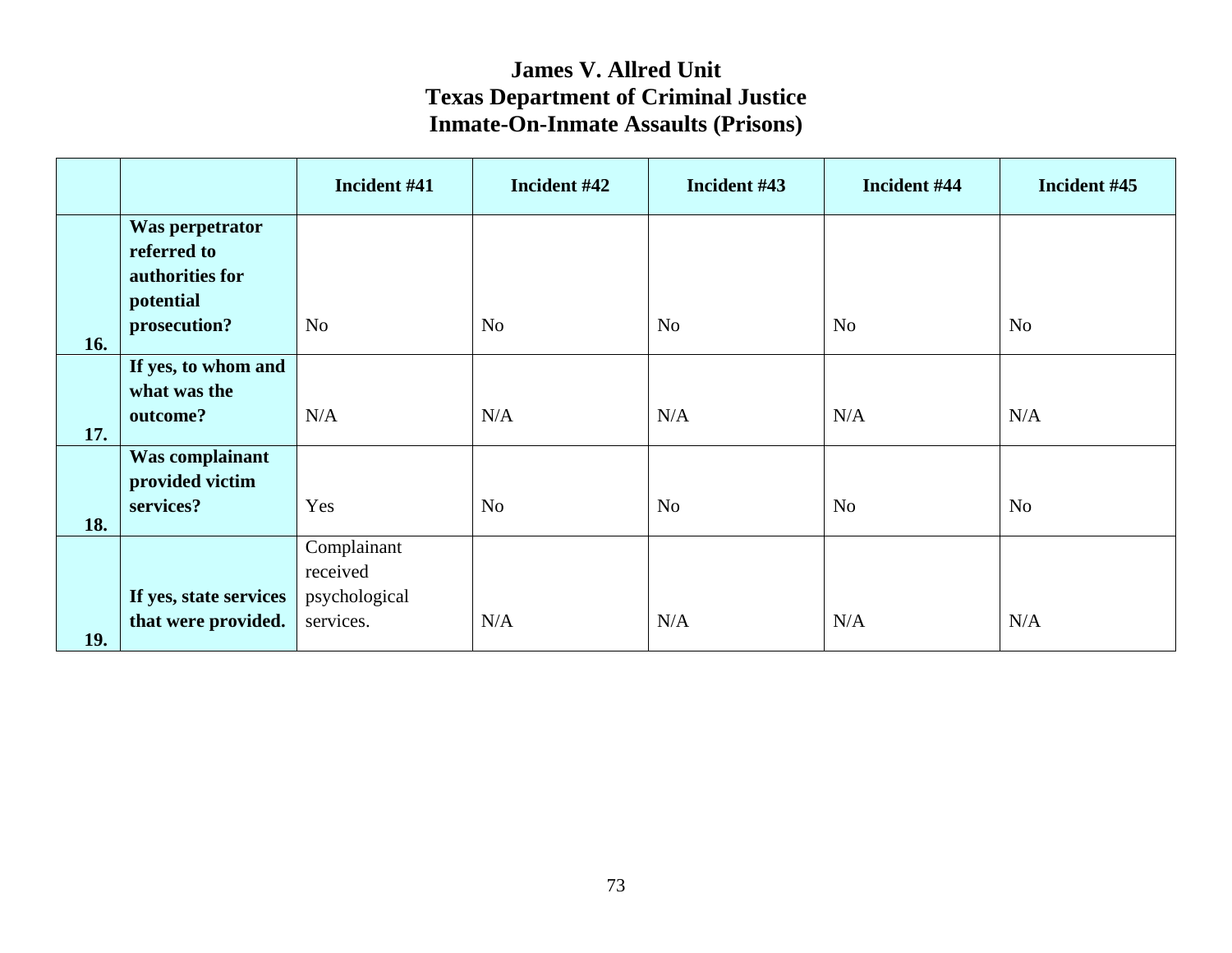|                    |                                            | Incident #46      | Incident #47              | Incident #48      | Incident #49      | Incident #50        |
|--------------------|--------------------------------------------|-------------------|---------------------------|-------------------|-------------------|---------------------|
| 1.                 | Date of incident                           | 08/30/2008        | 09/158/2008               | 09/05/2008        | 07/2008           | 01/07/2008          |
|                    | Date of complaint<br>and complaint         | 09/02/2008,       | 09/05/2008,               | 09/28/2008,       | 06/09/2008,       | 01/07/2009,         |
| 2.                 | number                                     | I-11783-09-08     | I-12339-09-08             | I-12979-09-08     | I-07436-06-08     | I-00330-01-09       |
|                    | To whom<br>complaint was                   |                   |                           |                   |                   |                     |
|                    | made (Internal                             | Internal $-$      | Internal $-$              | Internal $-$      | Internal $-$      | Internal $-$        |
| 3.                 | and/or External)                           | [Redacted]        | [Redacted]                | [Redacted]        | [Redacted]        | [Redacted]          |
| $\boldsymbol{4}$ . | Date of<br>investigation                   | 09/02/2008        | 09/15/2008                | 09/28/2008        | 06/08/2008        | 01/07/2008          |
| 5.                 | <b>Nature of offense</b>                   | Forced anal sex   | Threats and<br>intimation | Forced oral sex   | Forced oral sex   | Sexual intimidation |
| 6.                 | <b>Substance of</b><br>allegations         | Sexual assault    | Sexual assault            | Sexual assault    | Sexual assault    | Sexual assault      |
| 7.                 | Inmate no. and<br>gender of<br>complainant | [Redacted] – Male | [Redacted] – Male         | [Redacted] – Male | [Redacted] – Male | [Redacted] – Male   |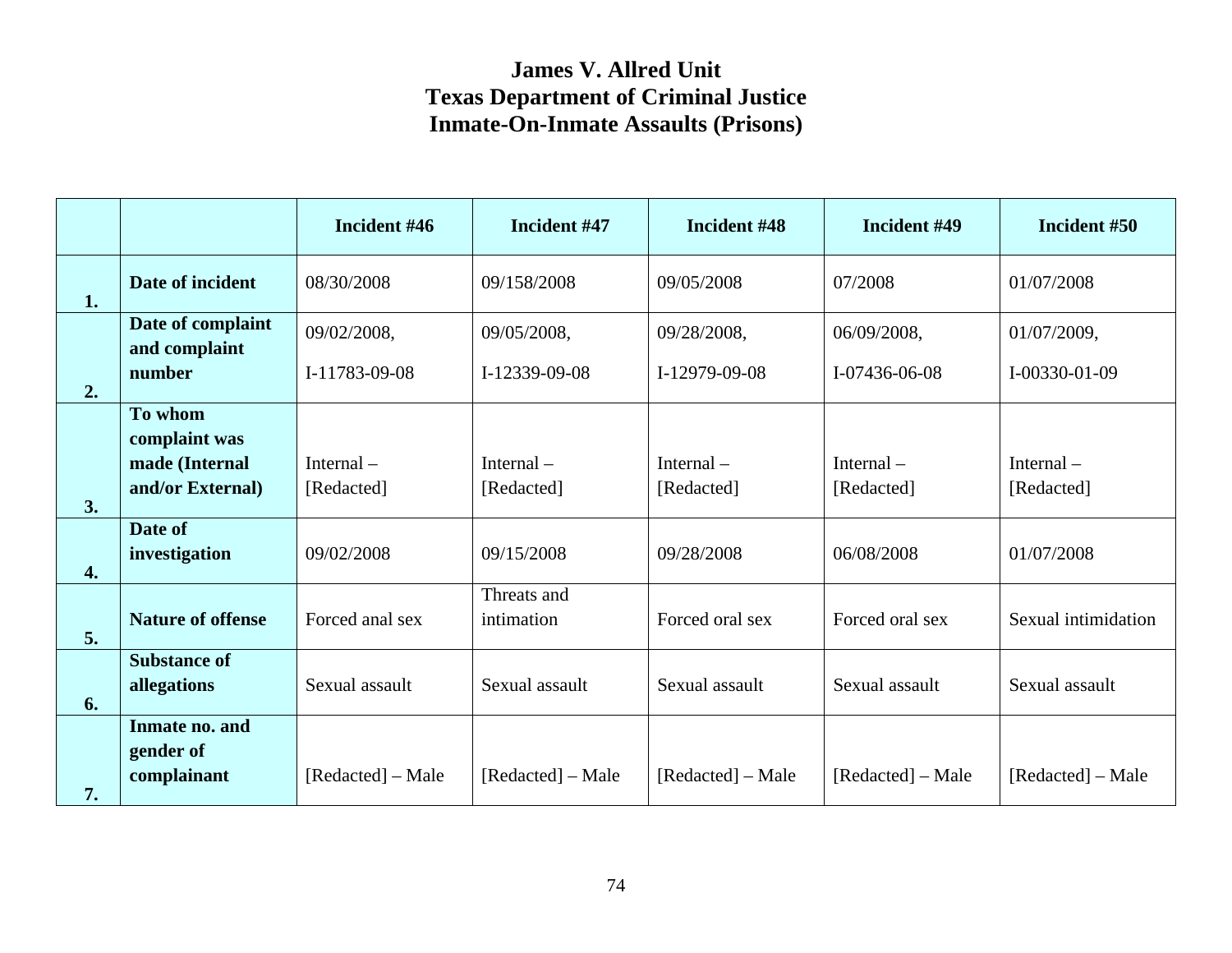|     |                                                                             | Incident #46                                             | Incident #47                                             | Incident #48                                                            | Incident #49                                             | Incident #50                                             |
|-----|-----------------------------------------------------------------------------|----------------------------------------------------------|----------------------------------------------------------|-------------------------------------------------------------------------|----------------------------------------------------------|----------------------------------------------------------|
| 8.  | Inmate no. and<br>gender of<br>perpetrator                                  | [Redacted] – Male                                        | [Redacted] – Male                                        | [Redacted] – Male                                                       | [Redacted] – Male                                        | Unknown black<br>males                                   |
| 9.  | Was there an<br>investigatory policy<br>in place?                           | Yes                                                      | Yes                                                      | Yes                                                                     | Yes                                                      | Yes                                                      |
| 10. | Name and job title<br>of investigator                                       | [Redacted]                                               | [Redacted]                                               | [Redacted]                                                              | [Redacted]                                               | [Redacted]                                               |
| 11. | Did the facility<br>follow its own<br>policy? If not,<br>categorize how so? | Yes                                                      | Yes                                                      | Yes                                                                     | Yes                                                      | Yes                                                      |
| 12. | <b>Results of</b><br>investigation                                          | Allegations by<br>complainant were<br>not substantiated. | Allegations by<br>complainant were<br>not substantiated. | Complainant<br>recanted his<br>allegations during<br>the investigation. | Allegations by<br>complainant were<br>not substantiated. | Allegations by<br>complainant were<br>not substantiated. |
| 13. | Name and job title<br>of person who<br>approved closure of<br>investigation | [Redacted]                                               | [Redacted]                                               | [Redacted]                                                              | [Redacted]                                               | [Redacted]                                               |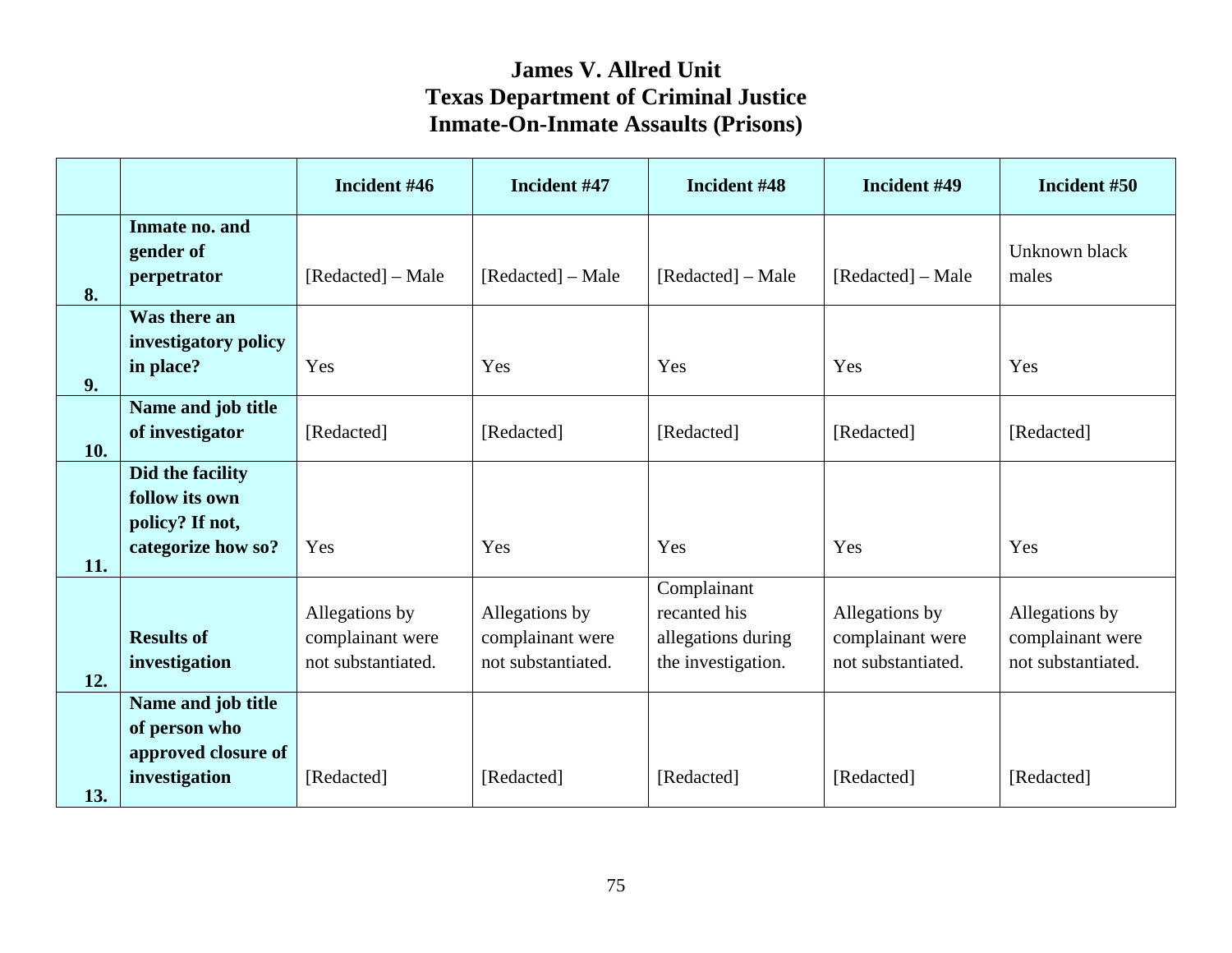|     |                                                                                | Incident #46                                           | Incident #47                                                                                                           | Incident #48                                                                      | Incident #49                                           | Incident #50                                                  |
|-----|--------------------------------------------------------------------------------|--------------------------------------------------------|------------------------------------------------------------------------------------------------------------------------|-----------------------------------------------------------------------------------|--------------------------------------------------------|---------------------------------------------------------------|
| 14. | What happened to<br>complainant?                                               | Complainant was<br>moved to Transient<br>Housing unit. | Complainant<br>received a medical<br>examination. He<br>was offered a Sexual<br>Representative,<br>which was declined. | No action was taken.                                                              | Complainant was<br>moved to Transient<br>Housing Unit. | Complainant<br>remained in his<br>protective custody<br>unit. |
| 15. | What happened to<br>perpetrator?                                               | Perpetrator remained<br>in his cell.                   | No action was taken<br>against the<br>perpetrator since the<br>allegations were not<br>sustained.                      | No action was taken<br>against perpetrator<br>since allegations<br>were recanted. | No action was taken<br>against perpetrator.            | No perpetrator was<br>identified.                             |
| 16. | Was perpetrator<br>referred to<br>authorities for<br>potential<br>prosecution? | N <sub>0</sub>                                         | N <sub>o</sub>                                                                                                         | N <sub>o</sub>                                                                    | N <sub>o</sub>                                         | N <sub>o</sub>                                                |
| 17. | If yes, to whom and<br>what was the<br>outcome?                                | N/A                                                    | N/A                                                                                                                    | N/A                                                                               | N/A                                                    | N/A                                                           |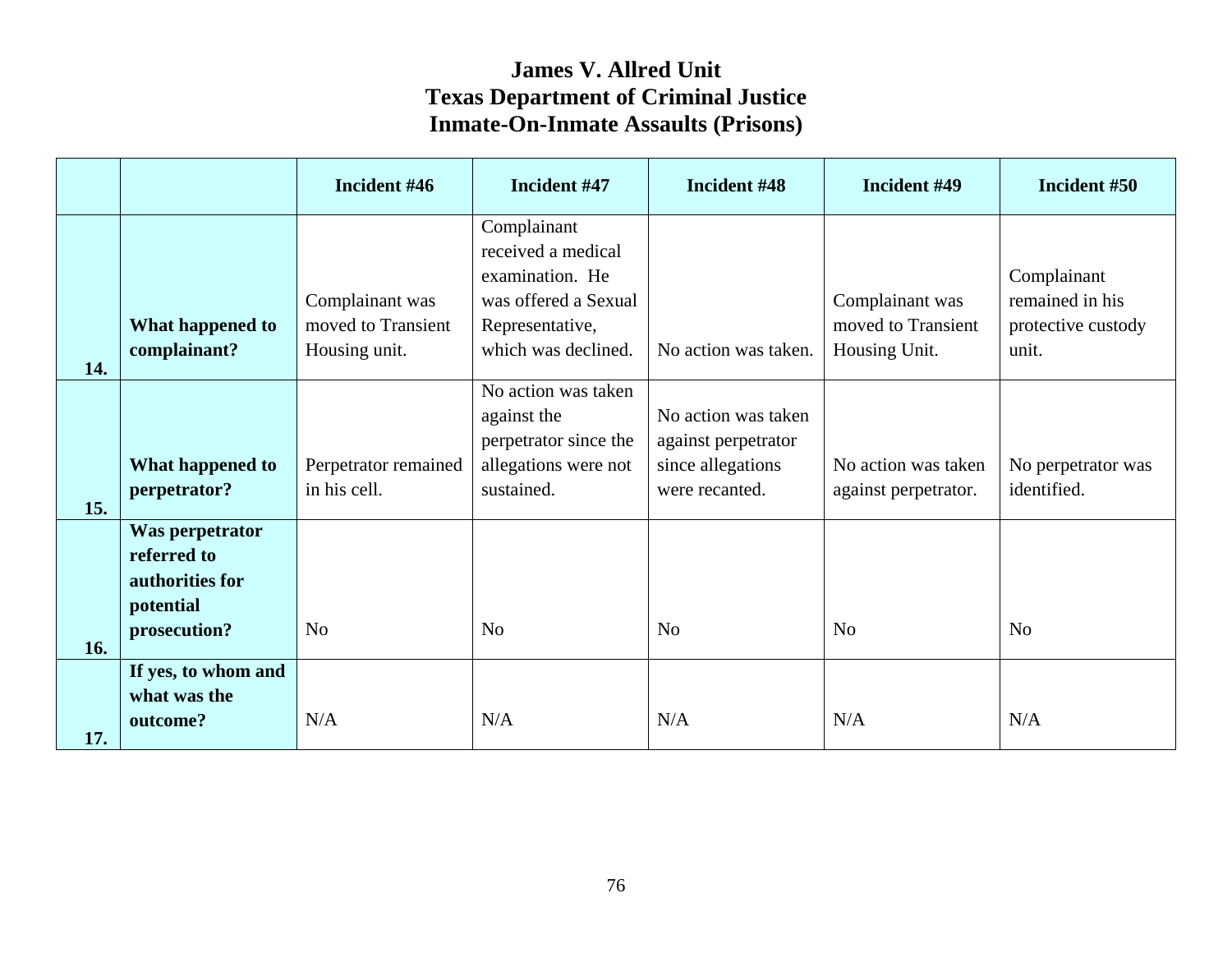|            |                                    | Incident #46   | Incident #47     | Incident #48   | Incident #49     | Incident #50 |
|------------|------------------------------------|----------------|------------------|----------------|------------------|--------------|
|            | Was complainant<br>provided victim |                |                  |                |                  |              |
| 18.        | services?                          | N <sub>o</sub> | Yes              | N <sub>o</sub> | Yes              | No           |
|            |                                    |                | Complainant      |                | Complainant      |              |
|            | If yes, state services             |                | received medical |                | received medical |              |
| <b>19.</b> | that were provided.                | N/A            | services.        | N/A            | services.        | N/A          |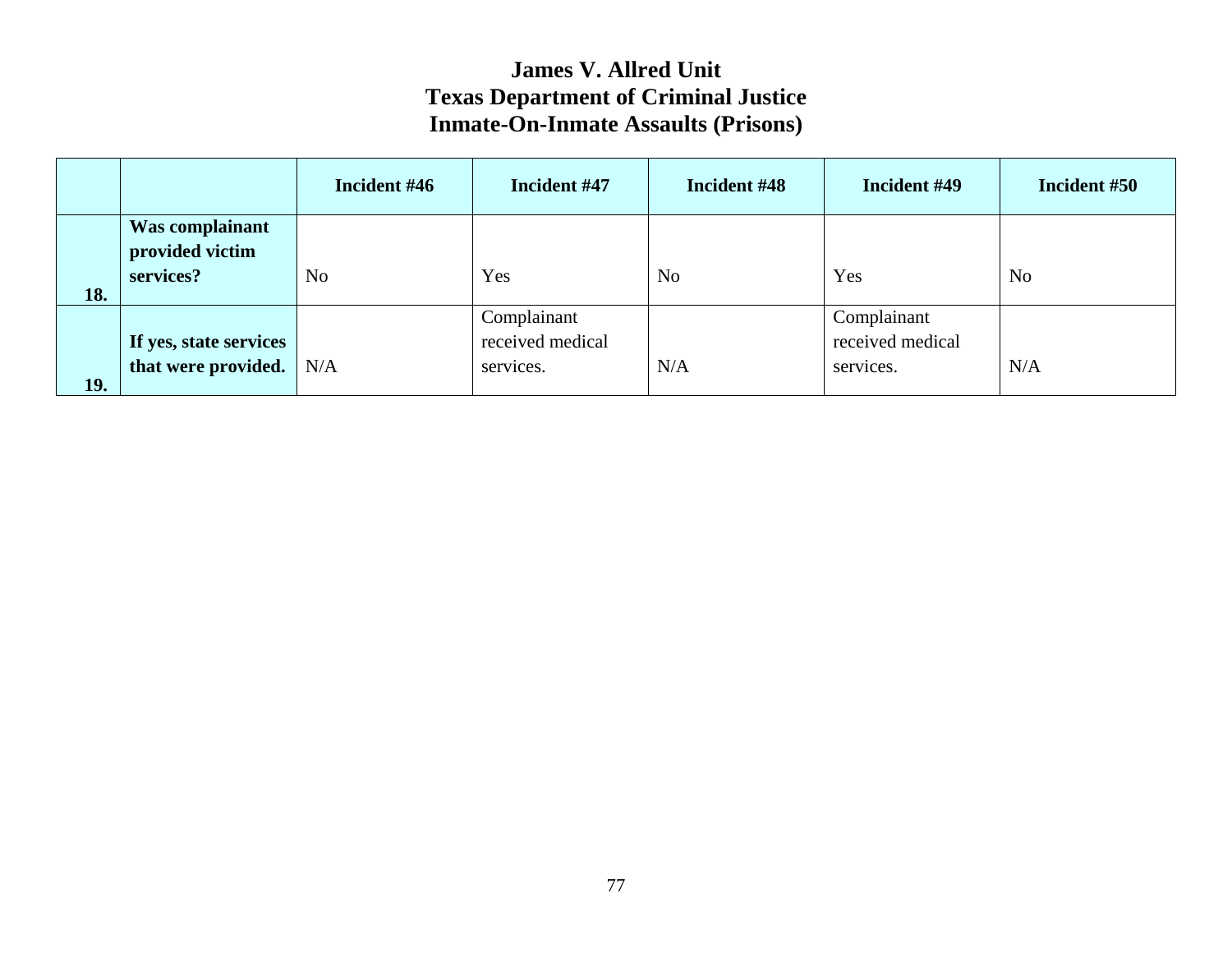|                    |                                            | Incident #51      | Incident #52      | Incident #53      | Incident #54      | Incident #55      |
|--------------------|--------------------------------------------|-------------------|-------------------|-------------------|-------------------|-------------------|
| 1.                 | Date of incident                           | 01/12/2009        | 02/09/2009        | 12/2008           | 02/17/2009        | Sometime in 2003  |
|                    | Date of complaint<br>and complaint         | 01/12/2009,       | 02/09/2009,       | 02/13/2009,       | 02/17/2009,       | 02/24/2009,       |
| 2.                 | number                                     | $I-00566-01-09$   | I-02018-02-09     | $I-2018-02-09$    | I-02532-02-09     | I-02930-02-09     |
|                    | To whom<br>complaint was<br>made (Internal | Internal $-$      | Internal $-$      | Internal $-$      | Internal $-$      | Internal $-$      |
| 3.                 | and/or External)                           | [Redacted]        | [Redacted]        | [Redacted]        | [Redacted]        | [Redacted]        |
| $\boldsymbol{4}$ . | Date of<br>investigation                   | 01/12/2009        | 02/09/2009        | 02/13/2009        | 02/17/2009        | 03/02/2009        |
| 5.                 | <b>Nature of offense</b>                   | Forced oral sex   | Forced anal sex   | Rape              | Unwanted touching | Forced anal sex   |
| 6.                 | <b>Substance of</b><br>allegations         | Sexual assault    | Sexual assault    | Sexual assault    | Sexual assault    | Sexual assault    |
| 7.                 | Inmate no. and<br>gender of<br>complainant | [Redacted] – Male | [Redacted] – Male | [Redacted] – Male | [Redacted] – Male | [Redacted] – Male |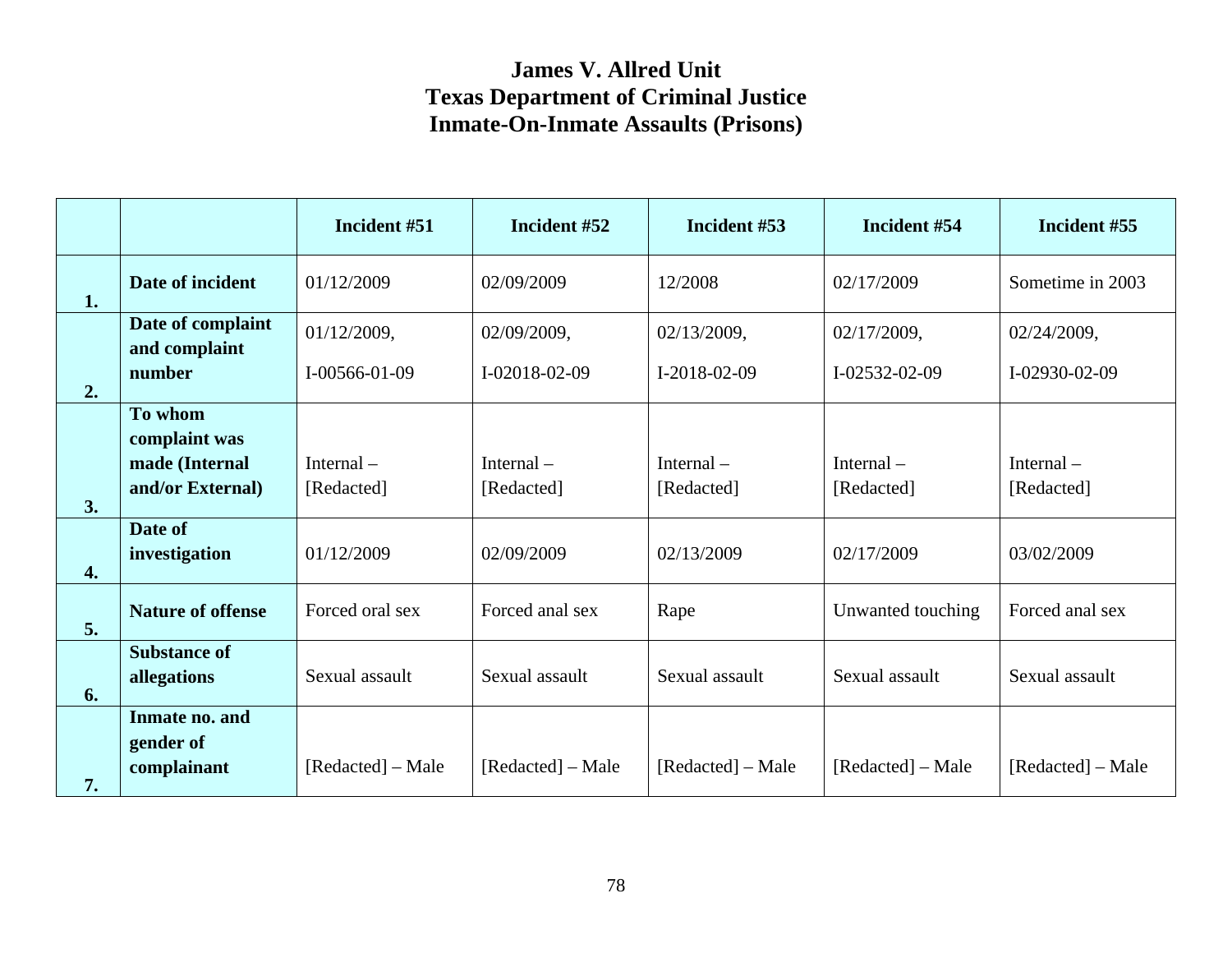|     |                                                                             | Incident #51                                             | Incident #52                                                                                   | Incident #53                                                                                   | Incident #54                                             | Incident #55                                             |
|-----|-----------------------------------------------------------------------------|----------------------------------------------------------|------------------------------------------------------------------------------------------------|------------------------------------------------------------------------------------------------|----------------------------------------------------------|----------------------------------------------------------|
| 8.  | Inmate no. and<br>gender of<br>perpetrator                                  | [Redacted] – Male                                        | Unknown male                                                                                   | Unknown male                                                                                   | [Redacted] – Male                                        | Unknown male                                             |
| 9.  | Was there an<br>investigatory policy<br>in place?                           | Yes                                                      | Yes                                                                                            | Yes                                                                                            | Yes                                                      | Yes                                                      |
| 10. | Name and job title<br>of investigator                                       | [Redacted]                                               | [Redacted]                                                                                     | [Redacted]                                                                                     | [Redacted]                                               | [Redacted]                                               |
| 11. | Did the facility<br>follow its own<br>policy? If not,<br>categorize how so? | Yes                                                      | Yes                                                                                            | Yes                                                                                            | Yes                                                      | Yes                                                      |
| 12. | <b>Results of</b><br>investigation                                          | Allegations by<br>complainant were<br>not substantiated. | Allegations by<br>complainant were<br>not substantiated due<br>to vagueness of<br>information. | Allegations by<br>complainant were<br>not substantiated due<br>to vagueness of<br>information. | Allegations by<br>complainant were<br>not substantiated. | Allegations by<br>complainant were<br>not substantiated. |
| 13. | Name and job title<br>of person who<br>approved closure of<br>investigation | [Redacted]                                               | [Redacted]                                                                                     | [Redacted]                                                                                     | [Redacted]                                               | [Redacted]                                               |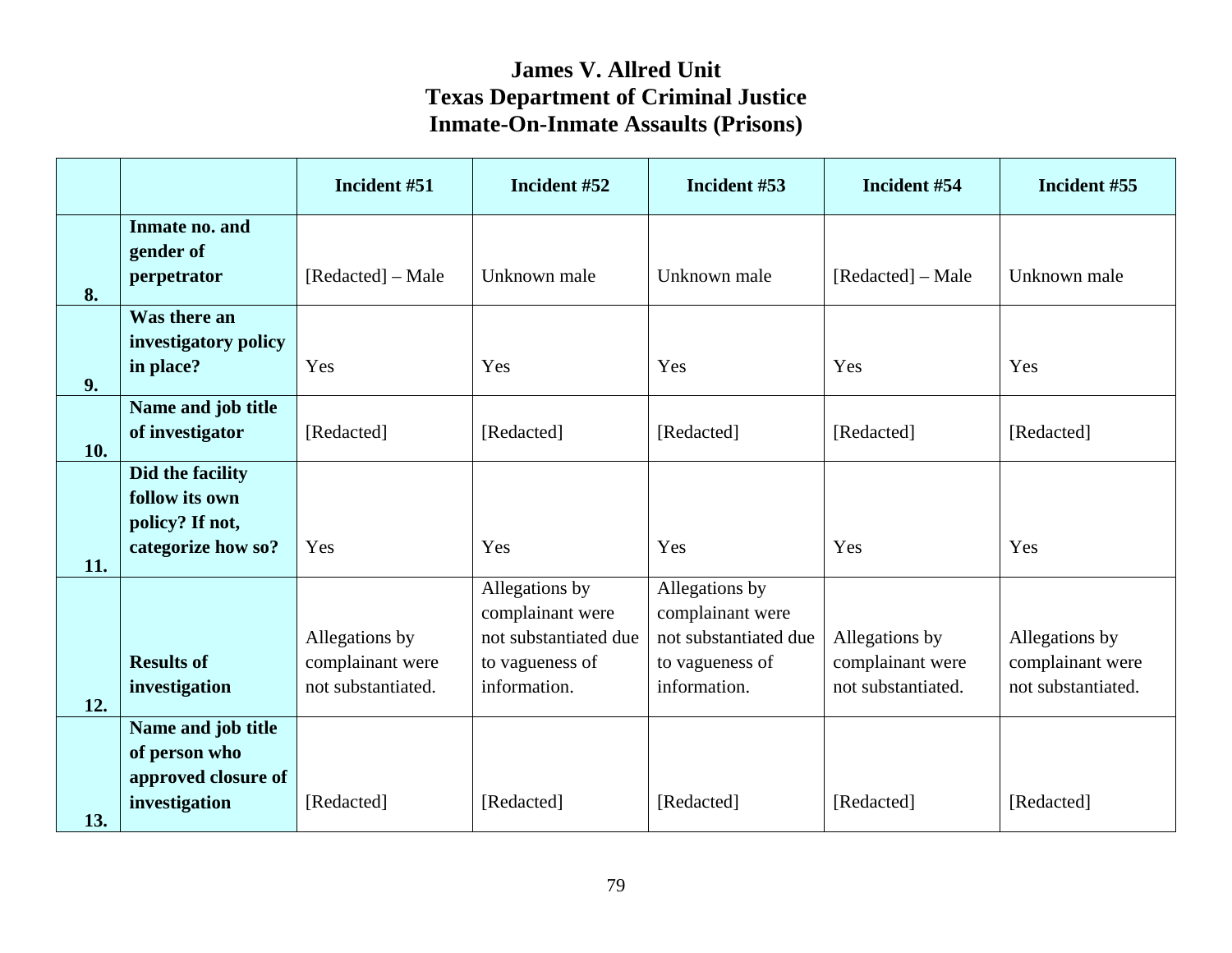|     |                                                                                | Incident #51                                                         | Incident #52                                      | Incident #53                      | Incident #54                                           | Incident #55                                    |
|-----|--------------------------------------------------------------------------------|----------------------------------------------------------------------|---------------------------------------------------|-----------------------------------|--------------------------------------------------------|-------------------------------------------------|
| 14. | What happened to<br>complainant?                                               | Complainant<br>remained in his cell.                                 | Complainant<br>received a medical<br>examination. | No action was taken.              | Complainant was<br>moved to Transient<br>Housing unit. | Complainant<br>remained in his<br>housing unit. |
| 15. | What happened to<br>perpetrator?                                               | Perpetrator was<br>currently assigned in<br>another housing<br>unit. | No perpetrator was<br>identified.                 | No perpetrator was<br>identified. | No perpetrator was<br>identified.                      | No perpetrator was<br>identified.               |
| 16. | Was perpetrator<br>referred to<br>authorities for<br>potential<br>prosecution? | N <sub>o</sub>                                                       | N <sub>o</sub>                                    | N <sub>o</sub>                    | N <sub>o</sub>                                         | N <sub>o</sub>                                  |
| 17. | If yes, to whom and<br>what was the<br>outcome?                                | N/A                                                                  | N/A                                               | N/A                               | N/A                                                    | N/A                                             |
| 18. | <b>Was complainant</b><br>provided victim<br>services?                         | Yes                                                                  | Yes                                               | Yes                               | Yes                                                    | Yes                                             |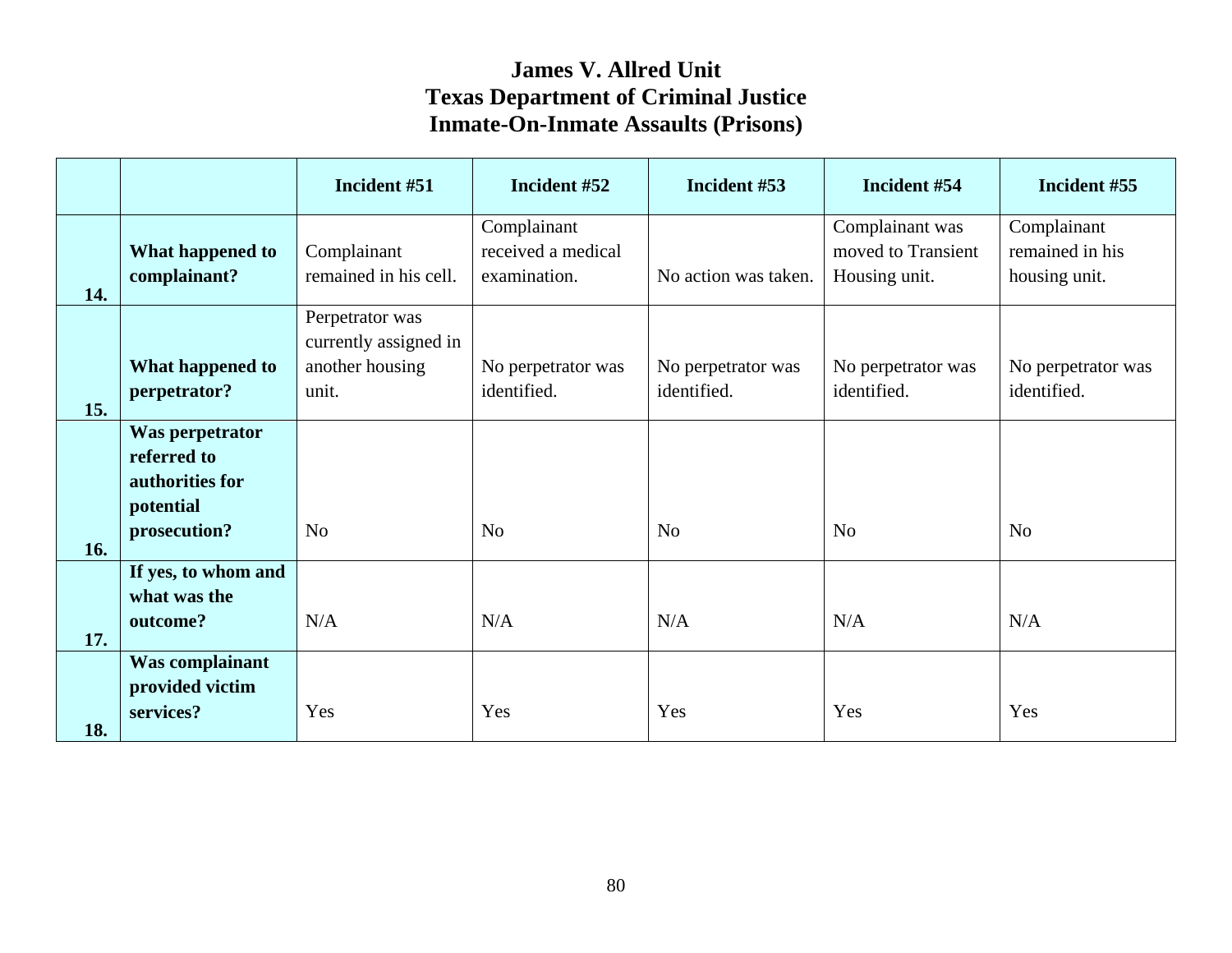|     |                        | Incident #51       | Incident #52     | Incident #53          | Incident #54     | Incident #55 |
|-----|------------------------|--------------------|------------------|-----------------------|------------------|--------------|
|     |                        |                    |                  | Complainant           |                  |              |
|     |                        |                    |                  | received a medical    |                  |              |
|     |                        |                    |                  | examination and was   |                  |              |
|     |                        |                    |                  | referred to the James |                  |              |
|     |                        | Complainant        | Complainant      | V. Allred mental      | Complainant      |              |
|     | If yes, state services | received a medical | received medical | health services       | received medical |              |
|     | that were provided.    | examination.       | services.        | department.           | services.        | N/A          |
| 19. |                        |                    |                  |                       |                  |              |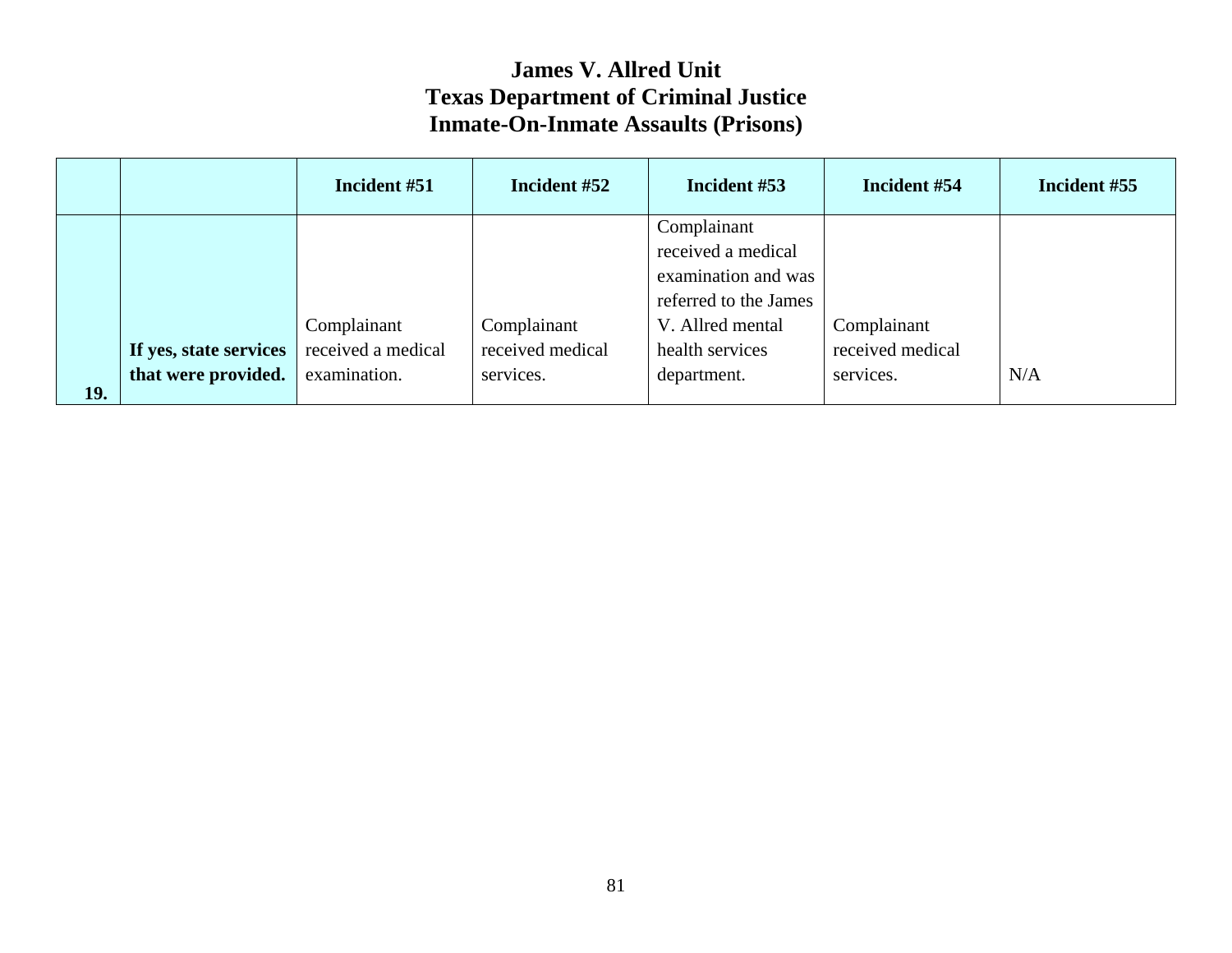|    |                                    | Incident #56      | Incident #57      | Incident #58          | Incident #59          | Incident #60             |
|----|------------------------------------|-------------------|-------------------|-----------------------|-----------------------|--------------------------|
| 1. | Date of incident                   | 05/31/2003        | 04/02/2009        | 03/22/2009            | 03/20/2009            | Some time in 2007        |
|    | Date of complaint<br>and complaint | 03/11/2009,       | 05/01/2009,       | 04/07/2009,           | 03/22/2009,           | 03/21/2008,              |
| 2. | number                             | I-03791/03/09     | I-06790-05-09     | $I - 04441 - 03 - 09$ | $I - 04443 - 03 - 09$ | I-03556-03-08            |
|    | To whom                            |                   |                   |                       |                       |                          |
|    | complaint was                      | Internal $-$      | Internal – Report |                       |                       |                          |
|    | made (Internal                     | Complainant sent  | was made to       | Internal $-$          | Internal-             |                          |
| 3. | and/or External)                   | letter to staff.  | [Redacted].       | [Redacted]            | [Redacted]            | $[Integral - [Reduced]]$ |
|    | Date of                            |                   |                   |                       |                       |                          |
| 4. | investigation                      | 03/11/2009        | 05/01/2009        | 04/07/2009            | 03/22/2009            | 03/21 to 03/28/2008      |
|    |                                    |                   |                   | Forced anal and oral  |                       | Forced anal and oral     |
| 5. | <b>Nature of offense</b>           | Forced anal sex   | Forced anal sex   | sex                   | Forced sexual acts    | sex                      |
| 6. | <b>Substance of</b><br>allegations | Sexual assault    | Sexual assault    | Sexual assault        | Sexual assault        | Sexual assault           |
|    | Inmate no. and                     |                   |                   |                       |                       |                          |
| 7. | gender of<br>complainant           | [Redacted] – Male | [Redacted] – Male | [Redacted] – Male     | [Redacted] – Male     | [Redacted] – Male        |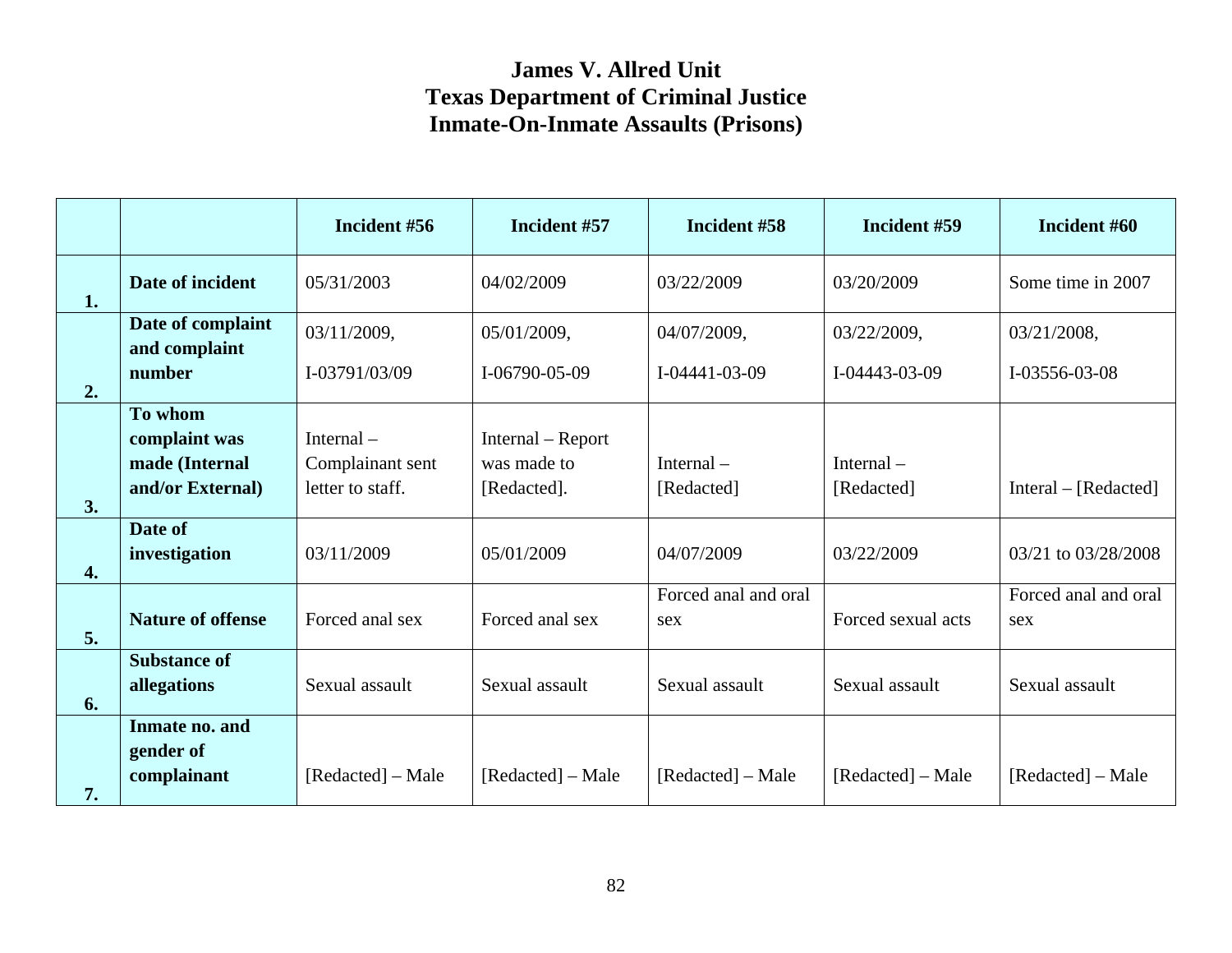|     |                                                                             | Incident #56      | Incident #57      | Incident #58      | Incident #59                                                | Incident #60      |
|-----|-----------------------------------------------------------------------------|-------------------|-------------------|-------------------|-------------------------------------------------------------|-------------------|
| 8.  | Inmate no. and<br>gender of<br>perpetrator                                  | [Redacted] – Male | [Redacted] – Male | [Redacted] – Male | [Redacted] – Male<br>[Redacted] – Male<br>[Redacted] – Male | [Redacted] – Male |
| 9.  | Was there an<br>investigatory policy<br>in place?                           | Yes               | Yes               | Yes               | Yes                                                         | Yes               |
| 10. | Name and job title<br>of investigator                                       | [Redacted]        | [Redacted]        | [Redacted]        | [Redacted]                                                  | [Redacted]        |
| 11. | Did the facility<br>follow its own<br>policy? If not,<br>categorize how so? | Yes               | Yes               | Yes               | Yes                                                         | Yes               |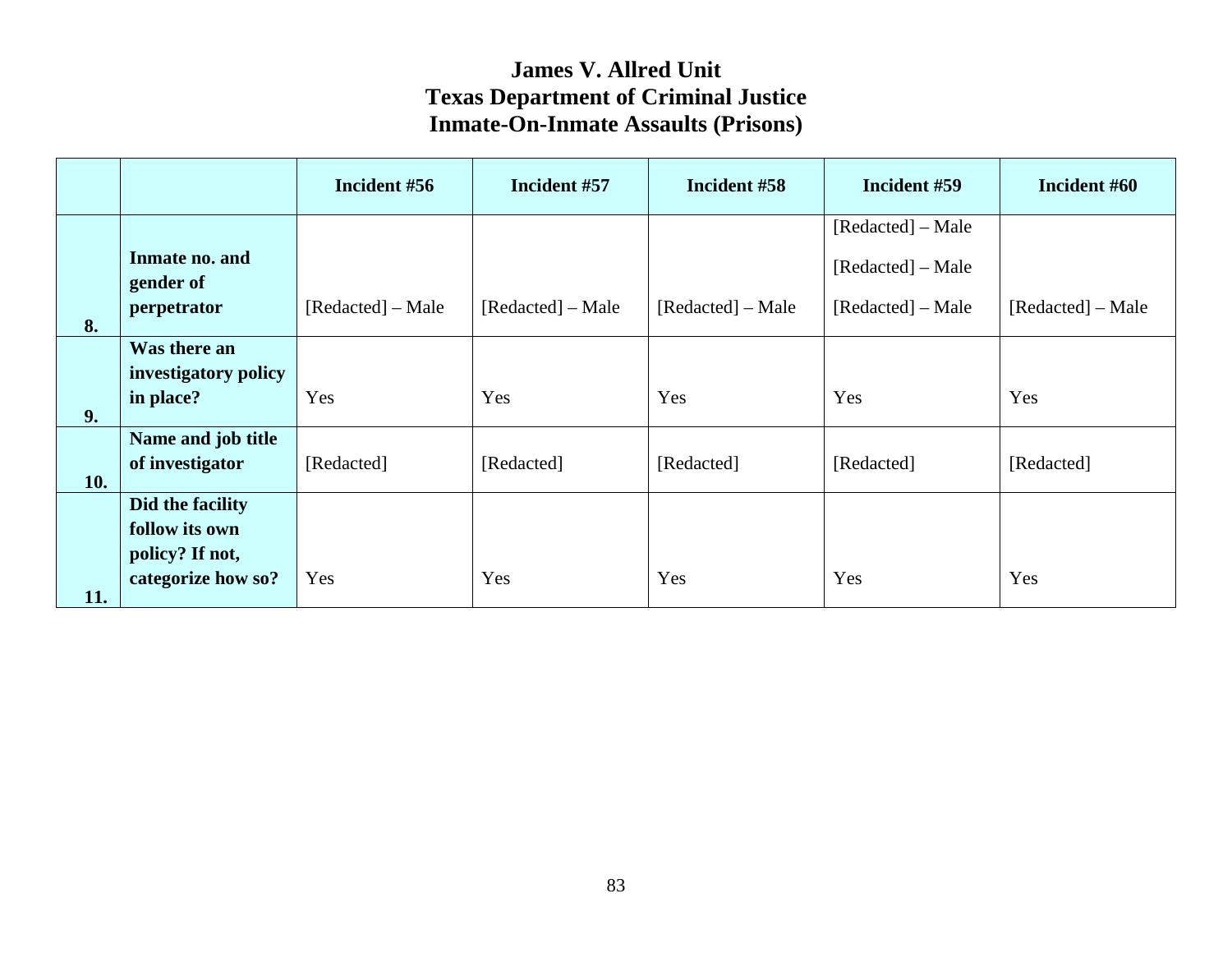|     |                                                                             | Incident #56                                             | Incident #57                                             | Incident #58                                                                                                                                                                                           | Incident #59                                                                                                                                                                              | Incident #60                                                                                                                                                                            |
|-----|-----------------------------------------------------------------------------|----------------------------------------------------------|----------------------------------------------------------|--------------------------------------------------------------------------------------------------------------------------------------------------------------------------------------------------------|-------------------------------------------------------------------------------------------------------------------------------------------------------------------------------------------|-----------------------------------------------------------------------------------------------------------------------------------------------------------------------------------------|
| 12. | <b>Results of</b><br>investigation                                          | Allegations by<br>complainant were<br>not substantiated. | Allegations by<br>complainant were<br>not substantiated. | Allegations by<br>complainant were<br>not substantiated.<br>However, upon<br>medical examination<br>and x-rays, it was<br>determined<br>complainant had<br>fractured ribs and<br>soreness to jaw area. | Allegations by<br>complainant were<br>not substantiated.<br>However,<br>complainant<br>received rape kit<br>examination. He<br>also received<br>medical and<br>psychological<br>services. | Allegations by<br>complainant were<br>not substantiated.<br>Investigator Mars,<br>OIG, determined<br>that a forensics<br>examination would<br>not be helpful due to<br>passage of time. |
| 13. | Name and job title<br>of person who<br>approved closure of<br>investigation | [Redacted]                                               | [Redacted]                                               | [Redacted]                                                                                                                                                                                             | [Redacted]                                                                                                                                                                                | [Redacted]                                                                                                                                                                              |
| 14. | What happened to<br>complainant?                                            | Complainant<br>received a medical<br>examination.        | Complainant<br>received a medical<br>examination.        | Complainant was<br>moved to another<br>housing unit. He<br>was offered but<br>refused a Sexual<br>Representative.                                                                                      | Complainant was<br>moved to protective<br>custody.                                                                                                                                        | Complainant was<br>living at another<br>facility at the<br>conclusion of the<br>investigation.                                                                                          |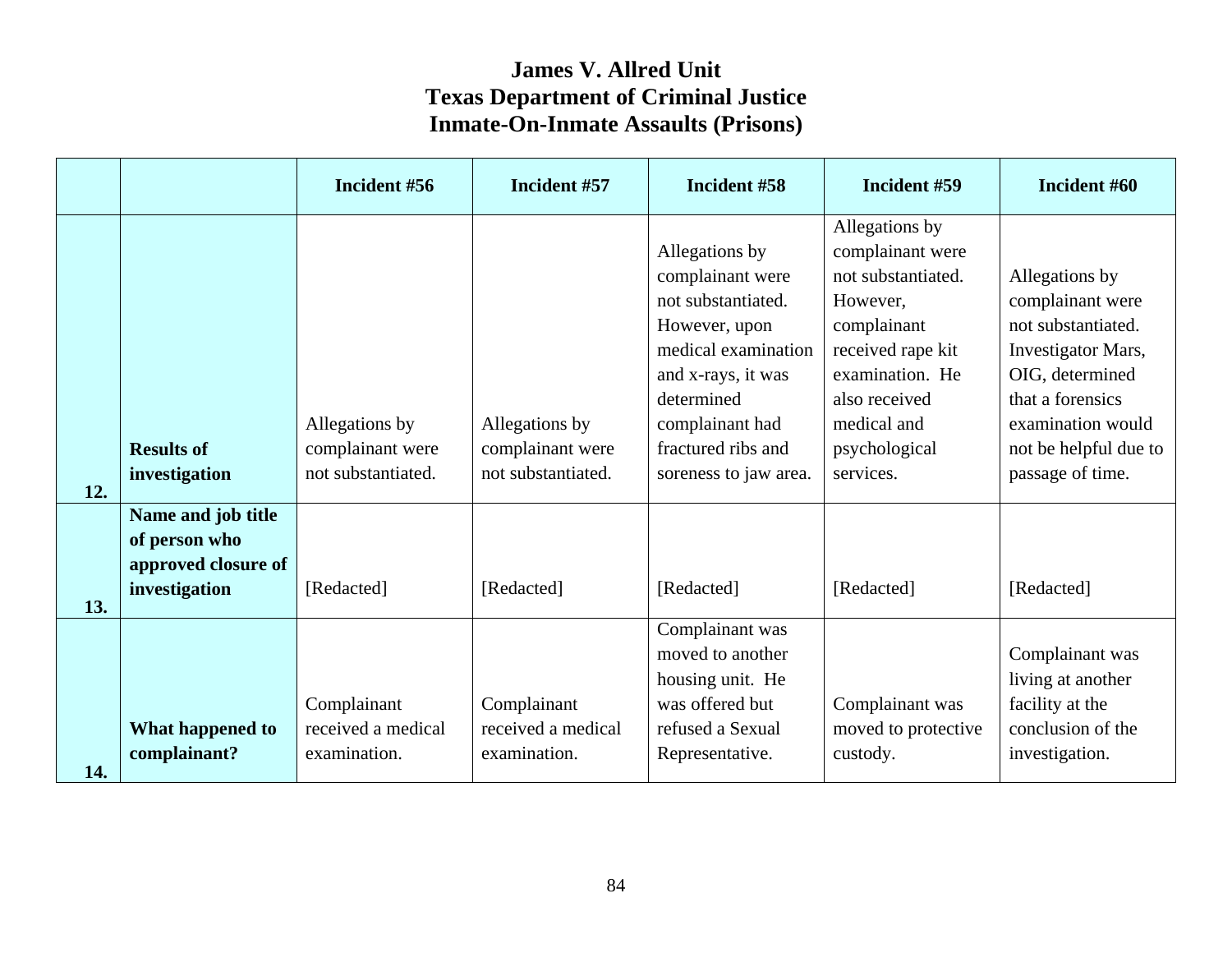|     |                                                                                | Incident #56                                                                                     | Incident #57                                                                                | Incident #58                                                                                                     | Incident #59                                                      | Incident #60                                                                  |
|-----|--------------------------------------------------------------------------------|--------------------------------------------------------------------------------------------------|---------------------------------------------------------------------------------------------|------------------------------------------------------------------------------------------------------------------|-------------------------------------------------------------------|-------------------------------------------------------------------------------|
| 15. | <b>What happened to</b><br>perpetrator?                                        | Perpetrator was<br>interviewed and<br>remained in his<br>housing unit.                           | No action was taken<br>against perpetrator.                                                 | No action was taken<br>against perpetrator<br>because no evidence<br>linked perpetrator to<br>cause of injuries. | No action was taken<br>against perpetrator.                       | No action was taken<br>against perpetrator<br>because of lack of<br>evidence. |
| 16. | Was perpetrator<br>referred to<br>authorities for<br>potential<br>prosecution? | N <sub>o</sub>                                                                                   | N <sub>o</sub>                                                                              | N <sub>0</sub>                                                                                                   | N <sub>o</sub>                                                    | N <sub>o</sub>                                                                |
| 17. | If yes, to whom and<br>what was the<br>outcome?                                | N/A                                                                                              | N/A                                                                                         | N/A                                                                                                              | N/A                                                               | N/A                                                                           |
| 18. | <b>Was complainant</b><br>provided victim<br>services?                         | Yes                                                                                              | Yes                                                                                         | Yes                                                                                                              | Yes                                                               | Yes                                                                           |
| 19. | If yes, state services<br>that were provided.                                  | Complainant<br>received a medical<br>examination and was<br>placed in Transient<br>Housing unit. | Complainant<br>received medical<br>services and was<br>placed in Transient<br>Housing unit. | Complainant<br>received a medical<br>examination and was<br>moved to another<br>housing unit.                    | Complainant<br>received medical<br>and psychological<br>services. | Complainant<br>received a medical<br>examination.                             |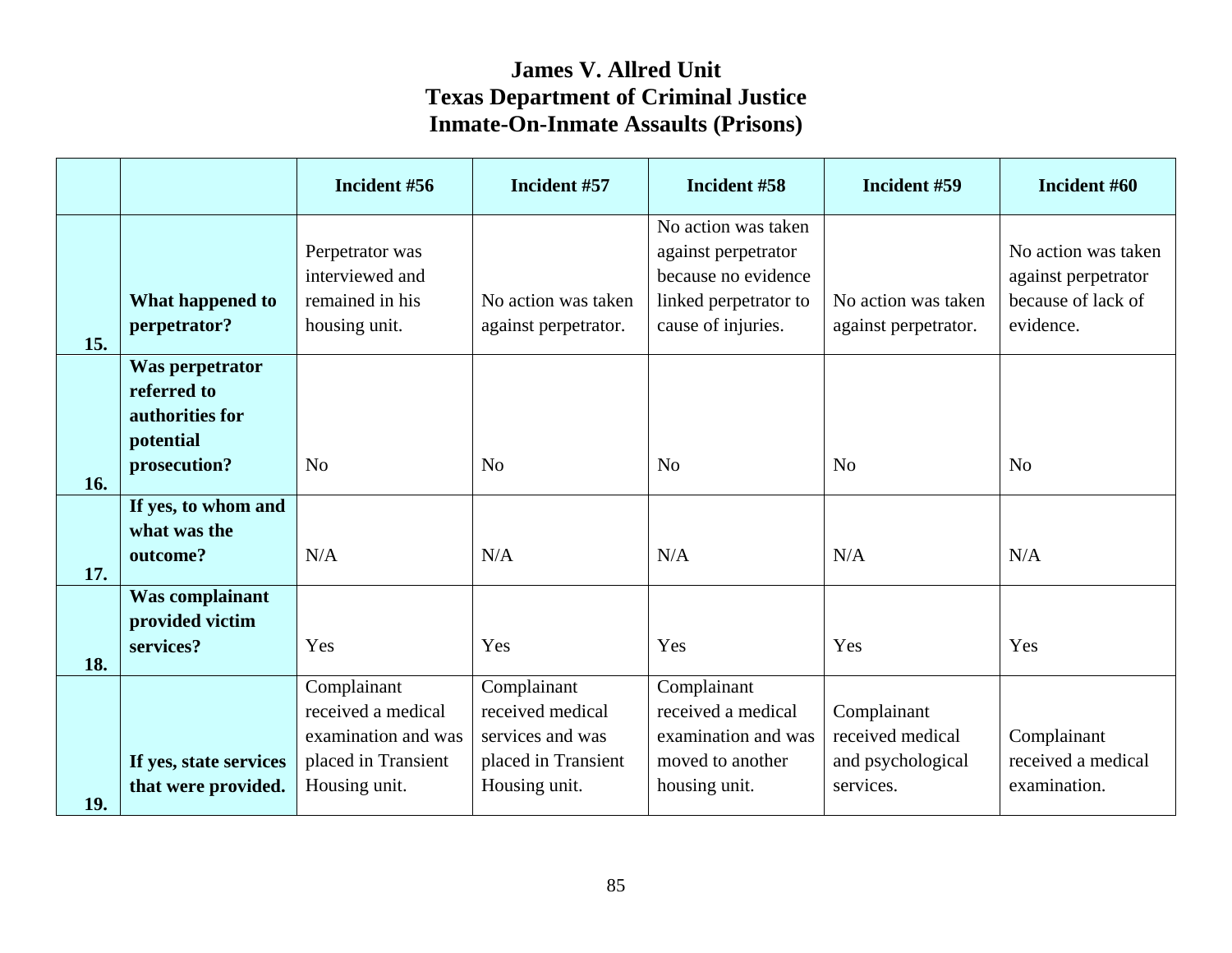|                    |                             | Incident #61      | Incident # $62^3$     | Incident #63      | Incident #64      | Incident #65        |
|--------------------|-----------------------------|-------------------|-----------------------|-------------------|-------------------|---------------------|
|                    |                             |                   |                       |                   |                   | Between 06/2007     |
| 1.                 | Date of incident            | 04/24/2008        | 01/04/2008            | 03/27/2009        | 03/24/2008        | and 07/2007         |
|                    | Date of complaint           |                   |                       |                   |                   |                     |
|                    | and complaint               | 04/25/2009,       | 01/04/2008,           | 03/27/2009,       | 03/27/2008,       | 04/08/2008,         |
| 2.                 | number<br>To whom           | $I-05190-03-094$  | $I - 00123 - 01 - 08$ | I-04722-03-09     | I-03805-03-09     | I-04404-03-09       |
|                    | complaint was               |                   |                       |                   | Internal – Unit   |                     |
|                    | made (Internal              | Internal $-$      | Internal $-$          | Internal $-$      | Classification    | Internal $-$        |
| 3.                 | and/or External)            | [Redacted]        | [Redacted]            | [Redacted]        | Committee         | [Redacted]          |
|                    | Date of                     |                   |                       |                   |                   |                     |
| $\boldsymbol{4}$ . | investigation               | 04/25/2008        | 01/04/2008            | 03/27/2009        | 03/27/2009        | 04/08 to 04/10/2008 |
|                    |                             | Rape, forced anal |                       |                   |                   |                     |
| 5.                 | <b>Nature of offense</b>    | sex               | Forced anal sex       | Forced anal sex   | Unwanted touching | Forced oral sex     |
|                    | <b>Substance of</b>         |                   |                       |                   |                   |                     |
| 6.                 | allegations                 | Sexual assault    | Sexual assault        | Sexual assault    | Sexual assault    | Sexual assault      |
|                    | Inmate no. and              |                   |                       |                   |                   |                     |
|                    | gender of                   |                   |                       |                   |                   |                     |
| 7.                 | complainant                 | [Redacted] – Male | [Redacted] – Male     | [Redacted] – Male | [Redacted] – Male | [Redacted] – Male   |
|                    | Inmate no. and<br>gender of |                   |                       |                   |                   |                     |
| 8.                 | perpetrator                 | [Redacted] – Male | [Redacted] – Male     | [Redacted] – Male | [Redacted] – Male | [Redacted] – Male   |
|                    | Was there an                |                   |                       |                   |                   |                     |
|                    | investigatory policy        |                   |                       |                   |                   |                     |
| 9.                 | in place?                   | Yes               | Yes                   | Yes               | Yes               | Yes                 |

 $3$  This incident is a repeat of incident #26

 $4$  This complaint number is mislabeled and should be I-05190-04-08, which makes this incident a repeat of incident #2.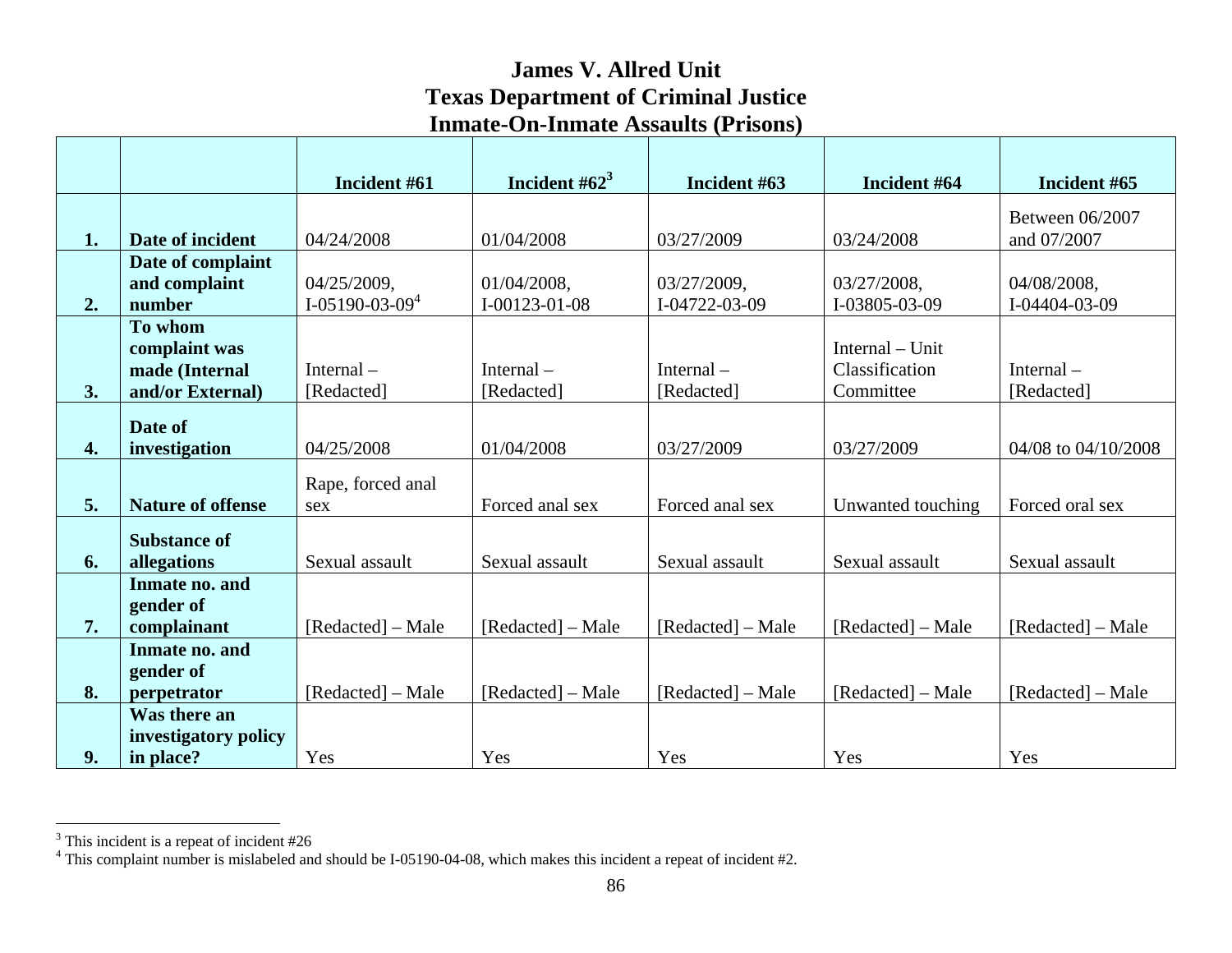|     |                                                                             | Incident #61                                             | Incident # $62^7$                                        | Incident #63                                             | Incident #64                                             | Incident #65                                                                                                     |
|-----|-----------------------------------------------------------------------------|----------------------------------------------------------|----------------------------------------------------------|----------------------------------------------------------|----------------------------------------------------------|------------------------------------------------------------------------------------------------------------------|
| 7.  | Inmate no. and<br>gender of<br>complainant                                  | [Redacted] – Male                                        | [Redacted] - Male                                        | [Redacted] – Male                                        | [Redacted] – Male                                        | [Redacted] – Male                                                                                                |
| 8.  | Inmate no. and<br>gender of<br>perpetrator                                  | [Redacted] – Male                                        | [Redacted] - Male                                        | [Redacted] - Male                                        | [Redacted] – Male                                        | [Redacted] – Male                                                                                                |
| 9.  | Was there an<br>investigatory policy<br>in place?                           | Yes                                                      | Yes                                                      | Yes                                                      | Yes                                                      | Yes                                                                                                              |
| 10. | Name and job title<br>of investigator                                       | [Redacted]                                               | [Redacted]                                               | [Redacted]                                               | [Redacted]                                               | [Redacted]                                                                                                       |
| 11. | Did the facility<br>follow its own<br>policy? If not,<br>categorize how so? | Yes                                                      | Yes                                                      | Yes                                                      | Yes                                                      | Yes                                                                                                              |
| 12. | <b>Results of</b><br>investigation                                          | Allegations by<br>complainant were<br>not substantiated. | Allegations by<br>complainant were<br>not substantiated. | Allegations by<br>complainant were<br>not substantiated. | Allegations by<br>complainant were<br>not substantiated. | Allegations by<br>complainant were<br>not substantiated.<br>Complainant refused<br>to attend the UCC<br>hearing. |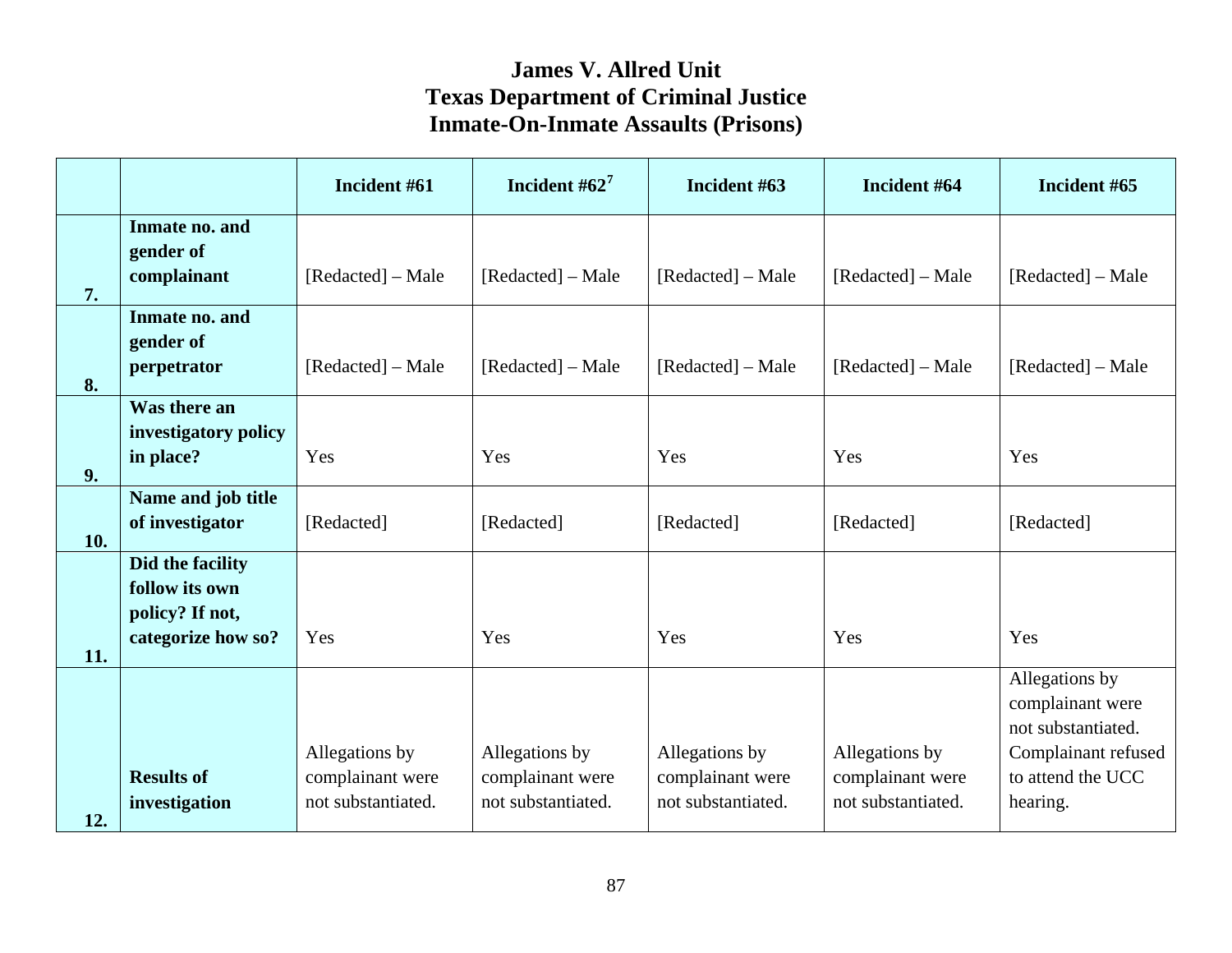|     |                                                                                       | Incident #61                                                                                                   | Incident # $62^7$                                                                                                           | Incident #63                                                                                   | Incident #64                                         | Incident #65                                                                                                             |
|-----|---------------------------------------------------------------------------------------|----------------------------------------------------------------------------------------------------------------|-----------------------------------------------------------------------------------------------------------------------------|------------------------------------------------------------------------------------------------|------------------------------------------------------|--------------------------------------------------------------------------------------------------------------------------|
| 13. | Name and job title<br>of person who<br>approved closure of<br>investigation           | [Redacted]                                                                                                     | [Redacted]                                                                                                                  | [Redacted]                                                                                     | [Redacted]                                           | [Redacted]                                                                                                               |
| 14. | What happened to<br>complainant?                                                      | Complainant<br>received a medical<br>examination.<br>Complainant was<br>uncooperative in the<br>investigation. | Complainant<br>received a medical<br>examination at the<br><b>United Regional</b><br><b>Health Care system</b><br>facility. | Complainant<br>received a medical<br>evaluation and was<br>moved to Transient<br>Housing unit. | Complainant was<br>moved to another<br>housing unit. | Complainant<br>remained in<br><b>Transient Housing</b><br>unit, as he refused to<br>return to the general<br>population. |
| 15. | What happened to<br>perpetrator?<br>Was perpetrator<br>referred to<br>authorities for | Perpetrator was<br>interviewed and<br>remained in his<br>housing unit.                                         | No action was taken<br>against perpetrator.                                                                                 | Perpetrator refused<br>to cooperate with<br>investigation.                                     | No action was taken<br>against perpetrator.          | No action was taken<br>against perpetrator.                                                                              |
| 16. | potential<br>prosecution?                                                             | N <sub>o</sub>                                                                                                 | N <sub>o</sub>                                                                                                              | N <sub>0</sub>                                                                                 | N <sub>o</sub>                                       | N <sub>0</sub>                                                                                                           |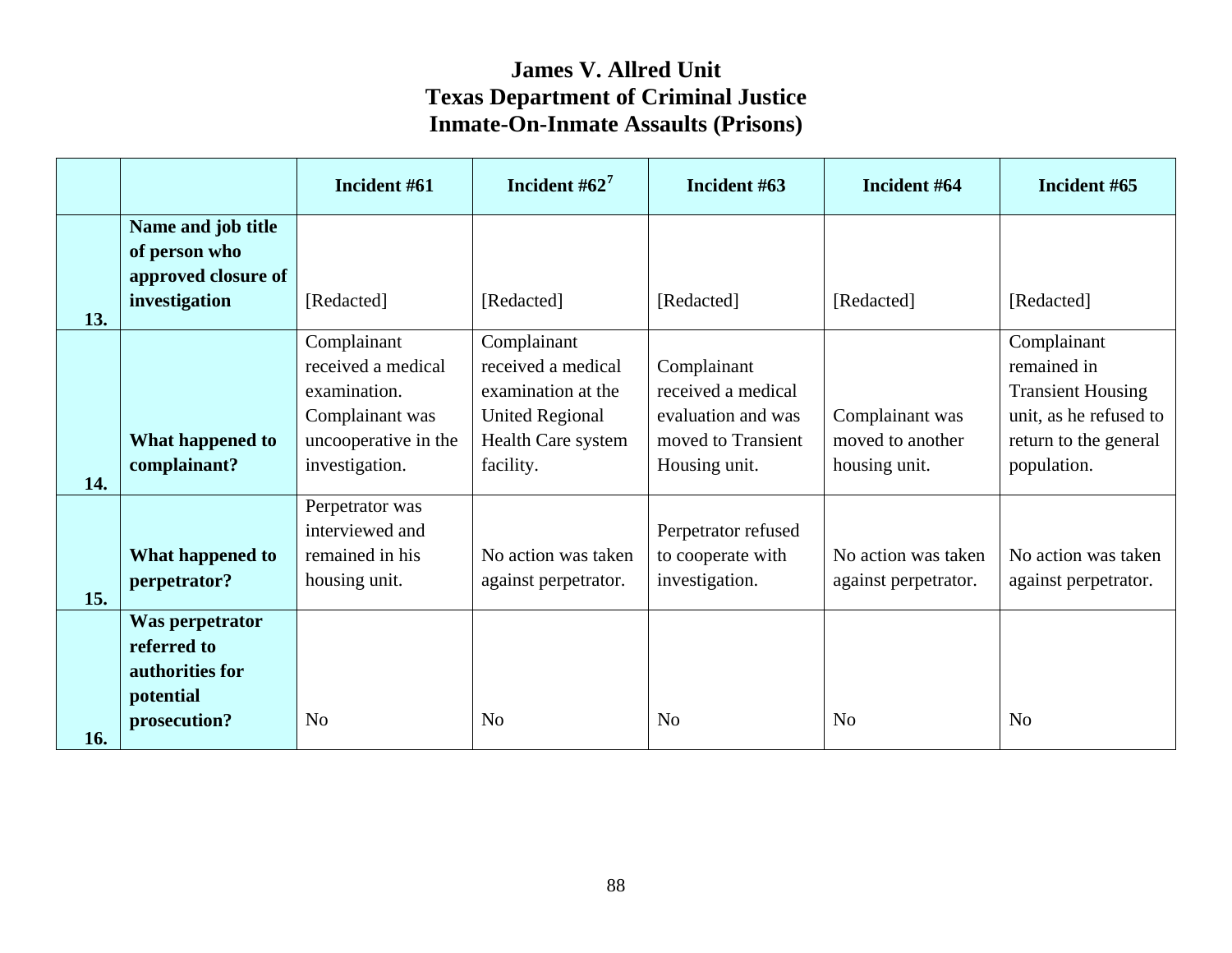|            |                                     | Incident #61        | Incident $#62^7$     | Incident #63        | Incident #64      | Incident #65        |
|------------|-------------------------------------|---------------------|----------------------|---------------------|-------------------|---------------------|
|            | If yes, to whom and<br>what was the |                     |                      |                     |                   |                     |
| 17.        | outcome?                            | N/A                 | N/A                  | N/A                 | N/A               | N/A                 |
|            | Was complainant<br>provided victim  |                     |                      |                     |                   |                     |
| 18.        | services?                           | Yes                 | Yes                  | Yes                 | Yes               | Yes                 |
|            |                                     |                     | Complainant          |                     |                   |                     |
|            |                                     | Complainant         | received medical     | Complainant         |                   | Complainant         |
|            |                                     | received a medical  | examination. He      | received a medical  | Complainant       | received a medical  |
|            |                                     | examination and was | was offered a Sexual | examination and was | received medical  | examination and was |
|            | If yes, state services              | placed in Transient | Representative,      | moved to another    | and psychological | placed in Transient |
| <b>19.</b> | that were provided.                 | Housing unit.       | which he refused.    | housing unit.       | services.         | Housing unit.       |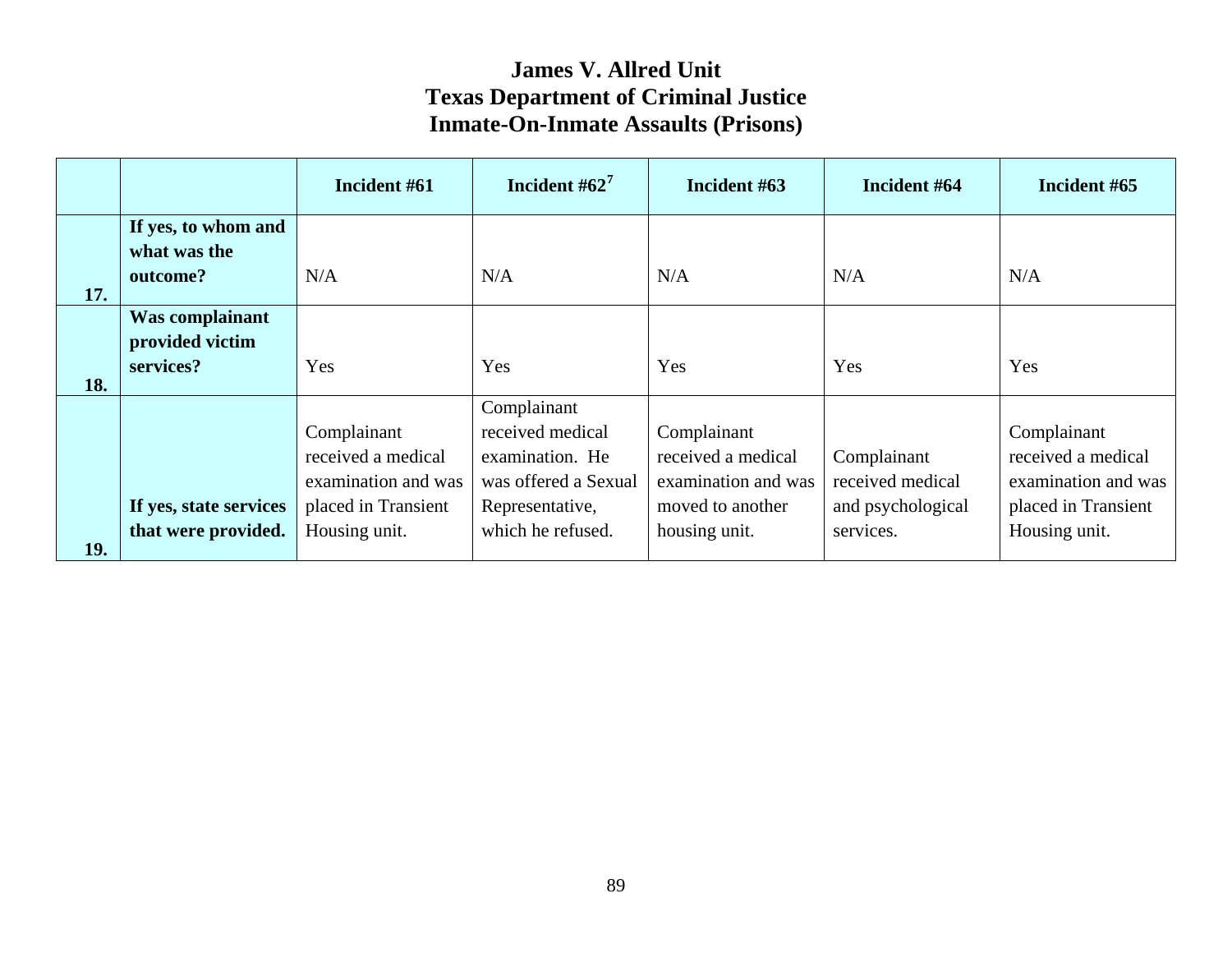|    |                                            | Incident #66      | Incident #67        |  |  |
|----|--------------------------------------------|-------------------|---------------------|--|--|
| 1. | Date of incident                           | 03/28/2009        | 03/10 to 03/17/2008 |  |  |
|    | Date of complaint<br>and complaint         | 03/29/2009,       | 03/18/2008,         |  |  |
| 2. | number                                     | I-04811-03-09     | I-03425-03-08       |  |  |
|    | To whom<br>complaint was                   |                   |                     |  |  |
|    | made (Internal                             | Internal-         | Internal-           |  |  |
| 3. | and/or External)                           | [Redacted]        | [Redacted]          |  |  |
| 4. | Date of<br>investigation                   | 03/29/2009        | 03/18/2008          |  |  |
| 5. | <b>Nature of offense</b>                   | Forced anal sex   | Unwanted kissing    |  |  |
| 6. | <b>Substance of</b><br>allegations         | Sexual assault    | Sexual assault      |  |  |
| 7. | Inmate no. and<br>gender of<br>complainant | [Redacted] – Male | [Redacted] – Male   |  |  |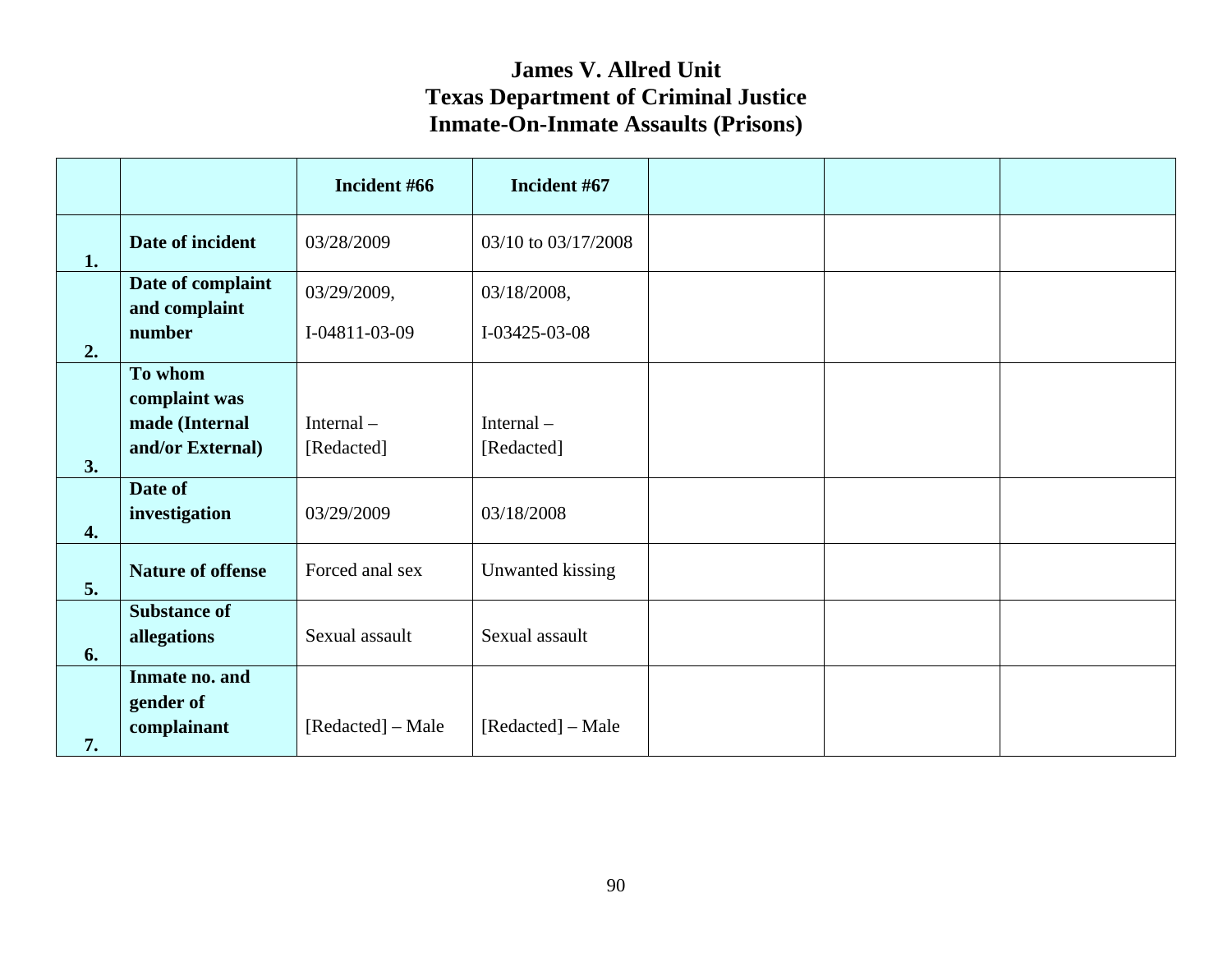|     |                      | Incident #66       | Incident #67       |  |  |
|-----|----------------------|--------------------|--------------------|--|--|
|     | Inmate no. and       |                    |                    |  |  |
|     | gender of            | [Redacted] – Male  | [Redacted] – Male  |  |  |
| 8.  | perpetrator          |                    |                    |  |  |
|     | Was there an         |                    |                    |  |  |
|     | investigatory policy |                    |                    |  |  |
| 9.  | in place?            | Yes                | Yes                |  |  |
|     | Name and job title   |                    |                    |  |  |
| 10. | of investigator      | [Redacted]         | [Redacted]         |  |  |
|     | Did the facility     |                    |                    |  |  |
|     | follow its own       |                    |                    |  |  |
|     | policy? If not,      |                    |                    |  |  |
| 11. | categorize how so?   | Yes                | Yes                |  |  |
|     |                      | Allegations by     | Allegations by     |  |  |
|     | <b>Results of</b>    | complainant were   | complainant were   |  |  |
| 12. | investigation        | not substantiated. | not substantiated. |  |  |
|     | Name and job title   |                    |                    |  |  |
|     | of person who        |                    |                    |  |  |
|     | approved closure of  |                    |                    |  |  |
| 13. | investigation        | [Redacted]         | [Redacted]         |  |  |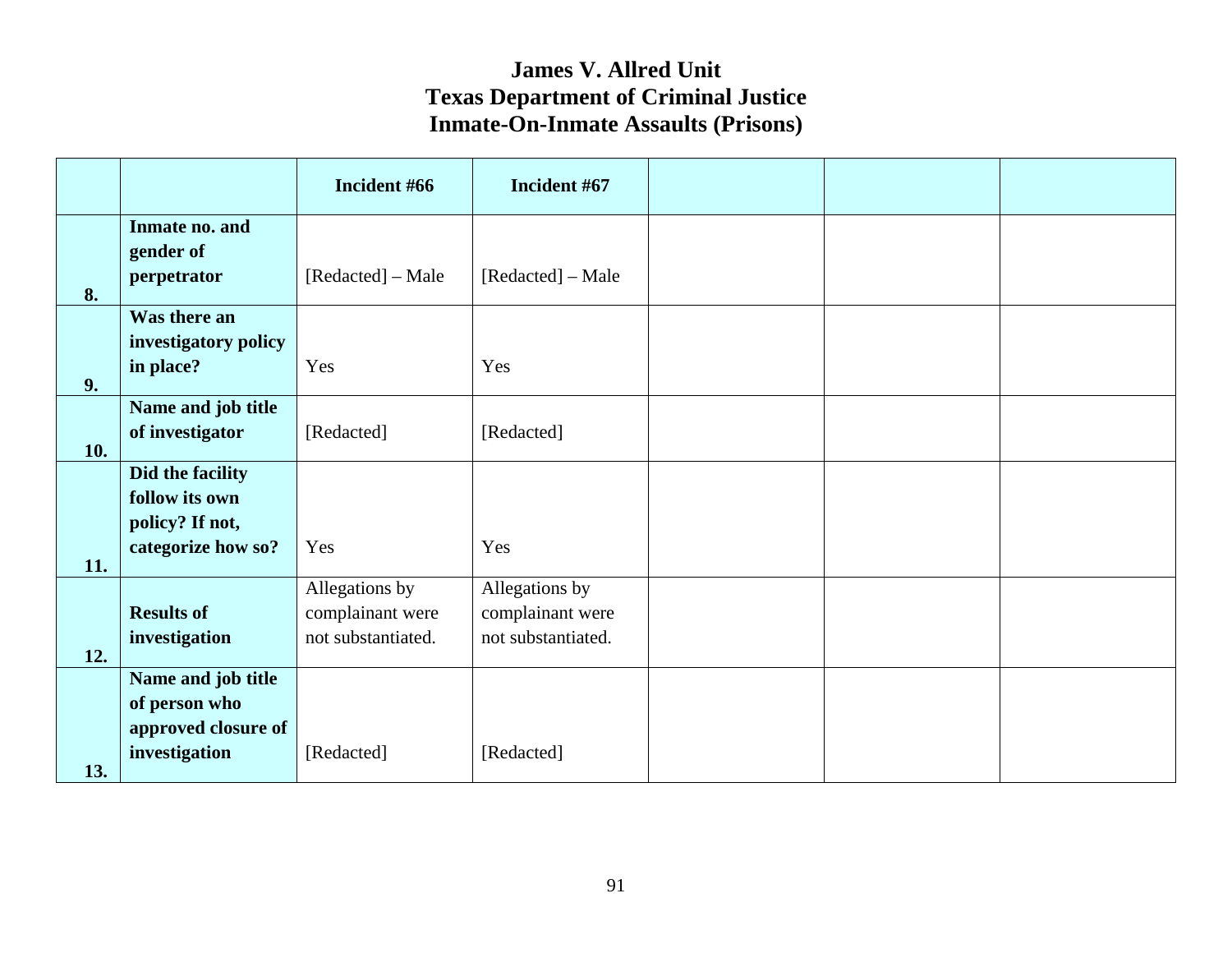|     |                                     | Incident #66                      | Incident #67         |  |  |
|-----|-------------------------------------|-----------------------------------|----------------------|--|--|
|     |                                     | Complainant<br>received a medical | Complainant          |  |  |
|     |                                     | examination.                      | received a medical   |  |  |
|     |                                     | Complainant was                   | examination and was  |  |  |
|     | What happened to                    | uncooperative with                | moved to another     |  |  |
|     | complainant?                        | the investigation.                | housing unit.        |  |  |
| 14. |                                     | Perpetrator was                   |                      |  |  |
|     |                                     | interviewed and                   |                      |  |  |
|     | What happened to                    | remained in his                   |                      |  |  |
|     | perpetrator?                        | housing unit.                     | No action was taken. |  |  |
| 15. |                                     |                                   |                      |  |  |
|     | Was perpetrator<br>referred to      |                                   |                      |  |  |
|     | authorities for                     |                                   |                      |  |  |
|     | potential                           |                                   |                      |  |  |
|     | prosecution?                        | N <sub>o</sub>                    | N <sub>o</sub>       |  |  |
| 16. |                                     |                                   |                      |  |  |
|     | If yes, to whom and<br>what was the |                                   |                      |  |  |
|     | outcome?                            | N/A                               | N/A                  |  |  |
| 17. |                                     |                                   |                      |  |  |
|     | Was complainant                     |                                   |                      |  |  |
|     | provided victim<br>services?        | Yes                               | Yes                  |  |  |
| 18. |                                     |                                   |                      |  |  |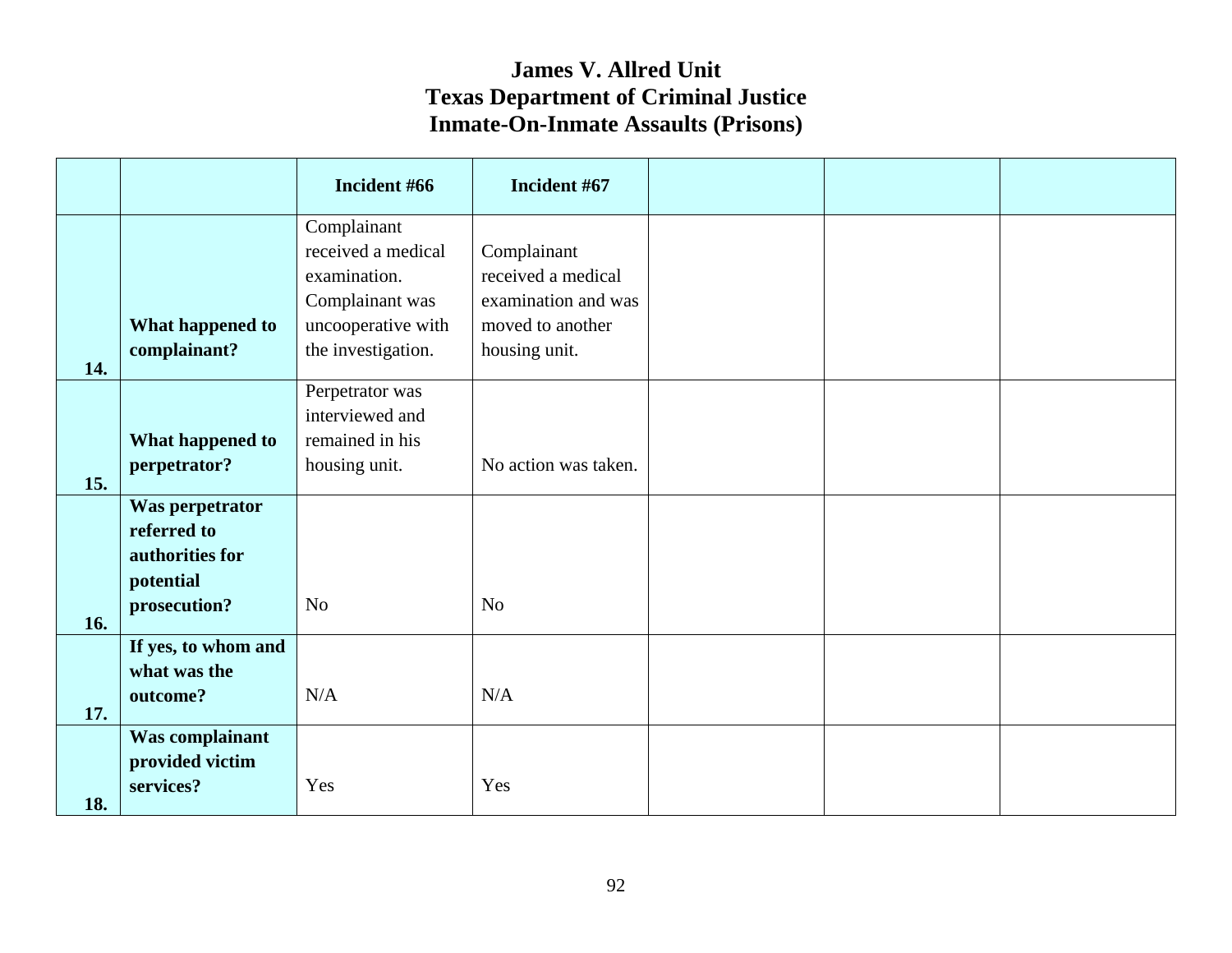|     |                        | Incident #66             | Incident #67              |  |  |
|-----|------------------------|--------------------------|---------------------------|--|--|
|     | Was complainant        |                          |                           |  |  |
|     | provided victim        |                          |                           |  |  |
| 18. | services?              | Yes                      | Yes                       |  |  |
|     |                        | Complainant              |                           |  |  |
|     |                        | received a medical       |                           |  |  |
|     |                        | examination and was      |                           |  |  |
|     |                        | placed in the            | Complainant               |  |  |
|     | If yes, state services | <b>Transient Housing</b> | received a medical        |  |  |
| 19. | that were provided.    | unit.                    | examination. <sup>5</sup> |  |  |

<sup>&</sup>lt;sup>5</sup> In addition to these sixty-seven incidents, the Panel has four more cases on file, none of which were substantiated.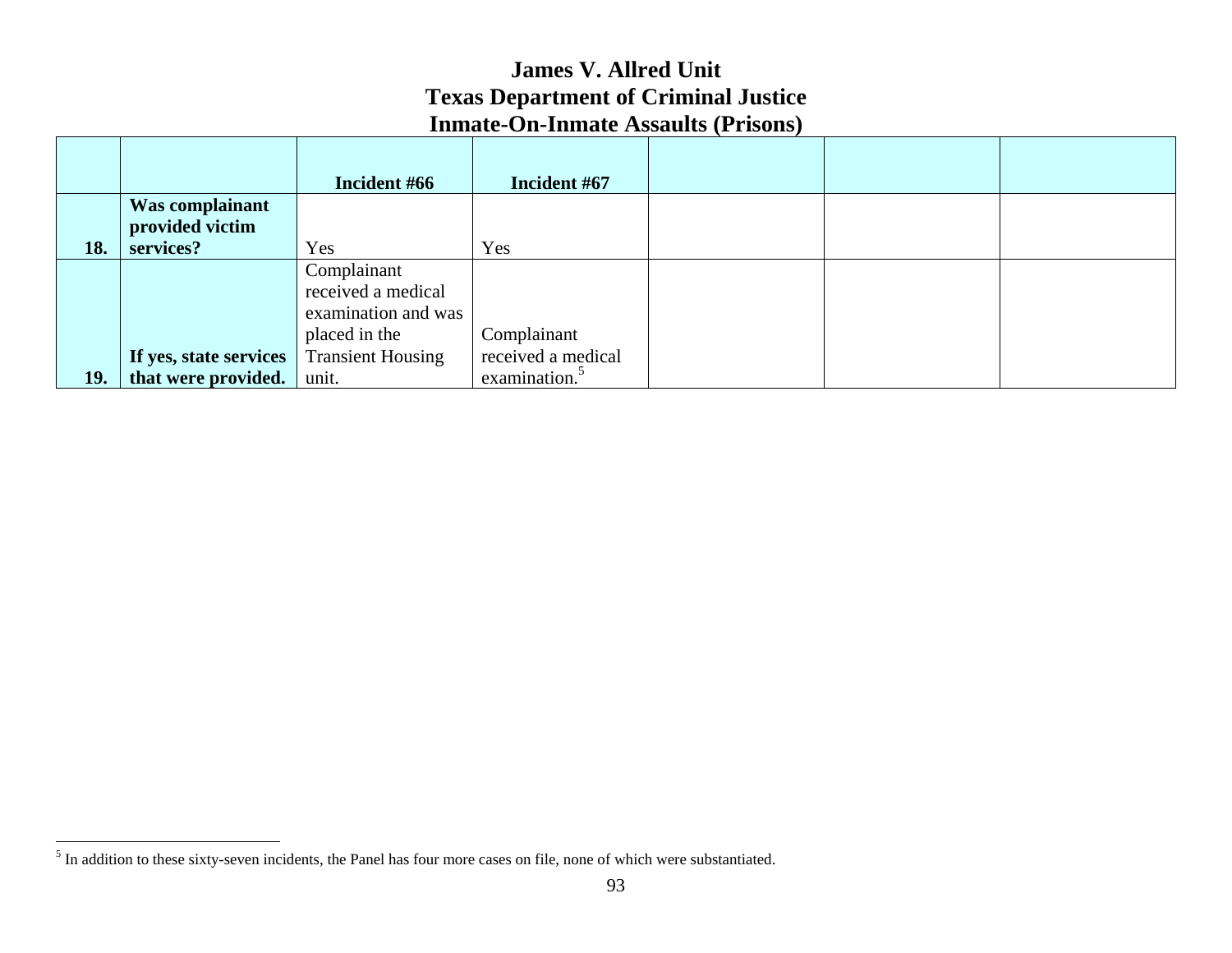|    |                                           | Incident #1                     | Incident #2                  | Incident #3                    | Incident #4                  | Incident #5                  |
|----|-------------------------------------------|---------------------------------|------------------------------|--------------------------------|------------------------------|------------------------------|
| 1. | Date of incident                          | 04/14/2008                      | 04/14/2008                   | 05/04/2008                     | 09/15/2009                   | 06/15/2009                   |
| 2. | Date of complaint and<br>complaint number | $04/14/2008$ ,<br>I-04699-04-08 | 04/08/2008,<br>I-04700-04-08 | 05/05/2008,<br>$I-05626-05-08$ | 09/22/2009,<br>I-15380-09-09 | 07/09/2009,<br>I-11043-07-09 |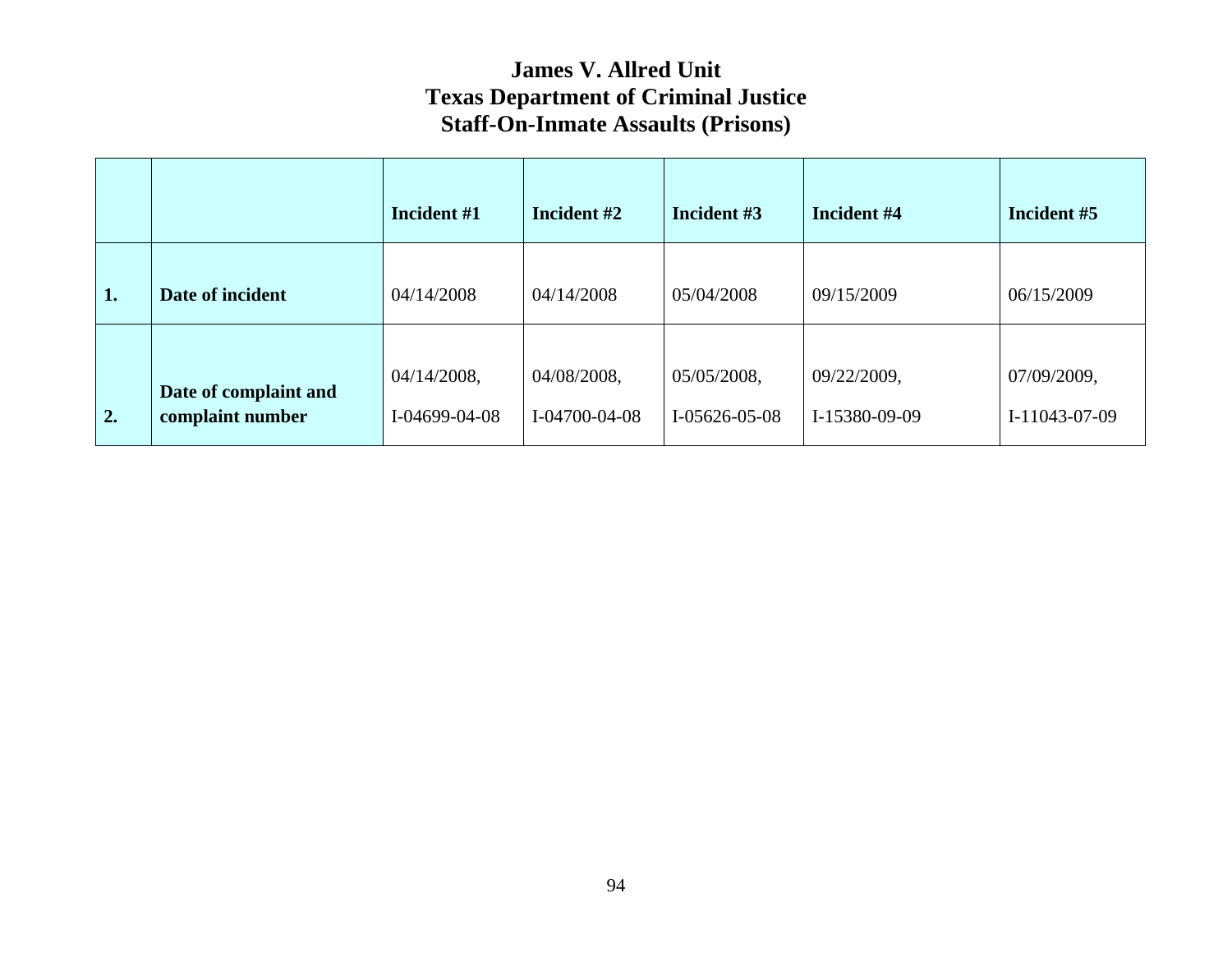|                  |                        | Incident #1      | Incident #2      | Incident #3      | Incident #4             | Incident #5 |
|------------------|------------------------|------------------|------------------|------------------|-------------------------|-------------|
|                  |                        |                  |                  |                  |                         |             |
|                  |                        |                  |                  |                  |                         |             |
|                  |                        | Internal – James | Internal – James |                  |                         |             |
|                  |                        | V. Allred Unit   | V. Allred Unit   |                  |                         |             |
|                  |                        | office staff     | office staff     | Internal – James |                         |             |
|                  |                        | discovered       | discovered       | V. Allred Unit   |                         |             |
|                  |                        | inappropriate    | inappropriate    | Officer          |                         |             |
|                  |                        | letters from     | letters from     | [Redacted]       |                         |             |
|                  |                        | officer.         | officer          | discovered       |                         |             |
|                  | To whom complaint was  | [Redacted]       | [Redacted]       | inappropriate    |                         |             |
|                  | made (Internal or      | received         | received         | notes from       |                         | Internal-   |
| 3.               | <b>External</b> )?     | complaint.       | complaint.       | officer.         | $Internal - [Redacted]$ | [Redacted]  |
|                  |                        |                  |                  |                  |                         |             |
|                  |                        |                  | $04/08$ to       |                  |                         |             |
| $\overline{4}$ . | Dates of investigation | 04/14/2008       | 04/14/2008       | 05/05/20008      | 09/29/2009              | 07/09/2009  |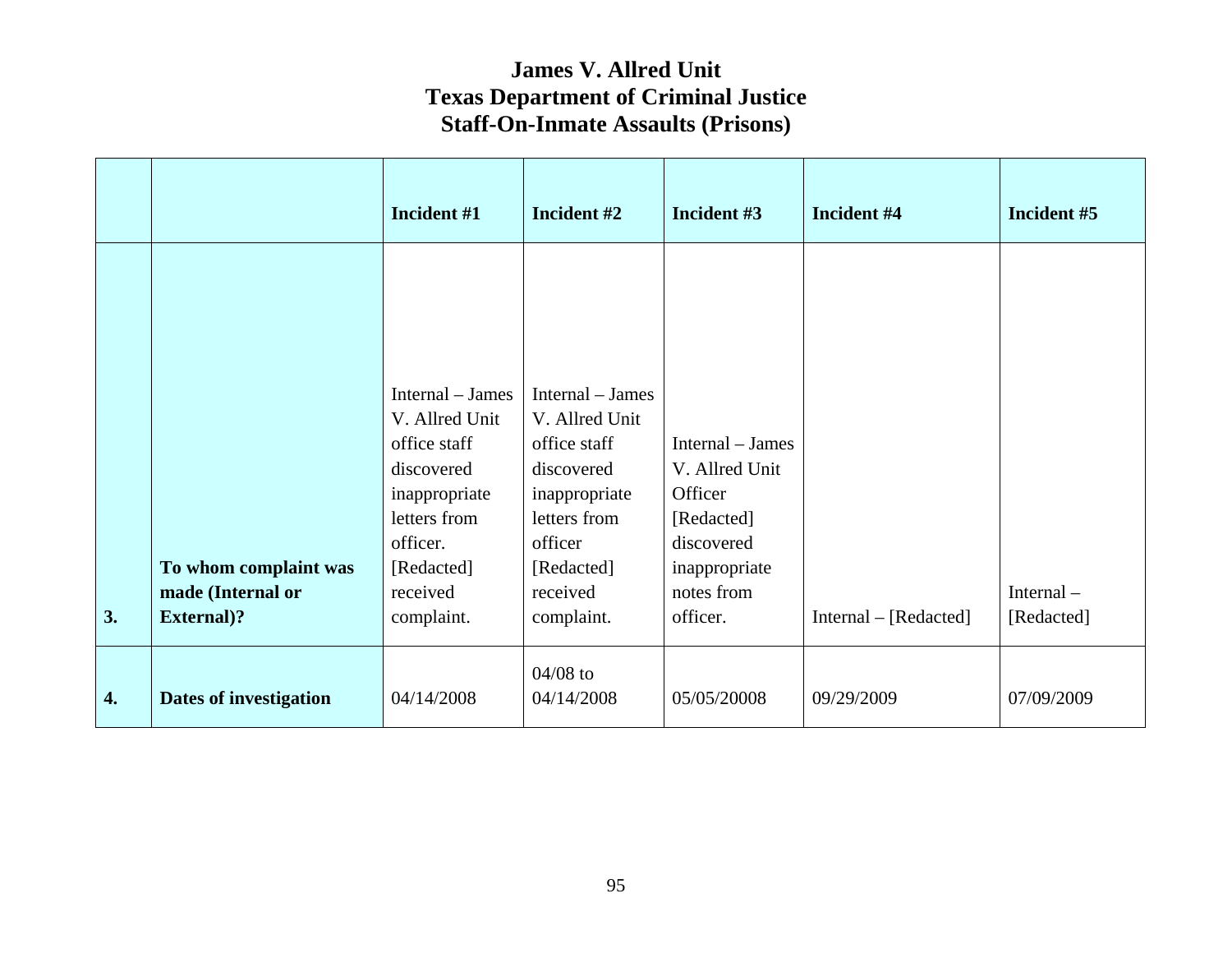|    |                          | Incident #1                                   | Incident #2                                   | Incident #3                                   | Incident #4                                        | Incident #5                                       |
|----|--------------------------|-----------------------------------------------|-----------------------------------------------|-----------------------------------------------|----------------------------------------------------|---------------------------------------------------|
| 5. | <b>Nature of offense</b> | Establishing<br>relationship<br>with offender | Establishing<br>relationship<br>with offender | Establishing<br>relationship<br>with offender | Forced anal penetration<br>of complainant by staff | Fondling of<br>complainant's<br>genitals by staff |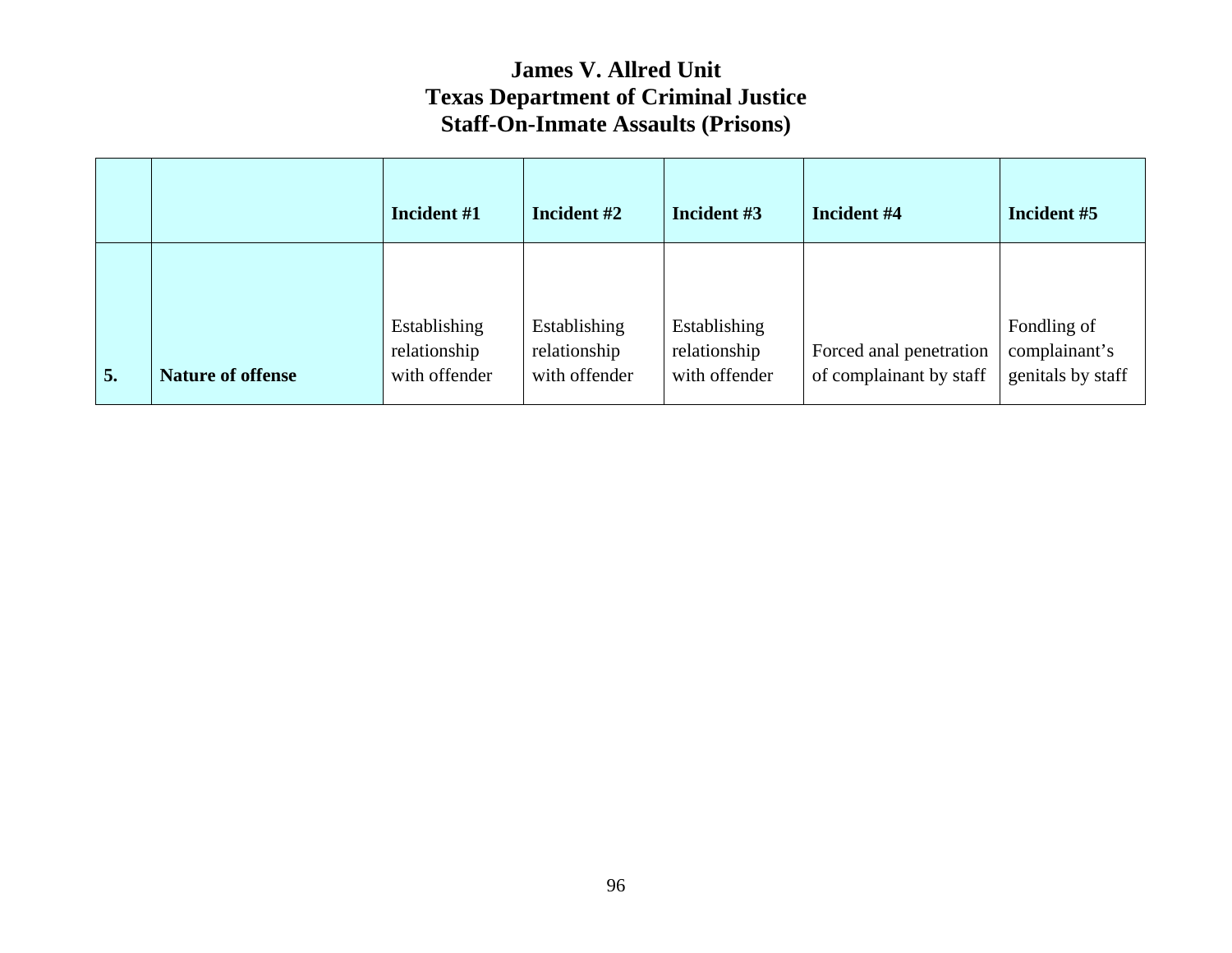|    |                                 | Incident #1                                                                                                                                      | Incident #2                                                                                          | Incident #3                                                                                             | Incident #4                                                                                            | Incident #5                                                                                                                                                                                                                                                                                         |
|----|---------------------------------|--------------------------------------------------------------------------------------------------------------------------------------------------|------------------------------------------------------------------------------------------------------|---------------------------------------------------------------------------------------------------------|--------------------------------------------------------------------------------------------------------|-----------------------------------------------------------------------------------------------------------------------------------------------------------------------------------------------------------------------------------------------------------------------------------------------------|
|    |                                 | Officer<br>[Redacted] of<br>James V. Allred<br>Unit staff was<br>writing letters to<br>inmate and<br>smuggling<br>contraband to<br>him in a coke | Officer<br>[Redacted] of<br>James V. Allred<br>Unit staff was<br>writing to and<br>receiving letters | Officer<br>[Redacted] was<br>found to have<br>established<br>inappropriate<br>relationships<br>with two | Complainant claimed<br>that [Redacted] inserted<br>broken broom handle<br>into anus of<br>complainant. | Complainant<br>claimed that<br>Officer<br>[Redacted]<br>fondled his<br>genitals and<br>made comment<br>that he wanted to<br>"put my lips"<br>around your<br>cock." The<br>complainant<br>refused the<br>advances at<br>which time the<br>officer<br>threatened<br>complainant that<br>he would have |
| 6. | <b>Substance of allegations</b> | can.                                                                                                                                             | from an inmate.                                                                                      | inmates.                                                                                                |                                                                                                        | him killed.                                                                                                                                                                                                                                                                                         |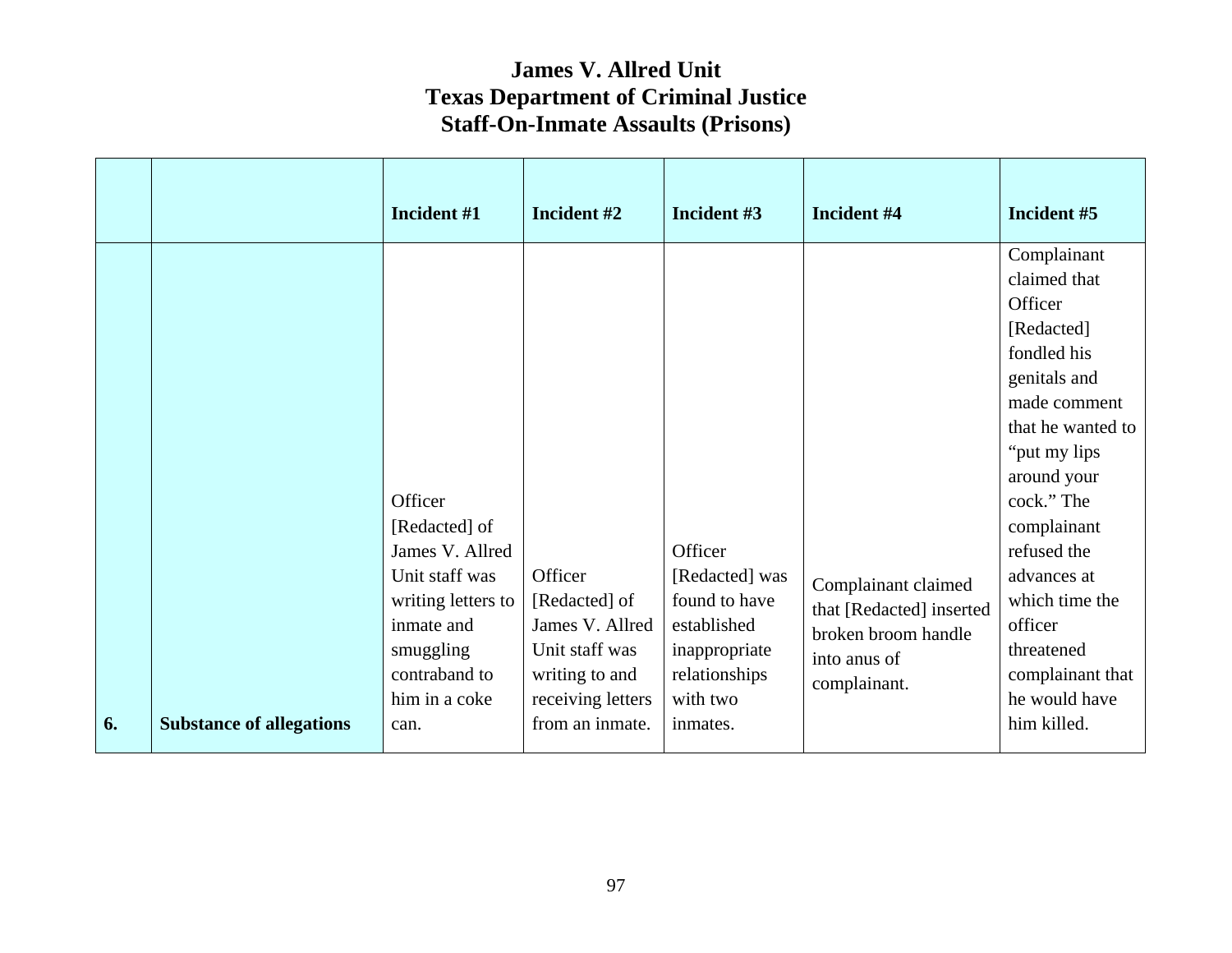|     |                                                | Incident #1               | Incident #2               | Incident #3            | Incident #4       | Incident #5           |
|-----|------------------------------------------------|---------------------------|---------------------------|------------------------|-------------------|-----------------------|
|     |                                                |                           |                           | [Redacted] –<br>Male   |                   |                       |
| 7.  | Inmate no. and gender of<br>complainant        | [Redacted] –<br>Male      | [Redacted] –<br>Male      | [Redacted] –<br>Male   | [Redacted] – Male | [Redacted] –<br>Male  |
| 8.  | Was there an investigatory<br>policy in place? | Yes                       | Yes                       | Yes                    | Yes               | Yes                   |
|     |                                                |                           |                           |                        |                   |                       |
| 9.  | Staff name and gender of<br>perpetrator        | [Redacted] –<br>Female    | $[Reduced] -$<br>Female   | [Redacted] –<br>Female | [Redacted] – Male | $[Reduced] -$<br>Male |
|     |                                                |                           |                           |                        |                   |                       |
| 10. | Name and job title of<br>investigator          | [Redacted],<br>[Redacted] | [Redacted],<br>[Redacted] | [Redacted]             | [Redacted]        | [Redacted]            |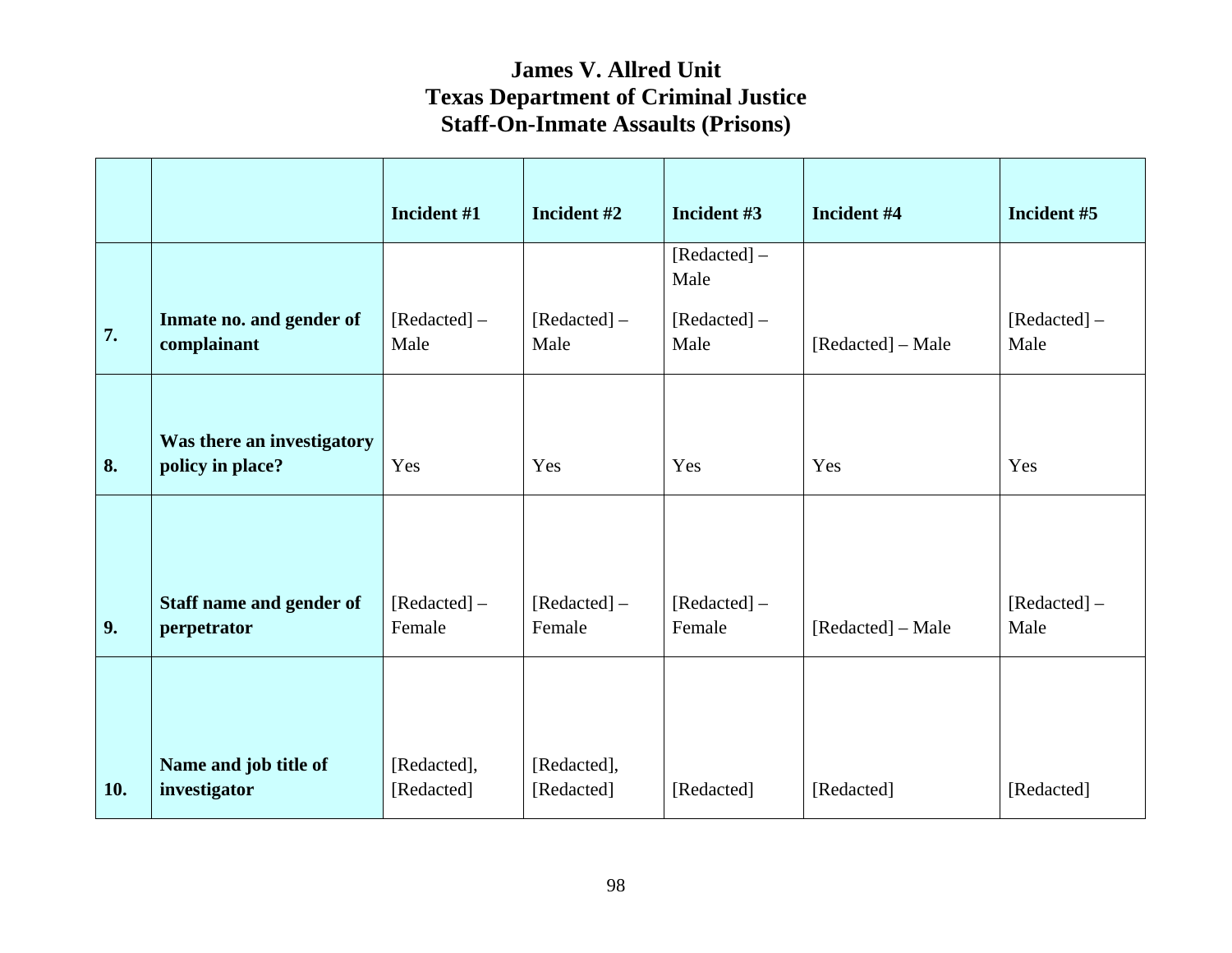|     |                                                                          | Incident #1                      | Incident #2                      | Incident #3                      | Incident #4                                            | Incident #5                                                                                                     |
|-----|--------------------------------------------------------------------------|----------------------------------|----------------------------------|----------------------------------|--------------------------------------------------------|-----------------------------------------------------------------------------------------------------------------|
| 11. | Did the facility follow its<br>own policy? If not,<br>categorize how so? | Yes                              | Yes                              | Yes                              | Yes                                                    | Yes                                                                                                             |
| 12. | <b>Results of investigation</b>                                          | The charge was<br>substantiated. | The charge was<br>substantiated. | The charge was<br>substantiated. | Complainant admitted<br>he made a false<br>allegation. | Complainant<br>refused to<br>cooperate with<br>investigation.<br>Officer<br>[Redacted]<br>denied<br>allegation. |
| 13. | Name and job title of<br>person who approved<br>closure of investigation | [Redacted]                       | [Redacted]                       | [Redacted]                       | [Redacted]                                             | [Redacted]                                                                                                      |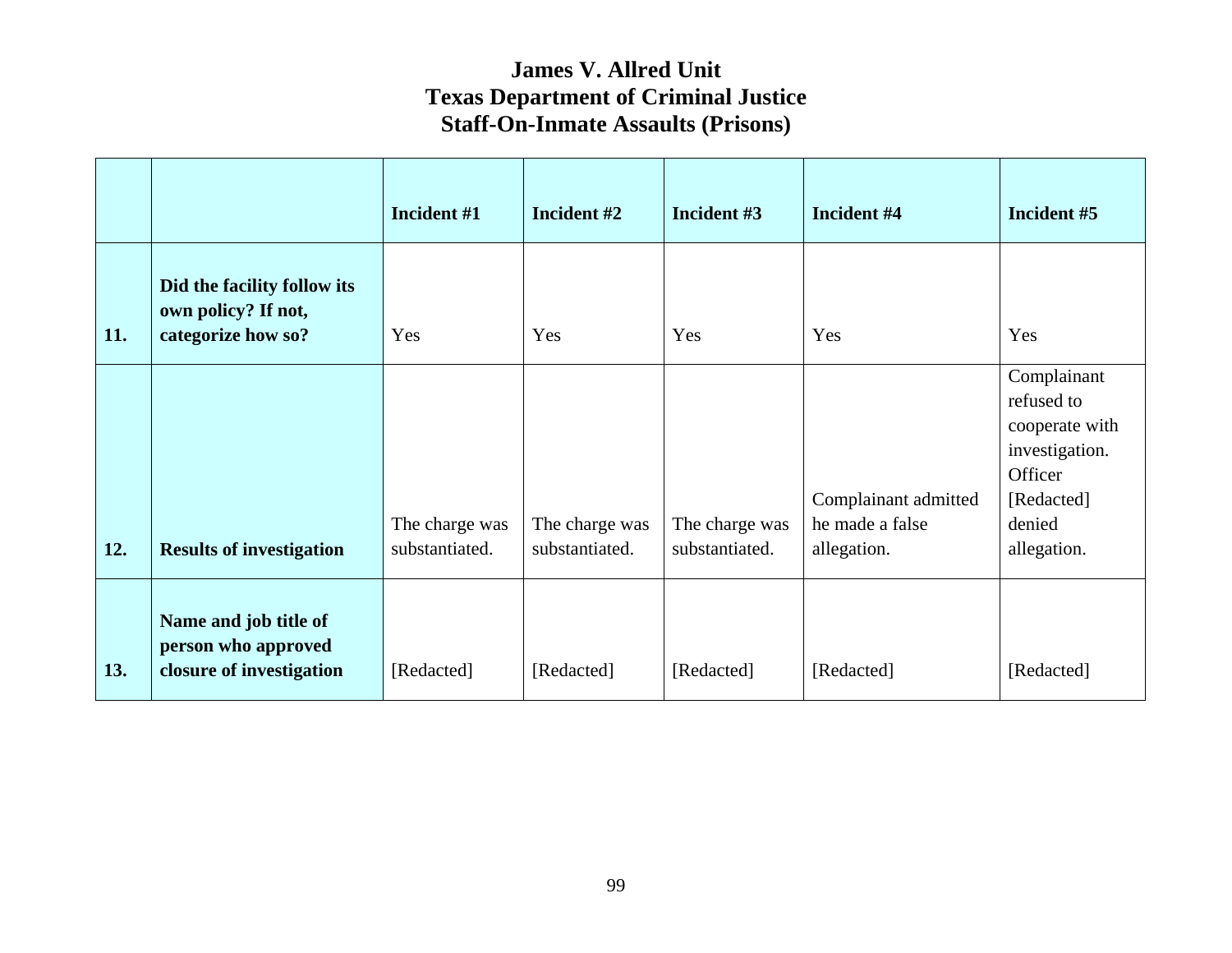|     |                  | Incident #1     | Incident #2                     | Incident #3   | Incident #4              | Incident #5     |
|-----|------------------|-----------------|---------------------------------|---------------|--------------------------|-----------------|
|     |                  |                 | Offender was<br>disciplined     |               |                          |                 |
|     |                  |                 | (Level 2: Code                  |               |                          |                 |
|     |                  |                 | $30.2$ , for<br>Establishing an | Both inmates  |                          |                 |
|     |                  |                 | Inappropriate                   | were given    |                          |                 |
|     |                  | Offender was    | Relationship                    | "appropriate" | Complainant will be      |                 |
|     |                  | disciplined     | with Staff,                     | disciplinary" | charged with             | Complainant     |
|     |                  | although he was | although he was                 | action. No    | "appropriate"            | was referred to |
|     | What happened to | not the         | not the                         | details were  | disciplinary" action. No | Psychology      |
| 14. | complainant?     | complainant.    | complainant.                    | provided.     | details were provided.   | Department.     |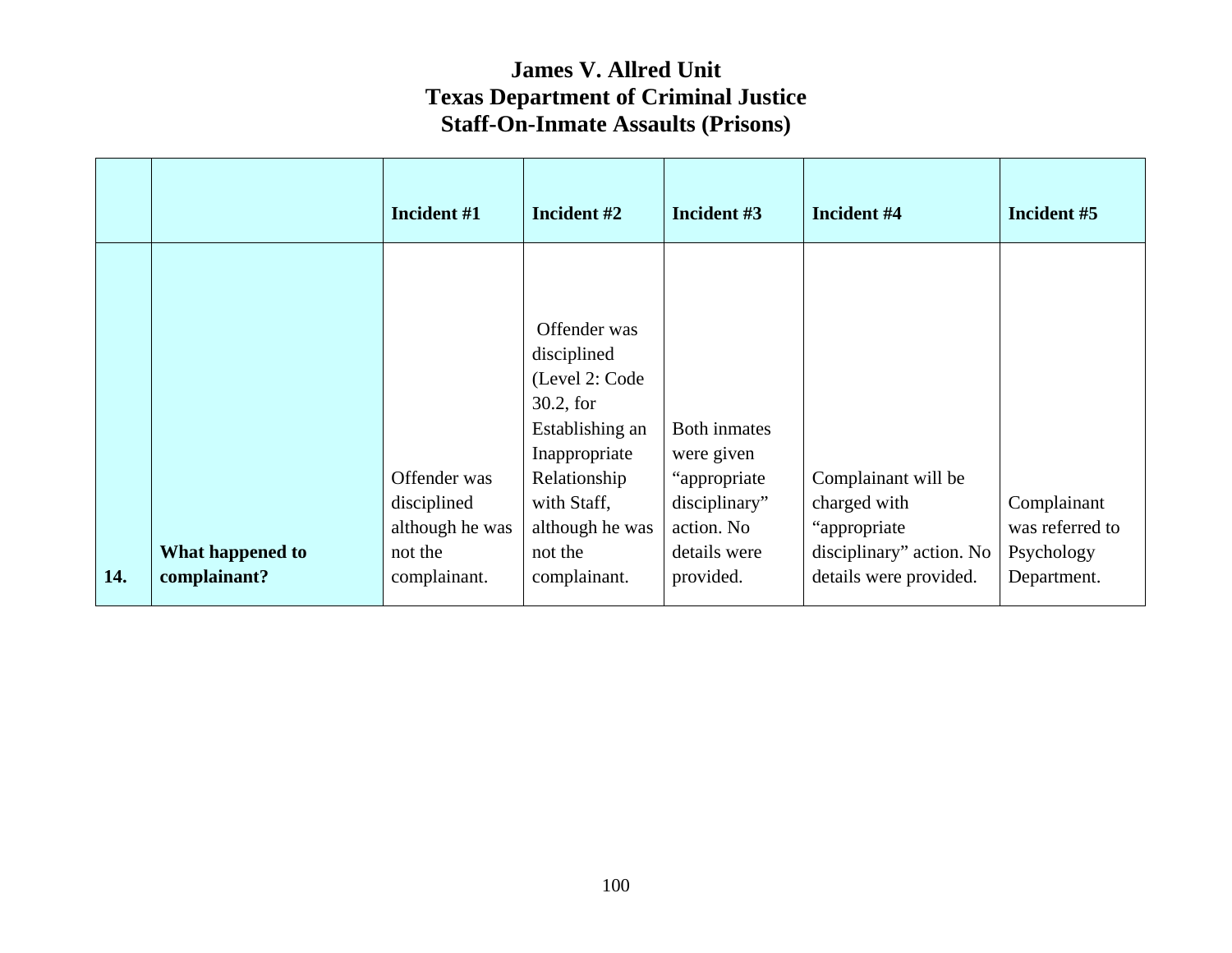|     |                                  | Incident #1                                       | Incident #2                                | Incident #3                                        | Incident #4                                   | Incident #5                     |
|-----|----------------------------------|---------------------------------------------------|--------------------------------------------|----------------------------------------------------|-----------------------------------------------|---------------------------------|
|     |                                  |                                                   |                                            |                                                    |                                               |                                 |
|     |                                  |                                                   |                                            |                                                    |                                               |                                 |
|     |                                  |                                                   |                                            |                                                    |                                               |                                 |
|     |                                  | Perpetrator was                                   |                                            |                                                    |                                               |                                 |
|     |                                  | charged with<br>Establishing<br>Relationship      |                                            |                                                    |                                               |                                 |
|     |                                  | with Offender<br>and introducing<br>contraband in | Perpetrator was<br>charged with            |                                                    |                                               |                                 |
|     |                                  | the Unit. She<br>was escorted                     | Establishing<br>Relationship               | Perpetrator                                        |                                               |                                 |
|     |                                  | from the James<br>V. Allred Unit<br>after she     | with Offender.<br>She was<br>escorted from | confessed to her<br>offense and<br>resigned during | No action was taken as                        | Perpetrator was                 |
| 15. | What happened to<br>perpetrator? | confessed to her<br>offenses.                     | the James V.<br>Allred Unit.               | the<br>investigation.                              | charge was false by<br>complainant admission. | placed back in<br>housing unit. |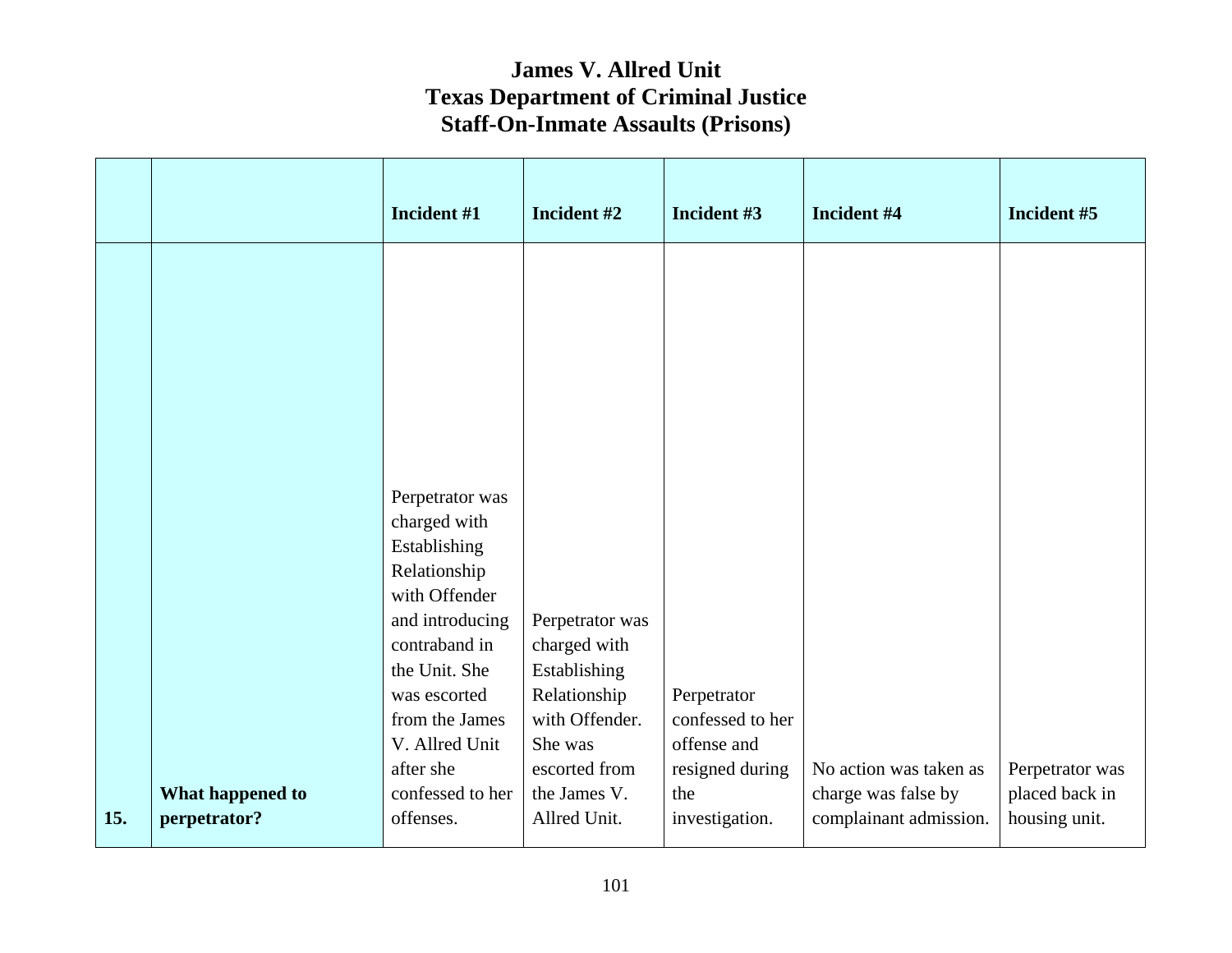|     |                                                                          | Incident #1                                                                                             | Incident #2                                                                                             | Incident #3 | Incident #4 | Incident #5 |
|-----|--------------------------------------------------------------------------|---------------------------------------------------------------------------------------------------------|---------------------------------------------------------------------------------------------------------|-------------|-------------|-------------|
| 16. | Was perpetrator referred<br>to authorities for potential<br>prosecution? | It is unclear if<br>her charges<br>were criminal or<br>they violated<br>only<br>employment<br>policies. | It is unclear if<br>her charges<br>were criminal<br>or they violated<br>only<br>employment<br>policies. | No          | No          | No          |
| 17. | If yes, to whom and what<br>was outcome?                                 | Information was<br>not available.                                                                       | Information was<br>not available.                                                                       | $\rm N/A$   | N/A         | N/A         |
| 18. | <b>Was complainant</b><br>provided victim services?                      | N/A                                                                                                     | N/A                                                                                                     | N/A         | N/A         | N/A         |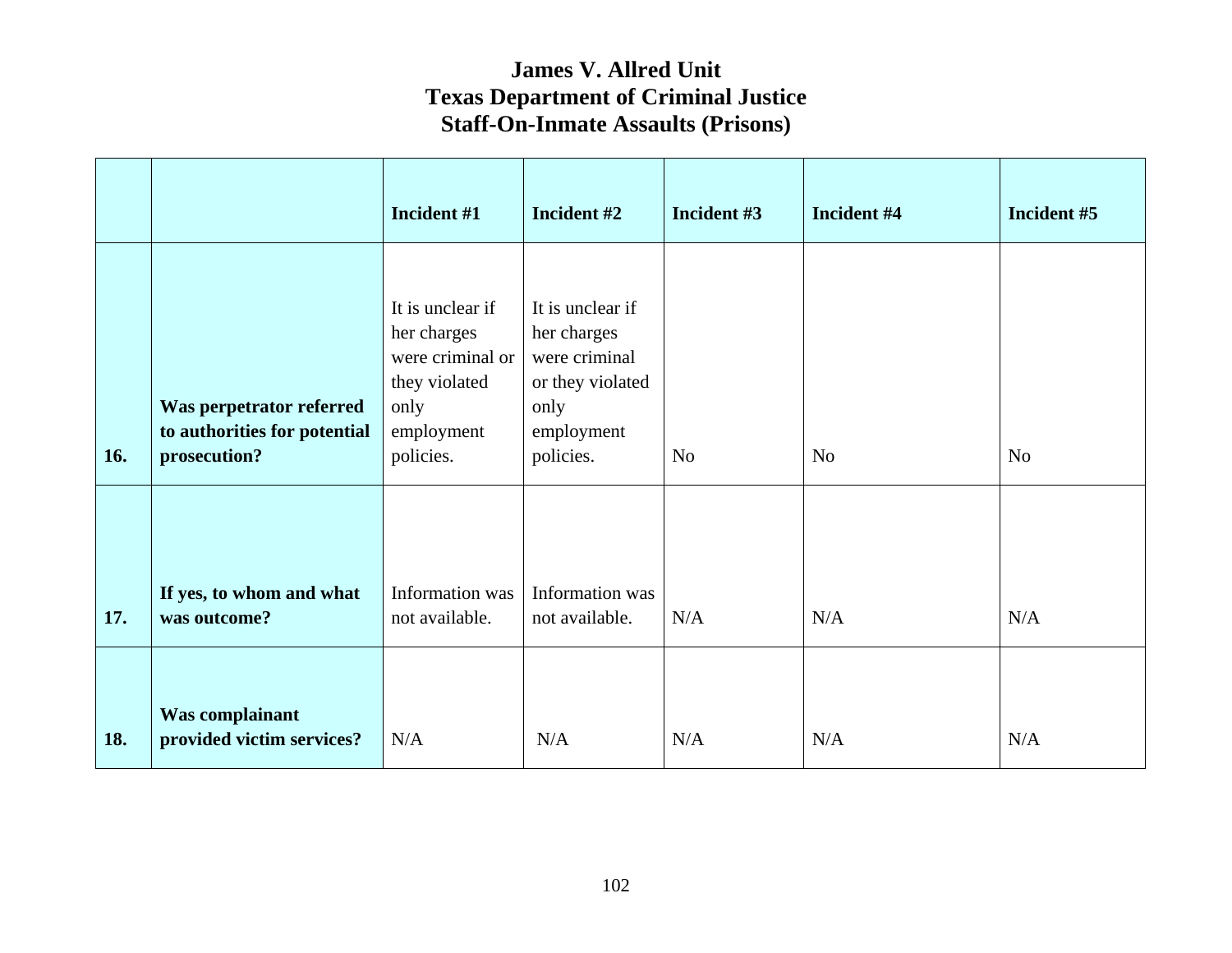|     |                                                                                  | Incident #1                       | Incident #2                       | Incident #3                                             | Incident #4    | Incident #5    |
|-----|----------------------------------------------------------------------------------|-----------------------------------|-----------------------------------|---------------------------------------------------------|----------------|----------------|
| 19. | If yes, state services that<br>were provided.                                    | N/A                               | N/A                               | N/A                                                     | N/A            | N/A            |
| 20. | Did perpetrator resign or<br>was he/she terminated?                              | Information was<br>not available. | Information was<br>not available. | Perpetrator<br>resigned during<br>the<br>investigation. | N <sub>o</sub> | N <sub>o</sub> |
| 21. | Were there other sexual<br>abuse complaints against<br>perpetrator in 2008-2009? | N <sub>o</sub>                    | N <sub>o</sub>                    | N <sub>0</sub>                                          | N <sub>o</sub> | N <sub>o</sub> |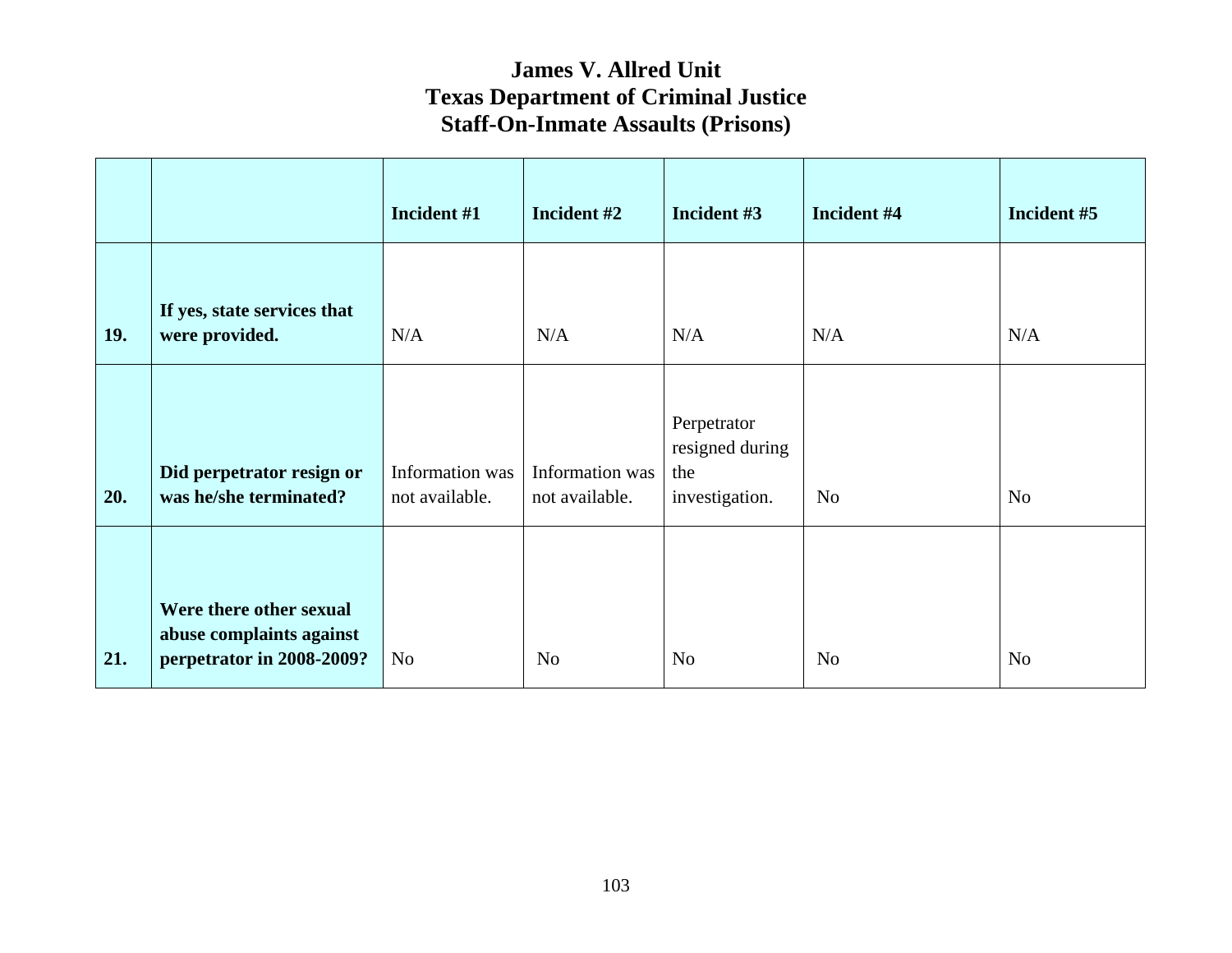|     |                                                                                                                 | Incident #1    | Incident #2    | Incident #3    | Incident #4    | Incident #5    |
|-----|-----------------------------------------------------------------------------------------------------------------|----------------|----------------|----------------|----------------|----------------|
| 22. | If yes, provide cross-<br>references to relevant<br>complaint, investigatory,<br>and disciplinary<br>documents. | N/A            | N/A            | N <sub>o</sub> | N/A            | N/A            |
| 23. | Are there related<br>disciplinary records<br>concerning the<br>perpetrator?                                     | N <sub>o</sub> | N <sub>o</sub> | Yes            | N <sub>o</sub> | N <sub>o</sub> |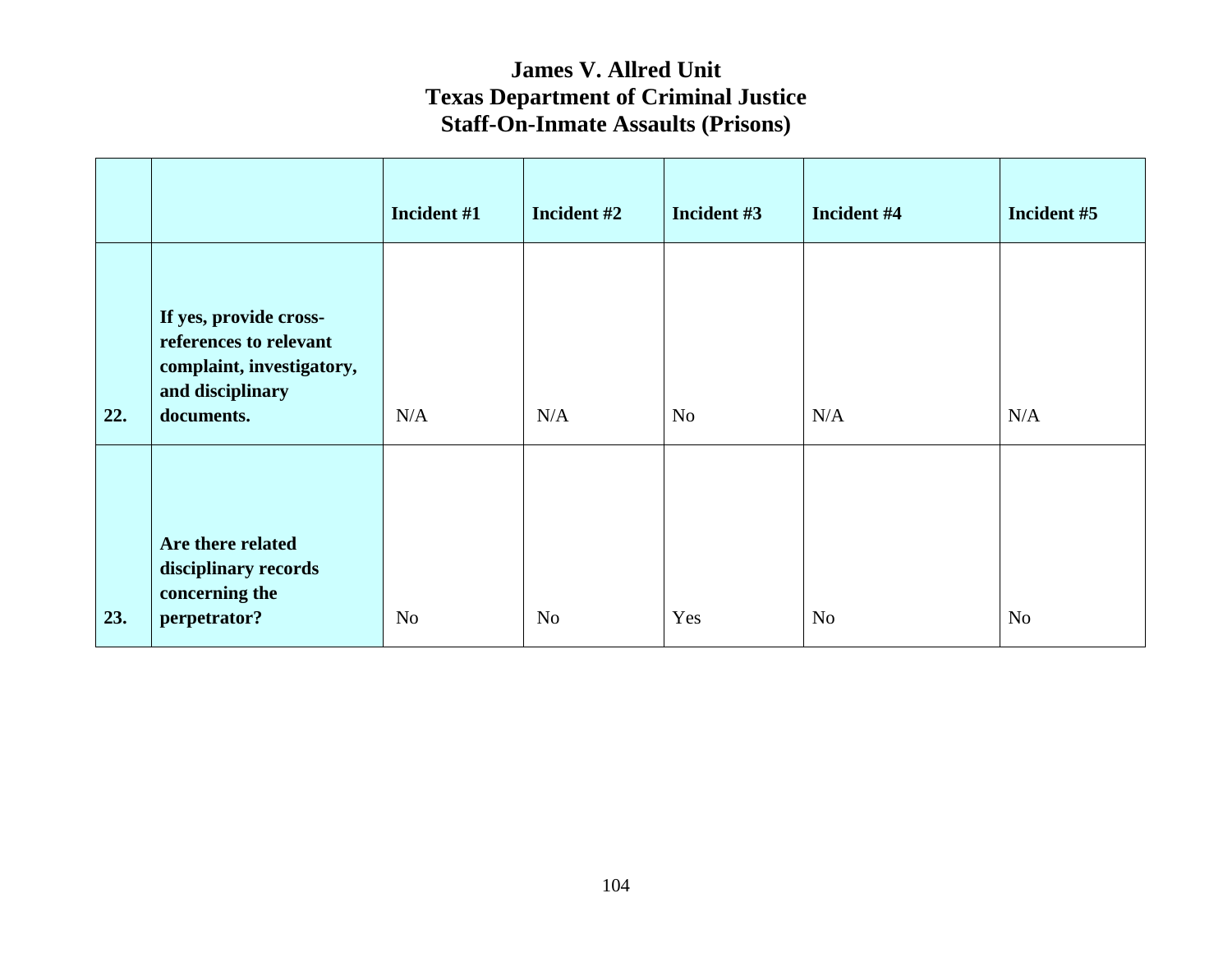|     |                                                                                                                 | Incident #1 | Incident #2    | Incident #3                                                                           | Incident #4    | Incident #5 |
|-----|-----------------------------------------------------------------------------------------------------------------|-------------|----------------|---------------------------------------------------------------------------------------|----------------|-------------|
| 24. | If yes, provide cross-<br>references to relevant<br>documents.                                                  | N/A         | N/A            | Employee<br>Offense and<br>Pre-hearing<br>Investigation<br>Report dated<br>09/14/2007 | N/A            | N/A         |
| 25. | Were there any changes in<br>policies, protocols, or<br>staffing as a result of the<br>complaint/investigation? | <b>No</b>   | N <sub>o</sub> | N <sub>o</sub>                                                                        | N <sub>o</sub> | No          |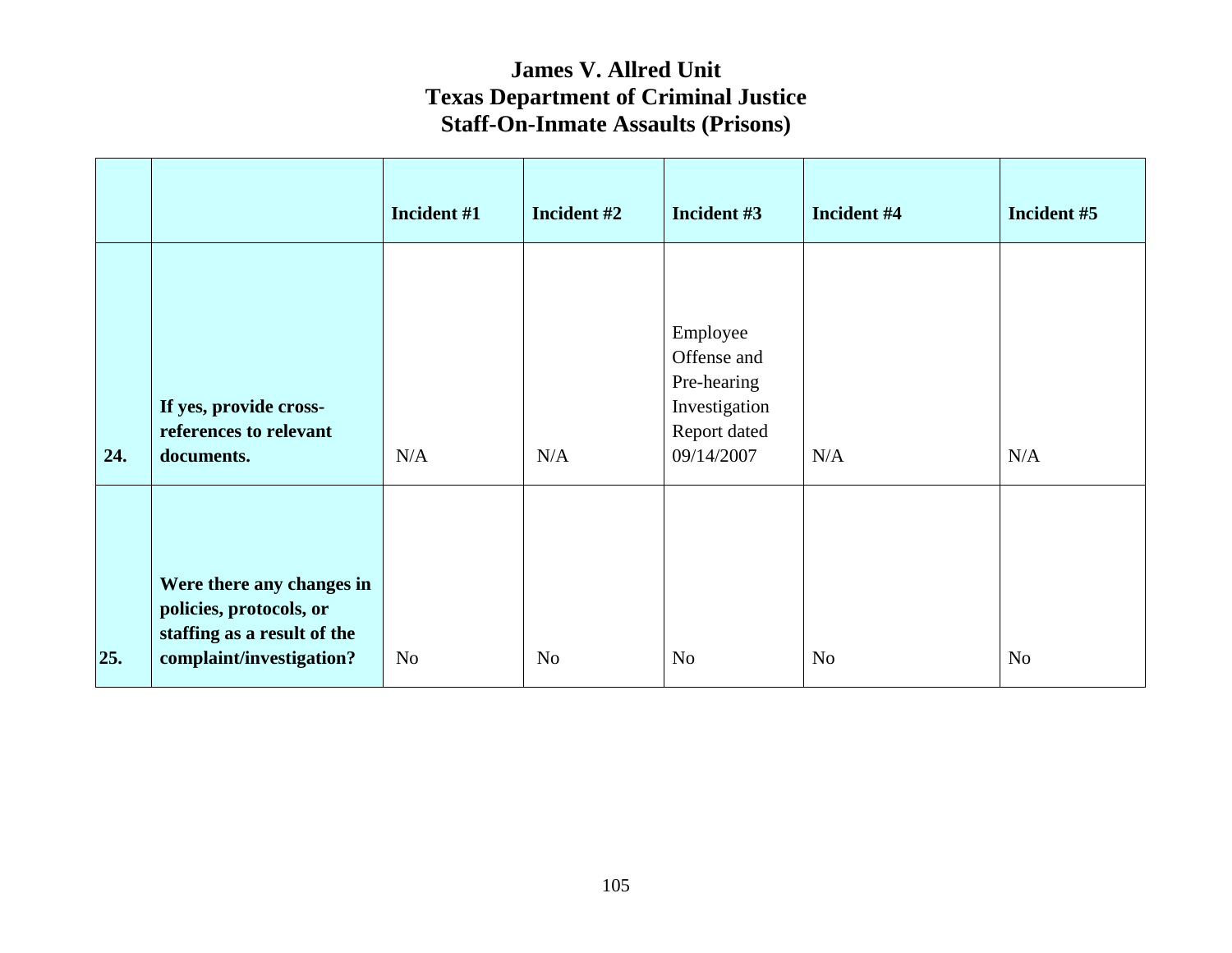|    |                                    | Incident #6          | Incident #7       | Incident #8        | Incident #9        | Incident #10         |
|----|------------------------------------|----------------------|-------------------|--------------------|--------------------|----------------------|
| 1. | Date of incident                   | 07/06/2009           | 10/16/2009        | 05/01/2009         | 02/01/2009         | 02/16/2009           |
|    | Date of complaint<br>and complaint | 07/08/2009,          | 10/16/2009,       | 05/04/2009,        | 03/19/2009,        | 02/19/2009,          |
| 2. | number                             | I-11030-07-09        | $I-17087-10-09$   | $I-06944-05-09$    | $I-04276-03-09$    | $I-02637-02-09$      |
|    | To whom                            | Internal – Complaint |                   |                    |                    |                      |
|    | complaint was                      | made to an           |                   |                    |                    |                      |
|    | made (Internal                     | undetermined staff   | Internal $-$      | Internal $-$       | Internal $-$       | Internal – Grievance |
|    | and/or External)                   | person               | [Redacted]        | [Redacted]         | [Redacted]         | form                 |
| 3. |                                    |                      |                   |                    |                    |                      |
|    | Date of                            |                      |                   |                    |                    |                      |
| 4. | investigation                      | 07/08/2009           | 10/16/2009        | 05/11/2009         | 03/19/2009         | 02/19/2009           |
|    |                                    | Unwanted touching    | Unwanted touching | Unwanted digital   | Unwanted digital   |                      |
|    |                                    | and sexual           | and sexual        | penetration in the | penetration in the |                      |
| 5. | <b>Nature of offense</b>           | comments             | comments          | anus               | anus               | Unwanted touching    |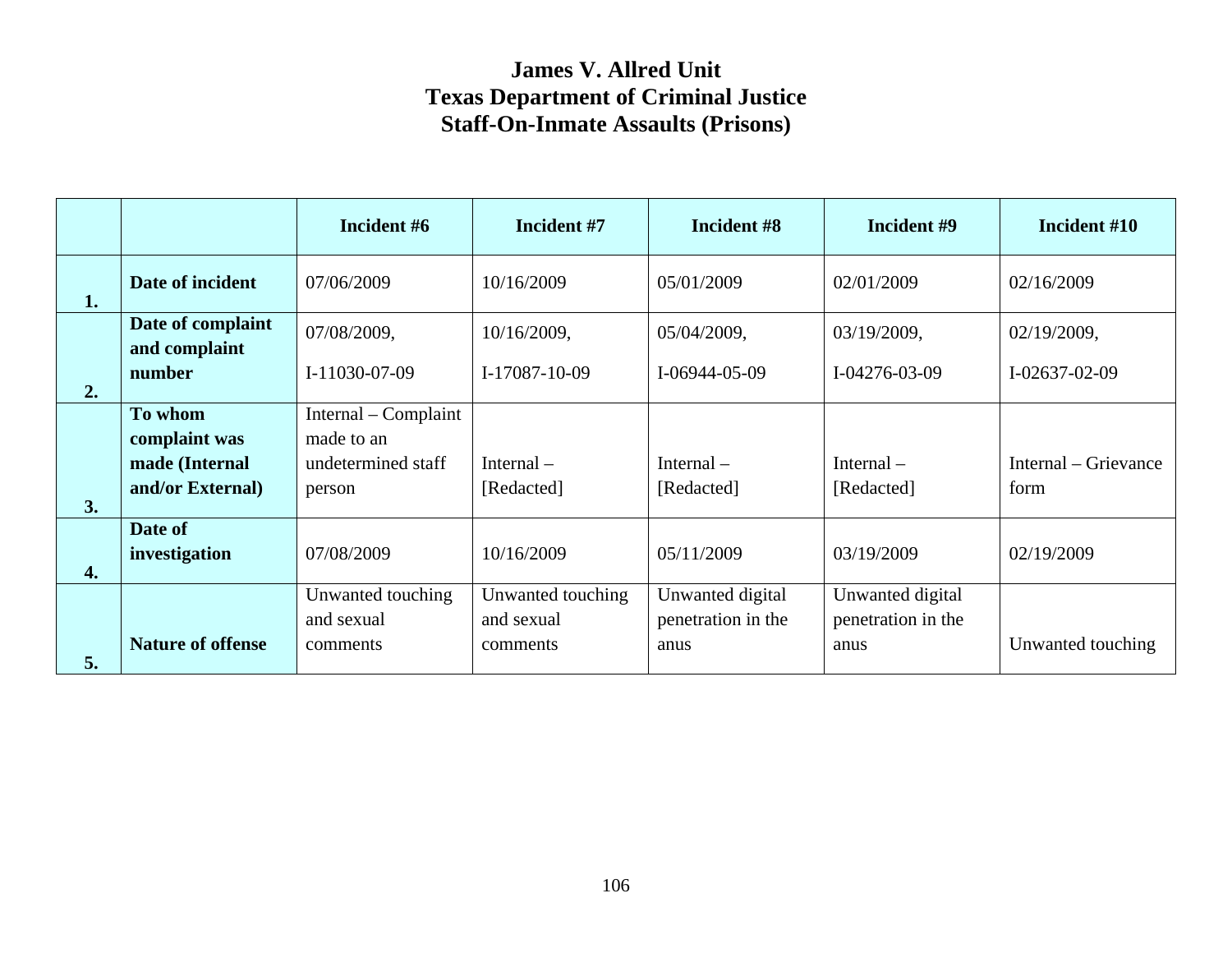|    |                                                   | Incident #6                                                                                                          | Incident #7                                                                                                                                   | Incident #8                                                                                                                                                                                                                                                                                     | Incident #9                                                                                                                                                                                                                                                                        | Incident #10                                                                                                                                                   |
|----|---------------------------------------------------|----------------------------------------------------------------------------------------------------------------------|-----------------------------------------------------------------------------------------------------------------------------------------------|-------------------------------------------------------------------------------------------------------------------------------------------------------------------------------------------------------------------------------------------------------------------------------------------------|------------------------------------------------------------------------------------------------------------------------------------------------------------------------------------------------------------------------------------------------------------------------------------|----------------------------------------------------------------------------------------------------------------------------------------------------------------|
| 6. | <b>Substance of</b><br>allegations                | Complainant alleged<br>officer grabbed him<br>on the buttocks and<br>stated that<br>complainant had "a<br>nice ass." | Complainant alleged<br>officer grabbed him<br>on the buttocks and<br>stated that<br>complainant's ass<br>was as "soft as a<br>mother's love." | During a five-person<br>staff cell search,<br>which required<br>inmate restraint,<br>complainant alleged<br>that officer inserted<br>his finger in<br>complainant's anus.<br>Complainant stated<br>that the officer<br>repeatedly stated to<br>him: "how did you<br>like that finger,<br>punk"? | During a five-person<br>staff effort to gain<br>compliance from<br>inmate, chemicals<br>were used to gain<br>that compliance.<br>Complainant alleged<br>that he backed out of<br>his cell on his knees<br>at which time an<br>unknown officer<br>inserted a finger in<br>his anus. | Complainant alleged<br>that two staff<br>fondled him with a<br>"food tray slot tool"<br>when complainant<br>was outside of<br>holding cell in main<br>hallway. |
| 7. | Inmate no. and<br>gender of<br>complainant        | [Redacted] – Male                                                                                                    | [Redacted] – Male                                                                                                                             | [Redacted] – Male                                                                                                                                                                                                                                                                               | [Redacted] - Male                                                                                                                                                                                                                                                                  | [Redacted] - Male                                                                                                                                              |
| 8. | Was there an<br>investigatory policy<br>in place? | Yes                                                                                                                  | Yes                                                                                                                                           | Yes                                                                                                                                                                                                                                                                                             | Yes                                                                                                                                                                                                                                                                                | Yes                                                                                                                                                            |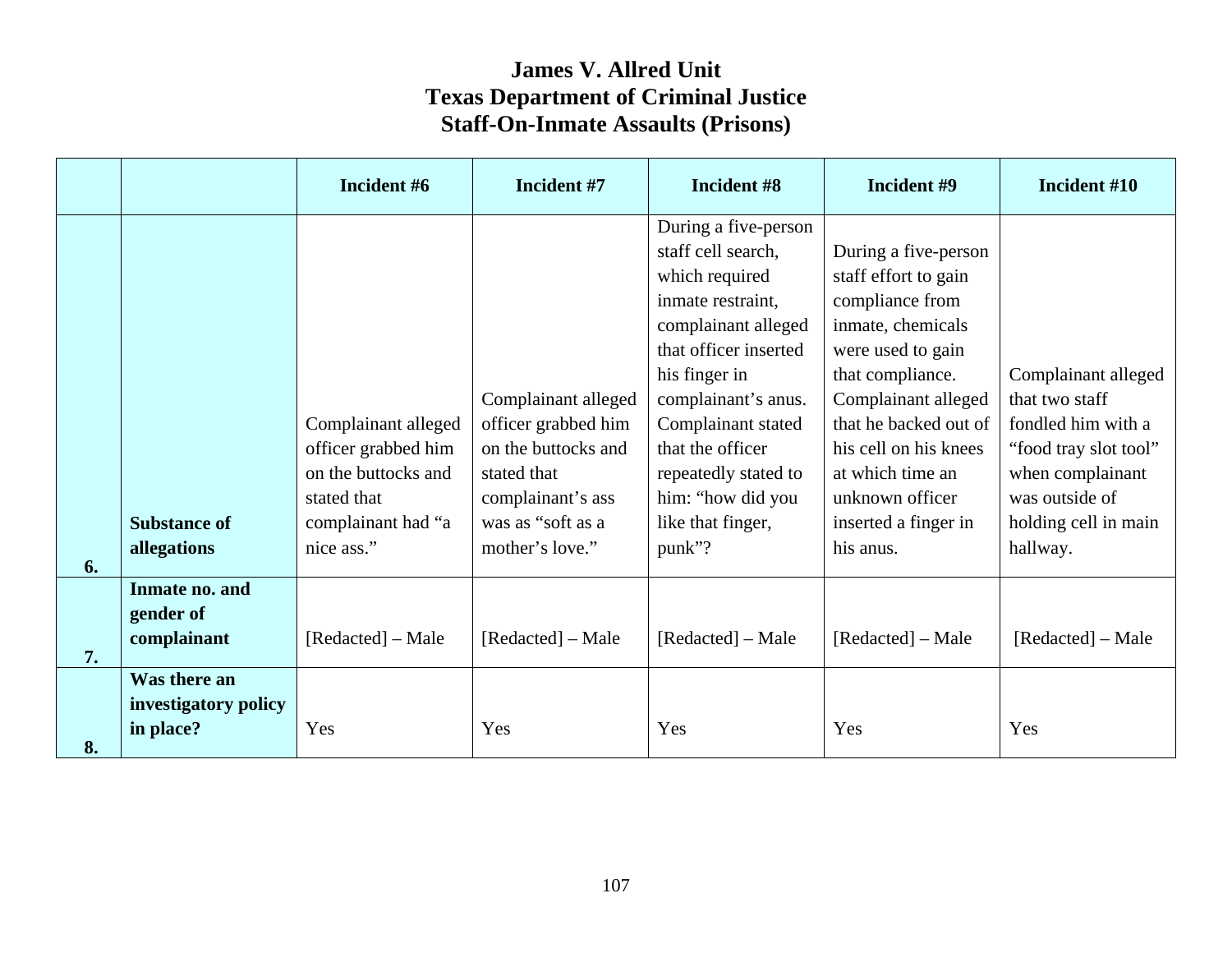|     |                                                                             | Incident #6                                                                                                                                                              | Incident #7                                                                                   | Incident #8                                                                              | Incident #9                                                                                                                | Incident #10                                                                                                                                                     |
|-----|-----------------------------------------------------------------------------|--------------------------------------------------------------------------------------------------------------------------------------------------------------------------|-----------------------------------------------------------------------------------------------|------------------------------------------------------------------------------------------|----------------------------------------------------------------------------------------------------------------------------|------------------------------------------------------------------------------------------------------------------------------------------------------------------|
| 9.  | <b>Staff name and</b><br>gender of<br>perpetrator                           | Officer [Redacted] –<br>Male                                                                                                                                             | Officer [Redacted] –<br>Male                                                                  | Officer [Redacted] -<br>Male                                                             | Unknown male<br>officer                                                                                                    | Sgt. [Redacted]<br>Officer [Redacted]                                                                                                                            |
| 10. | Name and job title<br>of investigator                                       | [Redacted]                                                                                                                                                               | [Redacted]                                                                                    | [Redacted]                                                                               | [Redacted]                                                                                                                 | [Redacted]                                                                                                                                                       |
| 11. | Did the facility<br>follow its own<br>policy? If not,<br>categorize how so? | Yes                                                                                                                                                                      | Yes                                                                                           | Yes                                                                                      | Yes                                                                                                                        | Yes                                                                                                                                                              |
|     | <b>Results of</b>                                                           | Officer [Redacted]<br>denied the<br>allegation. However,<br>Officer [Redacted],<br>who was reportedly<br>present during the<br>incident, was not<br>referenced as having | Officer [Redacted]<br>denied the<br>allegation.<br>Complainant wanted<br>no further action to | All five officers,<br>including alleged<br>perpetrator, stated<br>that the event did not | All five officers<br>denied allegation<br>and video tape<br>revealed accusation<br>to be false, as no<br>such incident was | Allegations by<br>complainant were<br>not sustained, as<br>complainant was<br>inconsistent with<br>details during<br>several interviews.<br>Criterion for sexual |
| 12. | investigation                                                               | been interviewed.                                                                                                                                                        | be taken.                                                                                     | occur.                                                                                   | recorded.                                                                                                                  | assault was not met.                                                                                                                                             |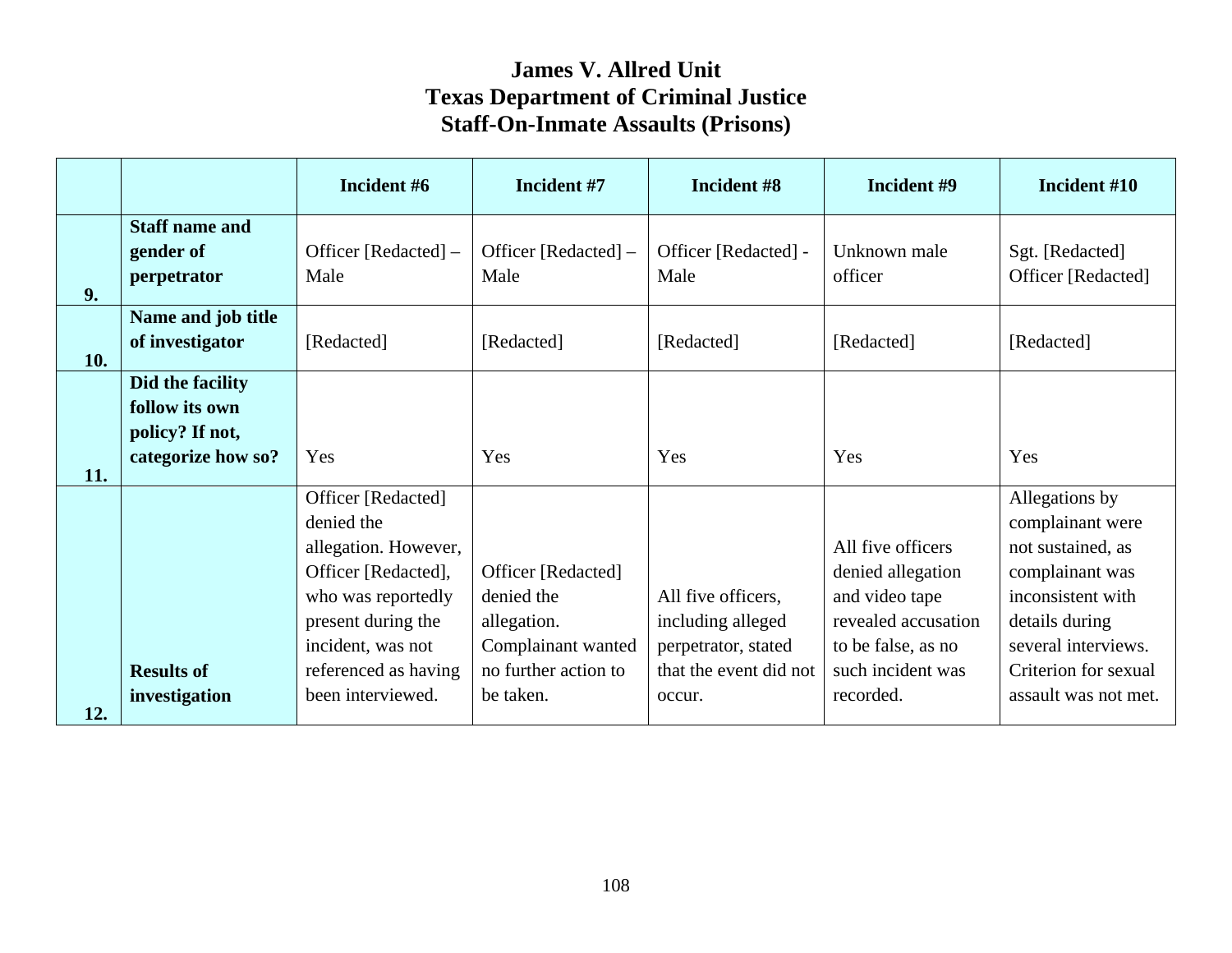|     |                                                                                | Incident #6                                                     | Incident #7                       | Incident #8                                                                            | Incident #9                        | Incident #10                      |
|-----|--------------------------------------------------------------------------------|-----------------------------------------------------------------|-----------------------------------|----------------------------------------------------------------------------------------|------------------------------------|-----------------------------------|
|     | Name and job title<br>of person who<br>approved closure of                     |                                                                 |                                   |                                                                                        |                                    |                                   |
| 13. | investigation                                                                  | [Redacted]                                                      | [Redacted]                        | [Redacted]                                                                             | [Redacted]                         | [Redacted]                        |
| 14. | What happened to<br>complainant?                                               | Complainant was<br>referred for<br>psychological<br>evaluation. | No action was taken.              | Complainant was<br>placed in<br>observation cell with<br>constant video<br>monitoring. | Information was not<br>available.  | No action was taken.              |
| 15. | What happened to<br>perpetrator?                                               | No action was taken.                                            | Information was not<br>available. | Information was not<br>available.                                                      | Perpetrator was not<br>identified. | Information was not<br>available. |
| 16. | Was perpetrator<br>referred to<br>authorities for<br>potential<br>prosecution? | N <sub>o</sub>                                                  | Information was not<br>available. | Information was not<br>available.                                                      | N <sub>o</sub>                     | N <sub>o</sub>                    |
| 17. | If yes, to whom and<br>what was the<br>outcome?                                | N/A                                                             | N/A                               | N/A                                                                                    | N/A                                | N/A                               |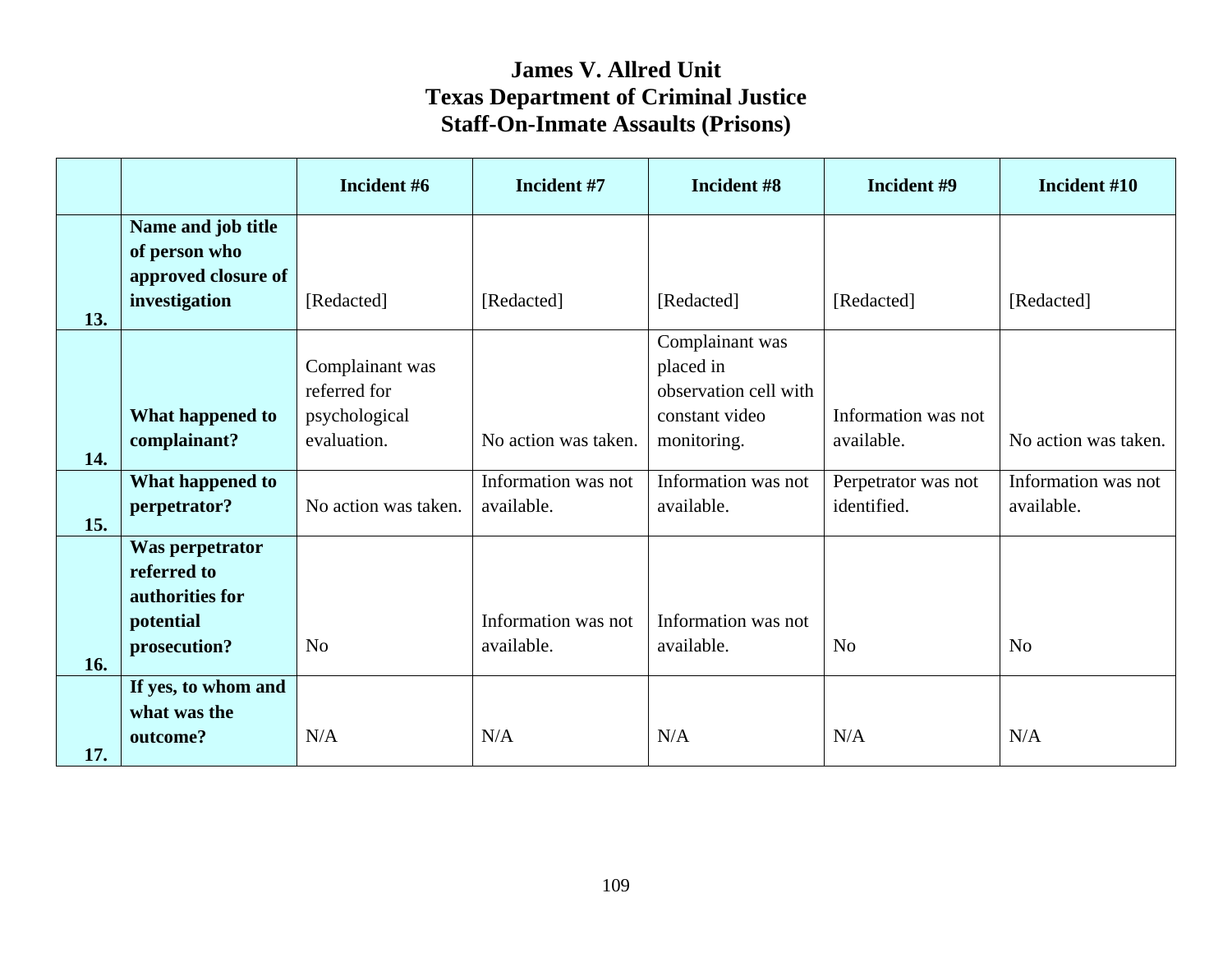|     |                        | Incident #6        | Incident #7                       | Incident #8                       | Incident #9                       | Incident #10   |
|-----|------------------------|--------------------|-----------------------------------|-----------------------------------|-----------------------------------|----------------|
|     | Was complainant        |                    |                                   |                                   |                                   |                |
|     | provided victim        |                    |                                   |                                   |                                   |                |
|     | services?              | Yes                | Yes                               | Yes                               | Yes                               | N <sub>o</sub> |
| 18. |                        |                    |                                   |                                   |                                   |                |
|     |                        | Complainant        | Complainant<br>received a medical | Complainant<br>received a medical | Complainant<br>received a medical |                |
|     | If yes, state services | received a medical |                                   |                                   |                                   |                |
| 19. | that were provided.    | examination.       | examination.                      | examination.                      | examination.                      | N/A            |
|     | Did perpetrator        |                    |                                   |                                   |                                   |                |
|     | resign or was          |                    |                                   |                                   |                                   |                |
|     | he/she terminated?     | N <sub>o</sub>     | N <sub>o</sub>                    | N <sub>o</sub>                    | N <sub>o</sub>                    | N <sub>o</sub> |
| 20. |                        |                    |                                   |                                   |                                   |                |
|     | Were there other       |                    |                                   |                                   |                                   |                |
|     | sexual abuse           |                    |                                   |                                   |                                   |                |
|     | complaints against     | There were no      | There were no                     | There were no                     | There were no                     | There were no  |
|     | perpetrator in         | recorded           | recorded                          | recorded                          | recorded                          | recorded       |
|     | 2008-2009?             | complainants.      | complainants.                     | complainants.                     | complainants.                     | complainants.  |
| 21. |                        |                    |                                   |                                   |                                   |                |
|     | If yes, provide        |                    |                                   |                                   |                                   |                |
|     | cross-references to    |                    |                                   |                                   |                                   |                |
|     | relevant complaint,    |                    |                                   |                                   |                                   |                |
|     | investigatory, and     |                    |                                   |                                   |                                   |                |
|     | disciplinary           |                    |                                   |                                   |                                   |                |
| 22. | documents.             | N/A                | N/A                               | N/A                               | N/A                               | N/A            |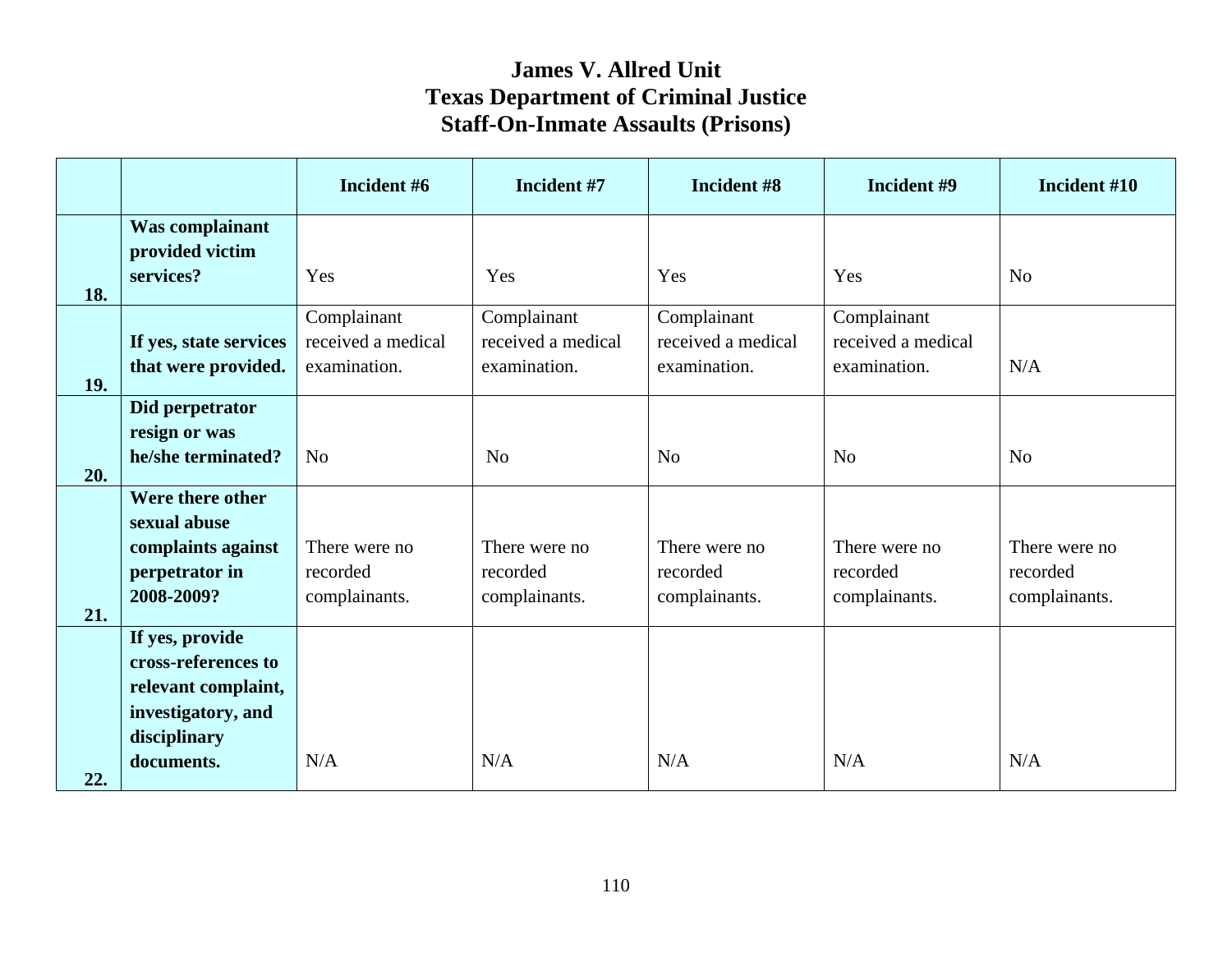|     |                      | Incident #6    | Incident #7    | Incident #8    | Incident #9    | Incident #10   |
|-----|----------------------|----------------|----------------|----------------|----------------|----------------|
|     | Are there related    |                |                |                |                |                |
|     | disciplinary         |                |                |                |                |                |
|     | records concerning   |                |                |                |                |                |
| 23. | the perpetrator?     | N <sub>o</sub> | N <sub>o</sub> | N <sub>o</sub> | N <sub>o</sub> | N <sub>o</sub> |
|     | If yes, provide      |                |                |                |                |                |
|     | cross-references to  |                |                |                |                |                |
|     | relevant             |                |                |                |                |                |
|     | documents.           | N/A            | N/A            | N/A            | N/A            | N/A            |
| 24. |                      |                |                |                |                |                |
|     | Were there any       |                |                |                |                |                |
|     | changes in policies, |                |                |                |                |                |
|     | protocols, or        |                |                |                |                |                |
|     | staffing as a result |                |                |                |                |                |
|     | of the complaint/    |                |                |                |                |                |
| 25. | investigation?       | N <sub>o</sub> | N <sub>o</sub> | N <sub>o</sub> | N <sub>o</sub> | N <sub>o</sub> |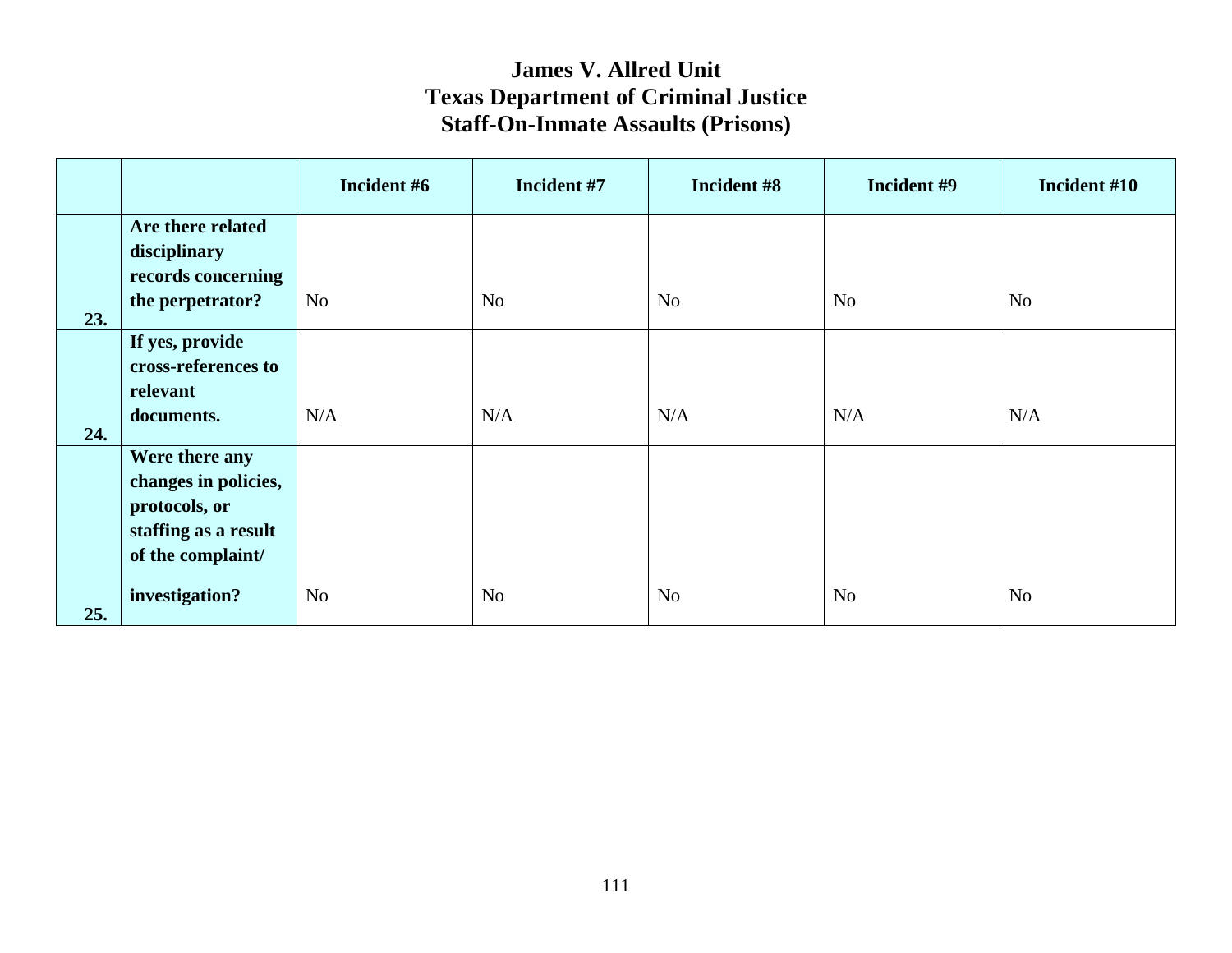|    |                                    | Incident #11      | Incident #12              | Incident #13                                                | Incident #14                                    | Incident #15      |
|----|------------------------------------|-------------------|---------------------------|-------------------------------------------------------------|-------------------------------------------------|-------------------|
| 1. | Date of incident                   | Some time in 2007 | $10/05$ and<br>10/13/2008 | 10/20/2008                                                  | 10/28/2008                                      | November 2008     |
|    | Date of complaint<br>and complaint | 10/10/2008,       | 10/18/2008,               | 10/23/2008,                                                 | 10/29/2008,                                     | 12/16/2009,       |
| 2. | number                             | I-13573-10-08     | $I-13814-10-08$           | $I-14421-10-08$                                             | $I-14628-10-08$                                 | I-19930-12-09     |
|    | To whom<br>complaint was           |                   |                           |                                                             |                                                 |                   |
|    | made (Internal                     | Internal $-$      | Internal $-$              | Internal – Grievance                                        | Internal $-$                                    |                   |
| 3. | and/or External)                   | [Redacted]        | [Redacted]                | Report to UCC                                               | [Redacted]                                      | [Redacted]        |
| 4. | Date of<br>investigation           | 10/10/2008        | 10/18/2008                | 10/25/2008                                                  | 10/29/2008                                      | 12/16/2009        |
| 5. | <b>Nature of offense</b>           | Unwanted touching | Forced oral sex           | Unwanted touching<br>and fondling during<br>pat down search | Slapping<br>complainant on<br>buttocks and head | Unwanted touching |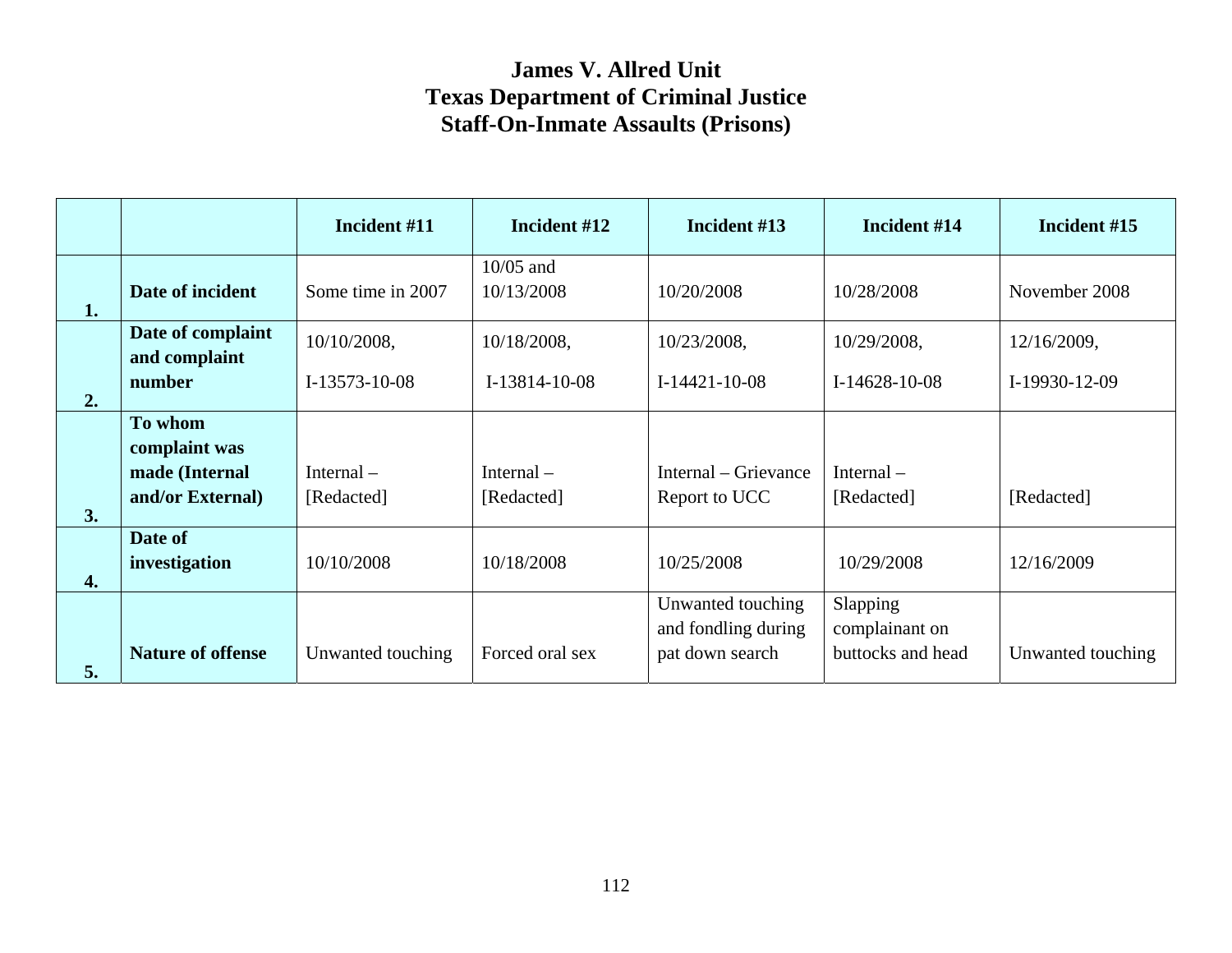|    |                                                   | Incident #11                                                                                                                                                                                                                       | Incident #12                                                                                                                                                                                                                                                                                                                                       | Incident #13                                                                  | Incident #14                                                                                                                                                                                                                                                                         | Incident #15                                                                                                        |
|----|---------------------------------------------------|------------------------------------------------------------------------------------------------------------------------------------------------------------------------------------------------------------------------------------|----------------------------------------------------------------------------------------------------------------------------------------------------------------------------------------------------------------------------------------------------------------------------------------------------------------------------------------------------|-------------------------------------------------------------------------------|--------------------------------------------------------------------------------------------------------------------------------------------------------------------------------------------------------------------------------------------------------------------------------------|---------------------------------------------------------------------------------------------------------------------|
| 6. | <b>Substance of</b><br>allegations                | Complainant alleged<br>that officer pressed<br>his genitals against<br>complainant's back<br>while both were<br>wearing clothes.<br>Complainant also<br>alleged officer<br>slapped him on the<br>buttocks after a strip<br>search. | Complainant alleged<br>that officer coerced<br>him into oral sex and<br>ejaculated into<br>complainant's<br>mouth. Complainant<br>preserved DNA<br>evidence by not<br>swallowing semen<br>and spitting it into<br>tissue that was<br>placed in plastic bag.<br>This incident was<br>reported by a third<br>party inmate who<br>became aware of it. | Complainant alleged<br>that officer fondled<br>him during pat down<br>search. | Complainant alleged<br>that two officers<br>entered his cell and<br>placed him in<br>restraints. The<br>officers ordered him<br>to pull his boxers<br>down and slapped<br>him on the buttocks<br>and head. They also<br>threatened to stick<br>the food slot bar in<br>his buttocks. | Complainant alleged<br>that officer rubbed<br>his penis against<br>complainant's leg<br>while both were<br>clothed. |
| 7. | Inmate no. and<br>gender of<br>complainant        | [Redacted] – Male                                                                                                                                                                                                                  | [Redacted] – Male                                                                                                                                                                                                                                                                                                                                  | [Redacted] – Male                                                             | [Redacted] – Male                                                                                                                                                                                                                                                                    | [Redacted] – Male                                                                                                   |
| 8. | Was there an<br>investigatory policy<br>in place? | Yes                                                                                                                                                                                                                                | Yes                                                                                                                                                                                                                                                                                                                                                | Yes                                                                           | Yes                                                                                                                                                                                                                                                                                  | Yes                                                                                                                 |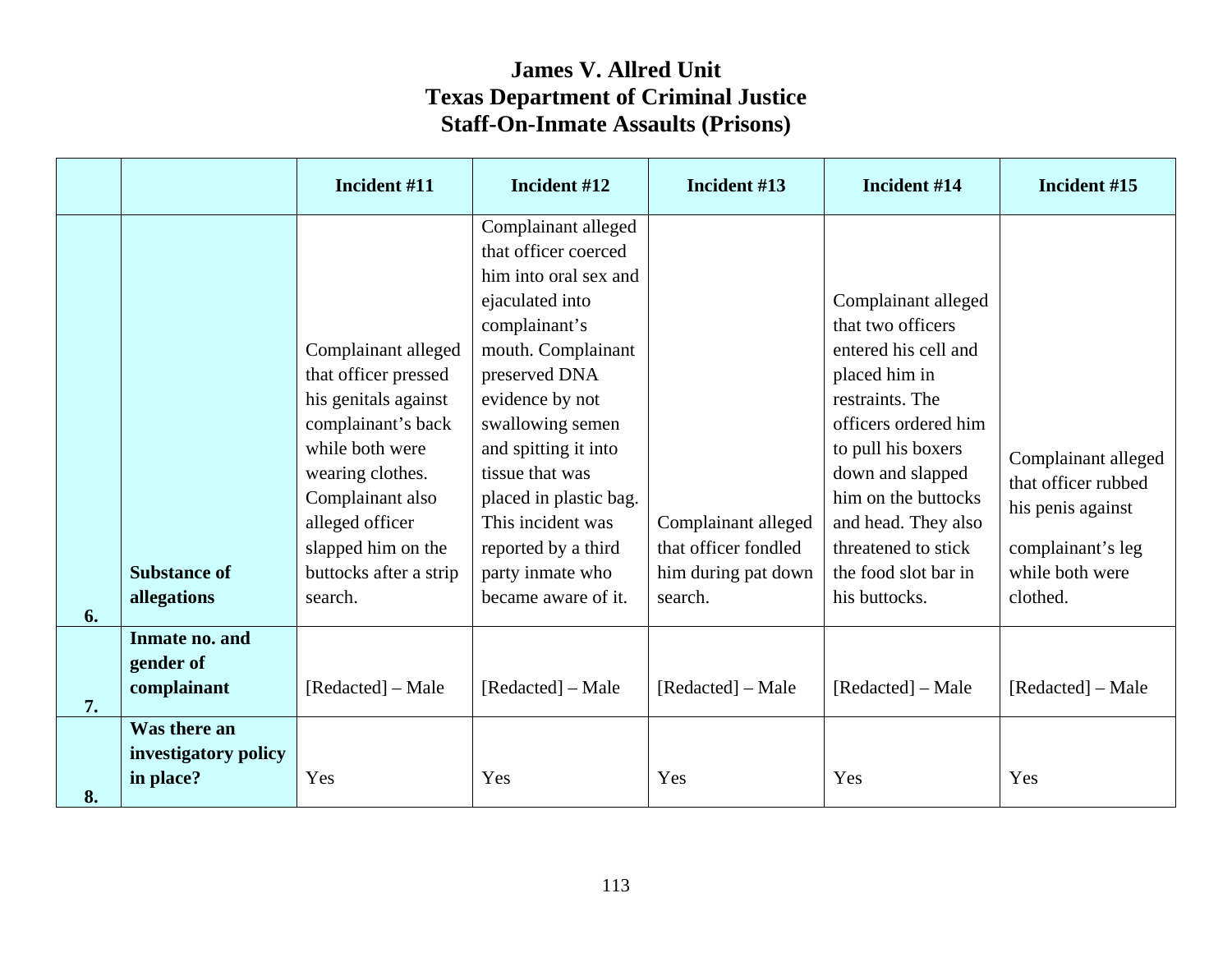|     |                                                                             | Incident #11                       | Incident #12                                                                                                                  | Incident #13                       | Incident #14                                                                                                                                          | Incident #15                                               |
|-----|-----------------------------------------------------------------------------|------------------------------------|-------------------------------------------------------------------------------------------------------------------------------|------------------------------------|-------------------------------------------------------------------------------------------------------------------------------------------------------|------------------------------------------------------------|
| 9.  | <b>Staff name and</b><br>gender of<br>perpetrator                           | Officer [Redacted] –<br>Male       | Officer [Redacted] –<br>Male                                                                                                  | Officer [Redacted] –<br>Male       | Officers [Redacted]<br>and [Redacted]                                                                                                                 | Officer [Redacted] –<br>Male                               |
| 10. | Name and job title<br>of investigator                                       | [Redacted]                         | [Redacted]                                                                                                                    | [Redacted]                         | [Redacted]                                                                                                                                            | [Redacted]                                                 |
|     | Did the facility<br>follow its own<br>policy? If not,<br>categorize how so? | Yes                                | Yes                                                                                                                           | Yes                                | Yes                                                                                                                                                   | Yes                                                        |
| 11. |                                                                             |                                    |                                                                                                                               |                                    | Witnesses stated that                                                                                                                                 |                                                            |
|     |                                                                             | Allegations by                     | This appears to be<br>an ongoing OIG<br>investigation. There<br>was no evidence in<br>the file about DNA<br>testing or on the | Allegations by                     | these two officers<br>were not the ones<br>who interacted with<br>the complainant. It<br>was alleged that the<br>complainant was<br>upset over having | There was no<br>determination to this<br>investigation, as |
| 12. | <b>Results of</b><br>investigation                                          | complainant were<br>not sustained. | status of the<br>investigation.                                                                                               | complainant were<br>not sustained. | his radio<br>confiscated.                                                                                                                             | perpetrator has been<br>deployed to Iraq.                  |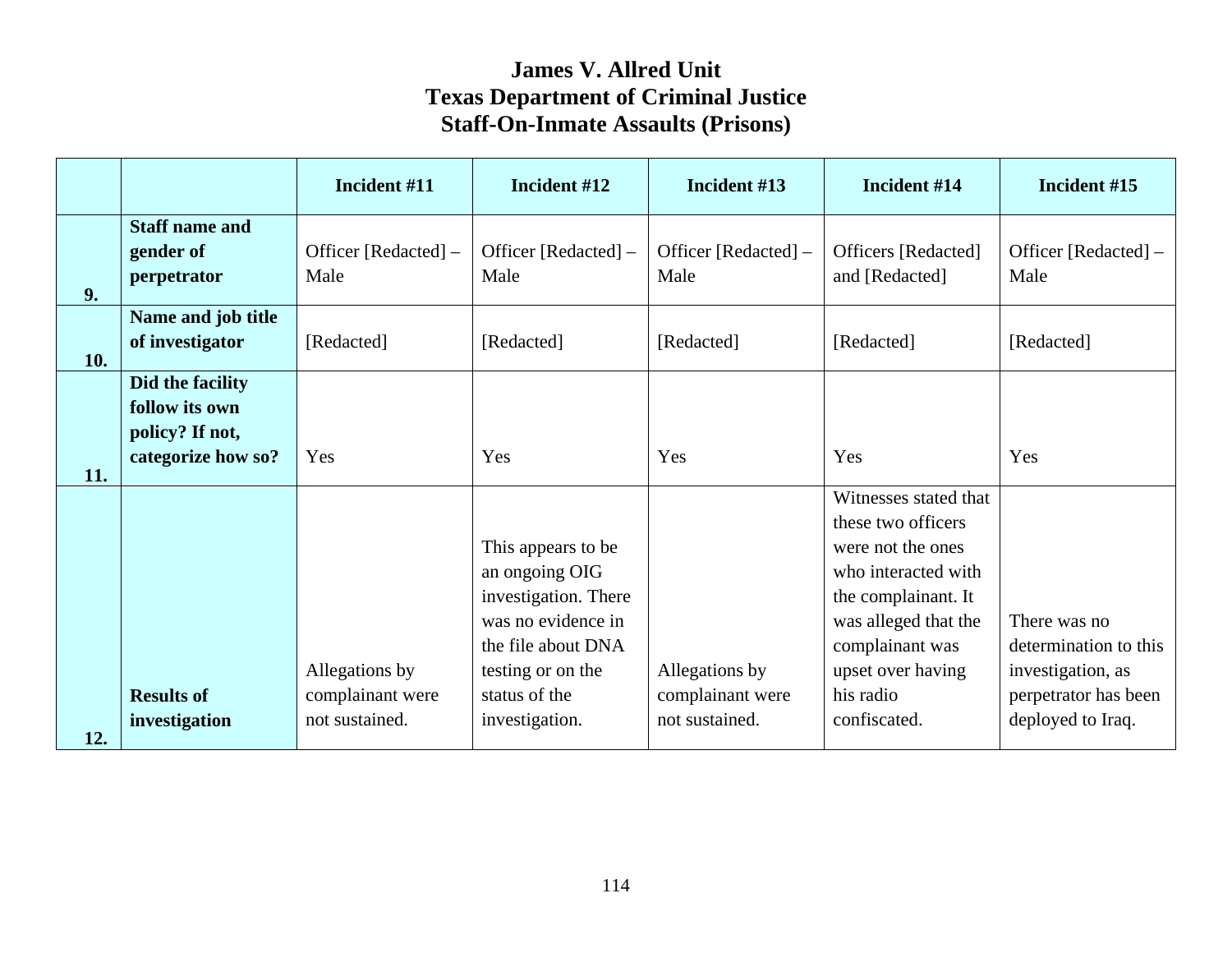|     |                                                                                | Incident #11                                                           | Incident #12                                                                                                                                                                     | Incident #13                                        | Incident #14                                        | Incident #15                                                                     |
|-----|--------------------------------------------------------------------------------|------------------------------------------------------------------------|----------------------------------------------------------------------------------------------------------------------------------------------------------------------------------|-----------------------------------------------------|-----------------------------------------------------|----------------------------------------------------------------------------------|
| 13. | Name and job title<br>of person who<br>approved closure of<br>investigation    | [Redacted]                                                             | [Redacted]                                                                                                                                                                       | [Redacted]                                          | [Redacted]                                          | Information was not<br>available.                                                |
| 14. | What happened to<br>complainant?                                               | Complainant was<br>transferred to<br><b>Transient Housing</b><br>unit. | Information was not<br>available.                                                                                                                                                | Complainant was<br>returned to his<br>housing unit. | Complainant was<br>returned to his<br>housing unit. | Complainant was<br>placed in pre-<br>hearing detention.                          |
| 15. | What happened to<br>perpetrator?                                               | No action taken                                                        | Perpetrator resigned<br>for personal reasons<br>on 05/12/2010<br>according to<br>personnel records.<br>This resignation<br>occurred 19 months<br>after this alleged<br>incident. | No action taken                                     | No action taken                                     | Perpetrator was<br>deployed to Iraq and<br>was not available for<br>questioning. |
| 16. | Was perpetrator<br>referred to<br>authorities for<br>potential<br>prosecution? | N <sub>o</sub>                                                         | Yes                                                                                                                                                                              | N <sub>0</sub>                                      | N <sub>0</sub>                                      | N <sub>o</sub>                                                                   |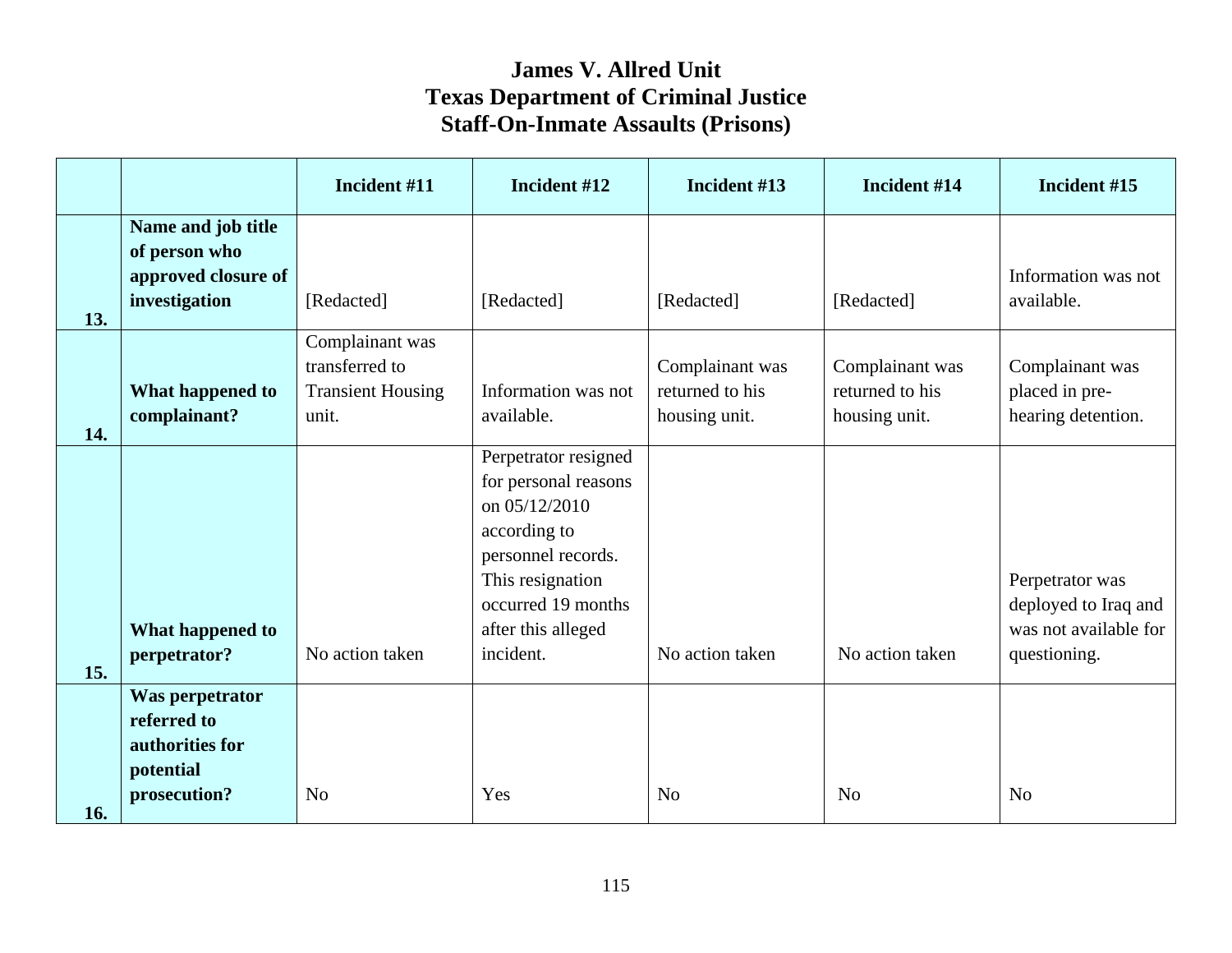|     |                        | Incident #11         | Incident #12             | Incident #13       | Incident #14         | Incident #15   |
|-----|------------------------|----------------------|--------------------------|--------------------|----------------------|----------------|
|     |                        |                      | Office of General        |                    |                      |                |
|     |                        |                      | <b>Counsel for Texas</b> |                    |                      |                |
|     |                        |                      | Department of            |                    |                      |                |
|     |                        |                      | <b>Criminal Justice</b>  |                    |                      |                |
|     | If yes, to whom and    |                      | (TDCJ). The              |                    |                      |                |
|     | what was the           |                      | outcome was not          |                    |                      |                |
|     | outcome?               | N/A                  | documented.              | N/A                | N/A                  | N/A            |
| 17. |                        |                      |                          |                    |                      |                |
|     | Was complainant        |                      |                          |                    |                      |                |
|     | provided victim        |                      |                          |                    |                      |                |
|     | services?              | Yes                  | Yes                      | Yes                | Yes                  | N <sub>0</sub> |
| 18. |                        | Complainant          | Complainant              | Complainant        | Complainant          |                |
|     | If yes, state services | received a medical   | received a medical       | received a medical | received a medical   |                |
|     | that were provided.    | examination.         | examination.             | examination.       | examination.         | N/A            |
| 19. |                        |                      |                          |                    |                      |                |
|     | Did perpetrator        |                      | Documents indicate       |                    |                      |                |
|     | resign or was          |                      | he is no longer          |                    |                      |                |
|     | he/she terminated?     | N <sub>0</sub>       | employed by TDCJ.        | N <sub>o</sub>     | No                   | N <sub>o</sub> |
| 20. |                        |                      |                          |                    |                      |                |
|     | Were there other       |                      |                          |                    |                      |                |
|     | sexual abuse           |                      |                          |                    |                      |                |
|     | complaints against     |                      |                          |                    |                      |                |
|     | perpetrator in         | There were no        | There were no            |                    | There were no        |                |
|     | 2008-2009?             | recorded complaints. | recorded complaints.     | Yes                | recorded complaints. | Yes            |
| 21. |                        |                      |                          |                    |                      |                |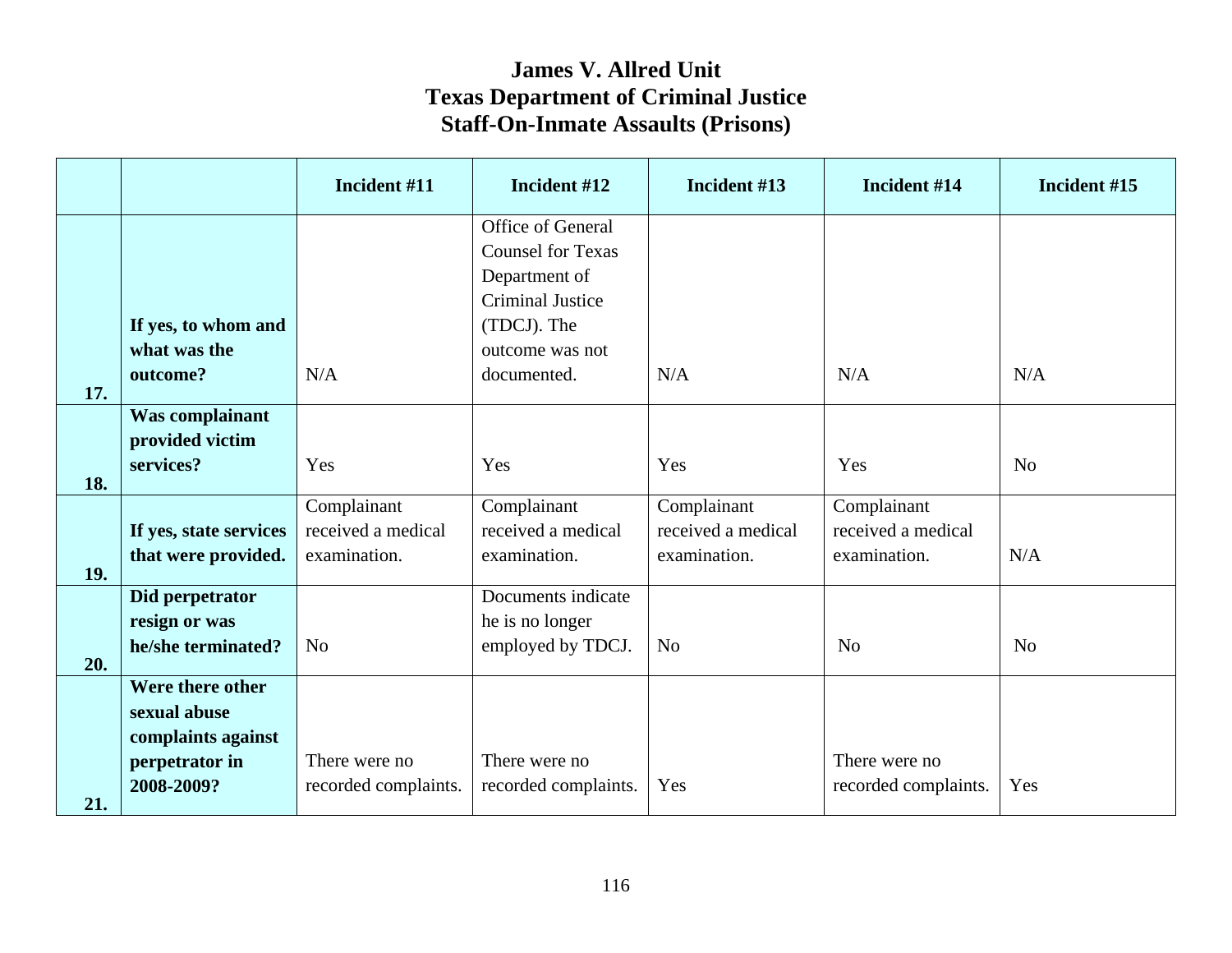|     |                                                                                                      | Incident #11                          | Incident #12                          | Incident #13                          | Incident #14                          | Incident #15                          |
|-----|------------------------------------------------------------------------------------------------------|---------------------------------------|---------------------------------------|---------------------------------------|---------------------------------------|---------------------------------------|
|     | If yes, provide<br>cross-references to<br>relevant complaint,<br>investigatory, and                  |                                       |                                       | See I-19930-12-09,                    |                                       | See I-14421-10-08,                    |
| 22. | disciplinary<br>documents.                                                                           | N/A                                   | N/A                                   | Incident $# 15$ on this<br>page.      | N/A                                   | Incident $# 13$ on this<br>page.      |
| 23. | Are there related<br>disciplinary<br>records concerning<br>the perpetrator?                          | There were no<br>recorded complaints. | There were no<br>recorded complaints. | There were no<br>recorded complaints. | There were no<br>recorded complaints. | There were no<br>recorded complaints. |
| 24. | If yes, provide<br>cross-references to<br>relevant<br>documents.                                     | N/A                                   | N/A                                   | N/A                                   | N/A                                   | N/A                                   |
|     | Were there any<br>changes in policies,<br>protocols, or<br>staffing as a result<br>of the complaint/ |                                       |                                       |                                       |                                       |                                       |
| 25. | investigation?                                                                                       | N <sub>o</sub>                        | N <sub>o</sub>                        | N <sub>o</sub>                        | N <sub>o</sub>                        | N <sub>o</sub>                        |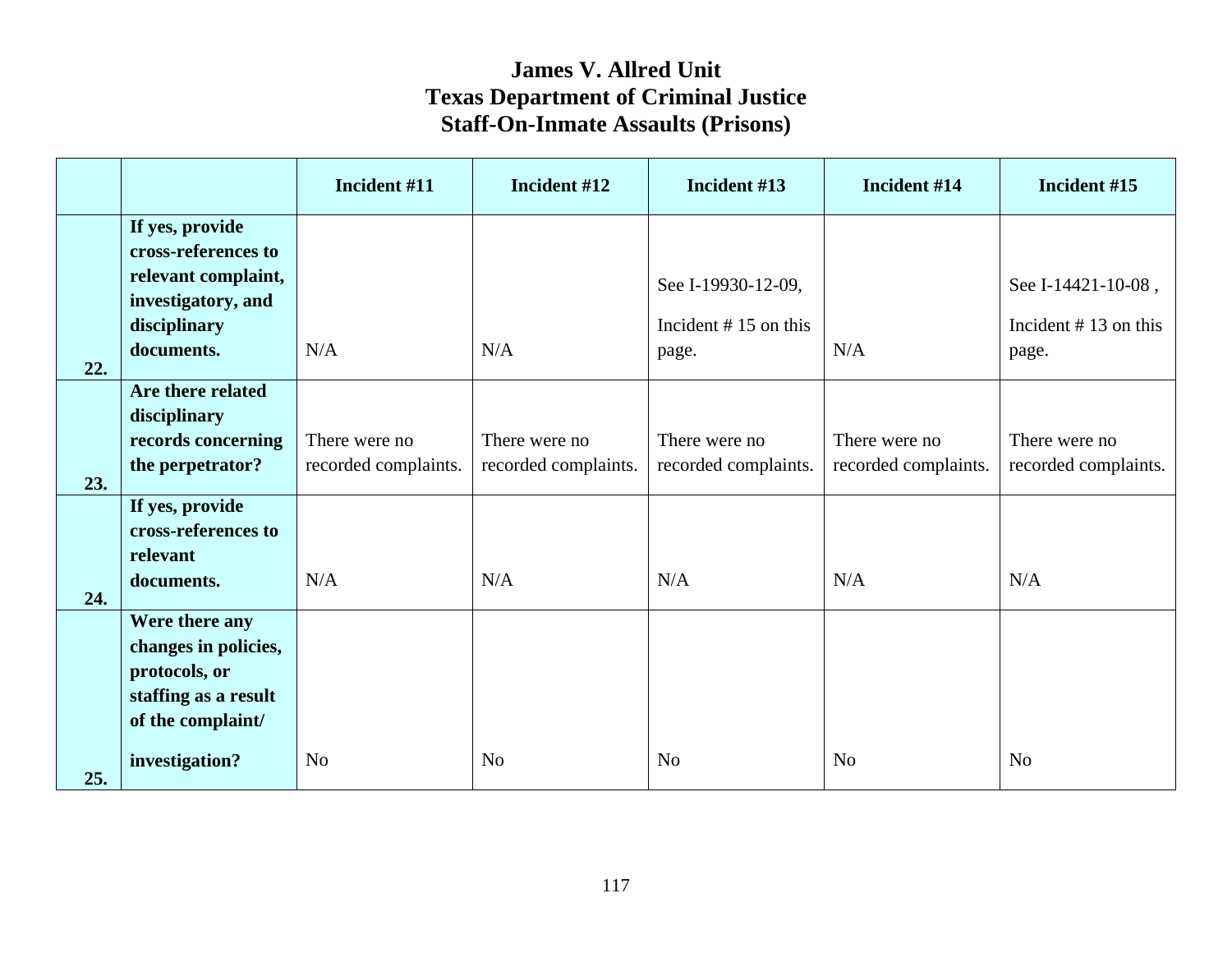|                  |                                                                | Incident #16                         | Incident #17                                      | Incident #18                          | Incident #19                 | Incident #20                                       |
|------------------|----------------------------------------------------------------|--------------------------------------|---------------------------------------------------|---------------------------------------|------------------------------|----------------------------------------------------|
| 1.               | Date of incident                                               | 04/15/2009                           | 11/03/2006                                        | 06/05/2008                            | $07/05$ and<br>07/06/2008    | 08/17/2008                                         |
| 2.               | Date of complaint<br>and complaint<br>number                   | 04/16/2009,<br>$I - 04776 - 04 - 08$ | 04/17/2008,<br>$I-04831-04-08$                    | 06/05/2008,<br>I-07226-06-08          | 07/07/2008,<br>I-08867-07-08 | 08/22/2008,<br>I-11273-08-08                       |
| 3.               | To whom<br>complaint was<br>made (Internal<br>and/or External) | Internal $-$<br>[Redacted]           | [Redacted]                                        | Internal $-$<br>[Redacted]            | Internal $-$<br>[Redacted]   | Internal $-$<br>[Redacted]                         |
| $\overline{4}$ . | Date of<br>investigation                                       | 04/16/2008                           | 04/17/2008                                        | 06/05/2008                            | 07/07/2008                   | 08/22/2008                                         |
| 5.               | <b>Nature of offense</b>                                       | Forced oral sodomy                   | Unwanted touching<br>of penis through<br>clothing | Touching buttocks<br>with a bean tool | Forced anal rape             | Unwanted touching<br>of penis and lewd<br>comments |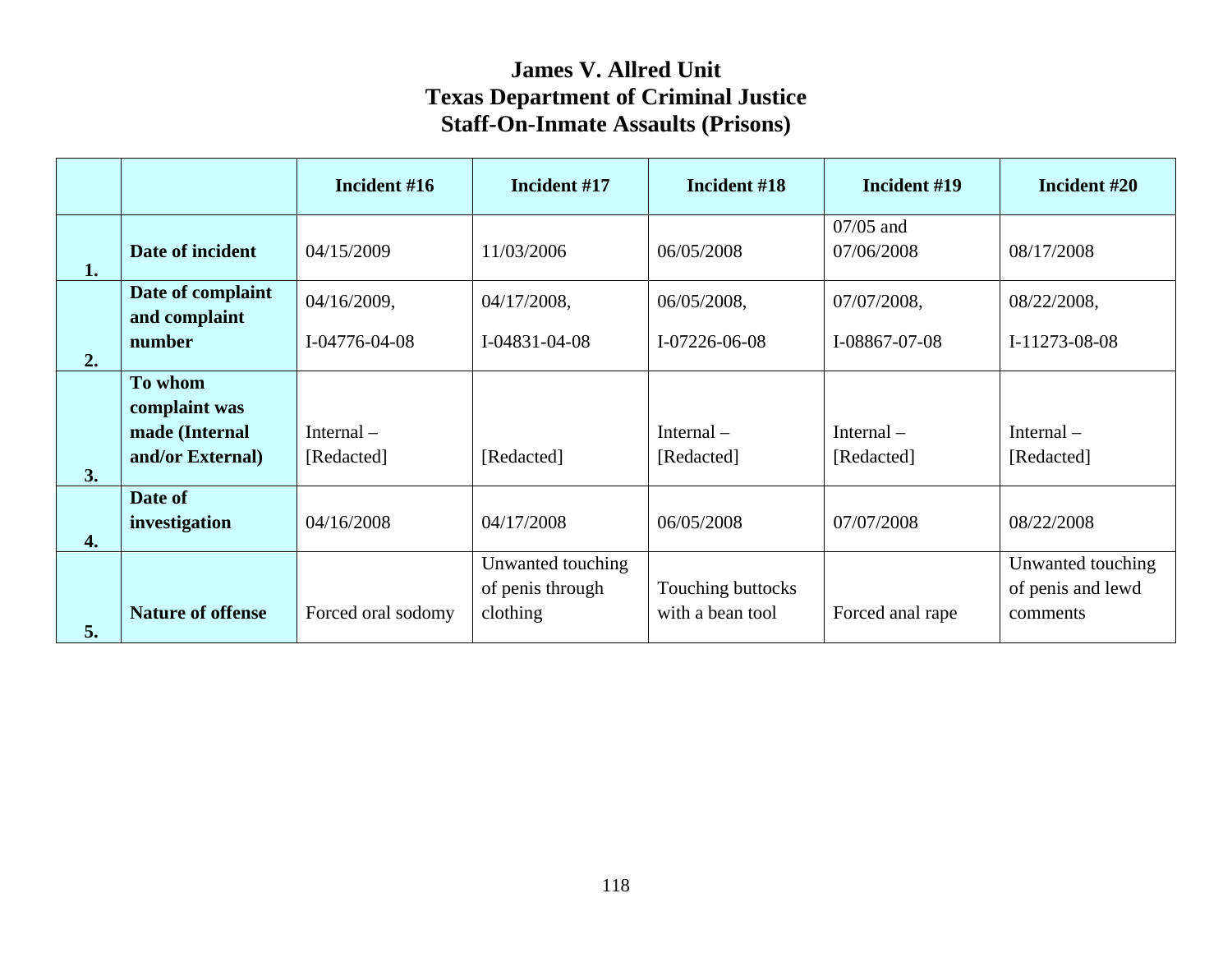|    |                                                   | Incident #16                                                                                                                                           | Incident #17                                                                                                                                                                                                                                                             | Incident #18                                                                                                                                                                                                                                 | Incident #19                                                                                                                                                                                                                       | Incident #20                                                                                                                                                                                                                                                                                                                                                 |
|----|---------------------------------------------------|--------------------------------------------------------------------------------------------------------------------------------------------------------|--------------------------------------------------------------------------------------------------------------------------------------------------------------------------------------------------------------------------------------------------------------------------|----------------------------------------------------------------------------------------------------------------------------------------------------------------------------------------------------------------------------------------------|------------------------------------------------------------------------------------------------------------------------------------------------------------------------------------------------------------------------------------|--------------------------------------------------------------------------------------------------------------------------------------------------------------------------------------------------------------------------------------------------------------------------------------------------------------------------------------------------------------|
| 6. | <b>Substance of</b><br>allegations                | Complainant alleged<br>that officer entered<br>cell, threatened rape,<br>pulled down<br>complainant's pants,<br>and began oral sex<br>for 6-8 seconds. | Complainant alleged<br>that officer reached<br>through the food slot<br>to fondle his penis.<br>He then pulled the<br>complainant's arm<br>through the slot and<br>made noises of<br>sexual pleasure as if<br>complainant was<br>touching officer in a<br>sexual manner. | It was believed<br>complainant was<br>angry at officer for<br>disciplining<br>complainant for<br>offering to trade<br>shower for extra<br>recreation; this<br>action is soliciting<br>an officer and is<br>cause for<br>disciplinary action. | Complainant alleged<br>that on two<br>occasions staff and<br>inmates entered his<br>cell and anally raped<br>him. Staff witnesses<br>stated that no one<br>entered the<br>complainant's cell at<br>the alleged dates and<br>times. | Complainant alleged<br>that officer asked<br>him to "put your<br>fingers in your butt<br>and I will give you<br>two packs of<br>cigarettes."<br>Complainant also<br>stated that officer<br>told him that he<br>wanted to "jack off<br>on him." Later,<br>while taking<br>complainant to<br>shower, complainant<br>alleged that officer<br>grabbed his penis. |
| 7. | Inmate no. and<br>gender of<br>complainant        | [Redacted]– Male                                                                                                                                       | [Redacted]-Male                                                                                                                                                                                                                                                          | [Redacted]-Male                                                                                                                                                                                                                              | [Redacted]- Male                                                                                                                                                                                                                   | [Redacted]-Male                                                                                                                                                                                                                                                                                                                                              |
| 8. | Was there an<br>investigatory policy<br>in place? | Yes                                                                                                                                                    | Yes                                                                                                                                                                                                                                                                      | Yes                                                                                                                                                                                                                                          | Yes                                                                                                                                                                                                                                | Yes                                                                                                                                                                                                                                                                                                                                                          |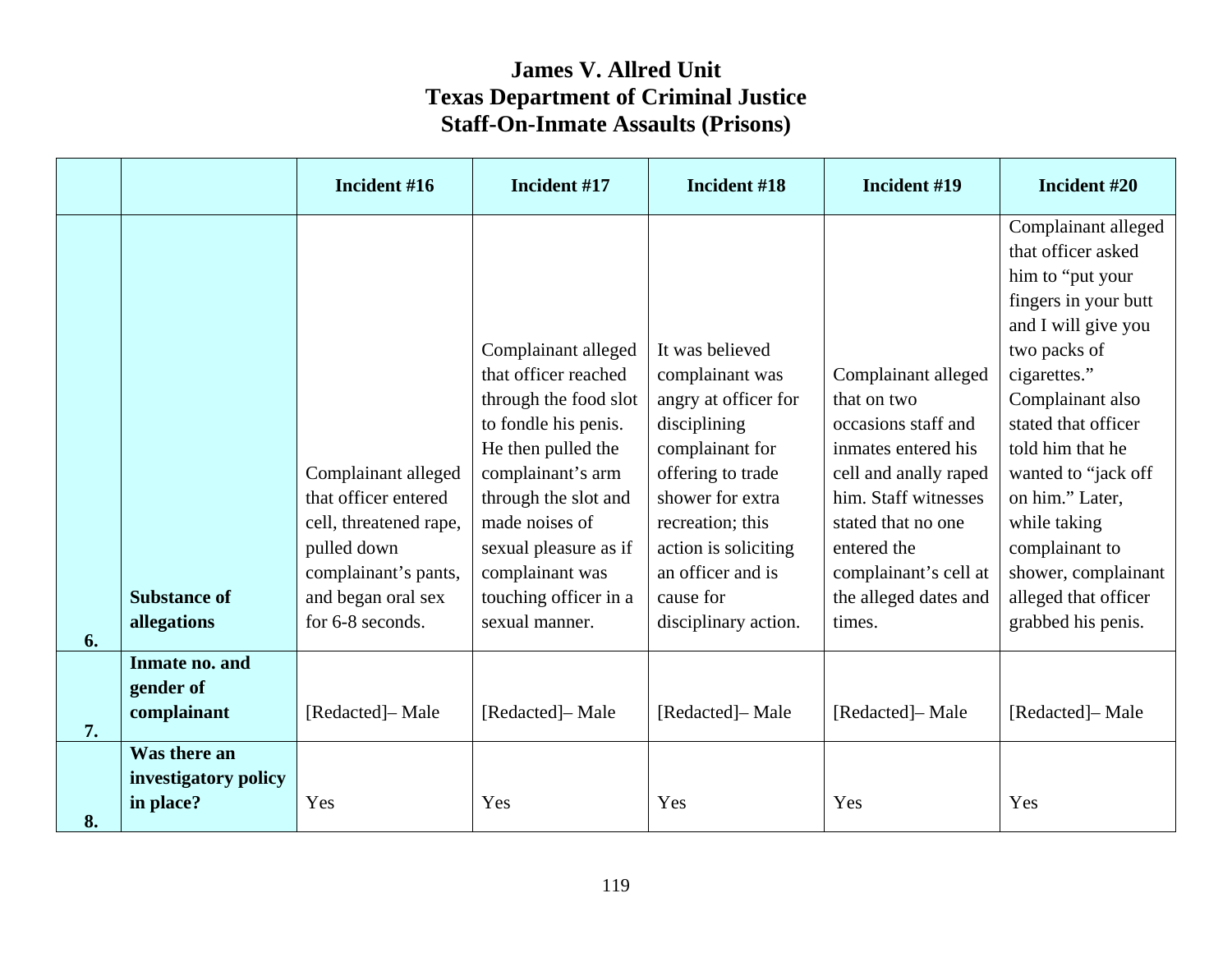|     |                                                       | Incident #16     | Incident #17     | Incident #18     | Incident #19                          | Incident #20    |
|-----|-------------------------------------------------------|------------------|------------------|------------------|---------------------------------------|-----------------|
|     | <b>Staff name and</b><br>gender of                    |                  |                  |                  | Complainant was<br>unable to identify |                 |
| 9.  | perpetrator                                           | [Redacted]- Male | [Redacted]- Male | [Redacted]– Male | perpetrator.                          | [Redacted]-Male |
| 10. | Name and job title<br>of investigator                 | [Redacted]       | [Redacted]       | [Redacted]       | [Redacted]                            | [Redacted]      |
|     | Did the facility<br>follow its own<br>policy? If not, |                  |                  |                  |                                       |                 |
| 11. | categorize how so?                                    | Yes              | Yes              | Yes              | Yes                                   | Yes             |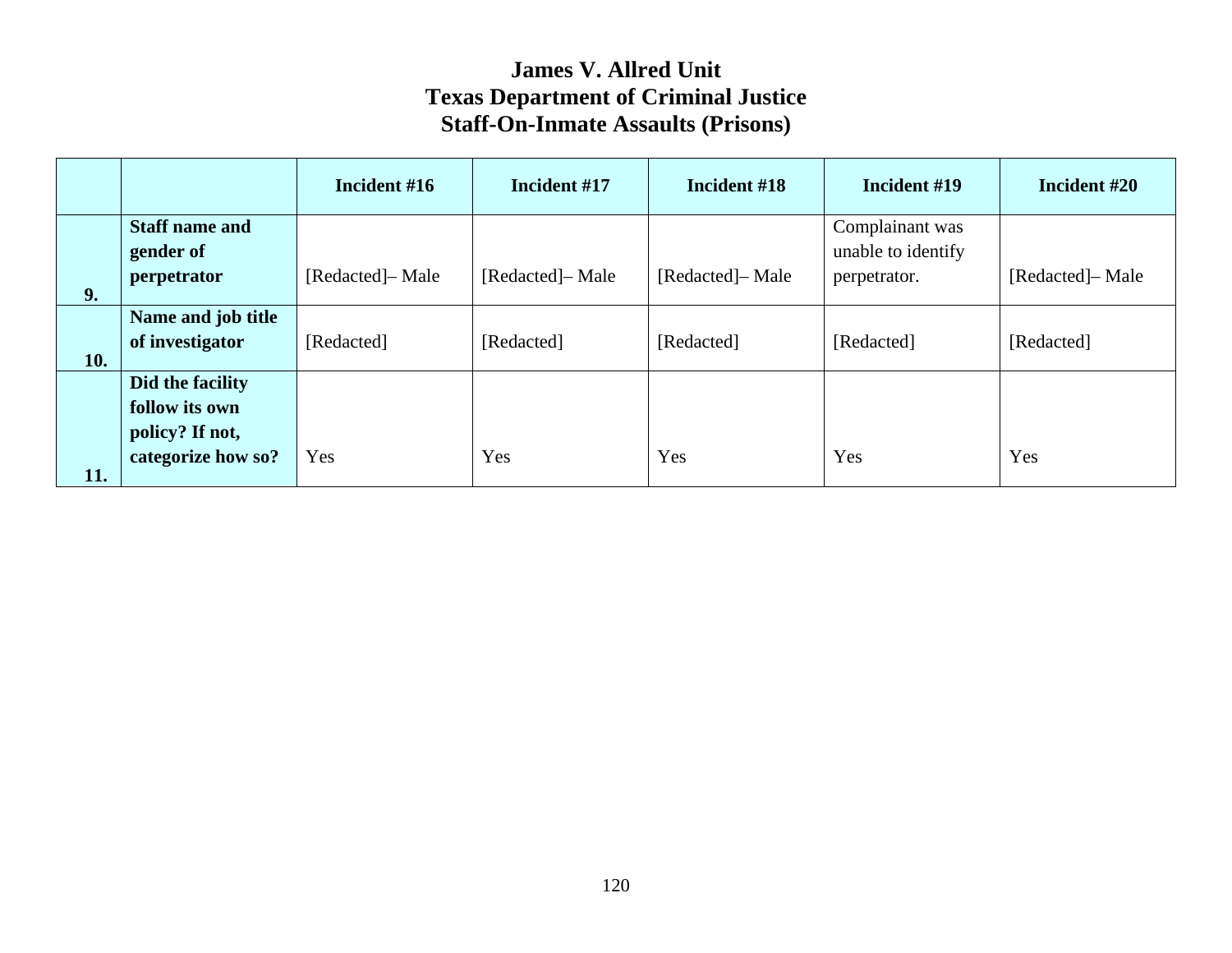|     |                                                                             | Incident #16                                                                                                                                                                                                                                                                                                                                   | Incident #17                                      | Incident #18                                                                                                                                                          | Incident #19                                                                                   | Incident #20                                                                                                                                                                                                                              |
|-----|-----------------------------------------------------------------------------|------------------------------------------------------------------------------------------------------------------------------------------------------------------------------------------------------------------------------------------------------------------------------------------------------------------------------------------------|---------------------------------------------------|-----------------------------------------------------------------------------------------------------------------------------------------------------------------------|------------------------------------------------------------------------------------------------|-------------------------------------------------------------------------------------------------------------------------------------------------------------------------------------------------------------------------------------------|
| 12. | <b>Results of</b><br>investigation                                          | Allegations by<br>complainant were<br>not substantiated as<br>complainant had no<br>corroborating<br>evidence and<br>[Redacted] had<br>written complainant<br>up that day for<br>disciplinary<br>violation. A staff<br>witness stated that<br>[Redacted] never<br>entered the<br>complainant's cell at<br>the time of the<br>alleged incident. | No determination or<br>finding was<br>documented. | Complainant stated<br>that he made up the<br>allegation because<br>he was angry for<br>being "written up."<br>Complainant refused<br>to provide written<br>statement. | There was no<br>determination that<br>was documented.<br>OIG investigation<br>was to continue. | Allegations by<br>complainant were<br>not substantiated.<br>No potential<br>witnesses would<br>provide written<br>statements.<br>Complainant wanted<br>to talk about getting<br>charged by the<br>officer and not the<br>alleged offense. |
| 13. | Name and job title<br>of person who<br>approved closure of<br>investigation | [Redacted]                                                                                                                                                                                                                                                                                                                                     | [Redacted]                                        | [Redacted]                                                                                                                                                            | [Redacted]                                                                                     | [Redacted]                                                                                                                                                                                                                                |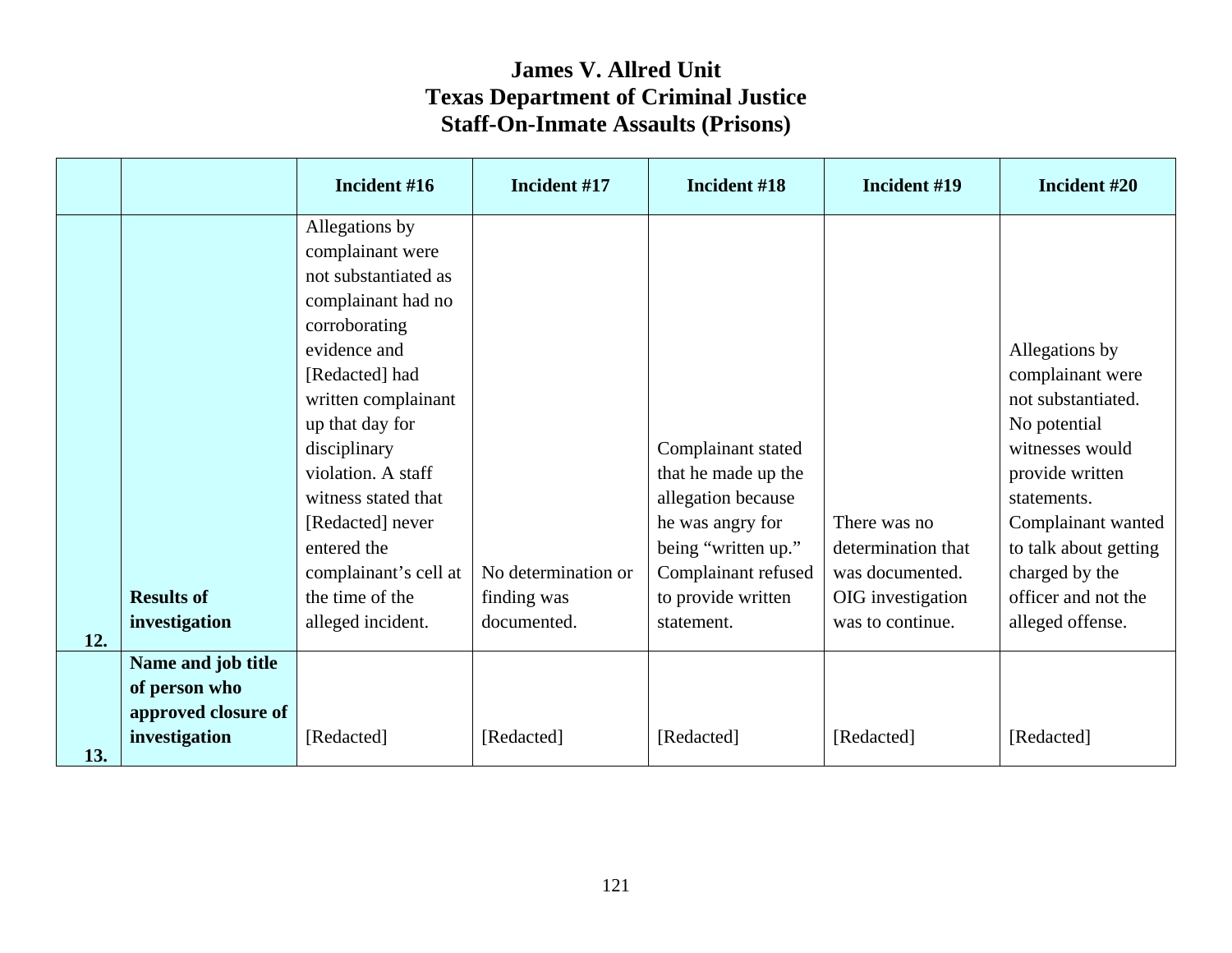|     |                                                                                | Incident #16                                                                                                                                           | Incident #17    | Incident #18                              | Incident #19                                        | Incident #20                                        |
|-----|--------------------------------------------------------------------------------|--------------------------------------------------------------------------------------------------------------------------------------------------------|-----------------|-------------------------------------------|-----------------------------------------------------|-----------------------------------------------------|
| 14. | What happened to<br>complainant?                                               | No action taken                                                                                                                                        | No action taken | Charged with Level<br>2, code 24 offense. | Complainant was<br>returned to his<br>housing unit. | Complainant was<br>returned to his<br>housing unit. |
| 15. | What happened to<br>perpetrator?                                               | No action was taken<br>on this allegation.<br>Personnel records<br>indicate officer<br>resigned in June<br>2009 over unrelated<br>disciplinary matter. | No action taken | No action taken                           | N/A                                                 | No action taken                                     |
| 16. | Was perpetrator<br>referred to<br>authorities for<br>potential<br>prosecution? | N <sub>o</sub>                                                                                                                                         | No              | No                                        | <b>No</b>                                           | N <sub>o</sub>                                      |
| 17. | If yes, to whom and<br>what was the<br>outcome?                                | N/A                                                                                                                                                    | N/A             | N/A                                       | N/A                                                 | N/A                                                 |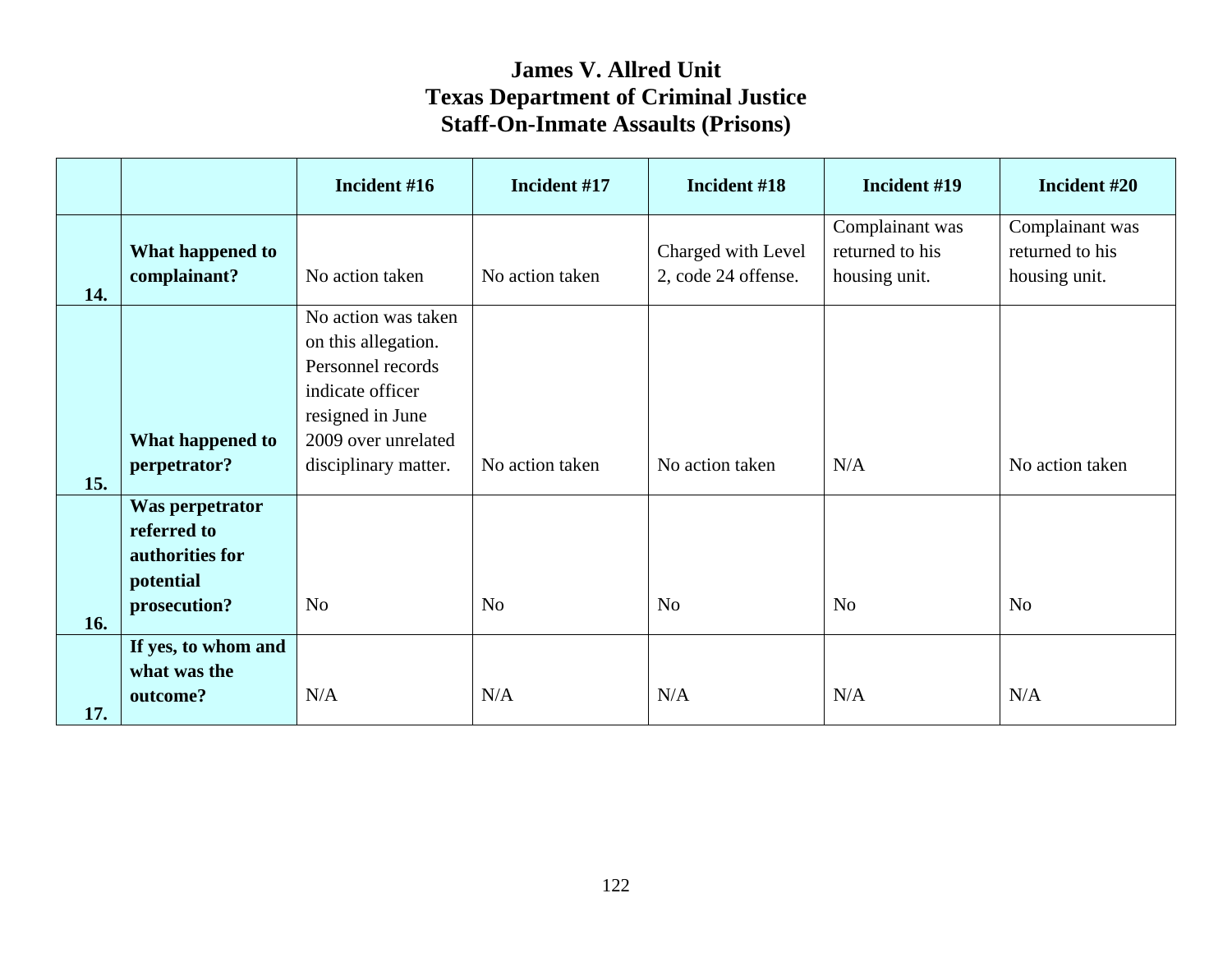|     |                        | Incident #16           | Incident #17       | Incident #18         | Incident #19         | Incident #20       |
|-----|------------------------|------------------------|--------------------|----------------------|----------------------|--------------------|
|     |                        |                        | No, because of the |                      |                      |                    |
|     | Was complainant        |                        | 18-month delay in  | Complainant was      | Complainant was      |                    |
|     | provided victim        |                        | reporting the      | offered services but | offered services but |                    |
|     | services?              | Yes                    | incident.          | he declined.         | he declined.         | Yes                |
| 18. |                        |                        |                    |                      |                      |                    |
|     |                        | Complainant            |                    |                      |                      | Complainant        |
|     | If yes, state services | received a medical     |                    |                      |                      | received a medical |
| 19. | that were provided.    | examination.           | N/A                | N/A                  | N/A                  | examination.       |
|     |                        | Perpetrator was not    |                    |                      |                      |                    |
|     |                        | terminated or did not  |                    |                      |                      |                    |
|     |                        | resign related to this |                    |                      |                      |                    |
|     |                        | incident. However,     |                    |                      |                      |                    |
|     |                        | he resigned in June    |                    |                      |                      |                    |
|     | Did perpetrator        | 2009 over a separate   |                    |                      |                      |                    |
|     | resign or was          | and unrelated policy   |                    |                      |                      |                    |
|     | he/she terminated?     | violation.             | N <sub>o</sub>     | N <sub>o</sub>       | N <sub>o</sub>       | N <sub>o</sub>     |
| 20. |                        |                        |                    |                      |                      |                    |
|     | Were there other       |                        |                    |                      |                      |                    |
|     | sexual abuse           |                        |                    |                      |                      |                    |
|     | complaints against     |                        |                    |                      |                      |                    |
|     | perpetrator in         |                        |                    |                      |                      |                    |
| 21. | 2008-2009?             | N <sub>o</sub>         | N <sub>o</sub>     | N <sub>o</sub>       | N <sub>o</sub>       | N <sub>o</sub>     |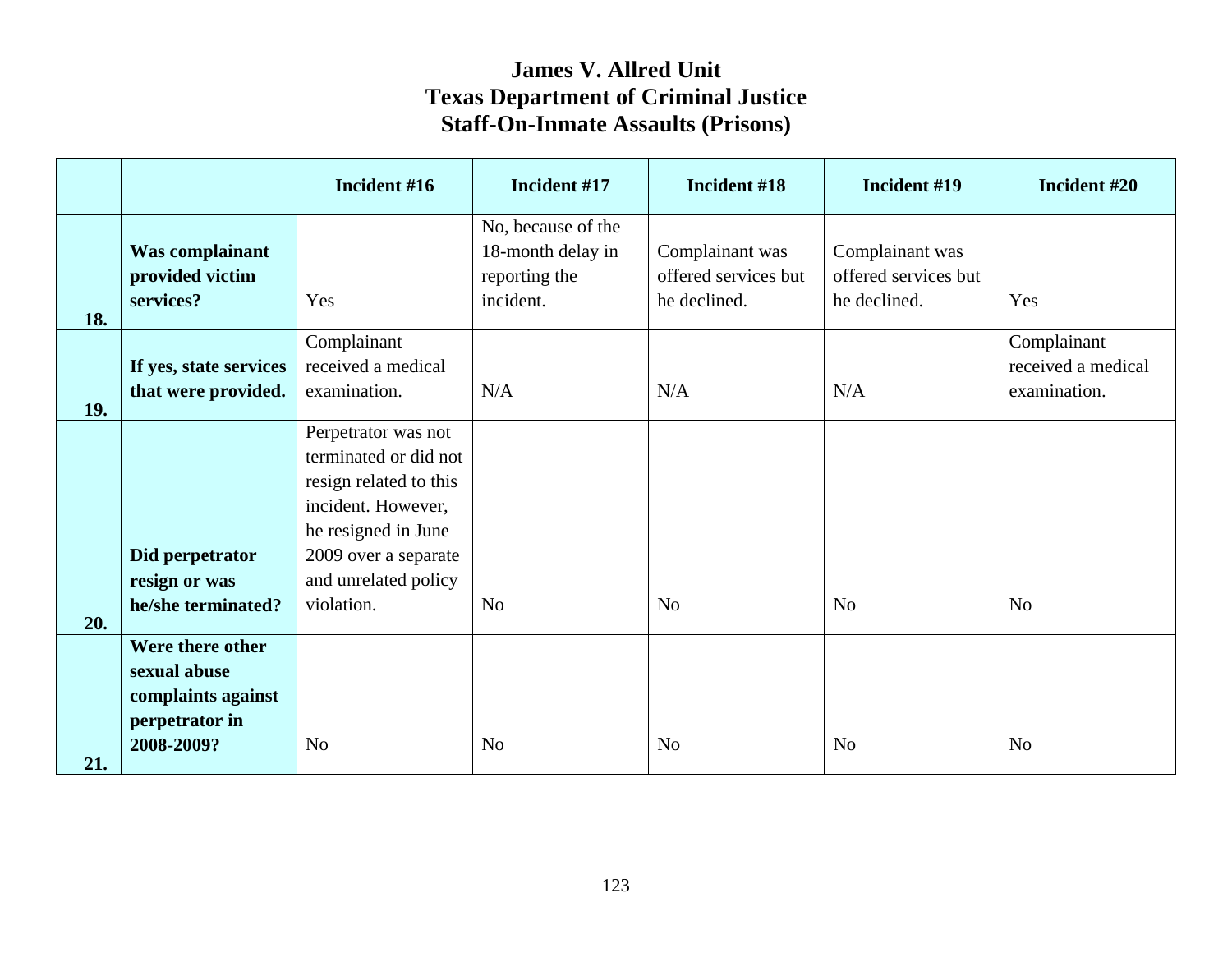|     |                                                                                                      | Incident #16   | Incident #17   | Incident #18   | Incident #19   | Incident #20   |
|-----|------------------------------------------------------------------------------------------------------|----------------|----------------|----------------|----------------|----------------|
|     | If yes, provide<br>cross-references to<br>relevant complaint,<br>investigatory, and<br>disciplinary  |                |                |                |                |                |
| 22. | documents.                                                                                           | N/A            | N/A            | N/A            | N/A            | N/A            |
|     | Are there related<br>disciplinary<br>records concerning                                              |                |                |                |                |                |
| 23. | the perpetrator?                                                                                     | N <sub>o</sub> | N <sub>o</sub> | N <sub>o</sub> | N <sub>o</sub> | N <sub>o</sub> |
|     | If yes, provide<br>cross-references to<br>relevant                                                   |                |                |                |                |                |
| 24. | documents.                                                                                           | N/A            | N/A            | N/A            | N/A            | N/A            |
|     | Were there any<br>changes in policies,<br>protocols, or<br>staffing as a result<br>of the complaint/ |                |                |                |                |                |
| 25. | investigation?                                                                                       | N <sub>o</sub> | No             | N <sub>o</sub> | N <sub>o</sub> | N <sub>o</sub> |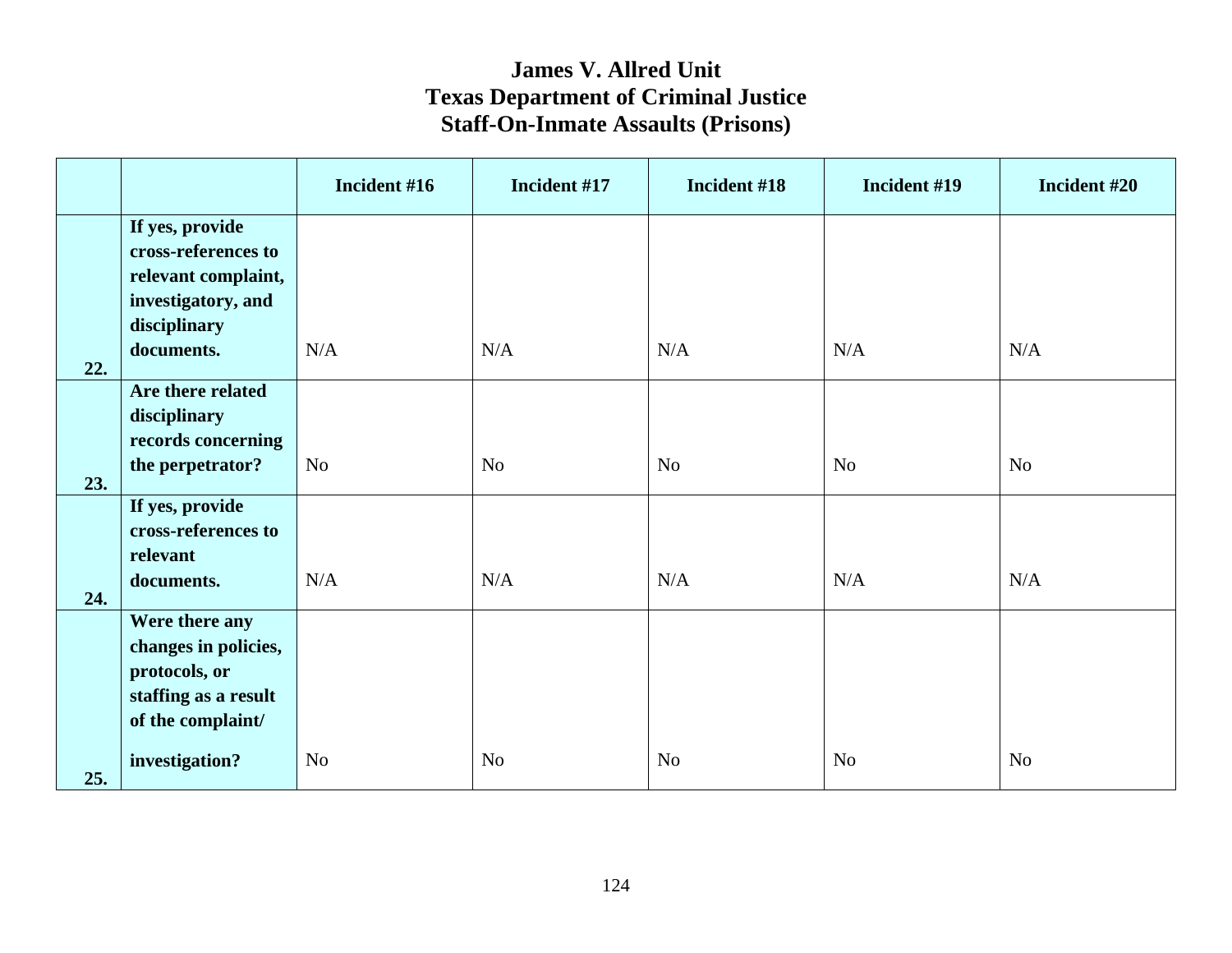|                                                     | Incident #21                             | Incident #22                                    | Incident #23                                      | Incident #24                             | Incident #25                                                                                                          |
|-----------------------------------------------------|------------------------------------------|-------------------------------------------------|---------------------------------------------------|------------------------------------------|-----------------------------------------------------------------------------------------------------------------------|
| Date of incident                                    | 06/10/2008                               | 07/13/2008                                      | 12/09/2008                                        | Mid-June 2008                            | Before 07/13/2008                                                                                                     |
| Date of complaint<br>and complaint                  | 06/10/2008,                              | 07/13/2008,                                     | 12/09/2008,                                       | 06/25/2008,                              | 07/13/2008,<br>I-09227-07-08                                                                                          |
|                                                     |                                          |                                                 |                                                   |                                          |                                                                                                                       |
| complaint was<br>made (Internal<br>and/or External) | Internal $-$<br>[Redacted]               | Internal $-$<br>[Redacted]                      | Internal $-$<br>Information was not<br>available. | Internal $-$<br>[Redacted]               | Internal $-$<br>[Redacted]                                                                                            |
| Date of<br>investigation                            | 06/10/2008                               | 07/13/2008                                      | 07/10/2008                                        | 06/25/2008                               | 07/14/2008                                                                                                            |
| <b>Nature of offense</b>                            | Romantic letters<br>from staff to inmate | <b>Romantic letters</b><br>from staff to inmate | Romantic letters<br>from staff to inmate          | Romantic letters<br>from staff to inmate | <b>Romantic letters</b><br>from staff to inmate<br>and picture of<br>female officer in<br>swimsuit found on<br>inmate |
|                                                     | number<br>To whom                        | I-07488-06-08                                   | I-09259-0708                                      | $I - 16530 - 12 - 08$                    | I-08233-06-08                                                                                                         |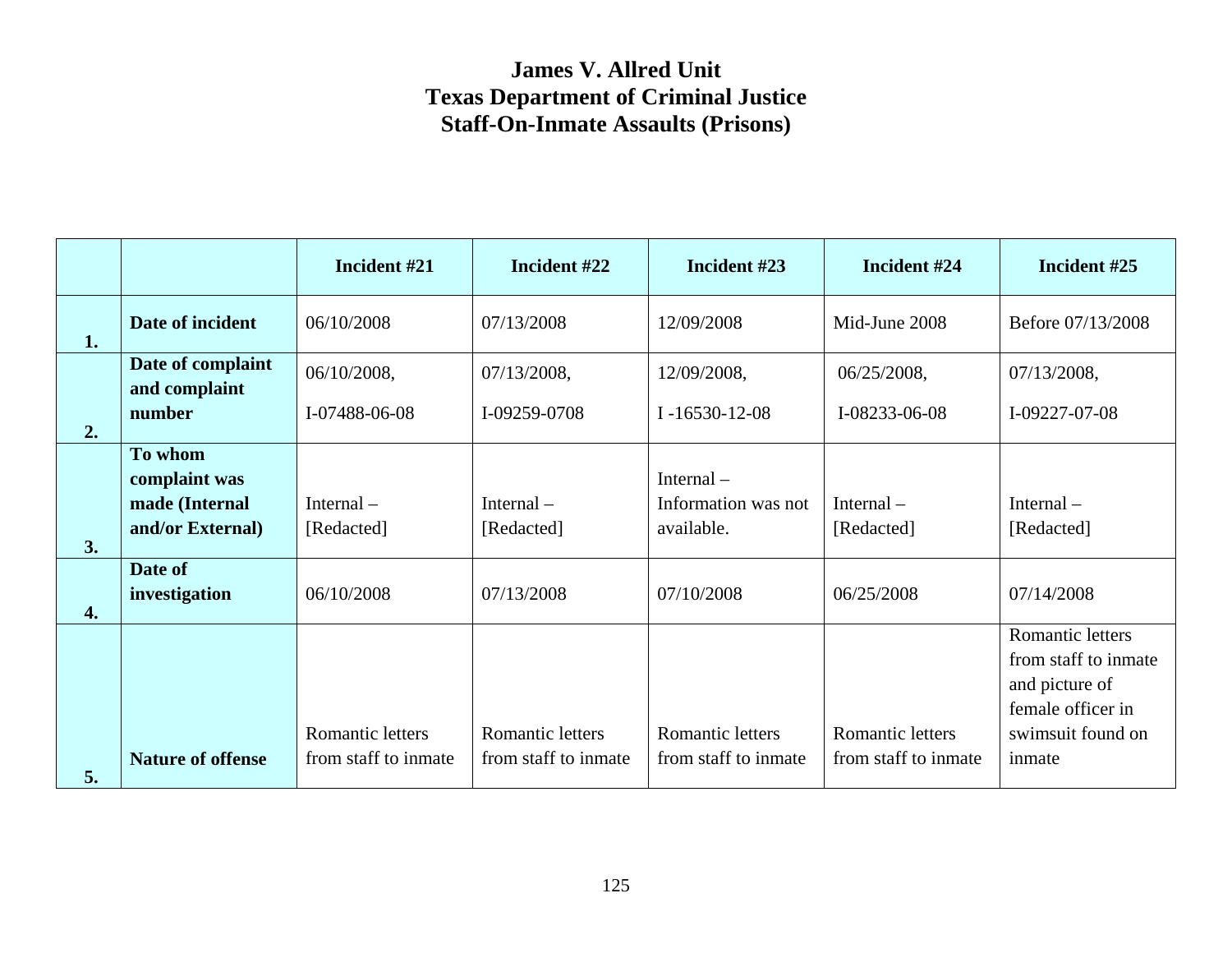|    |                                                   | Incident #21                                                                                                                                                                                              | Incident #22                                                  | Incident #23                                                                                                                                                          | Incident #24                                                                                                                                                                                                                | Incident #25                                                                                                                                                         |
|----|---------------------------------------------------|-----------------------------------------------------------------------------------------------------------------------------------------------------------------------------------------------------------|---------------------------------------------------------------|-----------------------------------------------------------------------------------------------------------------------------------------------------------------------|-----------------------------------------------------------------------------------------------------------------------------------------------------------------------------------------------------------------------------|----------------------------------------------------------------------------------------------------------------------------------------------------------------------|
| 6. | <b>Substance of</b><br>allegations                | Officer employed at<br>James V. Allred<br>Unit was sending<br>letters of a romantic<br>nature to offender.<br>Post Office (PO)<br>box with return<br>address was traced<br>to the officer in<br>question. | Officer wrote two<br>notes to inmate of a<br>romantic nature. | Letters were<br>discovered from<br>female officer to<br>male inmate of<br>romantic nature. A<br>bracelet referenced<br>in the letters was<br>discovered on<br>inmate. | Letters were<br>discovered from<br>female officer to<br>male inmate of<br>romantic nature.<br>Officer confessed to<br>kissing inmate.<br>Return address was<br>traced to officer's<br>PO box and<br>handwriting<br>matched. | Letters were<br>discovered from<br>female officer to<br>male inmate of<br>romantic nature.<br>Officer had also<br>shown inmate a<br>picture of her in a<br>swimsuit. |
| 7. | Inmate no. and<br>gender of<br>complainant        | [Redacted]- Male                                                                                                                                                                                          | [Redacted]– Male                                              | [Redacted]- Male                                                                                                                                                      | [Redacted]-Male                                                                                                                                                                                                             | [Redacted]- Male                                                                                                                                                     |
| 8. | Was there an<br>investigatory policy<br>in place? | Yes                                                                                                                                                                                                       | Yes                                                           | Yes                                                                                                                                                                   | Yes                                                                                                                                                                                                                         | Yes                                                                                                                                                                  |
| 9. | <b>Staff name and</b><br>gender of<br>perpetrator | [Redacted] – Female                                                                                                                                                                                       | [Redacted] – Female                                           | [Redacted] – Female                                                                                                                                                   | [Redacted] – Female                                                                                                                                                                                                         | [Redacted] – Female                                                                                                                                                  |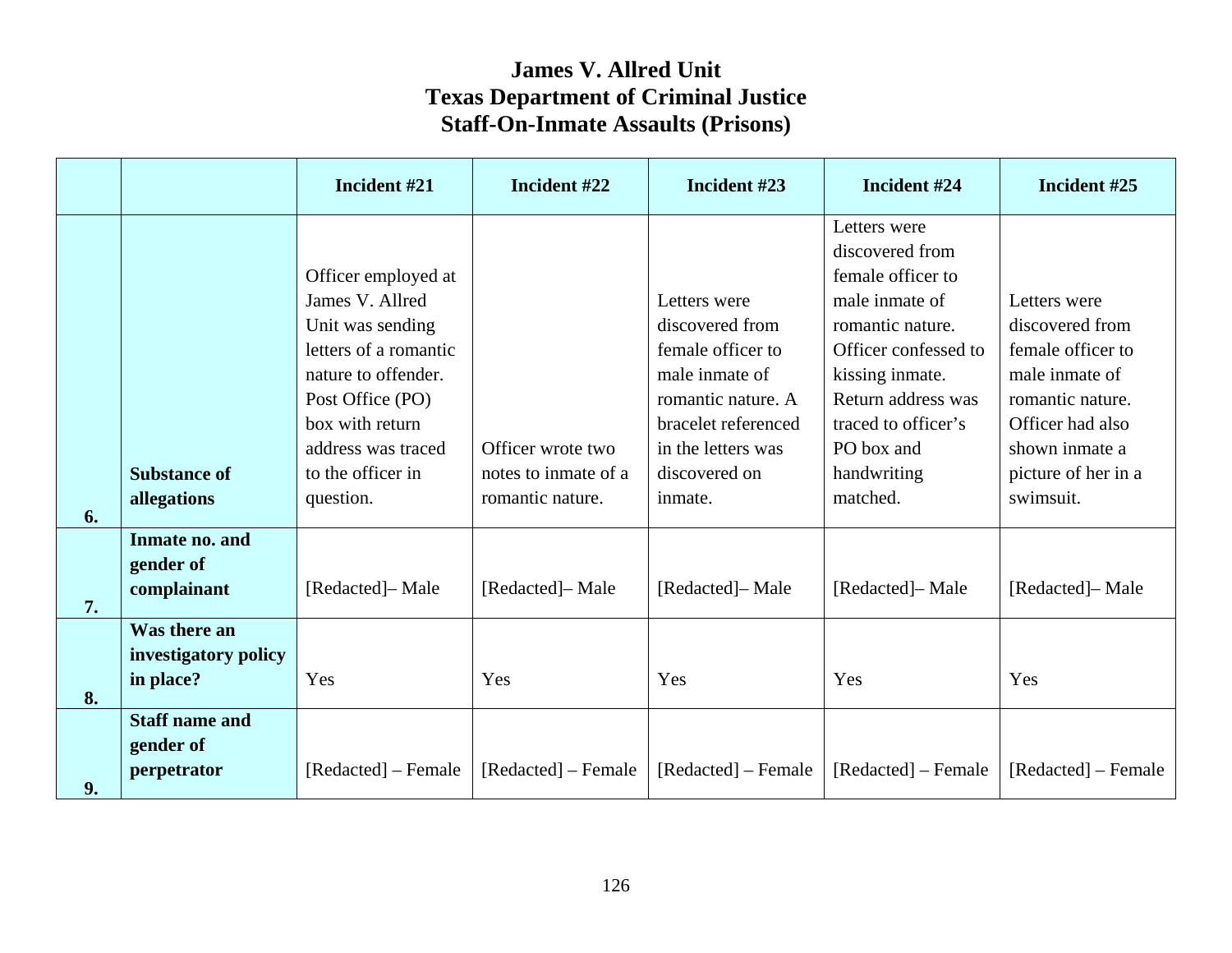|            |                                                                             | Incident #21                                           | Incident #22                                         | Incident #23                                                        | Incident #24                                                        | Incident #25                                                                  |
|------------|-----------------------------------------------------------------------------|--------------------------------------------------------|------------------------------------------------------|---------------------------------------------------------------------|---------------------------------------------------------------------|-------------------------------------------------------------------------------|
| 10.        | Name and job title<br>of investigator                                       | [Redacted]                                             | [Redacted]                                           | [Redacted]                                                          | [Redacted]                                                          | [Redacted]                                                                    |
|            | Did the facility<br>follow its own<br>policy? If not,<br>categorize how so? | Yes                                                    | Yes                                                  | Yes                                                                 | Yes                                                                 | Yes                                                                           |
| 11.<br>12. | <b>Results of</b><br>investigation                                          | Officer was found to<br>be responsible for<br>letters. | Officer confessed to<br>allegations and<br>resigned. | Officer confessed to<br>allegations and<br>resigned.                | Officer confessed to<br>allegations and<br>resigned.                | Officer confessed to<br>allegations and<br>resigned                           |
| 13.        | Name and job title<br>of person who<br>approved closure of<br>investigation | [Redacted]                                             | [Redacted]                                           | Information was not<br>available.                                   | Information was not<br>available.                                   | [Redacted]                                                                    |
| 14.        | What happened to<br>complainant?                                            | Charged with Level<br>$2, 30.2$ discipline.            | Charged with Level<br>2, 30.2 discipline             | Reference to future,<br>unspecified<br>disciplinary action<br>only. | Reference to future,<br>unspecified<br>disciplinary action<br>only. | Placed in transient<br>status and charged<br>with Level 2, 30.2<br>discipline |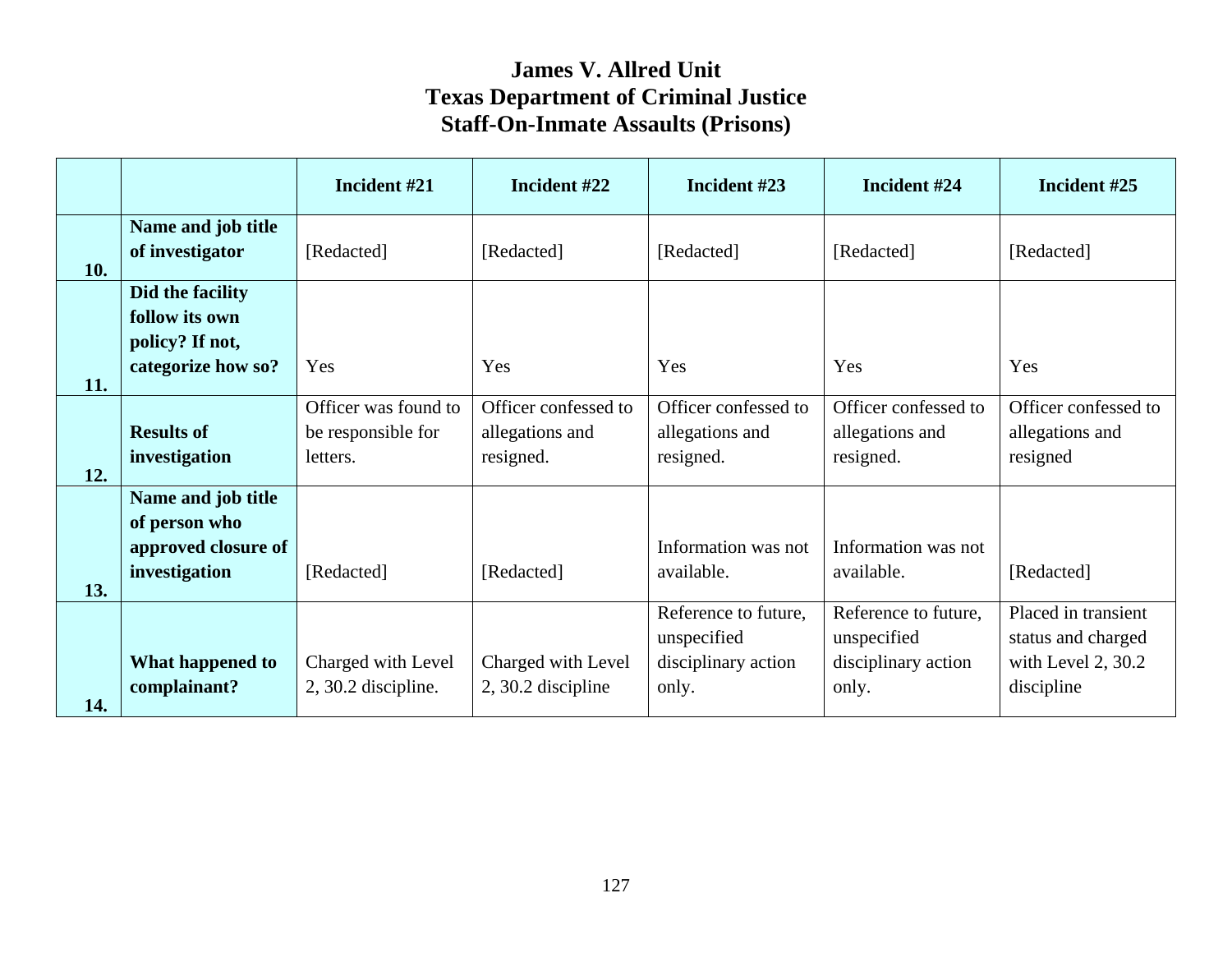|     |                                                                                | Incident #21                                                     | Incident #22                                                                  | Incident #23                                                         | Incident #24                                                                                           | Incident #25                                                         |
|-----|--------------------------------------------------------------------------------|------------------------------------------------------------------|-------------------------------------------------------------------------------|----------------------------------------------------------------------|--------------------------------------------------------------------------------------------------------|----------------------------------------------------------------------|
| 15. | What happened to<br>perpetrator?                                               | Perpetrator was<br>escorted from the<br>James V. Allred<br>Unit. | Perpetrator resigned<br>and was escorted<br>from the James V.<br>Allred Unit. | Perpetrator resigned<br>in lieu of receiving<br>disciplinary action. | There was no record<br>other than reference<br>to appropriate<br>disciplinary action in<br>the future. | Perpetrator resigned<br>in lieu of receiving<br>disciplinary action. |
| 16. | Was perpetrator<br>referred to<br>authorities for<br>potential<br>prosecution? | N <sub>o</sub>                                                   | N <sub>o</sub>                                                                | N <sub>o</sub>                                                       | N <sub>o</sub>                                                                                         | N <sub>o</sub>                                                       |
| 17. | If yes, to whom and<br>what was the<br>outcome?                                | N/A                                                              | N/A                                                                           | N/A                                                                  | N/A                                                                                                    | N/A                                                                  |
| 18. | Was complainant<br>provided victim<br>services?                                | N <sub>o</sub>                                                   | N <sub>o</sub>                                                                | N <sub>0</sub>                                                       | N <sub>o</sub>                                                                                         | N <sub>o</sub>                                                       |
| 19. | If yes, state services<br>that were provided.                                  | N/A                                                              | N/A                                                                           | N/A                                                                  | N/A                                                                                                    | N/A                                                                  |
| 20. | Did perpetrator<br>resign or was<br>he/she terminated?                         | Charged with 42c                                                 | Resigned                                                                      | Resigned                                                             | Information was not<br>available.                                                                      | Resigned                                                             |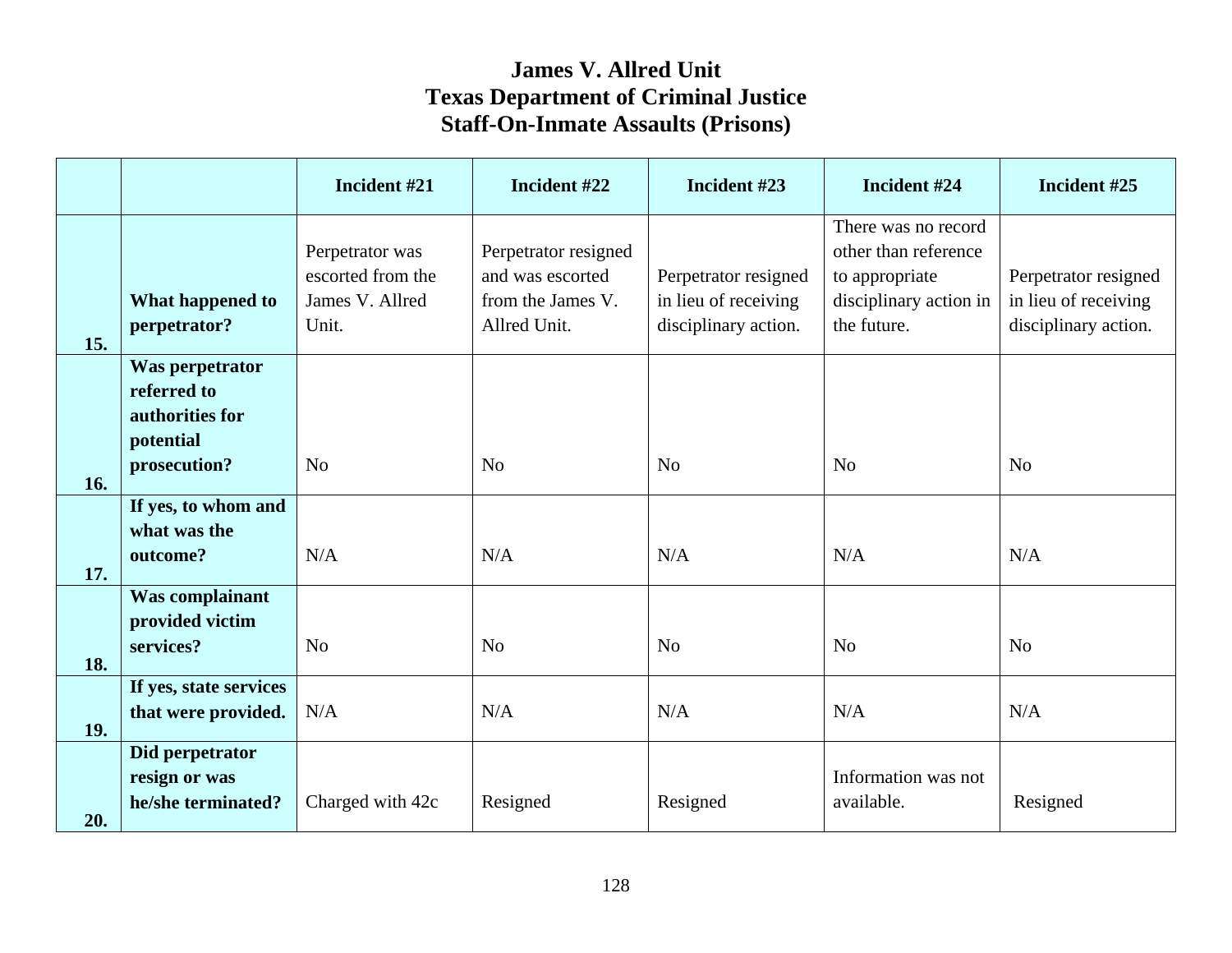|     |                                    | Incident #21        | Incident #22        | Incident #23        | Incident #24        | Incident #25        |
|-----|------------------------------------|---------------------|---------------------|---------------------|---------------------|---------------------|
|     |                                    | There was no record | There was no record |                     |                     |                     |
|     | Were there other                   | of previous         | of previous         |                     |                     |                     |
|     | sexual abuse                       | complaints.         | complaints.         |                     |                     |                     |
|     | complaints against                 | Perpetrator was     | Perpetrator was     | There was no record | There was no record | There was no record |
|     | perpetrator in                     | employed for only   | employed for only   | of previous         | of previous         | of previous         |
|     | 2008-2009?                         | 29 days.            | five months.        | complaints.         | complaints.         | complaints.         |
| 21. | If yes, provide                    |                     |                     |                     |                     |                     |
|     | cross-references to                |                     |                     |                     |                     |                     |
|     |                                    |                     |                     |                     |                     |                     |
|     | relevant complaint,                |                     |                     |                     |                     |                     |
|     | investigatory, and<br>disciplinary |                     |                     |                     |                     |                     |
|     | documents.                         | N/A                 | N/A                 | N/A                 | N/A                 | N/A                 |
| 22. |                                    |                     |                     |                     |                     |                     |
|     | Are there related                  |                     |                     |                     |                     |                     |
|     | disciplinary                       |                     |                     |                     |                     |                     |
|     | records concerning                 |                     |                     |                     |                     |                     |
|     | the perpetrator?                   | N <sub>o</sub>      | N <sub>o</sub>      | N <sub>o</sub>      | N <sub>o</sub>      | N <sub>o</sub>      |
| 23. | If yes, provide                    |                     |                     |                     |                     |                     |
|     | cross-references to                |                     |                     |                     |                     |                     |
|     | relevant                           |                     |                     |                     |                     |                     |
|     | documents.                         | N/A                 | N/A                 | N/A                 | N/A                 | N/A                 |
| 24. |                                    |                     |                     |                     |                     |                     |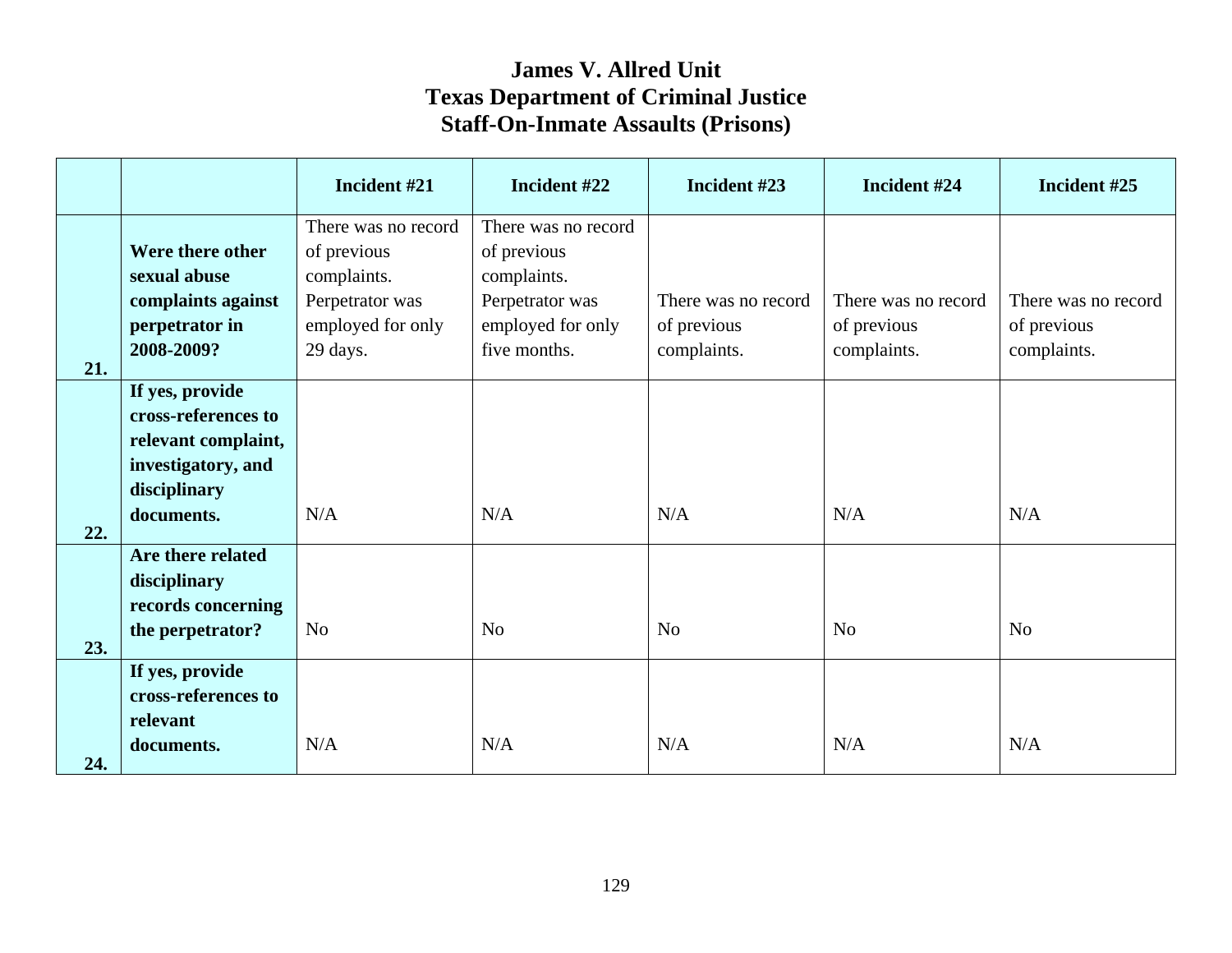|     |                                                                                                      | Incident #21   | Incident #22   | Incident #23   | Incident #24   | Incident #25   |
|-----|------------------------------------------------------------------------------------------------------|----------------|----------------|----------------|----------------|----------------|
|     | Were there any<br>changes in policies,<br>protocols, or<br>staffing as a result<br>of the complaint/ |                |                |                |                |                |
| 25. | investigation?                                                                                       | N <sub>o</sub> | N <sub>o</sub> | N <sub>o</sub> | N <sub>o</sub> | N <sub>o</sub> |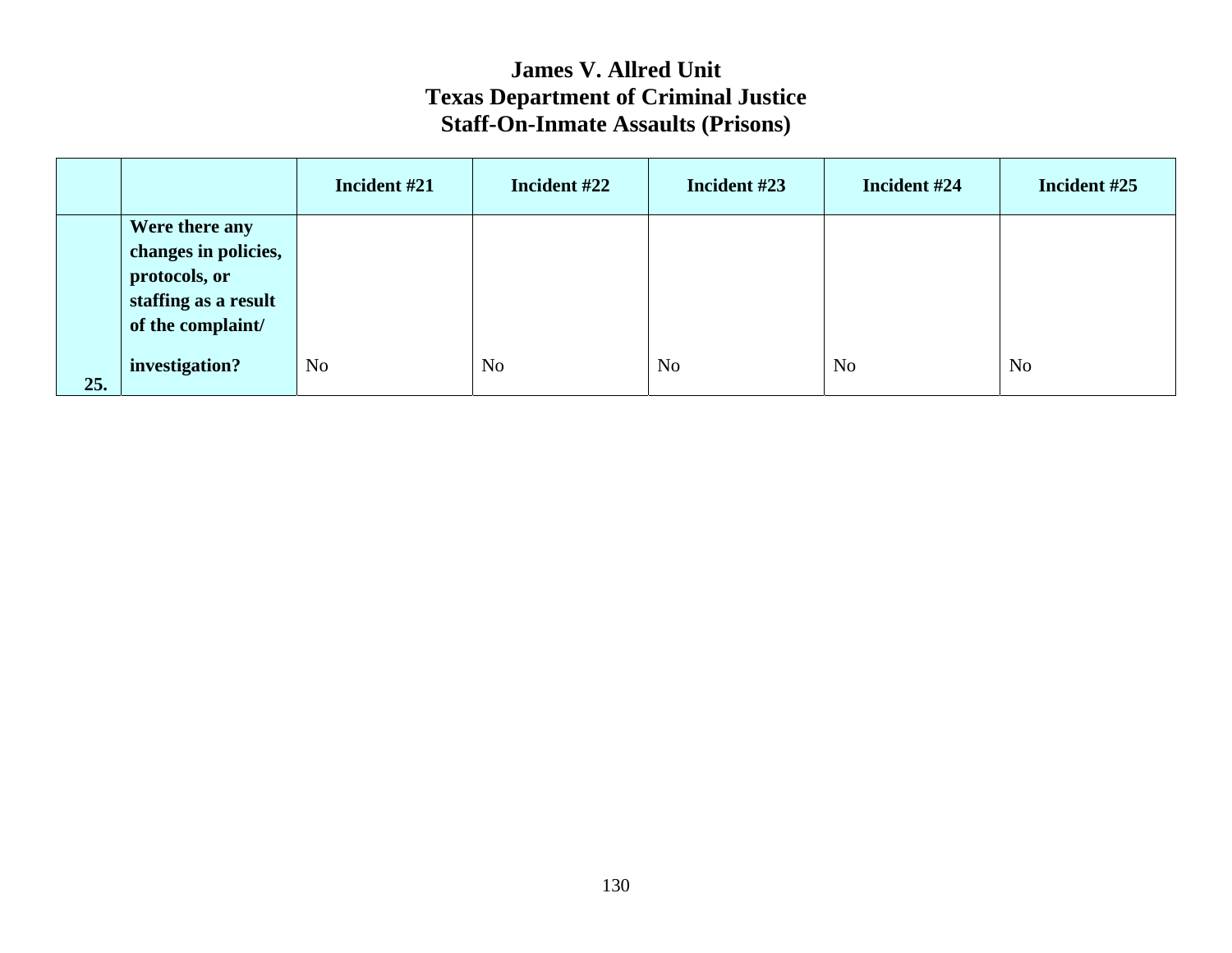|    |                                                                | Incident #1                  | Incident #2                  | Incident #3                  | Incident #4                             | Incident #5 |
|----|----------------------------------------------------------------|------------------------------|------------------------------|------------------------------|-----------------------------------------|-------------|
| 1. | Date of incident                                               | 06/04/2008                   | 08/24/2008                   | 09/02/2008                   | Various dates                           |             |
| 2. | Date of complaint<br>and complaint<br>number                   | 06/06/2008,<br>IG-08_206 SCU | 10/21/2008,<br>$Log #08-002$ | 09/06/2008,<br>IG-08_313 SCU | $01/07 - 01/08/2009$ ,<br>$Log #09-001$ |             |
| 3. | To whom<br>complaint was<br>made (Internal<br>and/or External) | Internal                     | Internal                     | External                     | Internal                                |             |
| 4. | Date of<br>investigation                                       | 06/27/2008 to<br>02/03/2009  | 10/21/2008                   | 09/23/2008                   | 01/13/2009                              |             |
| 5. | <b>Nature of offense</b>                                       | Rape                         | Forced oral sex              | Forced oral sex              | Forced oral sex                         |             |
| 6. | <b>Substance of</b><br>allegations                             | Sexual assault               | Sexual assault               | Sexual assault               | Sexual assault                          |             |
| 7. | Inmate no. and<br>gender of<br>complainant                     | [Redacted] – Male            | [Redacted] – Male            | [Redacted] – Male            | [Redacted] – Male                       |             |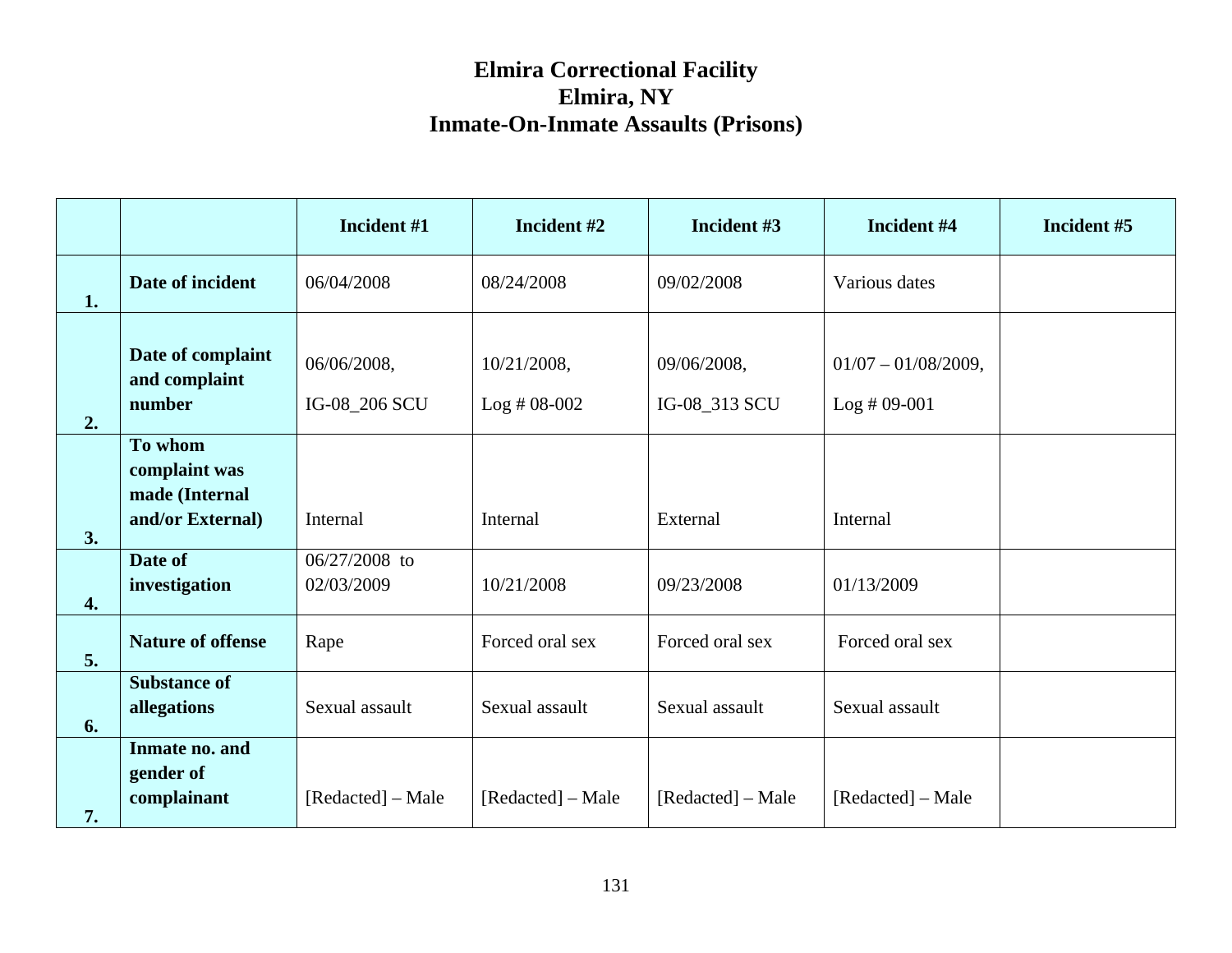|     |                                       | Incident #1       | Incident #2       | Incident #3       | Incident #4                      | Incident #5 |
|-----|---------------------------------------|-------------------|-------------------|-------------------|----------------------------------|-------------|
|     |                                       | [Redacted] – Male |                   |                   |                                  |             |
|     | Inmate no. and<br>gender of           | [Redacted] – Male |                   | [Redacted] – Male |                                  |             |
| 8.  | perpetrator                           | [Redacted] – Male | [Redacted] – Male | [Redacted] – Male | [Redacted] – Male                |             |
|     | Was there an<br>investigatory policy  |                   |                   |                   |                                  |             |
| 9.  | in place?                             | Yes               | Yes               | Yes               | Yes                              |             |
|     | Name and job title<br>of investigator | [Redacted]        | [Redacted]        | [Redacted]        | [Redacted]                       |             |
| 10. |                                       |                   |                   |                   |                                  |             |
|     | Did the facility                      |                   |                   |                   |                                  |             |
|     | follow its own<br>policy? If not,     |                   |                   |                   |                                  |             |
| 11. | categorize how so?                    | Yes               | Yes               | Yes               | Yes                              |             |
|     |                                       |                   |                   |                   | Charge was not                   |             |
|     | <b>Results of</b>                     | Charge was not    | Charge was not    | Charge was not    | substantiated.<br>Inmate was not |             |
| 12. | investigation                         | substantiated.    | substantiated.    | substantiated.    | author of letter.                |             |
|     | Name and job title                    |                   |                   |                   |                                  |             |
|     | of person who                         |                   |                   |                   |                                  |             |
|     | approved closure of                   |                   |                   |                   |                                  |             |
| 13. | investigation                         | [Redacted]        | [Redacted]        | [Redacted]        | [Redacted]                       |             |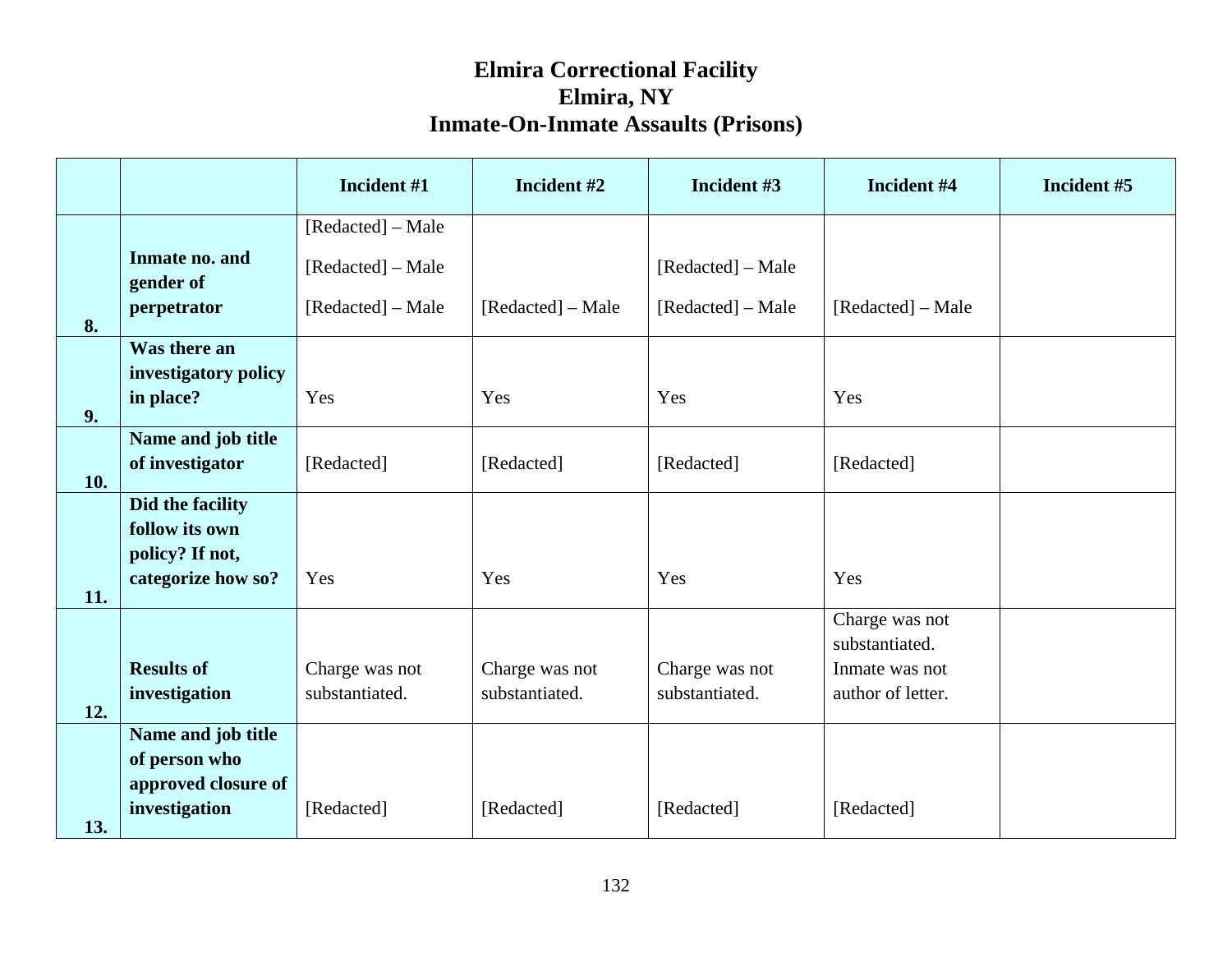|     |                                                                                | Incident #1                                                                                                                                                    | Incident #2                                                              | Incident #3                                                                                      | Incident #4    | Incident #5 |
|-----|--------------------------------------------------------------------------------|----------------------------------------------------------------------------------------------------------------------------------------------------------------|--------------------------------------------------------------------------|--------------------------------------------------------------------------------------------------|----------------|-------------|
| 14. | What happened to<br>complainant?                                               | Complainant was<br>transferred;<br>separation orders<br>were issued.                                                                                           | Complainant was<br>transferred to<br>separate him from<br>other inmates. | Complainant was<br>moved to isolation<br>cell in infirmary;<br>separation orders<br>were issued. | N/A            |             |
| 15. | What happened to<br>perpetrator?                                               | One of the three<br>perpetrators was<br>disciplined for<br>assault on inmate<br>and sex offense. He<br>received 24 months<br>in special housing<br>unit (SHU). | N/A                                                                      | N/A                                                                                              | N/A            |             |
| 16. | Was perpetrator<br>referred to<br>authorities for<br>potential<br>prosecution? | N <sub>o</sub>                                                                                                                                                 | N <sub>o</sub>                                                           | N <sub>o</sub>                                                                                   | N <sub>o</sub> |             |
| 17. | If yes, to whom and<br>what was the<br>outcome?                                | N/A                                                                                                                                                            | N/A                                                                      | $\rm N/A$                                                                                        | N/A            |             |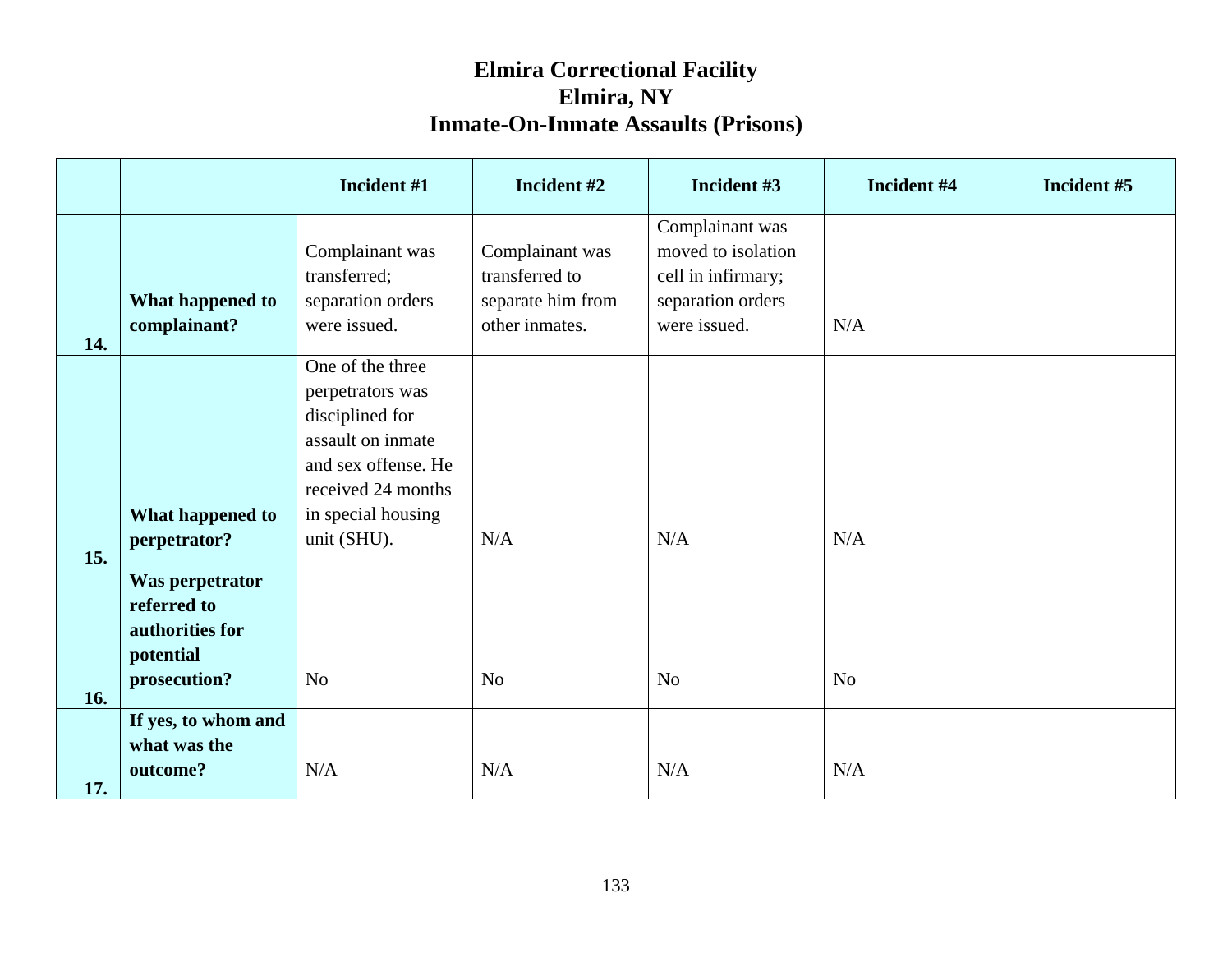|     |                        | Incident #1          | Incident #2          | Incident #3           | Incident #4    | Incident #5 |
|-----|------------------------|----------------------|----------------------|-----------------------|----------------|-------------|
|     | Was complainant        |                      |                      |                       |                |             |
|     | provided victim        |                      |                      |                       |                |             |
|     | services?              | Yes                  | Yes                  | Yes                   | N <sub>0</sub> |             |
| 18. |                        |                      |                      |                       |                |             |
|     |                        |                      |                      | Complainant was       |                |             |
|     |                        |                      |                      | housed in residential |                |             |
|     |                        | Complainant          | Complainant          | crisis treatment      |                |             |
|     |                        | received mental      | received mental      | program under         |                |             |
|     |                        | health services from | health services from | supervision of        |                |             |
|     | If yes, state services | staff in Office of   | staff in Office of   | Office of Mental      |                |             |
|     | that were provided.    | Mental Health.       | Mental Health.       | Health.               | N/A            |             |
| 19. |                        |                      |                      |                       |                |             |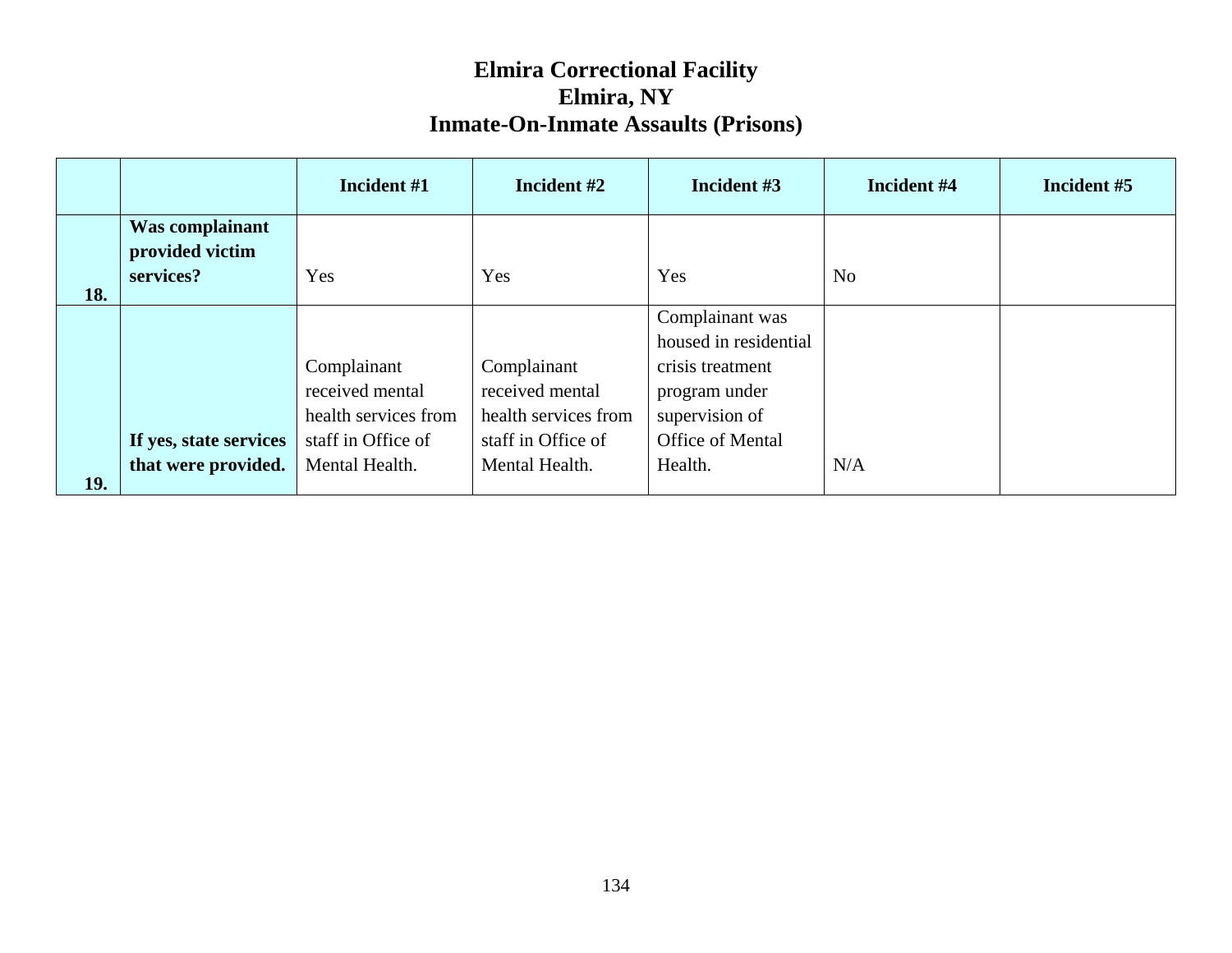|                    |                                            | Incident #1                              | Incident #2                 | Incident #3                                           | Incident #4                                           | Incident #5         |
|--------------------|--------------------------------------------|------------------------------------------|-----------------------------|-------------------------------------------------------|-------------------------------------------------------|---------------------|
| 1.                 | Date of incident                           | 01/25/2008                               | 03/17/2008                  | 03/31/2008                                            | 04/18/2008                                            | 05/12/2008          |
|                    | Date of complaint<br>and complaint         | 01/31/2008,                              | 03/19/2008,                 | 04/04/2004,                                           | 04/18/2008,                                           | 05/14/2008,         |
| 2.                 | number                                     | $Log #08-002$                            | IG-08_0097 SCU              | $Log #08-004$                                         | $Log #08-006$                                         | IG-08_0154 SCU      |
|                    | To whom<br>complaint was<br>made (Internal |                                          |                             |                                                       |                                                       |                     |
| 3.                 | and/or External)                           | Internal and external                    | <b>Internal</b>             | Internal and external                                 | Internal                                              | Internal            |
| $\boldsymbol{4}$ . | Date of<br>investigation                   | 01/25 to 02/12/2008                      | 03/24/2008 to<br>03/25/2010 | 04/04/2008                                            | 04/18 to 04/24/2008                                   | 05/15 to 09/05/2008 |
| 5.                 | <b>Nature of offense</b>                   | Unwanted touching<br>while being frisked | Unwanted touching           | Grabbing crotch area<br>and making sexual<br>gestures | Grabbing crotch area<br>and making sexual<br>gestures | Sexual comments     |
| 6.                 | <b>Substance of</b><br>allegations         | Sexual assault/pat<br>and frisk          | Sexual assault              | Sexual assault                                        | Sexual assault                                        | Verbal abuse        |
| 7.                 | Inmate no. and<br>gender of<br>complainant | [Redacted] – Male                        | [Redacted] – Male           | [Redacted] – Male                                     | [Redacted] – Male                                     | [Redacted] – Male   |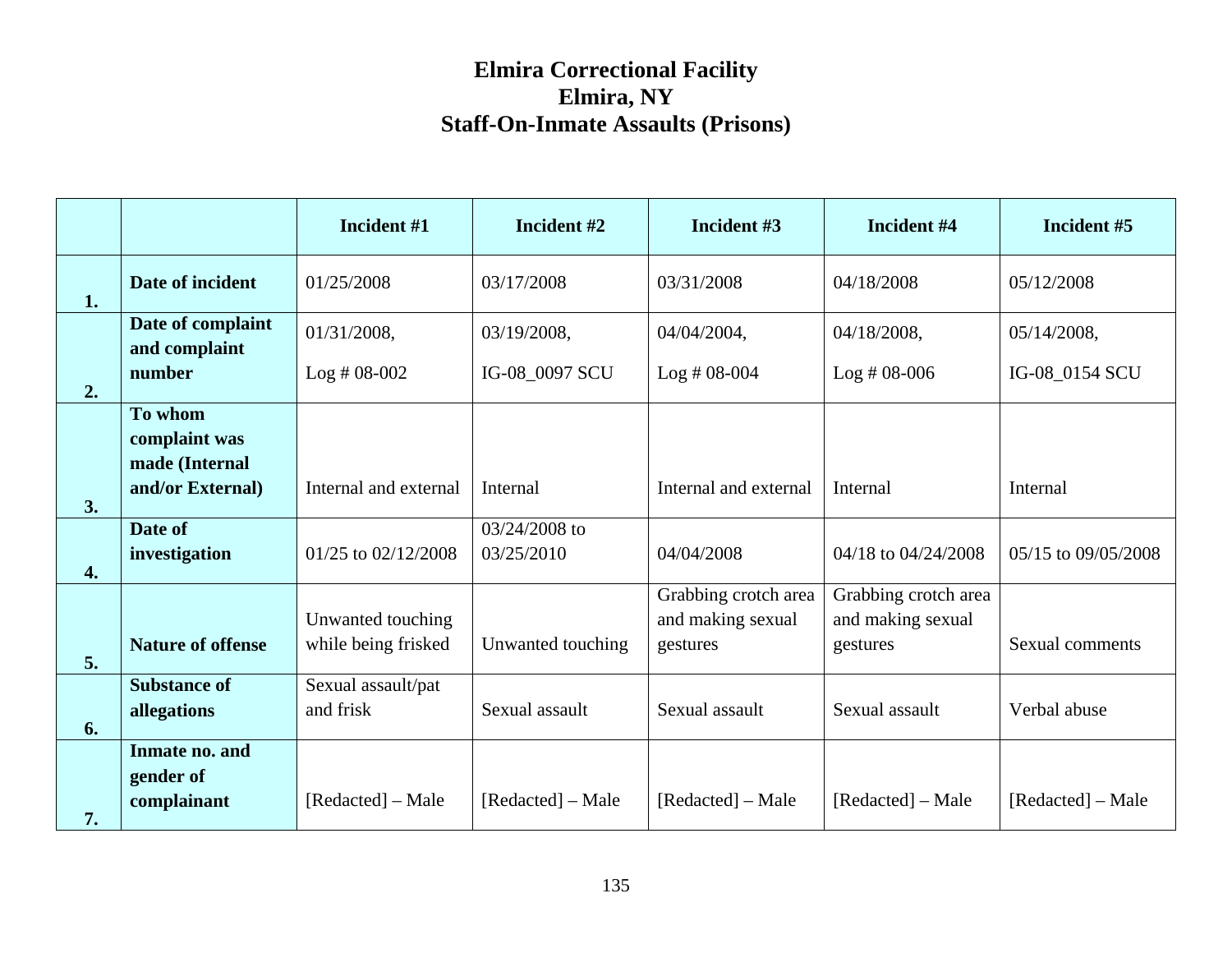|     |                                                                             | Incident #1                      | Incident #2                                                                 | Incident #3                                                    | Incident #4                      | Incident #5                      |
|-----|-----------------------------------------------------------------------------|----------------------------------|-----------------------------------------------------------------------------|----------------------------------------------------------------|----------------------------------|----------------------------------|
| 8.  | Was there an<br>investigatory policy<br>in place?                           | Yes                              | Yes                                                                         | Yes                                                            | Yes                              | Yes                              |
| 9.  | <b>Staff name and</b><br>gender of<br>perpetrator                           | [Redacted] – Male                | [Redacted] – Male                                                           | [Redacted] – Male                                              | [Redacted] – Male                | [Redacted] – Male                |
| 10. | Name and job title<br>of investigator                                       | [Redacted]                       | [Redacted]                                                                  | [Redacted]                                                     | [Redacted]                       | [Redacted]                       |
| 11. | Did the facility<br>follow its own<br>policy? If not,<br>categorize how so? | Yes                              | Yes                                                                         | Yes                                                            | Yes                              | Yes                              |
| 12. | <b>Results of</b><br>investigation                                          | Charge was not<br>substantiated. | Charge was found to<br>be substantiated and<br>referred for<br>prosecution. | Officer was in<br>training session that<br>day and not in SHU. | Charge was not<br>substantiated. | Charge was not<br>substantiated. |
| 13. | Name and job title<br>of person who<br>approved closure of<br>investigation | [Redacted]                       | [Redacted]                                                                  | [Redacted]                                                     | [Redacted]                       | [Redacted]                       |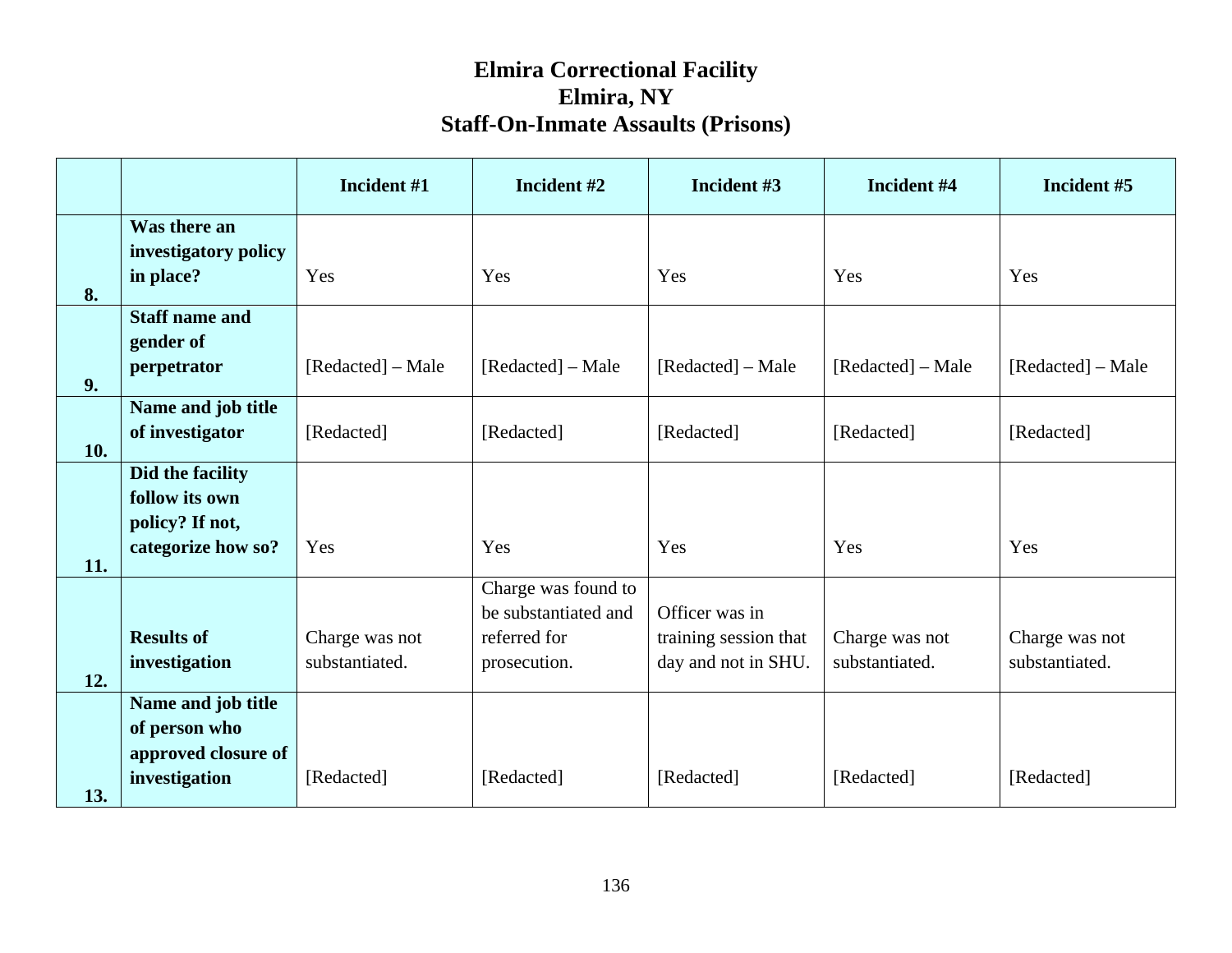|     |                                                                                | Incident #1          | Incident #2                                                                                  | Incident #3          | Incident #4          | Incident #5                                                                      |
|-----|--------------------------------------------------------------------------------|----------------------|----------------------------------------------------------------------------------------------|----------------------|----------------------|----------------------------------------------------------------------------------|
| 14. | What happened to<br>complainant?                                               | No action was taken. | No action was taken.                                                                         | No action was taken. | No action was taken. | Complainant<br>remained in SHU for<br>pre-existing<br>disciplinary<br>sanctions. |
| 15. | What happened to<br>perpetrator?                                               | N/A                  | Perpetrator was<br>referred for<br>prosecution.                                              | N/A                  | N/A                  | N/A Charges were<br>not substantiated.                                           |
| 16. | Was perpetrator<br>referred to<br>authorities for<br>potential<br>prosecution? | N <sub>o</sub>       | Yes                                                                                          | Yes                  | N <sub>o</sub>       | N <sub>o</sub>                                                                   |
| 17. | If yes, to whom and<br>what was the<br>outcome?                                | N/A                  | Perpetrator was<br>referred to<br>prosecutor, went to<br>trial, and was found<br>not guilty. | N/A                  | N/A                  | N/A                                                                              |
| 18. | Was complainant<br>provided victim<br>services?                                | N <sub>o</sub>       | There was no<br>documented referral.                                                         | Yes                  | Yes                  | N <sub>o</sub>                                                                   |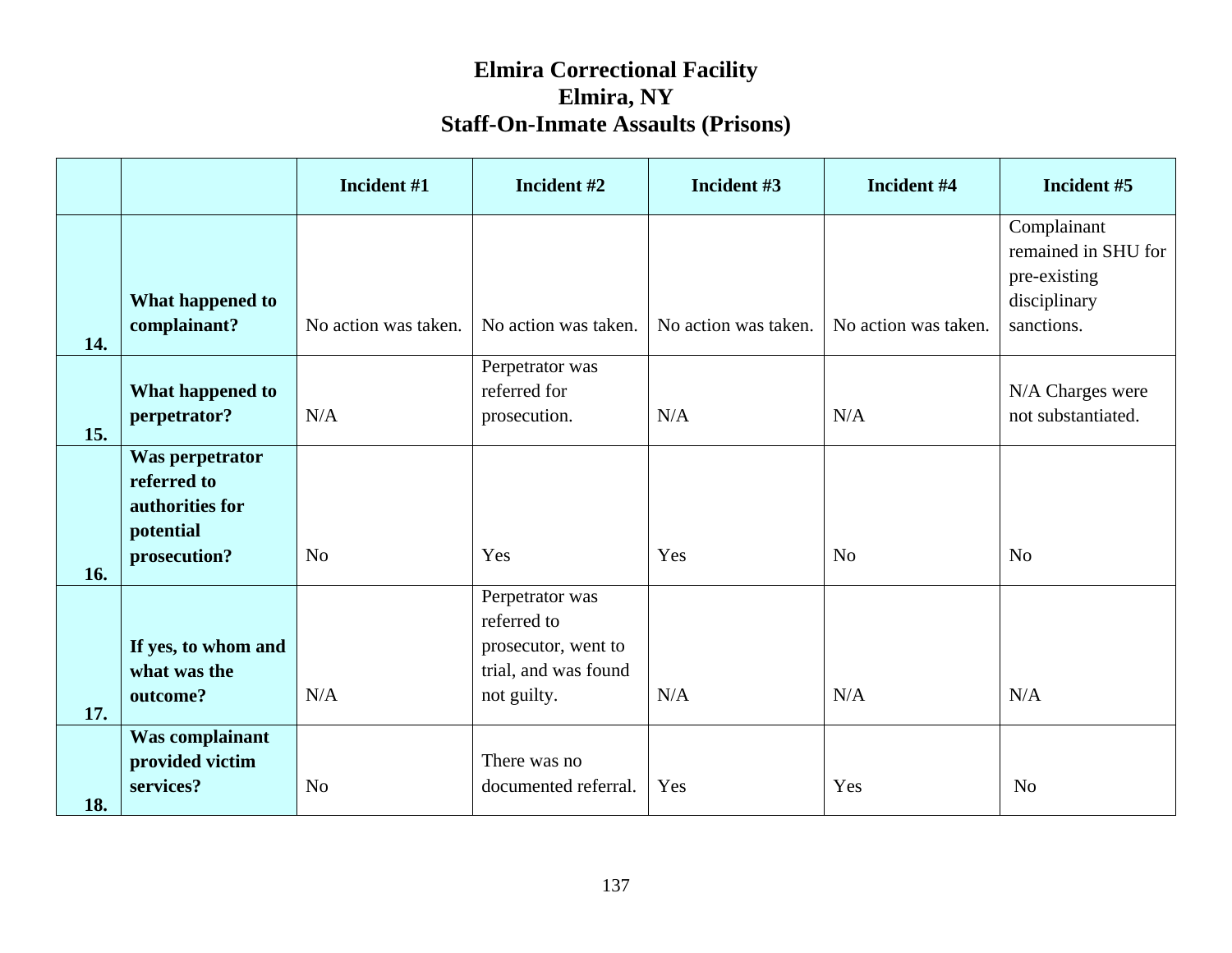|     |                                                                                        | Incident #1                                                                            | Incident #2                         | Incident #3                                                        | Incident #4                                                                     | Incident #5    |
|-----|----------------------------------------------------------------------------------------|----------------------------------------------------------------------------------------|-------------------------------------|--------------------------------------------------------------------|---------------------------------------------------------------------------------|----------------|
| 19. | If yes, state services<br>that were provided.                                          | N/A                                                                                    | N/A                                 | Complainant was<br>receiving ongoing<br>mental health<br>services. | Complainant was<br>seen for service by<br>mental health staff<br>on 04/24/2008. | N/A            |
| 20. | Did perpetrator<br>resign or was<br>he/she terminated?                                 | N/A                                                                                    | The perpetrator was<br>terminated.  | No                                                                 | N/A                                                                             | N/A            |
| 21. | Were there other<br>sexual abuse<br>complaints against<br>perpetrator in<br>2008-2009? | This officer had<br>been the subject of<br>other search, pat,<br>and frisk complaints. | Yes. There were two<br>other cases. | N <sub>o</sub>                                                     | N <sub>o</sub>                                                                  | N <sub>o</sub> |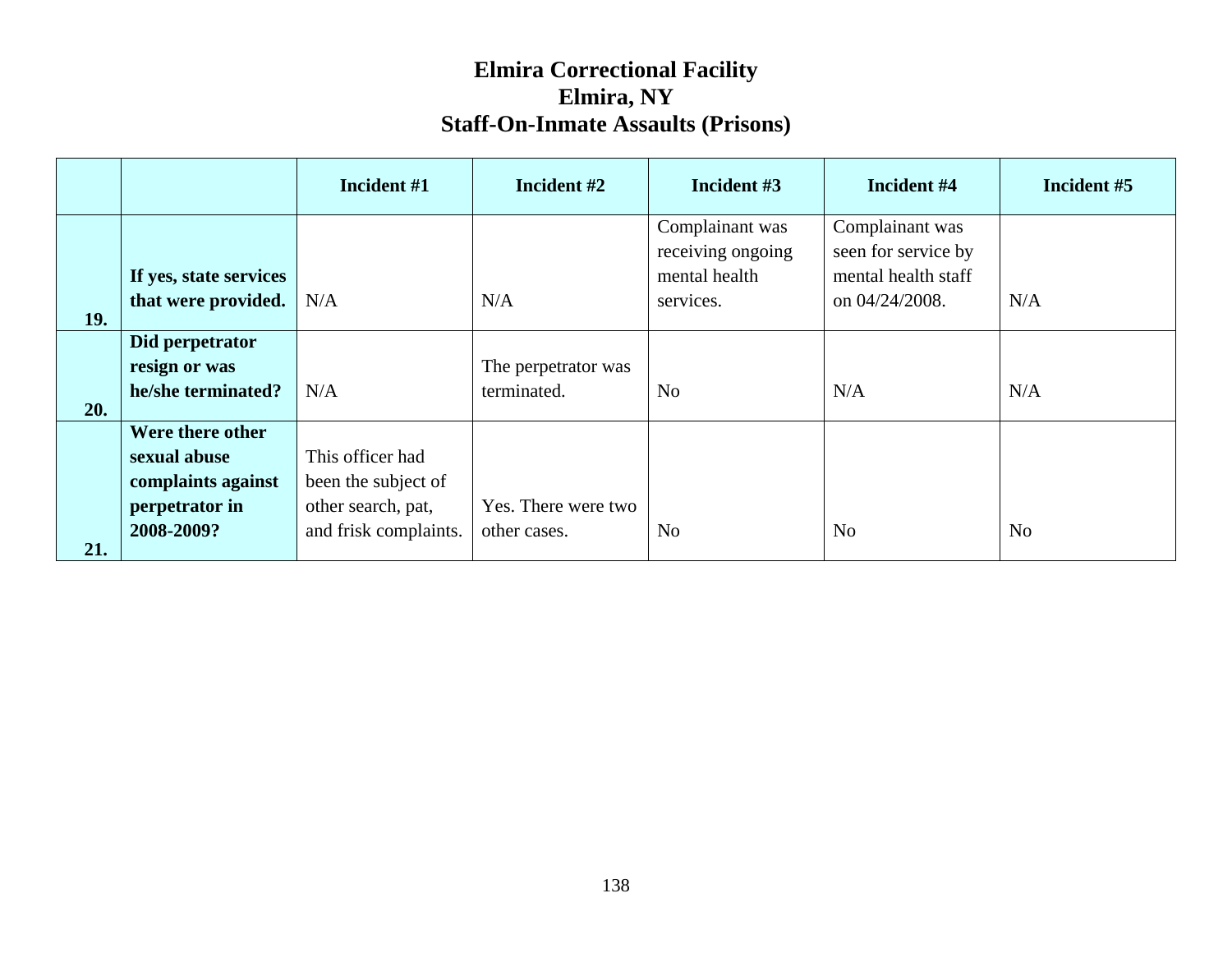|     |                     | Incident #1       | Incident #2                       | Incident #3    | Incident #4    | Incident #5    |
|-----|---------------------|-------------------|-----------------------------------|----------------|----------------|----------------|
|     |                     | [Redacted] – Male |                                   |                |                |                |
|     |                     | (Question 29a);   |                                   |                |                |                |
|     |                     | Grievances EL35-  |                                   |                |                |                |
|     |                     | 634-09 from       |                                   |                |                |                |
|     |                     | [Redacted],       |                                   |                |                |                |
|     |                     | EL35997-09 from   |                                   |                |                |                |
|     |                     | [Redacted],       |                                   |                |                |                |
|     |                     | EL36029-09 from   |                                   |                |                |                |
|     | If yes, provide     | [Redacted], EL36- |                                   |                |                |                |
|     | cross-references to | 43509 from        |                                   |                |                |                |
|     | relevant complaint, | [Redacted], and   | [Redacted] – Male                 |                |                |                |
|     | investigatory, and  | EL36-64110 from   | [Redacted] – Male                 |                |                |                |
|     | disciplinary        | [Redacted]        | [Redacted]                        |                |                |                |
|     | documents.          | (Question 33)     | (Question 31)                     | N/A            | N/A            | N/A            |
| 22. |                     |                   |                                   |                |                |                |
|     | Are there related   |                   | [Redacted] was<br>terminated from |                |                |                |
|     | disciplinary        |                   |                                   |                |                |                |
|     | records concerning  | N <sub>o</sub>    | employment.                       | N <sub>o</sub> | N <sub>o</sub> | N <sub>o</sub> |
| 23. | the perpetrator?    |                   | (Question 31)                     |                |                |                |
|     | If yes, provide     |                   | Yes. Please refer to              |                |                |                |
|     | cross-references to |                   | above comments                    |                |                |                |
|     | relevant            |                   | regarding                         |                |                |                |
|     | documents.          | N/A               | [Redacted].                       | N/A            | N/A            | N/A            |
| 24. |                     |                   |                                   |                |                |                |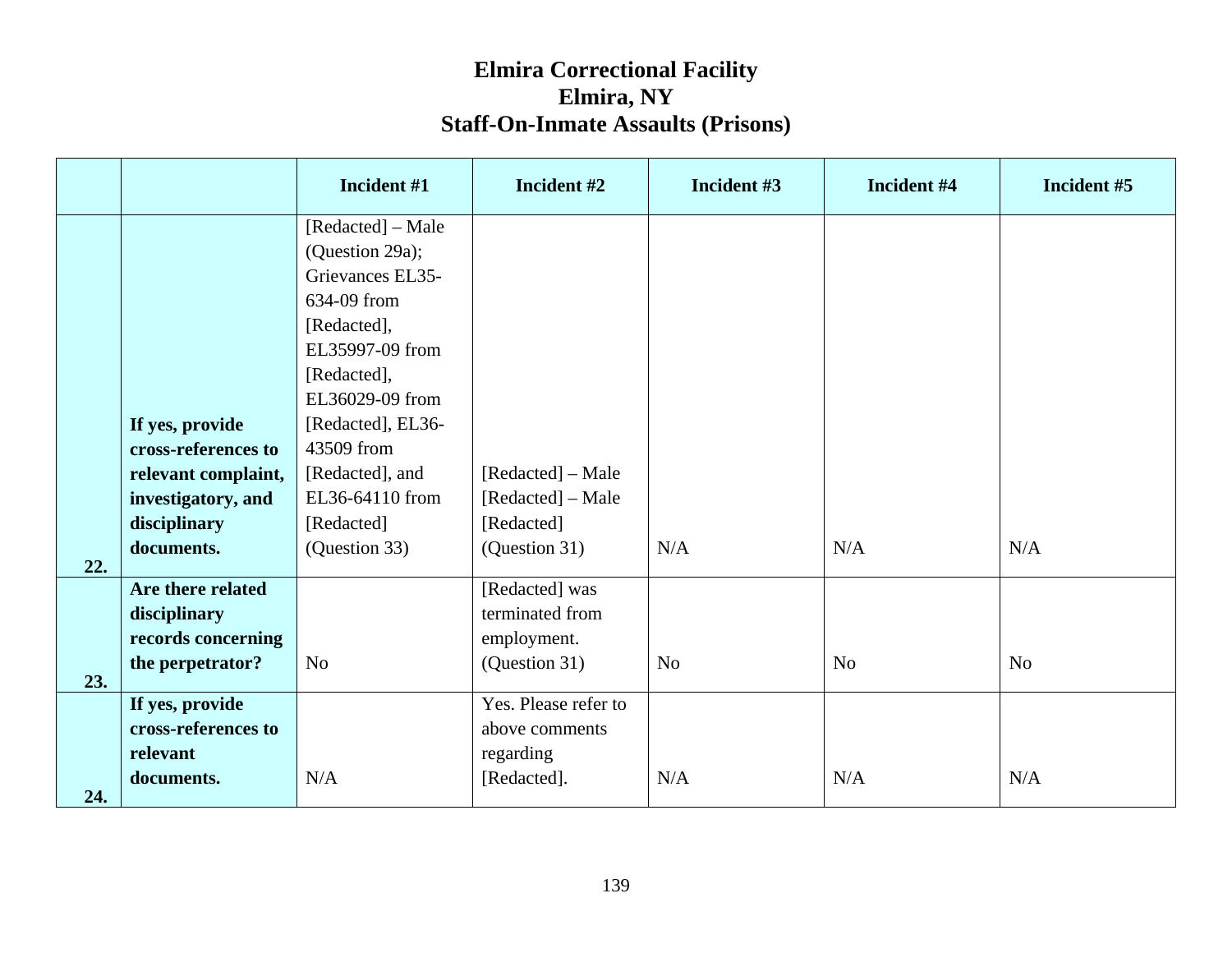|           |                      | Incident #1           | Incident #2    | Incident #3    | Incident #4    | Incident #5    |
|-----------|----------------------|-----------------------|----------------|----------------|----------------|----------------|
|           |                      | No. According to the  |                |                |                |                |
|           |                      | information           |                |                |                |                |
|           |                      | provided, the State   |                |                |                |                |
|           |                      | of New York in        |                |                |                |                |
|           |                      | general, and ECF in   |                |                |                |                |
|           |                      | particular, review    |                |                |                |                |
|           |                      | their policies on an  |                |                |                |                |
|           |                      | annual basis.         |                |                |                |                |
|           |                      | However, should a     |                |                |                |                |
|           |                      | PREA incident, or     |                |                |                |                |
|           |                      | any incident for that |                |                |                |                |
|           |                      | matter, require a     |                |                |                |                |
|           |                      | change in policy or   |                |                |                |                |
|           |                      | protocols, the        |                |                |                |                |
|           |                      | Commissioner at the   |                |                |                |                |
|           |                      | Central Office level  |                |                |                |                |
|           |                      | and the               |                |                |                |                |
|           |                      | Superintendent at     |                |                |                |                |
|           |                      | the local level would |                |                |                |                |
|           |                      | make the necessary    |                |                |                |                |
|           |                      | changes as they       |                |                |                |                |
|           |                      | deem appropriate.     |                |                |                |                |
|           |                      | The Commissioner      |                |                |                |                |
|           | Were there any       | would make the        |                |                |                |                |
|           | changes in policies, | final decision if a   |                |                |                |                |
|           | protocols, or        | change was            |                |                |                |                |
|           | staffing as a result | implemented for all   | 140            |                |                |                |
|           | of the complaint/    | New York facilities.  |                |                |                |                |
| $\bigcap$ | investigation?       |                       | N <sub>o</sub> | N <sub>o</sub> | N <sub>o</sub> | N <sub>o</sub> |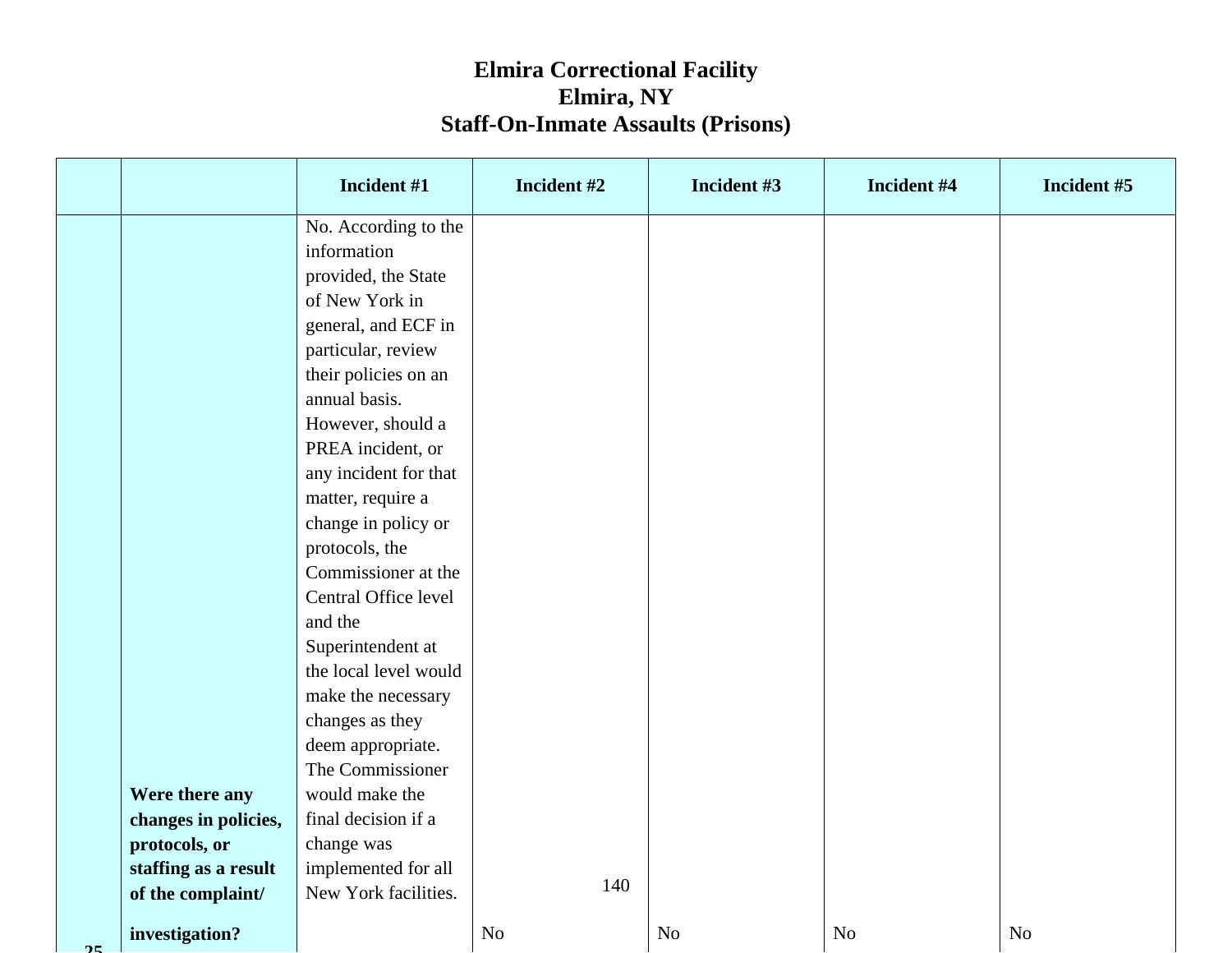|    |                                            | Incident #6       | Incident #7                           | Incident #8          | Incident #9                      | Incident #10                                       |
|----|--------------------------------------------|-------------------|---------------------------------------|----------------------|----------------------------------|----------------------------------------------------|
| 1. | Date of incident                           | 05/21/2008        | 10/07/2009                            | 01/31/2009           | 05/16/2009                       | Sometime in 2006                                   |
|    | Date of complaint<br>and complaint         | 05/21/2008,       | 12/07/2009,                           | 02/05/2009,          | 06/03/2009,                      | 02/05/2008,                                        |
| 2. | number                                     | $Log #08-011$     | IG-09_0411 SCU                        | $Log #09-0003$       | IG-09_0193 SCU                   | IG-08_0040 SCU                                     |
|    | To whom<br>complaint was<br>made (Internal |                   |                                       |                      |                                  |                                                    |
| 3. | and/or External)                           | Internal          | External                              | Internal             | External                         | Internal                                           |
| 4. | Date of<br>investigation                   | 05/21/2008        | 12/16/2009 to<br>06/07/2010           | 02/06/ to 02/20/2009 | 06/04 to 09/28/2009              | 02/06 to 09/15/2008                                |
| 5. | <b>Nature of offense</b>                   | Sexual gestures   | Rape                                  | Unwanted touching    | Unwanted touching<br>and threats | Allegations of<br>photographs of strip<br>searches |
| 6. | <b>Substance of</b><br>allegations         | Sexual harassment | During pat and frisk,<br>use of force | Sexual assault       | Sexual assault                   | Sexual harassment                                  |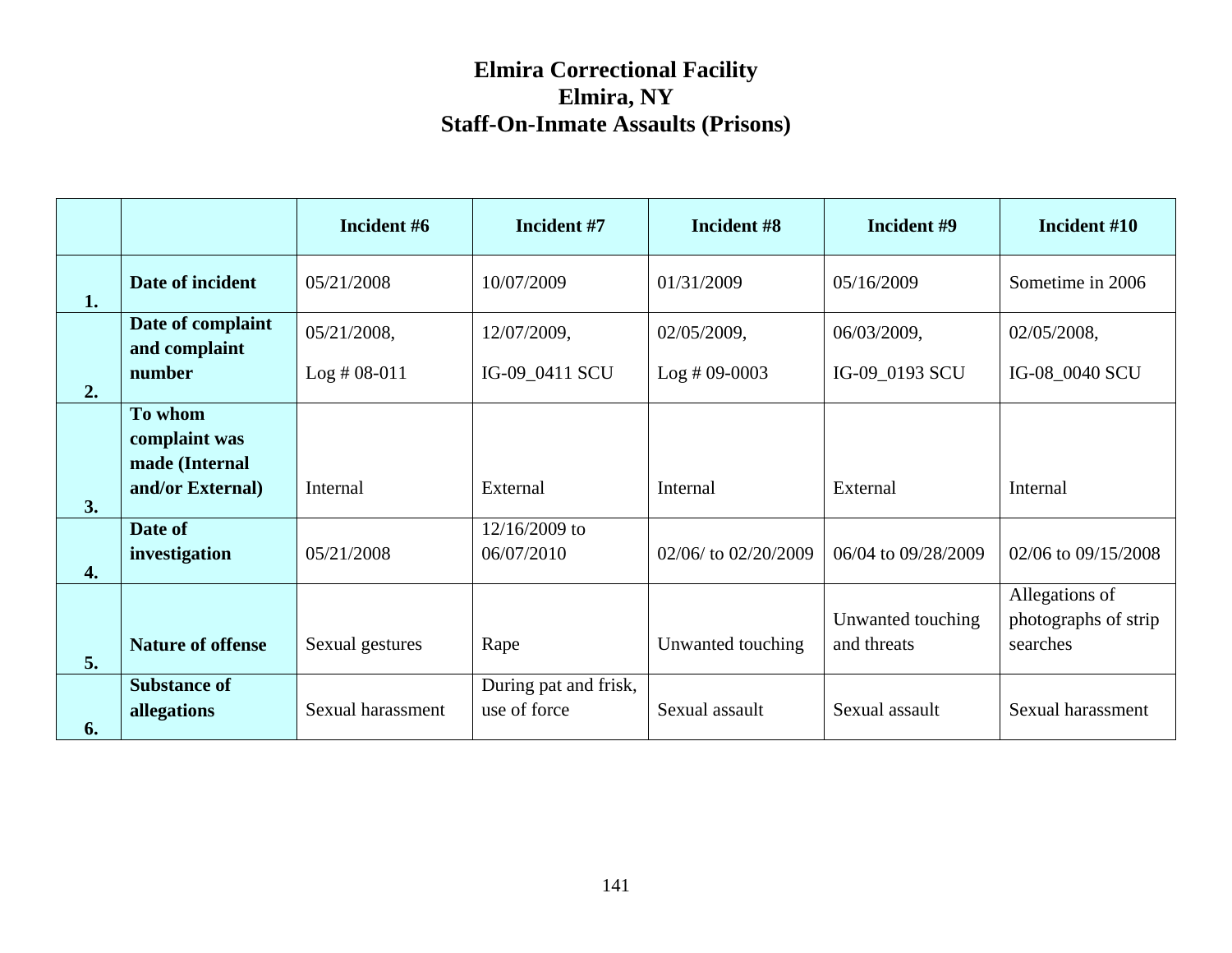|     |                       | Incident #6          | Incident #7       | Incident #8          | Incident #9          | Incident #10         |
|-----|-----------------------|----------------------|-------------------|----------------------|----------------------|----------------------|
|     |                       | [Redacted] – Male    |                   |                      |                      |                      |
|     |                       | (Name and            |                   |                      |                      |                      |
|     | Inmate no. and        | identification       |                   |                      |                      |                      |
|     | gender of             | number do not        |                   |                      |                      |                      |
| 7.  | complainant           | match)               | [Redacted] – Male | [Redacted] – Male    | [Redacted] – Male    | [Redacted] – Male    |
|     | Was there an          |                      |                   |                      |                      |                      |
|     | investigatory policy  |                      |                   |                      |                      |                      |
|     | in place?             | Yes                  | Yes               | Yes                  | Yes                  | Yes                  |
| 8.  | <b>Staff name and</b> |                      |                   |                      |                      |                      |
|     | gender of             | Correctional officer | Two correctional  | Correctional officer | Correctional officer | Correctional officer |
|     | perpetrator           | $-$ Male             | officers – Male   | - Male               | - Male               | - Male               |
| 9.  |                       |                      |                   |                      |                      |                      |
|     | Name and job title    |                      |                   |                      |                      |                      |
| 10. | of investigator       | [Redacted]           | [Redacted]        | [Redacted]           | [Redacted]           | [Redacted]           |
|     | Did the facility      |                      |                   |                      |                      |                      |
|     | follow its own        |                      |                   |                      |                      |                      |
|     | policy? If not,       |                      |                   |                      |                      |                      |
| 11. | categorize how so?    | Yes                  | Yes               | Yes                  | Yes                  | Yes                  |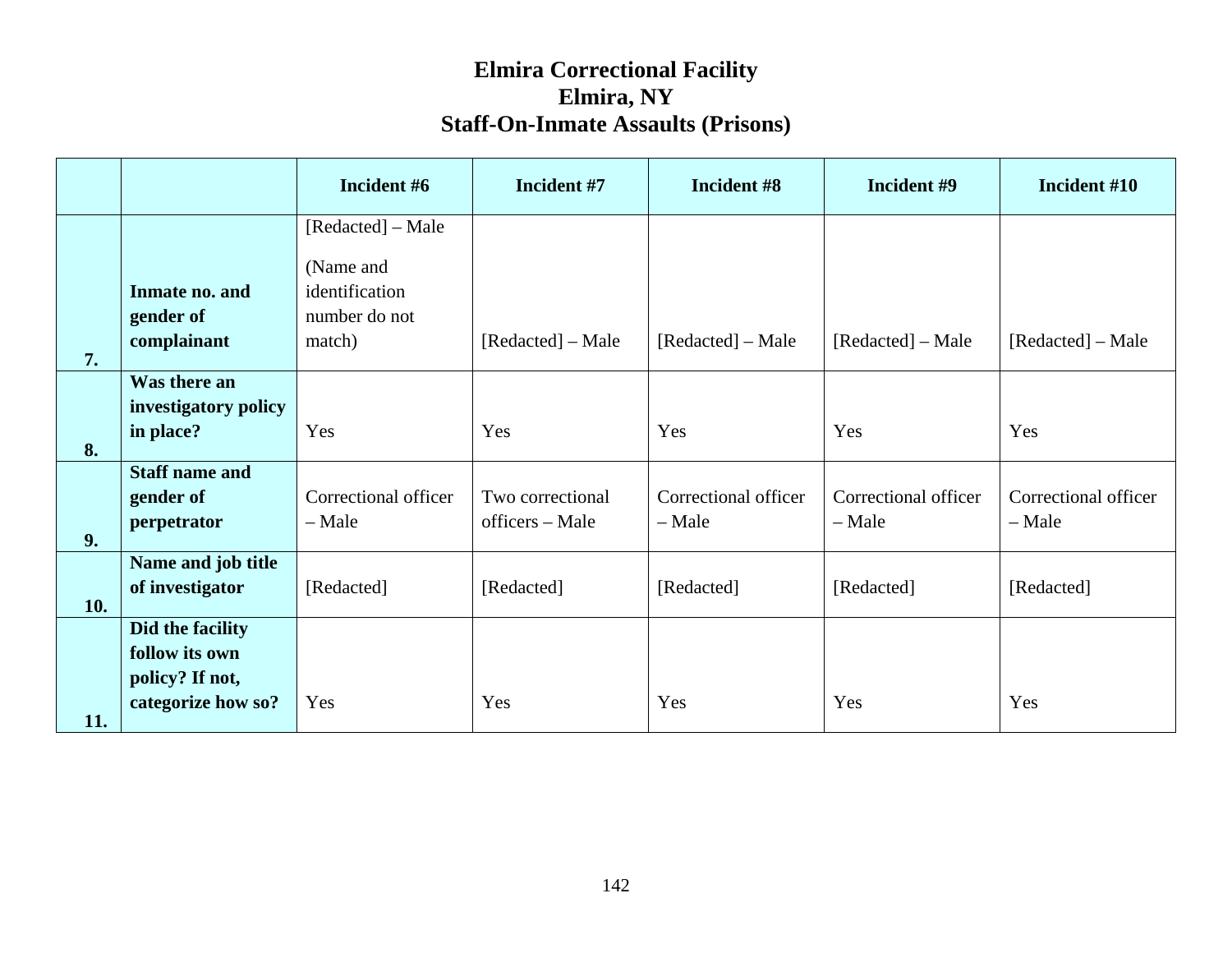|     |                                                                                | Incident #6                      | Incident #7                                                                                             | Incident #8                                                                          | Incident #9                                          | Incident #10                      |
|-----|--------------------------------------------------------------------------------|----------------------------------|---------------------------------------------------------------------------------------------------------|--------------------------------------------------------------------------------------|------------------------------------------------------|-----------------------------------|
| 12. | <b>Results of</b><br>investigation                                             | Charge was not<br>substantiated. | Charge was not<br>substantiated.                                                                        | Charge was not<br>substantiated. There<br>were no witnesses to<br>alleged complaint. | Charge was not<br>substantiated.                     | Charge was not<br>substantiated.  |
| 13. | Name and job title<br>of person who<br>approved closure of<br>investigation    | [Redacted]                       | [Redacted]                                                                                              | [Redacted]                                                                           | [Redacted]                                           | [Redacted]                        |
| 14. | What happened to<br>complainant?                                               | No victim was<br>identified.     | Complainant was<br>transferred on<br>11/02/2009 for<br>misbehavior<br>associated with same<br>incident. | No action was taken.                                                                 | Complainant was<br>moved to another<br>housing unit. | Information was not<br>available. |
| 15. | What happened to<br>perpetrator?                                               | N/A                              | N/A                                                                                                     | N/A                                                                                  | N/A                                                  | No perpetrator was<br>identified. |
| 16. | Was perpetrator<br>referred to<br>authorities for<br>potential<br>prosecution? | N <sub>o</sub>                   | N <sub>o</sub>                                                                                          | N <sub>o</sub>                                                                       | N <sub>o</sub>                                       | N <sub>o</sub>                    |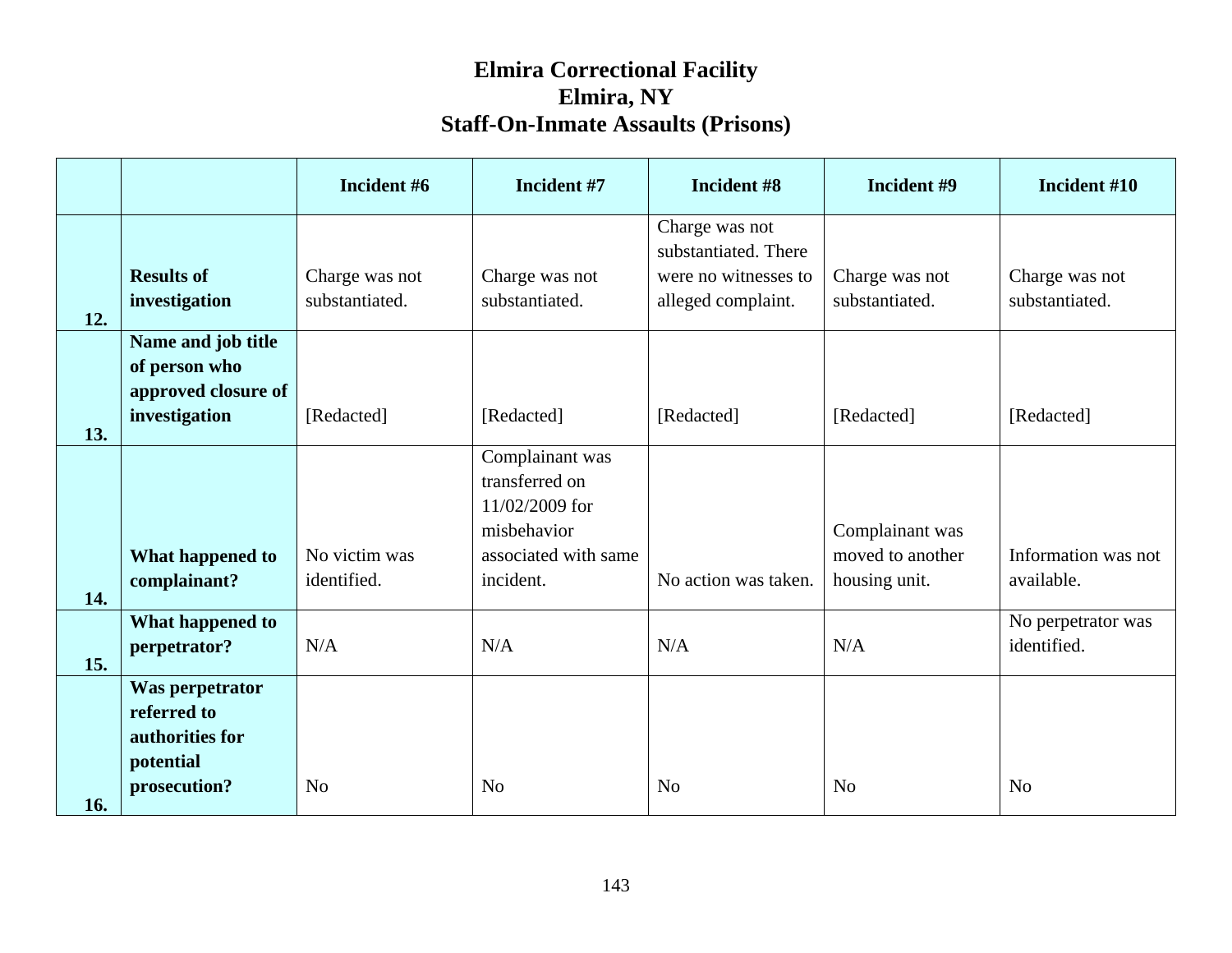|     |                                                                                        | Incident #6    | Incident #7    | Incident #8                                                                        | Incident #9                       | Incident #10                      |
|-----|----------------------------------------------------------------------------------------|----------------|----------------|------------------------------------------------------------------------------------|-----------------------------------|-----------------------------------|
|     | If yes, to whom and<br>what was the                                                    |                |                |                                                                                    |                                   |                                   |
| 17. | outcome?                                                                               | N/A            | N/A            | N/A                                                                                | N/A                               | N/A                               |
| 18. | Was complainant<br>provided victim<br>services?                                        | N/A            | N <sub>o</sub> | N <sub>o</sub>                                                                     | Information was not<br>available. | Information was not<br>available. |
| 19. | If yes, state services<br>that were provided.                                          | N/A            | N/A            | N/A                                                                                | Information was not<br>available. | Information was not<br>available. |
| 20. | Did perpetrator<br>resign or was<br>he/she terminated?                                 | N <sub>o</sub> | N/A            | N <sub>o</sub>                                                                     | Information was not<br>available. | N <sub>o</sub>                    |
| 21. | Were there other<br>sexual abuse<br>complaints against<br>perpetrator in<br>2008-2009? | N <sub>o</sub> | N <sub>o</sub> | Yes. This officer had<br>been the subject of<br>other pat and frisk<br>complaints. | Information was not<br>available. | N <sub>o</sub>                    |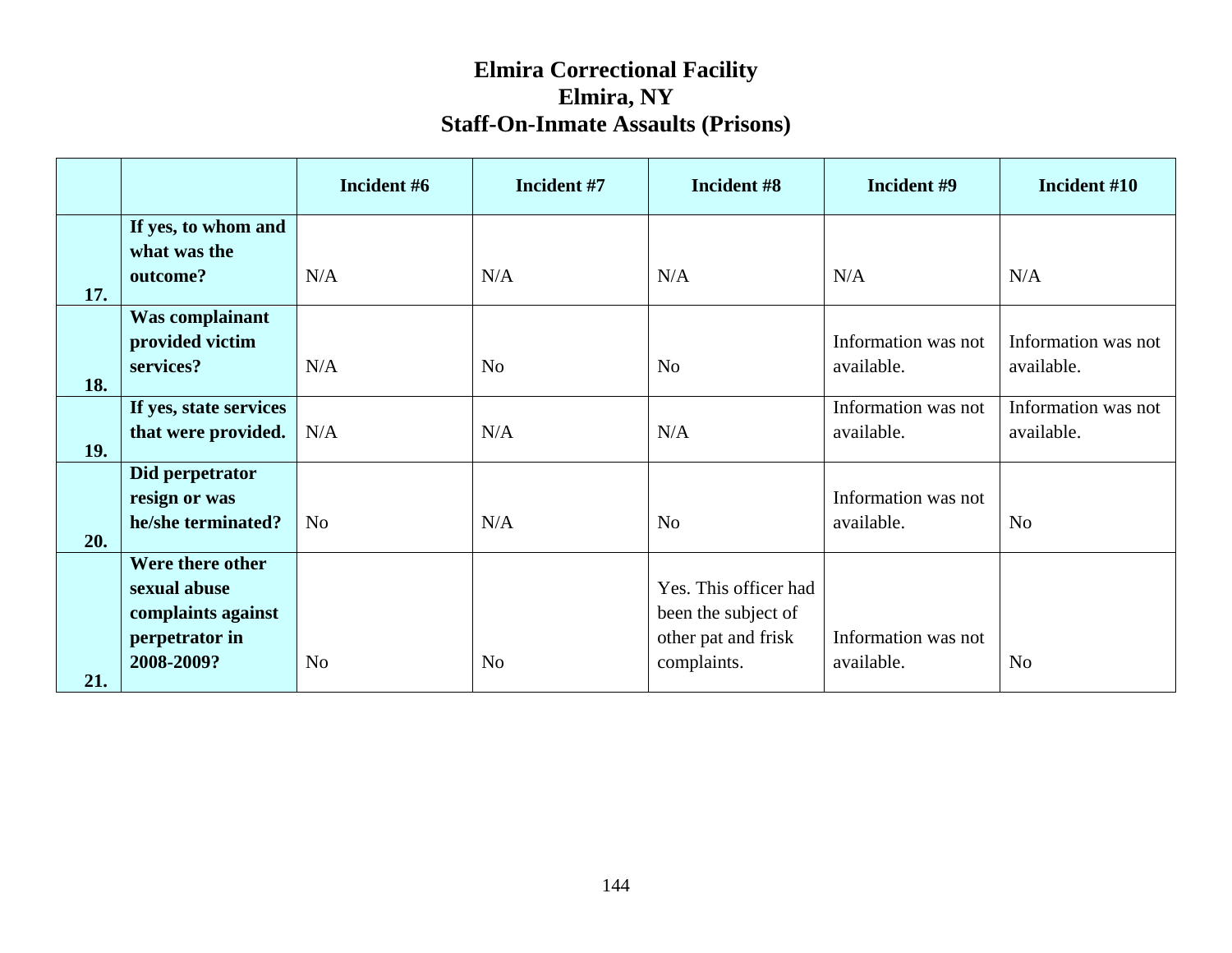|     |                     | Incident #6    | Incident #7    | Incident #8       | Incident #9         | Incident #10   |
|-----|---------------------|----------------|----------------|-------------------|---------------------|----------------|
|     |                     |                |                | [Redacted] – Male |                     |                |
|     |                     |                |                | (Question 29a);   |                     |                |
|     |                     |                |                | Grievances EL35-  |                     |                |
|     |                     |                |                | 634-09 from       |                     |                |
|     |                     |                |                | [Redacted],       |                     |                |
|     |                     |                |                | EL35997-09 from   |                     |                |
|     |                     |                |                | [Redacted],       |                     |                |
|     |                     |                |                | EL36029-09 from   |                     |                |
|     | If yes, provide     |                |                | [Redacted], EL36- |                     |                |
|     | cross-references to |                |                | 43509 from        |                     |                |
|     | relevant complaint, |                |                | [Redacted], and   |                     |                |
|     | investigatory, and  |                |                | EL36-64110 from   |                     |                |
|     | disciplinary        |                |                | [Redacted]        | Information was not |                |
|     | documents.          | N/A            | N/A            | (Question 33)     | available.          | N/A            |
| 22. | Are there related   |                |                |                   |                     |                |
|     | disciplinary        |                |                |                   |                     |                |
|     | records concerning  |                |                |                   | Information was not |                |
|     | the perpetrator?    | N <sub>o</sub> | N <sub>o</sub> | N <sub>o</sub>    | available.          | N <sub>o</sub> |
| 23. |                     |                |                |                   |                     |                |
|     | If yes, provide     |                |                |                   |                     |                |
|     | cross-references to |                |                |                   |                     |                |
|     | relevant            |                |                |                   | Information was not |                |
|     | documents.          | N/A            | N/A            | N/A               | available.          | N/A            |
| 24. |                     |                |                |                   |                     |                |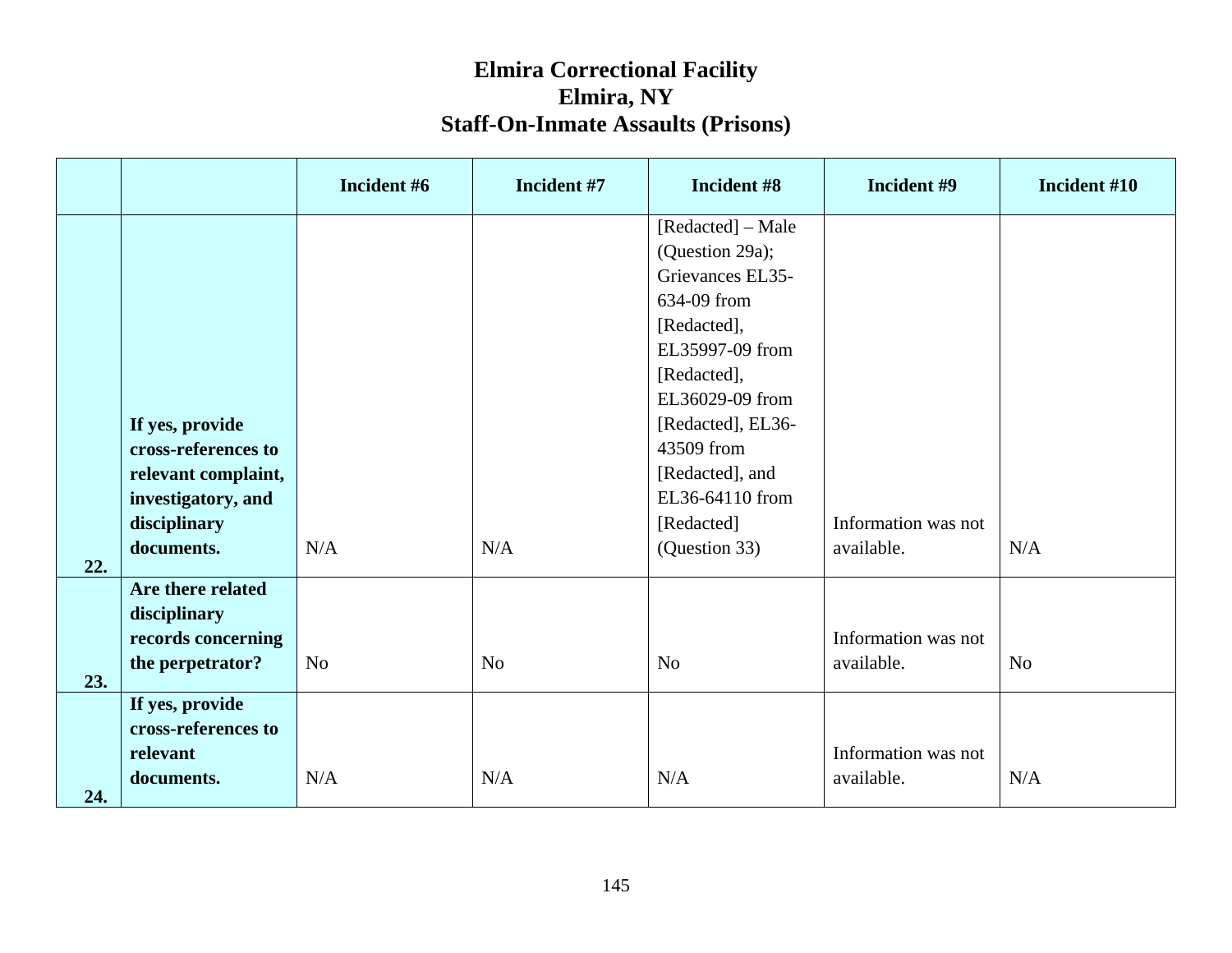|             |                      | Incident #6           | Incident #7    | Incident #8    | Incident #9    | Incident #10   |
|-------------|----------------------|-----------------------|----------------|----------------|----------------|----------------|
|             |                      | No. According to the  |                |                |                |                |
|             |                      | information           |                |                |                |                |
|             |                      | provided, the State   |                |                |                |                |
|             |                      | of New York in        |                |                |                |                |
|             |                      | general, and ECF in   |                |                |                |                |
|             |                      | particular, review    |                |                |                |                |
|             |                      | their policies on an  |                |                |                |                |
|             |                      | annual basis.         |                |                |                |                |
|             |                      | However, should a     |                |                |                |                |
|             |                      | PREA incident, or     |                |                |                |                |
|             |                      | any incident for that |                |                |                |                |
|             |                      | matter, require a     |                |                |                |                |
|             |                      | change in policy or   |                |                |                |                |
|             |                      | protocols, the        |                |                |                |                |
|             |                      | Commissioner at the   |                |                |                |                |
|             |                      | Central Office level  |                |                |                |                |
|             |                      | and the               |                |                |                |                |
|             |                      | Superintendent at     |                |                |                |                |
|             |                      | the local level would |                |                |                |                |
|             |                      | make the necessary    |                |                |                |                |
|             |                      | changes as they       |                |                |                |                |
|             |                      | deem appropriate.     |                |                |                |                |
|             |                      | The Commissioner      |                |                |                |                |
|             | Were there any       | would make the        |                |                |                |                |
|             | changes in policies, | final decision if a   |                |                |                |                |
|             | protocols, or        | change was            |                |                |                |                |
|             | staffing as a result | implemented for all   | 146            |                |                |                |
|             | of the complaint/    | New York facilities.  |                |                |                |                |
| $\bigwedge$ | investigation?       |                       | N <sub>o</sub> | N <sub>o</sub> | N <sub>o</sub> | N <sub>o</sub> |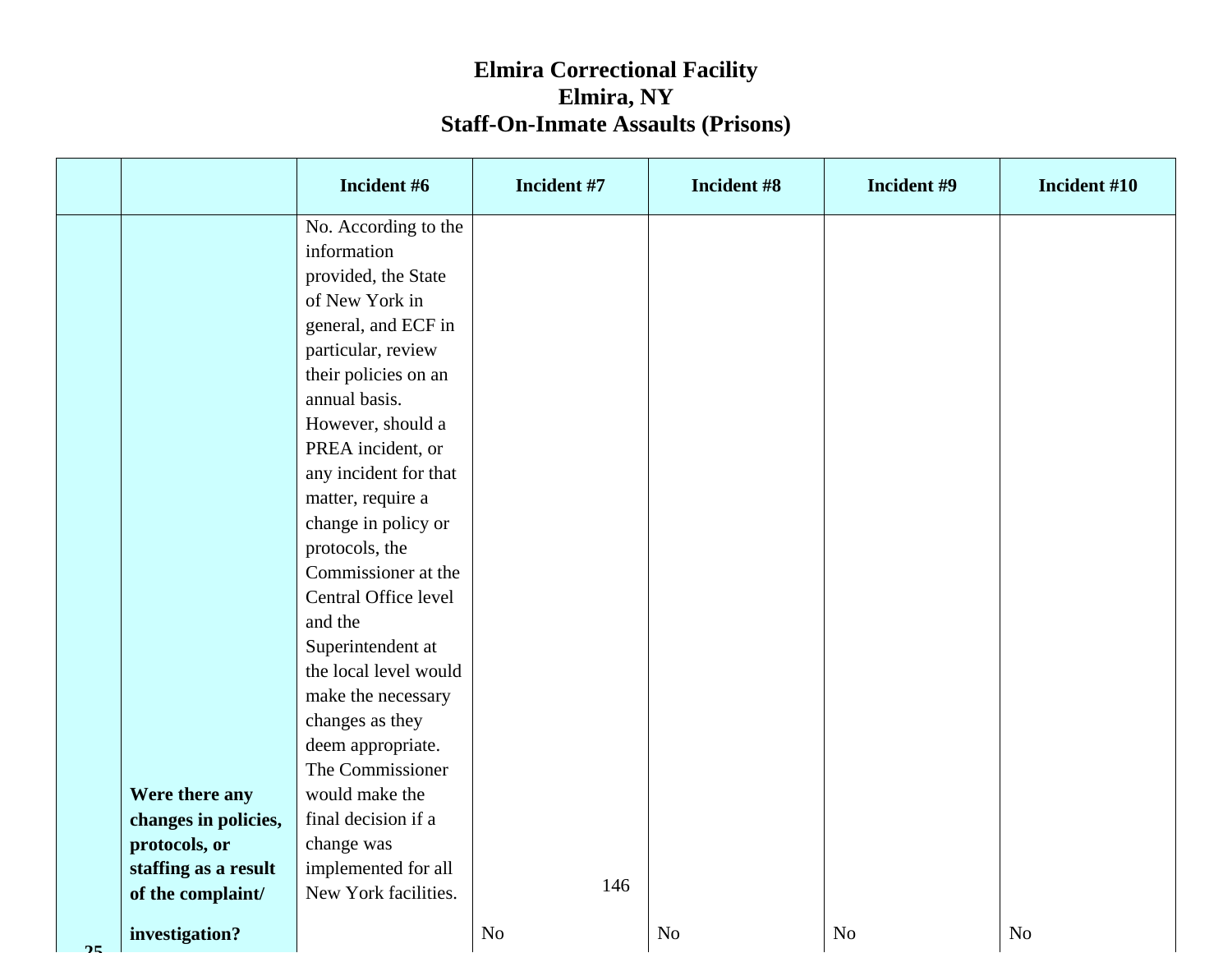|    |                                            | Incident #11                 | Incident #12        | Incident #13        | Incident #14                | Incident #15                             |
|----|--------------------------------------------|------------------------------|---------------------|---------------------|-----------------------------|------------------------------------------|
| 1. | Date of incident                           | 10/08/2008                   | 12/29/2008          | 02/14/2008          | 06/16/2008                  | N/A                                      |
|    | Date of complaint<br>and complaint         | 10/22/2008,                  | 01/02/2009,         | 02/20/2008,         | 06/16/2008,                 | 06/11/2008,                              |
| 2. | number                                     | IG-08_357 SCU                | IG-09_003 SCU       | IG-08_0056 SCU      | IG-08_0193 SCU              | IG-08_198 SCU                            |
|    | To whom<br>complaint was<br>made (Internal |                              |                     |                     |                             |                                          |
| 3. | and/or External)                           | <b>Internal and External</b> | External            | External            | External                    | Internal                                 |
| 4. | Date of<br>investigation                   | 11/06/2008 to<br>04/01/2009  | 01/06 to 04/16/2009 | 02/20 to 03/15/2008 | 06/23/2008 to<br>03/25/2010 | 06/23/2008 to<br>03/25/2010              |
| 5. | <b>Nature of offense</b>                   | Unwanted touching            | Improper touching   | Unwanted touching   | Unwanted touching           | Improper relations<br>with other inmates |
| 6. | <b>Substance of</b><br>allegations         | Sexual misconduct            | Sexual assault      | Sexual assault      | Sexual assault              | Sexual assault                           |
| 7. | Inmate no. and<br>gender of<br>complainant | [Redacted] – Male            | [Redacted] – Male   | [Redacted] – Male   | [Redacted] – Male           | [Redacted] – Male                        |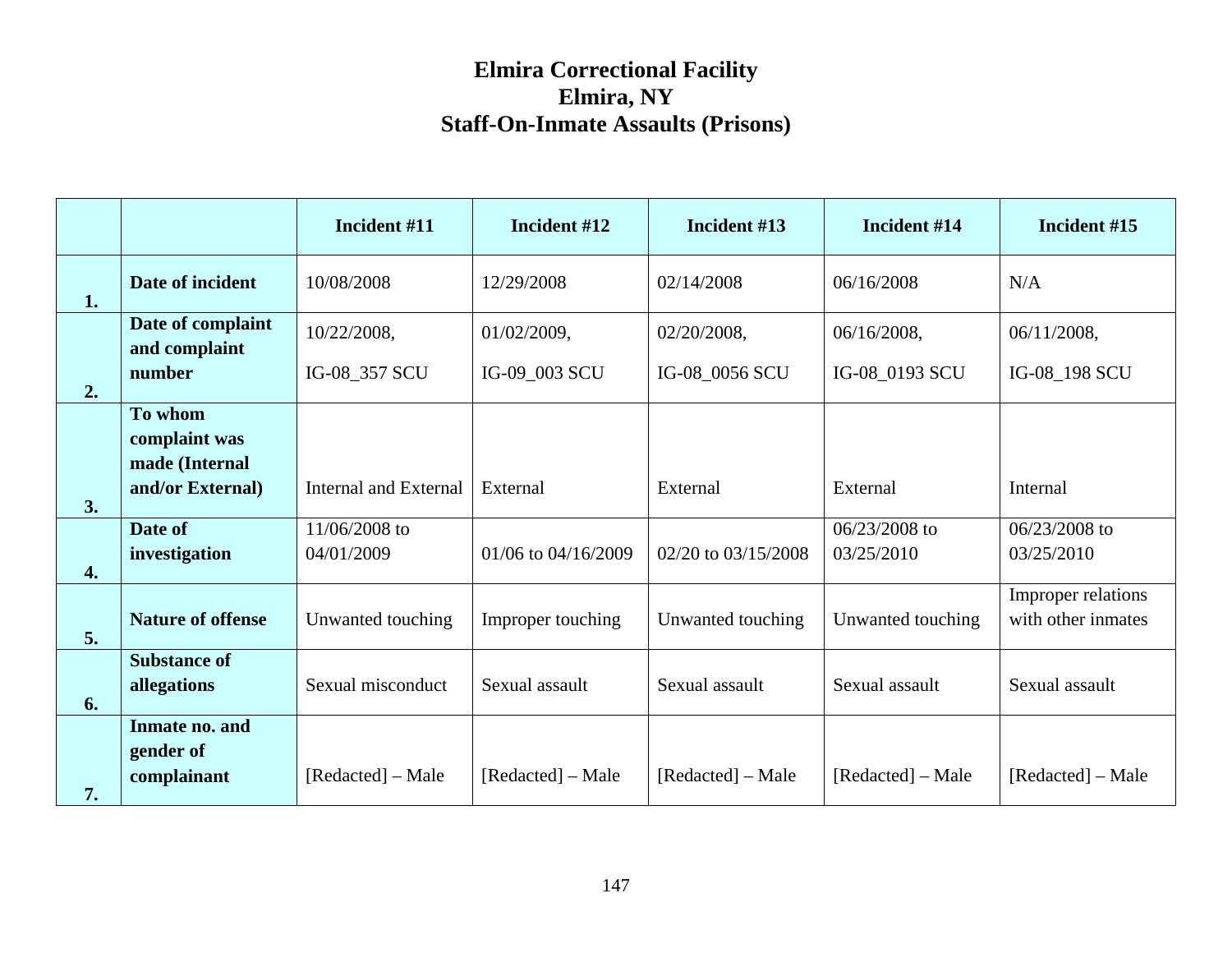|     |                                                            | Incident #11                                                | Incident #12                          | Incident #13                 | Incident #14                 | Incident #15                                            |
|-----|------------------------------------------------------------|-------------------------------------------------------------|---------------------------------------|------------------------------|------------------------------|---------------------------------------------------------|
|     | Was there an<br>investigatory policy                       |                                                             |                                       |                              |                              |                                                         |
| 8.  | in place?                                                  | Yes                                                         | Yes                                   | Yes                          | Yes                          | Yes                                                     |
| 9.  | <b>Staff name and</b><br>gender of<br>perpetrator          | Two correctional<br>officers – Male<br>Store clerk – Female | Three correctional<br>officers – Male | [Redacted] – Male            | [Redacted] – Male            | Laundry worker-<br>Male<br>State shop staff -<br>Female |
| 10. | Name and job title<br>of investigator                      | [Redacted]                                                  | [Redacted]                            | [Redacted]                   | [Redacted]                   | [Redacted]                                              |
|     | Did the facility<br>follow its own<br>policy? If not,      |                                                             |                                       |                              |                              |                                                         |
| 11. | categorize how so?                                         | Yes                                                         | Yes                                   | Yes                          | Yes                          | Yes                                                     |
| 12. | <b>Results of</b><br>investigation                         | Charge was not<br>substantiated.                            | Charge was not<br>substantiated.      | Charge was<br>substantiated. | Charge was<br>substantiated. | Charge was not<br>substantiated.                        |
|     | Name and job title<br>of person who<br>approved closure of |                                                             |                                       |                              |                              |                                                         |
| 13. | investigation                                              | [Redacted]                                                  | [Redacted]                            | [Redacted]                   | [Redacted]                   | [Redacted]                                              |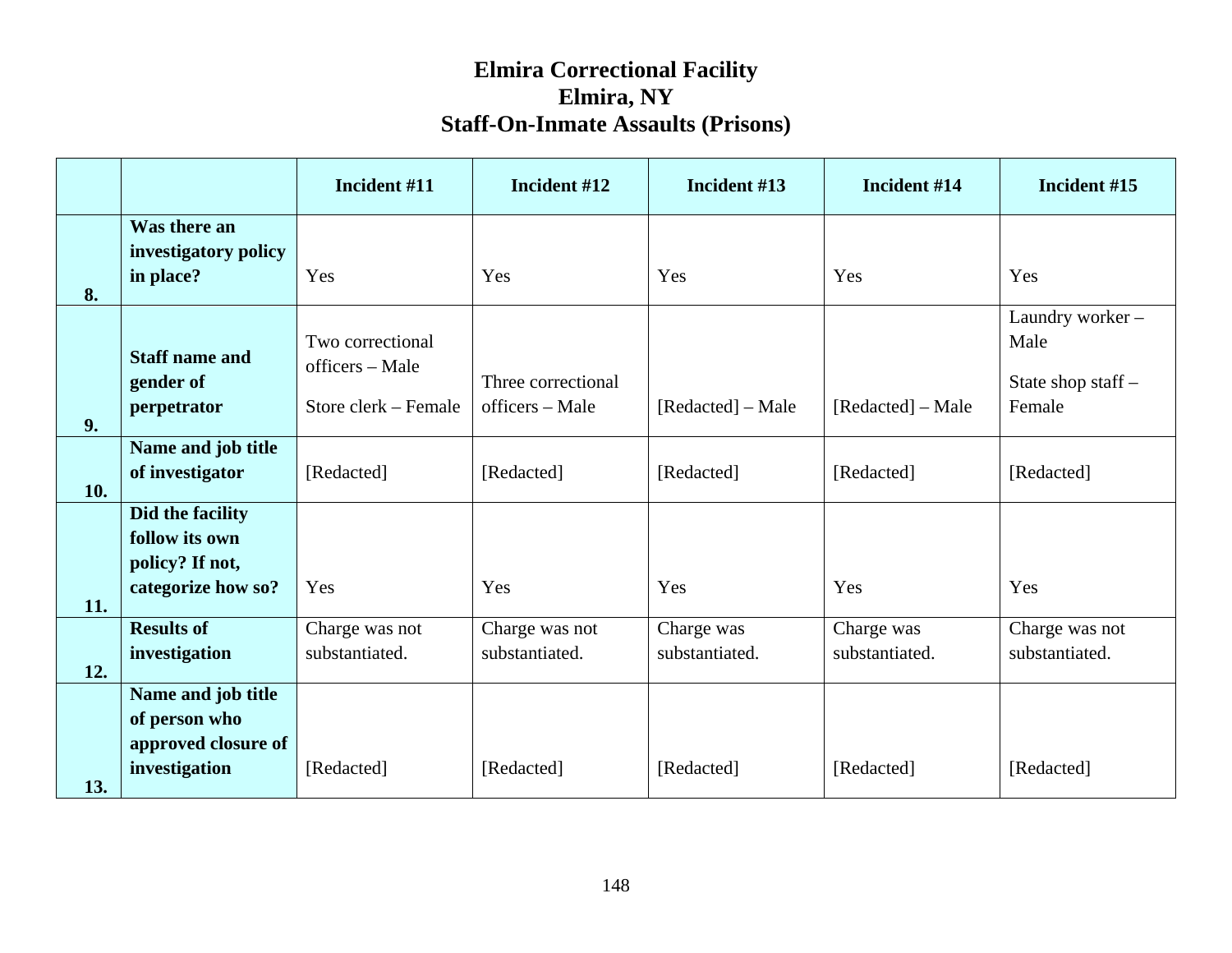|     |                                                                                | Incident #11                                       | Incident #12                                                                                                       | Incident #13                                                                   | Incident #14                                                                   | Incident #15                                                                           |
|-----|--------------------------------------------------------------------------------|----------------------------------------------------|--------------------------------------------------------------------------------------------------------------------|--------------------------------------------------------------------------------|--------------------------------------------------------------------------------|----------------------------------------------------------------------------------------|
| 14. | What happened to<br>complainant?                                               | Complainant was<br>seen by mental<br>health staff. | Complainant was<br>seen by mental<br>health staff; was<br>moved to another<br>housing location -<br>conditionally. | Complainant was<br>released on<br>05/27/2008.                                  | Complainant was<br>moved to another<br>housing location on<br>06/17/2008.      | No victim was<br>identified.<br>Complainant was<br>removed from<br>laundry assignment. |
| 15. | What happened to<br>perpetrator?                                               | N/A                                                | N/A                                                                                                                | Perpetrator was<br>terminated.                                                 | Perpetrator was<br>terminated.                                                 | Perpetrators were<br>terminated.                                                       |
| 16. | Was perpetrator<br>referred to<br>authorities for<br>potential<br>prosecution? | N <sub>o</sub>                                     | N <sub>o</sub>                                                                                                     | Yes                                                                            | Yes                                                                            | N <sub>o</sub>                                                                         |
| 17. | If yes, to whom and<br>what was the<br>outcome?                                | N/A                                                | N/A                                                                                                                | Case was referred to<br>prosecutor and<br>perpetrator was<br>found not guilty. | Case was referred to<br>prosecutor and<br>perpetrator was<br>found not guilty. | N/A                                                                                    |
| 18. | Was complainant<br>provided victim<br>services?                                | Yes                                                | Yes                                                                                                                | Yes                                                                            | Yes                                                                            | Yes                                                                                    |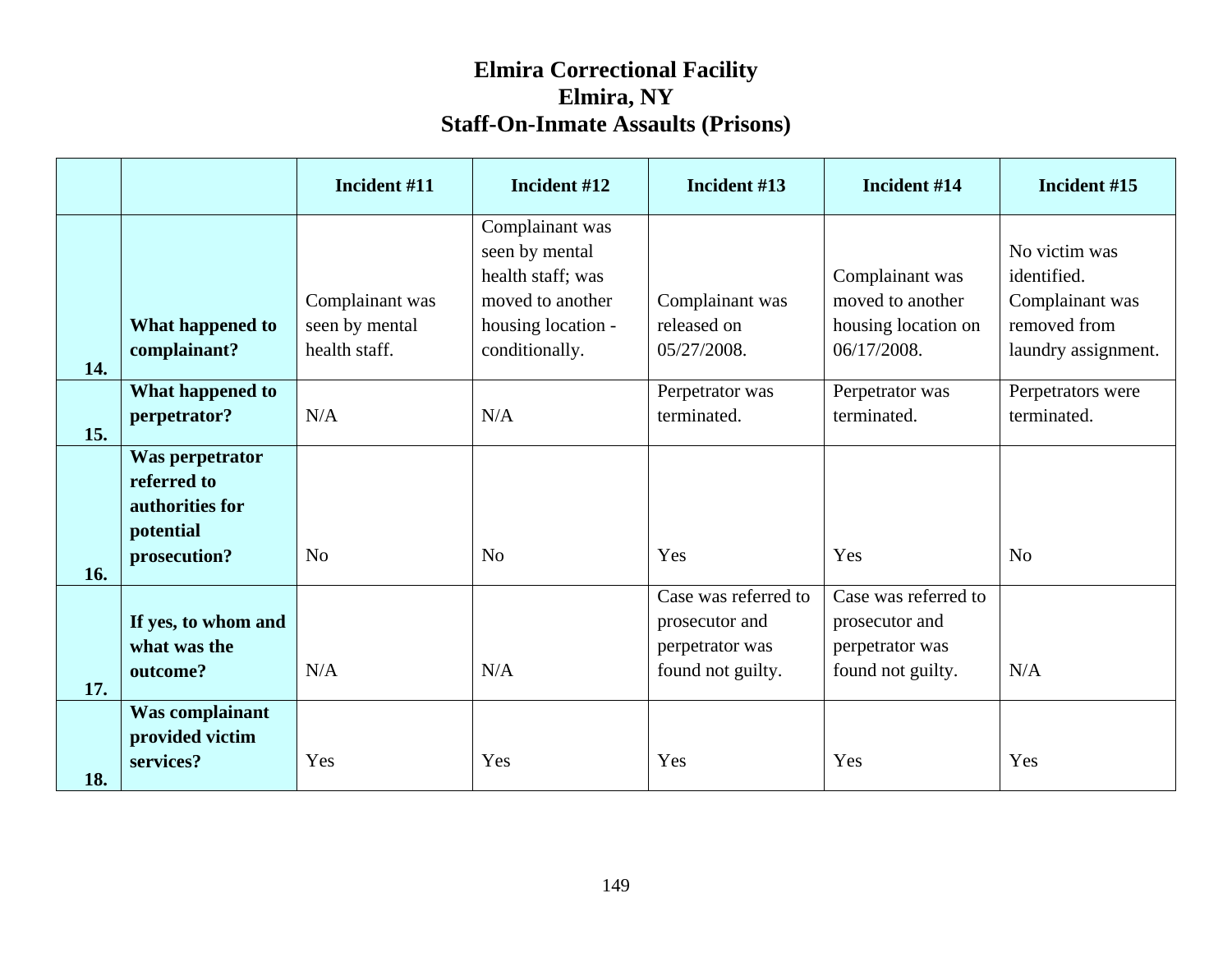|            |                                                                                                                   | Incident #11                                                                                       | Incident #12                                                                                       | Incident #13                                                                               | Incident #14                                                             | Incident #15                                                      |
|------------|-------------------------------------------------------------------------------------------------------------------|----------------------------------------------------------------------------------------------------|----------------------------------------------------------------------------------------------------|--------------------------------------------------------------------------------------------|--------------------------------------------------------------------------|-------------------------------------------------------------------|
| 19.        | If yes, state services<br>that were provided.                                                                     | Complainant was on<br>active mental health<br>caseload and<br>receiving mental<br>health services. | Complainant was on<br>active mental health<br>caseload and<br>receiving mental<br>health services. | Complainant was<br>referred to and<br>received mental<br>health services on<br>02/20/2008. | Complainant was on<br>active mental health<br>unit staff caseload.       | Complainant was on<br>active mental health<br>unit staff caseload |
| 20.        | Did perpetrator<br>resign or was<br>he/she terminated?                                                            | N <sub>0</sub>                                                                                     | N <sub>o</sub>                                                                                     | Perpetrator was<br>terminated.                                                             | Perpetrator was<br>terminated.                                           | N <sub>o</sub>                                                    |
|            | Were there other<br>sexual abuse<br>complaints against<br>perpetrator in<br>2008-2009?                            | N <sub>o</sub>                                                                                     | N <sub>0</sub>                                                                                     | Yes                                                                                        | Yes                                                                      | N <sub>o</sub>                                                    |
| 21.<br>22. | If yes, provide<br>cross-references to<br>relevant complaint,<br>investigatory, and<br>disciplinary<br>documents. | N/A                                                                                                | N/A                                                                                                | [Redacted] – Male<br>[Redacted]<br>[Redacted] – Male<br>See question 31.                   | [Redacted] – Male<br>[Redacted]<br>[Redacted] – Male<br>See question 31. | N/A                                                               |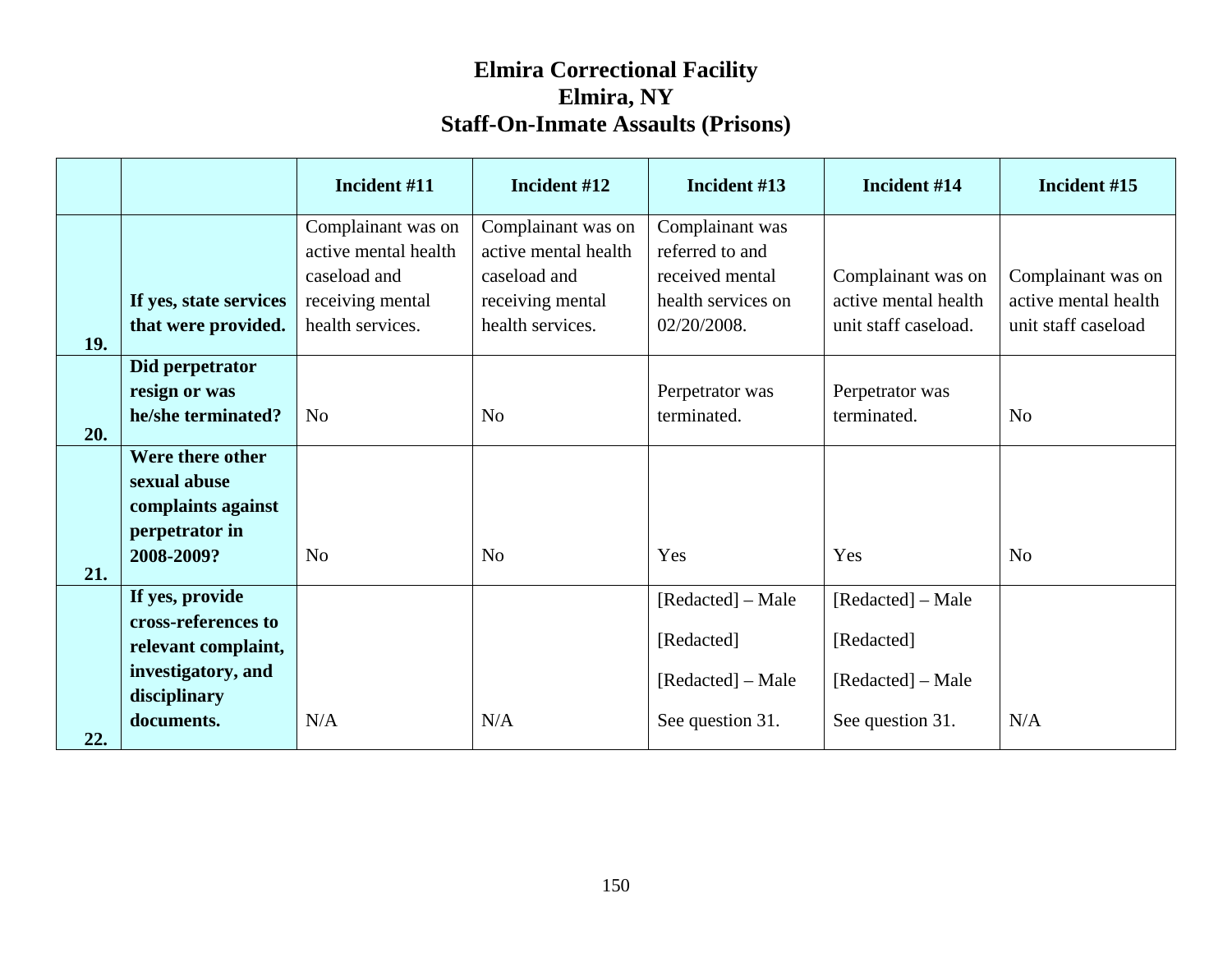|     |                                                                             | Incident #11   | Incident #12   | Incident #13                                          | Incident #14                                          | Incident #15   |
|-----|-----------------------------------------------------------------------------|----------------|----------------|-------------------------------------------------------|-------------------------------------------------------|----------------|
| 23. | Are there related<br>disciplinary<br>records concerning<br>the perpetrator? | N <sub>o</sub> | N <sub>o</sub> | [Redacted] was<br>terminated. See<br>question 31.     | Yes.                                                  | N <sub>o</sub> |
| 24. | If yes, provide<br>cross-references to<br>relevant<br>documents.            | N/A            | N/A            | There was an<br>incident in 2008. See<br>question 31. | There was an<br>incident in 2008. See<br>question 31. | N/A            |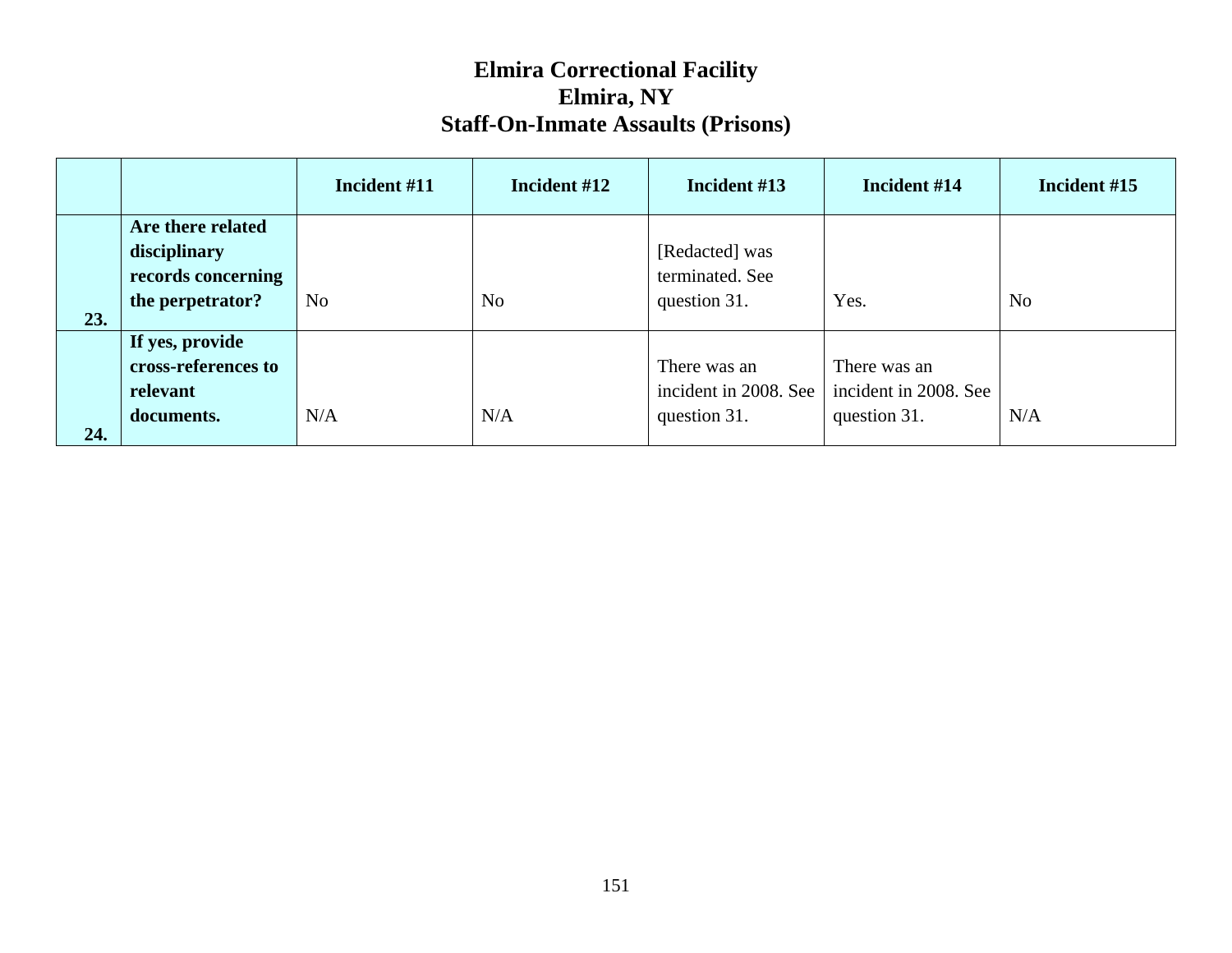|     |                                                                                 | Incident #11   | Incident #12          | Incident #13                                                                                                                                                                                                                                                                                                                                                                                                                                                                                                                           | Incident #14   | Incident #15   |
|-----|---------------------------------------------------------------------------------|----------------|-----------------------|----------------------------------------------------------------------------------------------------------------------------------------------------------------------------------------------------------------------------------------------------------------------------------------------------------------------------------------------------------------------------------------------------------------------------------------------------------------------------------------------------------------------------------------|----------------|----------------|
|     | Were there any<br>changes in policies,<br>protocols, or<br>staffing as a result |                |                       | No. According to the<br>information<br>provided, the State<br>of New York in<br>general, and ECF in<br>particular, review<br>their policies on an<br>annual basis.<br>However, should a<br>PREA incident, or<br>any incident for that<br>matter, require a<br>change in policy or<br>protocols, the<br>Commissioner at the<br>Central Office level<br>and the<br>Superintendent at<br>the local level would<br>make the necessary<br>changes as they<br>deem appropriate.<br>The Commissioner<br>would make the<br>final decision if a |                |                |
|     | of the complaint/<br>investigation?                                             | N <sub>o</sub> | 152<br>N <sub>o</sub> | change was<br>implemented for all<br>New York facilities.                                                                                                                                                                                                                                                                                                                                                                                                                                                                              | N <sub>o</sub> | N <sub>o</sub> |
| 25. |                                                                                 |                |                       |                                                                                                                                                                                                                                                                                                                                                                                                                                                                                                                                        |                |                |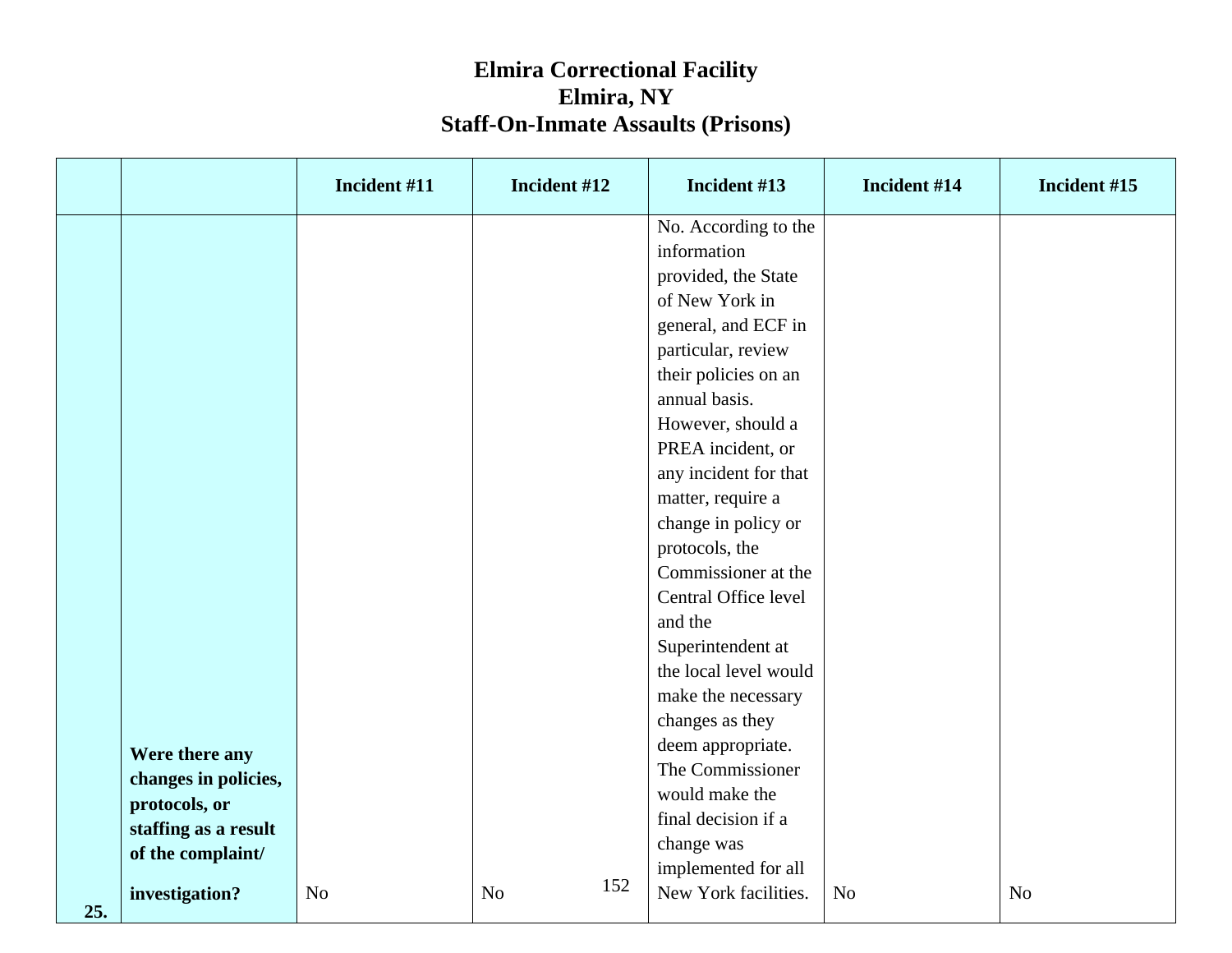|    |                                            | Incident #16                 | Incident #17                  | Incident #18                                                       | Incident #19        | Incident #20                |
|----|--------------------------------------------|------------------------------|-------------------------------|--------------------------------------------------------------------|---------------------|-----------------------------|
| 1. | Date of incident                           | $05/13$ and<br>05/20/2008    | N/A                           | N/A                                                                | 10/14/2009          | 11/15/2009                  |
|    | Date of complaint<br>and complaint         | 05/26/2008,                  | 04/02/2009,                   | 05/13/2009,                                                        | 11/06/2009,         | 11/10/2009,                 |
| 2. | number                                     | IG-08_228 SCU                | IG-09_116 SCU                 | IG-09_177 SCU                                                      | IG-09_0378 SCU      | IG-09_0379 SCU              |
|    | To whom<br>complaint was<br>made (Internal |                              |                               |                                                                    |                     |                             |
| 3. | and/or External)                           | <b>Internal and External</b> | Internal                      | Internal                                                           | External            | External                    |
| 4. | Date of<br>investigation                   | 07/24 to 12/15/2008          | 04/02 to 09/03/2009           | 05/14 to 07/22/2009                                                | 11/09 to 12/17/2009 | 11/10/2009 to<br>01/07/2010 |
| 5. | <b>Nature of offense</b>                   | Verbal abuse                 | Improper<br>relationship      | Improper relations<br>with an inmate                               | Rape                | Sodomy                      |
| 6. | <b>Substance of</b><br>allegations         | Verbal assault               | Improper telephone<br>contact | Providing cell phone<br>number and<br>spending time with<br>inmate | Sexual assault      | Sexual assault              |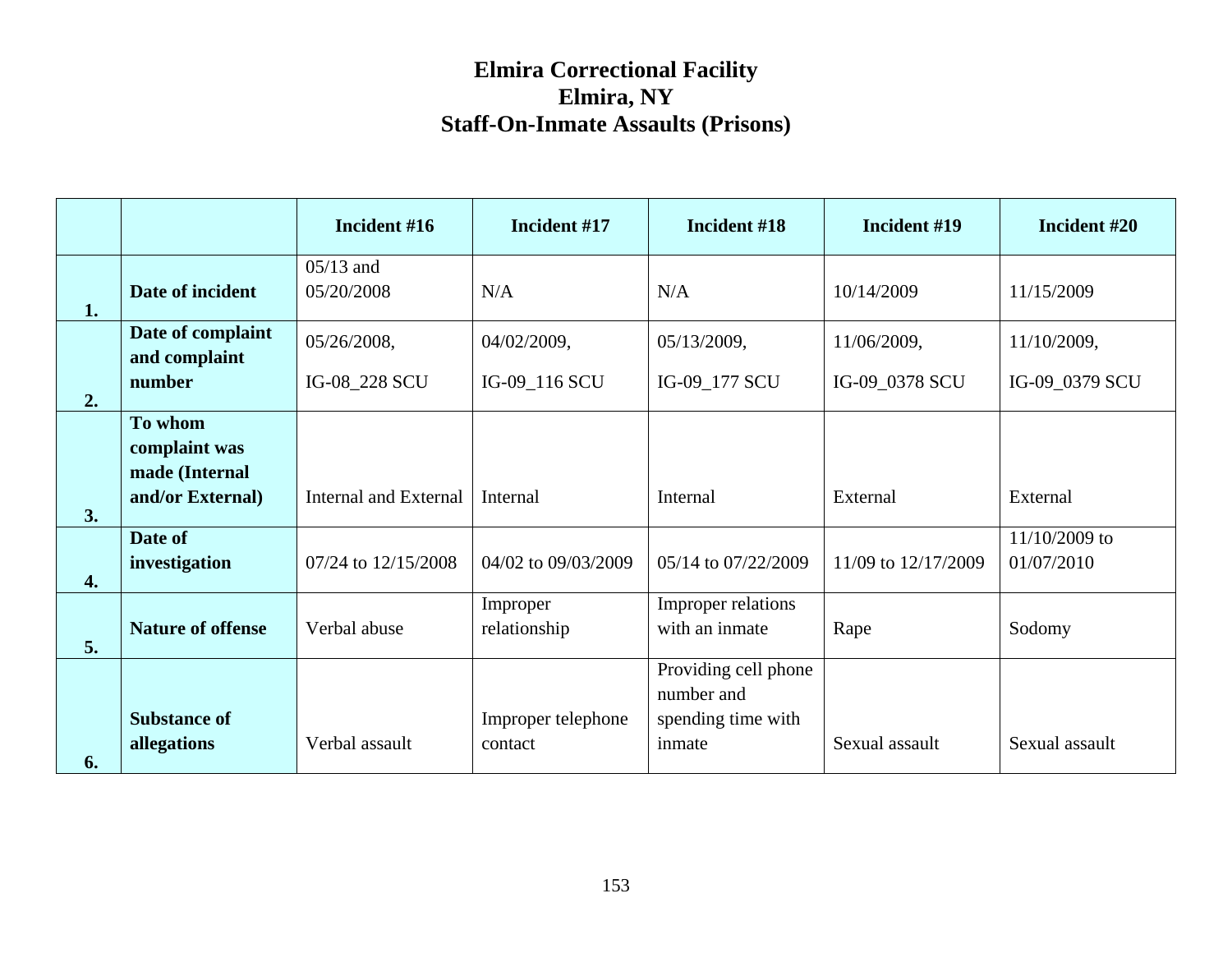|            |                                                                             | Incident #16                     | Incident #17                     | Incident #18                 | Incident #19                                            | Incident #20                     |
|------------|-----------------------------------------------------------------------------|----------------------------------|----------------------------------|------------------------------|---------------------------------------------------------|----------------------------------|
| 7.         | Inmate no. and<br>gender of<br>complainant                                  | [Redacted] – Male                | [Redacted] – Male                | [Redacted] – Male            | [Redacted] – Male                                       | [Redacted] – Male                |
| 8.         | Was there an<br>investigatory policy<br>in place?                           | Yes                              | Yes                              | Yes                          | Yes                                                     | Yes                              |
|            | <b>Staff name and</b>                                                       |                                  |                                  |                              | Correctional officer<br>$-$ Male<br>Medial staff – Male |                                  |
| 9.         | gender of<br>perpetrator                                                    | Correctional officer<br>$-$ Male | Correctional officer<br>- Female | Social worker -<br>Female    | Mental health staff-<br>Male                            | Correctional officer<br>- Male   |
| 10.        | Name and job title<br>of investigator                                       | [Redacted]                       | [Redacted]                       | [Redacted]                   | [Redacted]                                              | [Redacted]                       |
|            | Did the facility<br>follow its own<br>policy? If not,<br>categorize how so? | Yes                              | Yes                              | Yes                          | Yes                                                     | Yes                              |
| 11.<br>12. | <b>Results of</b><br>investigation                                          | Charge was not<br>substantiated. | Charge was not<br>substantiated. | Charge was<br>substantiated. | Charge was not<br>substantiated.                        | Charge was not<br>substantiated. |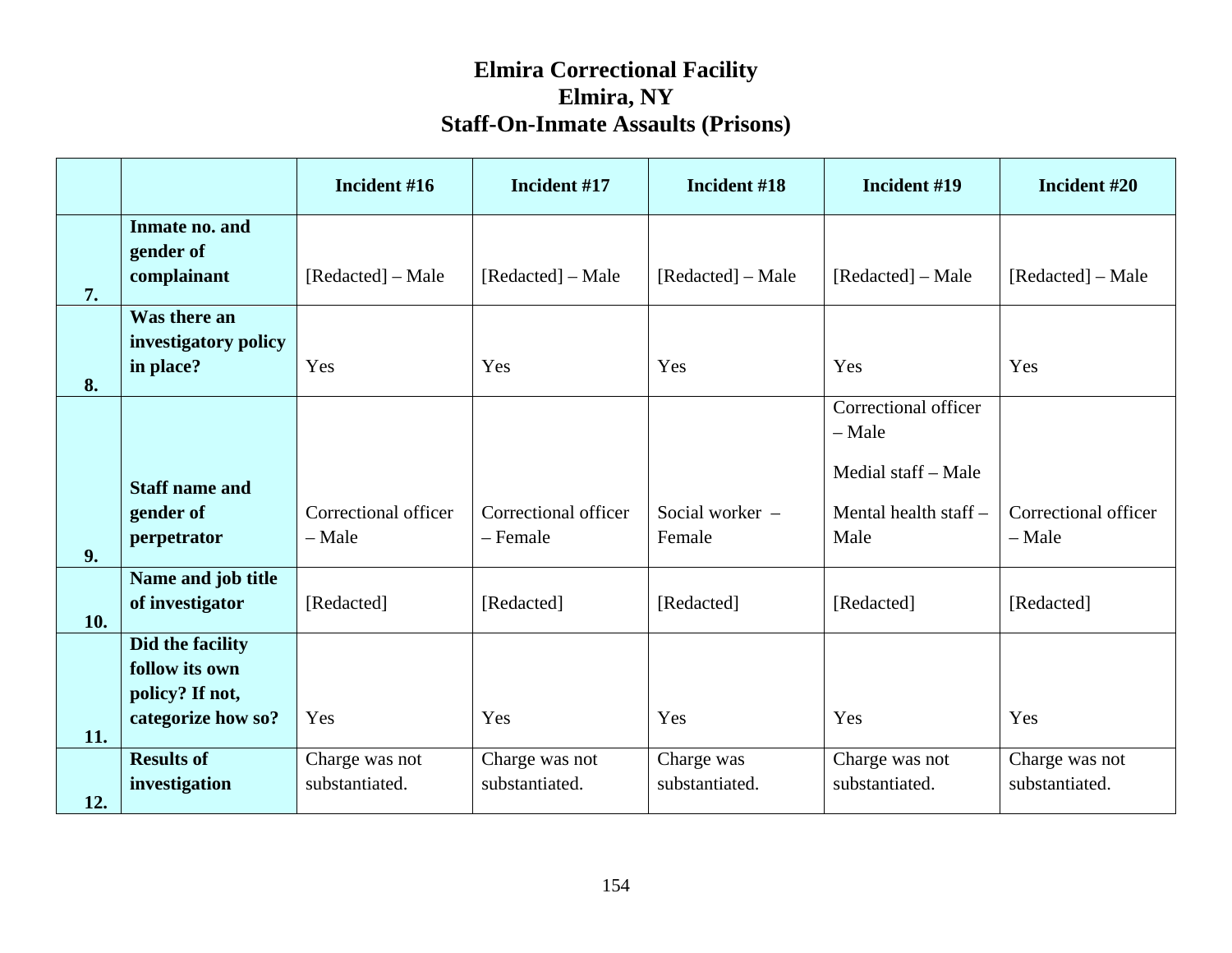|     |                                                                                | Incident #16    | Incident #17    | Incident #18                                  | Incident #19    | Incident #20                                                                                        |
|-----|--------------------------------------------------------------------------------|-----------------|-----------------|-----------------------------------------------|-----------------|-----------------------------------------------------------------------------------------------------|
|     | Name and job title<br>of person who<br>approved closure of                     | [Redacted]      | [Redacted]      | [Redacted]                                    |                 |                                                                                                     |
| 13. | investigation                                                                  |                 |                 |                                               | [Redacted]      | [Redacted]                                                                                          |
| 14. | What happened to<br>complainant?                                               | No action taken | No action taken | Complainant was<br>released on<br>04/03/2009. | No action taken | Complainant was<br>examined by<br>medical staff and<br>denied any<br>allegation of sexual<br>abuse. |
|     | What happened to                                                               |                 |                 | Perpetrator resigned                          |                 |                                                                                                     |
| 15. | perpetrator?                                                                   | N/A             | N/A             | her position.                                 | N/A             | N/A                                                                                                 |
| 16. | Was perpetrator<br>referred to<br>authorities for<br>potential<br>prosecution? | N <sub>o</sub>  | N <sub>o</sub>  | N <sub>o</sub>                                | N <sub>o</sub>  | N <sub>o</sub>                                                                                      |
|     | If yes, to whom and                                                            |                 |                 |                                               |                 |                                                                                                     |
| 17. | what was the<br>outcome?                                                       | N/A             | N/A             | N/A                                           | N/A             | N/A                                                                                                 |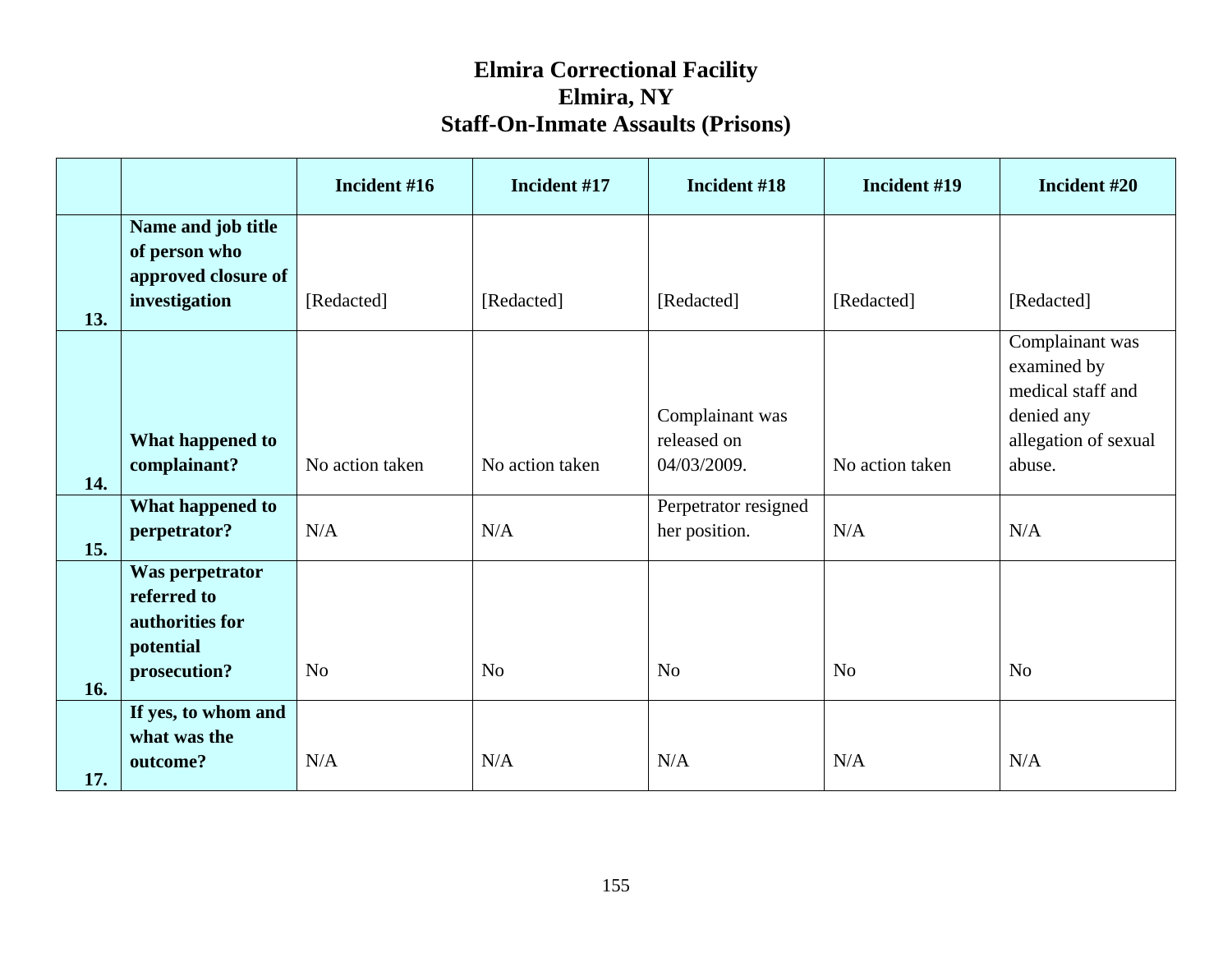|     |                        | Incident #16         | Incident #17   | Incident #18          | Incident #19         | Incident #20         |
|-----|------------------------|----------------------|----------------|-----------------------|----------------------|----------------------|
|     | Was complainant        |                      |                |                       |                      |                      |
|     | provided victim        |                      |                |                       |                      |                      |
|     | services?              | Yes                  | N <sub>o</sub> | N <sub>o</sub>        | Yes                  | Yes                  |
| 18. |                        |                      |                |                       |                      |                      |
|     |                        |                      |                |                       |                      | Complainant was      |
|     |                        | Complainant was on   |                |                       |                      | seen by mental       |
|     |                        | active mental health |                |                       |                      | health staff and     |
|     |                        | unit caseload and    |                |                       | Complainant was on   | housed in            |
|     | If yes, state services | receiving mental     |                |                       | active mental health | observation from     |
|     | that were provided.    | health services.     | N/A            | N/A                   | unit staff caseload. | 11/06 to 11/13/2009. |
| 19. | Did perpetrator        |                      |                |                       |                      |                      |
|     | resign or was          |                      |                |                       |                      |                      |
|     | he/she terminated?     | N <sub>o</sub>       | N/A            | Perpetrator resigned. | N <sub>o</sub>       | N <sub>o</sub>       |
| 20. |                        |                      |                |                       |                      |                      |
|     | Were there other       |                      |                |                       |                      |                      |
|     | sexual abuse           |                      |                |                       |                      |                      |
|     | complaints against     |                      |                |                       |                      |                      |
|     | perpetrator in         |                      |                |                       |                      |                      |
|     | 2008-2009?             | No                   | N <sub>o</sub> | N <sub>o</sub>        | N <sub>o</sub>       | N <sub>o</sub>       |
| 21. |                        |                      |                |                       |                      |                      |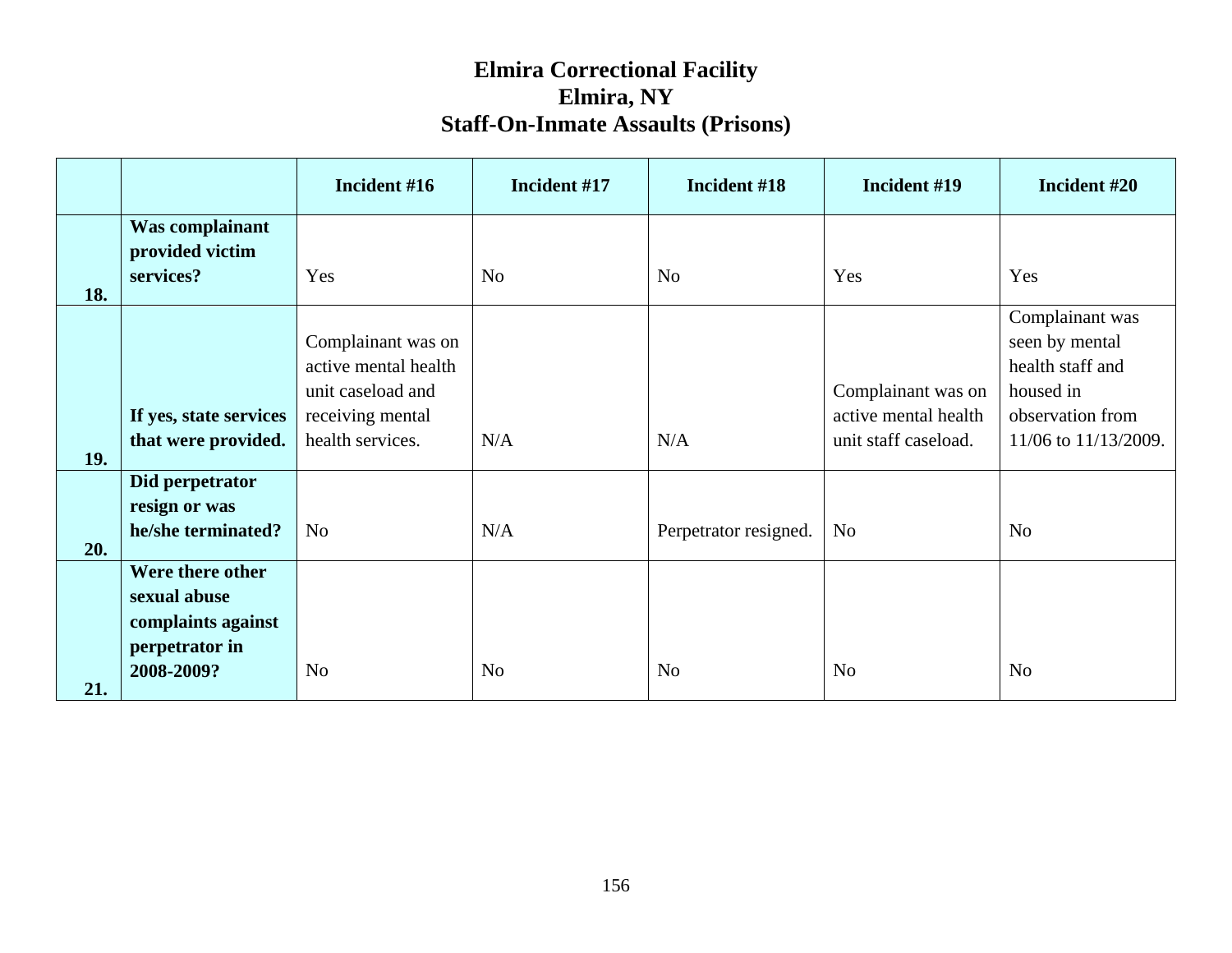|     |                            | Incident #16   | Incident #17   | Incident #18   | Incident #19   | Incident #20   |
|-----|----------------------------|----------------|----------------|----------------|----------------|----------------|
|     | If yes, provide            |                |                |                |                |                |
|     | cross-references to        |                |                |                |                |                |
|     | relevant complaint,        |                |                |                |                |                |
|     | investigatory, and         |                |                |                |                |                |
|     | disciplinary<br>documents. | N/A            | N/A            | N/A            | N/A            | N/A            |
| 22. |                            |                |                |                |                |                |
|     | Are there related          |                |                |                |                |                |
|     | disciplinary               |                |                |                |                |                |
|     | records concerning         |                |                |                |                |                |
| 23. | the perpetrator?           | N <sub>o</sub> | N <sub>o</sub> | N <sub>o</sub> | N <sub>o</sub> | N <sub>o</sub> |
|     | If yes, provide            |                |                |                |                |                |
|     | cross-references to        |                |                |                |                |                |
|     | relevant                   |                |                |                |                |                |
| 24. | documents.                 | N/A            | N/A            | N/A            | N/A            | N/A            |
|     | Were there any             |                |                |                |                |                |
|     | changes in policies,       |                |                |                |                |                |
|     | protocols, or              |                |                |                |                |                |
|     | staffing as a result       |                |                |                |                |                |
|     | of the complaint/          |                |                |                |                |                |
| 25. | investigation?             | N <sub>o</sub> | N <sub>o</sub> | N <sub>o</sub> | N <sub>o</sub> | N <sub>o</sub> |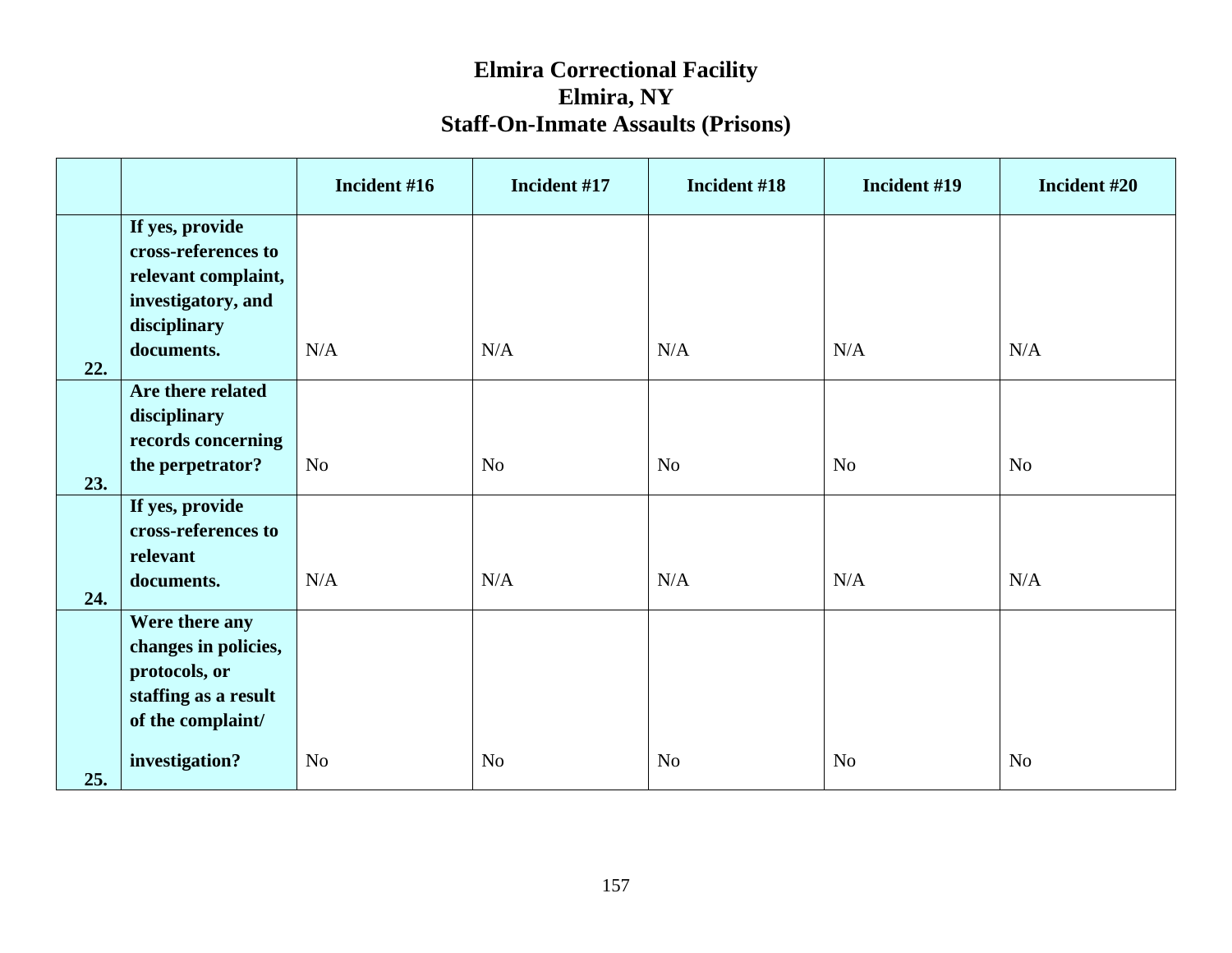|                    |                                    | Incident #21      | Incident #22                           |  |  |
|--------------------|------------------------------------|-------------------|----------------------------------------|--|--|
| 1.                 | Date of incident                   | N/A               | 11/23/2009                             |  |  |
|                    | Date of complaint<br>and complaint | 03/19/2009,       | 12/07/2009,                            |  |  |
| 2.                 | number                             | IG-09_0383 SCU    | IG-09_0401 SCU                         |  |  |
|                    | To whom<br>complaint was           |                   |                                        |  |  |
|                    | made (Internal<br>and/or External) | External          | External                               |  |  |
| 3.                 | Date of                            | 11/16/2009 to     | 12/09/2009 to                          |  |  |
| $\boldsymbol{4}$ . | investigation                      | 06/01/2010        | 06/07/2010                             |  |  |
| 5.                 | <b>Nature of offense</b>           | Unwanted touching | Unwanted touching                      |  |  |
|                    | <b>Substance of</b><br>allegations | Sexual assault    | Sexual assault<br>during pat and frisk |  |  |
| 6.                 | Inmate no. and                     |                   |                                        |  |  |
| 7.                 | gender of<br>complainant           | [Redacted] – Male | [Redacted] – Male                      |  |  |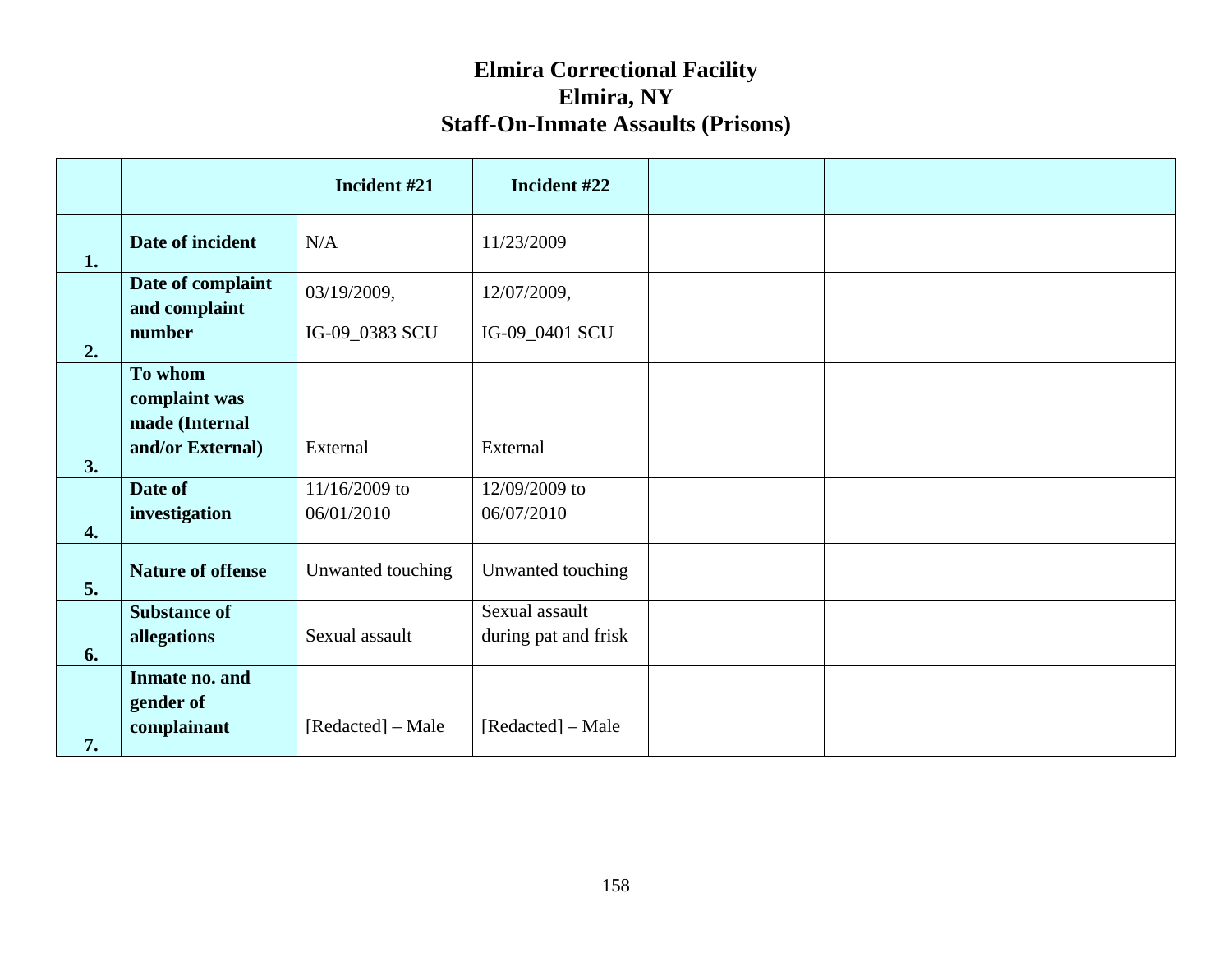|     |                                      | Incident #21    | Incident #22         |  |  |
|-----|--------------------------------------|-----------------|----------------------|--|--|
|     | Was there an<br>investigatory policy |                 |                      |  |  |
| 8.  | in place?                            | Yes             | Yes                  |  |  |
|     | <b>Staff name and</b>                |                 |                      |  |  |
|     | gender of                            | 4 correctional  | Correctional officer |  |  |
| 9.  | perpetrator                          | officers - Male | - Male               |  |  |
|     | Name and job title                   |                 |                      |  |  |
| 10. | of investigator                      | [Redacted]      | [Redacted]           |  |  |
|     | Did the facility                     |                 |                      |  |  |
|     | follow its own                       |                 |                      |  |  |
|     | policy? If not,                      |                 |                      |  |  |
| 11. | categorize how so?                   | Yes             | Yes                  |  |  |
|     | <b>Results of</b>                    | Charge was not  | Charge was not       |  |  |
| 12. | investigation                        | substantiated.  | substantiated.       |  |  |
|     | Name and job title                   |                 |                      |  |  |
|     | of person who                        |                 |                      |  |  |
|     | approved closure of                  |                 |                      |  |  |
| 13. | investigation                        | [Redacted]      | [Redacted]           |  |  |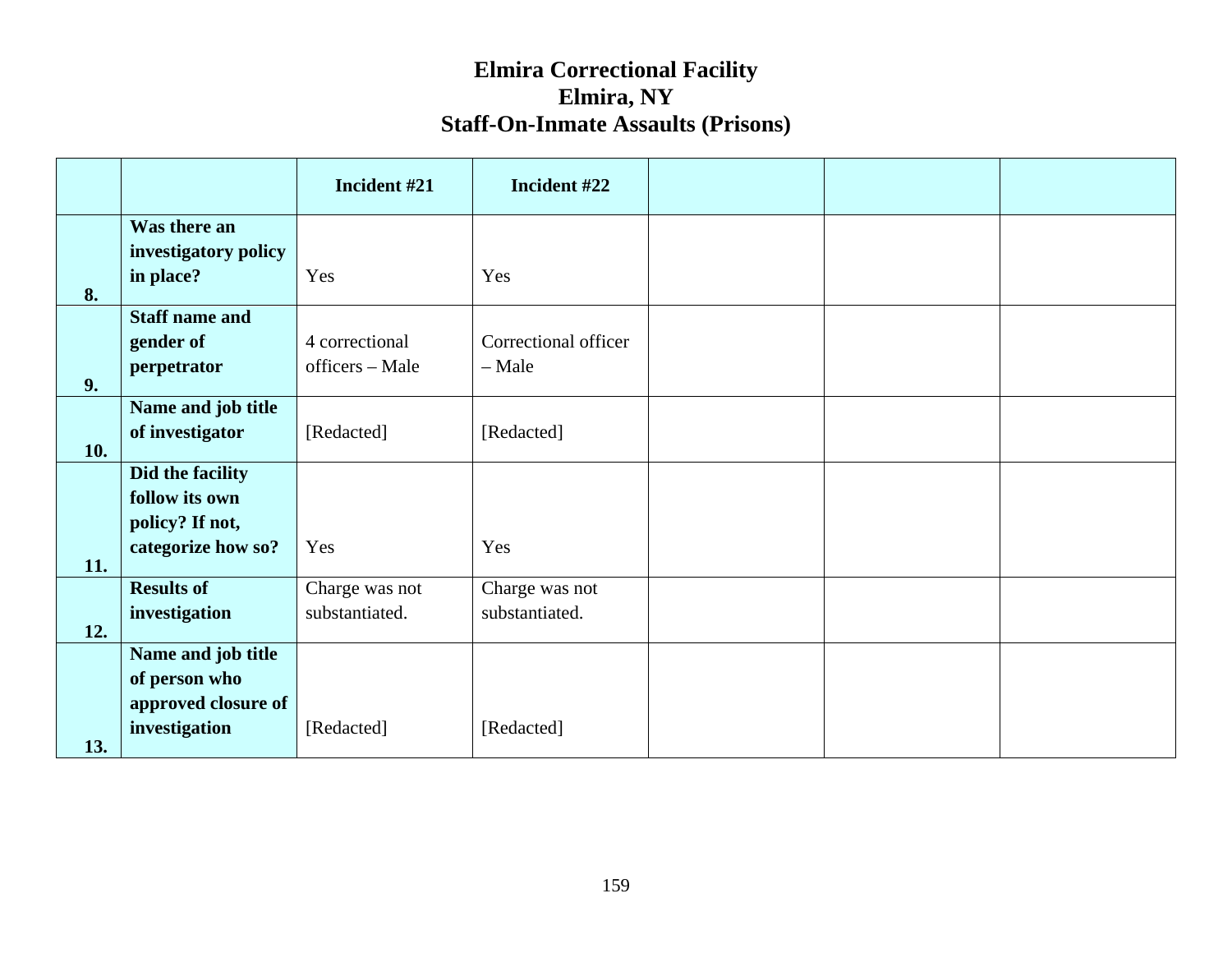|     |                                                                                | Incident #21                                                                        | Incident #22                                                                        |  |  |
|-----|--------------------------------------------------------------------------------|-------------------------------------------------------------------------------------|-------------------------------------------------------------------------------------|--|--|
| 14. | What happened to<br>complainant?                                               | Complainant was<br>transferred on<br>04/23/2009.                                    | No action taken                                                                     |  |  |
| 15. | What happened to<br>perpetrator?                                               | N/A                                                                                 | N/A                                                                                 |  |  |
| 16. | Was perpetrator<br>referred to<br>authorities for<br>potential<br>prosecution? | N <sub>o</sub>                                                                      | N <sub>o</sub>                                                                      |  |  |
| 17. | If yes, to whom and<br>what was the<br>outcome?                                | N/A                                                                                 | N/A                                                                                 |  |  |
| 18. | Was complainant<br>provided victim<br>services?                                | Yes                                                                                 | Yes                                                                                 |  |  |
|     | If yes, state services                                                         | Complainant was on<br>active mental health<br>unit caseload and<br>receiving mental | Complainant was on<br>active mental health<br>unit caseload and<br>receiving mental |  |  |
| 19. | that were provided.                                                            | health services.                                                                    | health services.                                                                    |  |  |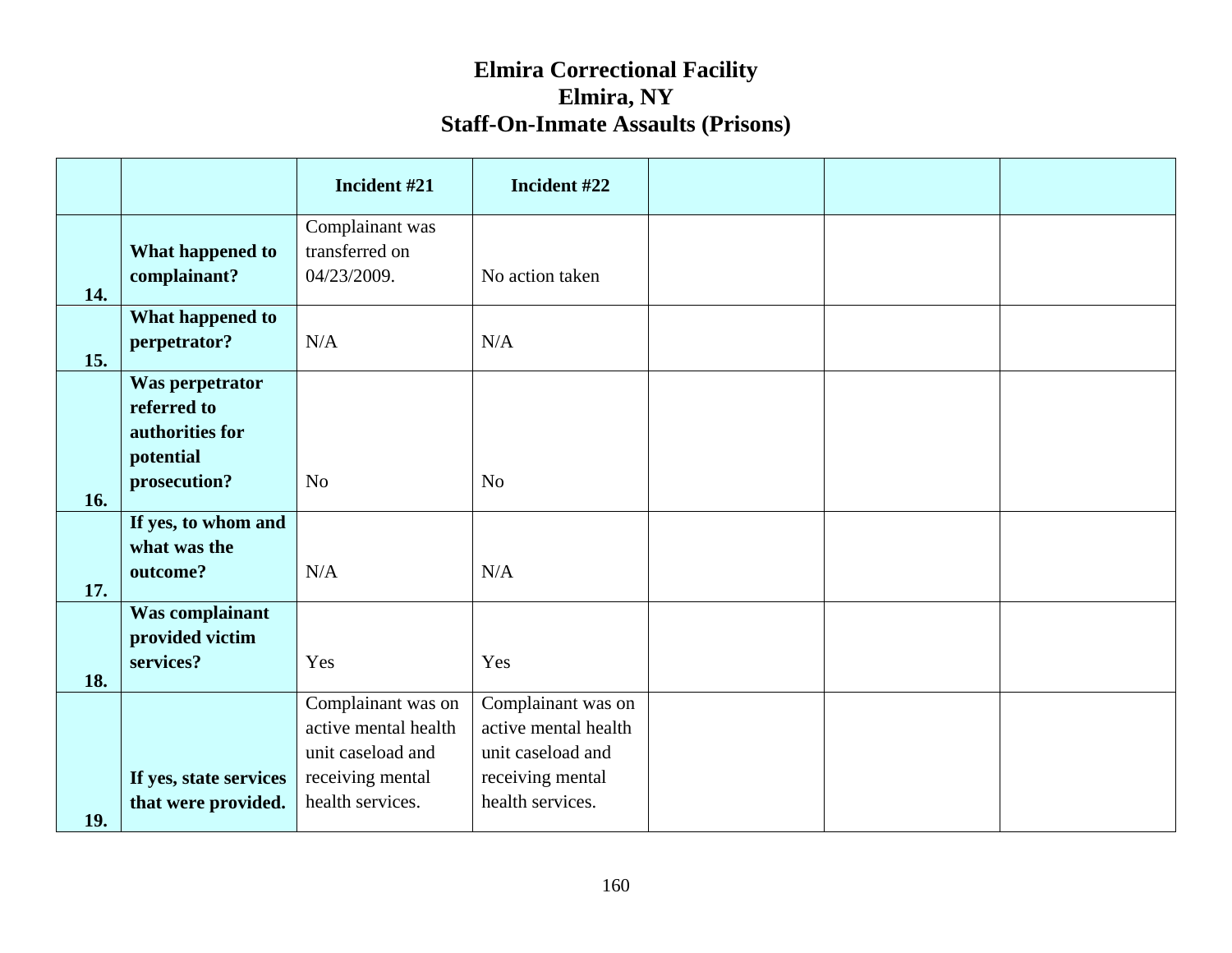|     |                                                       | Incident #21   | Incident #22                   |  |  |
|-----|-------------------------------------------------------|----------------|--------------------------------|--|--|
|     | Did perpetrator                                       |                |                                |  |  |
|     | resign or was                                         |                |                                |  |  |
|     | he/she terminated?                                    | N <sub>o</sub> | N <sub>o</sub>                 |  |  |
| 20. |                                                       |                |                                |  |  |
|     | Were there other                                      |                |                                |  |  |
|     | sexual abuse                                          |                | Yes, there were                |  |  |
|     | complaints against                                    |                | other complaints               |  |  |
|     | perpetrator in                                        |                | regarding pat and              |  |  |
| 21. | 2008-2009?                                            | N <sub>o</sub> | frisk searches.                |  |  |
|     |                                                       |                | Grievances                     |  |  |
|     |                                                       |                | EL36504-09 from                |  |  |
|     | If yes, provide                                       |                | [Redacted],                    |  |  |
|     | cross-references to                                   |                | EL36546-09 from                |  |  |
|     | relevant complaint,                                   |                | [Redacted] and                 |  |  |
|     | investigatory, and                                    |                | EL36549-09 from                |  |  |
|     | disciplinary                                          |                | [Redacted] See                 |  |  |
|     | documents.                                            | N/A            |                                |  |  |
| 22. |                                                       |                |                                |  |  |
|     |                                                       |                |                                |  |  |
|     |                                                       |                |                                |  |  |
|     | records concerning                                    |                |                                |  |  |
|     |                                                       | N <sub>o</sub> |                                |  |  |
| 23. | Are there related<br>disciplinary<br>the perpetrator? |                | question 31.<br>N <sub>o</sub> |  |  |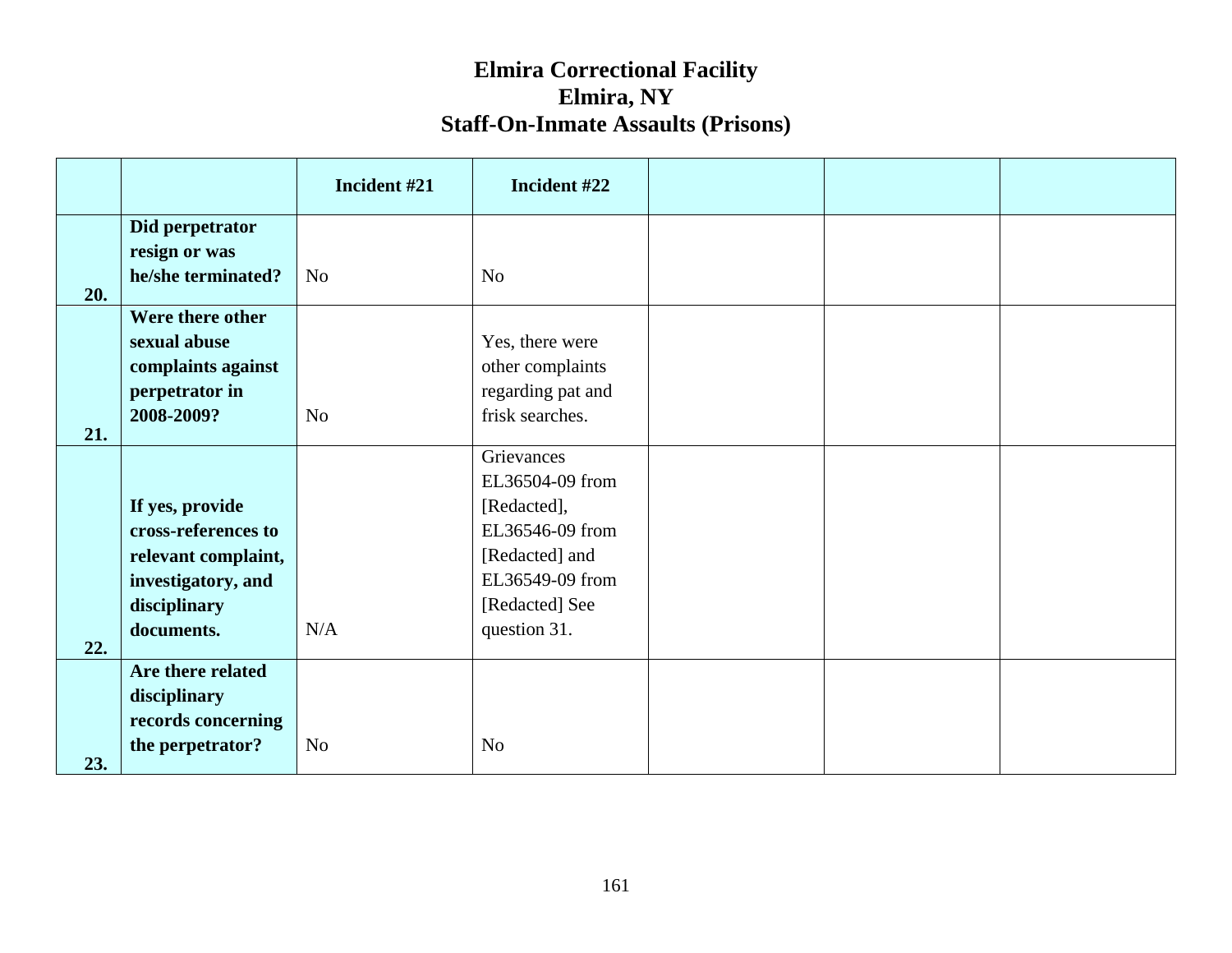|     |                                                                                                      | Incident #21   | Incident #22 |  |  |
|-----|------------------------------------------------------------------------------------------------------|----------------|--------------|--|--|
|     | If yes, provide<br>cross-references to<br>relevant                                                   |                |              |  |  |
| 24. | documents.                                                                                           | N/A            | N/A          |  |  |
|     | Were there any<br>changes in policies,<br>protocols, or<br>staffing as a result<br>of the complaint/ |                |              |  |  |
| 25. | investigation?                                                                                       | N <sub>o</sub> | No           |  |  |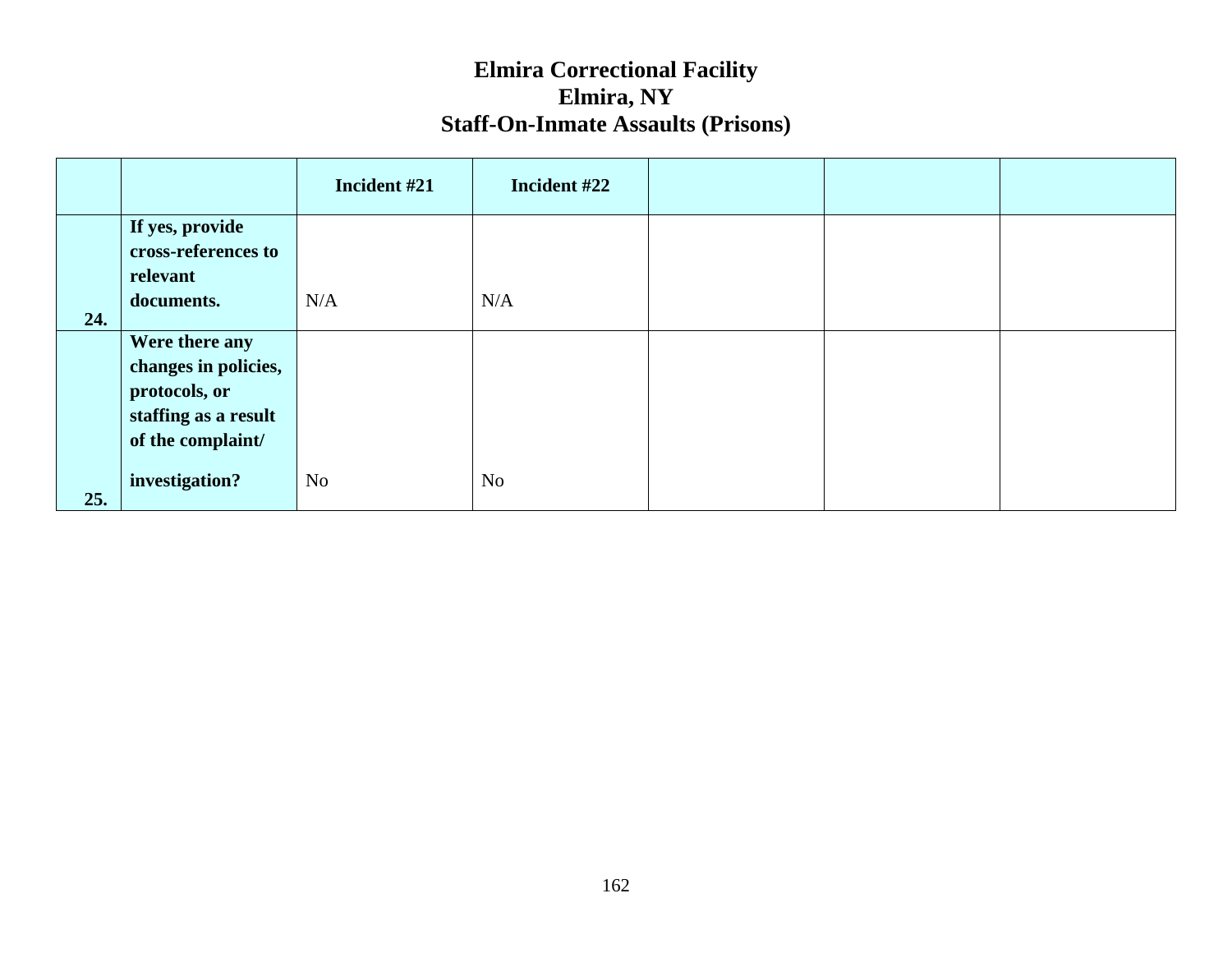|    |                                                                | Incident #1                | Incident #2              | Incident #3                | Incident #4                                | Incident #5                                                                                                                                        |
|----|----------------------------------------------------------------|----------------------------|--------------------------|----------------------------|--------------------------------------------|----------------------------------------------------------------------------------------------------------------------------------------------------|
| 1. | Date of incident                                               | 01/14/2008                 | 03/08/2008               | 11/03/2009                 | 07/23/2008                                 | There were two<br>separate incidents<br>involving the same<br>complainant:<br>01/24/2009 and<br>04/11/2009.                                        |
| 2. | Date of complaint<br>and complaint<br>number                   | 01/27/2008,<br>2008-005732 | 03/08/2008,<br>2008-1229 | 11/03/2009,<br>2009-45814  | 07/23/2008,<br>2008-2932                   | 01/24/2009,<br>2009-005177;<br>04/11/2009,<br>2009-022267                                                                                          |
| 3. | To whom<br>complaint was<br>made (Internal<br>and/or External) | Internal $-$<br>[Redacted] | Internal-<br>[Redacted]  | Internal $-$<br>[Redacted] | Incident was<br>witnessed by<br>[Redacted] | Internal-<br>[Redacted] for<br>incident on<br>01/24/2009;<br>Internal-<br>Information was not<br>available as to<br>whom complaint<br>was made for |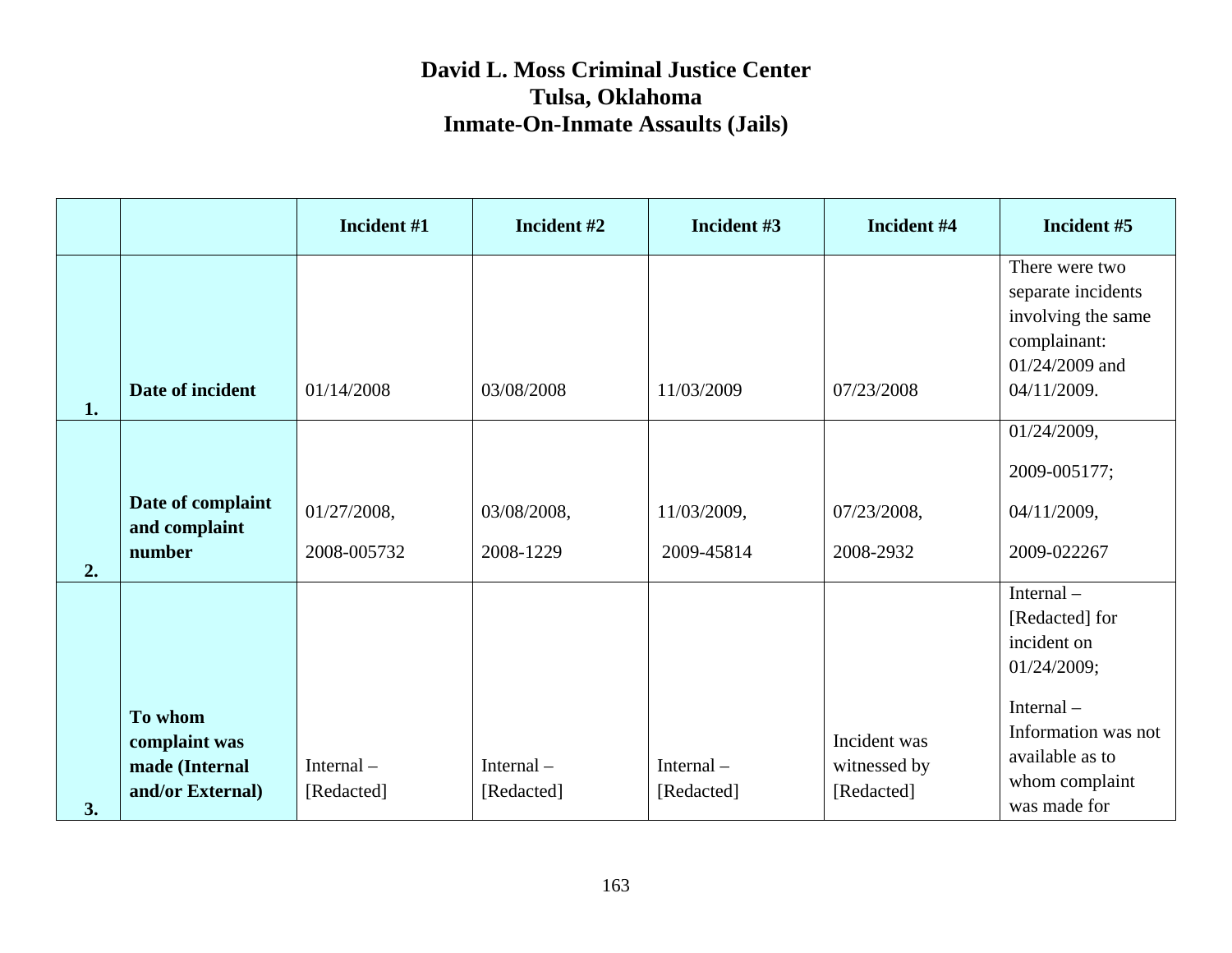|          |                                    | Incident #1                                                                                                                        | Incident #2                                              | Incident #3                                                                                                               | Incident #4                                                                                                 | Incident #5                                                                                                                                                        |
|----------|------------------------------------|------------------------------------------------------------------------------------------------------------------------------------|----------------------------------------------------------|---------------------------------------------------------------------------------------------------------------------------|-------------------------------------------------------------------------------------------------------------|--------------------------------------------------------------------------------------------------------------------------------------------------------------------|
|          |                                    |                                                                                                                                    |                                                          |                                                                                                                           |                                                                                                             | incident on<br>04/11/2009.                                                                                                                                         |
|          |                                    |                                                                                                                                    |                                                          |                                                                                                                           |                                                                                                             | 01/24/2009 for<br>complaint on<br>01/24/2009;<br>04/11/2009 for                                                                                                    |
| 4.       | Date of<br>investigation           | 01/27/2008                                                                                                                         | 03/08/2008                                               | 11/03/2009                                                                                                                | 07/23/2008                                                                                                  | complaint on<br>04/11/2009                                                                                                                                         |
|          | <b>Nature of offense</b>           | Forcible sodomy                                                                                                                    | Sexual misconduct                                        | Sexual assault and<br>battery                                                                                             | Sexual battery                                                                                              | Alleged offense for<br>$01/24/2009$ was first<br>degree rape/forcible<br>sodomy;<br>Alleged offense for<br>04/11/2009 was first<br>degree rape/forcible<br>sodomy. |
| 5.<br>6. | <b>Substance of</b><br>allegations | Complainant, a 16<br>year old male, was<br>in the medical unit<br>when he alleged he<br>was threatened by<br>the perpetrator, a 17 | Complainant alleged<br>perpetrator "grabbed<br>his ass." | Complainant alleged<br>that on three<br>occasions the<br>perpetrator passed<br>her three times while<br>she was using the | [Redacted]<br>witnessed<br>perpetrator grab<br>another inmate on<br>the buttocks while<br>both were working | 01/24/2009<br>allegation:<br>complainant was<br>brought to<br>[Redacted] desk to<br>discuss the                                                                    |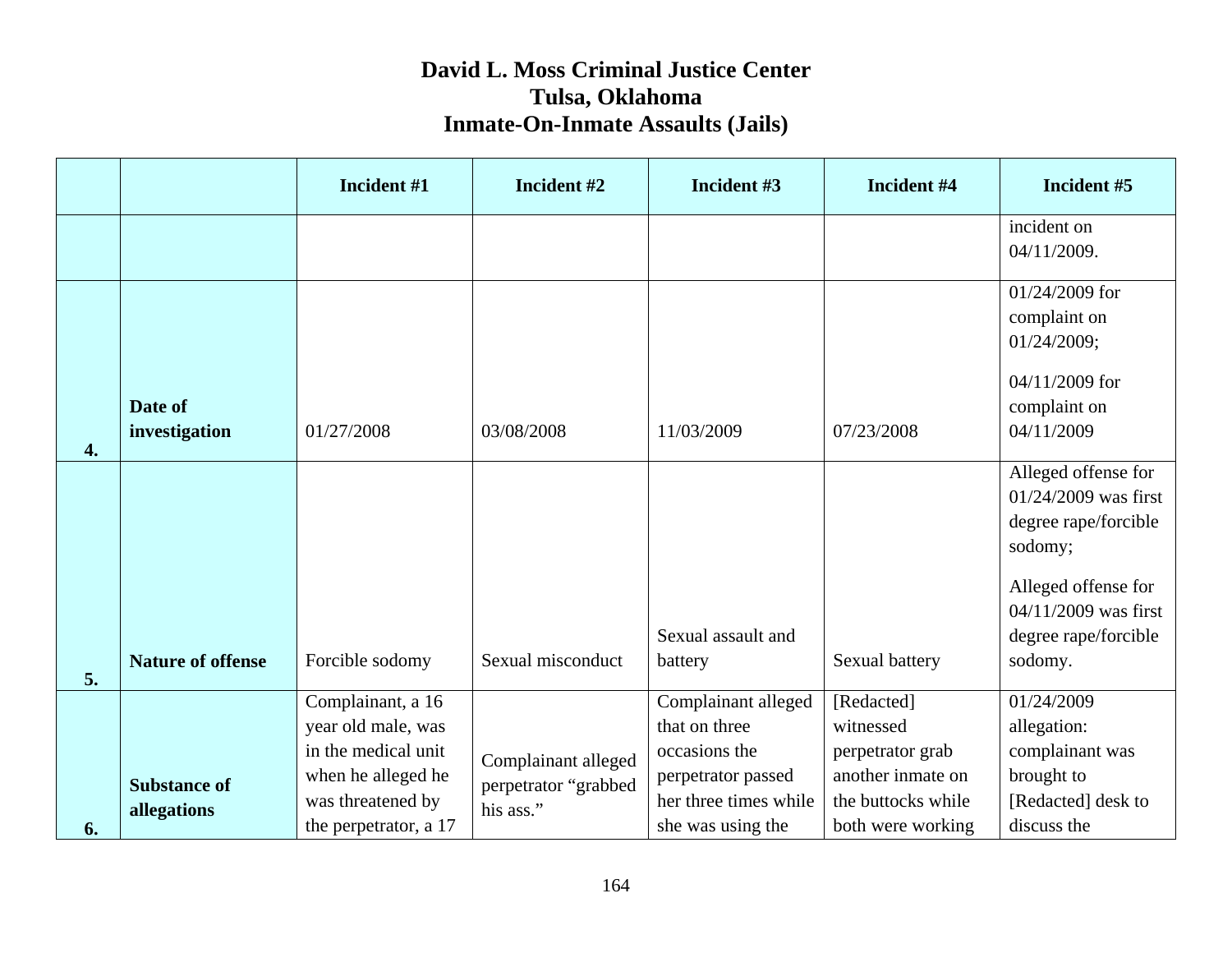|  | Incident #1         | Incident #2 | Incident #3           | Incident #4     | Incident #5           |
|--|---------------------|-------------|-----------------------|-----------------|-----------------------|
|  | year old juvenile   |             | telephone, and        | in the kitchen. | depression he was     |
|  | who was also his    |             | "rubbed against her   |                 | exhibiting.           |
|  | cellmate.           |             | buttocks." The third  |                 | Complainant           |
|  | Complainant alleged |             | time the perpetrator  |                 | advised [Redacted]    |
|  | perpetrator         |             | whispered             |                 | that a cellmate had   |
|  | threatened to kill  |             | something inaudible   |                 | raped him by          |
|  | him if he did not   |             | to her. Complainant   |                 | threatening him with  |
|  | perform oral        |             | advised him to keep   |                 | a sharp pencil held   |
|  | sodomy. Perpetrator |             | his hands off of her. |                 | to his neck. There    |
|  | then grabbed        |             | A witness stated      |                 | was no evidence of    |
|  | complainant by the  |             | perpetrator rubbed    |                 | the perpetrator being |
|  | throat who feared   |             | against her with his  |                 | assigned to a cell    |
|  | for his life and    |             | hand. The witness     |                 | with complainant.     |
|  | complied.           |             | then advised          |                 |                       |
|  |                     |             | perpetrator to stop   |                 |                       |
|  |                     |             | and then advised the  |                 | 04/11/2009            |
|  |                     |             | booking officers of   |                 | allegation:           |
|  |                     |             | the incident.         |                 | complainant stated    |
|  |                     |             |                       |                 | that as he finished   |
|  |                     |             |                       |                 | using the toilet at   |
|  |                     |             |                       |                 | $12:30$ am, the       |
|  |                     |             |                       |                 | perpetrator who also  |
|  |                     |             |                       |                 | was his cellmate got  |
|  |                     |             |                       |                 | out of his bunk and   |
|  |                     |             |                       |                 | held a plastic dining |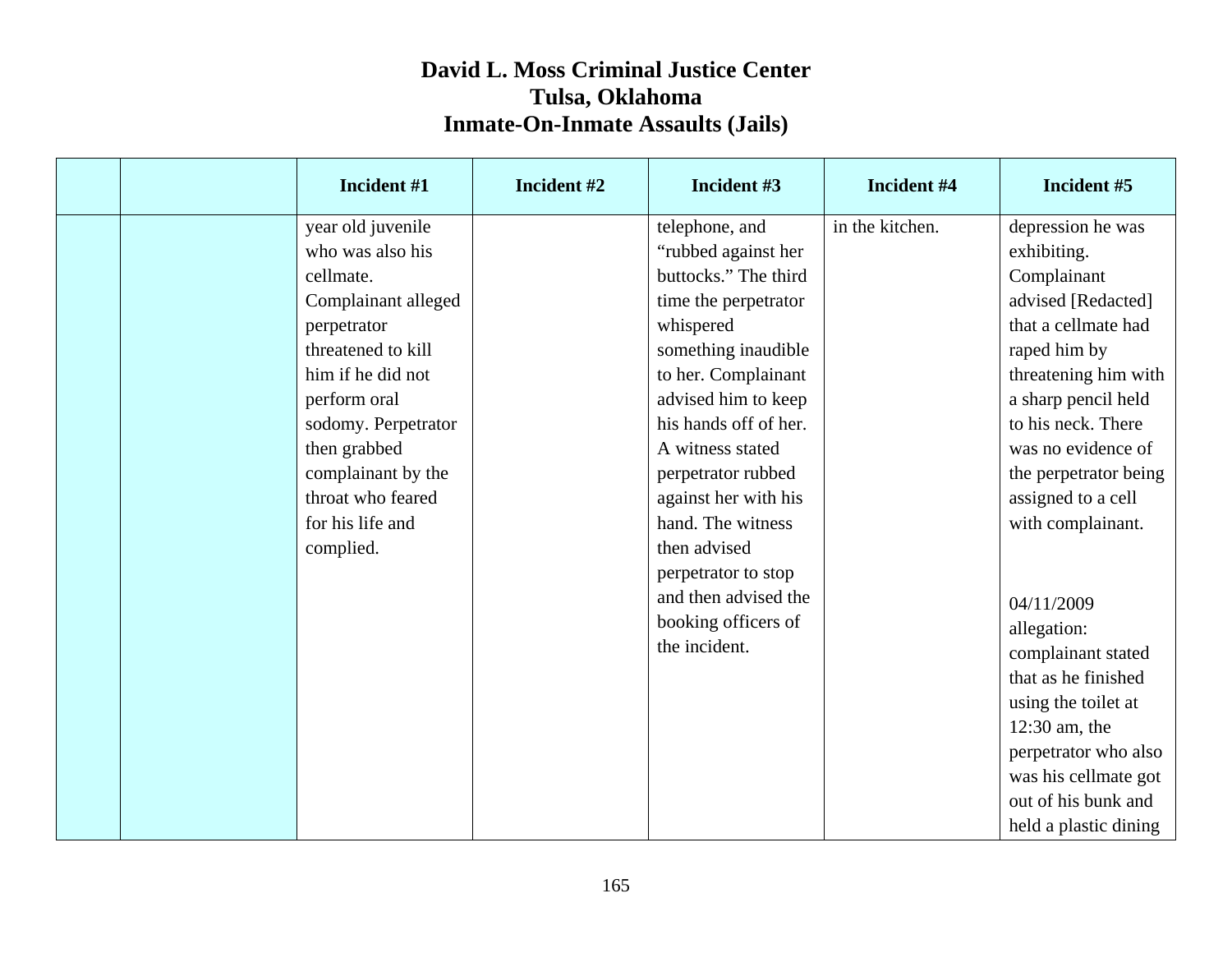|    |                             | Incident #1       | Incident #2       | Incident #3         | Incident #4       | Incident #5                                                                                                                                                                                                                                                                                                                                       |
|----|-----------------------------|-------------------|-------------------|---------------------|-------------------|---------------------------------------------------------------------------------------------------------------------------------------------------------------------------------------------------------------------------------------------------------------------------------------------------------------------------------------------------|
|    |                             |                   |                   |                     |                   | $utensil - a$ "spork"-<br>to his neck and<br>threatened to kill<br>him if he screamed<br>and did not comply<br>with his sexual<br>advances.<br>Complainant<br>claimed he was<br>forced to commit<br>oral sex and was<br>anally raped with his<br>attacker ejaculating<br>both in his mouth<br>and anus.<br>Complainant also<br>stated that he was |
|    |                             |                   |                   |                     |                   | attacked again at<br>2:30 am on the same<br>morning in a similar<br>fashion.                                                                                                                                                                                                                                                                      |
| 7. | Inmate no. and<br>gender of | [Redacted] - Male | [Redacted] – Male | [Redacted] – Female | [Redacted] – Male | [Redacted] – Male                                                                                                                                                                                                                                                                                                                                 |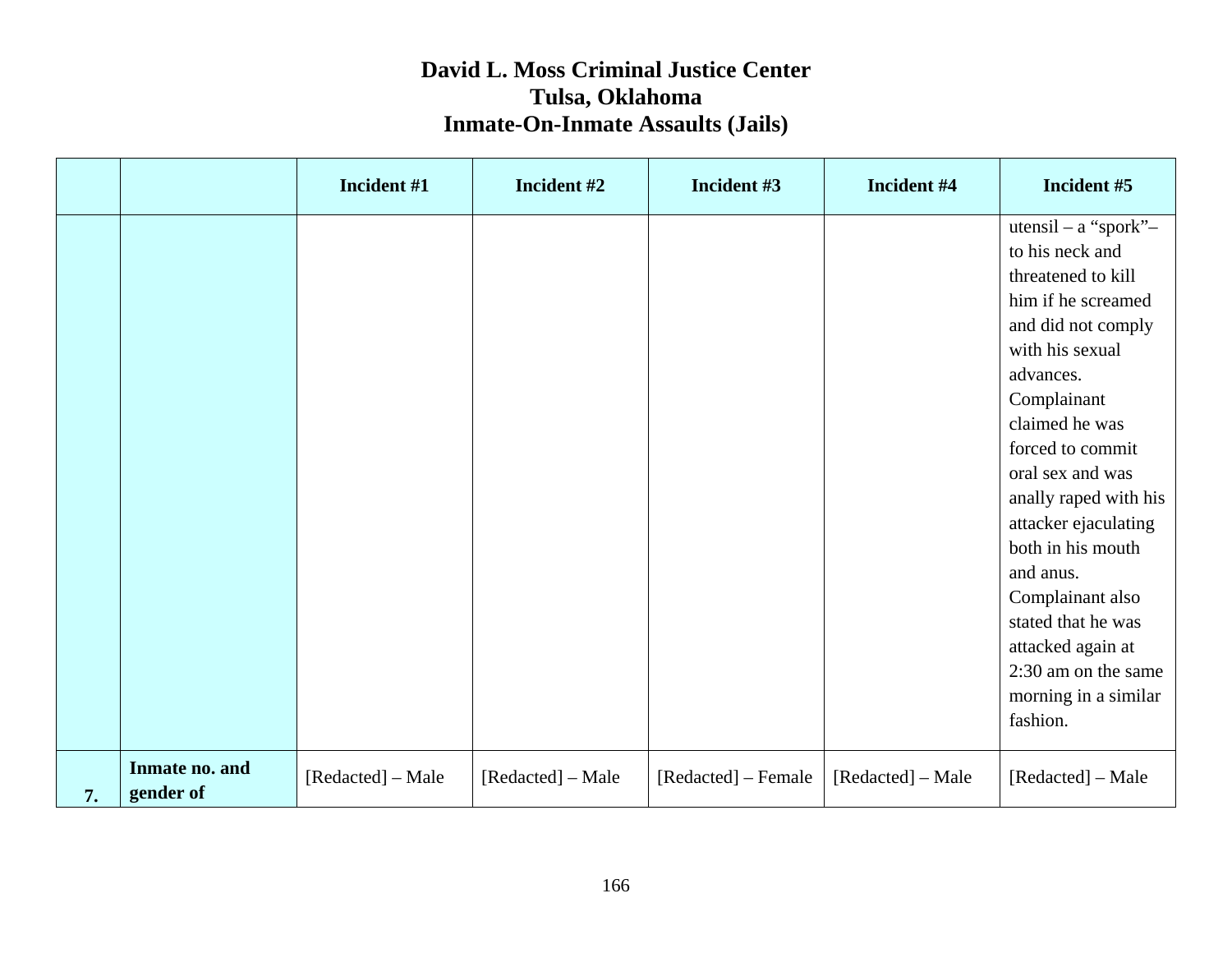|     |                                                                             | Incident #1                       | Incident #2                       | Incident #3       | Incident #4       | Incident #5                                                                  |
|-----|-----------------------------------------------------------------------------|-----------------------------------|-----------------------------------|-------------------|-------------------|------------------------------------------------------------------------------|
|     | complainant                                                                 |                                   |                                   |                   |                   |                                                                              |
| 8.  | Inmate no. and<br>gender of<br>perpetrator                                  | [Redacted] – Male                 | [Redacted] – Male                 | [Redacted] – Male | [Redacted] - Male | [Redacted] – Male                                                            |
| 9.  | Was there an<br>investigatory policy<br>in place?                           | Yes                               | Yes                               | Yes               | Yes               | Yes                                                                          |
|     |                                                                             |                                   |                                   |                   |                   | 01/24/2009 incident<br>was investigated by<br>[Redacted],<br>[Redacted]      |
| 10. | Name and job title<br>of investigator                                       | [Redacted],<br>[Redacted]         | [Redacted]                        | [Redacted]        | [Redacted]        | 04/11/2009 incident<br>was investigated by<br>[Redacted]                     |
| 11. | Did the facility<br>follow its own<br>policy? If not,<br>categorize how so? | Information was not<br>available. | Information was not<br>available. | Yes               | Yes               | Yes, since<br>01/24/2009<br>allegation was<br>apparently<br>determined to be |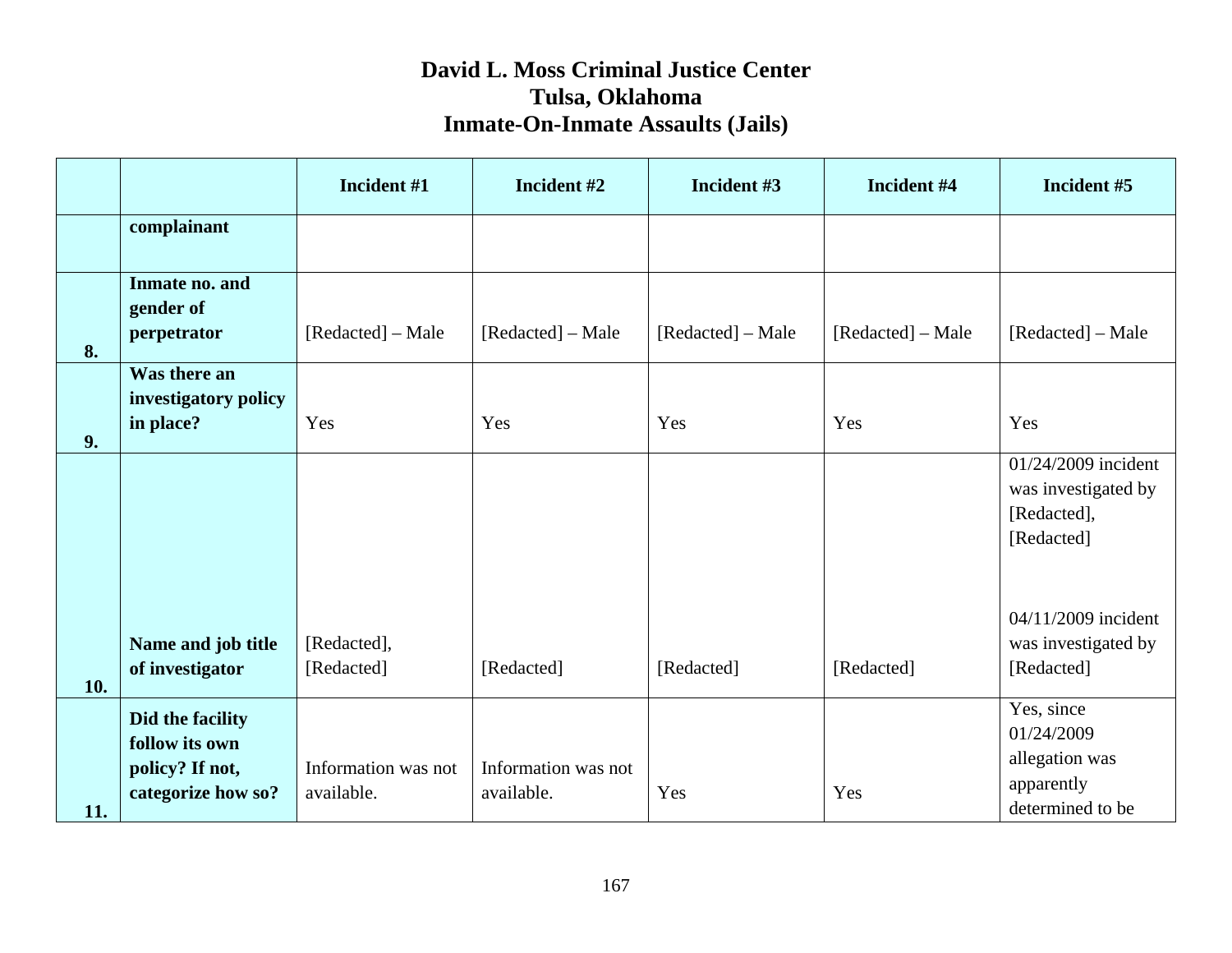|     |                                    | Incident #1                       | Incident #2                       | Incident #3                                                                                                          | Incident #4                                                                                                    | Incident #5                                                                                                                                                                                                                            |
|-----|------------------------------------|-----------------------------------|-----------------------------------|----------------------------------------------------------------------------------------------------------------------|----------------------------------------------------------------------------------------------------------------|----------------------------------------------------------------------------------------------------------------------------------------------------------------------------------------------------------------------------------------|
|     |                                    |                                   |                                   |                                                                                                                      |                                                                                                                | fabricated.<br>This is unclear since<br>record of 04/11/2009<br>allegation ends after<br>initial investigatory<br>interview of<br>complainant and his<br>referral to medical<br>unit for a Sexual<br><b>Assault Nurse</b><br>Examiner. |
| 12. | <b>Results of</b><br>investigation | Information was not<br>available. | Information was not<br>available. | Charge against<br>perpetrator was<br>referred to the Tulsa<br><b>County District</b><br>Attorney for<br>prosecution. | Perpetrator was<br>transferred to a<br>different living unit<br>and was removed<br>from kitchen<br>assignment. | Incident on<br>01/24/2009 appears<br>to have been<br>determined to be<br>false.<br>For 04/11/2009<br>incident, evidence of<br>anal intercourse was                                                                                     |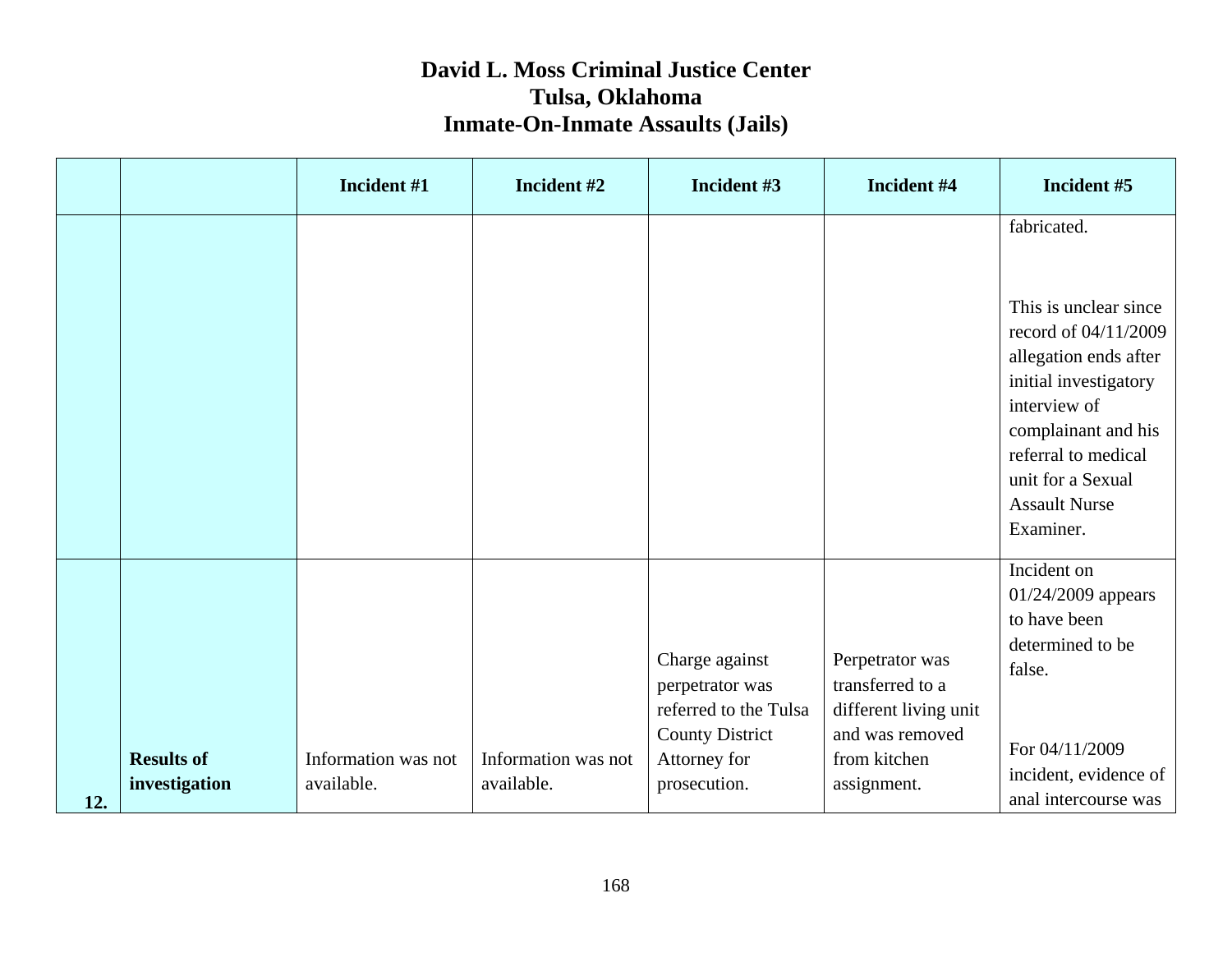|     |                                                                                | Incident #1                                                         | Incident #2                                  | Incident #3                                                                    | Incident #4                                                                                                    | Incident #5                       |
|-----|--------------------------------------------------------------------------------|---------------------------------------------------------------------|----------------------------------------------|--------------------------------------------------------------------------------|----------------------------------------------------------------------------------------------------------------|-----------------------------------|
|     |                                                                                |                                                                     |                                              |                                                                                |                                                                                                                | evident.                          |
| 13. | Name and job title<br>of person who<br>approved closure of<br>investigation    | Information was not<br>available.                                   | [Redacted]                                   | [Redacted]                                                                     | [Redacted]                                                                                                     | Information was not<br>available. |
| 14. | What happened to<br>complainant?                                               | Information was not<br>available.                                   | Information was not<br>available.            | Information was not<br>available.                                              | Information was not<br>available.                                                                              | Information was not<br>available. |
| 15. | What happened to<br>perpetrator?                                               | Perpetrator was<br>arrested and charged<br>with forcible<br>sodomy. | Perpetrator was<br>placed in<br>segregation. | Perpetrator was<br>arrested and charged<br>with sexual assault<br>and battery. | Perpetrator was<br>transferred to a<br>different living unit<br>and was removed<br>from kitchen<br>assignment. | Information was not<br>available. |
| 16. | Was perpetrator<br>referred to<br>authorities for<br>potential<br>prosecution? | Information was not<br>available.                                   | Information was not<br>available.            | Yes                                                                            | No. Complainant<br>signed a "Decline to<br>File" paper.                                                        | Information was not<br>available. |
| 17. | If yes, to whom and<br>what was the                                            | Information was not<br>available.                                   | Information was not<br>available.            | <b>Tulsa County</b><br><b>District Attorney</b><br>declined to                 | N/A                                                                                                            | Information was not<br>available. |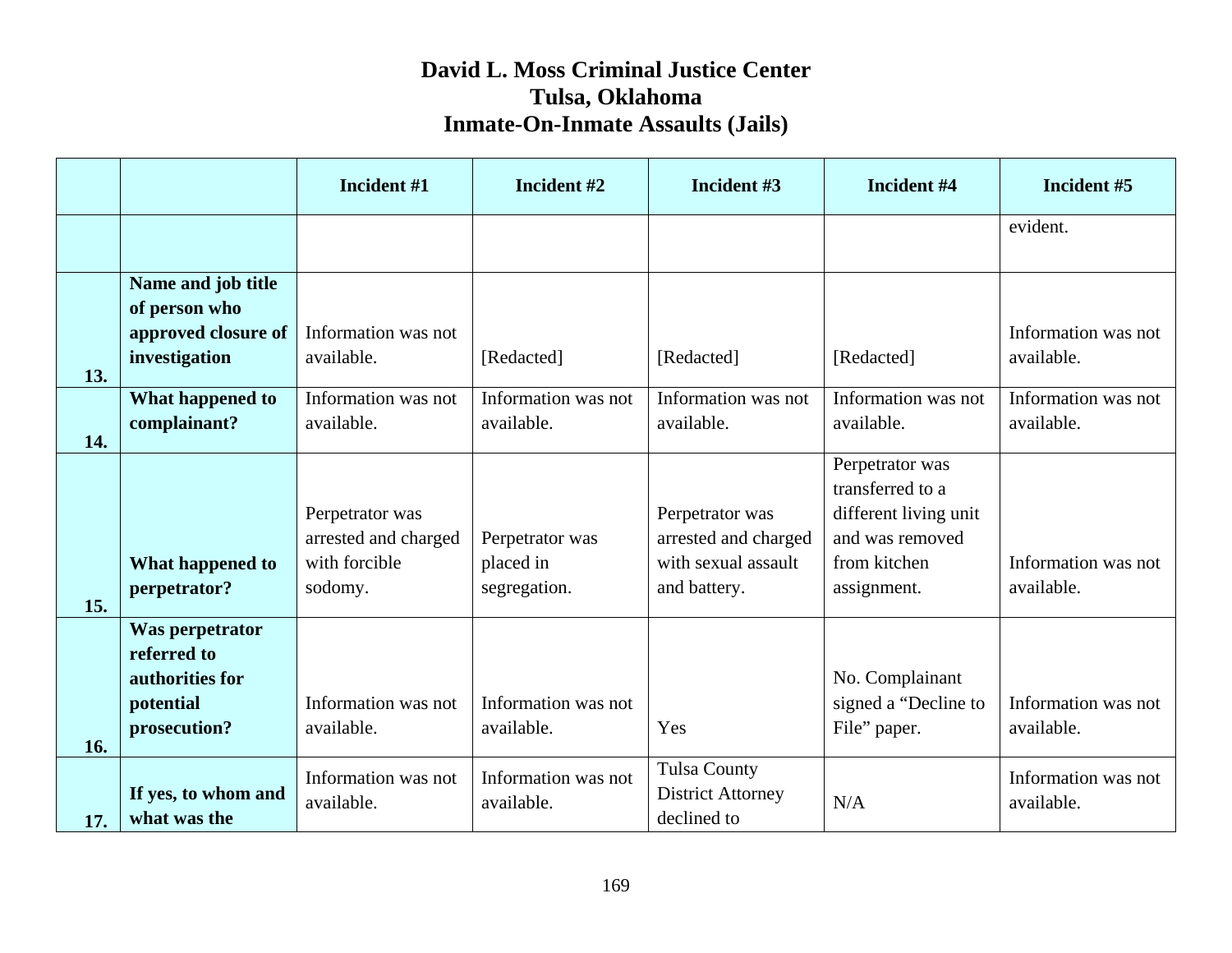|     |                                                 | Incident #1                       | Incident #2                       | Incident #3                       | Incident #4    | Incident #5                                                                                                                                                        |
|-----|-------------------------------------------------|-----------------------------------|-----------------------------------|-----------------------------------|----------------|--------------------------------------------------------------------------------------------------------------------------------------------------------------------|
|     | outcome?                                        |                                   |                                   | prosecute the case.               |                |                                                                                                                                                                    |
| 18. | Was complainant<br>provided victim<br>services? | Information was not<br>available. | Information was not<br>available. | Information was not<br>available. | N <sub>o</sub> | No services were<br>provided to the<br>complainant for<br>01/24/2009 incident;<br>Yes, services were<br>provided to the<br>complainant for<br>04/11/2009 incident. |
| 19. | If yes, state services<br>that were provided.   | Information was not<br>available. | Information was not<br>available. | Information was not<br>available. | N/A            | For 04/11/2009<br>incident,<br>complainant<br>received a medical<br>examination at<br>which time a rape kit<br>was used to collect<br>evidence.                    |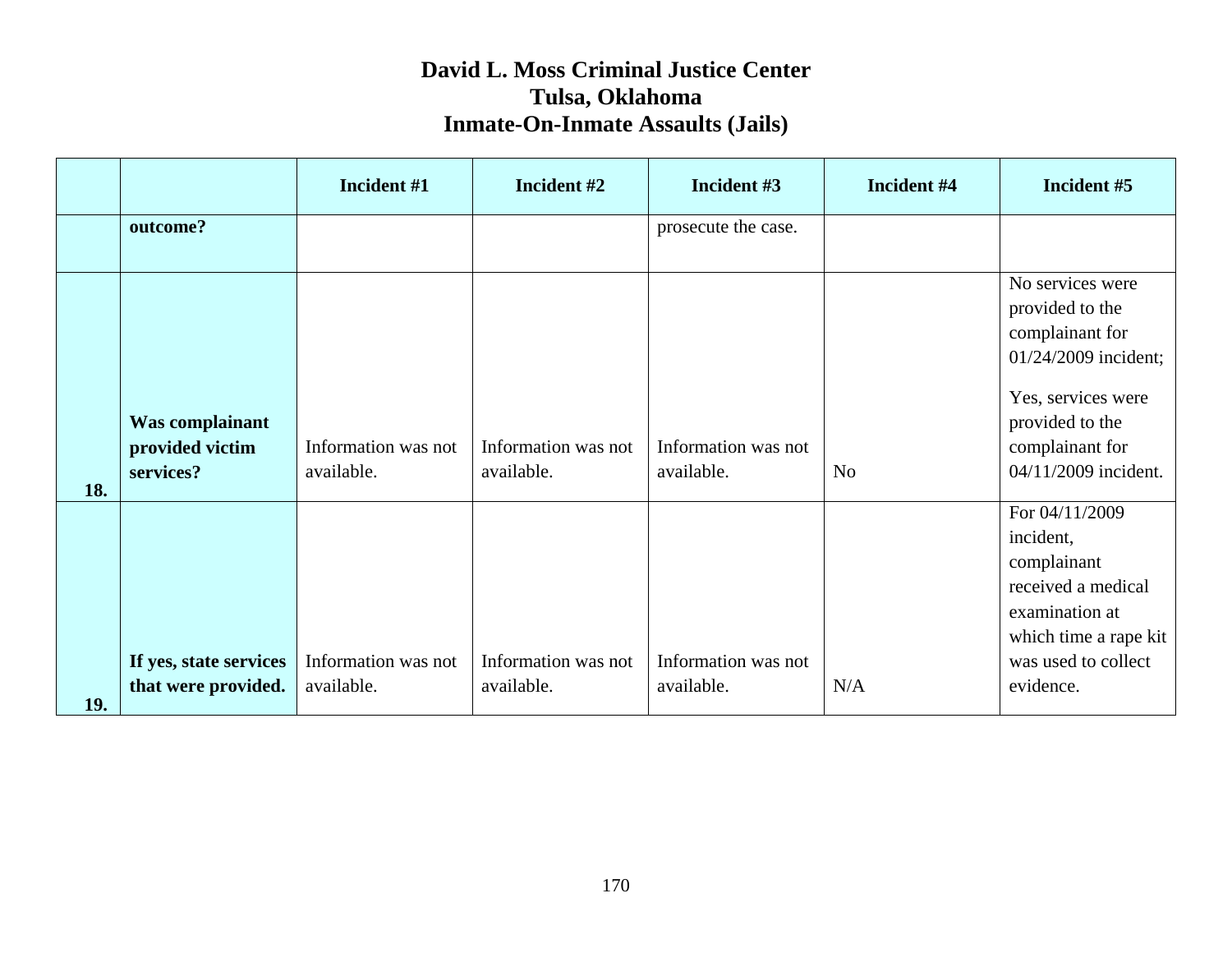|    |                                                                | Incident #6                                                                                                     | Incident #7 | Incident #8 | Incident #9 | Incident #10 |
|----|----------------------------------------------------------------|-----------------------------------------------------------------------------------------------------------------|-------------|-------------|-------------|--------------|
| 1. | Date of incident                                               | 12/21/2009                                                                                                      |             |             |             |              |
|    | Date of complaint<br>and complaint                             | 12/28/2009,                                                                                                     |             |             |             |              |
| 2. | number                                                         | 2010-00092                                                                                                      |             |             |             |              |
| 3. | To whom<br>complaint was<br>made (Internal<br>and/or External) | Internal-<br>[Redacted]                                                                                         |             |             |             |              |
| 4. | Date of<br>investigation                                       | 12/28/2010                                                                                                      |             |             |             |              |
| 5. | <b>Nature of offense</b>                                       | Attempted rape by<br>use of an instrument                                                                       |             |             |             |              |
|    |                                                                | Complainant snuck<br>into another cell<br>occupied by<br>approximately 8<br>other inmates who<br>were gambling. |             |             |             |              |
| 6. | <b>Substance of</b><br>allegations                             | Those inmates who<br>were not authorized<br>to be in the cell were                                              |             |             |             |              |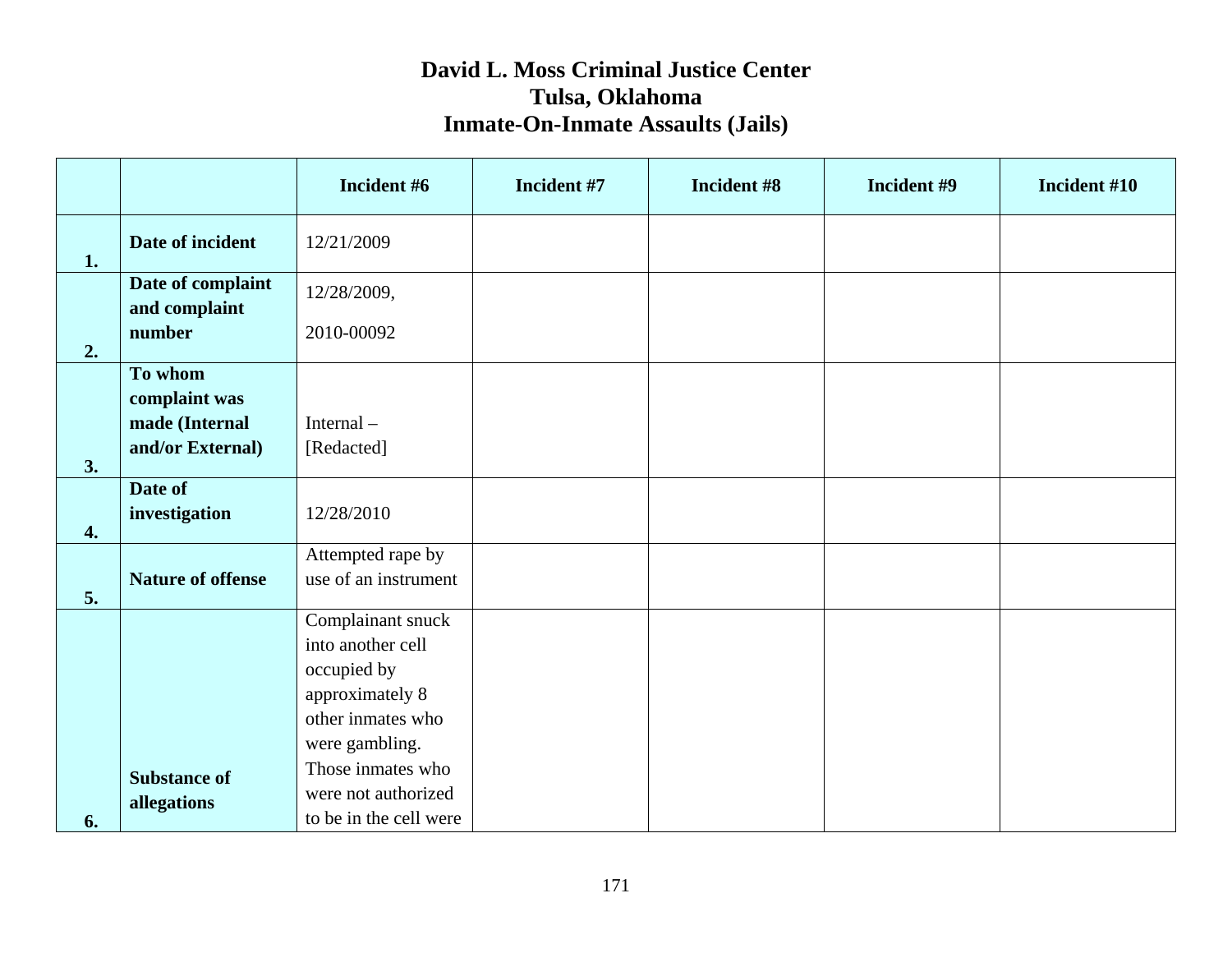|  | Incident #6              | Incident #7 | Incident #8 | Incident #9 | Incident #10 |
|--|--------------------------|-------------|-------------|-------------|--------------|
|  | instructed by            |             |             |             |              |
|  | <b>Detention Officer</b> |             |             |             |              |
|  | [Redacted] to return     |             |             |             |              |
|  | to their cells           |             |             |             |              |
|  | immediately or face      |             |             |             |              |
|  | a 72- hour lockdown      |             |             |             |              |
|  | penalty; or they         |             |             |             |              |
|  | would have to stay       |             |             |             |              |
|  | until lockdown           |             |             |             |              |
|  | ended later that         |             |             |             |              |
|  | night. Complainant       |             |             |             |              |
|  | was ordered by           |             |             |             |              |
|  | inmates to fight         |             |             |             |              |
|  | another inmate.          |             |             |             |              |
|  | After the fight,         |             |             |             |              |
|  | complainant was          |             |             |             |              |
|  | stripped of his          |             |             |             |              |
|  | clothes and was held     |             |             |             |              |
|  | down by inmates          |             |             |             |              |
|  | while 4 of them          |             |             |             |              |
|  | placed inanimate         |             |             |             |              |
|  | objects (deodorant       |             |             |             |              |
|  | bottle, pencil) in his   |             |             |             |              |
|  | anus.                    |             |             |             |              |
|  |                          |             |             |             |              |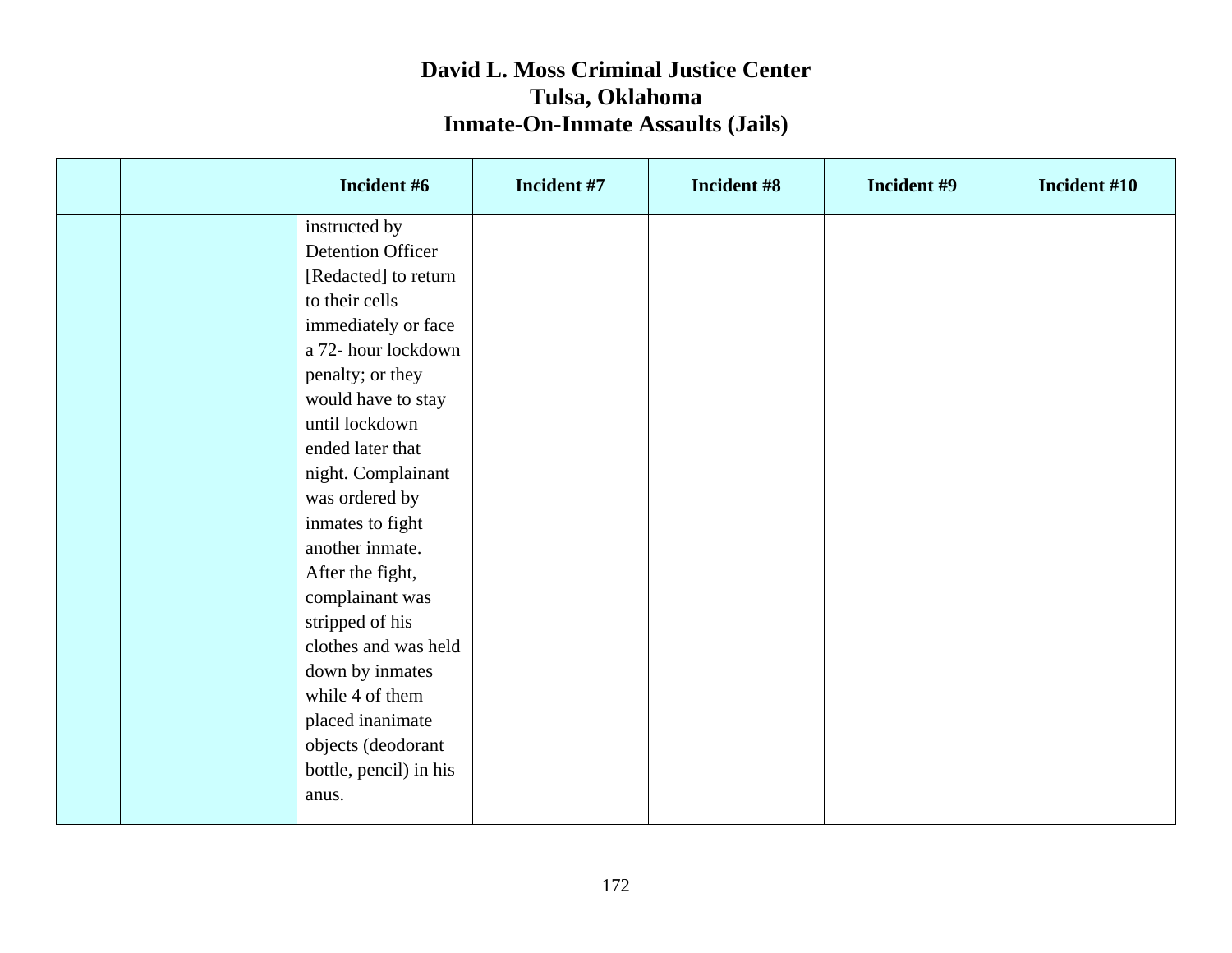|     |                          | Incident #6                           | Incident #7 | Incident #8 | Incident #9 | Incident #10 |
|-----|--------------------------|---------------------------------------|-------------|-------------|-------------|--------------|
|     | Inmate no. and           | No inmate number                      |             |             |             |              |
|     | gender of<br>complainant | was observed in the<br>$files - Male$ |             |             |             |              |
| 7.  |                          |                                       |             |             |             |              |
|     | Inmate no. and           |                                       |             |             |             |              |
|     | gender of                | [Redacted] – all                      |             |             |             |              |
| 8.  | perpetrator              | were male                             |             |             |             |              |
|     | Was there an             |                                       |             |             |             |              |
|     | investigatory policy     |                                       |             |             |             |              |
| 9.  | in place?                | Yes                                   |             |             |             |              |
|     | Name and job title       |                                       |             |             |             |              |
| 10. | of investigator          | [Redacted]                            |             |             |             |              |
|     | Did the facility         |                                       |             |             |             |              |
|     | follow its own           |                                       |             |             |             |              |
|     | policy? If not,          |                                       |             |             |             |              |
| 11. | categorize how so?       | Yes                                   |             |             |             |              |
|     |                          | Complainant denied                    |             |             |             |              |
|     |                          | the charge of                         |             |             |             |              |
|     | <b>Results of</b>        | penetration by use of                 |             |             |             |              |
| 12. | investigation            | an instrument.                        |             |             |             |              |
|     | Name and job title       |                                       |             |             |             |              |
| 13. | of person who            | Information was not                   |             |             |             |              |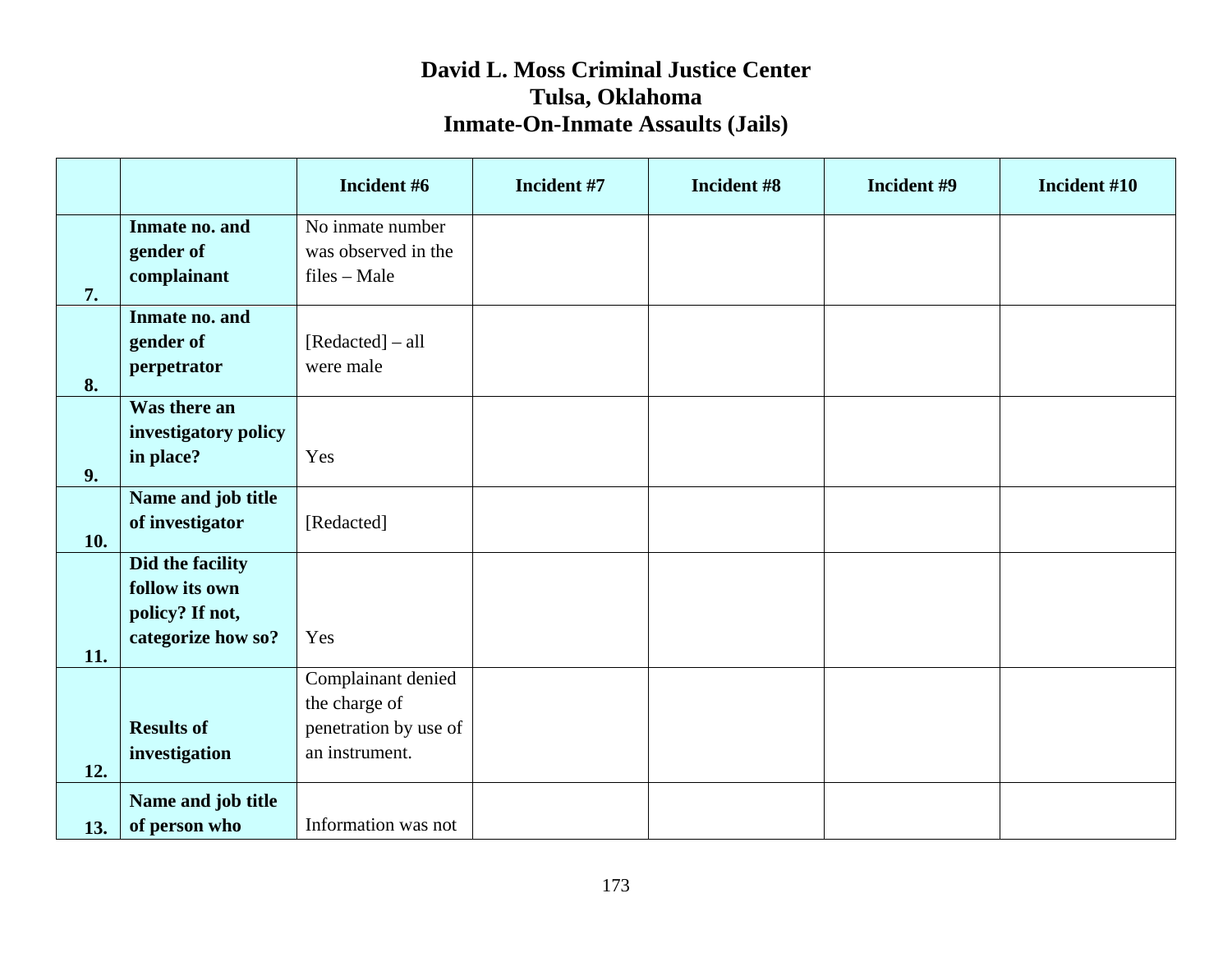|            |                                                                                | Incident #6                                                                                                                                             | Incident #7 | Incident #8 | Incident #9 | Incident #10 |
|------------|--------------------------------------------------------------------------------|---------------------------------------------------------------------------------------------------------------------------------------------------------|-------------|-------------|-------------|--------------|
|            | approved closure of<br>investigation                                           | available.                                                                                                                                              |             |             |             |              |
| 14.        | What happened to<br>complainant?                                               | Information was not<br>available.                                                                                                                       |             |             |             |              |
| 15.        | What happened to<br>perpetrator?                                               | No action was taken<br>against perpetrators.                                                                                                            |             |             |             |              |
| 16.        | Was perpetrator<br>referred to<br>authorities for<br>potential<br>prosecution? | Yes                                                                                                                                                     |             |             |             |              |
|            | If yes, to whom and<br>what was the<br>outcome?                                | Criminal case was<br>referred for<br>prosecution.<br><b>Tulsa County</b><br><b>District Attorney</b><br>declined to pursue<br>charges on<br>02/05/2010. |             |             |             |              |
| 17.<br>18. | <b>Was complainant</b><br>provided victim                                      | Information was not                                                                                                                                     |             |             |             |              |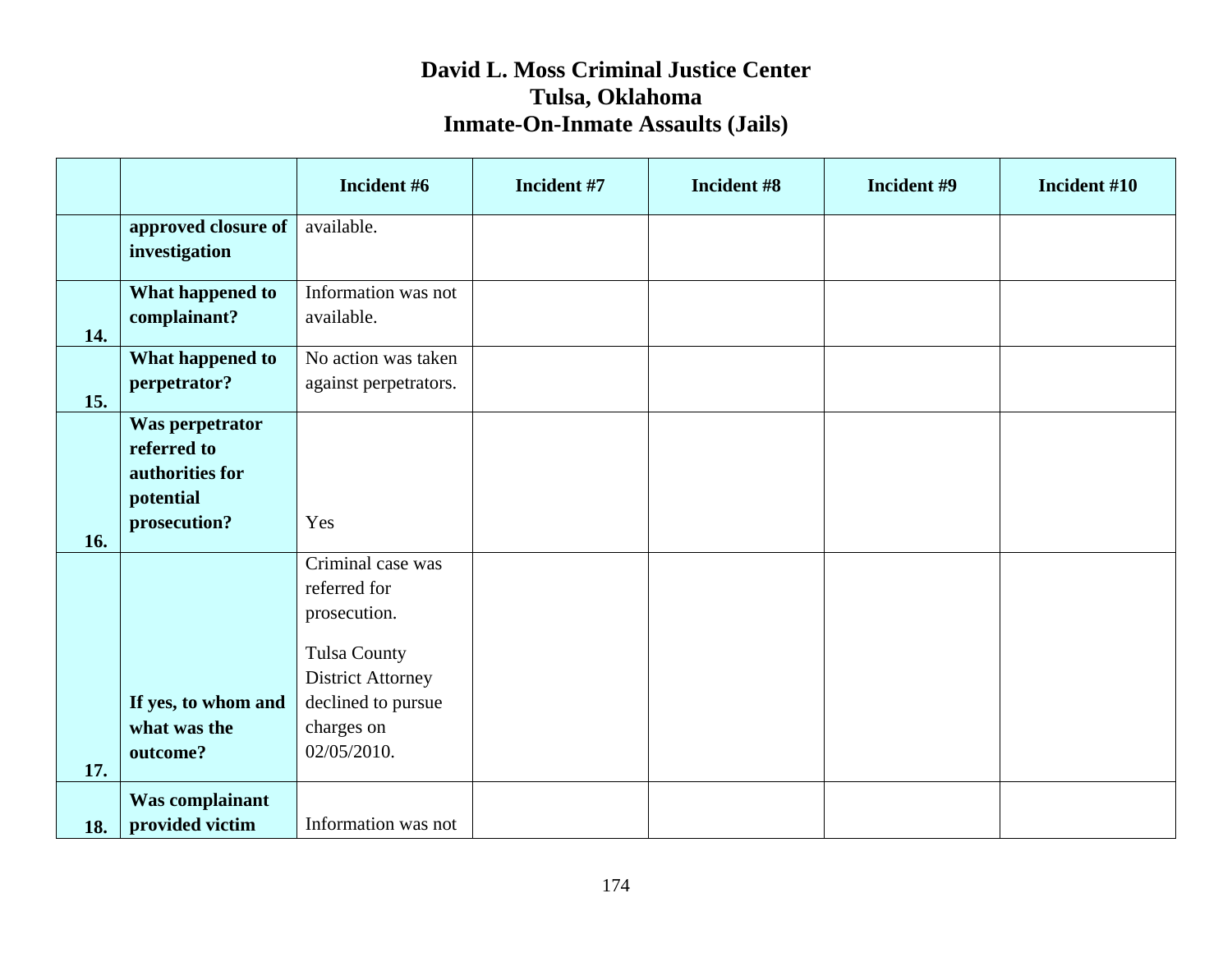|            |                                                     | Incident #6 | Incident #7 | Incident #8 | Incident #9 | Incident #10 |
|------------|-----------------------------------------------------|-------------|-------------|-------------|-------------|--------------|
|            | services?                                           | available.  |             |             |             |              |
| <b>19.</b> | If yes, state services<br>that were provided. $N/A$ |             |             |             |             |              |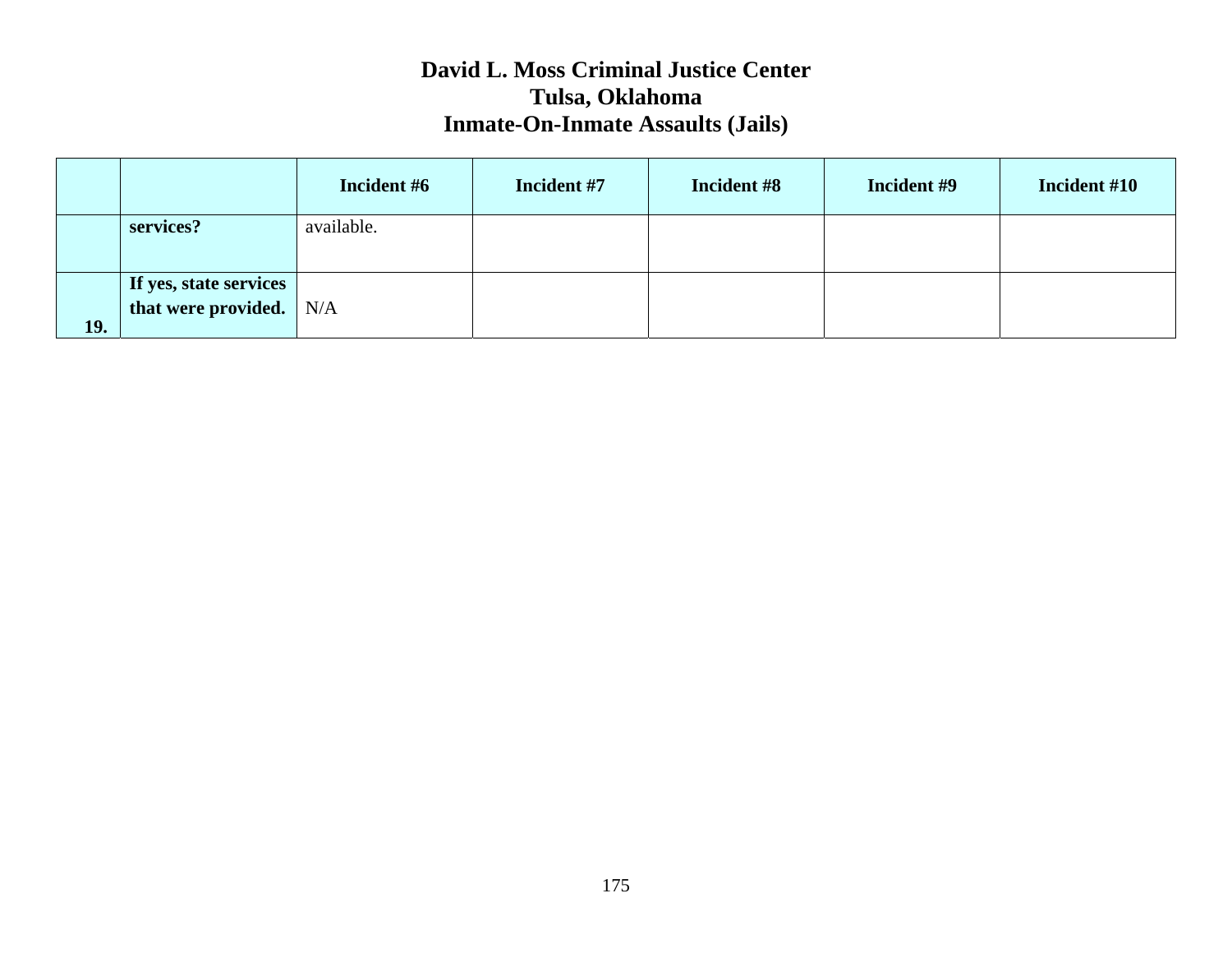#### **Davis L. Moss Criminal Justice Center Criminal Justice Center Tulsa, Oklahoma Staff-On-Inmate Assaults (Jails)**

|                  |                                    | Incident #1                                | Incident #2                            | Incident #3 | Incident #4 | Incident #5 |
|------------------|------------------------------------|--------------------------------------------|----------------------------------------|-------------|-------------|-------------|
| 1.               | Date of incident                   | 08/11/2008                                 | 11/28/2009                             |             |             |             |
|                  | Date of complaint<br>and complaint | 08/11/2008,                                | 11/28/2009,                            |             |             |             |
| 2.               | number                             | 2008-052833                                | 2009-46362                             |             |             |             |
|                  | To whom<br>complaint was           |                                            |                                        |             |             |             |
|                  | made (Internal                     | Internal-                                  | Internal-                              |             |             |             |
| 3.               | and/or External)                   | [Redacted]                                 | [Redacted]                             |             |             |             |
| $\overline{4}$ . | Date of<br>investigation           | 08/11/2008                                 | 11/28/2011                             |             |             |             |
| 5.               | <b>Nature of offense</b>           | Lewd molestation                           | Sexual assault and<br>battery          |             |             |             |
|                  |                                    | Complainant, a 15-                         | Complainant alleged                    |             |             |             |
|                  |                                    | year old juvenile                          | that a black, bald                     |             |             |             |
|                  |                                    | female, was taking a<br>shower when a male | male detention<br>officer searched him |             |             |             |
|                  |                                    | nurse lifted a paper                       | in the classification                  |             |             |             |
|                  |                                    | window screen to                           | area. After the                        |             |             |             |
|                  | <b>Substance of</b><br>allegations | observe her                                | search was                             |             |             |             |
| 6.               |                                    | unclothed as she                           | completed, the                         |             |             |             |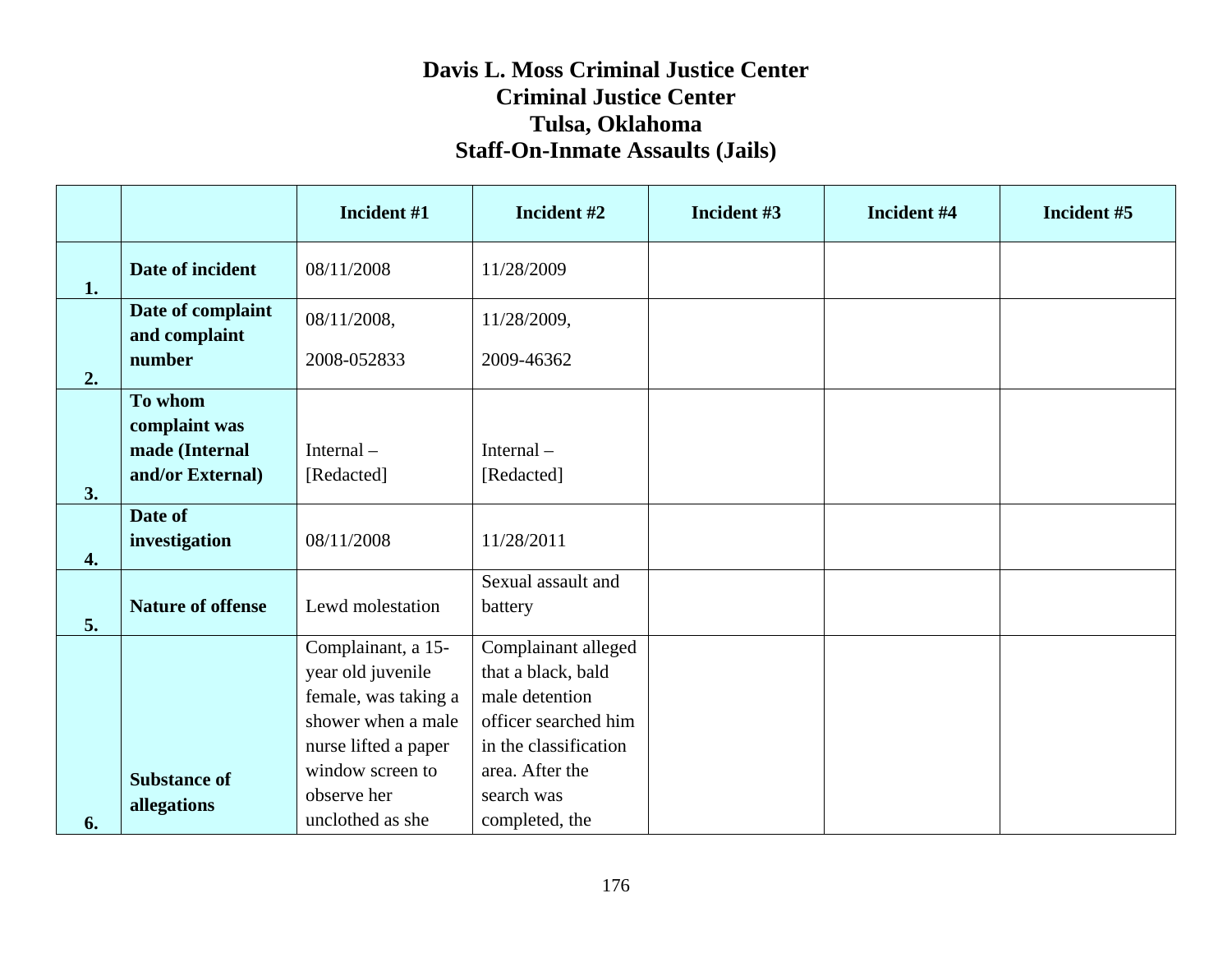#### **Davis L. Moss Criminal Justice Center Criminal Justice Center Tulsa, Oklahoma Staff-On-Inmate Assaults (Jails)**

|  | Incident #1           | Incident #2           | Incident #3 | Incident #4 | Incident #5 |
|--|-----------------------|-----------------------|-------------|-------------|-------------|
|  | dried herself after a | unknown detention     |             |             |             |
|  | shower.               | officer backed        |             |             |             |
|  |                       | complainant against   |             |             |             |
|  |                       | the wall, reached     |             |             |             |
|  |                       | inside complainant's  |             |             |             |
|  |                       | pants, and grabbed    |             |             |             |
|  |                       | his penis. It was     |             |             |             |
|  |                       | further alleged that  |             |             |             |
|  |                       | the detention officer |             |             |             |
|  |                       | then placed his head  |             |             |             |
|  |                       | in the complainant's  |             |             |             |
|  |                       | crotch area at which  |             |             |             |
|  |                       | time the complainant  |             |             |             |
|  |                       | pushed him away       |             |             |             |
|  |                       | saying "what are      |             |             |             |
|  |                       | you doing?" The       |             |             |             |
|  |                       | complainant said the  |             |             |             |
|  |                       | detention officer     |             |             |             |
|  |                       | threatened him with   |             |             |             |
|  |                       | isolation. The        |             |             |             |
|  |                       | detention officer     |             |             |             |
|  |                       | then placed           |             |             |             |
|  |                       | complainant in a      |             |             |             |
|  |                       | chair before sending  |             |             |             |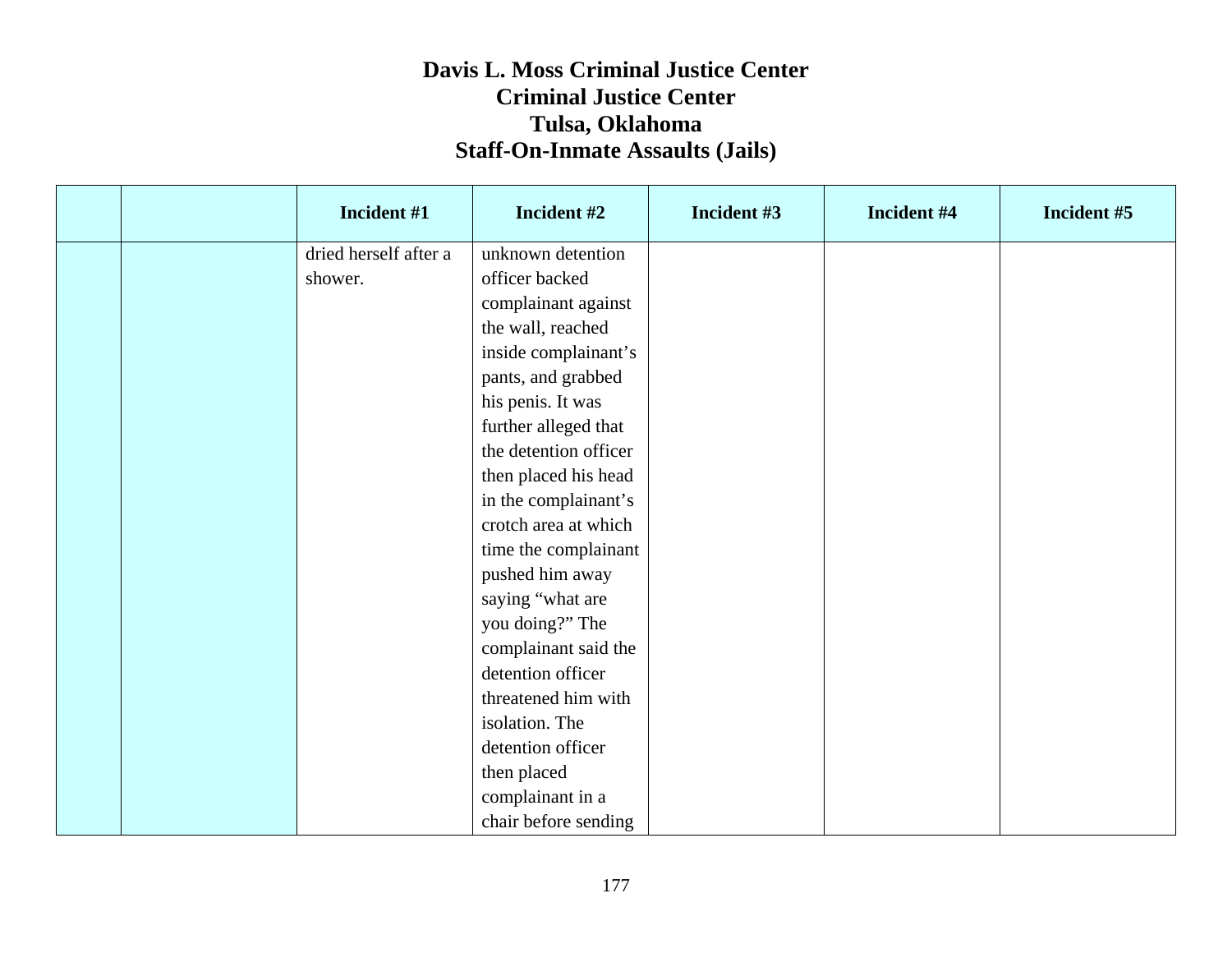#### **Davis L. Moss Criminal Justice Center Criminal Justice Center Tulsa, Oklahoma Staff-On-Inmate Assaults (Jails)**

|     |                                                       | Incident #1                                                | Incident #2                                                | Incident #3 | Incident #4 | Incident #5 |
|-----|-------------------------------------------------------|------------------------------------------------------------|------------------------------------------------------------|-------------|-------------|-------------|
|     |                                                       |                                                            | him back to his<br>living unit.                            |             |             |             |
| 7.  | Inmate no. and<br>gender of<br>complainant            | [Redacted] – Female                                        | [Redacted] – Male                                          |             |             |             |
| 8.  | Was there an<br>investigatory policy<br>in place?     | Yes, Chapter 12-01<br>regarding criminal<br>investigations | Yes, Chapter 12-01<br>regarding criminal<br>investigations |             |             |             |
| 9.  | <b>Staff name and</b><br>gender of<br>perpetrator     | [Redacted] – Male                                          | [Redacted] – Male                                          |             |             |             |
| 10. | Name and job title<br>of investigator                 | [Redacted]                                                 | [Redacted]                                                 |             |             |             |
| 11. | Did the facility<br>follow its own<br>policy? If not, | Yes                                                        | Yes                                                        |             |             |             |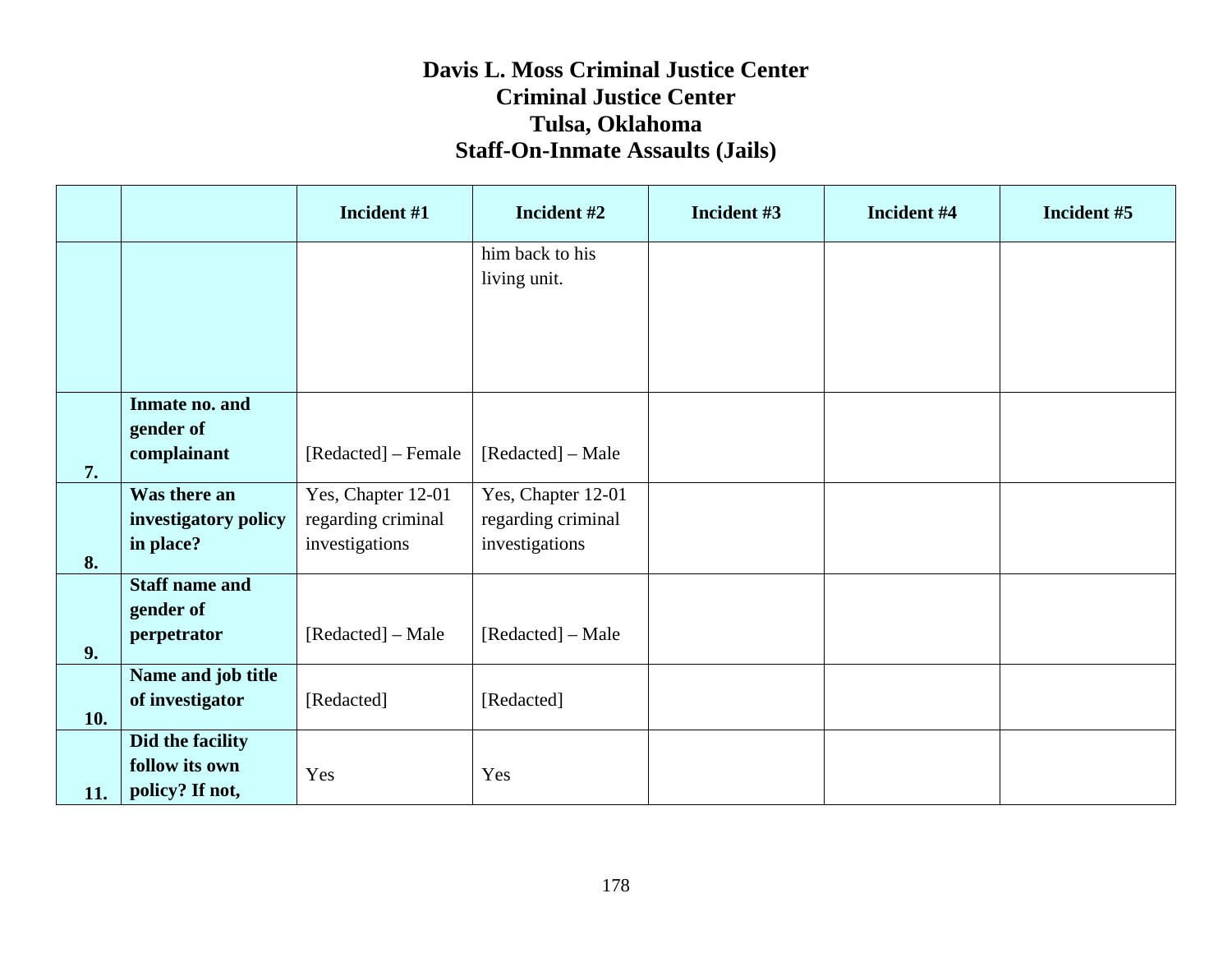|     |                                                            | Incident #1                                                       | Incident #2                                                                                                                                            | Incident #3 | Incident #4 | Incident #5 |
|-----|------------------------------------------------------------|-------------------------------------------------------------------|--------------------------------------------------------------------------------------------------------------------------------------------------------|-------------|-------------|-------------|
|     | categorize how so?                                         |                                                                   |                                                                                                                                                        |             |             |             |
|     |                                                            |                                                                   | It was determined<br>that [Redacted] and<br>complainant had<br>consensual<br>arrangement<br>wherein cigarettes<br>were provided to the<br>complainant. |             |             |             |
|     | <b>Results of</b>                                          | Perpetrator was<br>referred for<br>prosecution to the             | Perpetrator was<br>referred for<br>prosecution to the                                                                                                  |             |             |             |
|     | investigation                                              | <b>Tulsa County</b><br>District Attorney.                         | <b>Tulsa County</b><br>District Attorney.                                                                                                              |             |             |             |
| 12. |                                                            |                                                                   |                                                                                                                                                        |             |             |             |
|     | Name and job title<br>of person who<br>approved closure of | Supervisor signature<br>was indecipherable.<br>There is a box for | The name of<br>[Redacted] was<br>listed. However,                                                                                                      |             |             |             |
| 13. | investigation                                              | investigatory report<br>approval but not a                        | there was no<br>signature of case                                                                                                                      |             |             |             |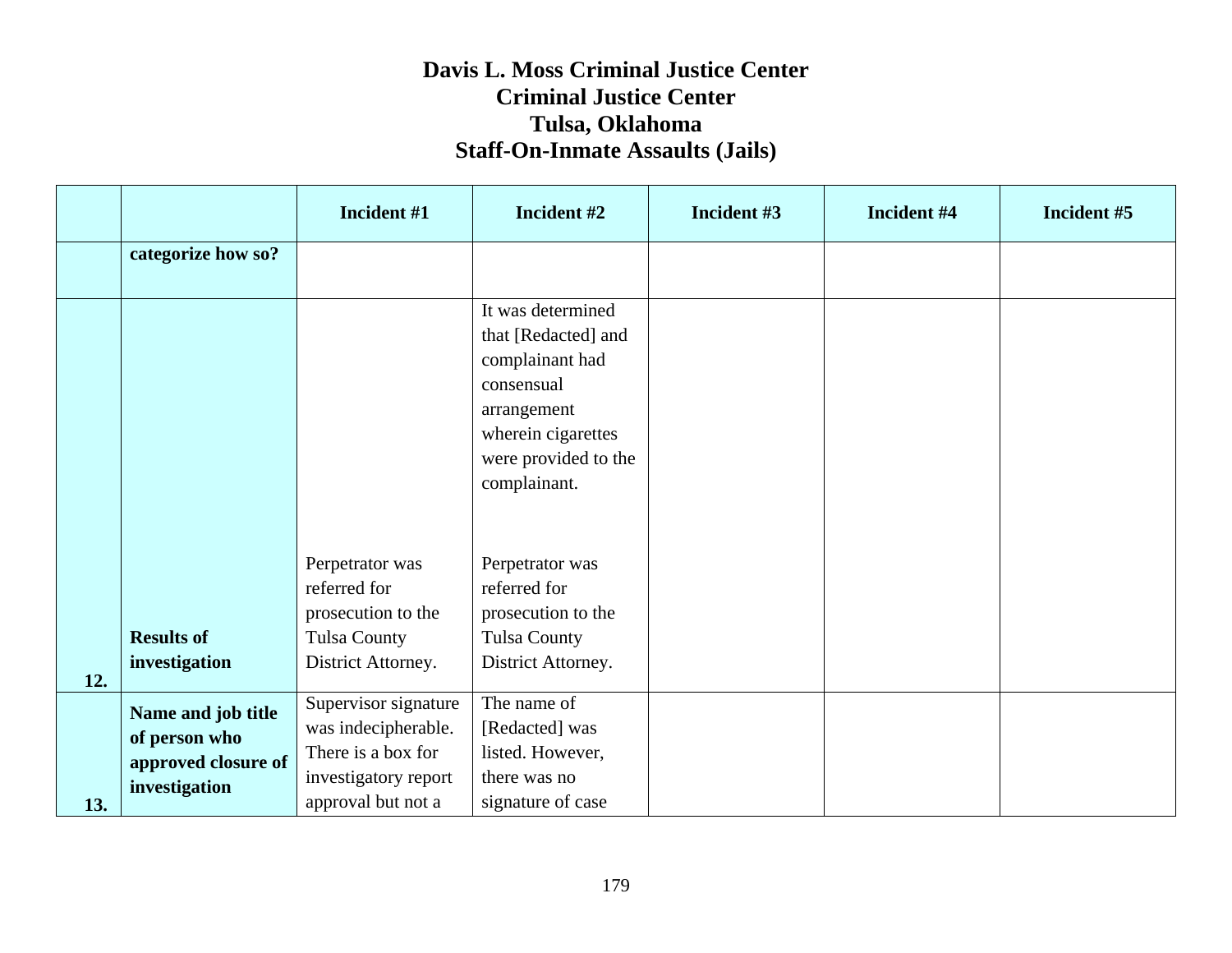|     |                     | Incident #1              | Incident #2              | Incident #3 | Incident #4 | Incident #5 |
|-----|---------------------|--------------------------|--------------------------|-------------|-------------|-------------|
|     |                     | box for case closure.    | closure.                 |             |             |             |
|     |                     |                          |                          |             |             |             |
|     | What happened to    | Information was not      | Information was not      |             |             |             |
|     | complainant?        | available.               | available.               |             |             |             |
| 14. |                     |                          | Perpetrator was          |             |             |             |
|     |                     |                          | convicted at court       |             |             |             |
|     |                     |                          | hearing. Details of      |             |             |             |
|     |                     |                          | the hearing sentence     |             |             |             |
|     | What happened to    | Information was not      | were not                 |             |             |             |
|     | perpetrator?        | available.               | documented.              |             |             |             |
| 15. |                     |                          |                          |             |             |             |
|     | Was perpetrator     |                          |                          |             |             |             |
|     | referred to         |                          |                          |             |             |             |
|     | authorities for     |                          |                          |             |             |             |
|     | potential           |                          |                          |             |             |             |
| 16. | prosecution?        | Yes                      | Yes                      |             |             |             |
|     |                     | The Tulsa County         | The Tulsa County         |             |             |             |
|     |                     | <b>District Attorney</b> | <b>District Attorney</b> |             |             |             |
|     | If yes, to whom and | declined to              | prosecuted the case      |             |             |             |
|     | what was the        | prosecute the            | and won a                |             |             |             |
|     | outcome?            | charge.                  | conviction.              |             |             |             |
| 17. |                     |                          |                          |             |             |             |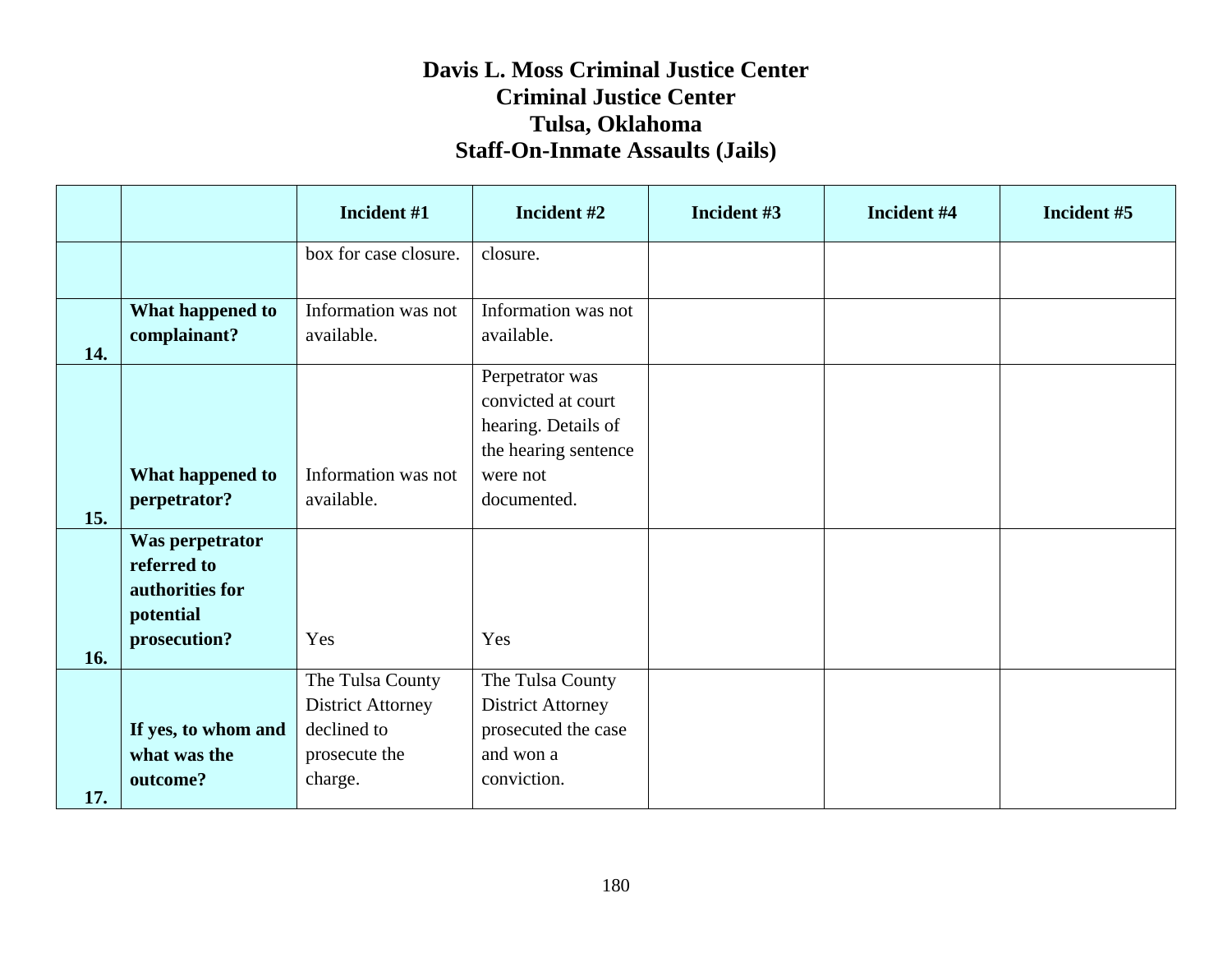|     |                                                                                                                   | Incident #1                       | Incident #2                       | Incident #3 | Incident #4 | Incident #5 |
|-----|-------------------------------------------------------------------------------------------------------------------|-----------------------------------|-----------------------------------|-------------|-------------|-------------|
| 18. | Was complainant<br>provided victim<br>services?                                                                   | Information was not<br>available. | Information was not<br>available. |             |             |             |
| 19. | If yes, state services<br>that were provided.                                                                     | Information was not<br>available. | Information was not<br>available. |             |             |             |
| 20. | Did perpetrator<br>resign or was<br>he/she terminated?                                                            | Information was not<br>available. | Information was not<br>available. |             |             |             |
| 21. | Were there other<br>sexual abuse<br>complaints against<br>perpetrator in<br>2008-2009?                            | Information was not<br>available. | Information was not<br>available. |             |             |             |
| 22. | If yes, provide<br>cross-references to<br>relevant complaint,<br>investigatory, and<br>disciplinary<br>documents. | Information was not<br>available. | Information was not<br>available. |             |             |             |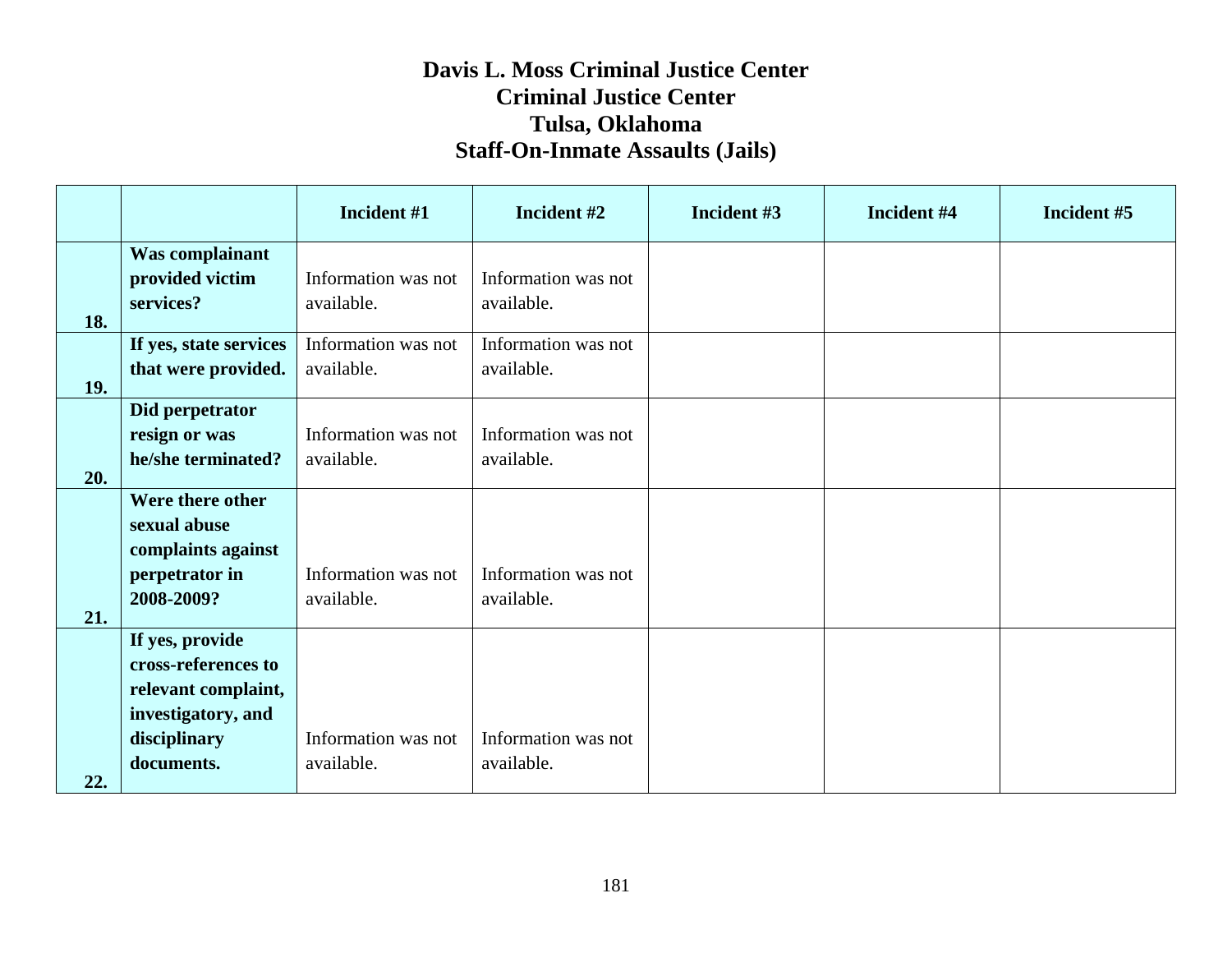|     |                     | Incident #1           | Incident #2           | Incident #3 | Incident #4 | Incident #5 |
|-----|---------------------|-----------------------|-----------------------|-------------|-------------|-------------|
|     |                     | Information did not   |                       |             |             |             |
|     |                     | indicate any          |                       |             |             |             |
|     |                     | previous disciplinary |                       |             |             |             |
|     |                     | incidents.            |                       |             |             |             |
|     |                     | Perpetrator was a     |                       |             |             |             |
|     |                     | medical service       |                       |             |             |             |
|     |                     | contract employee     |                       |             |             |             |
|     |                     | who worked as a       |                       |             |             |             |
|     |                     | service provider at   | There are             |             |             |             |
|     |                     | the facility. All     | disciplinary records  |             |             |             |
|     |                     | contract health       | related to counseling |             |             |             |
|     |                     | service workers are   | and suspension for    |             |             |             |
|     |                     | required to undergo   | poor job              |             |             |             |
|     |                     | criminal record       | performance on        |             |             |             |
|     |                     | checks according to   | several occasions.    |             |             |             |
|     |                     | the contract between  | However, there was    |             |             |             |
|     | Are there related   | Tulsa County, OK      | no information or     |             |             |             |
|     | disciplinary        | and Correctional      | reference related to  |             |             |             |
|     | records concerning  | Health Care of        | previous sexual       |             |             |             |
|     | the perpetrator?    | Oklahoma.             | misconduct.           |             |             |             |
| 23. |                     |                       |                       |             |             |             |
|     | If yes, provide     | Information was not   | Information was not   |             |             |             |
|     | cross-references to | available.            | available.            |             |             |             |
| 24. | relevant            |                       |                       |             |             |             |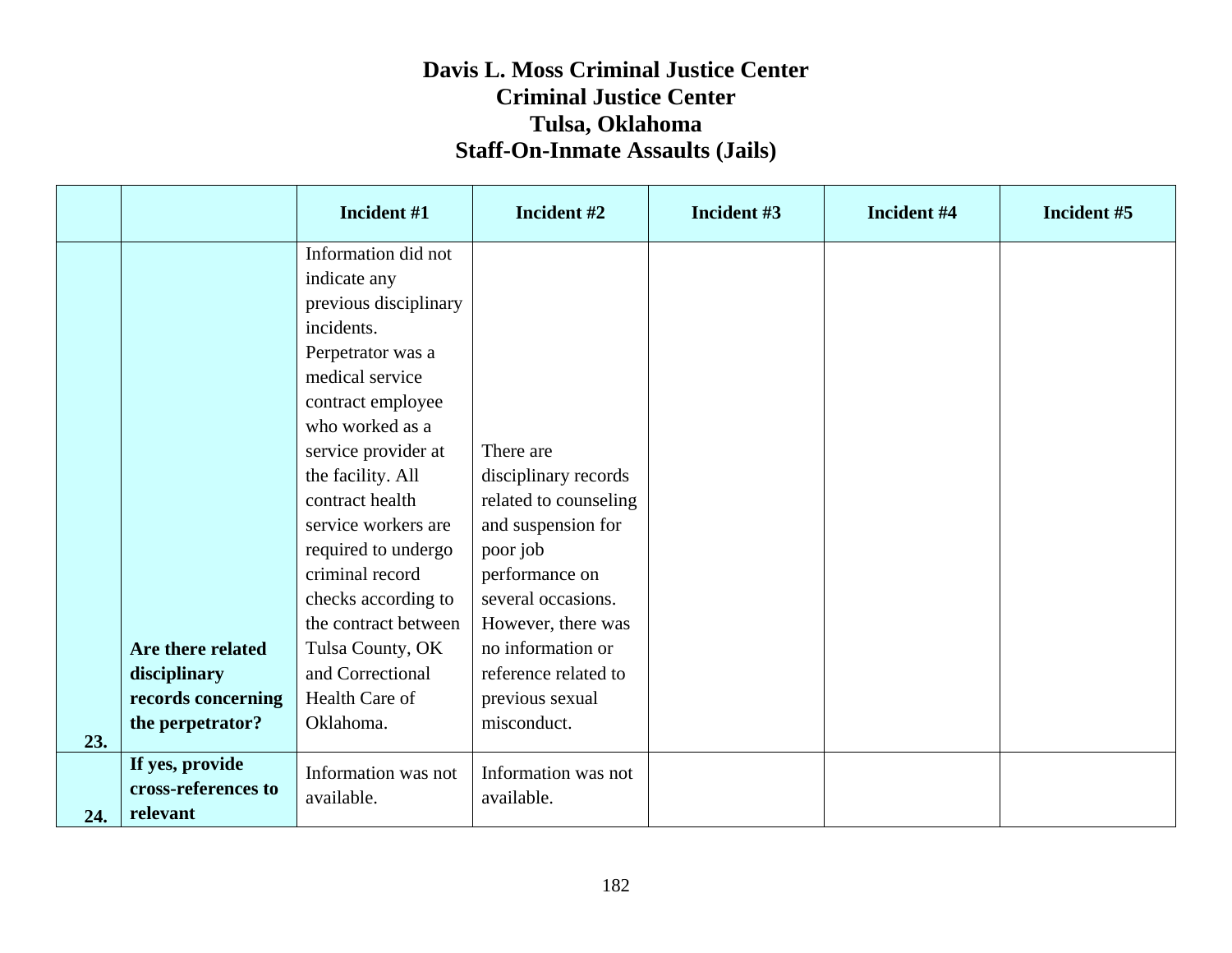|     |                                                                                                                        | Incident #1                       | Incident #2                       | Incident #3 | Incident #4 | Incident #5 |
|-----|------------------------------------------------------------------------------------------------------------------------|-----------------------------------|-----------------------------------|-------------|-------------|-------------|
|     | documents.                                                                                                             |                                   |                                   |             |             |             |
| 25. | Were there any<br>changes in policies,<br>protocols, or<br>staffing as a result<br>of the complaint/<br>investigation? | Information was not<br>available. | Information was not<br>available. |             |             |             |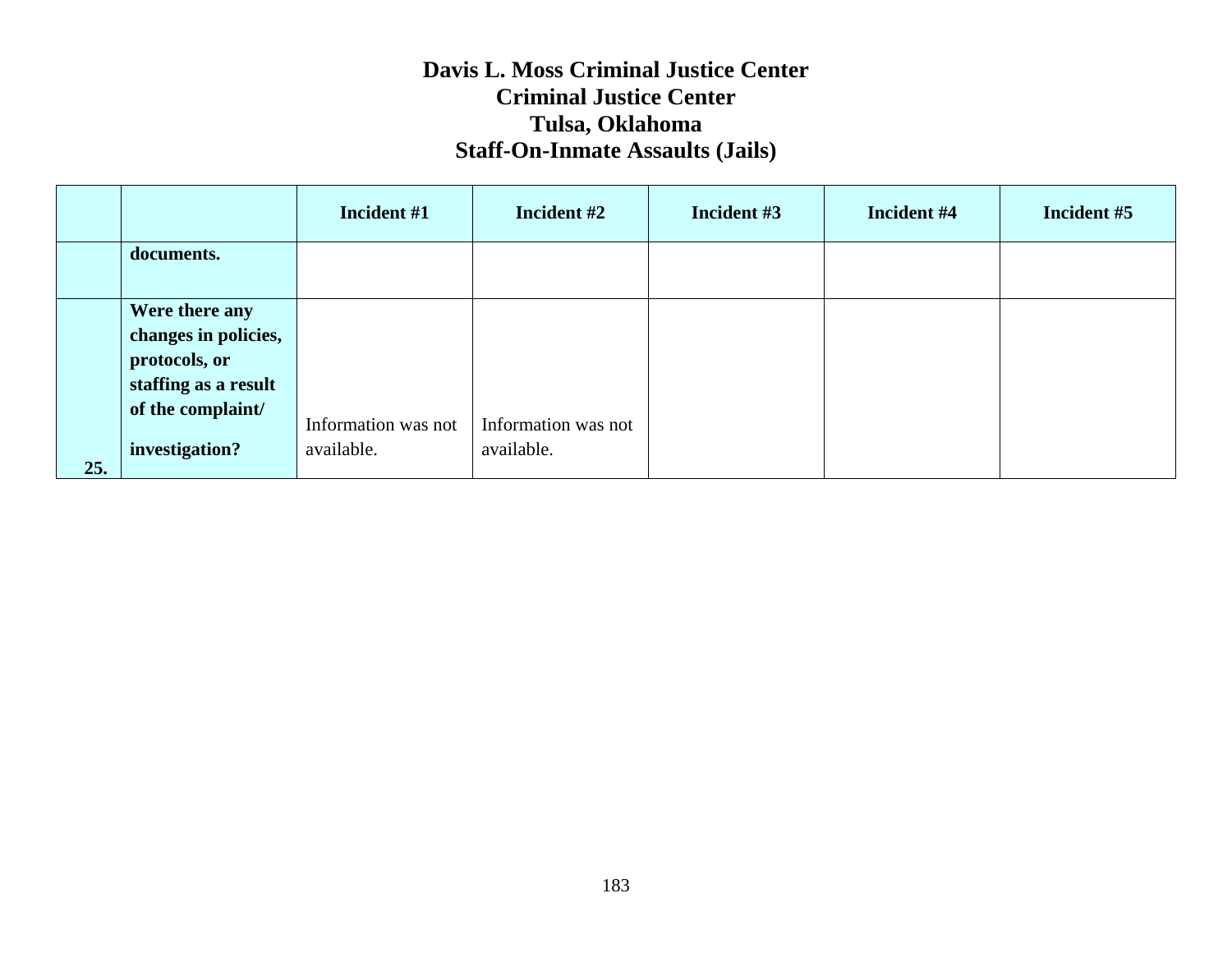|    |                                                                | Incident #1                                                                | Incident #2                                                                 | Incident #3                                                                | Incident #4                                                                                                            | Incident #5                                                   |
|----|----------------------------------------------------------------|----------------------------------------------------------------------------|-----------------------------------------------------------------------------|----------------------------------------------------------------------------|------------------------------------------------------------------------------------------------------------------------|---------------------------------------------------------------|
| 1. | Date of incident                                               | 05/08/2008                                                                 | 05/22/2008                                                                  | 08/04/2008                                                                 | 09/02/2008                                                                                                             | 03/04/2009                                                    |
| 2. | Date of complaint<br>and complaint<br>number                   | 05/08/2008,<br>P08-005756A                                                 | 06/12/2008,<br>P08-006421A                                                  | 08/06/2008,<br>P08-010189A                                                 | 09/02/2008,<br>P08-11525A                                                                                              | 03/15/2009,<br>P09-3112A                                      |
| 3. | To whom<br>complaint was<br>made (Internal<br>and/or External) | Internal $-$<br>[Redacted]                                                 | Internal $-$<br>[Redacted]                                                  | Internal $-$<br>[Redacted]                                                 | Internal $-$<br>[Redacted]                                                                                             | Internal $-$<br>[Redacted]                                    |
| 4. | Date of<br>investigation                                       | 05/08/2008                                                                 | 06/16/2008                                                                  | 08/06/2008                                                                 | 09/02/2008                                                                                                             | 03/15/2009                                                    |
| 5. | <b>Nature of offense</b>                                       | Rape                                                                       | Rape and robbery                                                            | Rape                                                                       | Rape                                                                                                                   | Rape                                                          |
| 6. | <b>Substance of</b><br>allegations                             | Complainant alleged<br>that his cellmate<br>raped him against<br>his will. | Complainant alleged<br>that he was raped<br>and robbed against<br>his will. | Complainant alleged<br>that his cellmate<br>raped him against<br>his will. | Complainant alleged<br>he was not raped by<br>anyone in the<br>facility but was<br>raped by a family<br>member "a long | Complainant alleged<br>that he was raped<br>against his will. |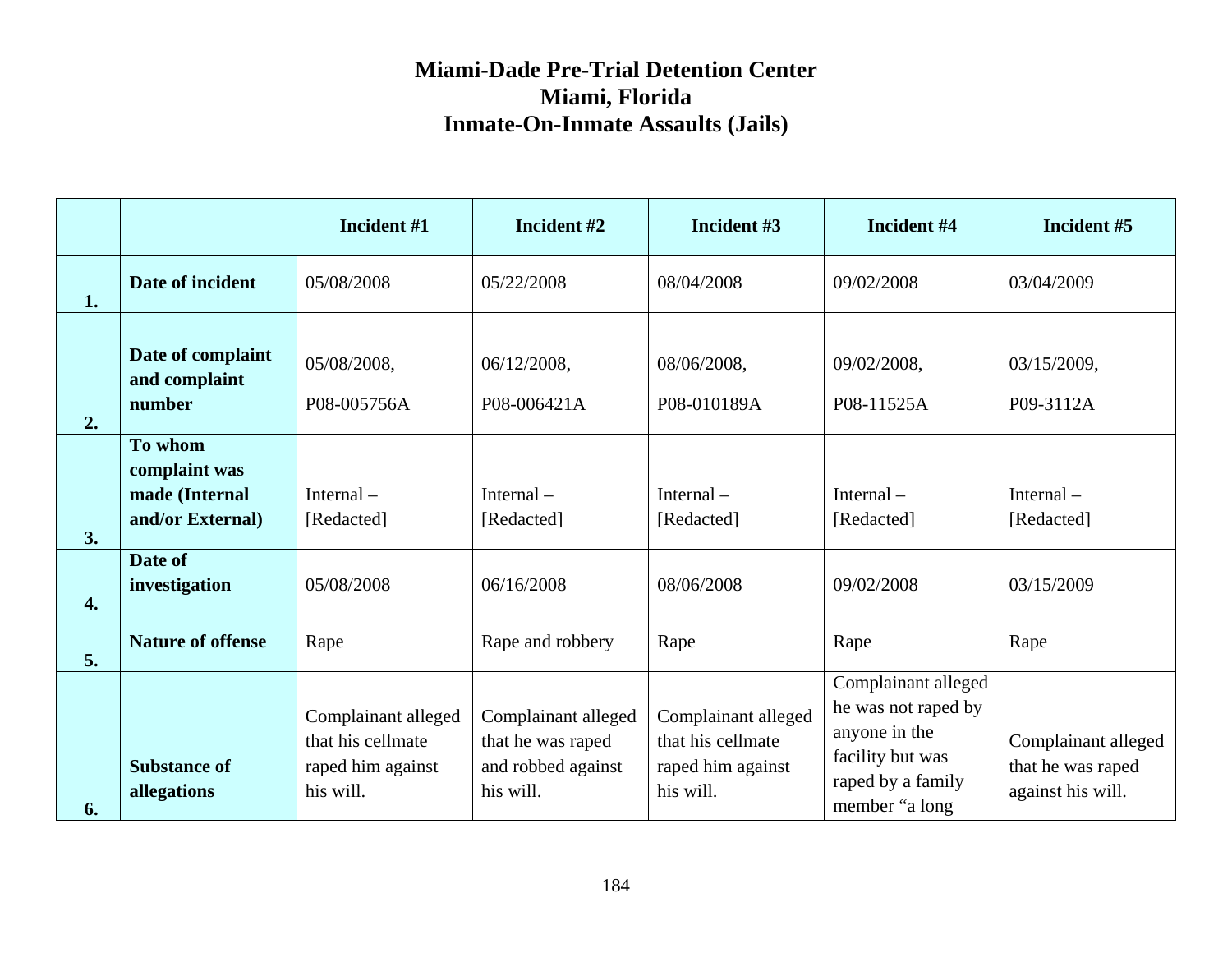|     |                                       | Incident #1       | Incident #2       | Incident #3       | Incident #4       | Incident #5       |
|-----|---------------------------------------|-------------------|-------------------|-------------------|-------------------|-------------------|
|     |                                       |                   |                   |                   | time $ago.$       |                   |
|     | Inmate no. and<br>gender of           |                   |                   |                   |                   |                   |
| 7.  | complainant                           | [Redacted] – Male | [Redacted] – Male | [Redacted] – Male | [Redacted] – Male | [Redacted] – Male |
|     |                                       |                   | [Redacted] - Male |                   |                   |                   |
|     |                                       |                   | [Redacted] – Male |                   |                   |                   |
|     |                                       |                   | [Redacted] – Male |                   |                   |                   |
|     |                                       |                   | [Redacted] – Male |                   |                   |                   |
|     | Inmate no. and<br>gender of           |                   | [Redacted] – Male |                   |                   |                   |
| 8.  | perpetrator                           | [Redacted] – Male | [Redacted] – Male | [Redacted] – Male | N/A               | [Redacted] – Male |
|     | Was there an                          |                   |                   |                   |                   |                   |
| 9.  | investigatory policy<br>in place?     | Yes               | Yes               | Yes               | Yes               | Yes               |
| 10. | Name and job title<br>of investigator | [Redacted]        | [Redacted]        | [Redacted]        | [Redacted]        | [Redacted]        |
|     | Did the facility                      |                   |                   |                   |                   |                   |
| 11. | follow its own<br>policy? If not,     | Yes               | Yes               | Yes               | Yes               | Yes               |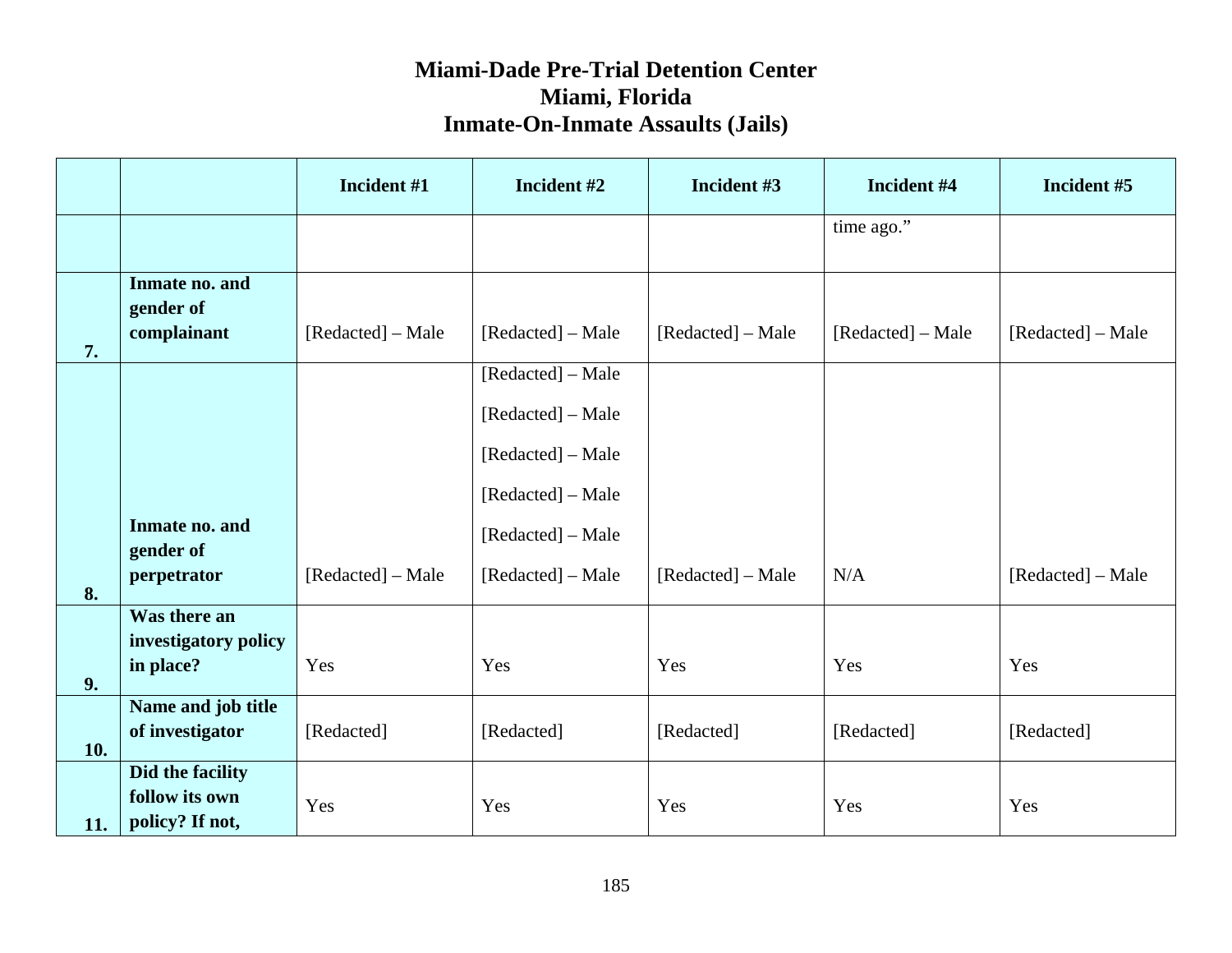|     |                                                                             | Incident #1                                                                                                                                                           | Incident #2                                                                                                                                                              | Incident #3                                                                                                                           | Incident #4                                                                                                                           | Incident #5                                                                                                                                                                       |
|-----|-----------------------------------------------------------------------------|-----------------------------------------------------------------------------------------------------------------------------------------------------------------------|--------------------------------------------------------------------------------------------------------------------------------------------------------------------------|---------------------------------------------------------------------------------------------------------------------------------------|---------------------------------------------------------------------------------------------------------------------------------------|-----------------------------------------------------------------------------------------------------------------------------------------------------------------------------------|
|     | categorize how so?                                                          |                                                                                                                                                                       |                                                                                                                                                                          |                                                                                                                                       |                                                                                                                                       |                                                                                                                                                                                   |
| 12. | <b>Results of</b><br>investigation                                          | Allegation by<br>complainant proved<br>to be inconclusive.                                                                                                            | Allegations by<br>complainant were<br>found to not be<br>supported by any<br>evidence or<br>corroborating<br>statements.                                                 | Allegation by<br>complainant was<br>rescinded as he<br>admitted he made up<br>the allegation to be<br>transferred to<br>another unit. | Allegation by<br>complainant was<br>rescinded as he<br>admitted he made up<br>the allegation to be<br>transferred to<br>another unit. | Allegation by<br>complainant was<br>rescinded; he<br>indicated he wanted<br>to be placed in<br>protective custody<br>and that he would<br>not cooperate with<br>an investigation. |
| 13. | Name and job title<br>of person who<br>approved closure of<br>investigation | [Redacted]                                                                                                                                                            | [Redacted]                                                                                                                                                               | [Redacted]                                                                                                                            | [Redacted]                                                                                                                            | [Redacted]                                                                                                                                                                        |
| 14. | What happened to<br>complainant?                                            | Complainant was<br>evaluated by facility<br>medical and<br>psychiatric staff. He<br>was transported to<br>the Rape Treatment<br>Center for a forensic<br>examination. | Complainant was<br>evaluated by facility<br>medical and<br>psychiatric staff.<br>Since he was at a<br>different facility at<br>the time of his<br>allegation, no further | No action was taken.                                                                                                                  | Complainant was<br>assigned to another<br>cell and placed on<br>suicide watch<br>pending a<br>psychological<br>evaluation.            | Complainant was<br>evaluated by facility<br>medical and<br>psychiatric staff. He<br>was transported to<br>the Rape Treatment<br>Center for a forensic<br>examination.             |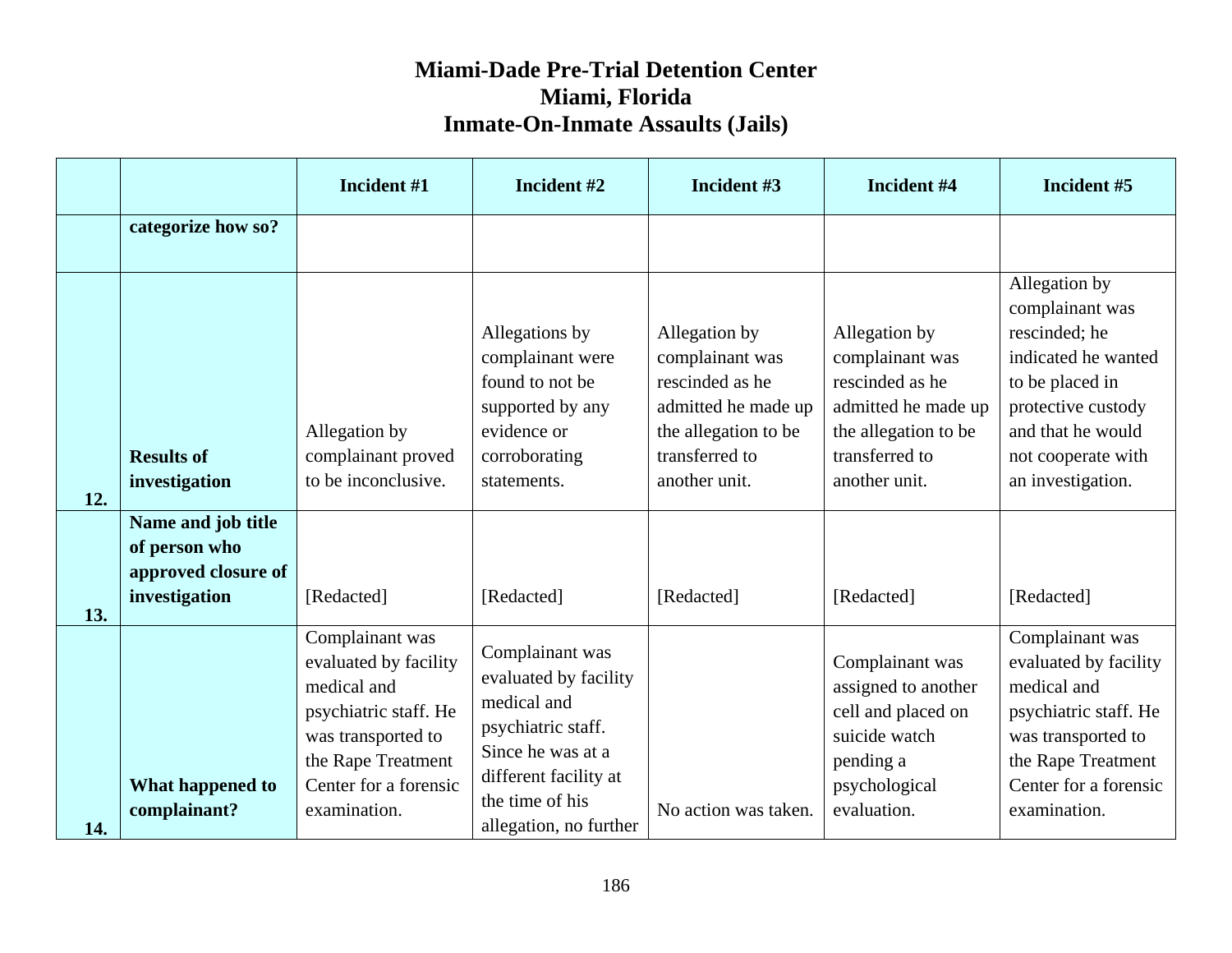|     |                                                                                | Incident #1                                                                                                                         | Incident #2                    | Incident #3          | Incident #4               | Incident #5                             |
|-----|--------------------------------------------------------------------------------|-------------------------------------------------------------------------------------------------------------------------------------|--------------------------------|----------------------|---------------------------|-----------------------------------------|
|     |                                                                                |                                                                                                                                     | action was taken.              |                      |                           |                                         |
| 15. | What happened to<br>perpetrator?                                               | Perpetrator remained<br>in the psychiatric<br>unit but was moved<br>to another cell.                                                | No action was taken.           | No action was taken. | No action was taken.      | No action was taken.                    |
| 16. | Was perpetrator<br>referred to<br>authorities for<br>potential<br>prosecution? | Yes                                                                                                                                 | N <sub>o</sub>                 | N <sub>o</sub>       | N <sub>o</sub>            | N <sub>o</sub>                          |
| 17. | If yes, to whom and<br>what was the<br>outcome?                                | After reviewing all<br>facts of the case,<br><b>Assistant State's</b><br><b>Attorney [Redacted]</b><br>declined to file<br>charges. | N/A                            | N/A                  | N/A                       | N/A                                     |
| 18. | <b>Was complainant</b><br>provided victim<br>services?                         | Yes                                                                                                                                 | Yes                            | N <sub>o</sub>       | Yes                       | Yes                                     |
| 19. | If yes, state services                                                         | Complainant<br>received a medical                                                                                                   | Complainant was<br>housed in a | N/A                  | Complainant<br>received a | Complainant was<br>placed in protective |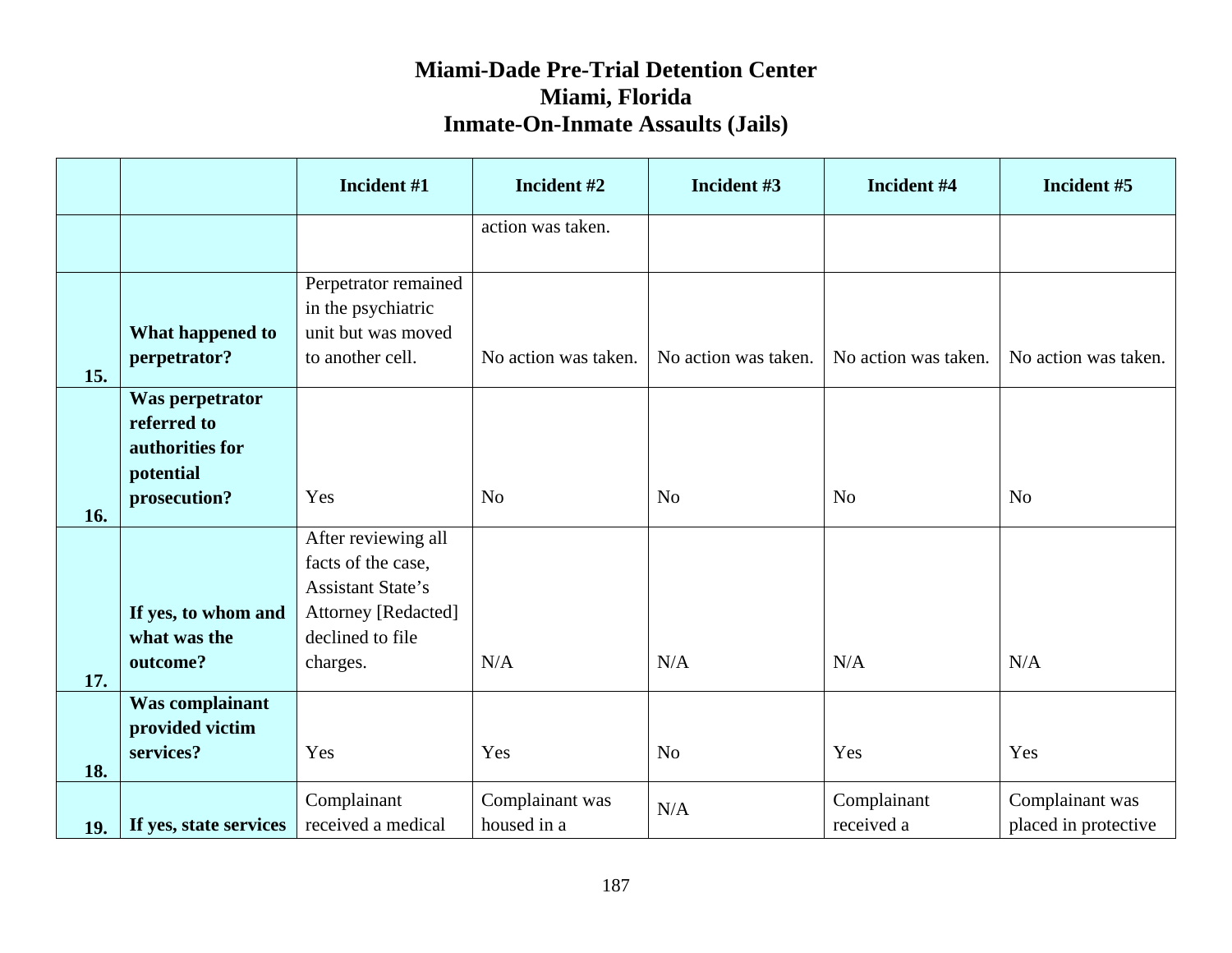|                     | Incident #1                                                        | Incident #2                                                           | Incident #3 | Incident #4                                              | Incident #5 |
|---------------------|--------------------------------------------------------------------|-----------------------------------------------------------------------|-------------|----------------------------------------------------------|-------------|
| that were provided. | examination, and<br>services from the<br>Rape Treatment<br>Center. | psychiatric unit and<br>continued to receive<br>psychiatric services. |             | psychological<br>evaluation and<br>psychiatric services. | custody.    |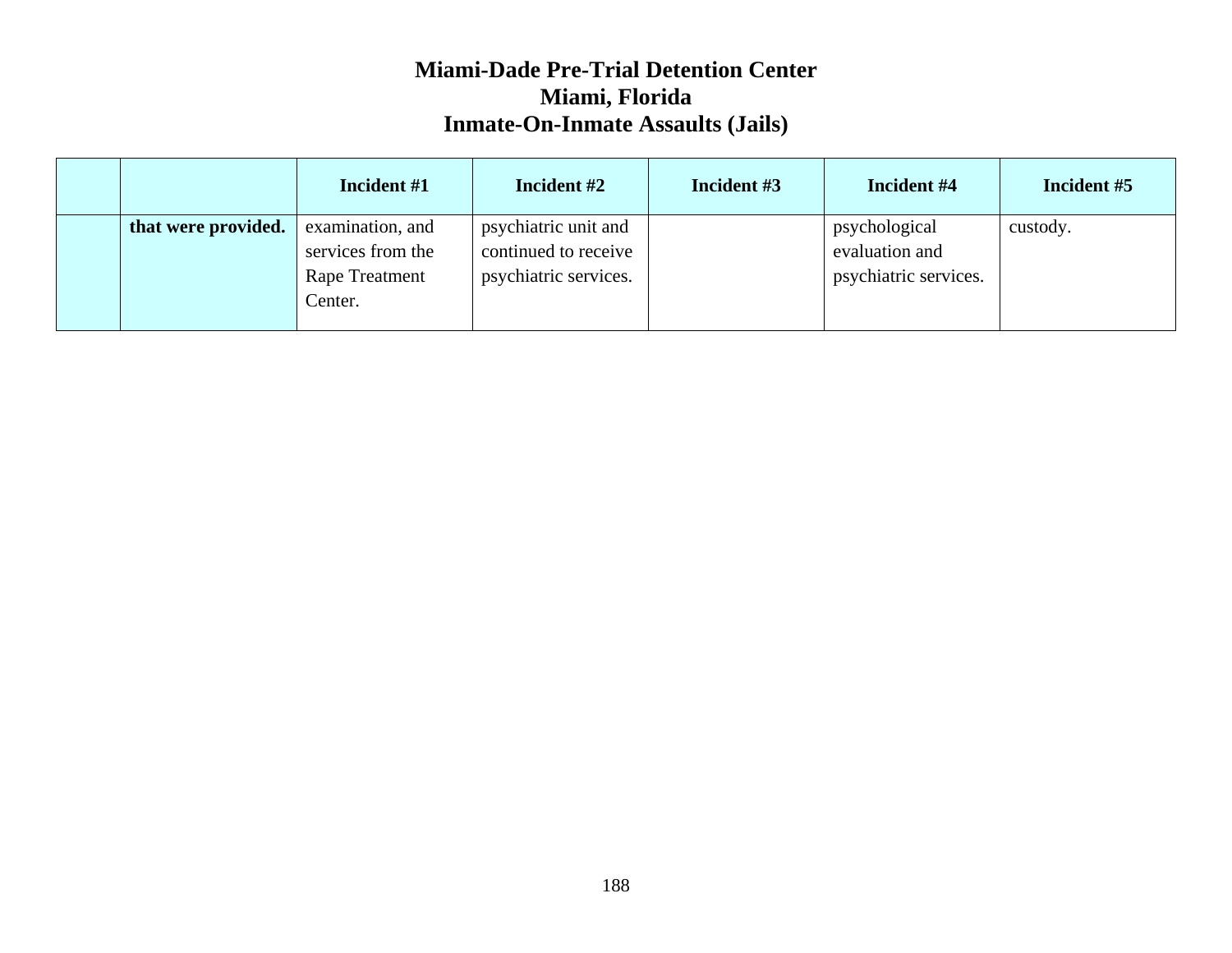|    |                                                                           | Incident #6                                                                                                                        | Incident #7                                                                   | Incident #8                                                                                                    | Incident #9                                                                                            | Incident #10 |
|----|---------------------------------------------------------------------------|------------------------------------------------------------------------------------------------------------------------------------|-------------------------------------------------------------------------------|----------------------------------------------------------------------------------------------------------------|--------------------------------------------------------------------------------------------------------|--------------|
| 1. | Date of incident                                                          | 03/31/2009                                                                                                                         | 09/09/2009                                                                    | 10/30/2009                                                                                                     | 06/13/2008,<br>06/14/2008                                                                              |              |
| 2. | Date of complaint<br>and complaint<br>number                              | 04/02/2009,<br>146-IA-PTDC-09                                                                                                      | 09/09/2009,<br>P09-01163A                                                     | 10/31/2009,<br>F09-35603                                                                                       | 06/15/2008,<br>P08-<br>7609A/7614A/7622<br>$\mathbf{A}$                                                |              |
| 3. | To whom<br>complaint was<br>made (Internal<br>and/or External)<br>Date of | $External -$<br>[Redacted]<br>04/22/2009 to                                                                                        | $External -$<br>[Redacted]<br>09/09/2009 to                                   | Internal $-$<br>[Redacted]<br>10/31/2009 to                                                                    | Internal $-$<br>[Redacted]<br>06/15/2008 to                                                            |              |
| 4. | investigation                                                             | 07/14/2009                                                                                                                         | 12/11/2009                                                                    | 11/25/2009                                                                                                     | 0620/2008                                                                                              |              |
| 5. | <b>Nature of offense</b>                                                  | Sexual assault                                                                                                                     | Sexual assault                                                                | Heavy bleeding<br>from vaginal area                                                                            | Rape                                                                                                   |              |
| 6. | <b>Substance of</b><br>allegations                                        | Complainant alleged<br>that while she was in<br>a holding cell, she<br>was sexually<br>assaulted by digital<br>penetration against | Complainant alleged<br>that he was sexually<br>assaulted against his<br>will. | Complainant was<br>bleeding heavily<br>from the vaginal<br>area. She was<br>escorted to the<br>medical clinic. | Complainant alleged<br>he was raped on two<br>separate occasions<br>by two inmates in<br>another cell. |              |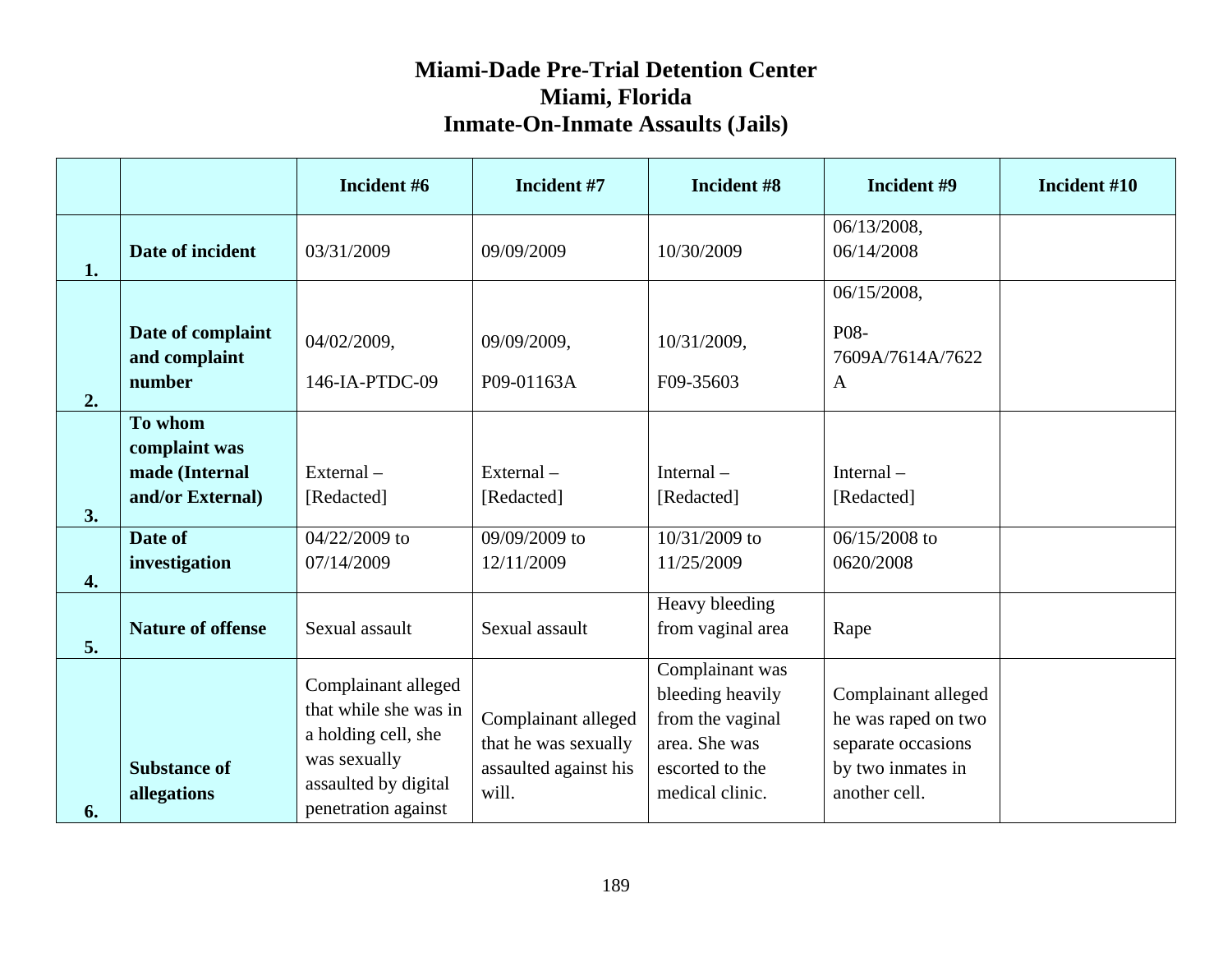|     |                                                       | Incident #6                                    | Incident #7                      | Incident #8                     | Incident #9                                                                                 | Incident #10 |
|-----|-------------------------------------------------------|------------------------------------------------|----------------------------------|---------------------------------|---------------------------------------------------------------------------------------------|--------------|
|     |                                                       | her will.                                      |                                  |                                 |                                                                                             |              |
|     | Inmate no. and<br>gender of                           |                                                |                                  |                                 |                                                                                             |              |
| 7.  | complainant                                           | [Redacted] – Female                            | [Redacted] – Male                | [Redacted] – Female             | [Redacted] – Male                                                                           |              |
|     | Inmate no. and<br>gender of<br>perpetrator            | Inmate number was<br>not available -<br>Female | Unknown males                    | N/A                             | No specific inmates<br>were named by the<br>complainant in the<br>allegation - Two<br>males |              |
| 8.  | Was there an<br>investigatory policy                  |                                                |                                  |                                 |                                                                                             |              |
| 9.  | in place?                                             | Yes                                            | Yes                              | Yes                             | Yes                                                                                         |              |
| 10. | Name and job title<br>of investigator                 | [Redacted]                                     | [Redacted]                       | [Redacted]                      | [Redacted]                                                                                  |              |
|     | Did the facility<br>follow its own<br>policy? If not, |                                                |                                  |                                 |                                                                                             |              |
| 11. | categorize how so?                                    | Yes                                            | Yes                              | Yes                             | Yes                                                                                         |              |
| 12. | <b>Results of</b><br>investigation                    | Allegation by<br>complainant was               | Allegation by<br>complainant was | Complainant<br>rendered a sworn | Allegation by<br>complainant was                                                            |              |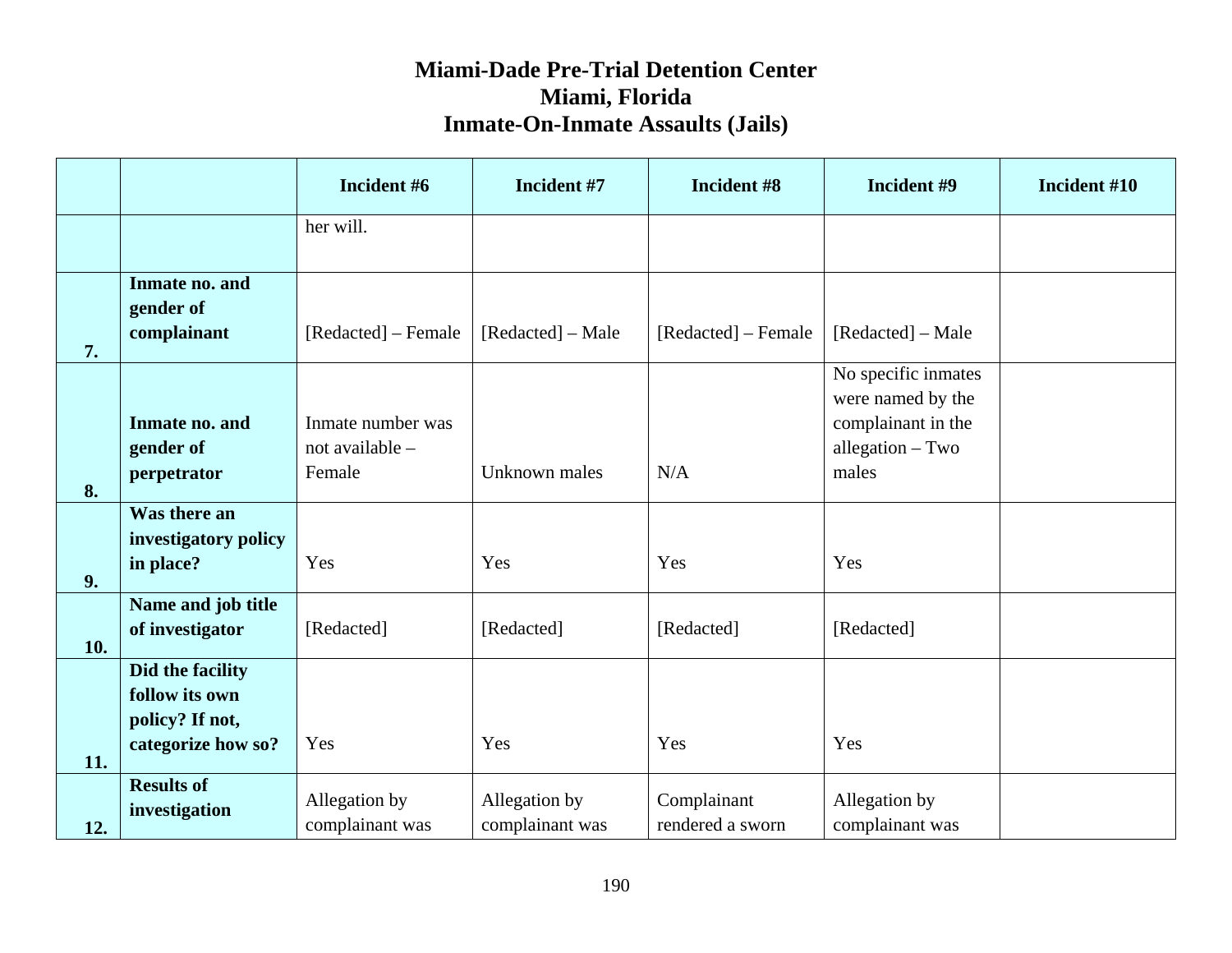|  | Incident #6           | Incident #7          | Incident #8            | Incident #9           | Incident #10 |
|--|-----------------------|----------------------|------------------------|-----------------------|--------------|
|  | found not supported   | rescinded as he      | statement indicating   | rescinded during the  |              |
|  | by any evidence,      | admitted he made up  | that after her release | investigation as he   |              |
|  | including videotape   | the allegation to be | from custody, she      | admitted he lied      |              |
|  | of the holding cell   | transferred to       | learned that the       | about the allegation. |              |
|  | area during the       | another unit.        | bleeding she           |                       |              |
|  | specific times of the |                      | experienced from       |                       |              |
|  | alleged incident, or  |                      | her vaginal area       |                       |              |
|  | by any other          |                      | while she was          |                       |              |
|  | corroborating         |                      | incarcerated was the   |                       |              |
|  | statements.           |                      | result of a            |                       |              |
|  |                       |                      | miscarriage.           |                       |              |
|  |                       |                      | Complainant stated     |                       |              |
|  |                       |                      | that "corrections      |                       |              |
|  |                       |                      | staff acted            |                       |              |
|  |                       |                      | appropriately in       |                       |              |
|  |                       |                      | escorting me to the    |                       |              |
|  |                       |                      | clinic and there was   |                       |              |
|  |                       |                      | nothing corrections    |                       |              |
|  |                       |                      | could have done        |                       |              |
|  |                       |                      | differently." She      |                       |              |
|  |                       |                      | further stated that    |                       |              |
|  |                       |                      | she was not involved   |                       |              |
|  |                       |                      | in use of force, nor   |                       |              |
|  |                       |                      | did she "experience    |                       |              |
|  |                       |                      | any staff misconduct   |                       |              |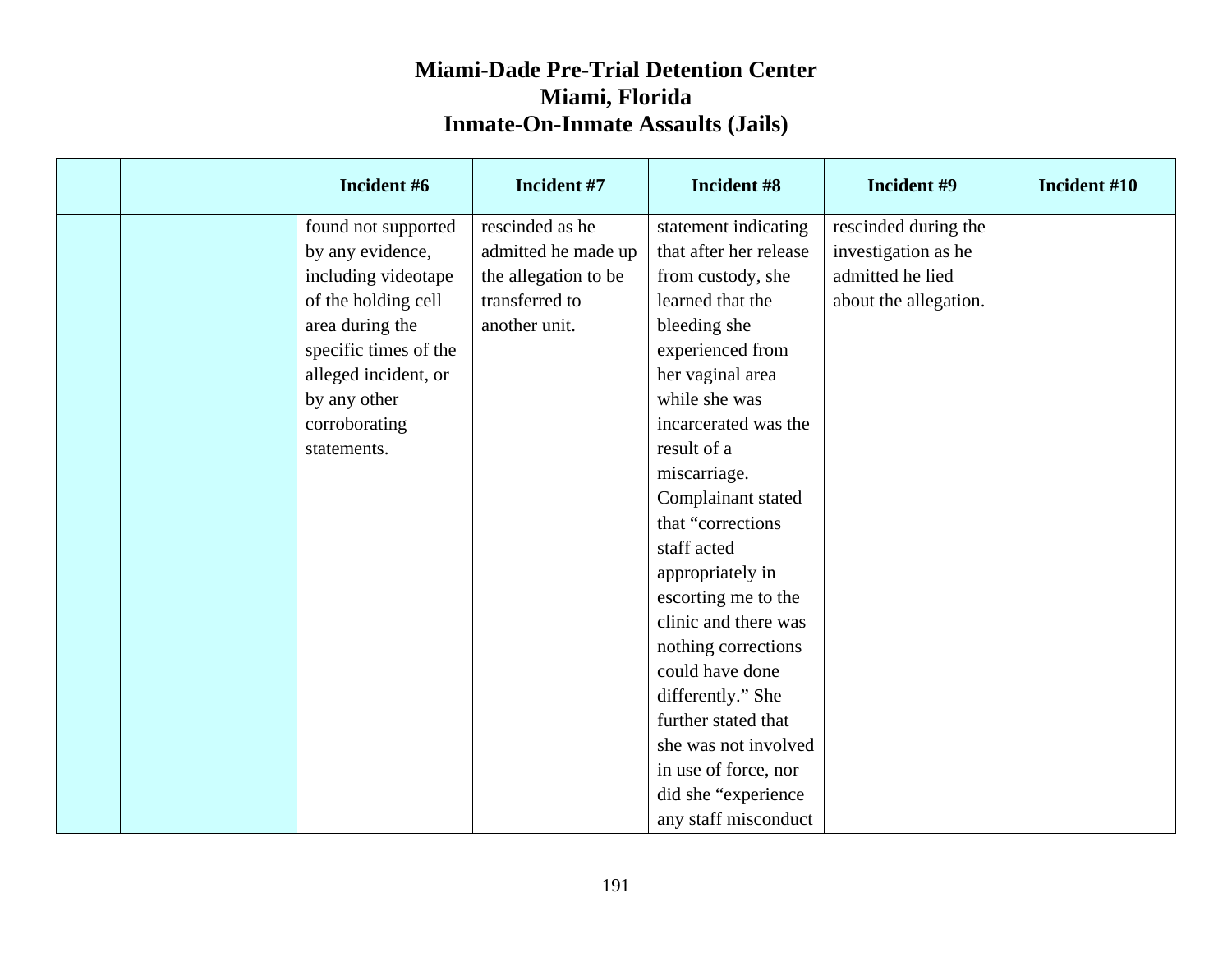|     |                                                            | Incident #6                                                                                                                                               | Incident #7                                                                                                                                                                                                                              | Incident #8                                                                | Incident #9                                                                                                                              | Incident #10 |
|-----|------------------------------------------------------------|-----------------------------------------------------------------------------------------------------------------------------------------------------------|------------------------------------------------------------------------------------------------------------------------------------------------------------------------------------------------------------------------------------------|----------------------------------------------------------------------------|------------------------------------------------------------------------------------------------------------------------------------------|--------------|
|     |                                                            |                                                                                                                                                           |                                                                                                                                                                                                                                          | while incarcerated in<br>Miami-Dade<br>Corrections and<br>Rehabilitation." |                                                                                                                                          |              |
|     | Name and job title<br>of person who<br>approved closure of |                                                                                                                                                           |                                                                                                                                                                                                                                          |                                                                            |                                                                                                                                          |              |
| 13. | investigation                                              | [Redacted]                                                                                                                                                | [Redacted]                                                                                                                                                                                                                               | [Redacted]                                                                 | [Redacted]                                                                                                                               |              |
| 14. | What happened to<br>complainant?                           | Complainant was<br>released from the<br>facility and went on<br>her own to the Rape<br><b>Treatment Center at</b><br><b>Jackson Memorial</b><br>Hospital. | Complainant was<br>evaluated by facility<br>medical and<br>psychiatric staff. He<br>was also taken to the<br>Rape Treatment<br>Center at Jackson<br><b>Memorial Hospital</b><br>where results of any<br>sexual assault were<br>negative. | Complainant was<br>released from the<br>facility.                          | Complainant was<br>evaluated by facility<br>medical and<br>psychiatric staff. He<br>was also placed on<br>suicide precautions<br>status. |              |
| 15. | What happened to<br>perpetrator?                           | No action was taken.                                                                                                                                      | No action was taken.                                                                                                                                                                                                                     | No action was taken.                                                       | No action was taken.                                                                                                                     |              |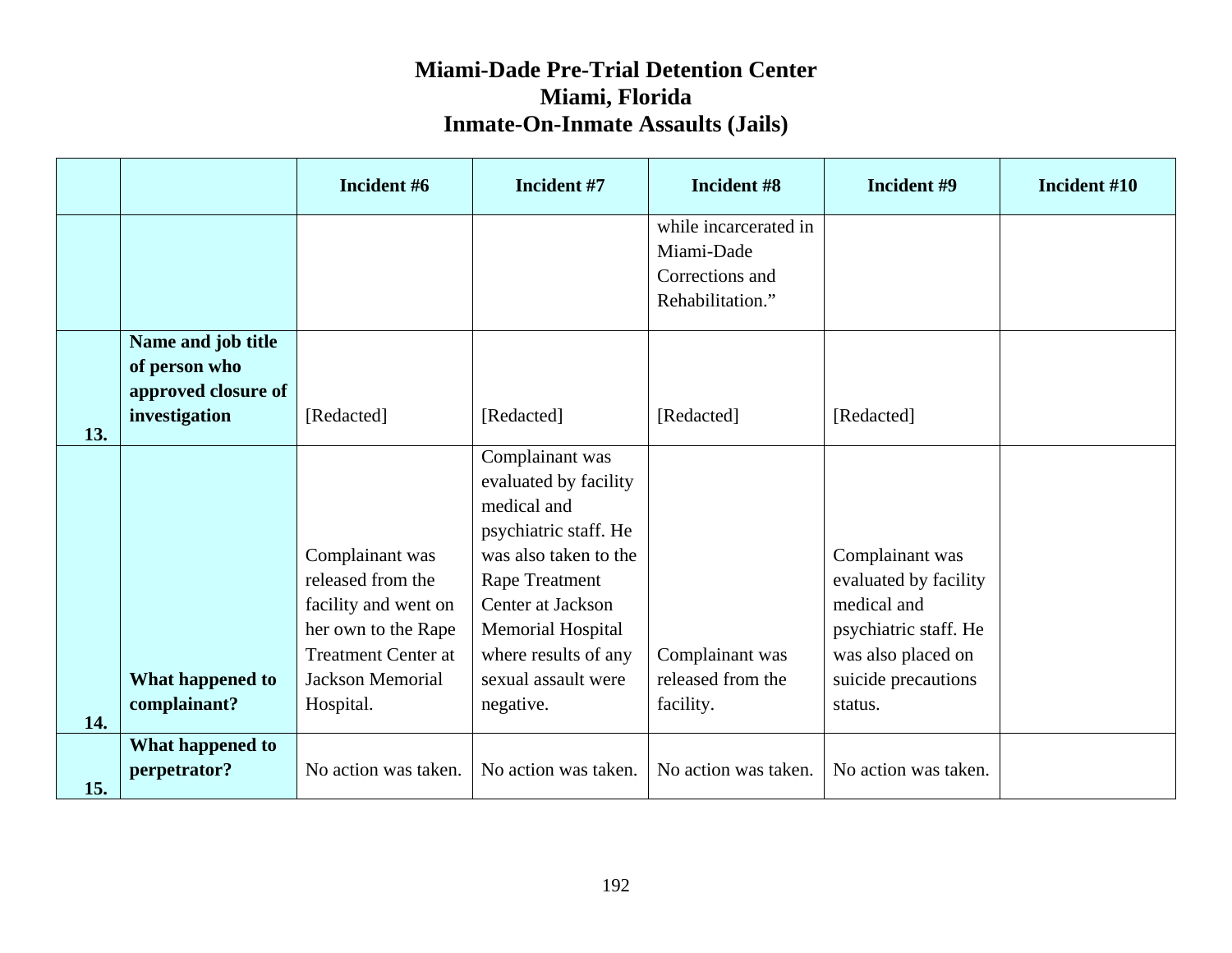|     |                                                                                | Incident #6                                                                                                                                                                                                                                        | Incident #7                                                                                             | Incident #8                                                                                                                                                                                 | Incident #9                                                                                                                | Incident #10 |
|-----|--------------------------------------------------------------------------------|----------------------------------------------------------------------------------------------------------------------------------------------------------------------------------------------------------------------------------------------------|---------------------------------------------------------------------------------------------------------|---------------------------------------------------------------------------------------------------------------------------------------------------------------------------------------------|----------------------------------------------------------------------------------------------------------------------------|--------------|
| 16. | Was perpetrator<br>referred to<br>authorities for<br>potential<br>prosecution? | N <sub>o</sub>                                                                                                                                                                                                                                     | N <sub>o</sub>                                                                                          | N <sub>o</sub>                                                                                                                                                                              | N <sub>o</sub>                                                                                                             |              |
| 17. | If yes, to whom and<br>what was the<br>outcome?                                | N/A                                                                                                                                                                                                                                                | N/A                                                                                                     | N/A                                                                                                                                                                                         | N/A                                                                                                                        |              |
| 18. | Was complainant<br>provided victim<br>services?                                | Yes                                                                                                                                                                                                                                                | Yes                                                                                                     | Yes                                                                                                                                                                                         | Yes                                                                                                                        |              |
| 19. | If yes, state services<br>that were provided.                                  | Complainant<br>requested to be seen<br>by the facility<br><b>Corrections Health</b><br>Services. She was<br>examined for a<br>"whitish vaginal<br>discharge and some<br>kind of odor" and<br>placed in the general<br>psychological<br>population. | Complainant was<br>housed in a<br>psychiatric unit and<br>continued to receive<br>psychiatric services. | Complainant was<br>escorted to the<br>medical clinic for<br>evaluation and<br>returned to her cell.<br>Shortly after she<br>returned to her cell,<br>she was released<br>from the facility. | Complainant<br>received medical<br>and psychiatric<br>services. He was<br>also placed on<br>suicide precautions<br>status. |              |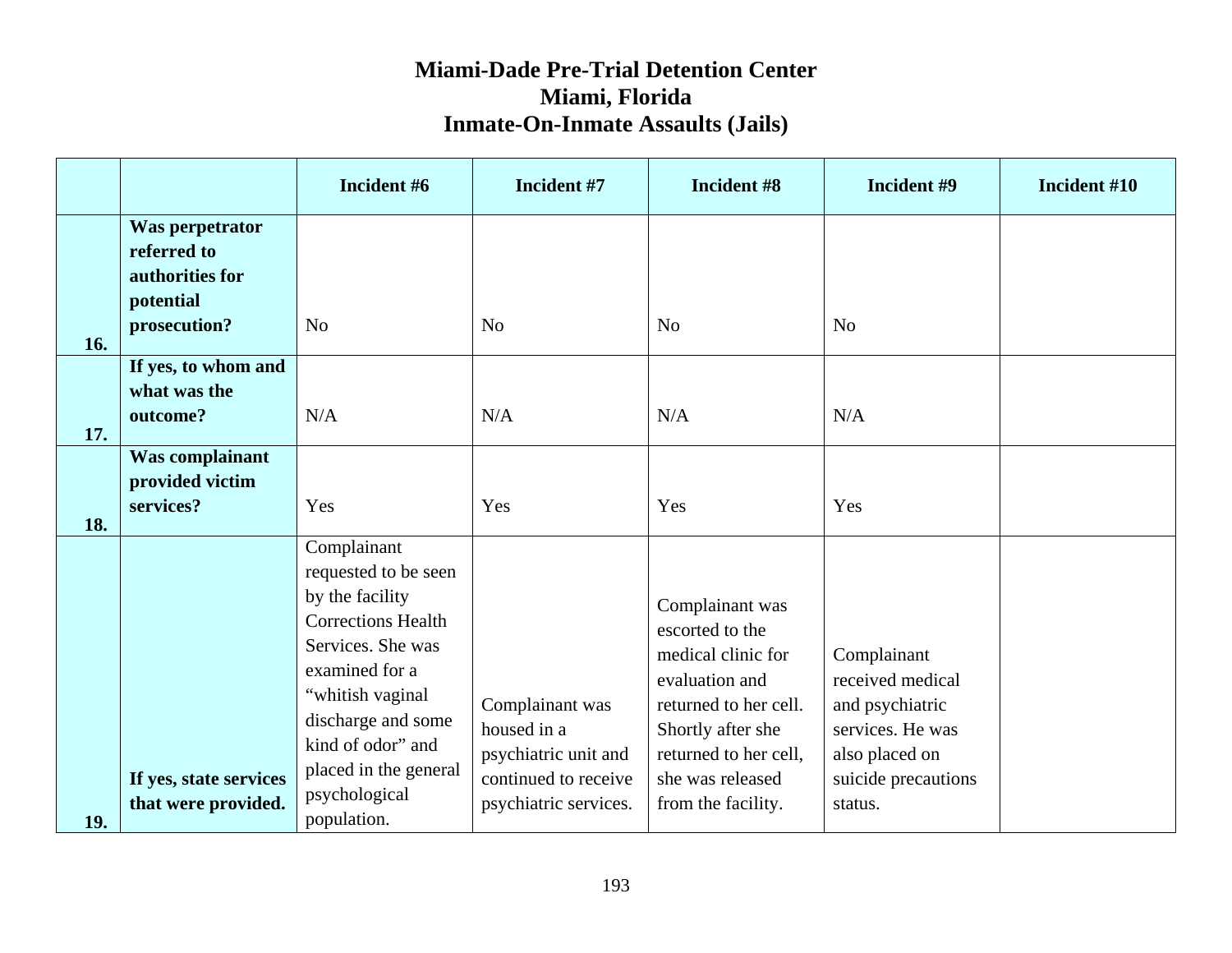|  | Incident #6            | Incident #7 | Incident #8 | Incident #9 | Incident #10 |
|--|------------------------|-------------|-------------|-------------|--------------|
|  | However, during the    |             |             |             |              |
|  | examination and        |             |             |             |              |
|  | while at the facility, |             |             |             |              |
|  | there is no            |             |             |             |              |
|  | documentation          |             |             |             |              |
|  | indicating             |             |             |             |              |
|  | complainant alleged    |             |             |             |              |
|  | sexual assault of any  |             |             |             |              |
|  | kind.                  |             |             |             |              |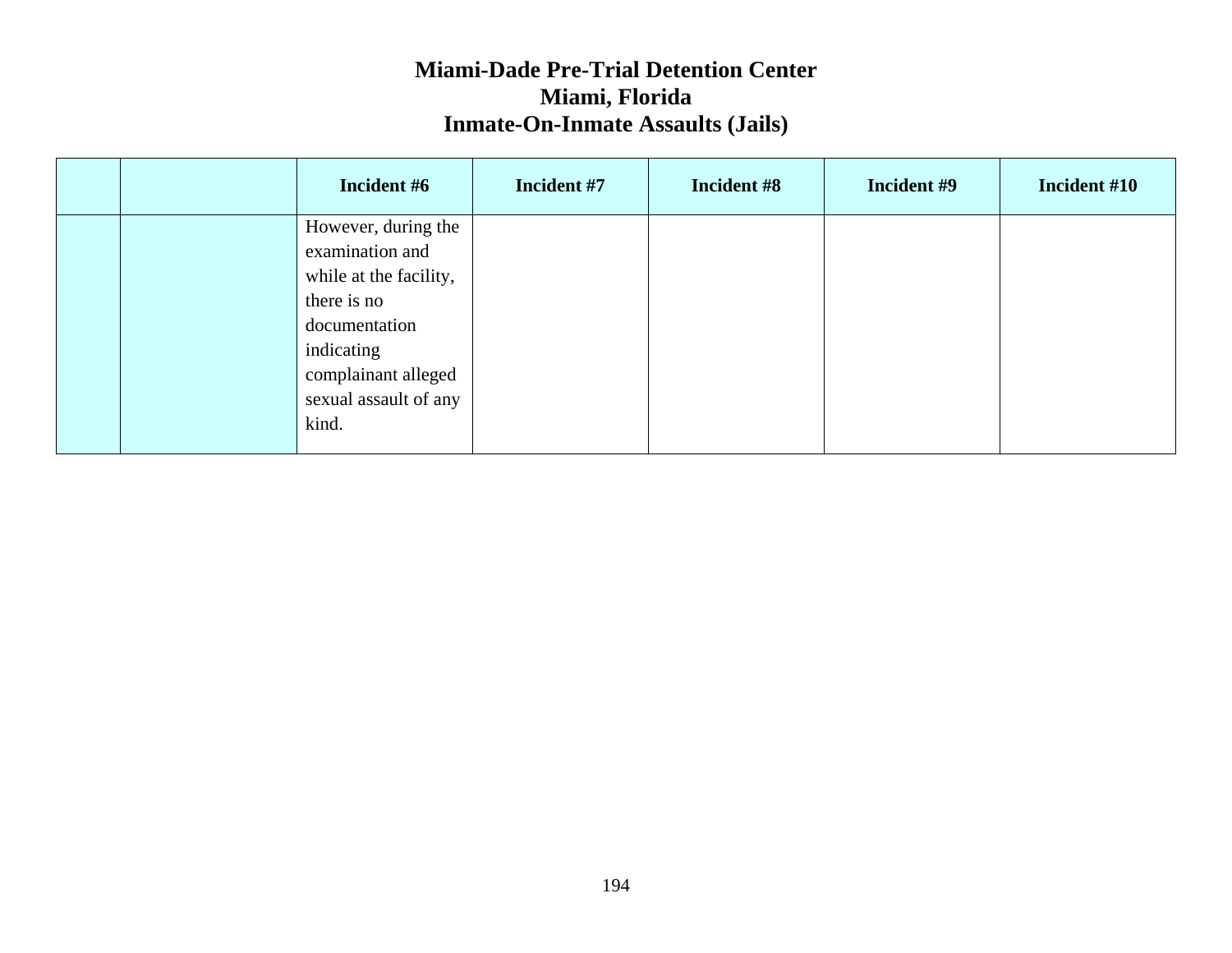|                  |                                    | Incident #1                                           | Incident #2                                    | Incident #3                                  | Incident #4 | Incident #5 |
|------------------|------------------------------------|-------------------------------------------------------|------------------------------------------------|----------------------------------------------|-------------|-------------|
| 1.               | Date of incident                   | 07/17/2009                                            | 09/28/2009                                     | 11/2008 or 12/2008                           |             |             |
|                  | Date of complaint<br>and complaint | 08/11/2009,                                           | 09/27/2009,                                    | 03/18/2009,                                  |             |             |
| 2.               | number                             | 348-IA-FSB-09                                         | P09-12576A/B                                   | 98-IA-PTDC-09                                |             |             |
|                  | To whom<br>complaint was           |                                                       |                                                |                                              |             |             |
|                  | made (Internal                     | Internal-                                             | Internal $-$                                   | External-                                    |             |             |
| 3.               | and/or External)                   | [Redacted]                                            | [Redacted]                                     | [Redacted]                                   |             |             |
|                  | Date of                            | 08/11/2009 to                                         | 09/28/2009 to                                  | 03/18/2009 to                                |             |             |
| $\overline{4}$ . | investigation                      | 02/11/2010                                            | 02/03/2010                                     | 04/29/2009                                   |             |             |
|                  |                                    |                                                       | Departmental<br>misconduct/<br>introduction of |                                              |             |             |
|                  |                                    | Departmental<br>misconduct/staff<br>sexual misconduct | contraband;<br>Department<br>misconduct/       | Departmental<br>misconduct/<br>inappropriate |             |             |
| 5.               | <b>Nature of offense</b>           | toward an inmate                                      | improper procedures                            | relationship                                 |             |             |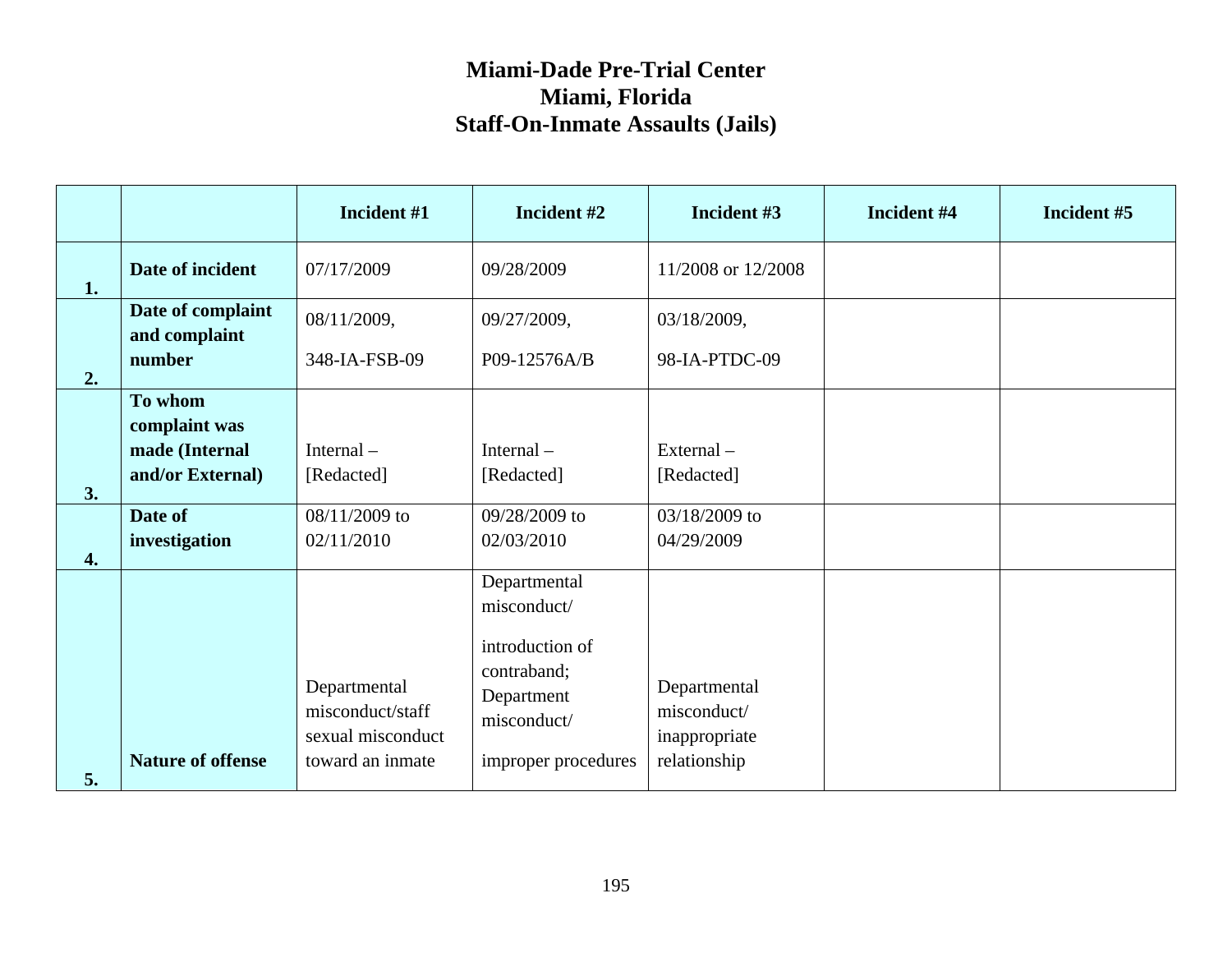|    |                                                   | Incident #1                                                                                                                          | Incident #2                                                                                                                                                                                                       | Incident #3                                                                                                                                                                                       | Incident #4 | Incident #5 |
|----|---------------------------------------------------|--------------------------------------------------------------------------------------------------------------------------------------|-------------------------------------------------------------------------------------------------------------------------------------------------------------------------------------------------------------------|---------------------------------------------------------------------------------------------------------------------------------------------------------------------------------------------------|-------------|-------------|
| 6. | <b>Substance of</b><br>allegations                | Complainant alleged<br>that [Redacted]<br>flirted with him,<br>made romantic<br>comments, and<br>touched<br>complainant's<br>biceps. | A correctional<br>officer was charged<br>with allowing the<br>use of her cell phone<br>by an inmate, having<br>an improper<br>relationship with an<br>inmate, and<br>falsifying her<br>account of the<br>charges. | Complainant alleged<br>that a male staff<br>member had an<br>inappropriate<br>relationship with a<br>female inmate<br>sometime in<br>November or<br>December 2008<br>while inmate was in<br>PTDC. |             |             |
| 7. | Inmate no. and<br>gender of<br>complainant        | [Redacted]-Male                                                                                                                      | [Redacted]- Male                                                                                                                                                                                                  | [Redacted]-Male                                                                                                                                                                                   |             |             |
| 8. | Was there an<br>investigatory policy<br>in place? | Yes                                                                                                                                  | Yes                                                                                                                                                                                                               | Yes                                                                                                                                                                                               |             |             |
| 9. | <b>Staff name and</b><br>gender of<br>perpetrator | [Redacted]- Male                                                                                                                     | [Redacted]– Female                                                                                                                                                                                                | [Redacted]– Male                                                                                                                                                                                  |             |             |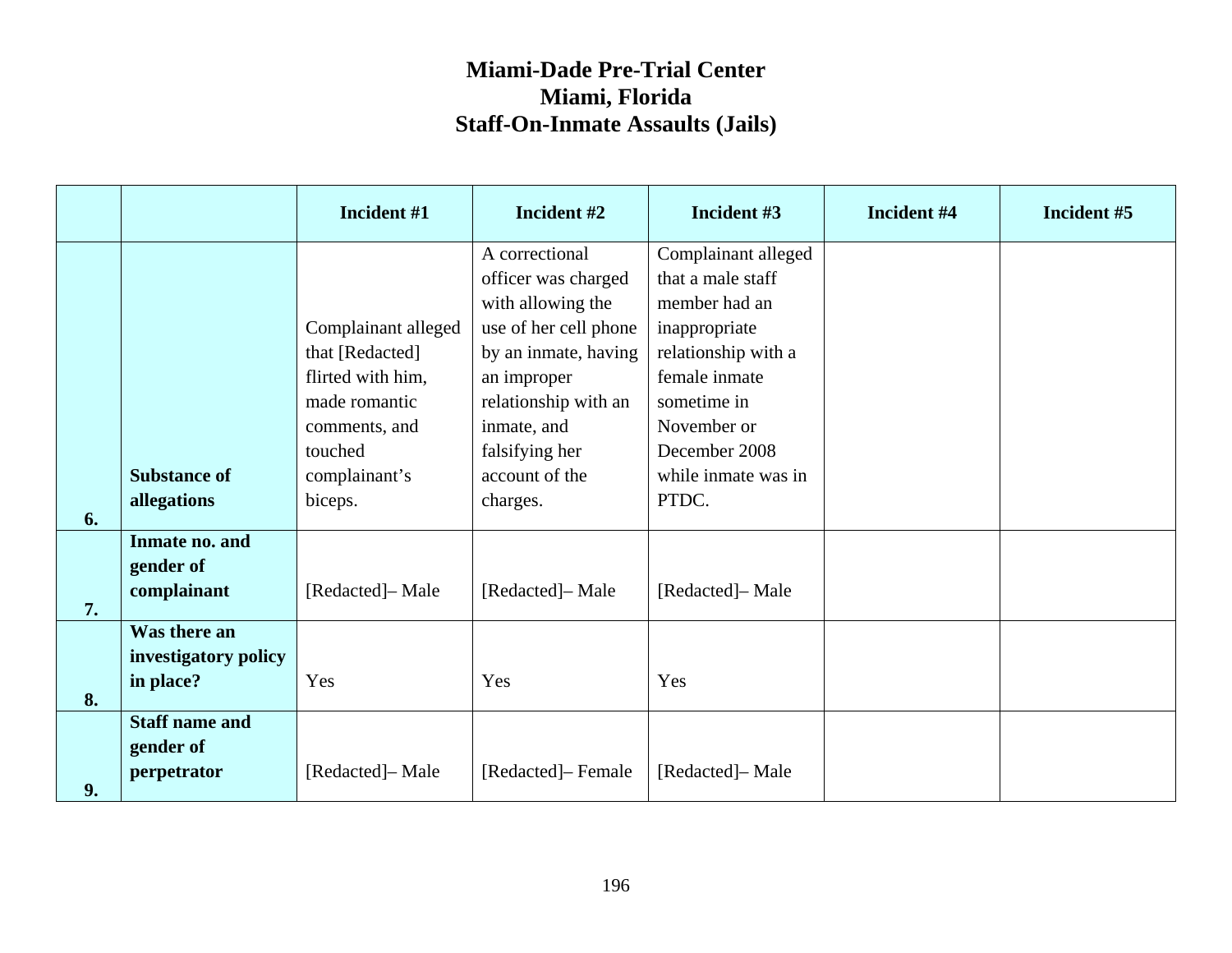|     |                                                                             | Incident #1                                                                                                                                                                                                                                             | Incident #2                                                                                                                                                                                                                          | Incident #3                                                                                                                                                                                                                                                                | Incident #4 | Incident #5 |
|-----|-----------------------------------------------------------------------------|---------------------------------------------------------------------------------------------------------------------------------------------------------------------------------------------------------------------------------------------------------|--------------------------------------------------------------------------------------------------------------------------------------------------------------------------------------------------------------------------------------|----------------------------------------------------------------------------------------------------------------------------------------------------------------------------------------------------------------------------------------------------------------------------|-------------|-------------|
| 10. | Name and job title<br>of investigator                                       | [Redacted]                                                                                                                                                                                                                                              | [Redacted]                                                                                                                                                                                                                           | [Redacted]                                                                                                                                                                                                                                                                 |             |             |
| 11. | Did the facility<br>follow its own<br>policy? If not,<br>categorize how so? | No. The chain of<br>command structure<br>in reporting this<br>allegation by the<br>complainant was not<br>properly followed.                                                                                                                            | Yes                                                                                                                                                                                                                                  | Yes                                                                                                                                                                                                                                                                        |             |             |
|     | <b>Results of</b>                                                           | The Alternate<br><b>Disposition Panel</b><br>found that<br>allegations by the<br>complainant were<br>not sustained.<br>However, internal<br>memoranda by<br>Miami-Dade Pre-<br><b>Trial Detention</b><br>Center staff indicate<br>that despite that the | Based on the facts of<br>the investigation by<br>the Office of<br>Internal Affairs and<br>the Miami-Dade<br>Corrections and<br>Rehabilitation<br>Department, all<br>charges of<br>misconduct by<br>Officer Jennifer<br>Martinez were | Based on the facts of<br>the investigation,<br>based on statements<br>by complainant that<br>he never witnessed<br>the male staff officer<br>and female inmate<br>together, based on<br>the complainant's<br>admission that he<br>relied on hearsay<br>information to make |             |             |
| 12. | investigation                                                               | allegations were not<br>sustained, the                                                                                                                                                                                                                  | substantiated.                                                                                                                                                                                                                       | his allegation which<br>was followed up by                                                                                                                                                                                                                                 |             |             |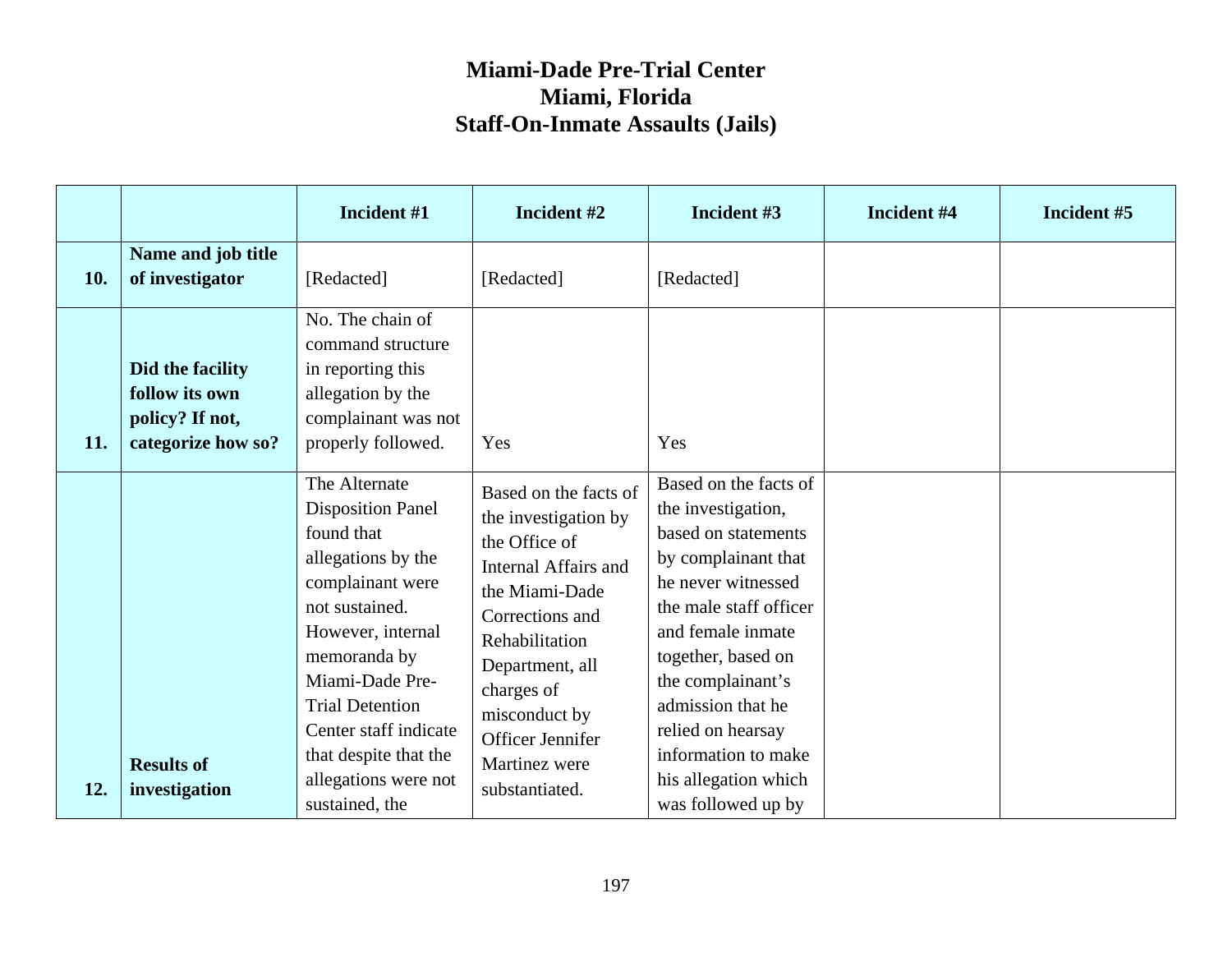|     |                     | Incident #1          | Incident #2 | Incident #3          | Incident #4 | Incident #5 |
|-----|---------------------|----------------------|-------------|----------------------|-------------|-------------|
|     |                     | incident "was not    |             | investigators and    |             |             |
|     |                     | properly handled by  |             | found to be          |             |             |
|     |                     | any of the staff who |             | unsubstantiated,     |             |             |
|     |                     | was directly or      |             | there was no         |             |             |
|     |                     | indirectly informed  |             | information          |             |             |
|     |                     | of the allegations.  |             | available to         |             |             |
|     |                     | The failure of staff |             | corroborate the      |             |             |
|     |                     | to immediately       |             | allegation of sexual |             |             |
|     |                     | report such          |             | misconduct.          |             |             |
|     |                     | allegations to their |             |                      |             |             |
|     |                     | chain of command     |             |                      |             |             |
|     |                     | or to the shift      |             |                      |             |             |
|     |                     | supervisor or        |             |                      |             |             |
|     |                     | commander at the     |             |                      |             |             |
|     |                     | PTDC placed the      |             |                      |             |             |
|     |                     | department in a      |             |                      |             |             |
|     |                     | liable situation"    |             |                      |             |             |
|     | Name and job title  |                      |             |                      |             |             |
|     | of person who       |                      |             |                      |             |             |
|     | approved closure of |                      |             |                      |             |             |
| 13. | investigation       | [Redacted]           | [Redacted]  | [Redacted]           |             |             |
|     |                     |                      |             |                      |             |             |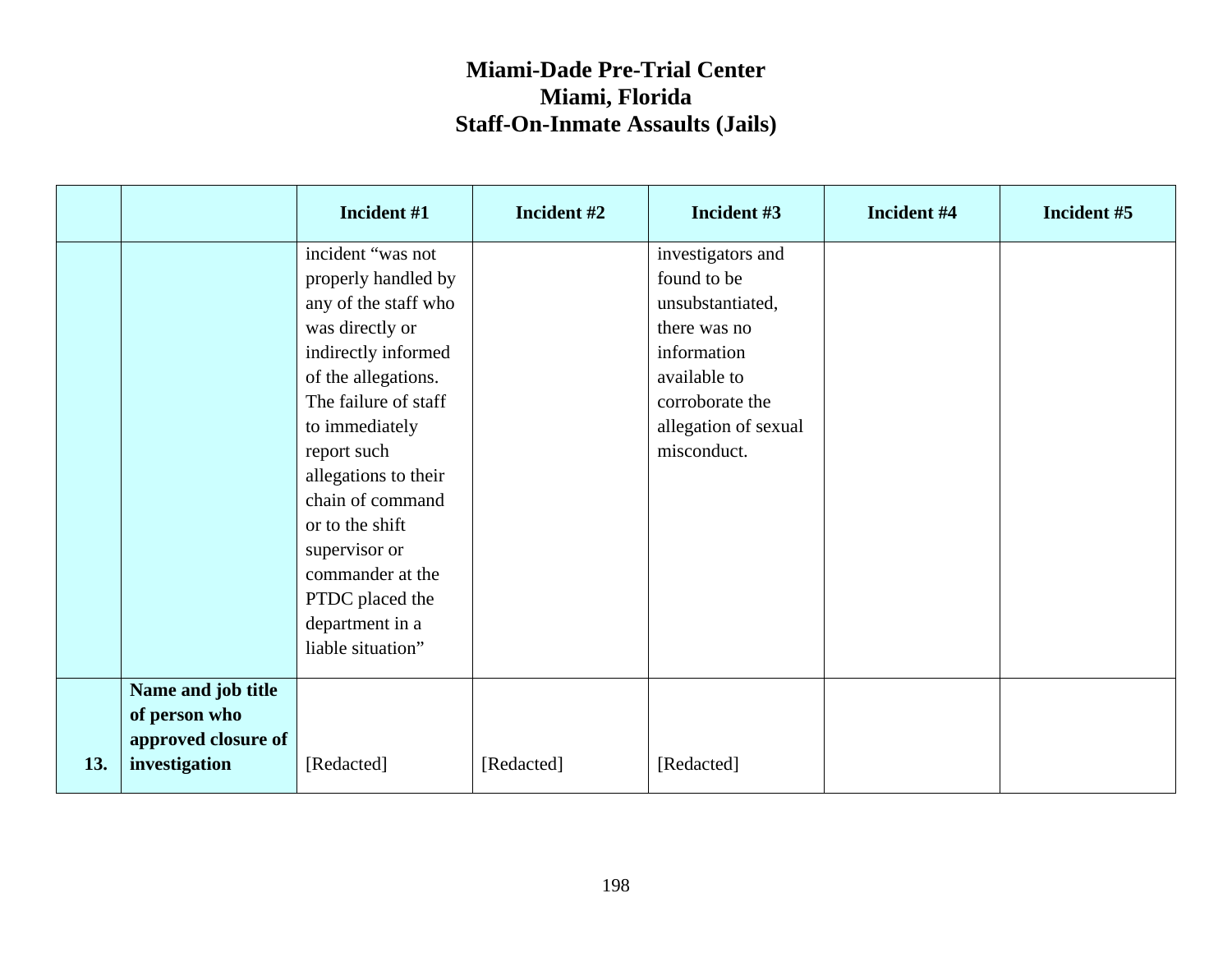|     |                                                                                | Incident #1                                            | Incident #2                                            | Incident #3                                                                                  | Incident #4 | Incident #5 |
|-----|--------------------------------------------------------------------------------|--------------------------------------------------------|--------------------------------------------------------|----------------------------------------------------------------------------------------------|-------------|-------------|
| 14. | What happened to<br>complainant?                                               | Complainant was<br>transferred to<br>another facility. | Complainant was<br>transferred to<br>another facility. | Complainant was<br>referred for a<br>medical examination<br>and psychological<br>evaluation. |             |             |
| 15. | What happened to<br>perpetrator?                                               | No action was taken.                                   | Perpetrator was<br>terminated.                         | No action was taken.                                                                         |             |             |
| 16. | Was perpetrator<br>referred to<br>authorities for<br>potential<br>prosecution? | No                                                     | N <sub>o</sub>                                         | N <sub>o</sub>                                                                               |             |             |
| 17. | If yes, to whom and<br>what was the<br>outcome?                                | N/A                                                    | N/A                                                    | N/A                                                                                          |             |             |
| 18. | Was complainant<br>provided victim<br>services?                                | N <sub>o</sub>                                         | N <sub>o</sub>                                         | Yes                                                                                          |             |             |
| 19. | If yes, state services<br>that were provided.                                  | N/A                                                    | N/A                                                    | Complainant was<br>referred for a                                                            |             |             |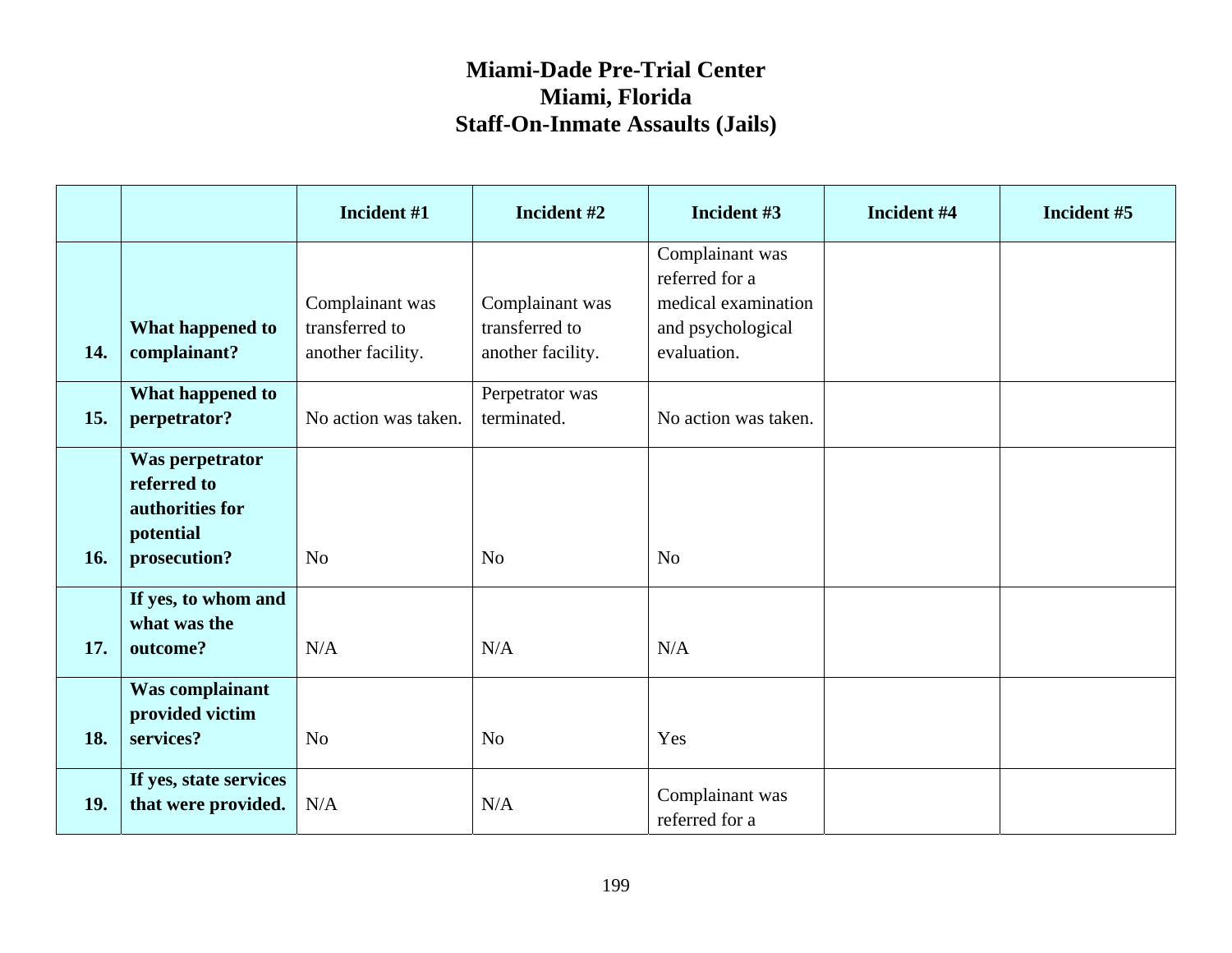|     |                                                                                                                   | Incident #1    | Incident #2                    | Incident #3                                             | Incident #4 | Incident #5 |
|-----|-------------------------------------------------------------------------------------------------------------------|----------------|--------------------------------|---------------------------------------------------------|-------------|-------------|
|     |                                                                                                                   |                |                                | medical examination<br>and psychological<br>evaluation. |             |             |
| 20. | Did perpetrator<br>resign or was<br>he/she terminated?                                                            | N <sub>o</sub> | Perpetrator was<br>terminated. | N <sub>o</sub>                                          |             |             |
| 21. | Were there other<br>sexual abuse<br>complaints against<br>perpetrator in<br>2008-2009?                            | N <sub>o</sub> | No                             | N <sub>o</sub>                                          |             |             |
| 22. | If yes, provide<br>cross-references to<br>relevant complaint,<br>investigatory, and<br>disciplinary<br>documents. | N/A            | N/A                            | N/A                                                     |             |             |
| 23. | Are there related<br>disciplinary<br>records concerning                                                           | No             | N <sub>o</sub>                 | N <sub>o</sub>                                          |             |             |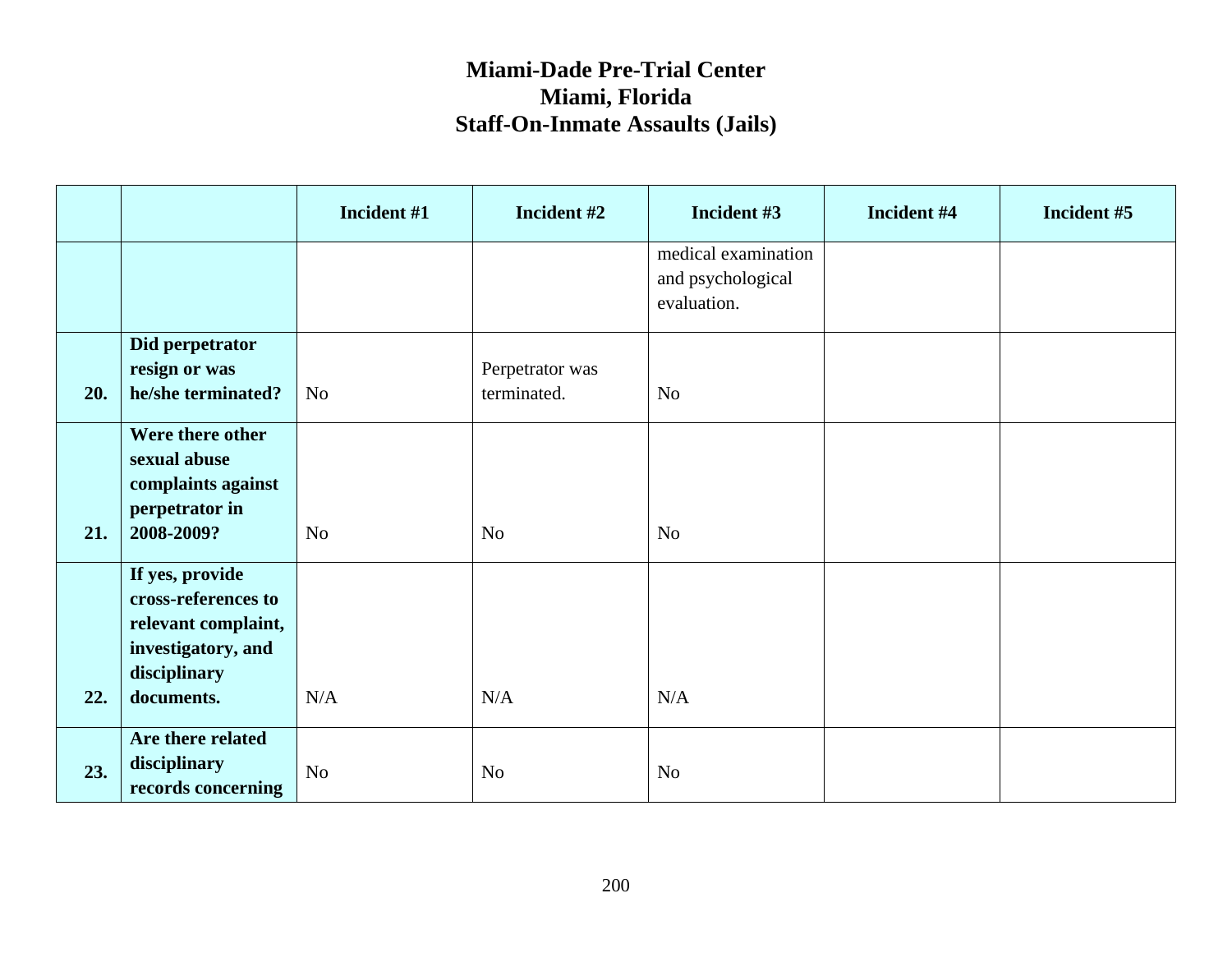|     |                                                                                                                        | Incident #1                                                                                                                                                                                              | Incident #2                                                                                                                                                                                                                                                                                                                                                  | Incident #3    | Incident #4 | Incident #5 |
|-----|------------------------------------------------------------------------------------------------------------------------|----------------------------------------------------------------------------------------------------------------------------------------------------------------------------------------------------------|--------------------------------------------------------------------------------------------------------------------------------------------------------------------------------------------------------------------------------------------------------------------------------------------------------------------------------------------------------------|----------------|-------------|-------------|
|     | the perpetrator?                                                                                                       |                                                                                                                                                                                                          |                                                                                                                                                                                                                                                                                                                                                              |                |             |             |
| 24. | If yes, provide<br>cross-references to<br>relevant<br>documents.                                                       | N/A                                                                                                                                                                                                      | N/A                                                                                                                                                                                                                                                                                                                                                          | N/A            |             |             |
| 25. | Were there any<br>changes in policies,<br>protocols, or<br>staffing as a result<br>of the complaint/<br>investigation? | It appears greater<br>emphasis, through<br>training and closer<br>supervision, has<br>been placed on<br>strictly adhering to<br>policies and<br>procedures<br>regarding reporting<br>of all allegations. | A review of standard<br>operating procedures<br>used for PTDC's<br>second floor<br>headcount<br>procedures was<br>conducted to ensure<br>that any new or<br>transient inmate<br>without a blue tab is<br>properly accounted<br>for, and procedures<br>ensure that all<br>inmates have proper<br>paperwork due to<br>their transient or<br>pre-classification | N <sub>o</sub> |             |             |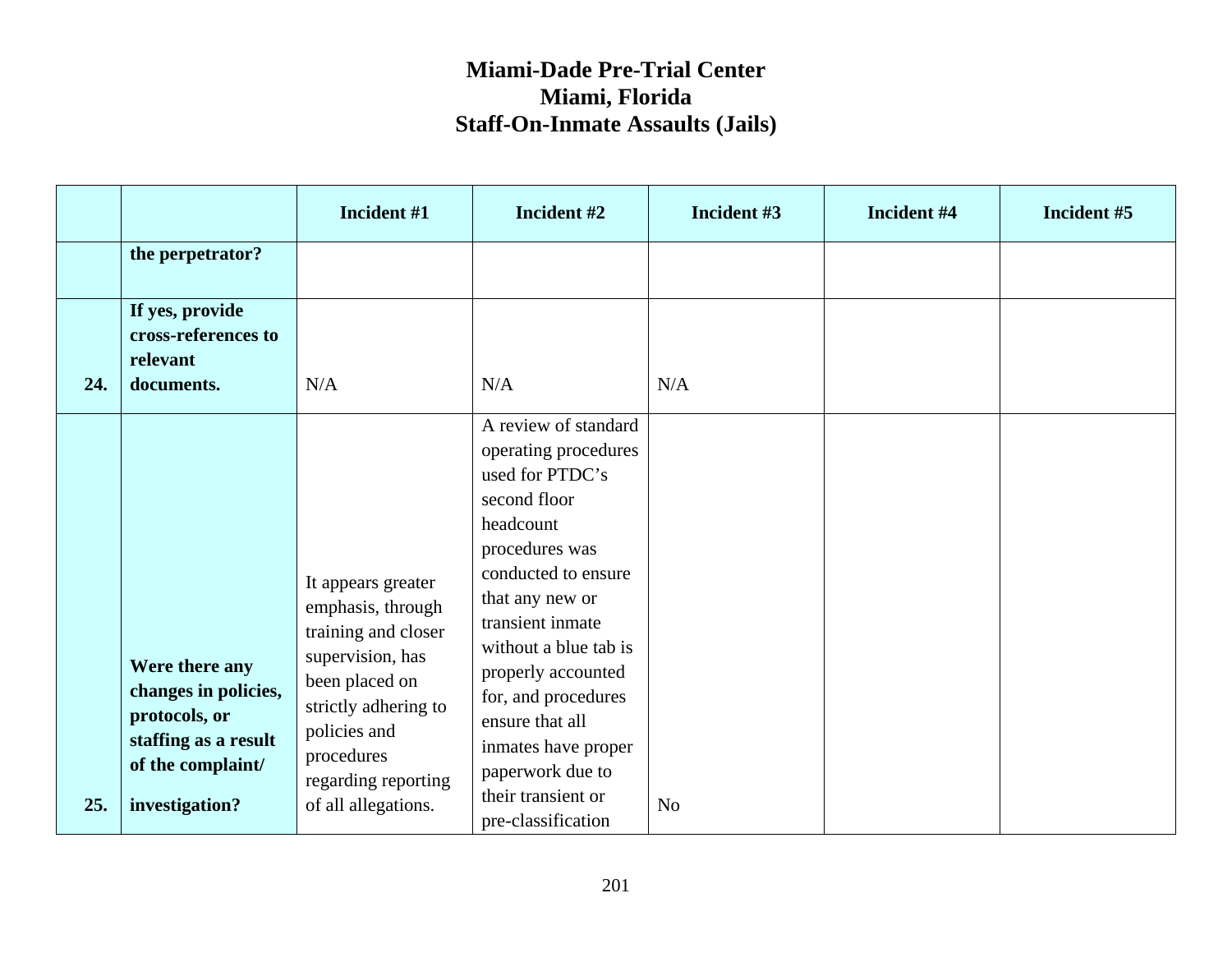|  | Incident #1 | Incident #2 | Incident #3 | Incident #4 | Incident #5 |
|--|-------------|-------------|-------------|-------------|-------------|
|  |             | status.     |             |             |             |